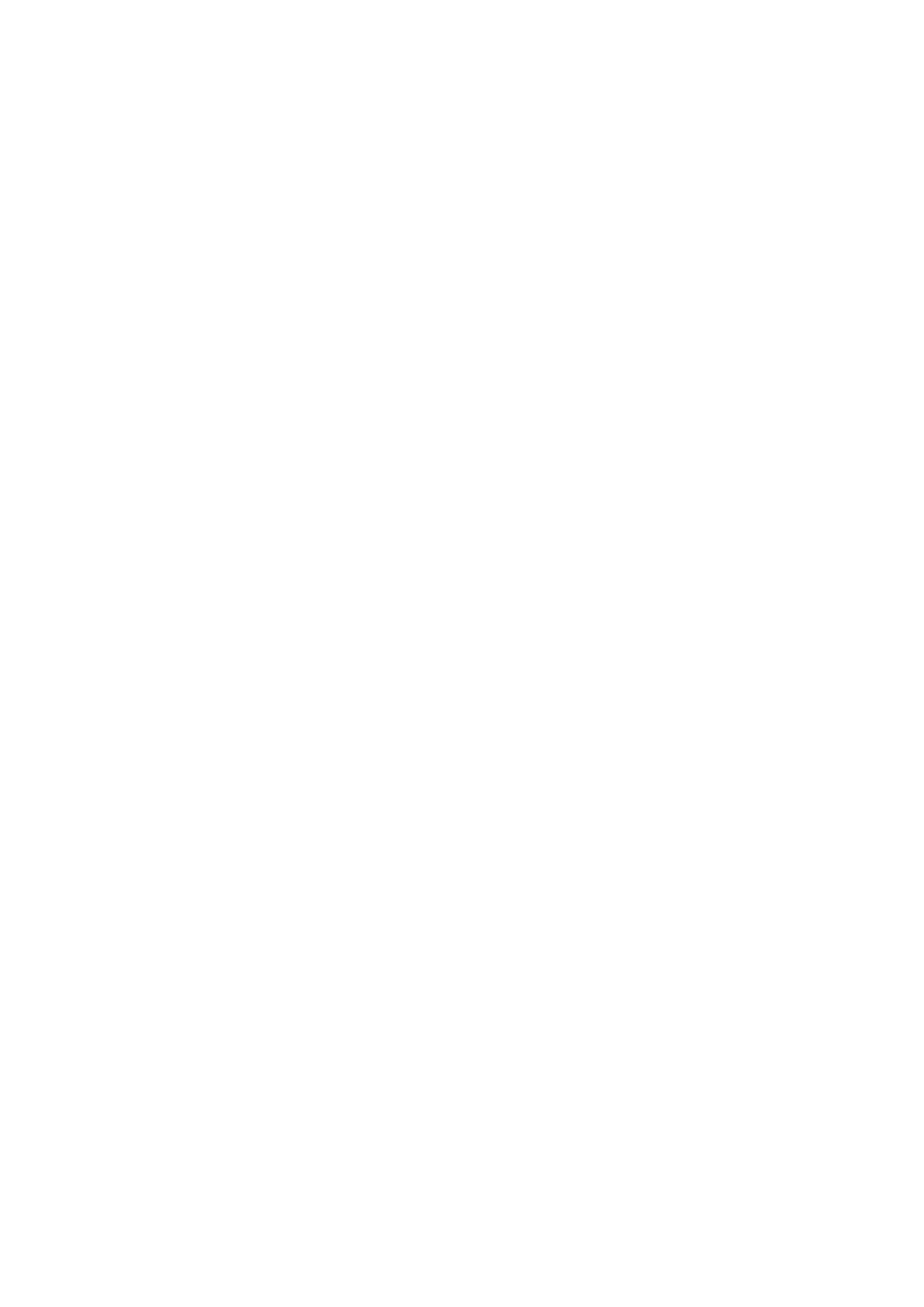<span id="page-2-0"></span>Australian Capital Territory

# **Public Sector Management Amendment Standards 2011 (No 3)**

**Disallowable instrument DI2011-49** 

made under the

**Public Sector Management Act 1994, s 251 (Management Standards)** 

### **Contents**

| 1  | Name of instrument                            |    |
|----|-----------------------------------------------|----|
| 2  | Commencement                                  |    |
| 3  | Legislation amended                           |    |
| 4  | Chapter 2 heading                             | 1  |
| 5  | Part 2.1                                      | 1  |
| 6  | Part 2.2                                      | 10 |
| 7  | Parts 2.3 to 2.5                              | 10 |
| 8  | Chapter 3 heading                             | 11 |
| 9  | Parts 3.1 to 3.9                              | 11 |
| 10 | Section 85                                    | 49 |
| 11 | Sections 243, definition Independent Reviewer | 49 |
| 12 | Section 247A                                  | 49 |
| 13 | Section 248, definition Executive             | 49 |
| 14 | Chapters 4 to 6                               | 50 |
| 15 | Section 519                                   | 89 |
|    |                                               |    |

Page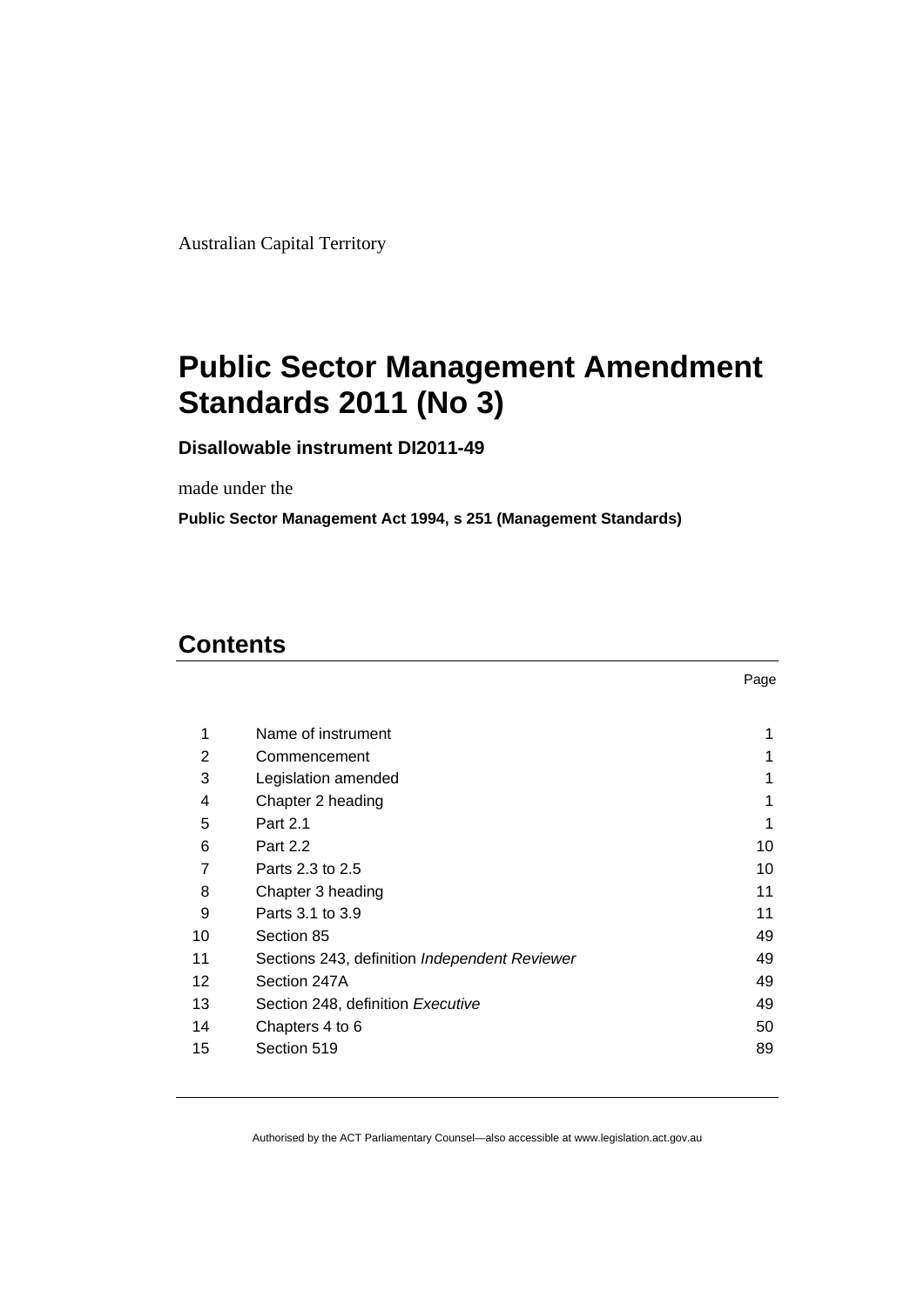| Contents |
|----------|
|----------|

|    |                                                                             | Page |
|----|-----------------------------------------------------------------------------|------|
| 16 | Section 520, definition of official travellers                              | 90   |
| 17 | Section 520, new definition of traveller                                    | 90   |
| 18 | Section 527, note                                                           | 90   |
| 19 | Section 537 (1)                                                             | 90   |
| 20 | New sections 539A and 539B                                                  | 91   |
| 21 | Section 540 (3) and (4)                                                     | 91   |
| 22 | Part 7.3                                                                    | 91   |
| 23 | Section 557                                                                 | 91   |
| 24 | Section 575                                                                 | 91   |
| 25 | Section 579 definition organisation registered under the Workplace          |      |
|    | Relations Act 1996                                                          | 92   |
| 26 | Section 582 (3)                                                             | 92   |
| 27 | Section 584 (6)                                                             | 92   |
| 28 | Part 8.5                                                                    | 92   |
| 29 | New part 8.7                                                                | 97   |
| 30 | New part 8.8                                                                | 101  |
| 31 | New chapter 9                                                               | 105  |
| 32 | Dictionary, definition of ABS                                               | 201  |
| 33 | Dictionary, definition of ACTGS                                             | 201  |
| 34 | Dictionary, definition of Agency                                            | 201  |
| 35 | Dictionary, definition of Award                                             | 201  |
| 36 | Dictionary, definition of Certified Agreement                               | 202  |
| 37 | Dictionary, definition of Consequential and Transitional Provisions Act 202 |      |
| 38 | Dictionary, definition of current office                                    | 202  |
| 39 | Dictionary, new definition of disability                                    | 202  |
| 40 | Dictionary, new definition of household member                              | 202  |
| 41 | Dictionary, new definition of <i>immediate family</i>                       | 202  |
| 42 | Dictionary, definition of MPRA                                              | 203  |
| 43 | Dictionary, new definition public holiday                                   | 204  |
| 44 | Dictionary, definition of Public Sector Management                          | 204  |
| 45 | Dictionary, definition of State                                             | 204  |
| 46 | Dictionary, new definition of substantive office                            | 204  |
| 47 | Dictionary, new definition of supervisor                                    | 204  |
|    |                                                                             |      |

contents 2 Public Sector Management Amendment Standards 2011 (No 3)

DI2011-49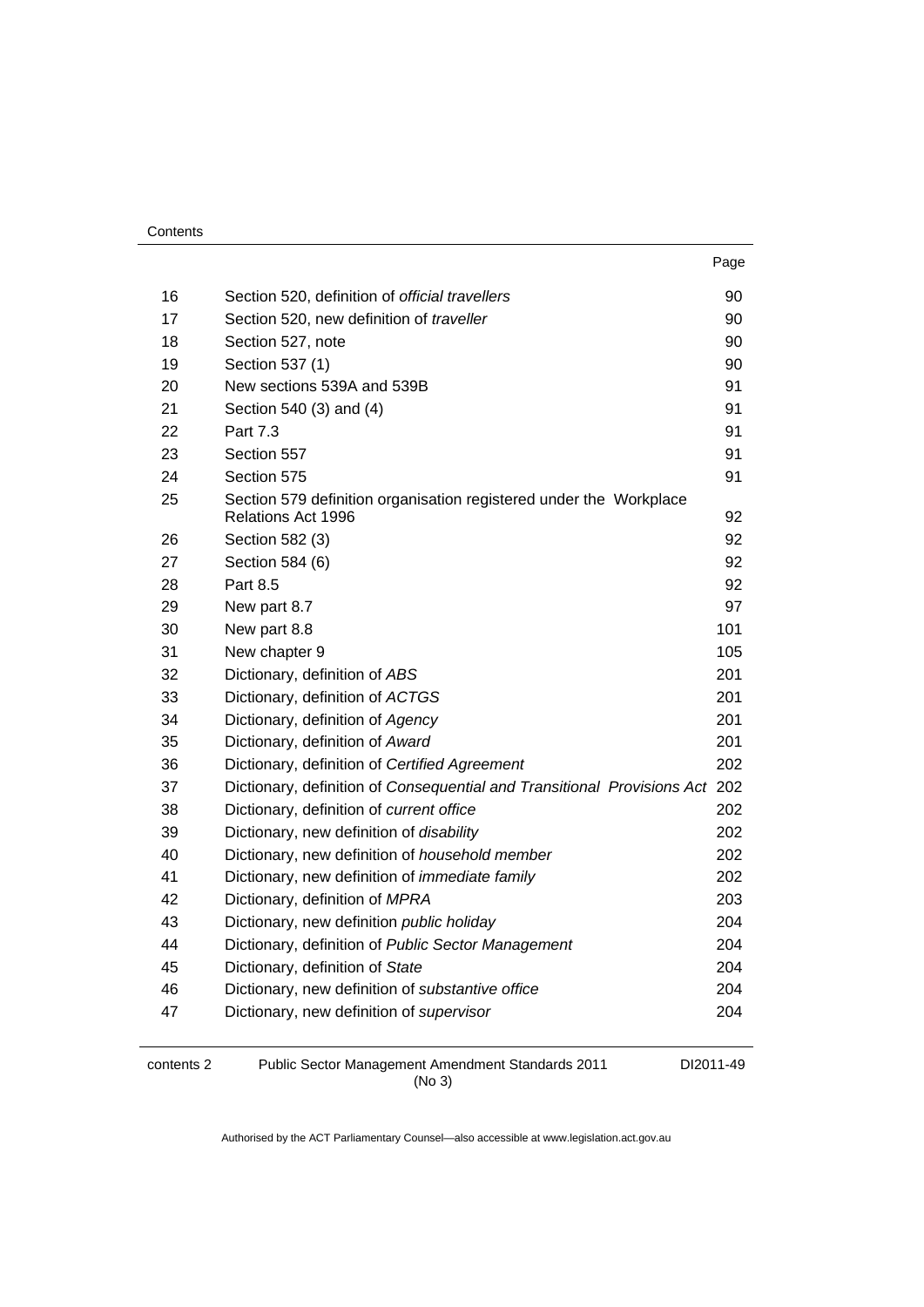| Contents |
|----------|
|----------|

| 48 | Dictionary, new definition of <i>temporary transfer</i> | 204 |
|----|---------------------------------------------------------|-----|
| 49 | Dictionary, new definition of transfer                  | 204 |

DI2011-49 Public Sector Management Amendment Standards 2011 (No 3)

contents 3

Page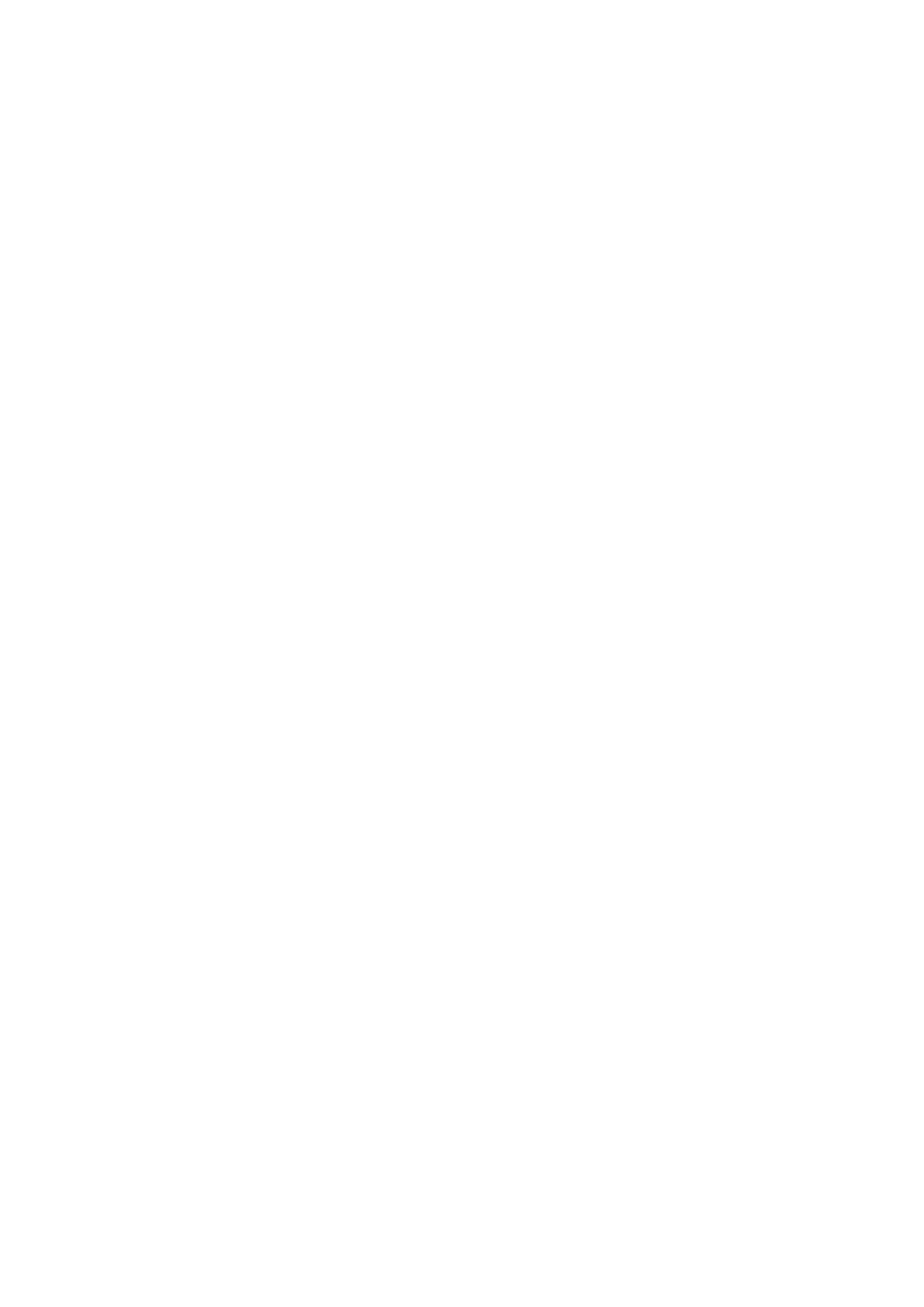<span id="page-6-0"></span>

| <b>Name of instrument</b>                                                                                              |
|------------------------------------------------------------------------------------------------------------------------|
| This instrument is the <i>Public Sector Management Amendment</i><br>Standards $2011$ (No 3).                           |
| <b>Commencement</b>                                                                                                    |
| This instrument commences on the commencement of the <i>Public</i><br>Sector Management Amendment Act 2011, section 3. |
| <b>Legislation amended</b>                                                                                             |
| instrument amends the <i>Public Sector Management</i><br>This.<br>Standards 2006.                                      |
| Ohantan Ohanding                                                                                                       |

**4 Chapter 2 heading** 

*substitute* 

# **Chapter 2 Administration & Management of the Service**

#### **5 Part 2.1**

*substitute* 

### **Part 2.1 Ethics**

### **Division 2.1.1 Reasonable care and skill**

#### **5 Application—div 2.1.1**

This division applies to officers and employees.

| DI2011-49 |  |
|-----------|--|
|-----------|--|

Public Sector Management Amendment Standards 2011 (No 3)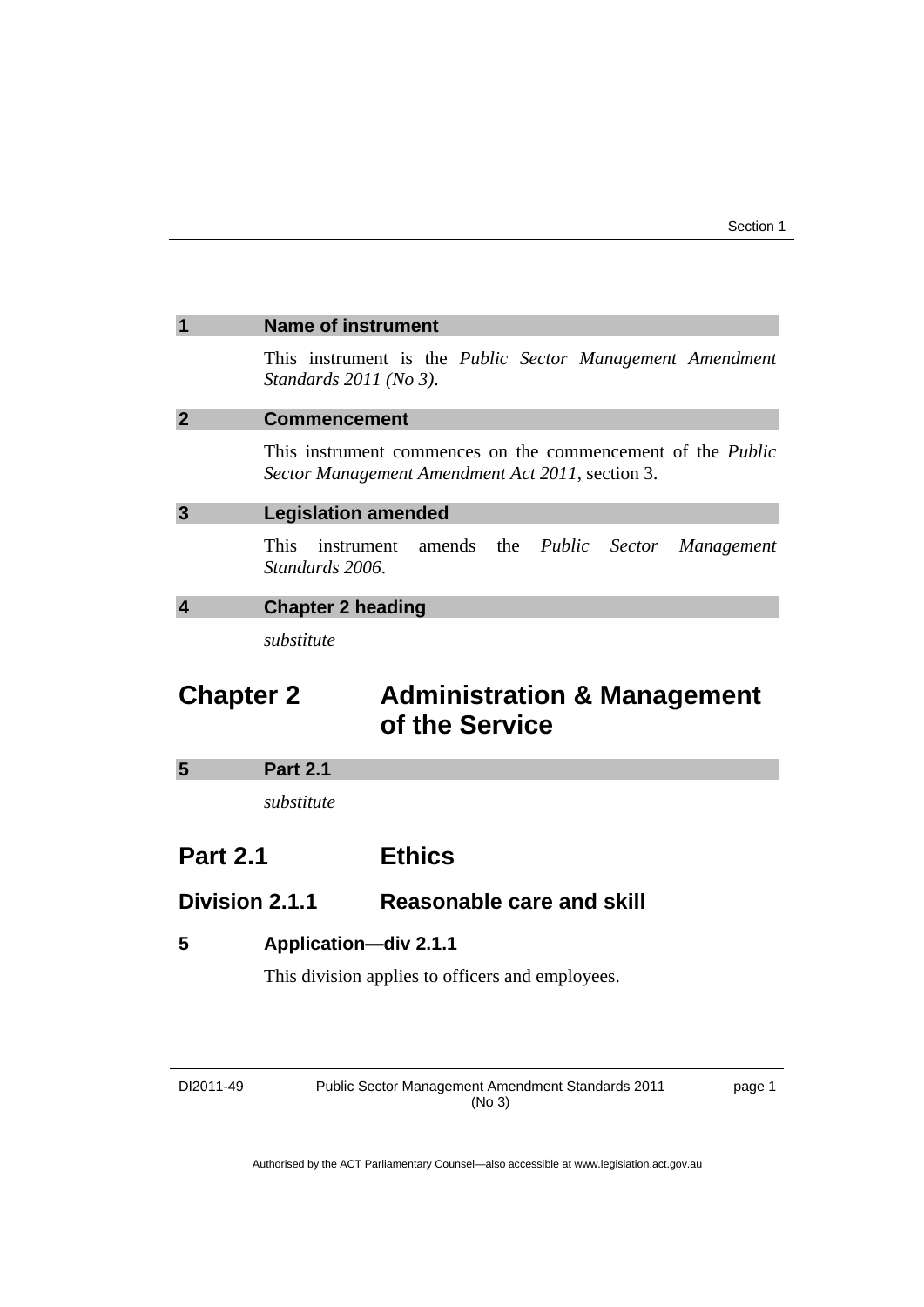#### **6 Interpretation—div 2.1.1**

In this division:

*core hours* means the hours which are determined by the relevant Chief Executive as the core hours of work.

*manager* means a person who has responsibility for planning, organising and leading a work unit or group activity.

*officer* includes all employees.

*senior manager* means an employee at branch head level or equivalent.

#### **7 Consumption of alcohol**

An officer must not drink alcohol while on duty or on government premises during core hours without prior approval of a senior manager on special occasions, like Christmas parties, the Melbourne Cup and farewells.

#### **8 Alcohol in government vehicles**

- (1) Alcohol must not be carried in or on government vehicles except where prior approval has been given for a special occasion by a senior manager.
- (2) Alcohol must not be consumed in or on a Government vehicle.

#### **9 Managing Territory records**

- (1) An officer involved with the creation and/or management of records (as defined by the *Territory Records Act 2002*) has a duty of care to ensure that records are managed in accordance with agency's obligations under the *Territory Records Act 2002* and other related legislation.
- (2) In particular, an officer responsible for a record must ensure the record—

page 2 Public Sector Management Amendment Standards 2011 (No 3)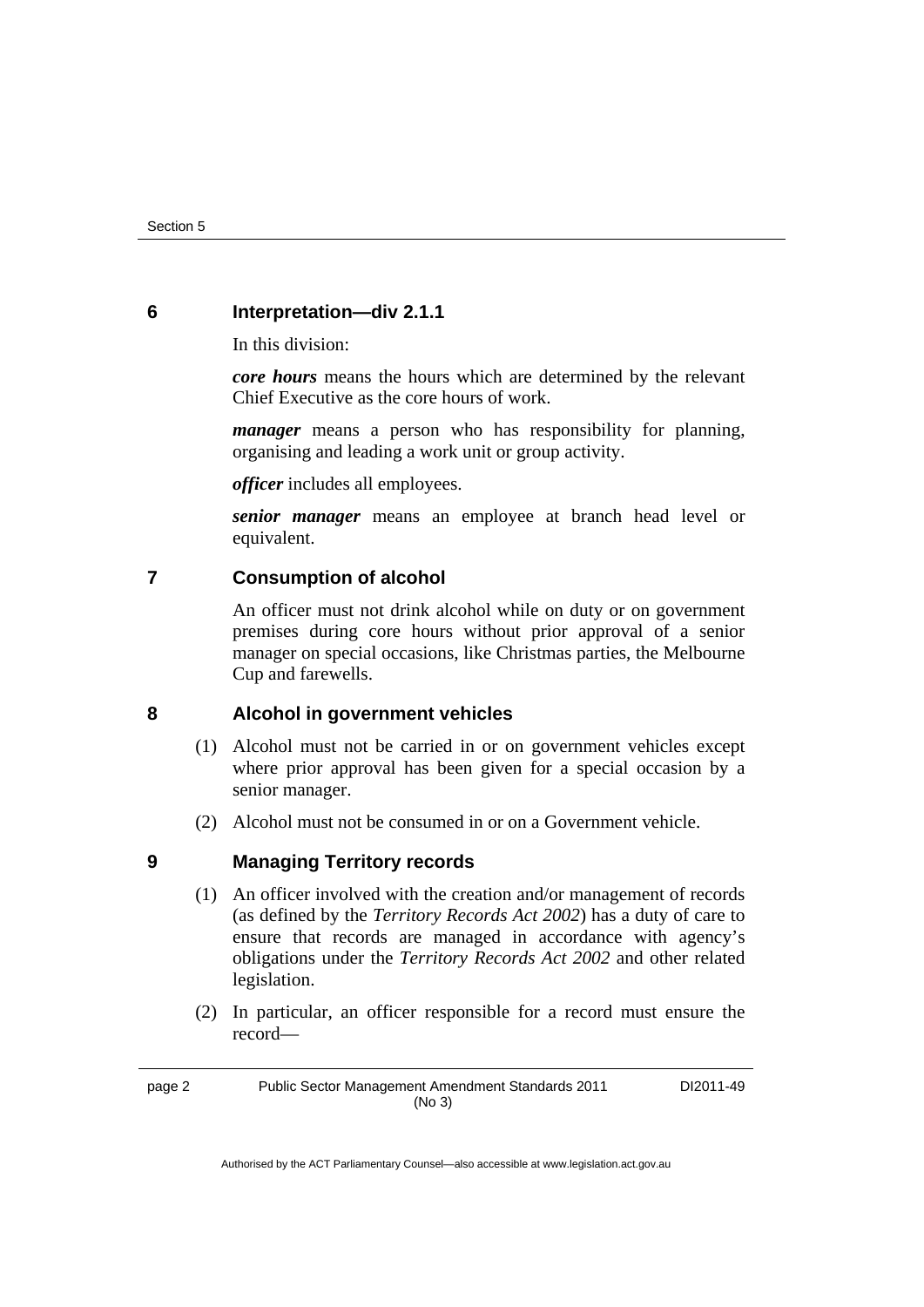- (a) is kept in a form that ensures that the information continues to be accessible in accordance with the *Freedom of Information Act 1989* and agency's obligations under the *Territory Records Act 2002*; and
- (b) is kept safe and preserved properly, in accordance with agency's obligations under the *Territory Records Act 2002*.
- *Note* Agency's obligations under the *Territory Records Act 2002* includes the agency's approved records management program.

### **Division 2.1.2 Conflict of interest**

#### **10 Interpretation—div 2.1.2**

In this division:

*confidential information* means information which it is an officer's duty not to disclose and, in the case of a former officer, information which, at the time they cease to be an officer, it was their duty not to disclose.

*core hours* means hours which are determined by the relevant Chief Executive.

**second job** means employment other than an officer's current ACTPS office and includes employment or any other activity within the scope of the Act, section 244 and includes a second job in the ACT Government.

#### **11 Second jobs**

- (1) Under the Act, section 244 an officer must not without the written approval of the Chief Executive of an agency—
	- (a) accept or continue to hold paid employment in the Commonwealth or under the Government of a State, or in, or under any public or municipal corporation; or

DI2011-49 Public Sector Management Amendment Standards 2011 (No 3)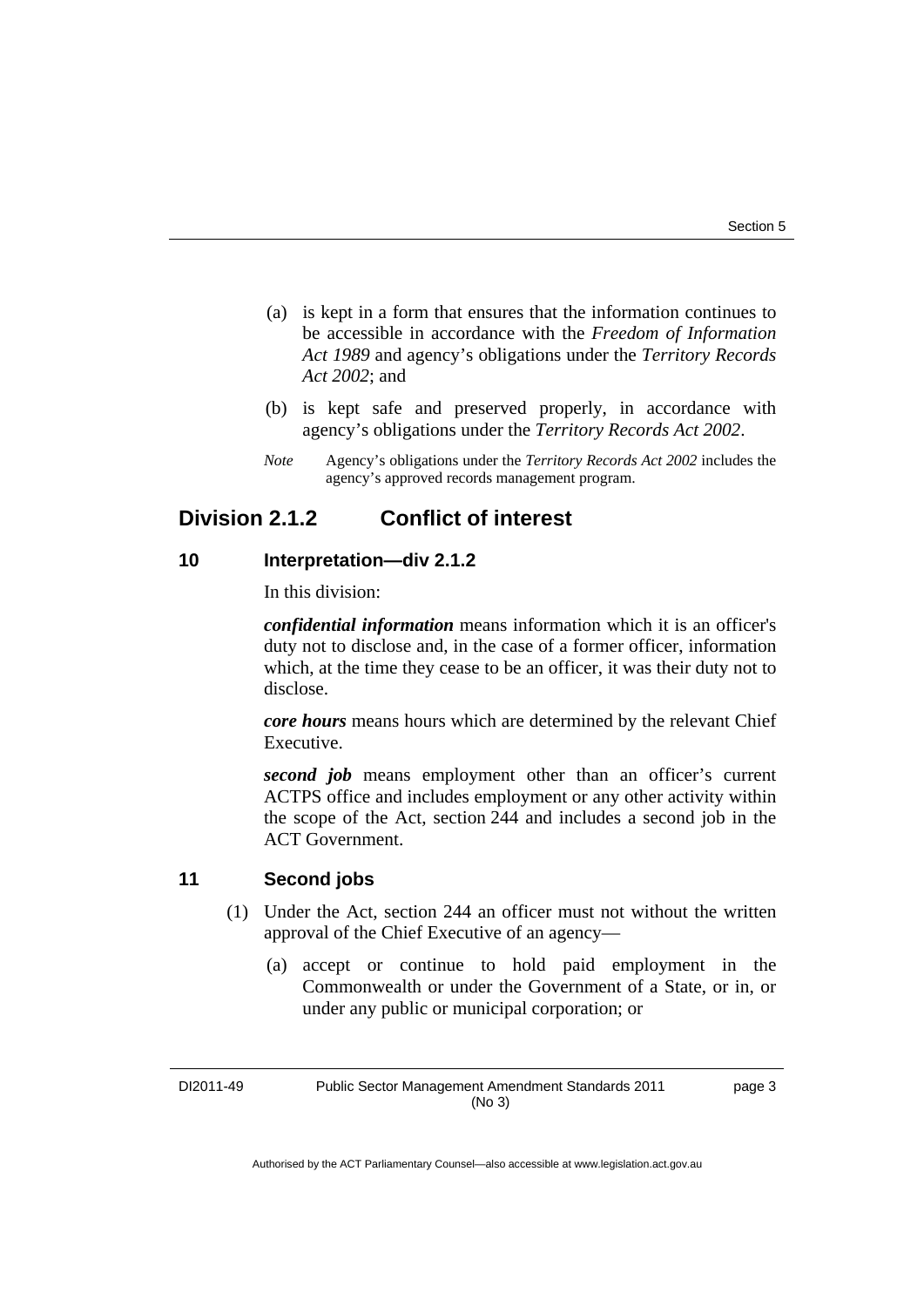- (b) engage in or continue to hold or discharge the duties of, or be in paid employment in connection with any business whether carried on by any corporation, company, firm or individual; or
- (c) engage in or undertake any such business, whether as principal or agent; or
- (d) engage or continue in the private practice of any profession, occupation or trade or enter into any employment, whether remunerative or not, with any person, company or firm who or which is so engaged; or
- (e) act as a director of a company or incorporated society, otherwise than in accordance with the requirements of the duties of the officer's office or otherwise on behalf of the Territory; or
- (f) accept or engage in any remunerative employment other than in connection with the duties of their office or offices under the Territory.
- (2) Examples of a second job include—
	- (a) a second ACT Government position; or
	- (b) a part-time job outside of core hours; or
	- (c) employment taken up during recreation, long service or other leave; or
	- (d) any other profitable activity outside official duties for instance, the holding of directorships, and engagement as tax agents.
- (3) An officer must put their current ACTPS position before any other employment. Due to the high risk of a real or apparent conflict of interest, all officers who want to begin a second job must, under the Act, section 244, get prior approval from their Chief Executive.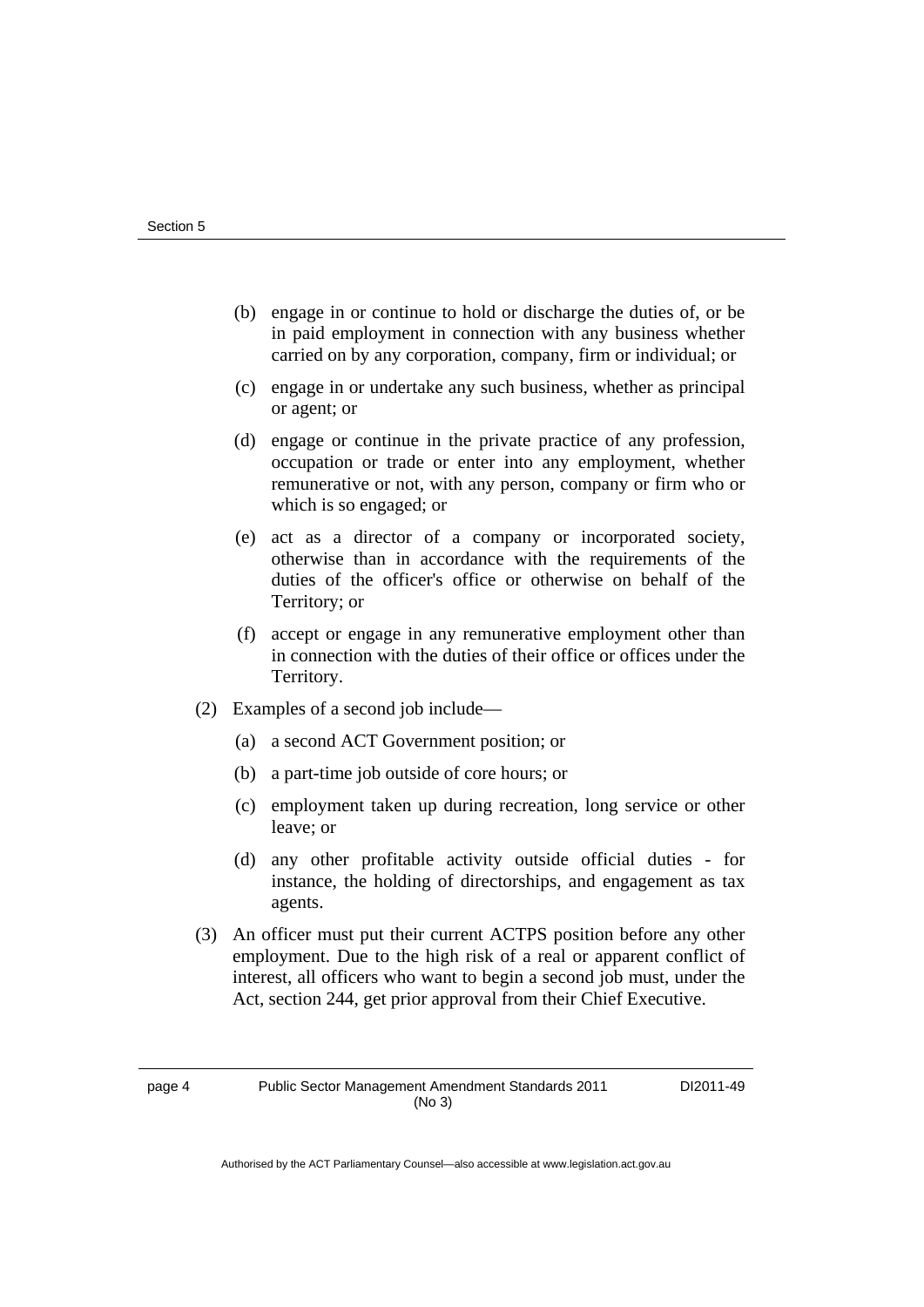(4) An officer on leave, including long service leave and leave without pay, wishing to undertake a second job while on leave must apply for permission to do so under the Act, section 244. An application should be attached to the relevant leave form.

#### **12 Unauthorised disclosure of information**

An officer or employee who leaves the ACTPS to work for another employer and who intends to use confidential information acquired while a member of the ACTPS in their new employment, must not use the information without the approval of the relevant Chief Executive.

### **Division 2.1.3 Integrity**

#### **13 Application—div 2.1.3**

This part applies to officers and employees.

#### **14 Interpretation—div 2.1.3**

In this division:

*Audit Committee* means a body created in accordance with the Department of the Treasury's policy document entitled *Internal Audit Framework*, promulgated in 2003. Agency Audit Committees monitor and review the effectiveness of corporate governance mechanisms in agencies.

*corruption* in relation to an officer or employee means that the officer or employee seeks, obtains or receives any benefit, other than lawful salary and allowances, on the understanding that the officer or employee will do or refrain from doing anything in the course of their duties or will attempt to influence any other officer or employee on behalf of any person.

DI2011-49 Public Sector Management Amendment Standards 2011 (No 3) page 5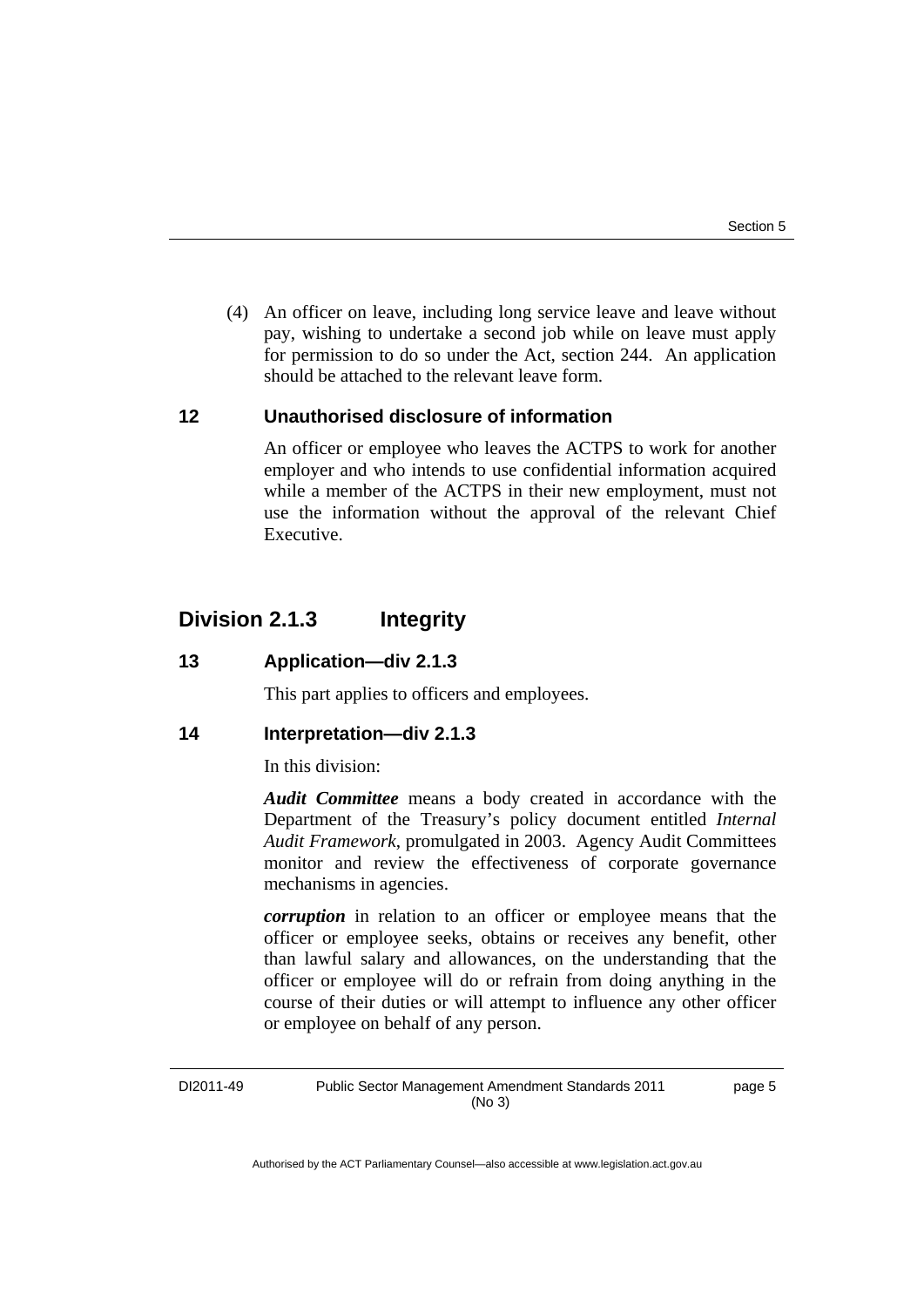*fraud* means taking or obtaining by deception, money or another benefit from the government when not entitled to the money or benefit, or attempting to do so - this includes evading a liability to government.

*integrity* means the exercise of authority in accordance with the stated values and principles of the ACT Public Service and includes the control of fraud and corruption.

*manager* means a person who has responsibility for planning, organising and leading a work unit or group activity.

*Risk Management Standard* means the current Risk Management Standard AS/NZS 4360: (31 August 2004) issued by Standards Australia.

#### **15 Fraud and corruption prevention**

- (1) In accordance with the Act, section 6 and section 29 (1), a Chief Executive must pursue a systematic approach to integrity.
- (2) A Chief Executive must ensure that risks to the integrity of the agency are assessed and treated in accordance with the Risk Management Standard and the associated policy guidance.
- (3) A Chief Executive must ensure that risks to the integrity of an agency are addressed in detailed fraud and corruption prevention plans.
- (4) A Chief Executive must ensure that the Agency's integrity arrangements are assessed and reviewed every two years, or more frequently if—
	- (a) any significant suspected fraud or corruption is discovered; or
	- (b) there is a significant change in the nature or scope of operations, procedures or systems.
- (5) The Chief Executive should explore opportunities to actively detect fraud and corruption within the Agency's programs, in accordance

page 6 Public Sector Management Amendment Standards 2011 (No 3) DI2011-49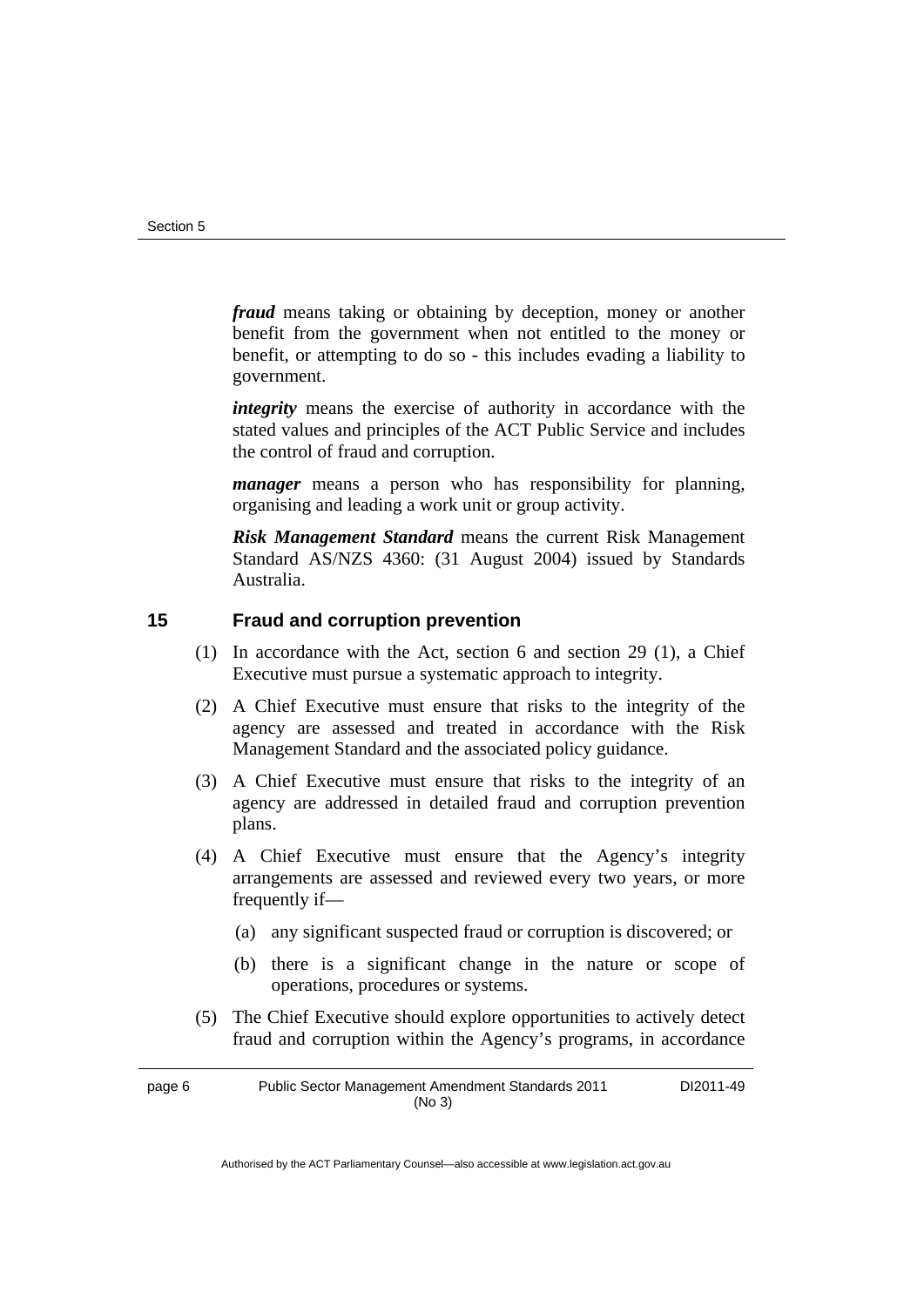with privacy considerations and noting the requirements for cost effectiveness of these strategies.

#### **16 Monitoring and recording integrity strategies**

- (1) The Chief Executive of an agency should request the Audit Committee to oversight the effectiveness of the integrity arrangements, in particular the conduct of the risk assessment and the implementation of the fraud and corruption prevention plans.
- (2) Managers must regularly and systematically assess the potential within their area of responsibility for theft, fraud and corruption to ensure that relevant control procedures are being followed and are effective.
- (3) An agency must establish and maintain an information system that records—
	- (a) all instances of fraud and corruption; and
	- (b) losses to the Agency or potential for damage to the reputation of the Agency or ACT Public Service; and
	- (c) investigative action taken; and
	- (d) disciplinary action taken or outcomes of matters which have been prosecuted; and
	- (e) any changes to procedures and practices arising from the incident.
- (4) The Audit Committee should have access to regular reports of information from the fraud and corruption reporting system.
- (5) A Chief Executive must include details of the implementation of fraud and corruption prevention plan in the Annual Report to the Minister.
- (6) In the Annual Report to the Minister, the Chief Executive must certify that—

DI2011-49 Public Sector Management Amendment Standards 2011 (No 3)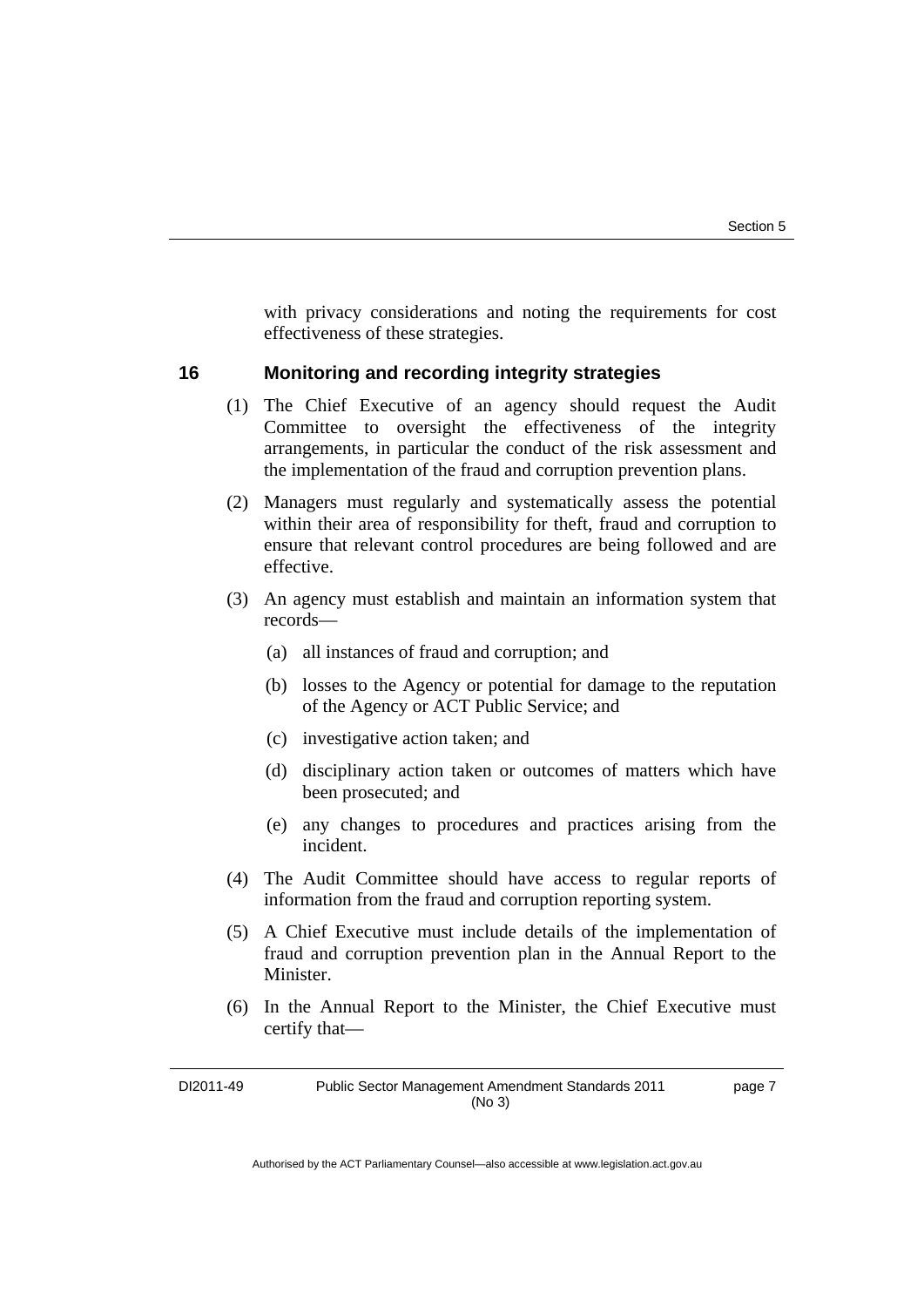- (a) an assessment of the risks to the integrity of the Agency has been conducted in accordance with the Risk Management Standard and the associated policy guidance; and
- (b) treatments for adequately dealing with the integrity risks identified have been addressed in the fraud and corruption prevention plan as described in the policy guidance; and
- (c) where the Agency has engaged, or is contemplating engaging, service providers from outside the ACT Public Service, that the integrity risks have been assessed and dealt with in the fraud and corruption prevention plan; and
- (d) progress during the reporting year on the implementation of the fraud and corruption prevention plan.
- (7) A Chief Executive must select an Executive to be responsible for the implementation of the integrity strategies and the processes for the detection and investigation of fraud and corruption.
- (8) Details of the appointment must be forwarded to the Commissioner.

#### **17 Investigation of fraud and corruption**

- (1) The Chief Executive must ensure that where cases of fraud and corruption are detected or notified, that action is taken to investigate those cases.
- (2) Where the case is considered to be serious and complex, the Australian Federal Police must be notified.
- (3) Agencies should recover losses caused by illegal activity through proceeds of crime legislation and civil recovery processes and, in the absence of criminal prosecution, to apply appropriate civil, administrative or disciplinary penalties.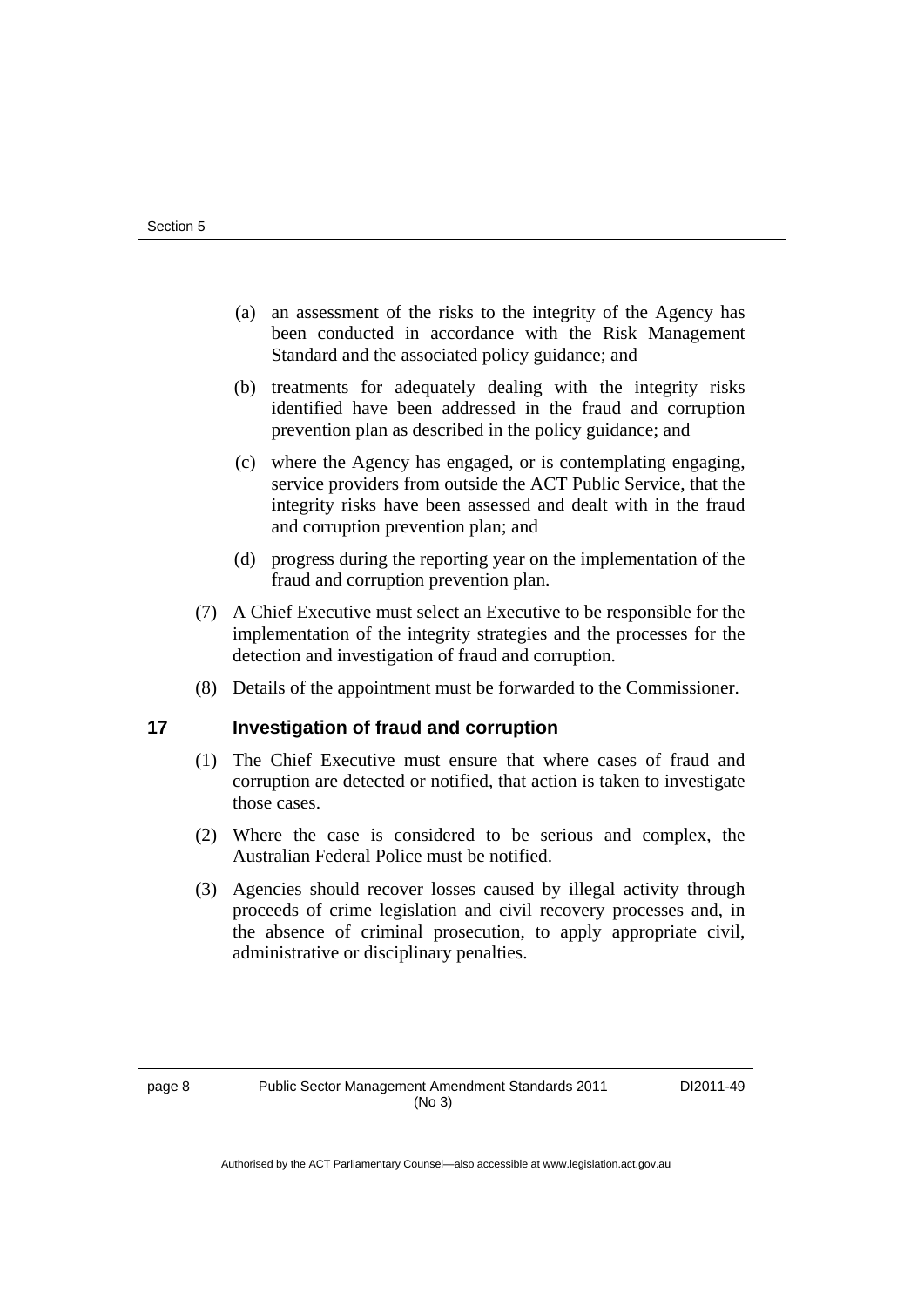### **Division 2.1.4 Personal use of IT resources**

#### **18 Application—div 2.1.4**

This division applies to officers and employees.

#### **19 Interpretation—div 2.1.4**

In this division:

*employees* are defined as an employee or officer covered by the Code of Ethics, except where specifically excluded.

*IT resources* are defined as information technology owned and/or controlled by the Territory, including computers, printers, network infrastructure and electronic mail.

*officer* includes an employee.

#### **20 General**

- (1) An officer must ensure that he or she does not access, download or store inappropriate material.
- (2) An officer must not use IT Resources to publish or communicate inappropriate material, including material which could be considered defamatory.

#### **21 Network Resources**

An officer must not save unofficial software and/or large personal files, including personal cc:Mail archives, to any network drive.

#### **22 Electronic Mail (both internal and external)**

An officer must ensure that personal correspondence does not interfere with their duties and wherever possible deal with this correspondence outside working hours.

DI2011-49 Public Sector Management Amendment Standards 2011 (No 3) page 9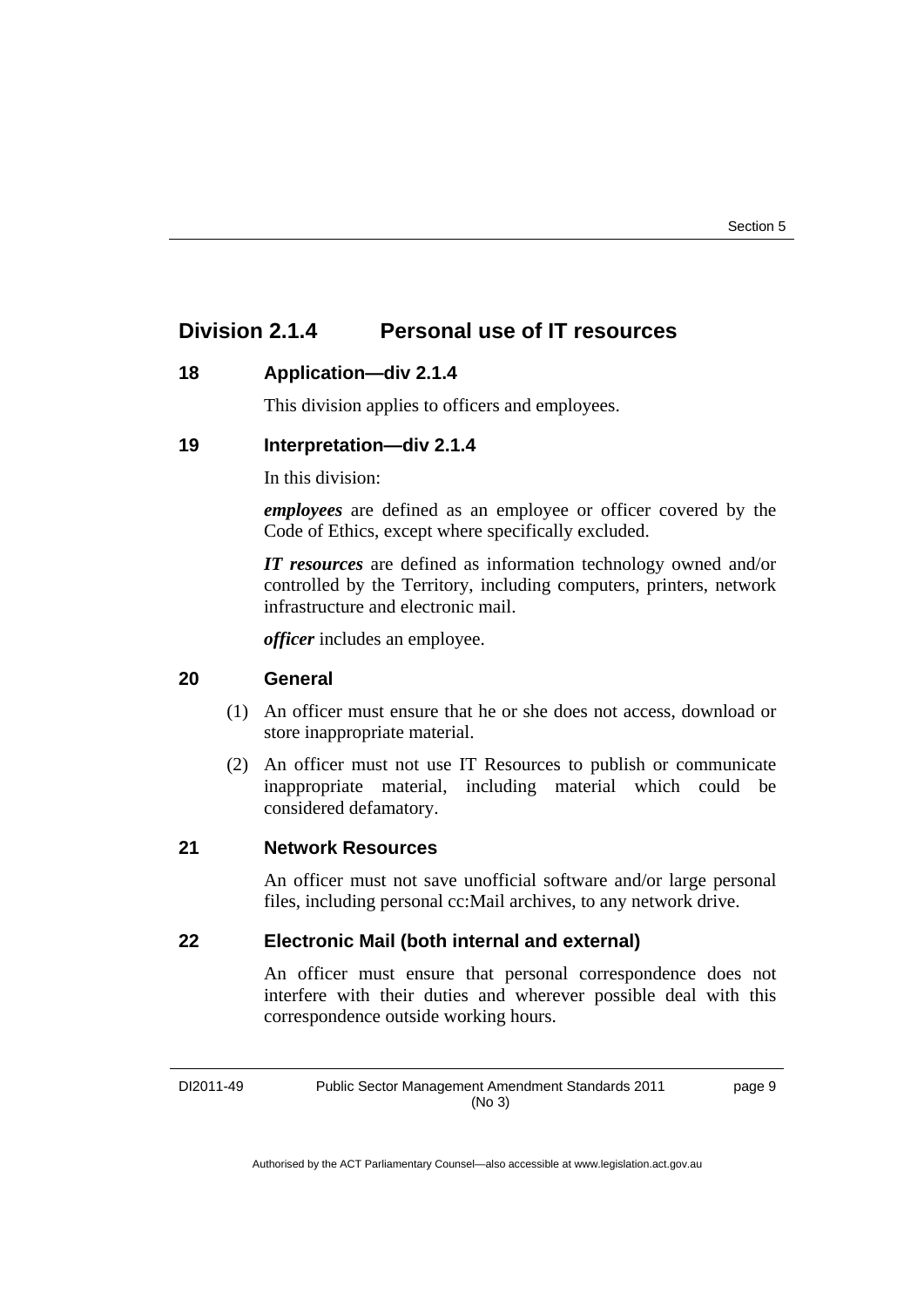#### <span id="page-15-0"></span>**6 Part 2.2**

*substitute* 

## **Part 2.2 Commissioner's functions & powers**

### **Division 2.2.1 Public Holidays**

#### **23 Public holiday in the ACTPS**

The Commissioner may declare that any day will be observed as a holiday in respect of any class of officers or employees in the ACTPS.

### **Division 2.2.2 Equity and Diversity**

#### **24 Commissioner for Public Administration responsibilities**

- (1) Under the Act, section 40, the Commissioner is to develop and issue an equal employment opportunity program for the Service.
- (2) The Equity and Diversity Framework for the ACT Public Service is intended as that program.
- (3) The Commissioner will update the Framework as appropriate by providing a statement to that effect to the Chief Minister.

#### **7 Parts 2.3 to 2.5**

*omit* 

page 10 Public Sector Management Amendment Standards 2011 (No 3)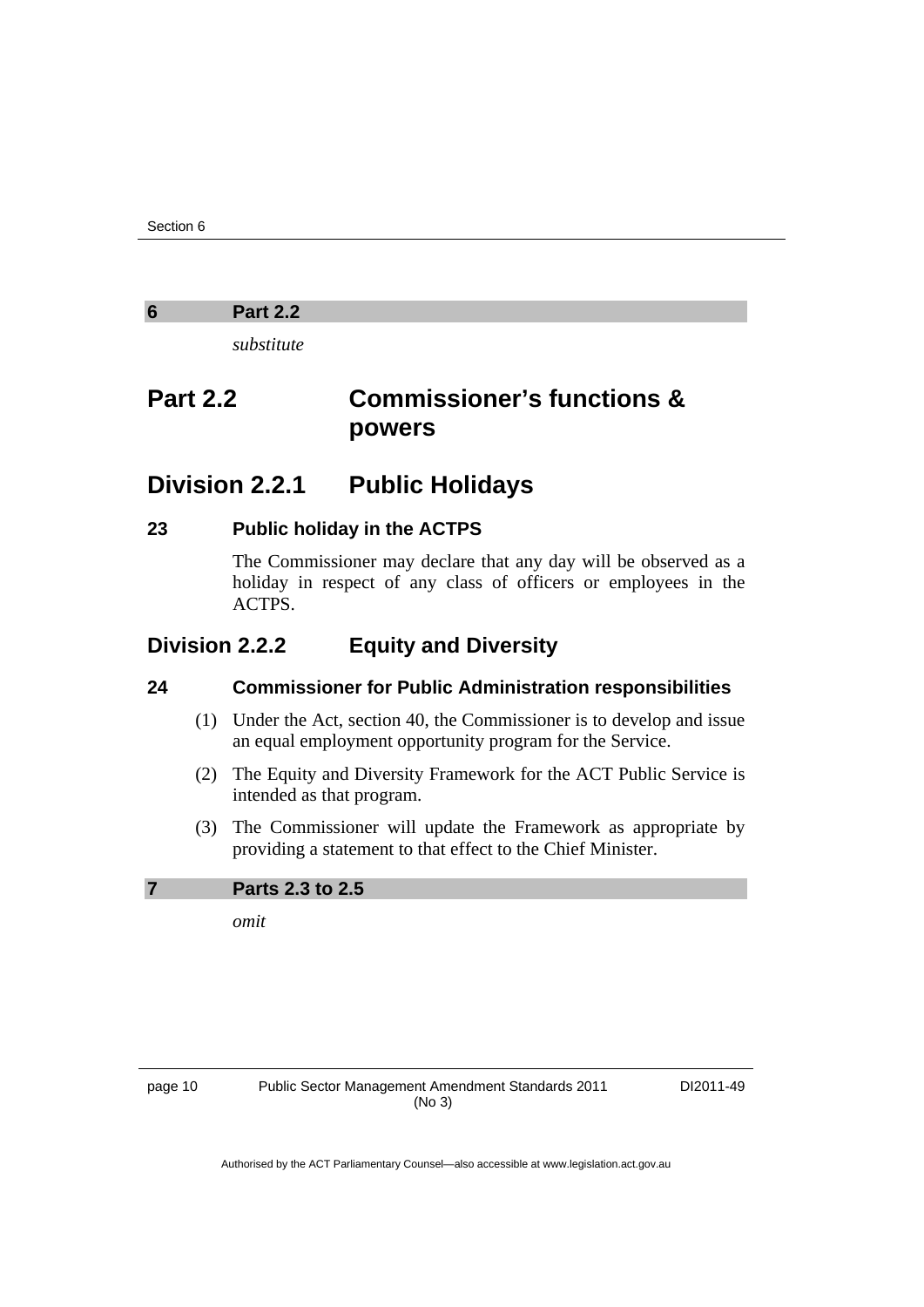#### <span id="page-16-0"></span>**8 Chapter 3 heading**

*substitute* 

### **Chapter 3 Employment in the Service**

**9 Parts 3.1 to 3.9** 

*substitute* 

### **Part 3.1 Merit and the selection process**

#### **28 Application—pt 3.1**

- (1) This part applies if a function under the Act is exercised following a recommendation from a selection committee about the suitability of a person in relation to the following employment matters:
	- (a) an appointment;
	- (b) an engagement under the Act, section 28 or section 72;
	- (c) an engagement of more than nine months under the Act, section 30 or section 76;
	- (d) a temporary transfer to a higher office for more than three months;
	- (e) a fixed term engagement for 12 months or more;
	- (f) a promotion.
	- *Note Function* includes authority, duty and power (see Legislation Act, dict, pt 1).
- (2) This part applies to a function exercised following a recommendation from a joint selection committee that was established under Part 3.3 in relation to a transfer or a promotion.

DI2011-49 Public Sector Management Amendment Standards 2011 (No 3) page 11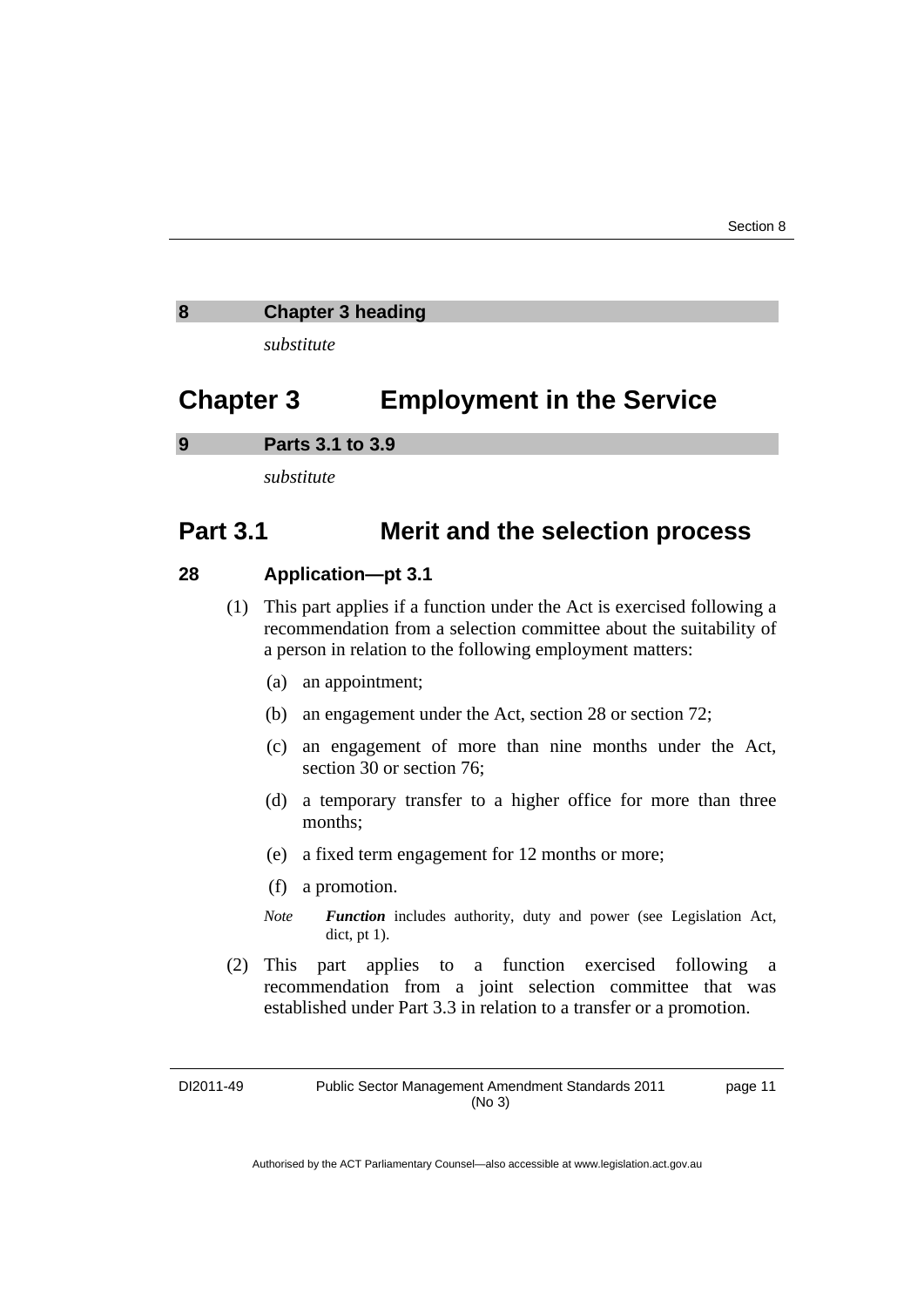#### **29 Identified positions**

- (1) Eligibility for an *identified position* must be restricted to—
	- (a) an Aboriginal person or Torres Strait Islander; or
	- (b) a person who has a disability.
- (2) The relevant chief executive may determine prior to the commencement of a selection process that an office is an identified position.

#### **30 Merit in selection**

- (1) The relevant chief executive may only exercise a function in relation to an employment matter if the chief executive—
	- (a) is satisfied that the process used to assess the comparative ability of the applicants to perform the duties of an office complied with the merit principle stated in the Act, section 65; and
	- (b) has used appropriate ways of assessing the comparative ability of applicants against selection criteria, including the following:
		- (i) written applications;
		- (ii) resumes;
		- (iii) referee comments;
		- (iv) interviews;
		- (v) approved psychometric testing;
		- (vi) approved practical skills testing;
		- (vii) an Equal Employment Opportunity Program in division 2.2.2;
		- (viii) the principle of reasonable adjustment under anti-discrimination laws;

page 12 Public Sector Management Amendment Standards 2011 (No 3)

DI2011-49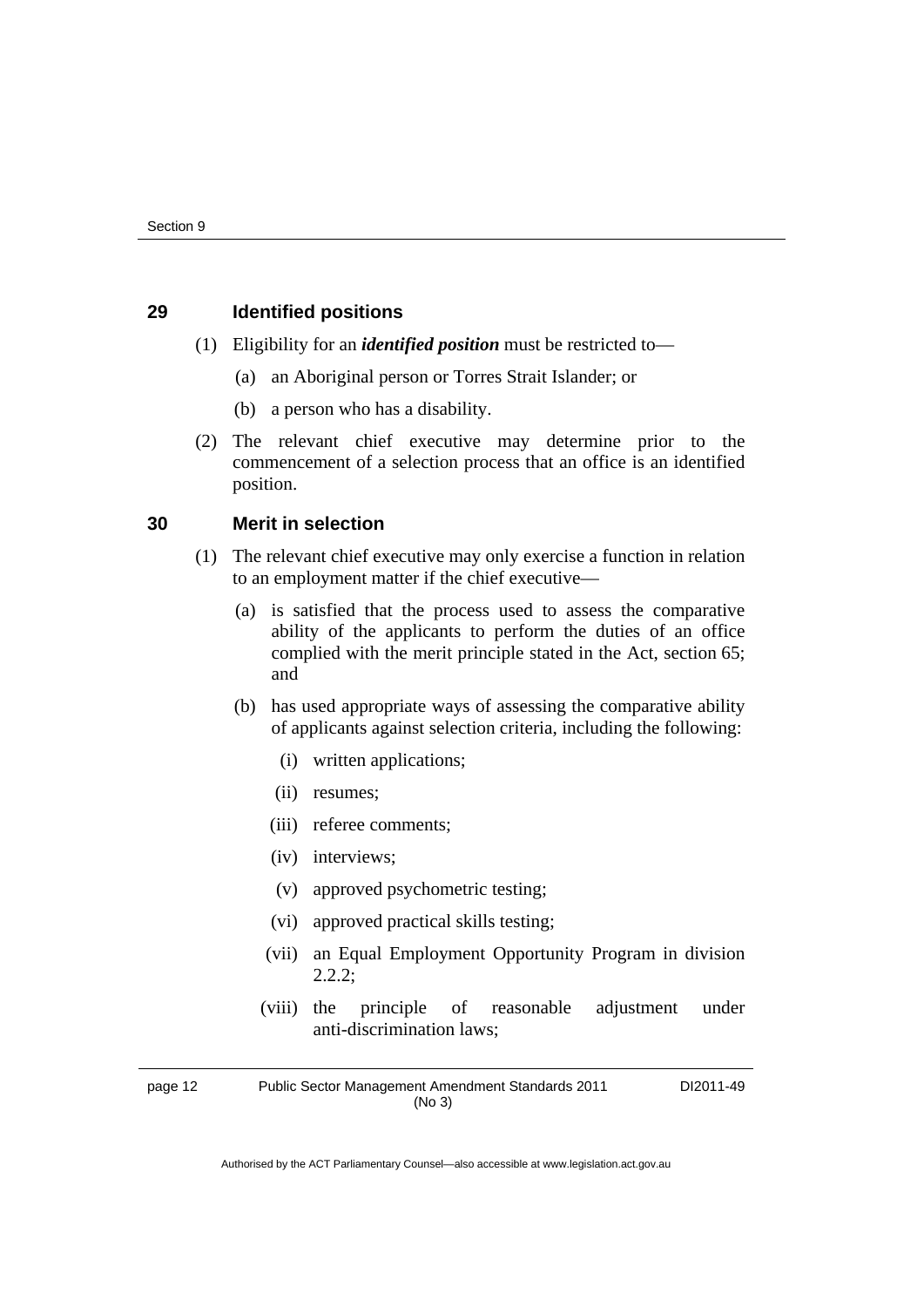- (ix) another method which supports the merit principle set out in the Act, section 65.
- (c) has considered the recommendations about the suitability of applicants made by a selection committee or a joint selection committee in a written selection report.
- (2) The chief executive must exercise a function in relation to an employment matter in writing.

#### **31 Testing of applicants**

- (1) The relevant chief executive may arrange for testing to assess the comparative ability of applicants to perform the duties of an office.
- (2) However, testing may only be used if—
	- (a) the Commissioner approves the testing; and
	- (b) the office will be filled by appointment, transfer or promotion.

#### **32 Advertising**

- (1) The relevant chief executive must advertise an office in the gazette unless the office is—
	- (a) to be filled by transfer; or
	- (b) to be filled by promotion of an applicant selected on merit to a recurring or identical vacancy; or
	- (c) to be filled by promotion by advancement from a training office; or
	- (d) to be filled by appointment, transfer or promotion of an applicant under an Equal Employment Opportunity Program under division 2.2.2; or
	- (e) for an Administrative Service Officer Class 5 office that the chief executive will fill the vacancy with an officer who is—

DI2011-49 Public Sector Management Amendment Standards 2011 (No 3) page 13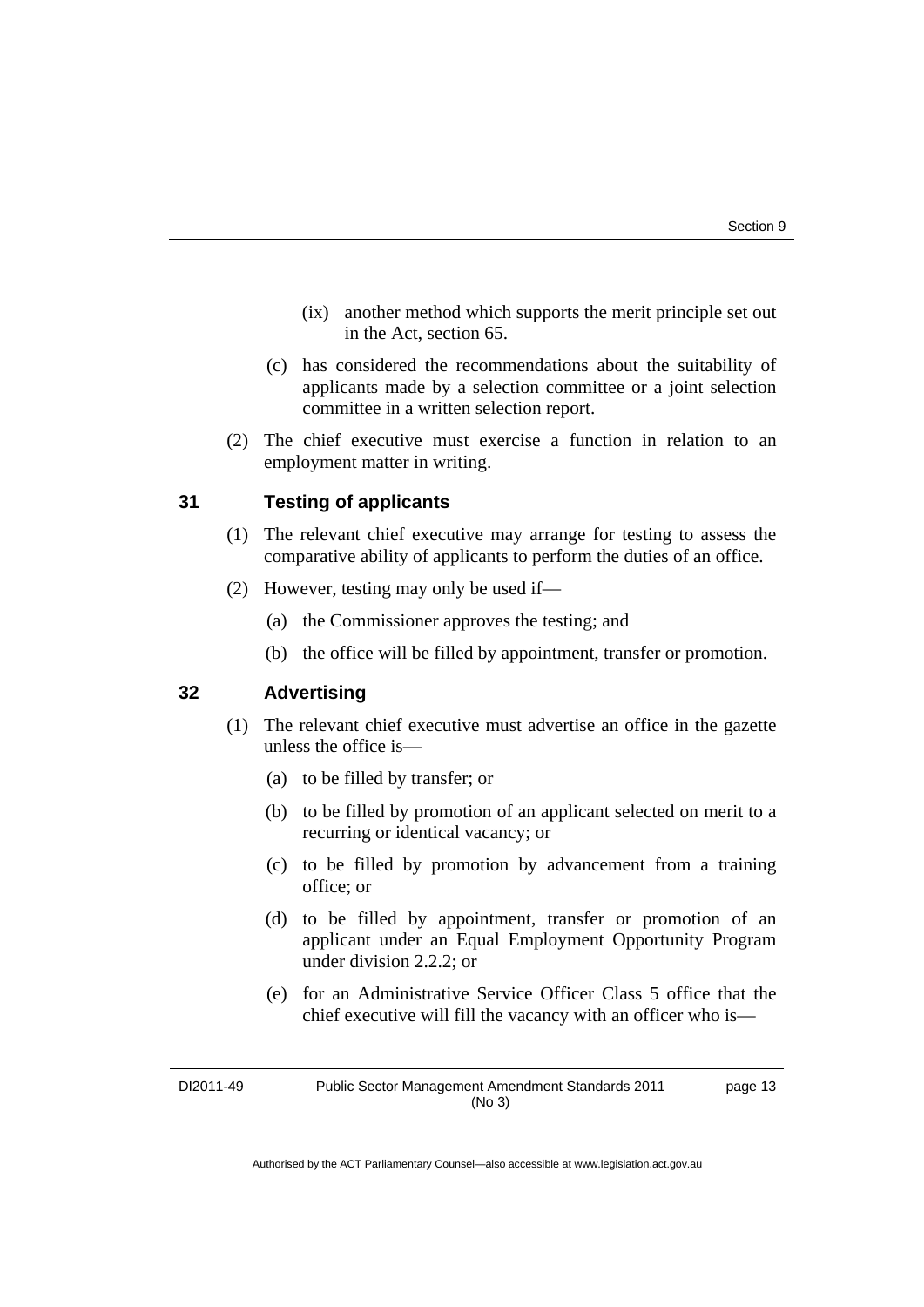- (i) a Graduate Administrative Assistant; and
- (ii) confirmed as an officer;
- (f) to be filled under part 3.2.
	- *Note* it may be necessary to advertise in the gazette under part 3.2.
- (2) However, if a joint selection committee has been established in relation the office, the office must be advertised in the gazette and must state that—
	- (a) the office is to be considered by a joint selection committee established under the Act; and
	- (b) a promotion made on the recommendation of a joint selection committee under the Act is not subject to appeal; and
	- (c) a promotion made on the unanimous recommendation of a management-initiated joint selection committee established under the Act is not subject to appeal.
- (3) The advertisement of an office must state the following information about the office:
	- (a) if it has mandatory qualifications;
	- (b) if it is an identified position;
	- (c) if it has eligibility requirements.
- (4) The relevant chief executive must be satisfied that the advertisement of the office allowed all eligible people a reasonable opportunity to apply for the office.

#### **33 Recurring and identical vacancies**

The relevant chief executive may use a selection committee's recommendation for up to 12 months, to fill an office by appointment, transfer or promotion, if the office—

(a) is the same office; or

page 14 Public Sector Management Amendment Standards 2011 (No 3)

DI2011-49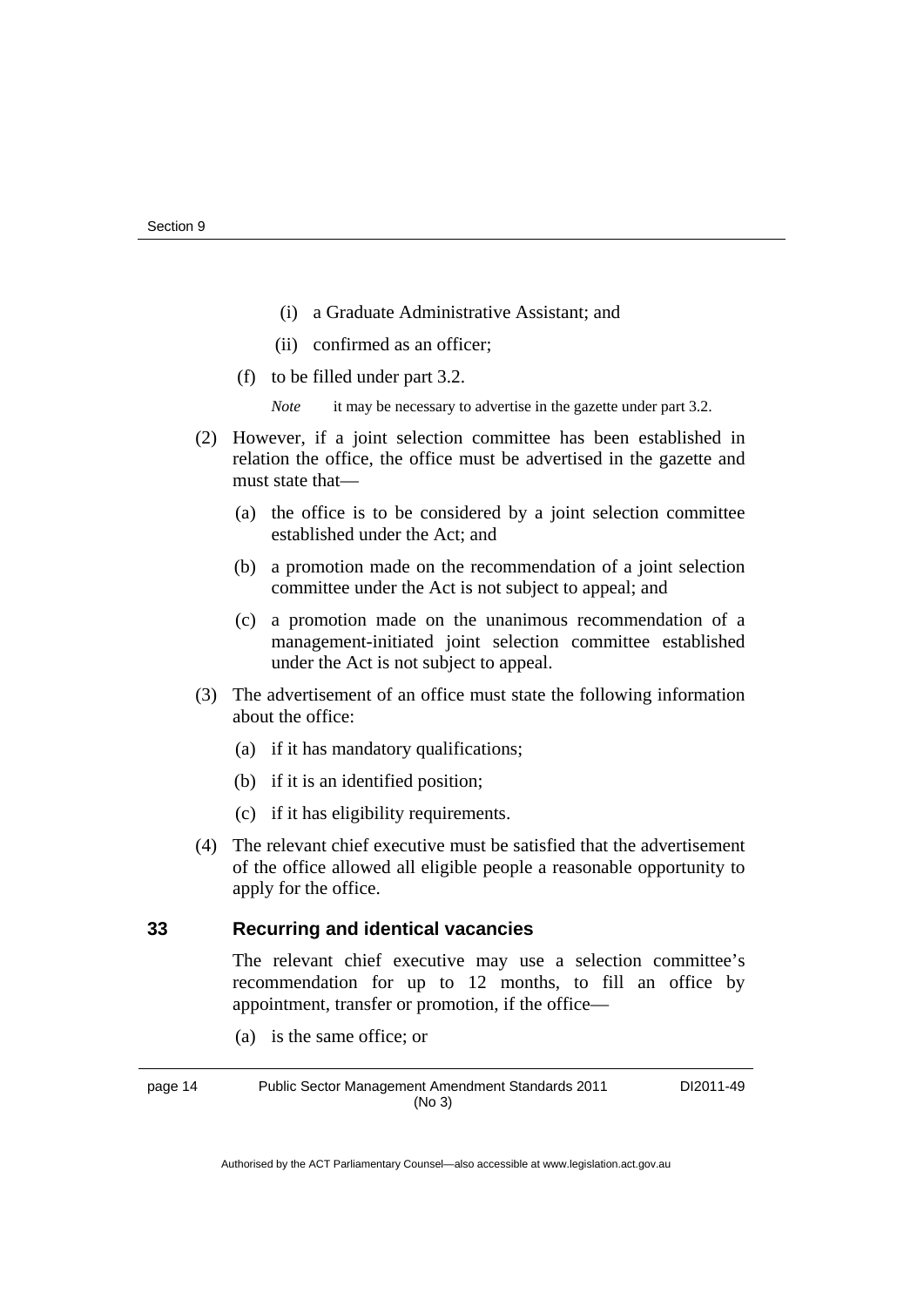(b) is at the same level and has the same selection criteria as the original office.

#### **33A Notice of appointment or engagement**

At the time of appointment or engagement, the Chief Executive must inform a person in writing of the person's terms of employment, including:

- (a) the type of employment; and
- (b) whether a probationary period applies and the expected duration of the period; and
- (c) if the person is engaged as a fixed term employee, the duration of the engagement; and
- (d) the ordinary weekly hours; and
- (e) the ordinary weekly hours before overtime is payable; and
- (f) a list of the main instruments governing the terms and conditions of employment.

### **Part 3.2 Merit and the selection process in temporary employment**

#### **34 Application—pt 3.2**

This part applies if a function under the Act is exercised for a fixed term engagement for less than 12 months.

*Note Function* includes authority, duty and power (see Legislation Act, dict, pt 1).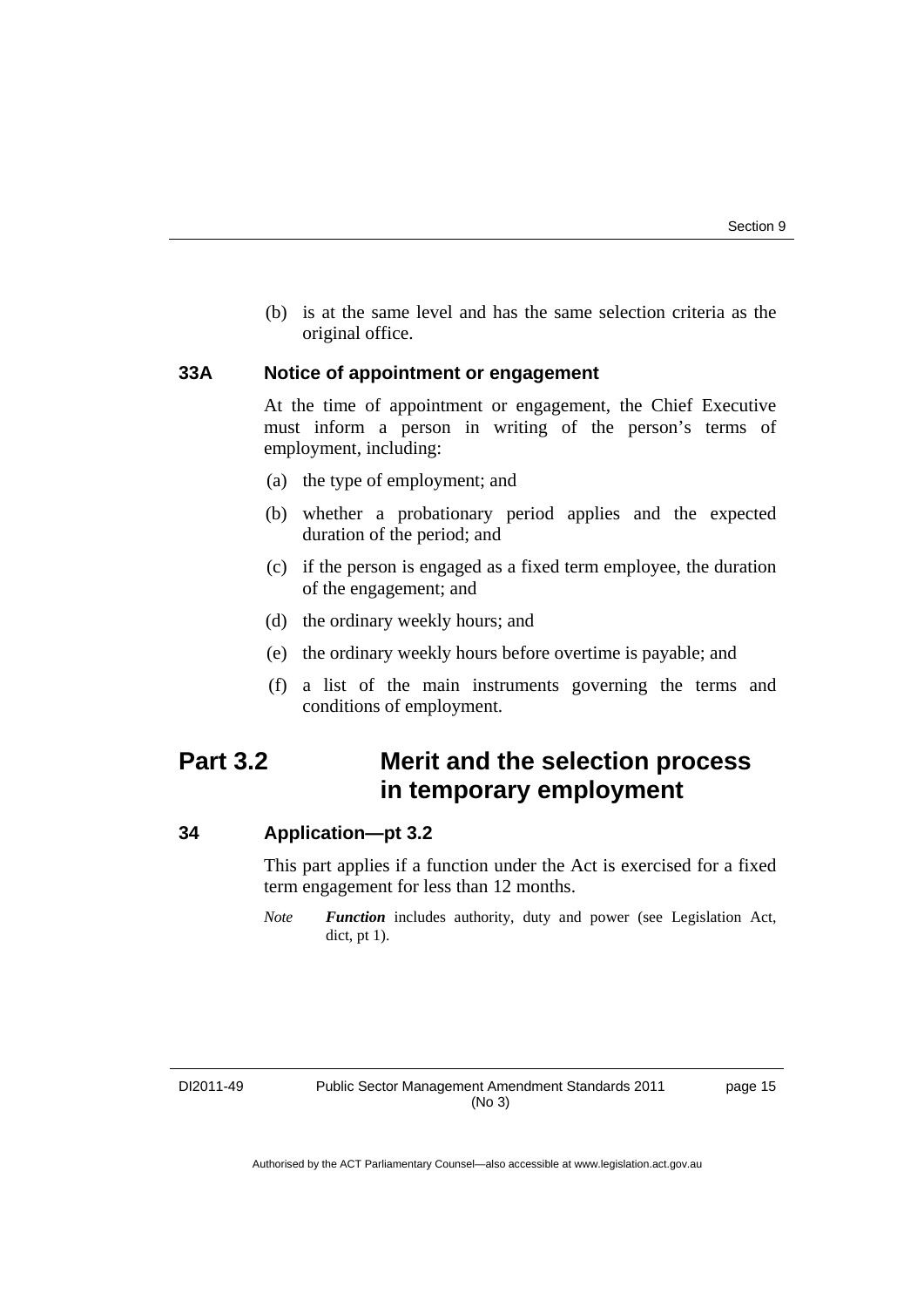#### **35 Interpretation—pt 3.2**

In this part—

*temporary employee register* means a register of people who have applied for employment—

- (a) for a period of less than 12 months; and
- (b) with the ACTPS.

#### **36 Temporary employee registers**

- (1) The Administering Chief Executive may—
	- (a) approve the establishment of an ACTPS temporary employee register; and
	- (b) set out additional requirements for that register.
- (2) The relevant chief executive may establish a temporary employee register in an administrative unit.
- (3) A temporary employee register must advertise the duties, or range of duties, and classifications that an applicant may be engaged to perform.

#### **37 Advertising temporary employment**

- (1) The relevant chief executive must advertise a temporary position  $by-$ 
	- (a) advertising the position in accordance with subsection (2); or
	- (b) advertising the existence of a temporary employee register in accordance with subsection (3); or
	- (c) lodging the position with an employment agency.
- (2) If a position is expected to be available for a period of six months or longer the position must be advertised in the gazette.

page 16 Public Sector Management Amendment Standards 2011 (No 3)

DI2011-49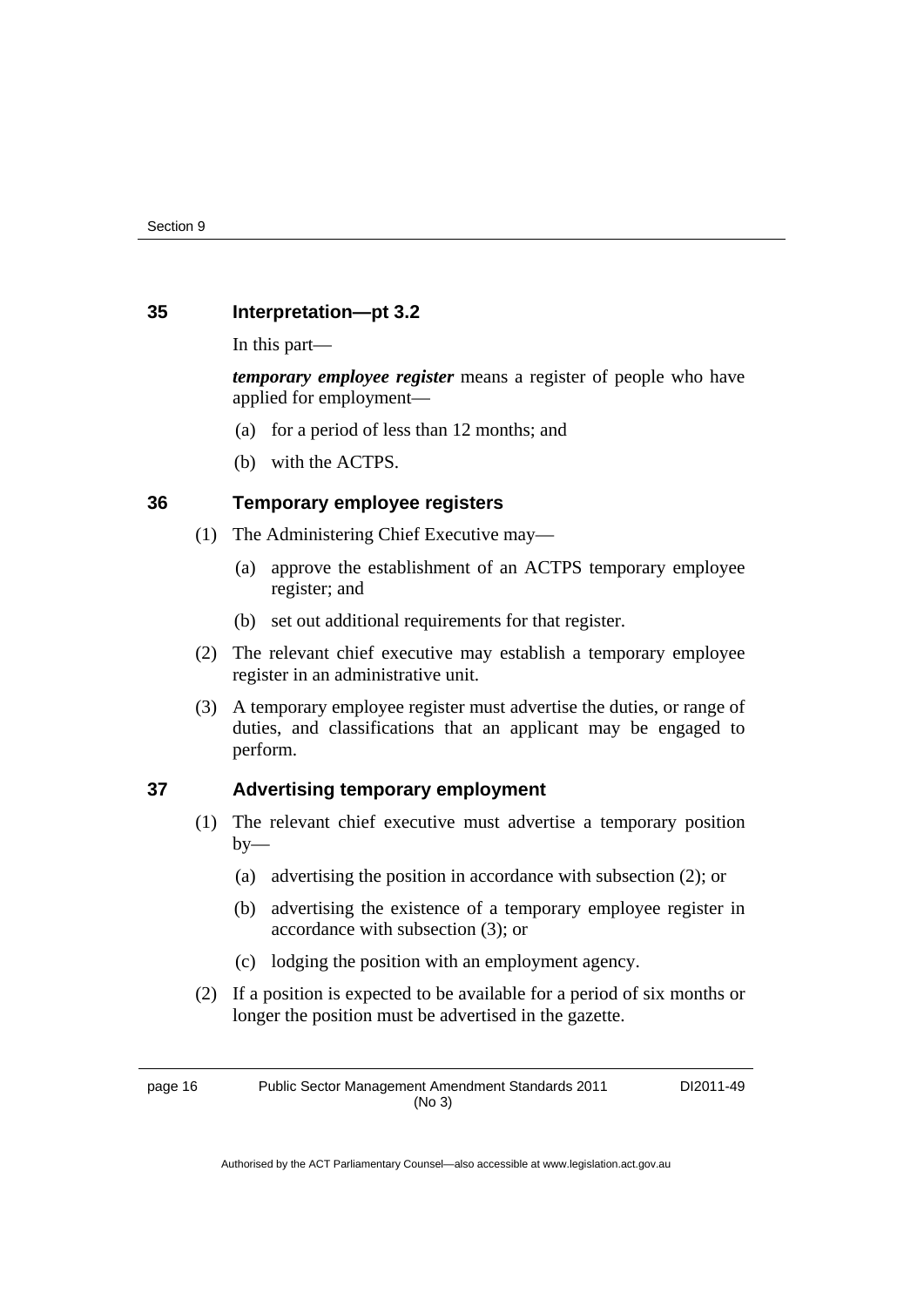(3) The existence of a temporary employee register must be advertised at least every 12 months.

#### **38 Selection of employees**

- (1) A temporary employee must be selected from—
	- (a) a field of applicants for a vacancy; or
	- (b) a temporary employee register; or
	- (c) a field of applicants provided by an employment agency.
- (2) A temporary employee must be selected on the basis of relative efficiency, having regard to their—
	- (a) abilities; and
	- (b) qualifications; and
	- (c) experience; and
	- (d) availability to perform the work on the basis required, including—
		- (i) on a full time or part time basis; and
		- (ii) at the relevant location.

### **Part 3.3 Use of joint selection committees in the selection process**

#### **39 Application—pt 3.3**

This part applies to a joint selection committee that is established under the Act to make recommendations about the exercise of a function in relation to the following employment matters:

- (a) a transfer;
- (b) a promotion.

DI2011-49 Public Sector Management Amendment Standards 2011 (No 3)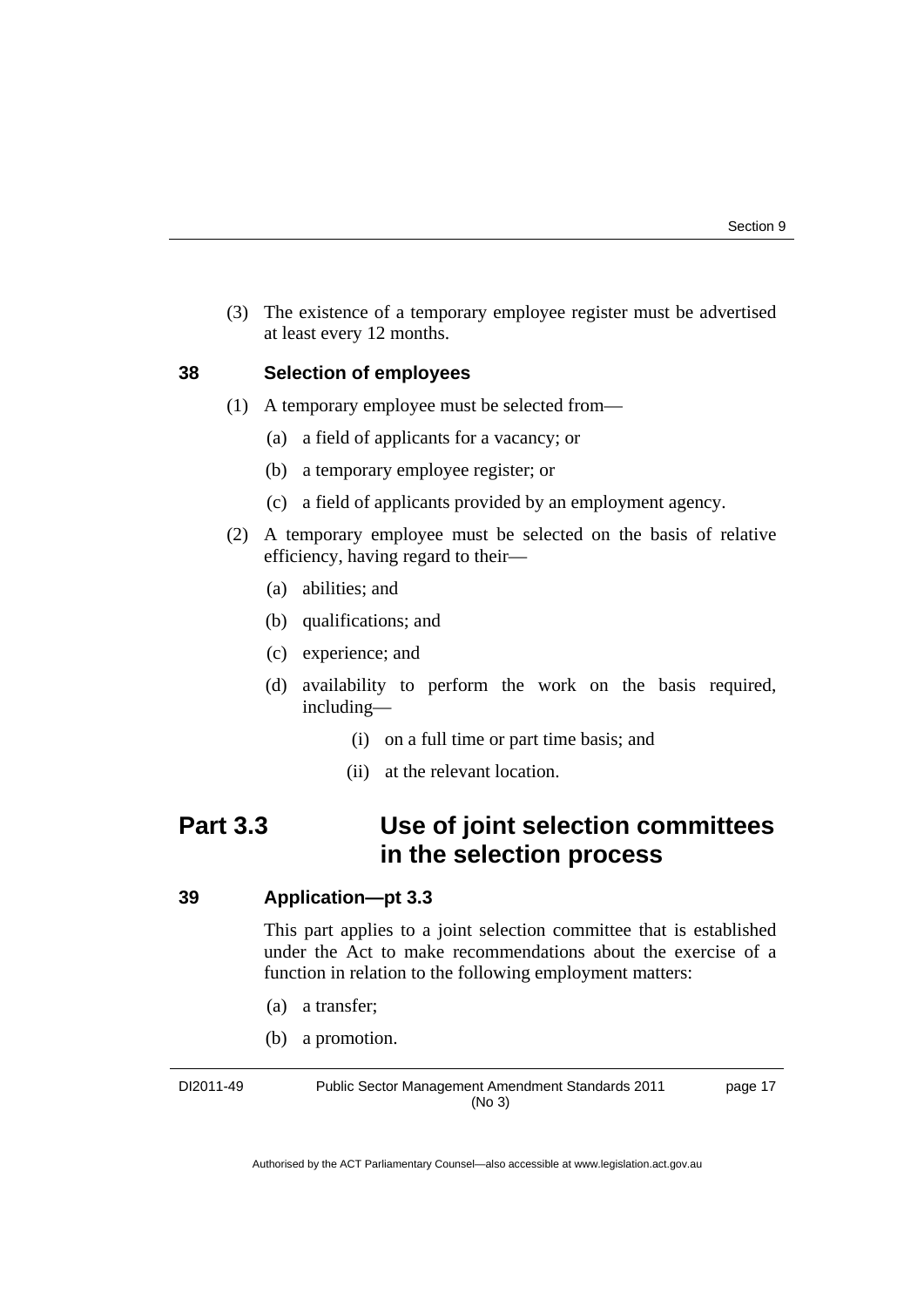*Note Function* includes authority, duty and power (see Legislation Act, dict, pt 1).

#### **40 Interpretation—pt 3.3**

In this part—

*officer* includes and employee.

*Note* The relevant chief executive may determine which union is the principal union.

#### **41 Procedure of a joint selection committee**

- (1) The relevant chief executive may use a joint selection committee  $to$ —
	- (a) reduce the time and cost of filling positions; or
	- (b) fill multiple positions with similar or identical duties.
	- *Note* Unless a chief executive and principal union agree otherwise, multiple positions means five or more positions.
- (2) A joint selection committee must—
	- (a) assess the relative ability of applicants to perform the duties of an office in accordance with the merit principle set out in the Act, section 65; and
	- (b) attempt to make the assessment as quickly and using the simplest methods appropriate; and
	- (c) make recommendations about the suitability of applicants in a written selection report.
- (3) An irregularity or defect in the formation of a joint selection committee does not make a promotion or transfer made following the recommendation of the joint selection committee invalid.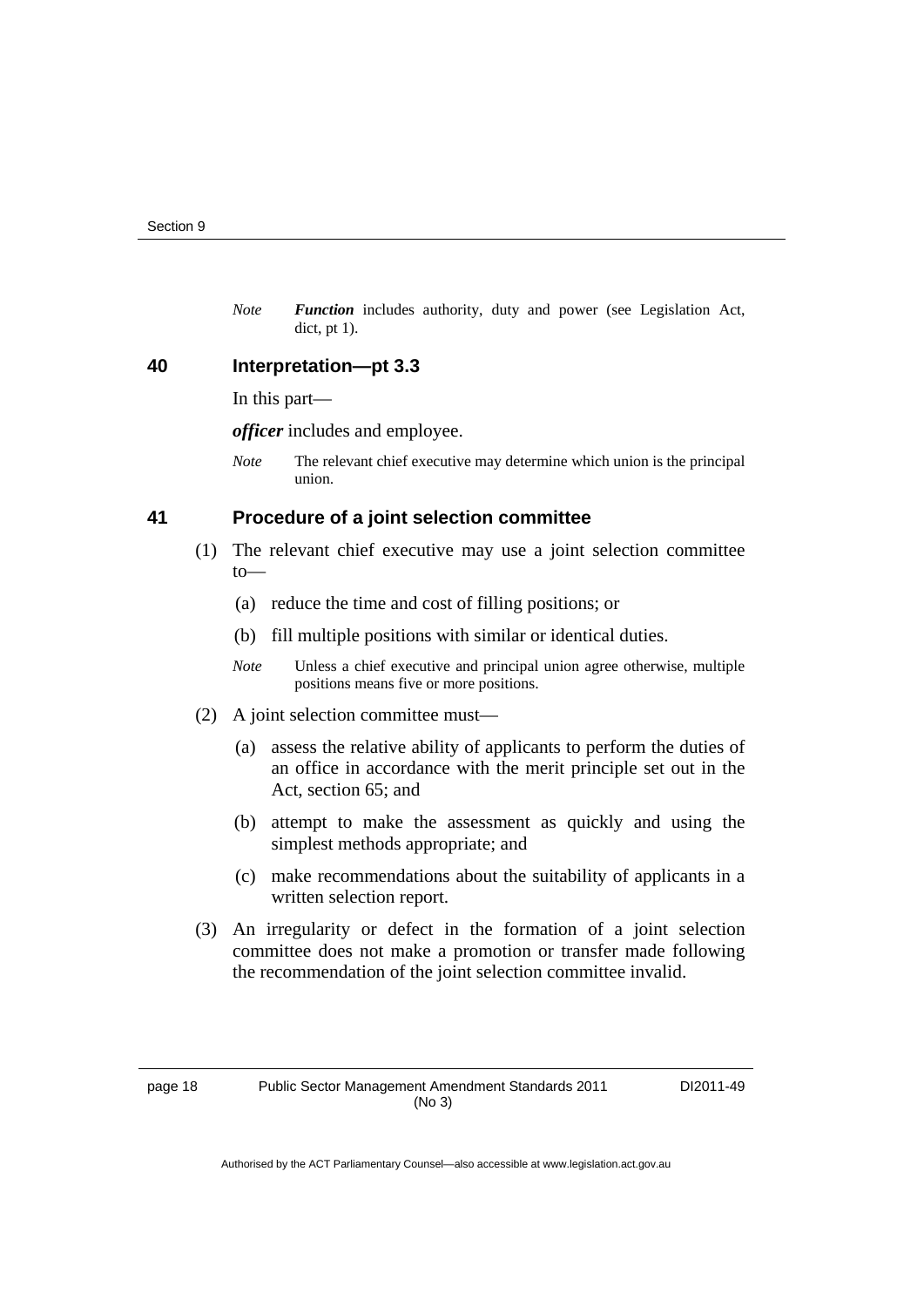(6) A member of a joint selection committee is not subject to direction from any person or body (other than a court) in considering a promotion.

#### **42 Composition of a joint selection committee**

- (1) A joint selection committee will normally comprise, but not be limited to—
	- (a) a chairperson who has appropriate skills and experience, nominated by the relevant chief executive; and
	- (b) a person who has appropriate skills and experience, nominated by the relevant chief executive, from a list of officers agreed by the agency and principal union; and
	- (c) a person nominated by the principal union—
		- (i) in all cases for a union agreed joint selection committee; or
		- (ii) if that union nominates a person within fourteen days of notice being given to the union, for a managementinitiated joint selection committee.
- (2) If a person nominated by the principal union is an officer—
	- (a) the nominee is on duty for all purposes while serving on a joint selection committee; and
	- (b) if the nominee was receiving a higher duties allowance immediately prior to the formation of the joint selection committee, they are entitled to receive a higher duties allowance while performing work relevant to a joint selection committee; and
	- (b) the relevant chief executive should provide relief staffing as necessary for the nominee; and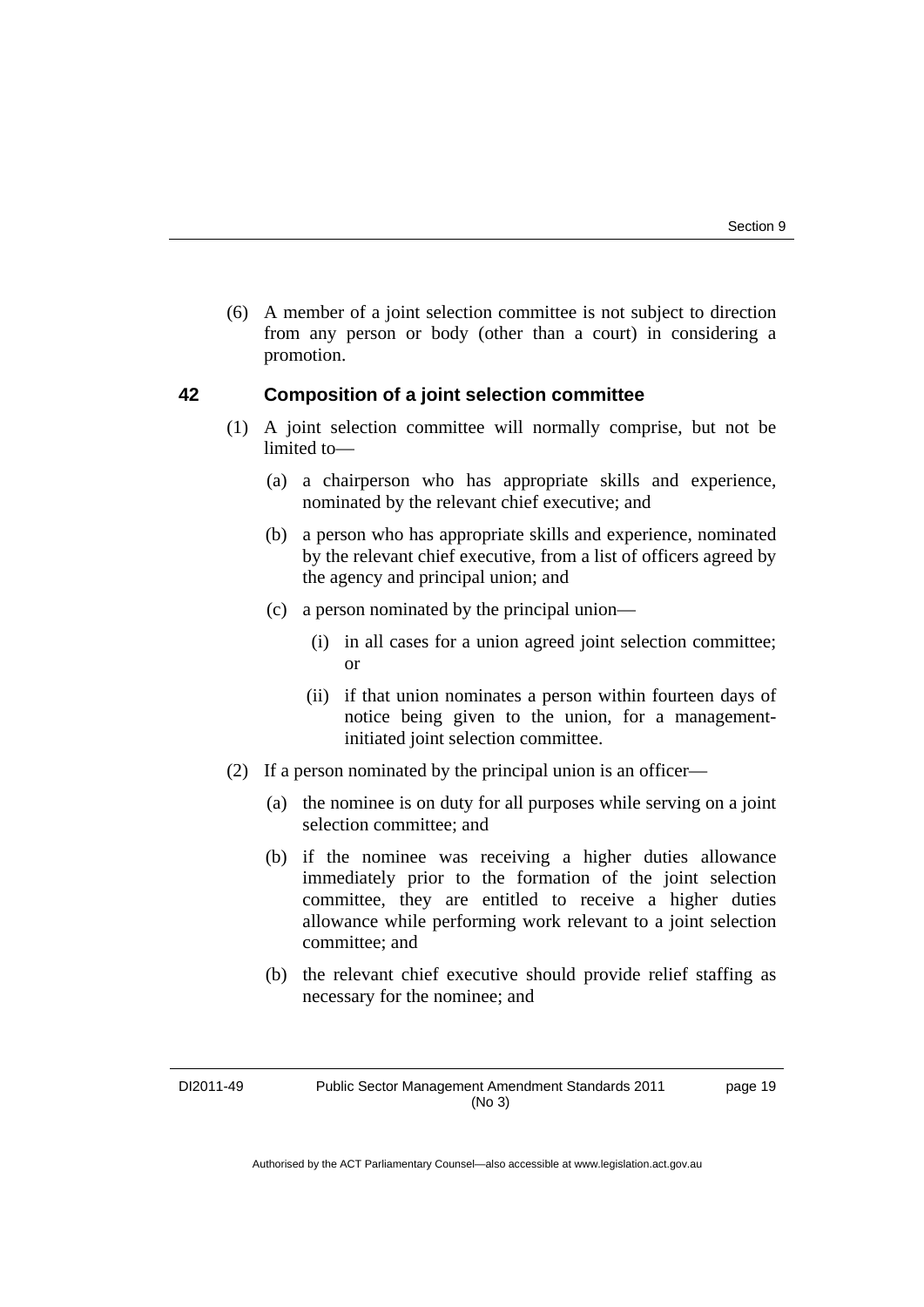(c) the relevant chief executive should provide the nominee appropriate training in selection techniques and joint selection committee procedures.

#### **43 Establishing a union agreed joint selection committee**

- (1) The relevant chief executive must consult with the principal union to decide how a union agreed joint selection committee will be established in an agency.
- (2) The chief executive must notify the principal union and any other relevant union or unions of a proposal to establish a union agreed joint selection committee.
- (3) The notification must—
	- (a) identify each office to be filled; and
	- (b) seek union agreement and the name of a nominee for the joint selection committee; and
	- (c) in the case of a union that is not the principal union, include a statement to the effect that the union can give written notice that it objects to the proposal, if it does so within seven days.
- (4) If the principal union agrees to the establishment of a joint selection committee, and no other relevant union objects within seven days, the chief executive must establish a joint selection committee.
- (5) If a principal union does not consent to the establishment of the union agreed joint selection committee or a relevant union objects within seven days the joint selection committee proposal cannot proceed.
- (6) If a chief executive is unable to arrange for the establishment of a union agreed joint selection committee the chief executive may transfer or promote an officer to fill the vacant office under the Act, section 83.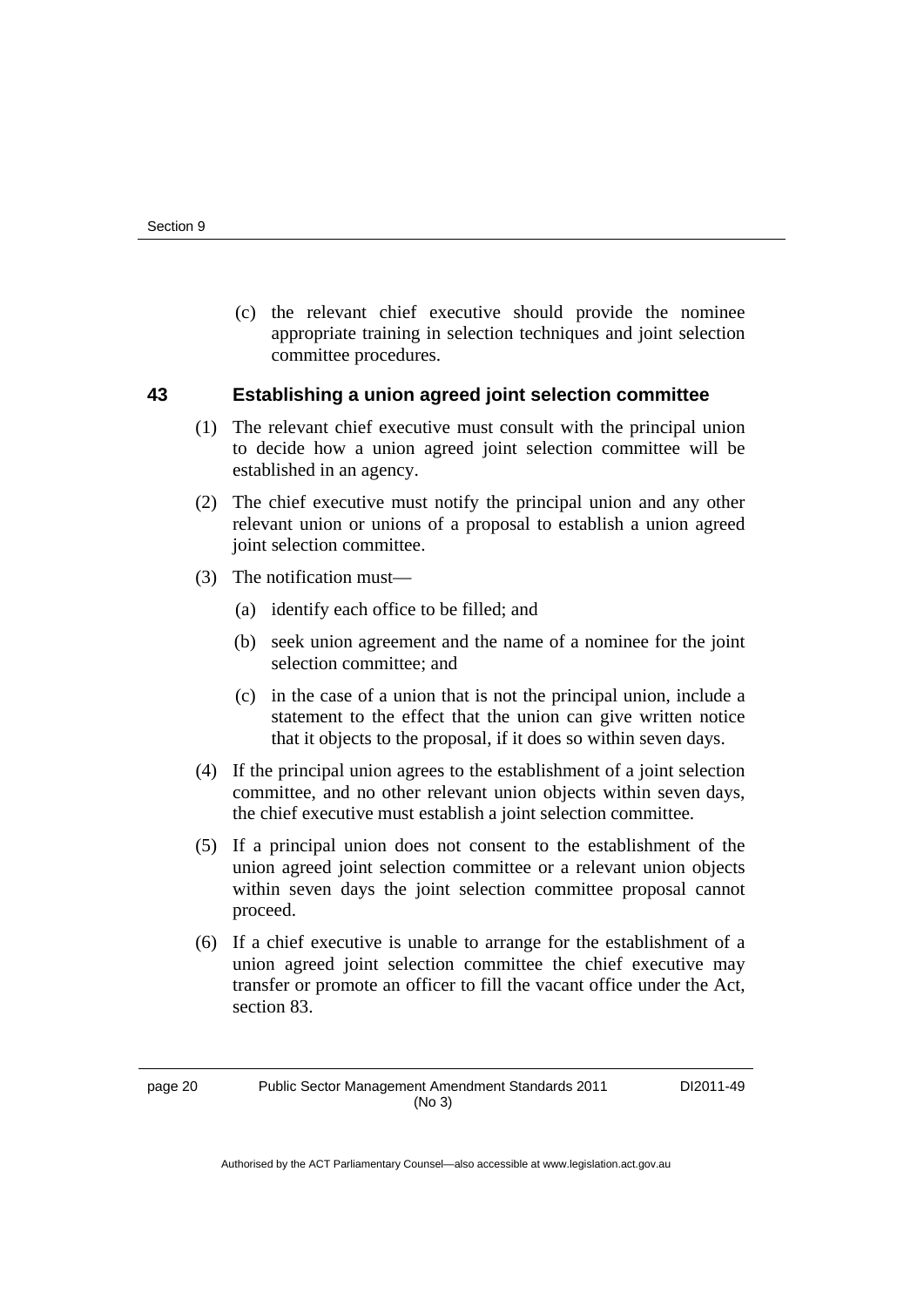#### **44 Reconstituting a union agreed joint selection committee**

- (1) If the chairperson of a union agreed joint selection committee ceases to take part in the deliberations of the committee before the committee makes a recommendation the committee will be reconstituted by—
	- (a) the remaining member or members; and
	- (b) another chairperson nominated by the relevant chief executive.
- (2) If a member of a union agreed joint selection committee ceases to take part in the deliberations of the committee before the committee makes its recommendations, the committee will be reconstituted  $bv$ —
	- (a) the remaining members; and
	- (b) a replacement from the entity whose nominee has ceased to take part.
- (3) If a union agreed joint selection committee is reconstituted after an original members ceases to take part, it may continue to use information collected and recommendations made by the previous joint selection committee.

#### **45 Establishing a management-initiated joint selection committee**

- (1) A management-initiated joint selection committee must not be used unless there has been prior consultation between the relevant chief executive and the relevant union about—
	- (a) the use of management-initiated joint selection committees in that agency; and
	- (b) the implementation and operation of management-initiated joint selection committees in that agency.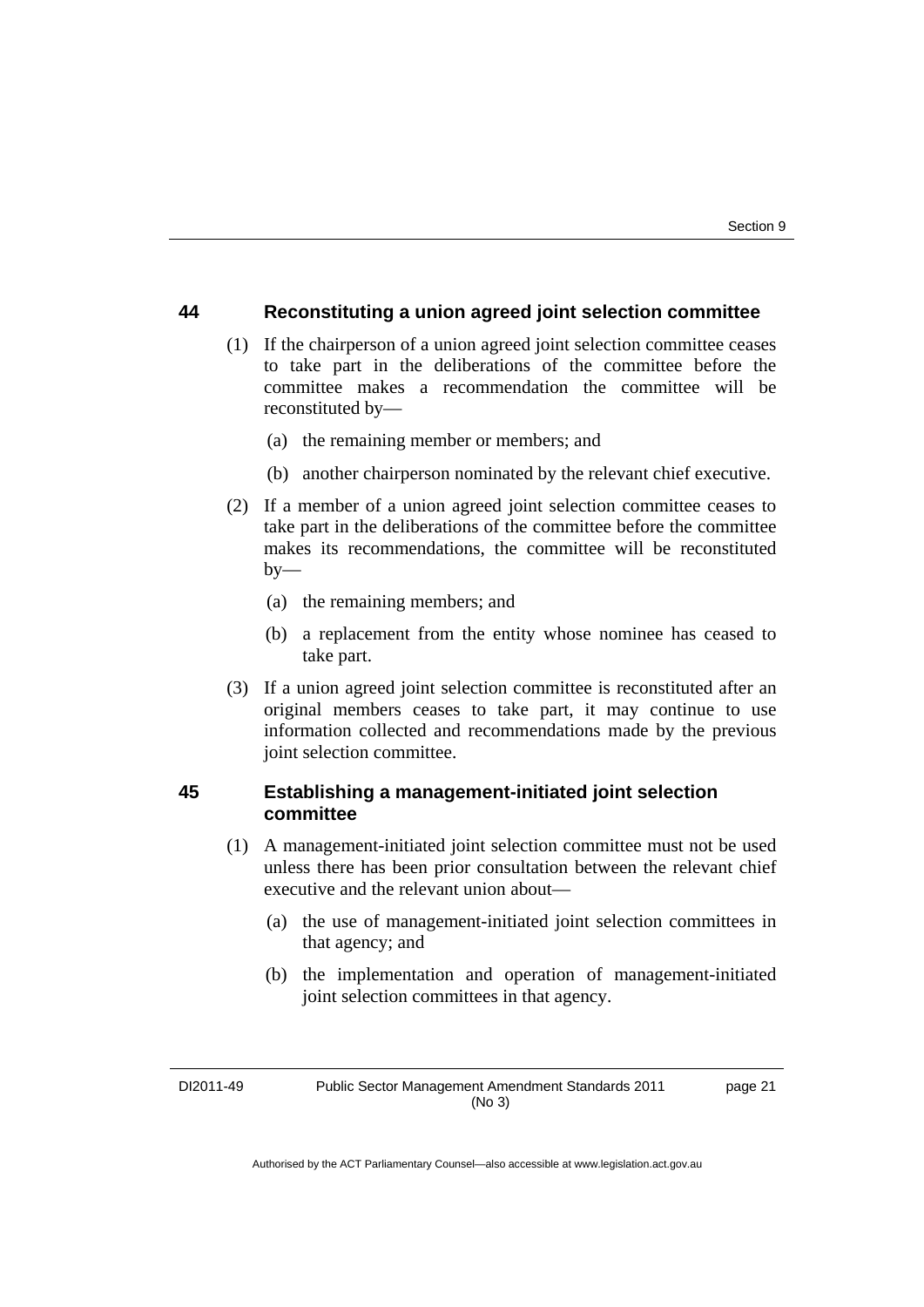- (2) If the relevant chief executive intends to fill positions using a management-initiated joint selection committee he or she must—
	- (a) notify the principal union; and
	- (b) provide the principal union with details of vacancies and related selection documents; and
	- (c) invite the principal union to nominate a member of the joint selection committee within fourteen days, if it wishes to participate.
- (3) After fourteen days, the chief executive must establish a joint selection committee.

#### **46 Reconstituting a management-initiated joint selection committee**

- (1) If the chairperson of a management-initiated joint selection committee ceases to take part in the deliberations of the committee before the committee makes a recommendation the committee will be reconstituted by—
	- (a) the remaining member or members; and
	- (b) another chairperson nominated by the relevant chief executive.
- (2) If the member of a management-initiated joint selection committee nominated by the relevant chief executive ceases to take part in the deliberations of the committee before the committee makes its recommendations and—
	- (a) if the chief executive nominates another person within fourteen days of their nominee ceasing to act, then the committee will be reconstituted by—
		- (i) the remaining members or member; and
		- (ii) the chief executive's new nominee; or

page 22 Public Sector Management Amendment Standards 2011 (No 3)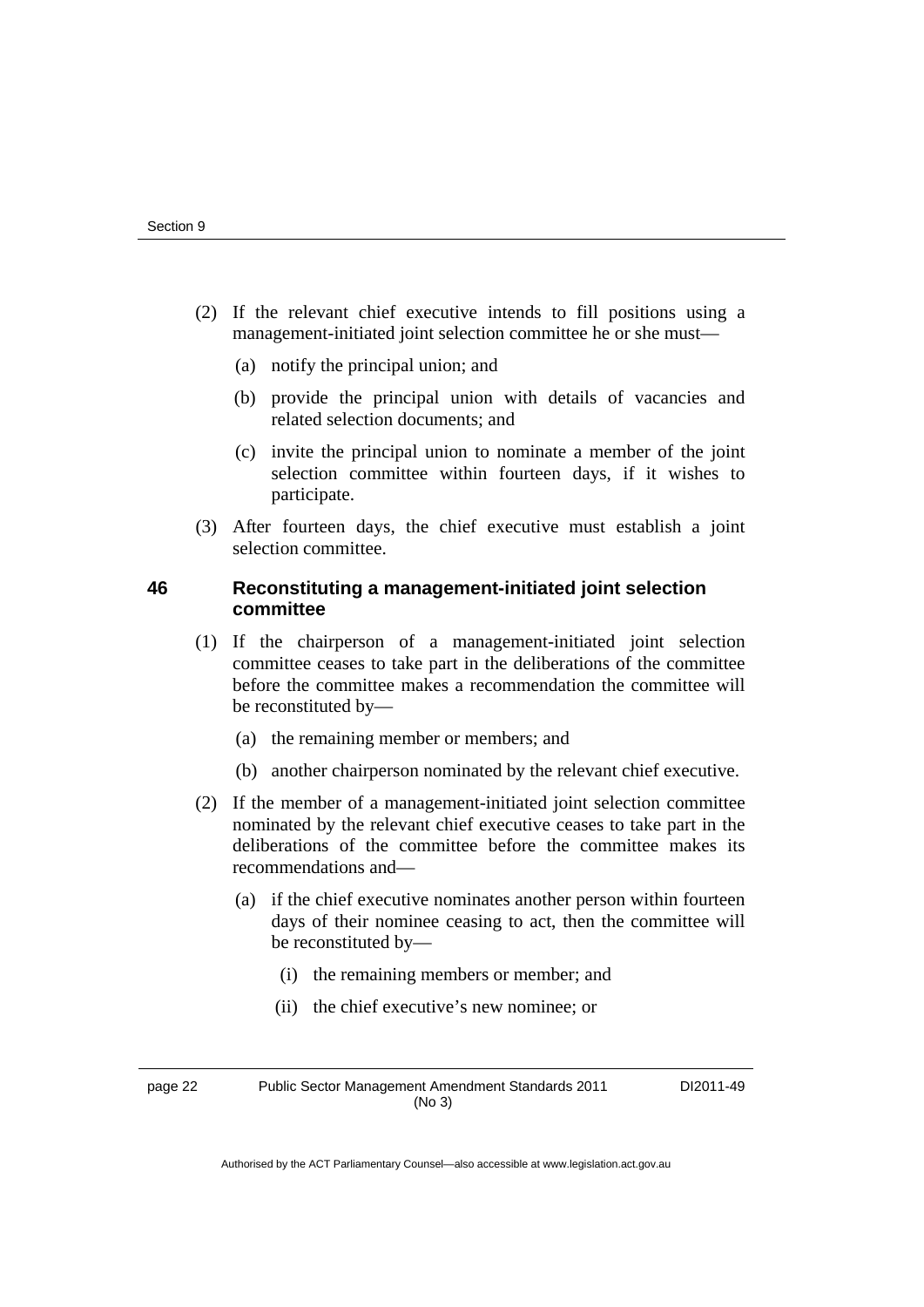- (b) if the chief executive does not nominate another person within fourteen days of their nominee ceasing to act, then the committee will be reconstituted by the remaining members.
- (3) If a member of a management-initiated joint selection committee nominated by the relevant union ceases to take part in the deliberations of the committee, then the chief executive will notify the principal union and—
	- (a) if the principal union nominates another person within fourteen days of being notified by the chief executive, then the committee will be reconstituted—
		- (i) by the remaining members; and
		- (ii) the principal union's new nominee; or
	- (b) if the principal union does not nominate another person within fourteen days of being notified by the chief executive, then the committee will be reconstituted by the remaining members.

#### **47 Failure to reach a unanimous recommendation—union agreed joint selection committees**

- (1) A joint selection committee should seek to resolve any significant differences of opinion about the suitability of applicants.
- (2) If the members of a union agreed joint selection committee cannot reach a unanimous recommendation—
	- (a) the recommendation of the majority of the members of the joint selection committee becomes the recommendation of the joint selection committee; or
	- (b) if neither a unanimous nor a majority decision can be reached, the recommendation of the chairperson becomes the recommendation of the joint selection committee.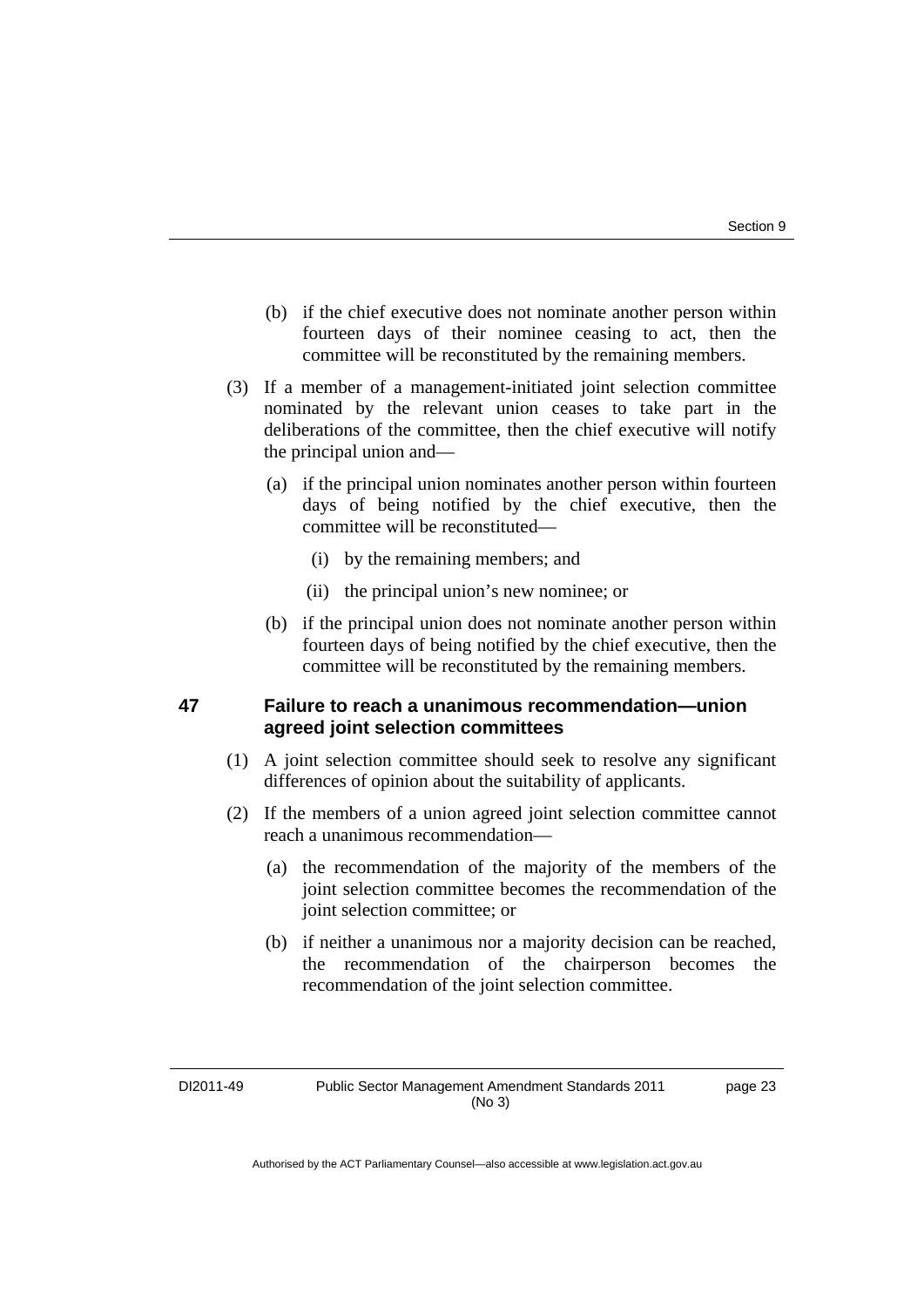#### **48 Appealable and non appealable promotions**

- (1) A promotion is not appealable if it is made—
	- (a) in accordance with the recommendation of a union agreed joint selection committee; or
	- (b) in accordance with the unanimous recommendation of a management-initiated joint selection committee.
	- *Note* A promotion in these circumstances is not appealable because of the independent tripartite nature of the committee.
- (2) If a chief executive promotes an officer who was not recommended by the union agreed joint selection committee the promotion is subject to appeal.
- (3) If a chief executive promotes an officer who was not unanimously recommended by the management-initiated joint selection committee the promotion is subject to appeal.
- (4) When a promotion is notified in the gazette, the notification must include a footnote which details—
	- (a) that the selection process was undertaken by a joint selection committee, and whether the committee was union agreed or management-initiated; and
	- (b) whether the promotion is appealable.

#### **49 Notification of applicants**

After the completion of a joint selection committee recommended selection a chief executive should advise all applicants in writing as soon as practicable, including details of—

- (a) any officers who were promoted under the Act, section 88; and
- (b) any officers who were transferred or promoted under the Act, section 83; and

page 24 Public Sector Management Amendment Standards 2011 (No 3)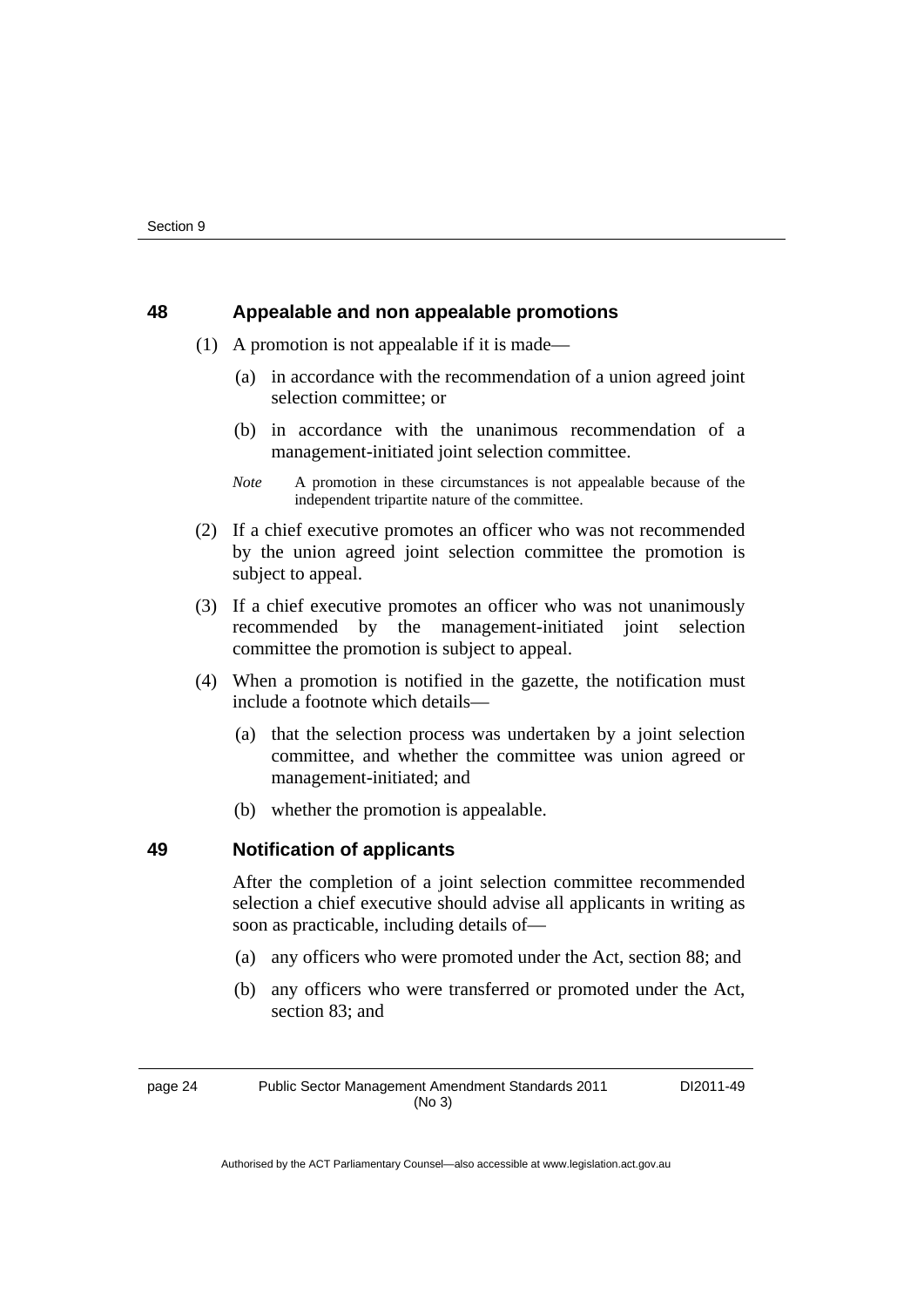(c) the date of the gazette in which the transfers or promotions are expected to appear.

### **Part 3.4 Appointment**

#### **50 Application—pt 3.4**

- (1) This part applies to the appointment of a person as an officer in the ACTPS in accordance with the Act, division 5.3.
- (2) This part does not apply to the re-appointment of former officers in accordance with the Act, section 117, section 118 or section 118A.

#### **51 Appointment**

- (1) A chief executive may appoint a person to an office or unattached, if the person—
	- (a) is eligible to apply for the office; and
	- (b) is qualified for the office.
- (2) If two applicants for appointment are assessed as equal, and one is a returned soldier, the chief executive must appoint the returned soldier.
- (3) The date of effect of appointment of an officer is the latest of the following:
	- (a) the date on which the officer commences duty;
	- (b) the date the instrument is signed;
	- (c) a date within a period specified on the instrument.
	- *Note* This section does not apply to teacher appointed from a state teaching service, or immediately after teacher training.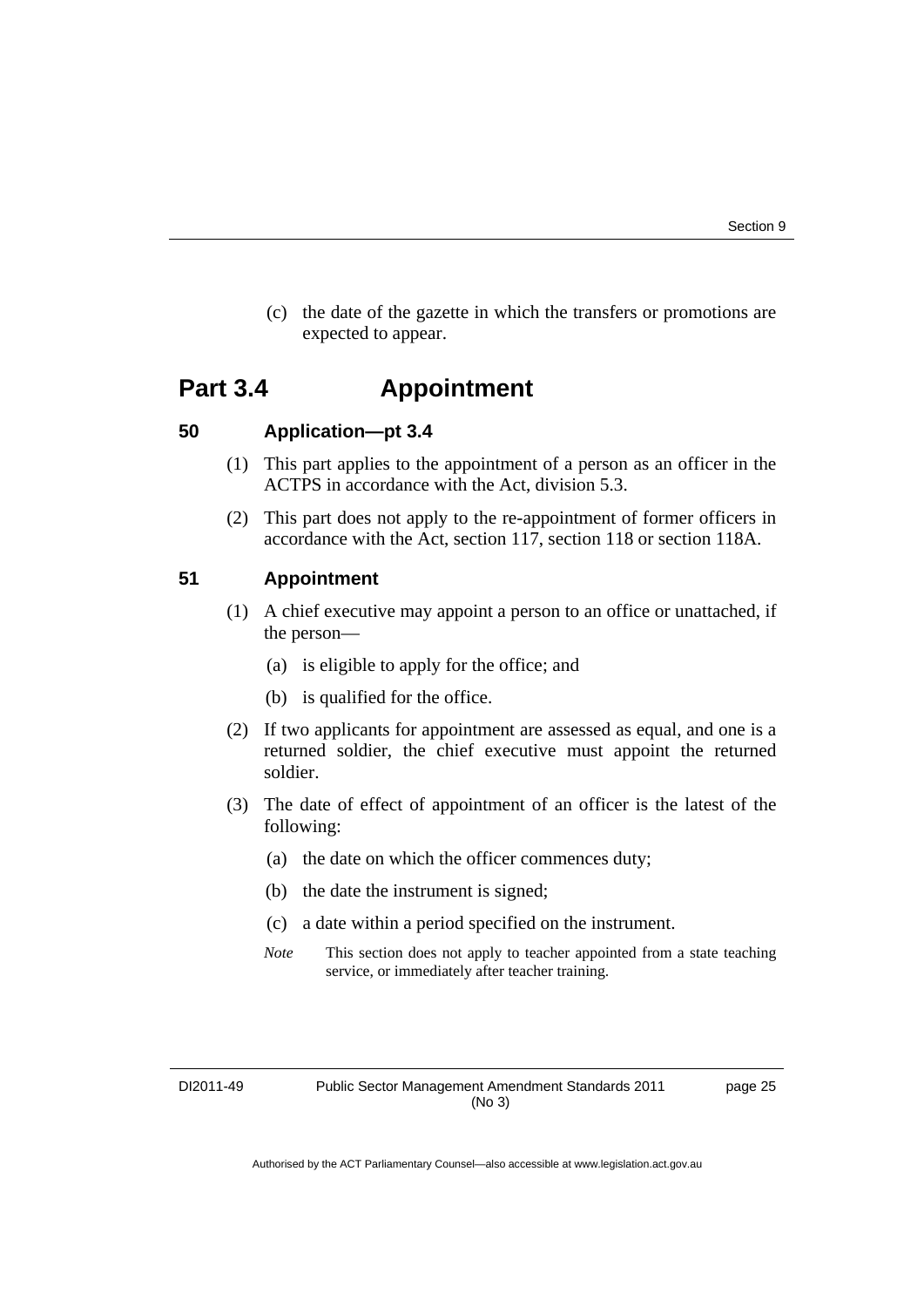(4) However, if an officer is appointed while on specified defence service, the date of effect of appointment is the date specified on the instrument.

#### **52 Eligibility for appointment**

(1) For the Act, paragraph  $68(2)$  (b)—

*permanent resident of Australia* includes New Zealand citizens who reside in Australia and who hold a Special Category temporary residence visa.

- (2) All permanent vacancies advertised in the gazette are open to all Australian Citizens or permanent residents of Australia unless—
	- (a) a former officer is restricted from re-employment under the Act, section 114; or
	- (b) a former statutory office holder is restricted from reemployment under the Standards, section 641; or
	- (c) the chief executive has decided, because of cost or operational efficiency, that a vacancy is only open to officers.

#### **53 Appointment after temporary engagement for 12 months**

- (1) Appointment under this section may be initiated by the relevant chief executive or on request by an individual employee.
- (2) The relevant chief executive may appoint an employee as an officer into a nominally vacant office without an additional selection process if—
	- (a) the chief executive believes it would be reasonable to do so; and
	- (b) immediately before appointment the employee has performed the duties of the office, or an identical office continuously, for a period of 12 months or more; and

page 26 Public Sector Management Amendment Standards 2011 (No 3)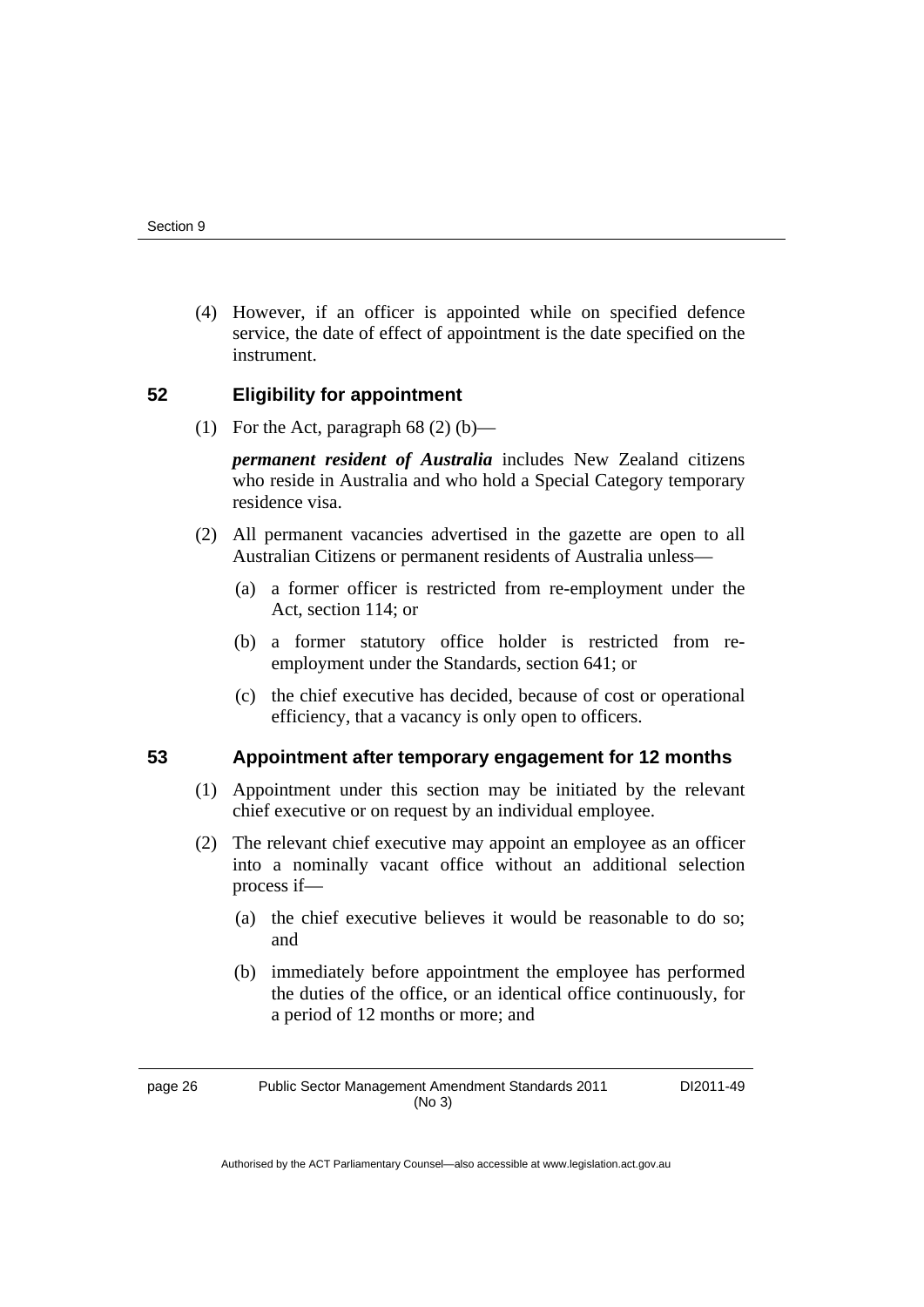- *Note* The 12 months continuous period is not broken if the employee performs the duties of another office at a higher level during the period.
- (c) the employee was initially selected for the office on the basis of a merit based selection process, and the initial advertisement made potential applicants aware that the successful candidate may be eligible for appointment; and
- (d) an additional merit based selection process would not reasonably be expected to identify a better candidate for the nominally vacant office; and
- (e) immediately before appointment the relevant chief executive assesses the employee's efficiency, diligence and conduct as satisfactory; and
- (f) there are no excess officers who would be eligible for the office.
- (3) The appointment of an officer under this section will be notified in the gazette as an appointment to a non-advertised vacancy.

### **Part 3.5 Re-appointment**

#### **54 Application—pt 3.5**

This part applies to former officers who are re-appointed under the Act, section 117, section 118 or section 118A.

#### **55 Re-appointment process**

 (1) An officer who is re-appointed as a result of an appeal or review against dismissal or after resigning to contest an election must be paid at the salary point that applied when they resigned or were dismissed.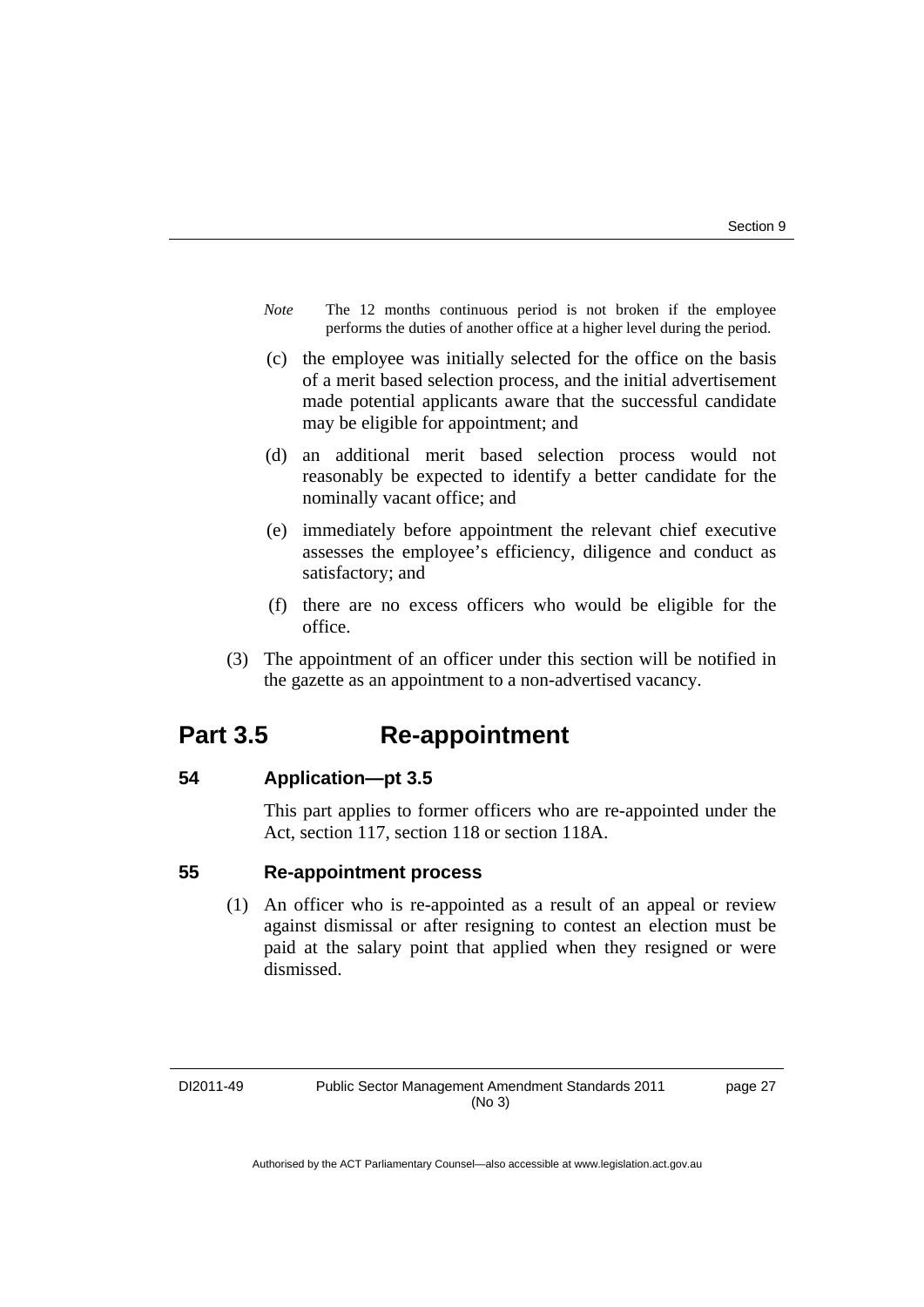- (2) Following successful appeal, or applications for re-appointment, the officer must be re-appointed without probation, unless they were on probation at the time of dismissal or resignation.
- (3) Probation will continue from the date of re-appointment as if there was no break.
- (4) The date of effect of a re-appointment of an officer is the later of—
	- (a) the date the instrument of re-appointment is made; or
	- (b) the date the officer re-commences duty.

### **Part 3.6 Recognition of prior service on appointment or engagement**

#### **56 Interpretation—pt 3.6**

In this part—

*government* means the Commonwealth, a State or a Territory.

*government owned* includes joint ownership by more than one government.

*industrial instrument* for an executive or a full time statutory office holder means the Standards.

*officer* includes an employee and a full time statutory office holder.

*public authority* means—

- (a) an authority, whether incorporated or not, that was or is constituted under government law, for a public purpose; or
- (b) a local governing body that was or is established under government law.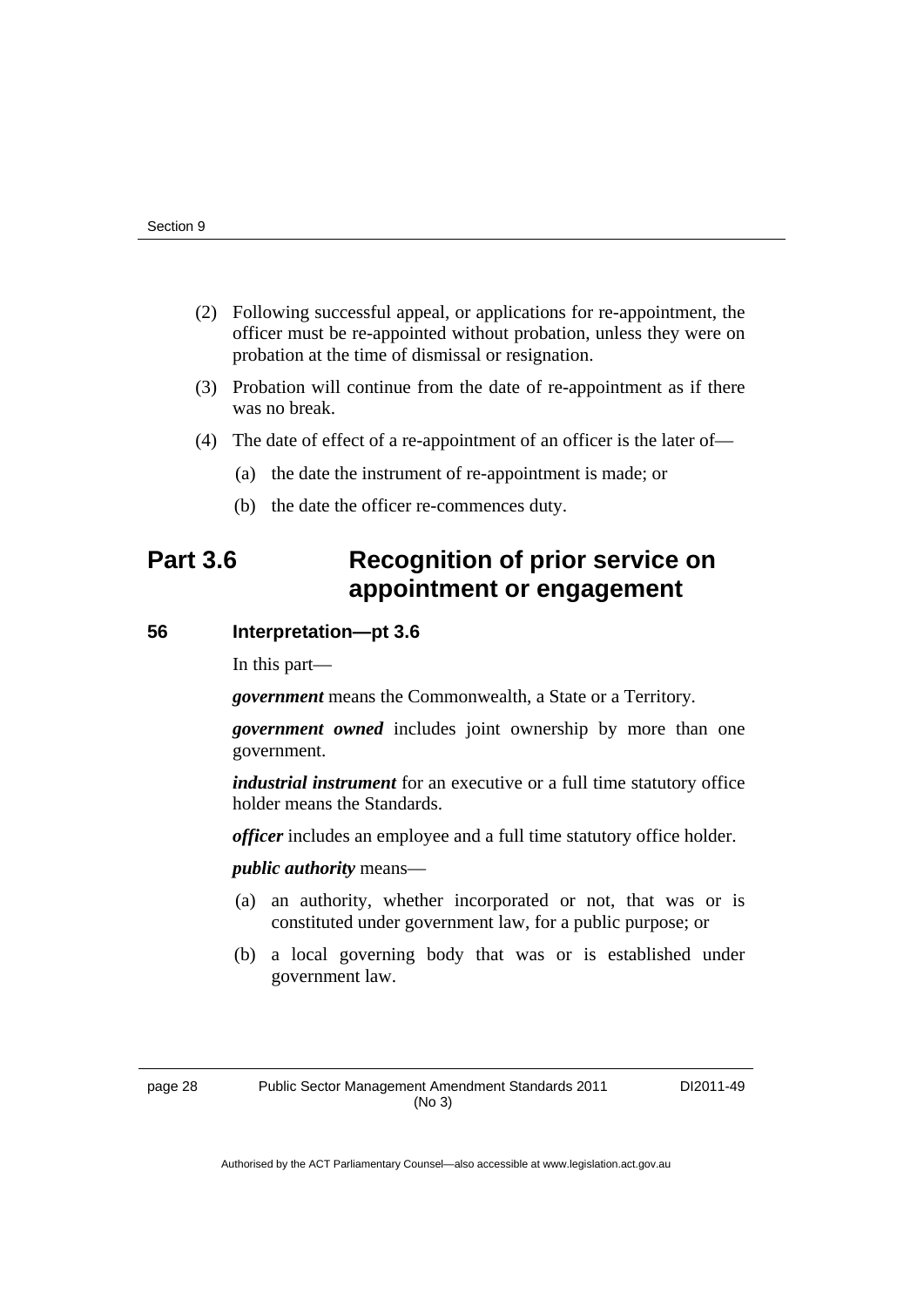#### **57 Recognition of prior service—officer appointed before 23 January 2006**

An officer who was an officer on 22 January 2006 will have prior service recognised, as if it had been service with the Territory, in accordance with Information Note 4 of 2006 'Prior Service'.

#### **58 Recognition of prior service in Papua New Guinea**

An officer who was in continuous public employment in Papua New Guinea before and after 16 September 1975 will have that period of service recognised, as if it had been service with the Territory, for all entitlements affected by length of service in the ACTPS.

#### **59 Recognition of prior service with a Territory-owned corporation**

(1) In this section—

*territory-owned corporation*—see the *Territory-owned Corporations Act 1990*, dictionary definition of territory-owned corporation.

- (2) An officer who was employed by a territory-owned corporation will have that period of service recognised, as if it had been service with the Territory, for all entitlements affected by length of service in the ACTPS.
- (3) However, service with a territory-owned corporation will not be recognised if there is any break between that service and service with the Territory.
- (4) If previous service with a Territory-owned corporation is recognised as service which counts towards the accrual of personal leave the date on which personal leave accrues can be varied to reflect a previous accrual date.

DI2011-49 Public Sector Management Amendment Standards 2011 (No 3) page 29

*Note* On 16 September 1975 Papua New Guinea achieved independence of Australia.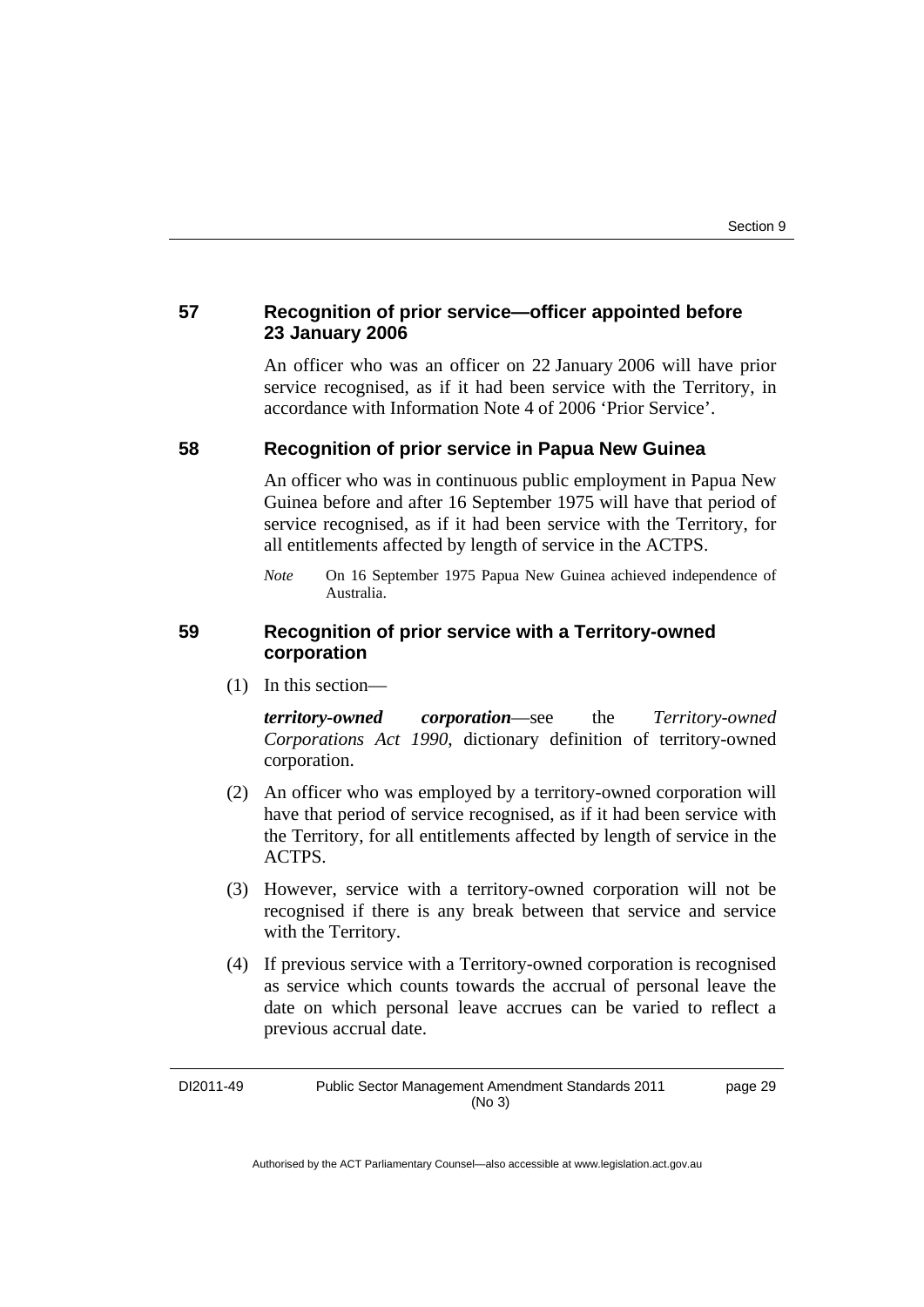#### **60 Recognition of prior service—personal leave**

 (1) Service for calculating personal leave accrual includes prior service that at the time was—

- (a) with a government department or agency; or
- (b) with a public authority; or
- (c) with a wholly government owned organisation, body or corporation; or
- (d) with a territory-owned corporation; or
- (e) predominantly for the purpose of delivering acute public health care services.
- (2) The relevant chief executive may recognise an officer's prior service as service that accrues personal leave if, at the time of the employment—
	- (a) the employment was with an organisation, body or corporation that was at least 50% government owned; or
	- (b) the employment was with an organisation, body or corporation that was created for a public purpose, and is recognised for the purposes of long service leave by a government.
- (3) Prior part time service will be recognised for calculating personal leave accrual on a pro rata basis only if—
	- (a) the service attracted an entitlement to personal leave from the previous employer; and
	- (b) the service occurred after 1 March 1990; and
	- (c) if the service attracted a salary loading in lieu of leave, it was rendered between 1 March 1990 and 15 July 1991.
- (4) However, prior service will not be recognised as service that accrues personal leave if any break between that service and service with the Territory is longer than two months, unless the Commissioner

page 30 Public Sector Management Amendment Standards 2011 (No 3) DI2011-49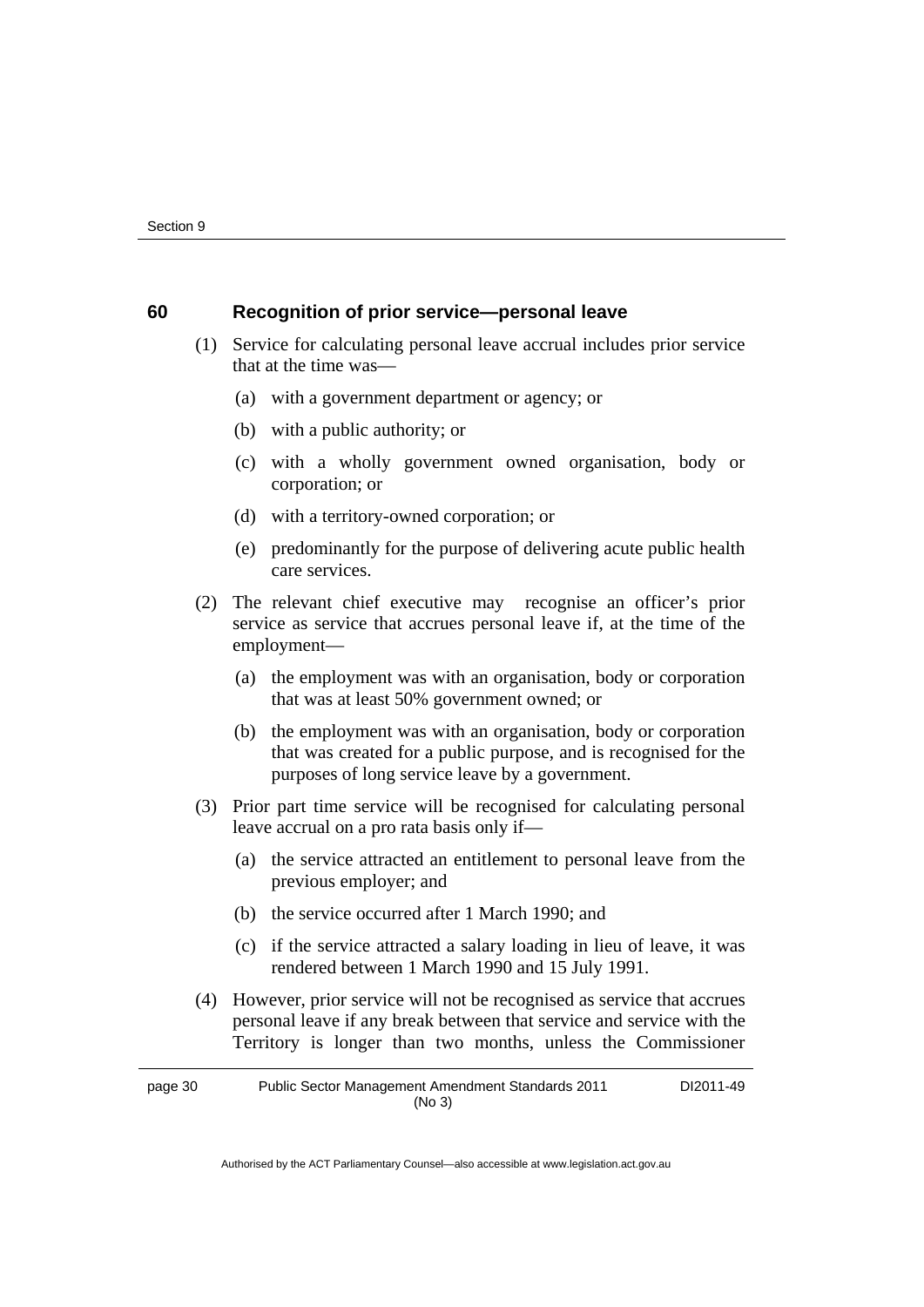determines that a break exceeding 2 months does not break continuity because of—

- (a) unforeseen complications or deficient administration; or
- (b) an unduly protracted selection and appointment process; or
- (c) inadequate or incorrect advice regarding a suitable commencement date; or
- (d) other problems which, through no fault of the officer, prevented them from commencing in the required time.
- (5) If an officer's prior service is recognised as service for calculating personal leave accrual—
	- (a) the officer will be credited with personal leave from the date the recognised prior service commenced, in accordance with the accrual methodology set out in the relevant industrial instrument; and
	- (b) the officer's personal leave credit will be reduced by—
		- (i) any period of personal leave taken during the recognised prior service, or, if there are no available records, by five days for every year of recognised prior service; and
		- (ii) the period equivalent to any payment in lieu of personal leave made to the officer during the recognised prior service.

### **61 Recognition of prior service—operational service personal leave**

- (1) Service for calculating operational service personal leave accrual includes prior service with the Territory or the APS.
- (2) If an officer's prior service is recognised as service for calculating operational service personal leave accrual—

DI2011-49 Public Sector Management Amendment Standards 2011 (No 3)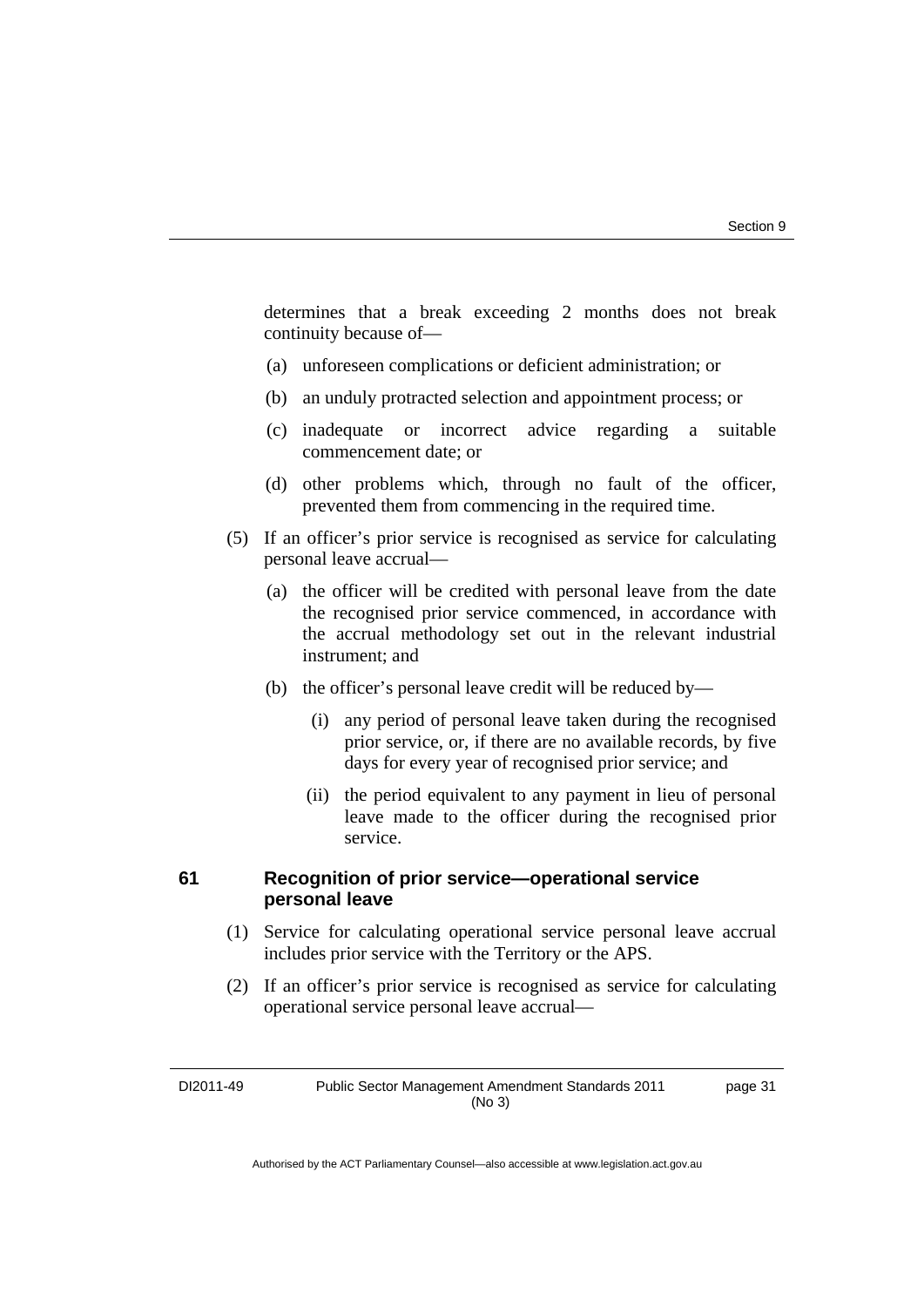- (a) the officer will credited with operational service personal leave from the date the recognised prior service commenced, in accordance with the accrual methodology set out in the relevant industrial instrument; and
- (b) the officer's operational service personal leave credit will be reduced by—
	- (i) any period of operational service personal leave taken during the recognised prior service; and
	- (ii) the period equivalent to any payment in lieu of operational service personal leave made to the officer during the recognised prior service.

### **62 Recognition of prior service—annual leave**

- (1) Service for calculating annual leave accrual includes prior service with the APS.
- (2) However, prior service will not be recognised as service that accrues annual leave if there is any break between that service and service with the Territory.
- (3) If an officer's prior service is recognised as service for calculating annual leave accrual—
	- (a) the officer will be credited with annual leave from the date the recognised prior service commenced, in accordance with the accrual methodology set out in the relevant industrial instrument; and
	- (b) the officer's annul leave credit will be reduced by—
		- (i) any period of annual leave taken during the recognised prior service; and
		- (ii) the period equivalent to any payment in lieu of annual leave made to the officer during the recognised prior service.

page 32 Public Sector Management Amendment Standards 2011 (No 3) DI2011-49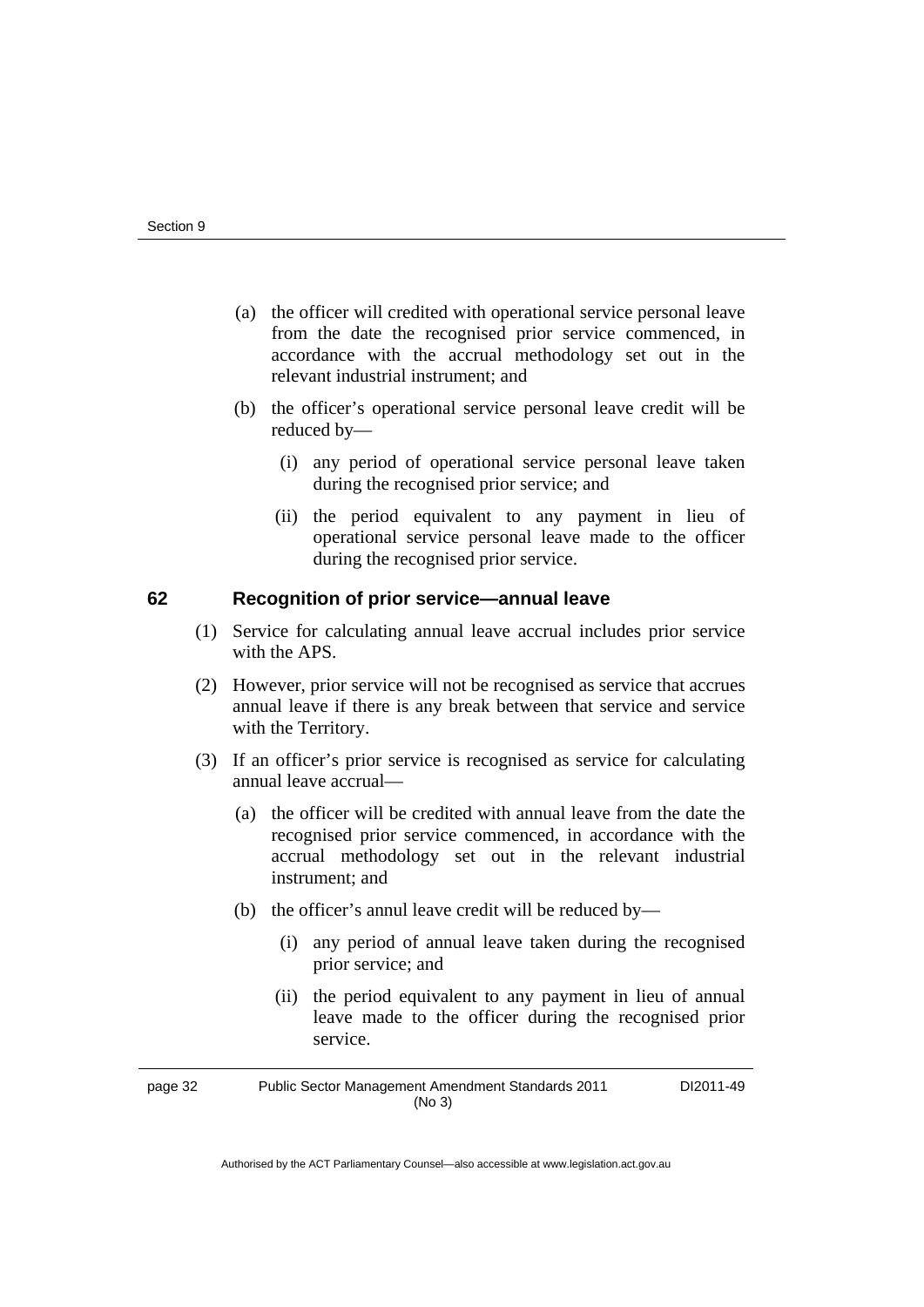### **63 Recognition of prior service—annual leave loading**

- (1) In this section officer does not include—
	- (a) a person engaged under the Act, section 28 or section 30 to perform the duties of a chief executive office; or
	- (b) a person engaged under the Act, section 72 or section 76 to perform the duties of an executive office; or
	- (c) a full time statutory office holder.
- (2) Service for calculating annual leave loading includes prior service with the APS.
- (3) However, prior service will not be recognised as service for calculating annual leave loading if there is any break between that service and service with the Territory.
- (4) If an officer's prior service is recognised as service for calculating annual leave loading the officer will be paid the annual leave loading in accordance with the relevant industrial instrument.

### **64 Recognition of prior service—long service leave**

- (1) Service for calculating long service leave accrual includes prior service that at the time was—
	- (a) with a government department or agency; or
	- (b) with a public authority; or
	- (c) with a wholly government owned organisation, body or corporation; or
	- (d) with a territory-owned corporation; or
	- (b) predominantly for the purpose of delivering acute public health care services.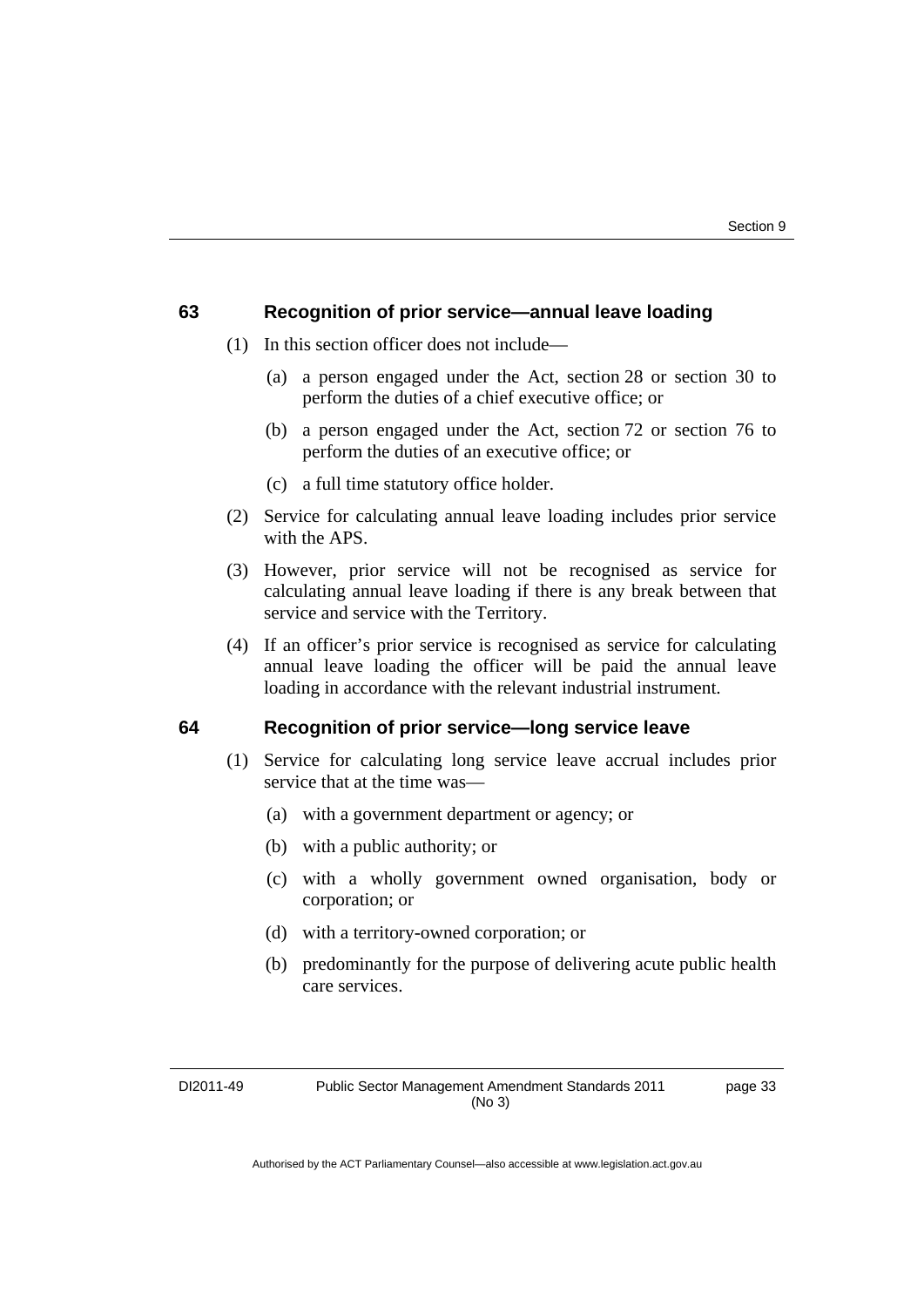- (2) The relevant chief executive may recognise prior service an officer's as service that accrues long service leave if, at the time of the employment—
	- (a) the employment was with an organisation, body or corporation that was at least 50% government owned; or
	- (b) the employment was with an organisation, body or corporation that was created for a public purpose, and is recognised for the purposes of long service leave by the Commonwealth, a State or the Northern Territory.
- (3) The relevant chief executive may approve an application for recognition of a period of unrecorded employment for calculating an officer's long service leave accrual if—
	- (a) the employment would be recognisable prior service if it had been recorded; and
	- (a) the applicant submits—
		- (i) a statutory declaration that sets out the details of the prior service; and
		- (ii) statutory declarations from 2 people that worked with the applicant for the period that verify the details in the applicant's statutory declaration.
- (4) Full time service with an organisation, in accordance with the *Fair Work (Register's Organisations) Act 2009*, is included as service for calculating long service leave accrual if, while undertaking the service, the officer was on leave approved for that purpose.
- (5) However, prior service will not be recognised as service that accrues long service leave if any break between that service and service with the Territory is longer than 12 months.
- (6) If an officer's prior service is recognised as service for calculating long service leave accrual—

page 34 Public Sector Management Amendment Standards 2011 (No 3)

DI2011-49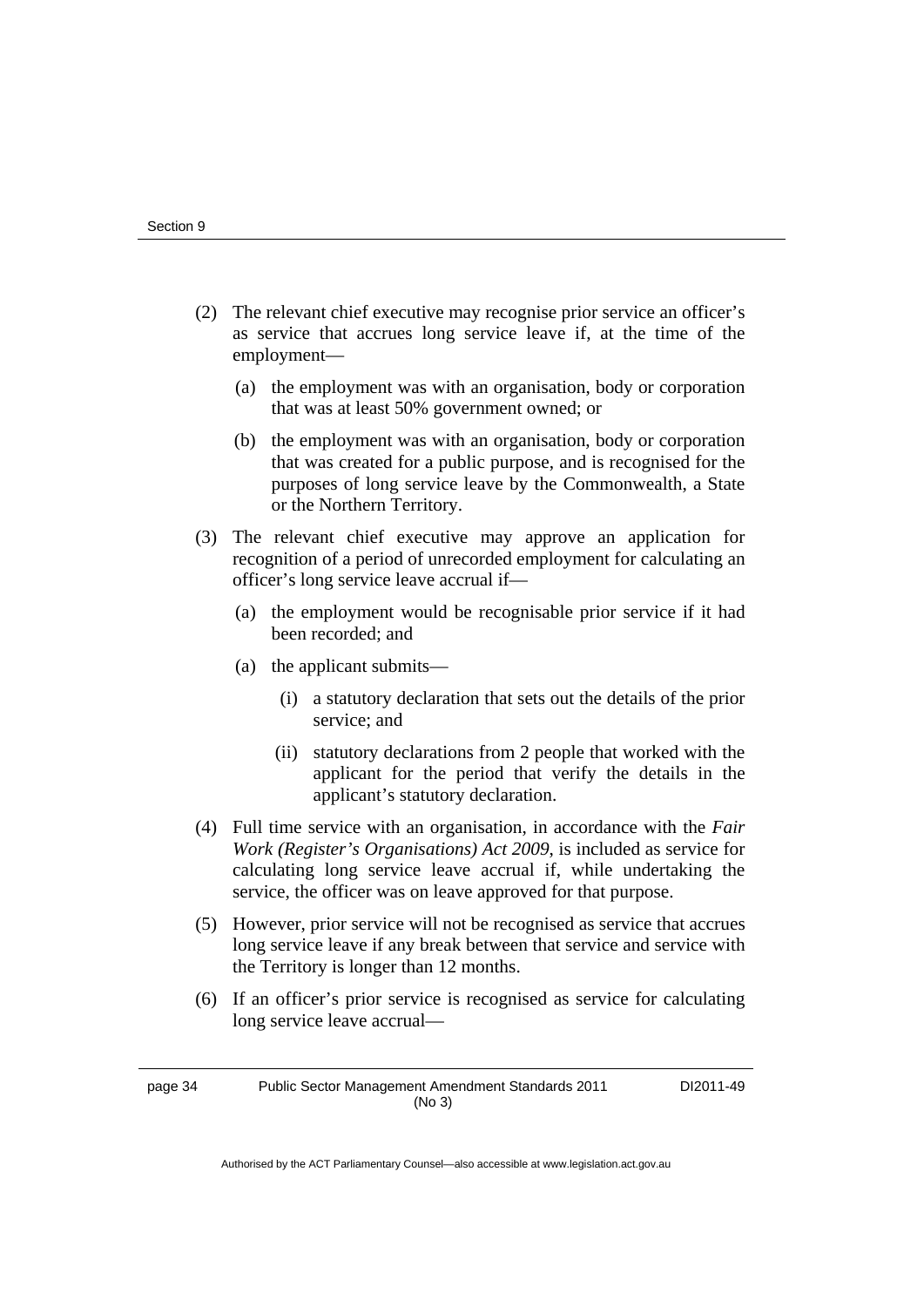- (a) the officer will accrue long service leave in accordance with part 4.3 from the date the recognised prior service commenced; and
- (b) the officer's long service leave credit will be reduced by—
	- (i) any period of long service leave taken during the recognised prior service; and
	- (ii) the period equivalent to any payment in lieu of long service leave made to the officer during the recognised prior service.

### **65 Recognition of prior service—paid maternity leave and primary care giver leave**

- (1) This section applies to—
	- (a) officers who are entitled to personal leave; and
	- (b) people employed by an incorporated company that has been declared by the Commissioner to be a relevant body corporate.
- (2) Service for calculating eligibility for paid maternity leave or primary care giver leave includes prior service that at the time was—
	- (a) with a Commonwealth or ACT government department or agency; or
	- (b) with a Commonwealth or ACT public authority; or
	- (c) with a wholly Commonwealth or ACT government owned organisation, body or corporation (including ownership shared across the Commonwealth or Australian Capital Territory); or
	- (d) with a territory-owned corporation; or
	- (e) predominantly for the purpose of delivering acute public health care services in a Commonwealth or ACT organisation.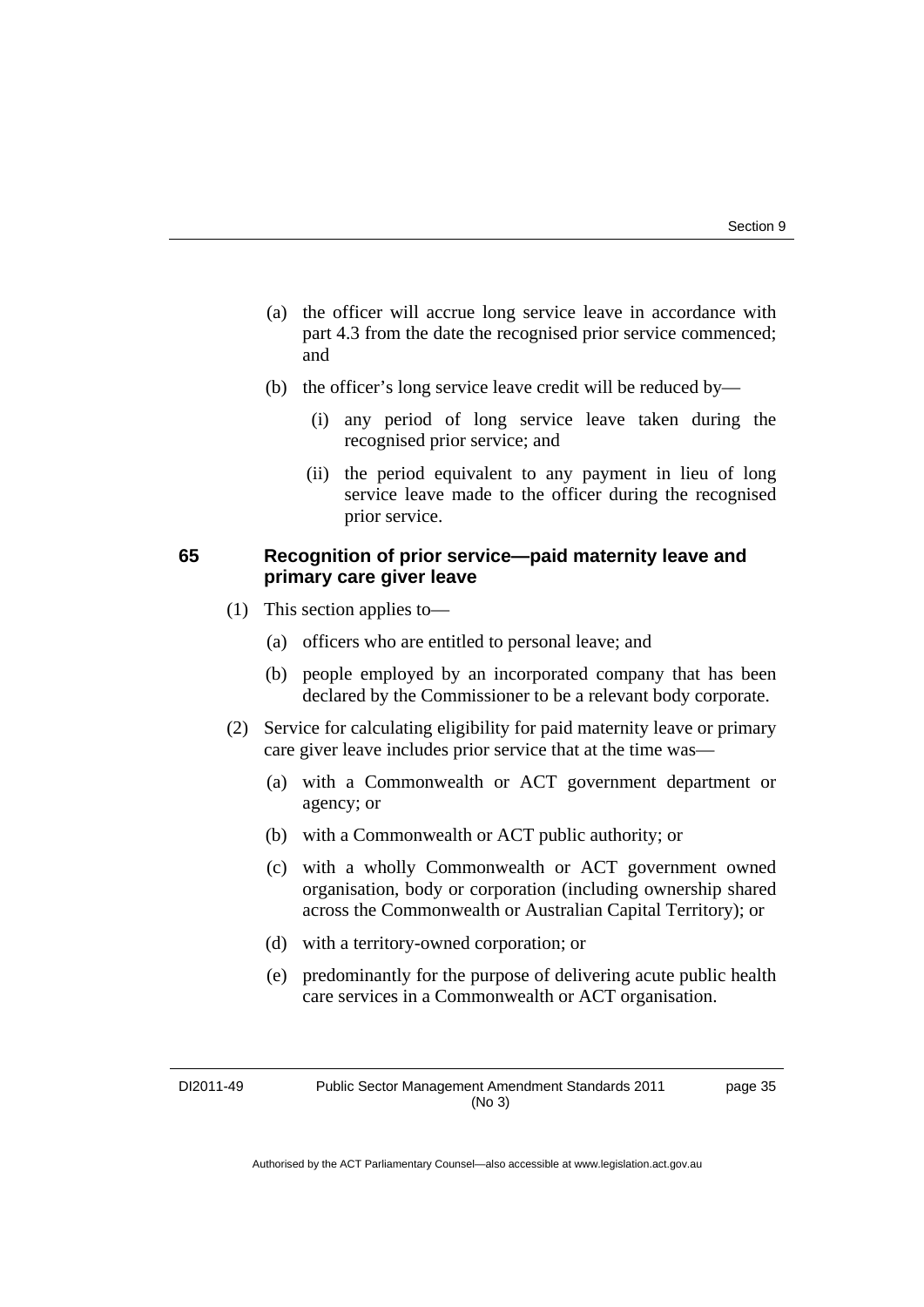- (3) The relevant chief executive may recognise an officer's prior service as service for calculating eligibility for paid maternity leave or primary care giver leave if, at the time of the employment—
	- (a) the employment was with an organisation, body or corporation that is at least 50% Commonwealth or ACT government owned; or
	- (b) the employment was with an organisation, body or corporation that was created for a public purpose, and is recognised for the purposes of maternity leave by the Commonwealth.
- (4) However, prior service will not be recognised for calculating eligibility for paid maternity leave or primary care giver leave if there is any break between that service and service with the Territory.

### **66 Recognition of prior service—redundancy**

- (1) Service for calculating a severance benefit for redundancy purposes under the relevant industrial instrument includes prior service with the Territory or the APS.
- (2) However, prior service will not be recognised as service for calculating a severance benefit for redundancy purposes if —
	- (a) there is any break between that service and service with the Territory; or
	- (b) the service would not be recognised for calculating long service leave accrual under section 64; or
	- (c) the period of service ended for one of the following reasons:
		- (i) retrenchment;
		- (ii) invalidity retirement or retirement because of being unable to perform duties because of physical or mental incapacity;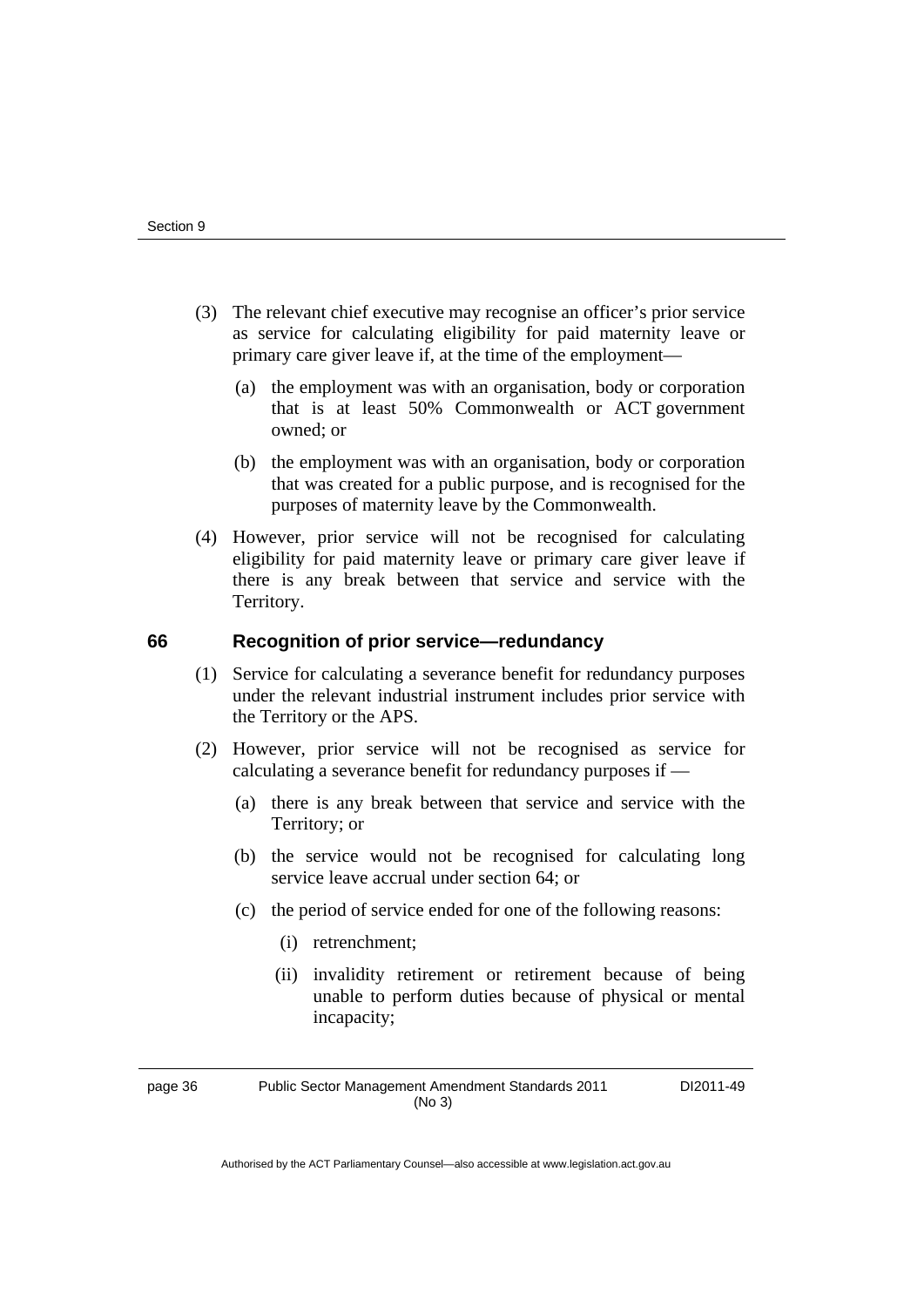- (iii) inefficiency or under performance;
- (iv) loss of qualifications;
- (v) forfeiture of office;
- (vi) dismissal as a result of disciplinary action;
- (vii) termination of probationary appointment for reasons of unsatisfactory service;
- (viii) voluntary retirement at or above the minimum retiring age.
- (3) An absence that is not recognised as service for calculating long service leave accrual—
	- (a) will not be recognised as service for calculating a severance benefit for redundancy purposes; and
	- (b) will not break continuity of service for calculating a severance benefit for redundancy purposes.

### **67 Recognition of service—reappointment following forfeiture of office**

The relevant chief executive may determine that all or part of a period between an officer being retired through forfeiture of office under the Act, section 221 and reappointed under the Act, section 222 counts as service for any purpose.

### **68 Recognition of prior service—Commissioner discretion**

- (1) The Commissioner may approve recognition of an officer's prior service as if it had been service with the Territory for the purpose of calculating any entitlement affected by the length of service in the ACTPS, if—
	- (a) the prior service would otherwise not be recognised; and

DI2011-49 Public Sector Management Amendment Standards 2011 (No 3)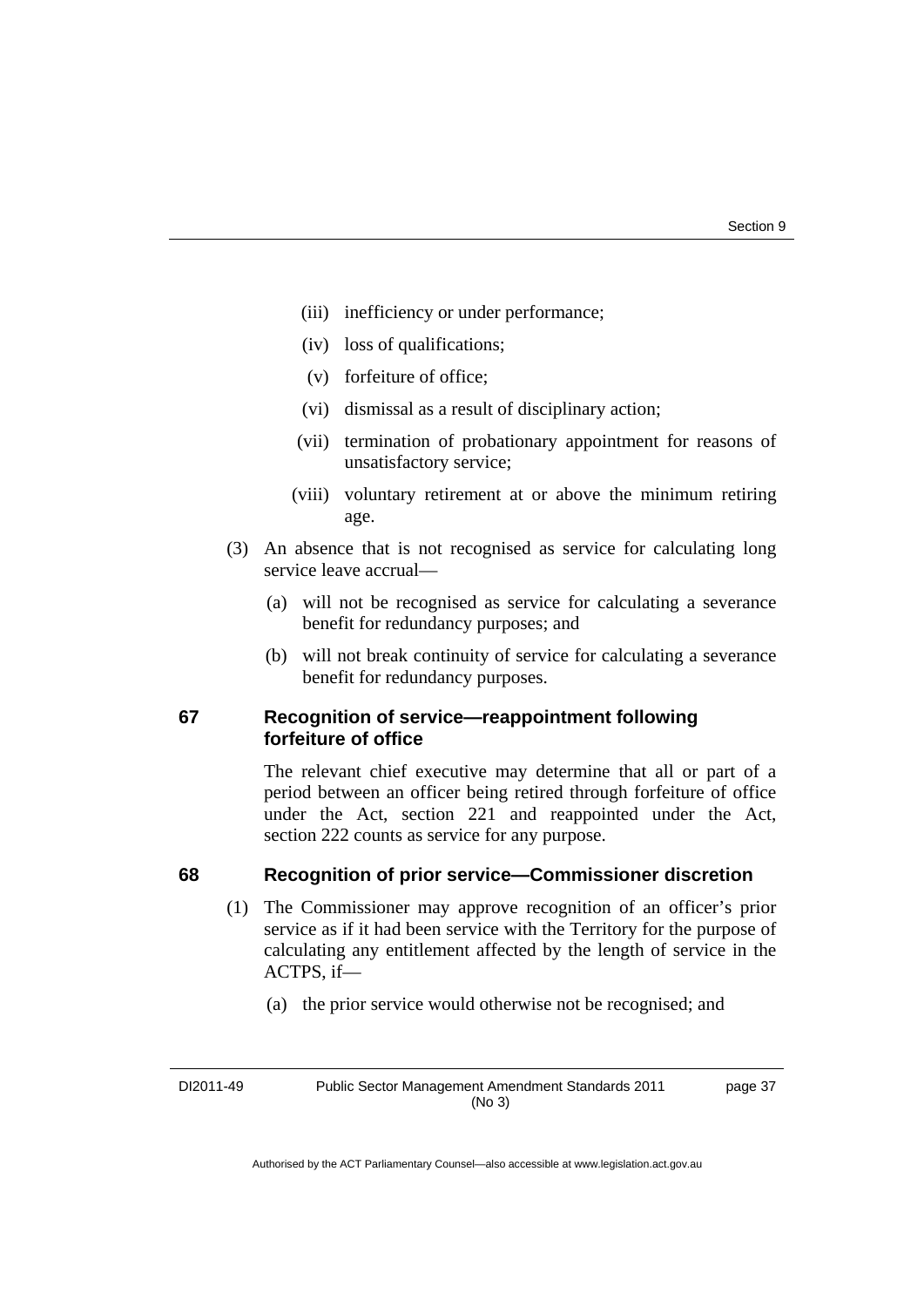- (b) the prior service was employment predominantly for a public purpose.
- (2) The Commissioner's approval must—
	- (a) be in writing; and
	- (b) identify the previous employment; and
	- (c) state the length of service that has been recognised; and
	- (d) state the entitlement or entitlements that prior service is recognised for.

### **69 Re-credit of personal leave**

An officer is entitled to be re-credited any unused personal leave that they accrued prior to retirement if—

- (a) the officer retired from the ACTPS because they were unable to perform duties appropriate to their classification at the time of retirement because of physical or mental incapacity; and
- (b) the officer is reappointed as a result of action taken under the *Superannuation Act 1976* (Cwlth) or the *Superannuation Act 1990* (Cwlth).

# **Part 3.7 Promotions**

### **70 Interpretation—pt 3.7**

In this part—

*appellable level position* means any office—

- (a) with a maximum salary lower than the minimum salary of the senior officer grade C classification; or
- (b) for which teaching qualifications are required.

page 38 Public Sector Management Amendment Standards 2011 (No 3)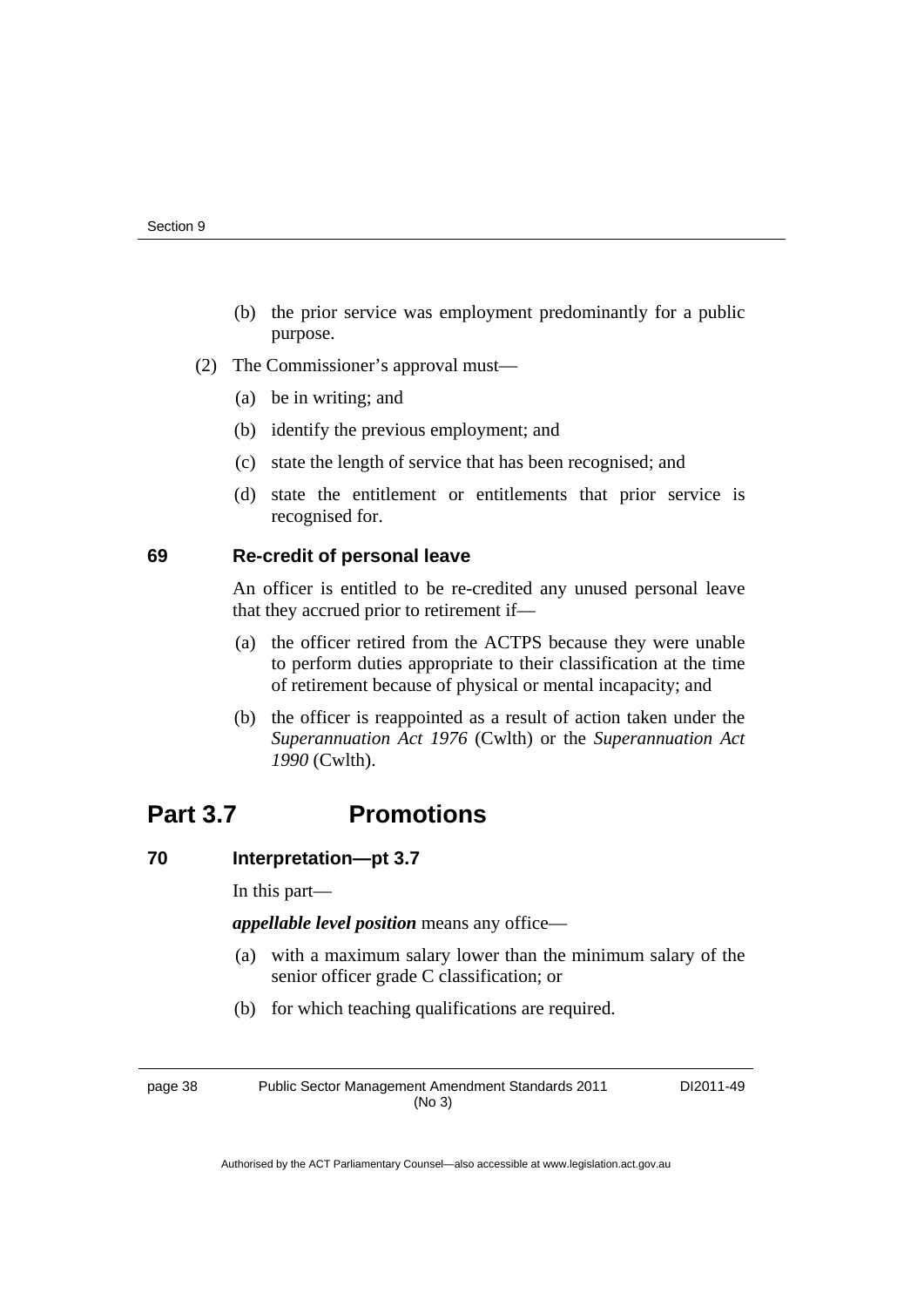### **71 Promotion after acting for 12 months**

- (1) Promotion under this section may be initiated by the relevant chief executive or on request by an individual officer.
- (2) The relevant chief executive may promote an officer into a nominally vacant office without an additional selection process if—
	- (a) the chief executive believes it would be reasonable to do so; and
	- (b) immediately before appointment the officer has performed the duties of the office, or an identical office continuously, for a period of 12 months or more; and
		- *Note* The 12 months continuous period may be considered not to have been broken if the officer performs the duties of another office at a higher level during the period.
	- (c) the officer was initially selected for the office on the basis of a merit based selection process, and the initial advertisement made potential applicants aware that the successful candidate may be eligible for promotion; and
	- (d) an additional merit based selection process would not reasonably be expected to identify a more meritorious candidate for the nominally vacant office; and
	- (e) immediately before appointment the relevant chief executive assesses the employee's efficiency, diligence and conduct as satisfactory; and
	- (f) there are no excess officers who would be eligible for the office.
- (3) The promotion of an officer under this section will be notified in the gazette as a promotion to a non-advertised vacancy.
- (4) If the office was an appealable level position, any suitable qualified officer may lodge an appeal of the decision.

DI2011-49 Public Sector Management Amendment Standards 2011 (No 3) page 39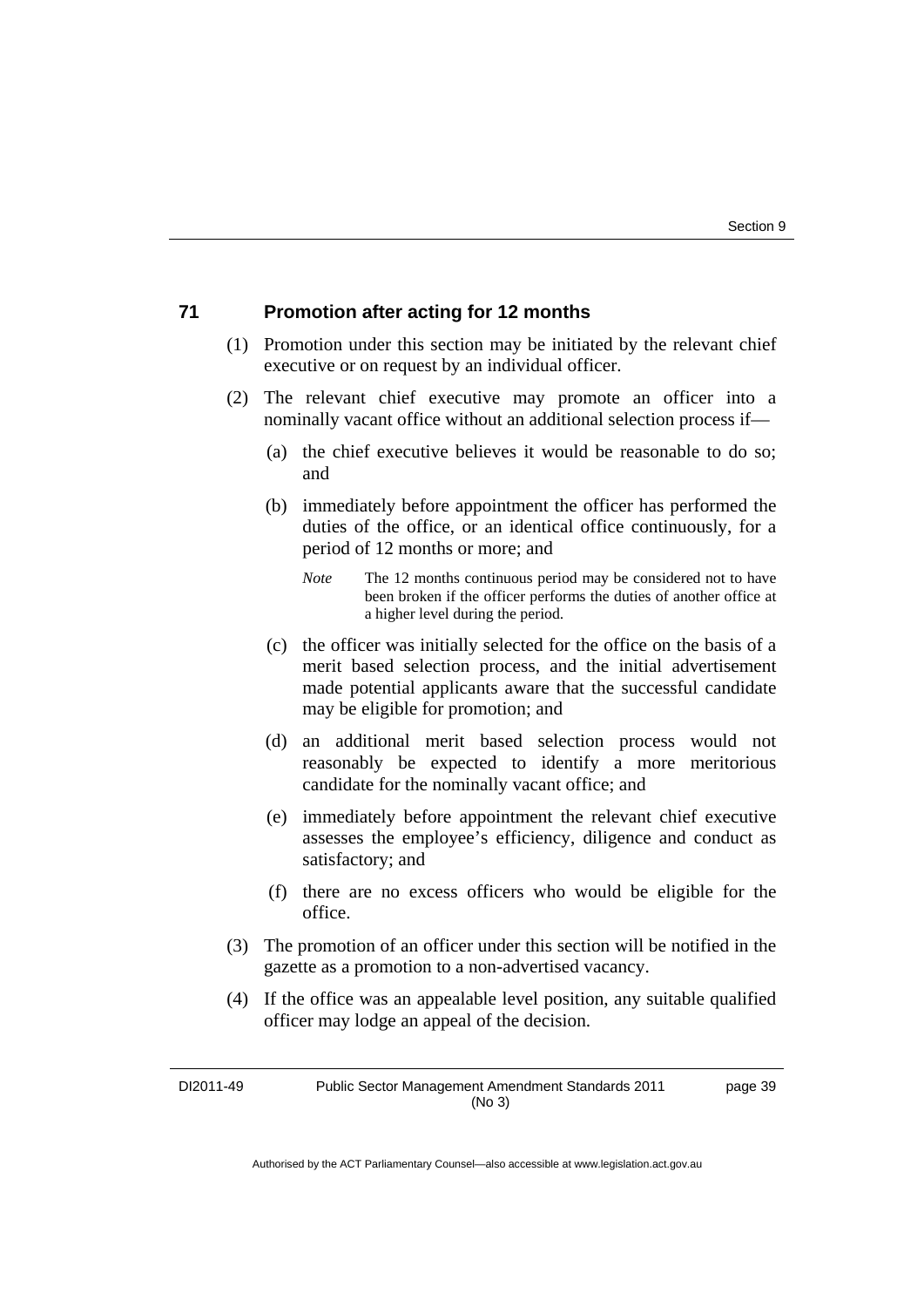(5) If the office was above an appealable level position any suitable qualified officer may apply for a review of the process.

### **72 Re-notifying promotions with major errors**

If a major error occurs in a promotion notification, the promotion must be re-notified.

### **73 Date of effect of promotions**

- (1) If an officer accepts a promotion and no appeal is made against that promotion, the promotion takes effect on the later of—
	- (a) the 21st day after the last appealable promotion was notified; or
	- (b) the 7th day after the last non-appealable promotion was notified.
- (2) If an appeal against an appealable promotion is disallowed or becomes inoperative, the date of effect of that promotion is the later of—
	- (a) the 21st day after the promotion was notified;
	- (b) the day the appeal is disallowed or becomes inoperative; or
	- (c) the day the office becomes vacant.
- (3) The date of effect of a promotion after a successful appeal is the later of the day the appeal is allowed or the day the office becomes vacant.
- (4) If an officer applies to the relevant chief executive to cancel a promotion under the Act, division 5.5, and the chief executive refuses the application, the date of effect of that promotion is the later of—
	- (a) the day the chief executive notifies the officer that the application has been refused; or

page 40 Public Sector Management Amendment Standards 2011 (No 3)

DI2011-49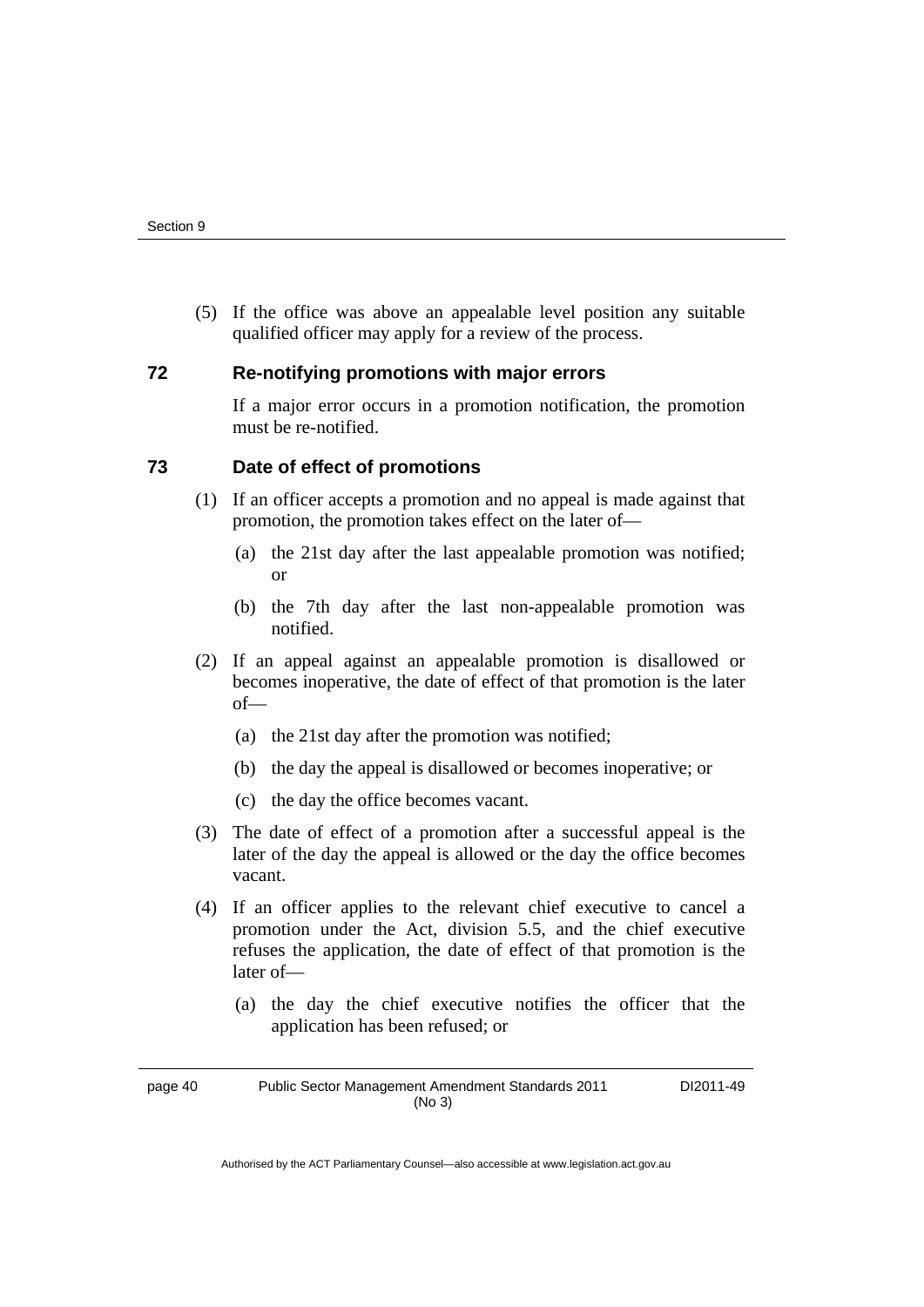(b) the day the office becomes vacant.

### **74 Multiple promotions**

- (1) An officer may elect, in writing, to accept one promotion if the officer is offered promotion to more than one office with the same or equivalent classification and—
	- (a) the first promotion is notified in the gazette; and
	- (b) the later promotions are notified in the gazette—
		- (i) no more than 20 days after the first promotion was, if the first promotion is appealable; or
		- (ii) no more than 6 days after the first promotion was, if the first promotion is non-appealable.
- (2) A promotion election must be received by the relevant chief executive before the later of—
	- (a) 21 days after the last appealable promotion was notified; or
	- (b) 7 days after the last non-appealable promotion was notified.
- (4) If the officer does not make a valid promotion election, the officer is taken to have been offered the following promotion:
	- (a) if an appeal has been made against all but one of the promotions—the promotion that has not been appealed;
	- (b) if no appeal has been made against any of the promotions—
		- (i) the promotion that was notified first; or
		- (ii) if more than one promotion was notified at the earliest time, the promotion nominated by the Commissioner;
	- (c) if appeals have been made against all the promotions—
		- (i) the promotion that was notified first; or

DI2011-49 Public Sector Management Amendment Standards 2011 (No 3) page 41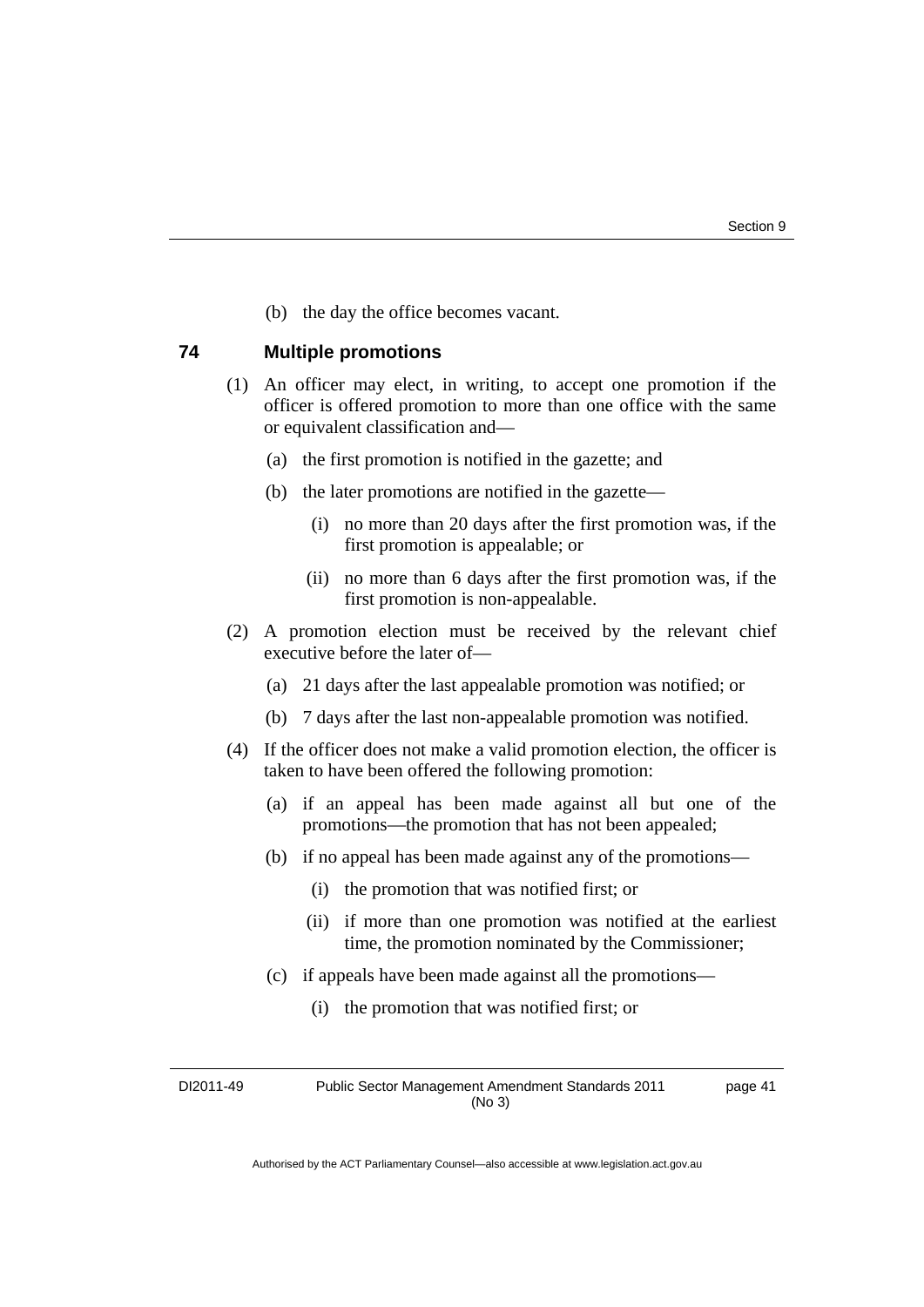- (ii) if more than one promotion was notified at the earliest time, the promotion nominated by the Commissioner; or
- (d) in any other case, a promotion, that is not subject to appeal, nominated by the Commissioner.
- (5) If a promotion takes effect, any other offers of promotion to that officer lapse on the later of—
	- (a) 21 days after the last appealable promotion was notified; or
	- (b) 7 days after the last non-appealable promotion was notified.
- (6) If an officer is offered promotion to more than one office with different classifications and the officer does not make a promotion election—the promotion to the office with the highest classification takes effect and the other promotion lapses on that day.

### **75 Cancellation of promotion**

- (1) An officer may apply in writing to the relevant chief executive to have a promotion cancelled.
- (2) The promotion will not take effect until a decision is made on the application if the chief executive receives the application—
	- (a) less than 21 days after a appealable promotion was notified; or
	- (b) less than 7 days after a non-appealable promotion was notified.

### **76 Officers allowed to appeal**

If an appealable promotion was not advertised before the promotion of an officer, any other officer may appeal.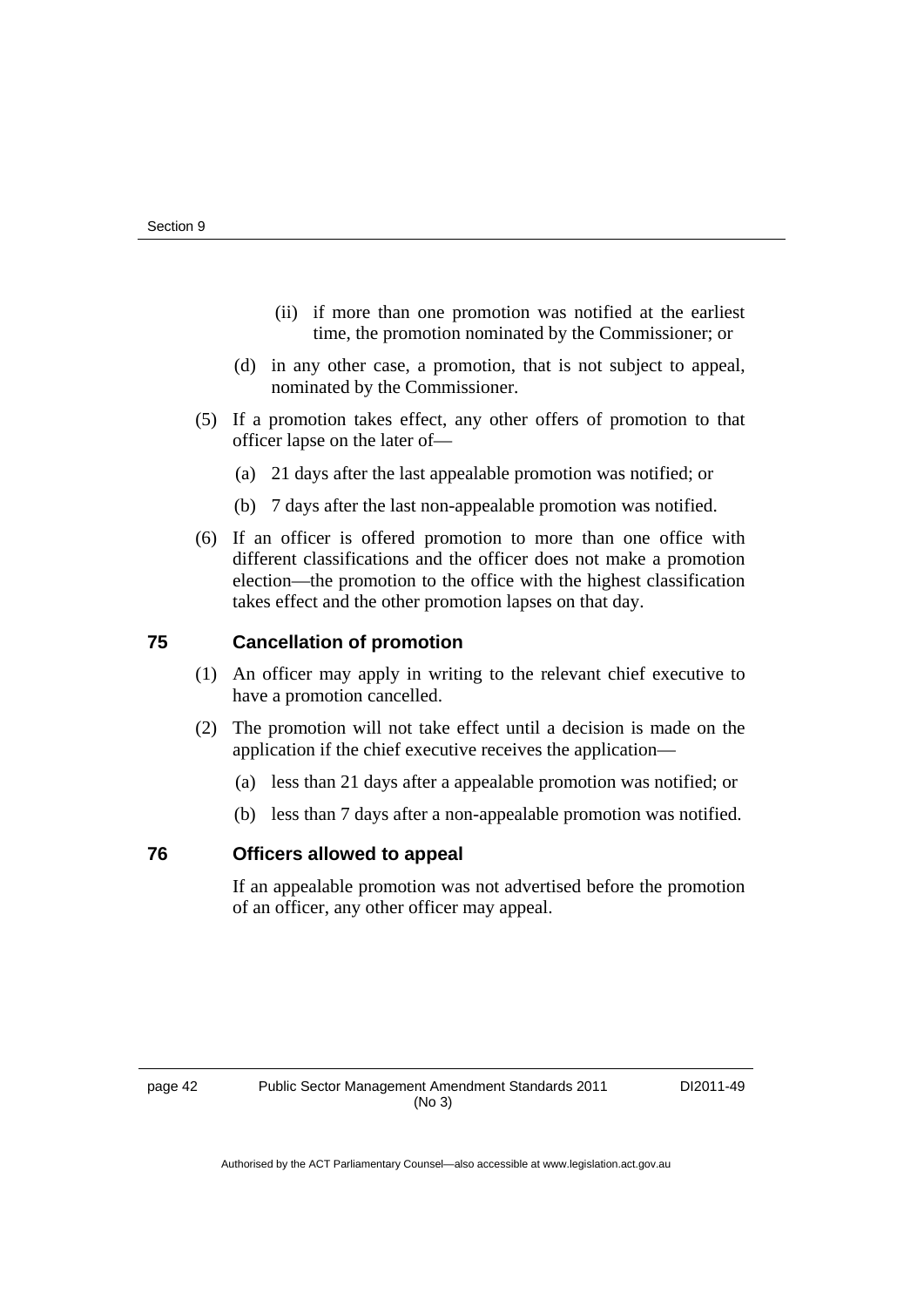# **Part 3.8 Transfer**

### **77 Interpretation—pt 3.8**

In this part—

*transfer* means any movement of an officer to another office that is not a promotion.

### **78 Date of effect of transfers**

The date of effect of a transfer of an officer is the date agreed by all relevant parties, or the later of—

- (a) the seventh day after notice of the transfer is given to the officer; or
- (b) the date of effect indicated in the notice of the transfer; or
- (c) the day the office becomes vacant; or
- (d) if the officer applies for permission to decline the transfer—the day the relevant Chief Executive notifies the officer that permission is refused.

### **79 Declining transfer**

- (1) An officer may apply in writing to decline a transfer to an office in the same administrative unit.
- (2) An application to decline a transfer must be made in writing before the seventh day after the officer is given notice of the transfer.
- (3) If the original transfer decision was made by a delegate of the relevant chief executive, the application to decline the transfer must be made to a person with a higher office than the original decision maker.
- (4) If an application is accepted the transfer is taken not to have been made.

DI2011-49 Public Sector Management Amendment Standards 2011 (No 3) page 43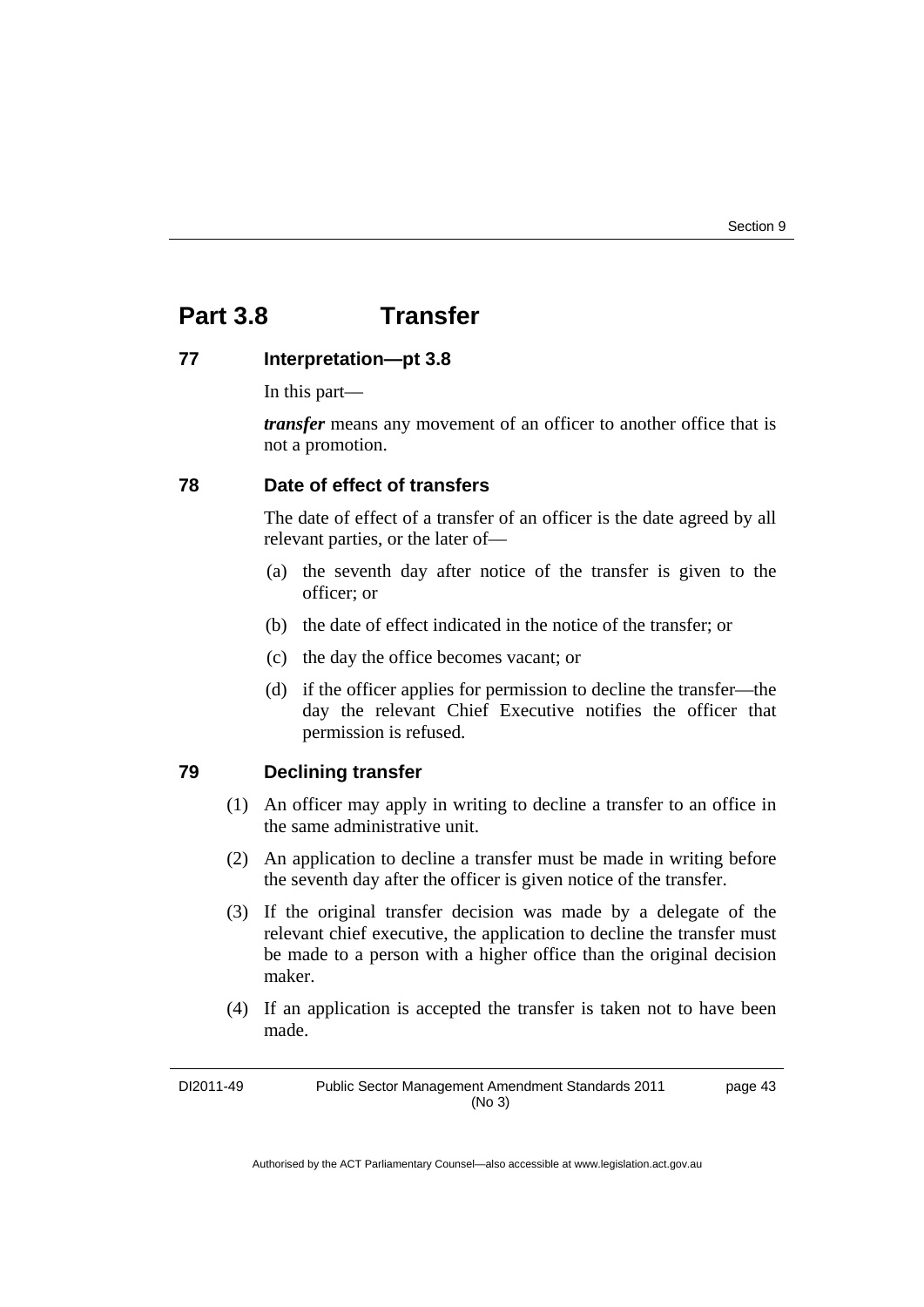### **80 Salary on transfer**

If an officer is transferred to an office with the same classification, the officer will be paid at the pay point they are paid at in their first office.

### **81 Reduction in classification**

- (1) A chief executive may approve a reduction of an officer's classification by transfer if the officer has given written agreement to the transfer on reduction.
- (2) If an officer is transferred to an office of a lower classification on the day the transfer takes effect the officer will—
	- (a) be paid at the lowest pay point in the lower classified office; and
	- (b) receive increments in accordance with previous substantive service using the 1 year in 2 year rule; and
	- (c) receive increments in accordance with previous higher duties using the 1 year in 2 year rule.
- (3) In this section—

*1 year in 2 rule* for calculating a total period of service means—

- (a) 12 months in the immediate preceding two years; or
- (b) two years in the immediate preceding four years; or
- (c) three years in the immediate preceding six years.

# **Part 3.9 Temporary transfer**

### **81A Interpretation—pt 3.9**

In this part—

page 44 Public Sector Management Amendment Standards 2011 (No 3)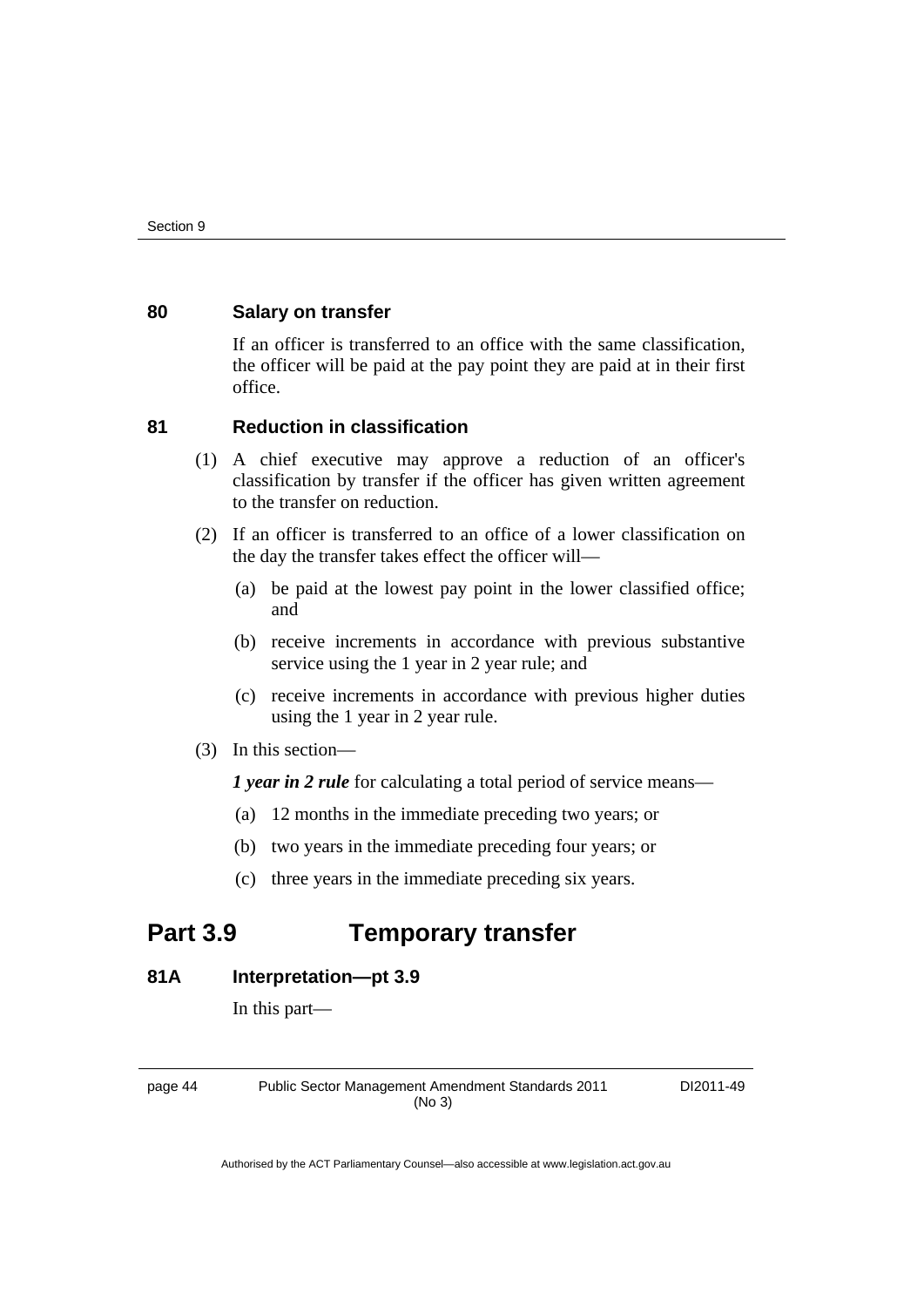*temporary transfer* means a transfer of an officer for a fixed period, where the officer returns to their substantive office at the end of the fixed period.

### **81B Appealable directions**

- (1) A temporary transfer to perform duties of a higher office is appealable if—
	- (a) promotion to that office would be subject to appeal; and
	- (b) the transfer is for a period longer than 6 months, or is continuous with another transfer to the same office so that the total period of temporary transfer is longer than 6 months; and
	- (c) the transfer is to continue until a specified event; and
	- (d) the officer was not selected on the recommendation of a joint selection committee.

### **81C Temporary reduction of classification**

A chief executive may approve a temporary reduction of an officer's classification by temporary transfer if—

- (a) the officer has given written agreement to the transfer on reduction; and
- (b) the chief executive is satisfied that the temporary reduction is in the interests of the officer's career.

### **81D Salary on temporary transfer**

An officer who is on temporary transfer to another office under the Act, section 100 (1) will be paid the salary of the second office.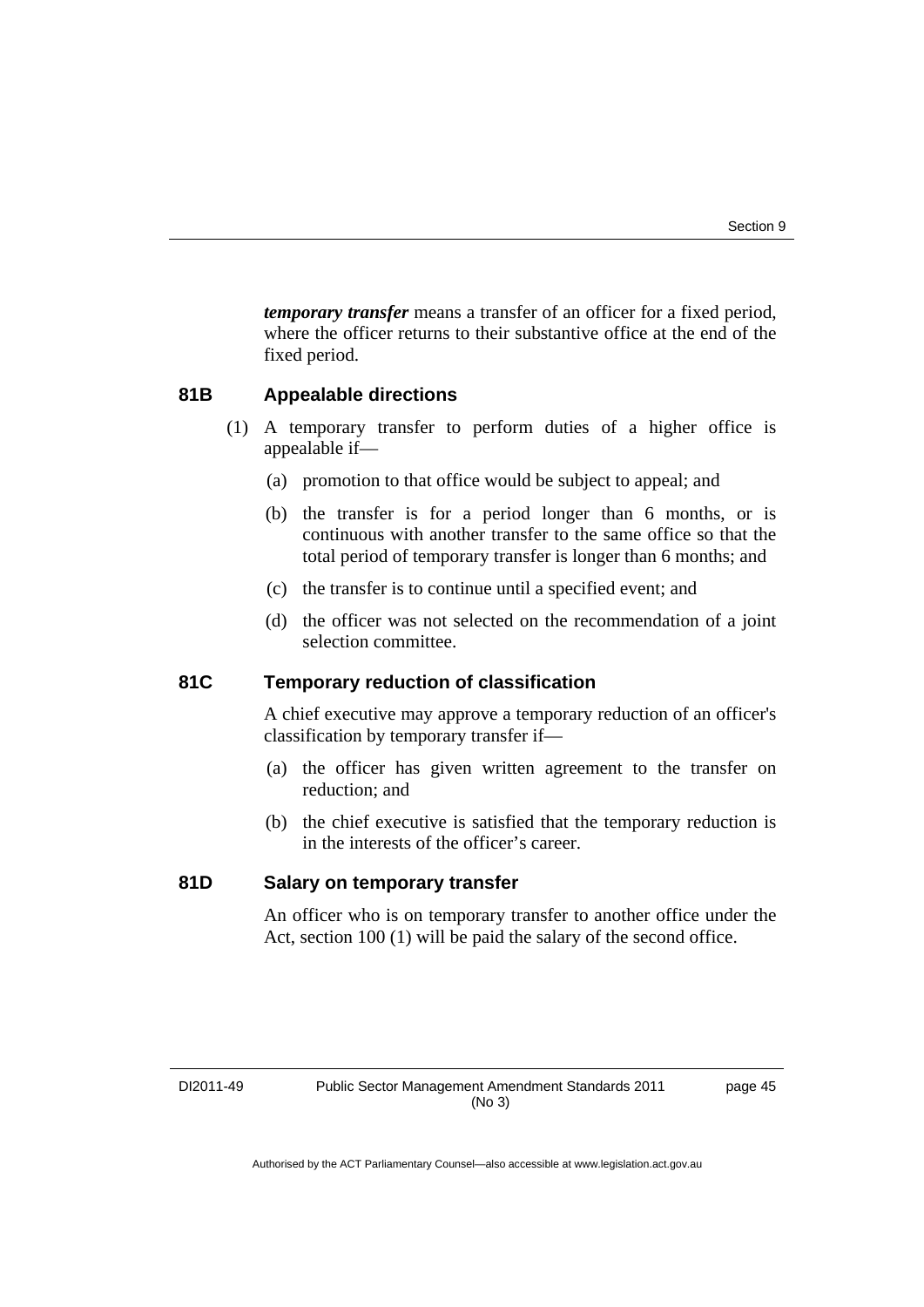### **81E Skills and qualifications payments**

- (1) Allowances for skills and qualifications regularly paid to an officer in their substantive office will continue to be paid to an officer on temporary transfer if—
	- (a) the officer is temporary transferred to another office in which no higher duties allowance is payable; and
	- (b) the officer would have continued to receive the allowance if they had not been transferred.
- (2) If an officer is on temporarily transfer to an office that attracts an allowance for skills and qualifications and the officer has the necessary qualification at the time they are transferred, the officer must be paid the allowance.

### **81F Periods when higher duties allowance is payable**

- (1) An officer will be paid a higher duties allowance for the period the officer is on temporary transfer to a higher office if—
	- (a) the second office has a maximum salary at or above the minimum salary of the senior officer grade C classification; and
	- (b) the transfer is for a period of five or more consecutive working days.
		- *Note* A public holiday at the start or end of the period does not count towards the minimum number of days.
- (2) In special circumstances the Commissioner may approve payment of a higher duties allowance for temporary transfer for a period less than five consecutive days.
- (3) If a public holiday falls on a day when an officer would be eligible to be paid a higher duties allowance, the officer will be paid the allowance on that day.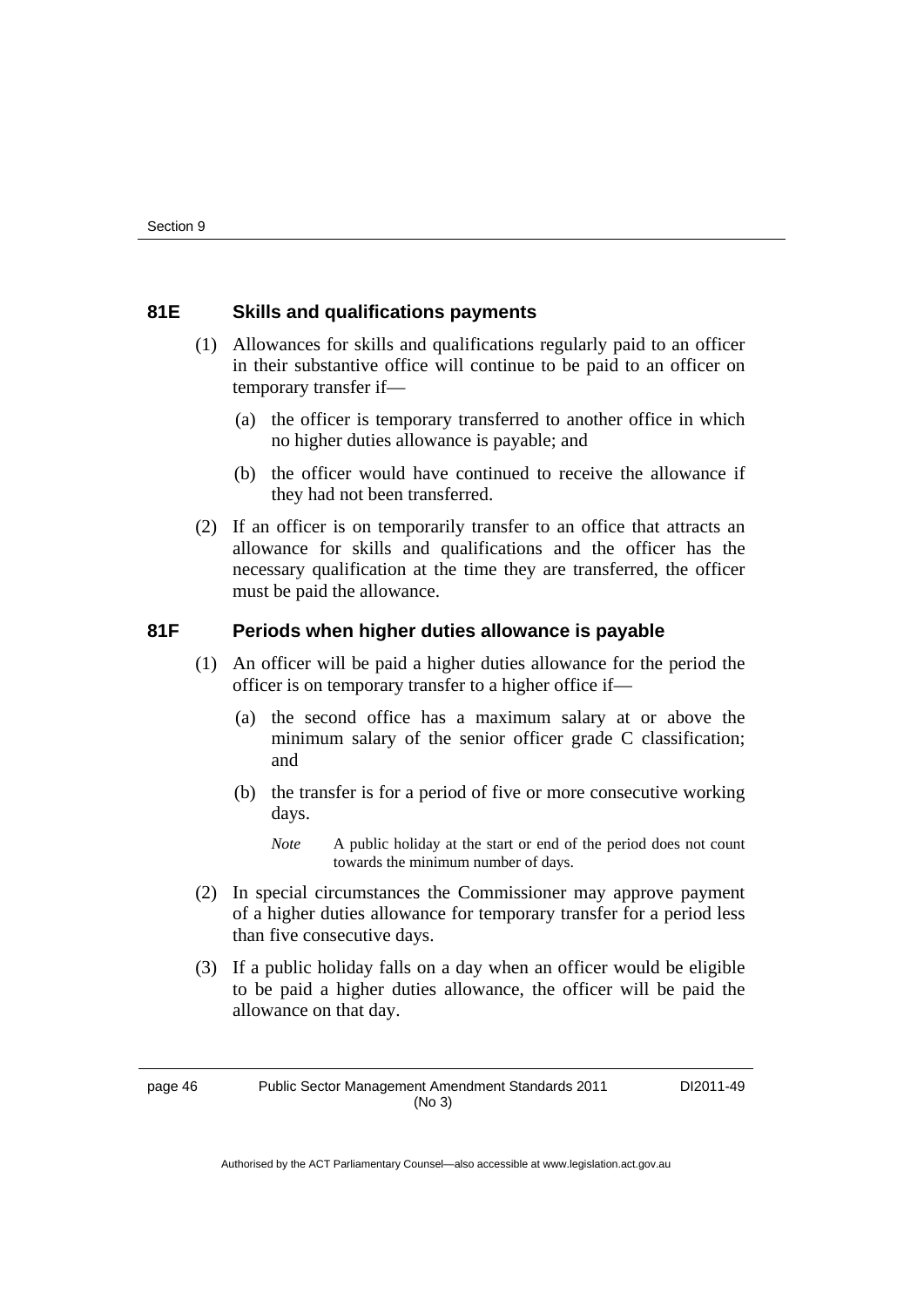*Note* An officer is not eligible to be paid a higher duties allowance if the public holiday is one of the 5 consecutive days required for eligibility for the payment.

### **81G Higher duties allowance pay points and increments**

- (1) If an officer who has received a salary in their substantive office (a *substantive salary*) for less than 12 months—
	- (a) is temporarily transferred to a higher office that has a pay point equal to the officer's substantial salary, the officer will be paid—
		- (i) on the pay point equal to the officer's substantial salary until the officer's increment date in their substantial office; and
		- (ii) from that date, a higher duties allowance at the next pay point in the higher salary range; or
	- (b) is temporarily transferred to a higher office that does not have a pay point equal to the officer's substantive salary, the officer will be paid—
		- (i) a higher duties allowance on the pay point in the higher salary range that is immediately above the officer's substantive salary, until the officer's increment date in their substantial office; and
		- (ii) from that date, a higher duties allowance at the next pay point in the higher salary range if—
			- (A) the higher duties allowance being paid before that date is less than the officer's next substantive increment; or
			- (B) the officer's substantive salary only has one pay point.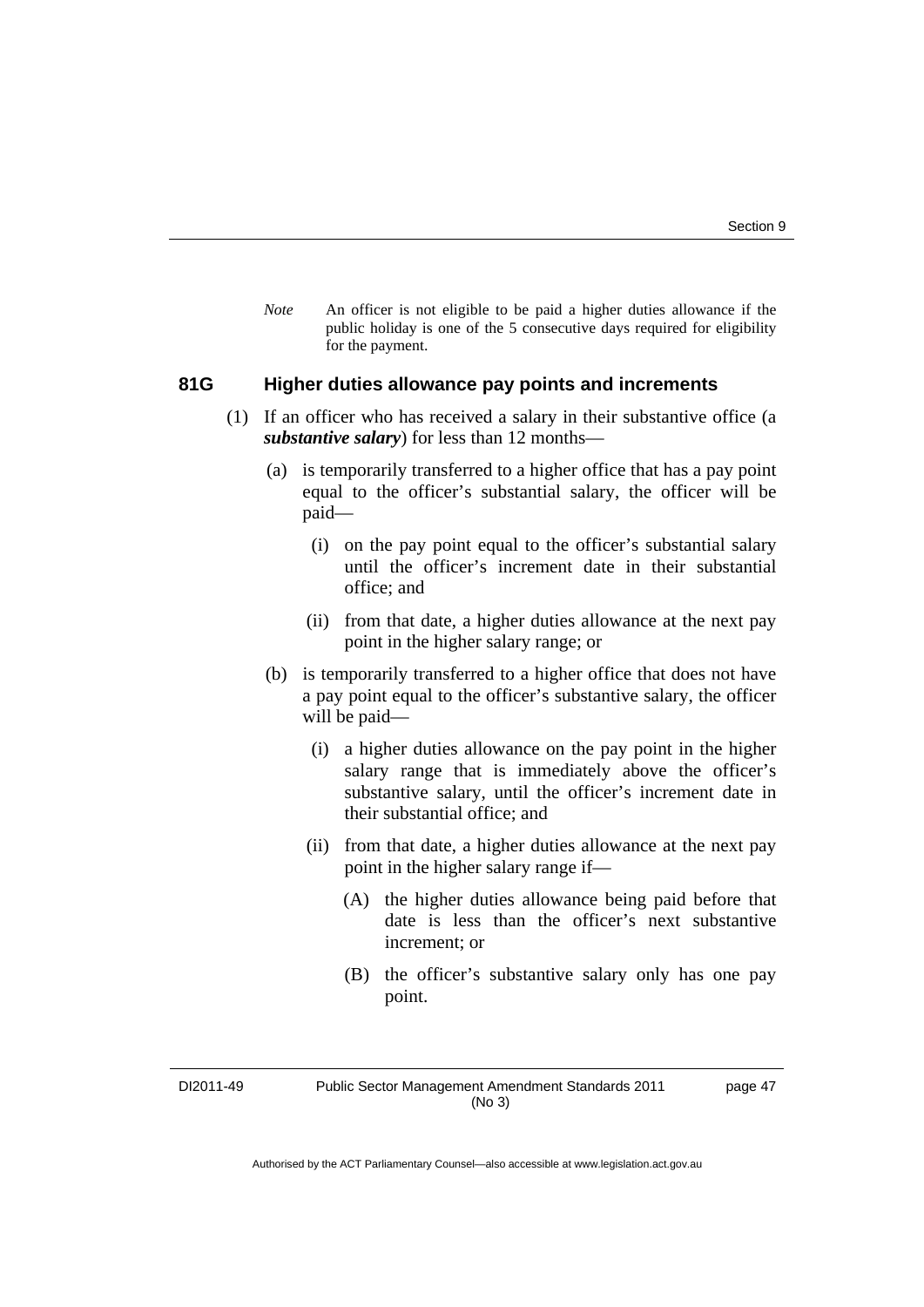- (2) If an officer who has received their substantive salary for 12 months or more is temporarily transferred to a higher office the officer will be paid—
	- (a) a higher duties allowance at the pay point in the higher salary range that is immediately above the officer's salary in their substantive office; and
	- (b) after 12 months, a higher duties allowance at the next pay point in the higher salary range.
- (3) If the officer is still on temporary transfer to the higher office 12 months after receiving an incremental increase in that office, the officer will be paid a higher duties allowance at the next pay point in the higher salary range.
- (4) If an officer is temporarily transferred to higher offices for broken or non-continuous periods the officer's increment date—
	- (a) for their first incremental increase while in a higher office is calculated in accordance with the 1 year in 2 rule; and
	- (b) for their second incremental increase while in a higher office is when the total service is two years in the immediate preceding four years.
- (5) In this section—

*1 year in 2 rule* for calculating a total period of service means—

- (a) 12 months in the immediate preceding two years; or
- (b) two years in the immediate preceding four years; or
- (c) three years in the immediate preceding six years.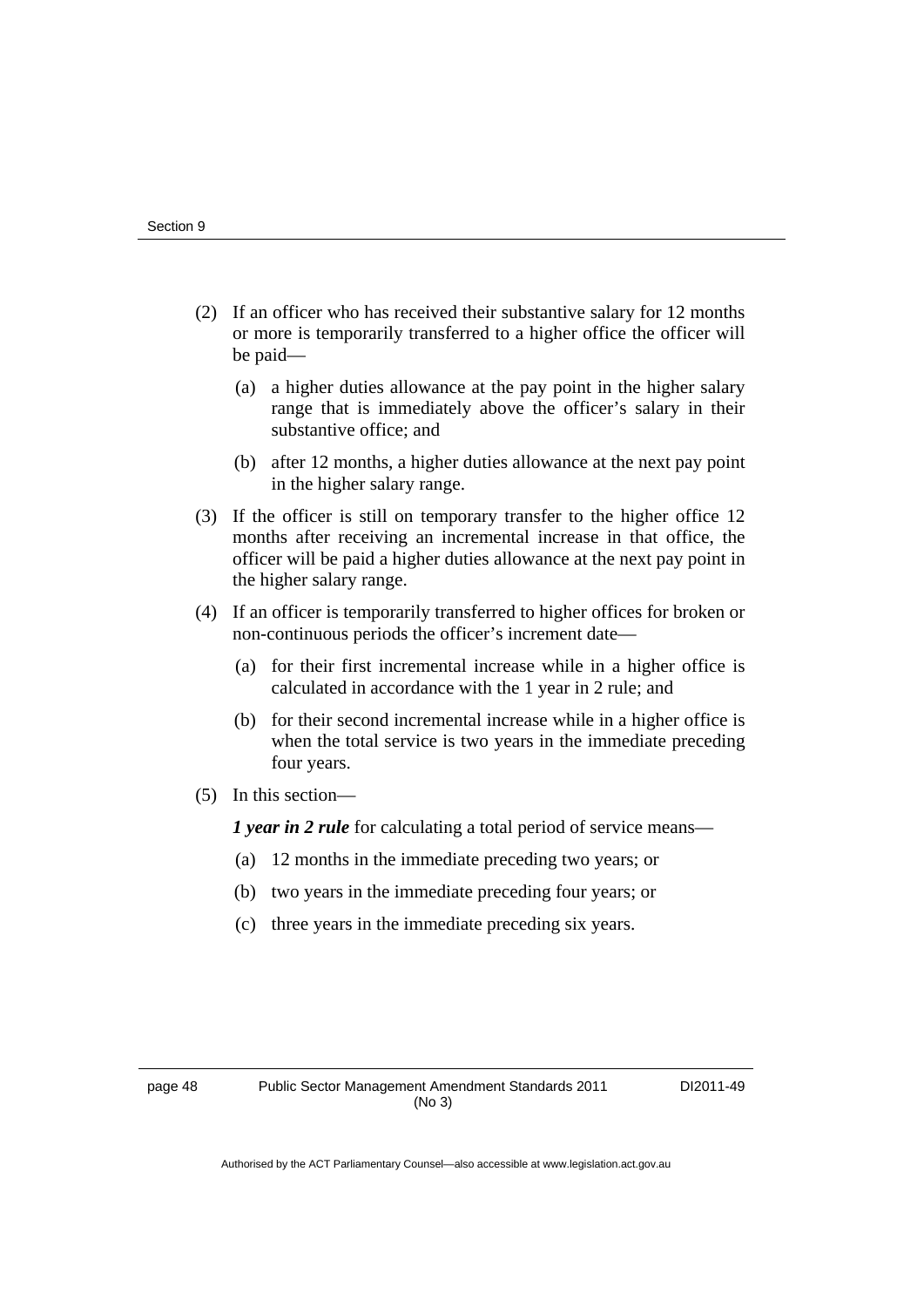### **10 Section 85**

*substitute* 

### **85 Training offices**

For the purposes of the Act, section 71 and section 98, training offices are the offices specified in division 3.10.2.

### **11 Sections 243, definition** *Independent Reviewer*

### *substitute*

*Independent Reviewer* means a person approved by the Commissioner to review and make recommendations on employment related decisions under industrial instruments.

# **12 Section 247A**  *omit*  **13 Section 248, definition** *Executive*

*omit*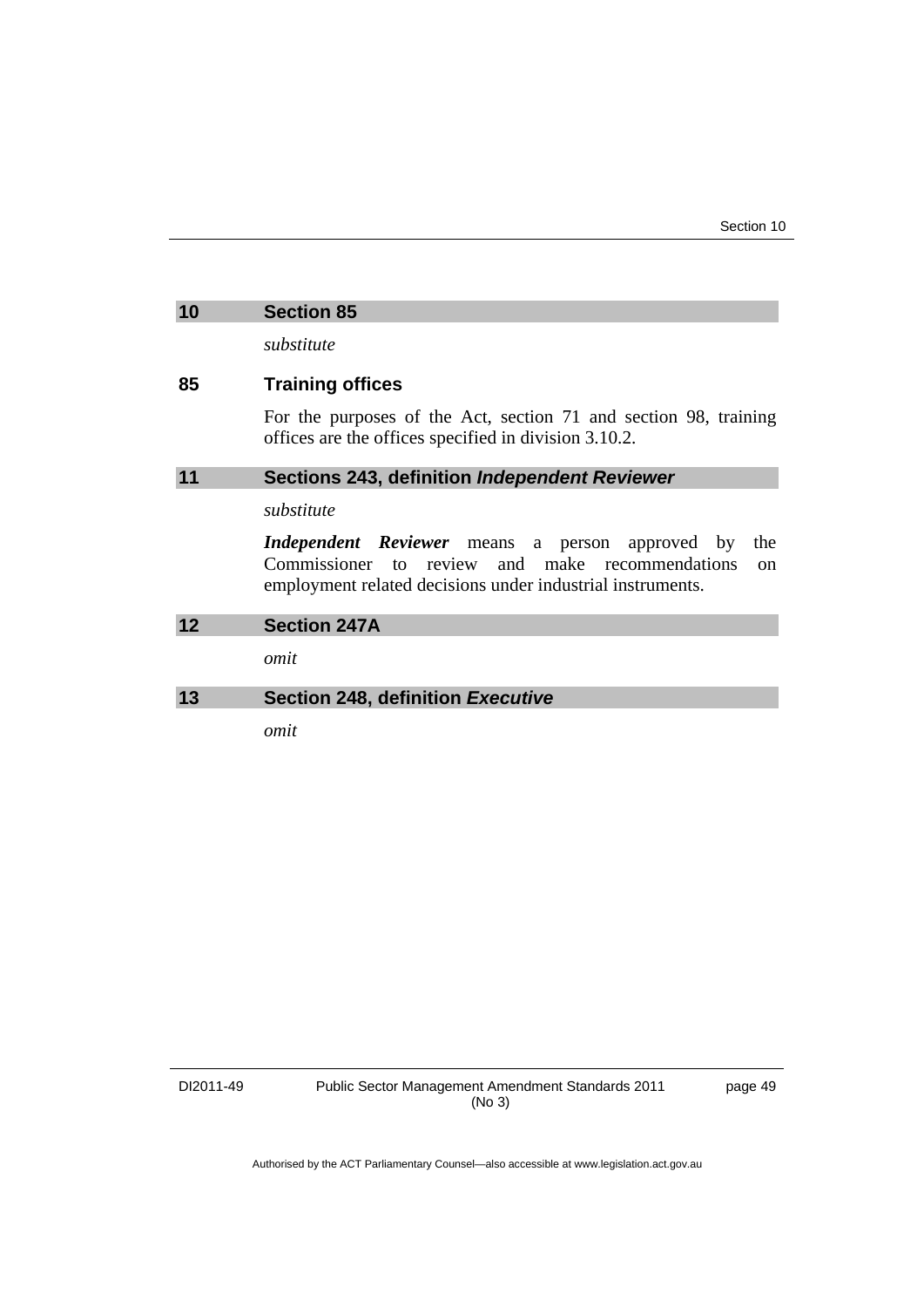### **14 Chapters 4 to 6**

*substitute* 

# **Chapter 4 Conditions of employment and attendance**

# **Part 4.1 Continuity of service**

#### **253 Interpretation—pt 4.1**

In this part—

*full time training* means a prescribed course of full time training that meets the requirements of the *Long Service Leave (Commonwealth Employees) Act 1976* (Cwlth), section 12 (6).

*officer* includes an employee or a full time statutory office holder.

### **254 Continuity of service—general**

- (1) Continuity of service with the Territory is not broken if—
	- (a) a person who was engaged as an employee is engaged again and there are no working days between the periods of engagement; or
	- (b) a person who was engaged as an employee is appointed as an officer and there are no working days between the period of engagement and the period of appointment; or
	- (c) a person who was appointed as an officer is engaged as an employee and there are no working days between the period of appointment and the period of engagement.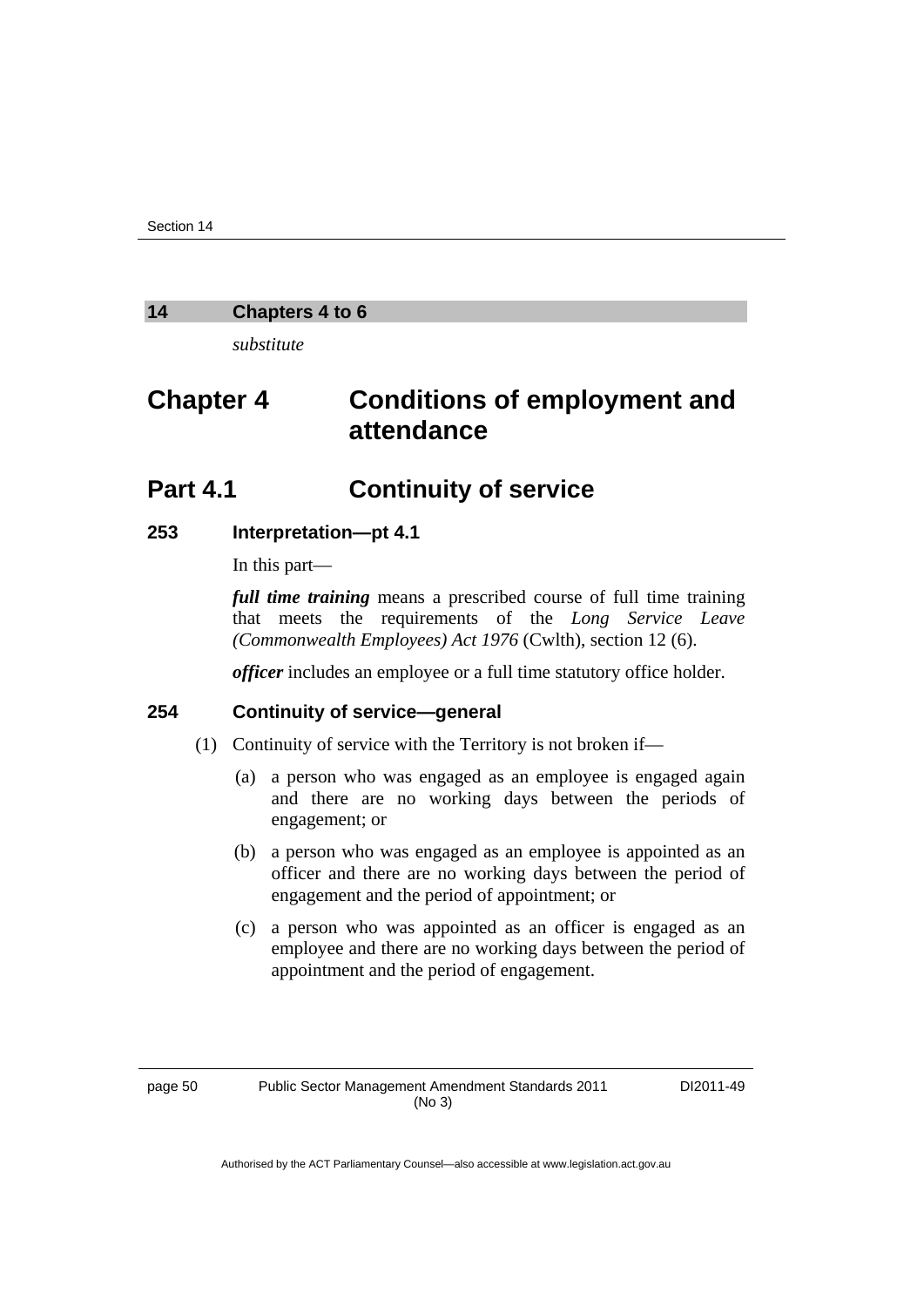- (2) Continuity of service for the purpose of calculating any entitlement affected by the length of service with the Territory includes and is not broken by—
	- (a) the period between an officer being dismissed and reappointment under the Act, section 117 following the result of an appeal about the dismissal; or
	- (b) the period between an officer's resignation to contest an election and reappointment under the Act, section 118 following failure to be elected; or
	- (c) the period between an officer being retired through forfeiture of office under the Act, section 221 and reappointment following an application to the relevant chief executive under the Act, section 222.

### **255 Continuity of service—personal leave**

Continuity of service for calculating personal leave accrual is not broken by a break in service of two months or less to undertake full time training.

### **256 Continuity of service—long service leave**

Continuity of service for calculating long service leave accrual is not broken by—

- (a) a period of leave; or
- (b) a period of unauthorised absence of 12 months or less; or
- (c) a break in service of 12 months or less; or
- (d) a break in service to undertake full time training for a period of 12 months or less;
- (e) a break in service over 12 months if—
	- (i) the first service was with of the following—

DI2011-49 Public Sector Management Amendment Standards 2011 (No 3) page 51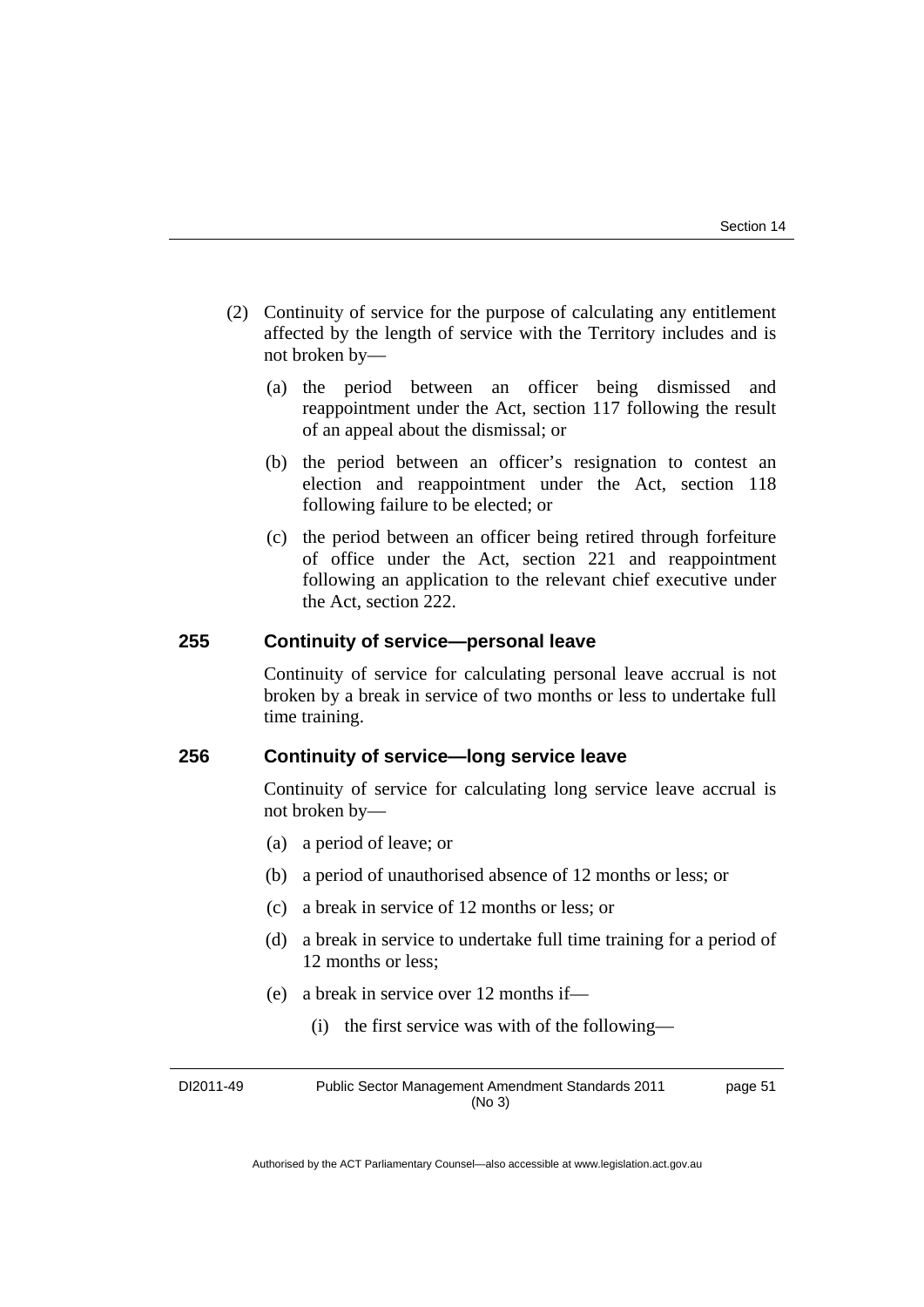- (A) the Territory;
- (B) the Australian Public Service;
- (C) a State public service;
- (D) a State authority;
- (E) the public service of another Territory;
- (F) the police force of the Northern Territory;
- (G) an authority established under a law of an external territory;
- (H) the public service of the former Territory of Nauru; and
- (ii) ended because of an officer's ill health; and
- (iii) the break between being well enough to resume the duties of the office which ended due to ill health and commencing the next period of service is 12 months or less.

### **Part 4.2 Attendance and absence**

### **257 Interpretation—Pt 4.2**

In this part—

*officer* includes an employee.

### **258 Direction to work outside the officer's span of hours**

 (1) The relevant chief executive may direct an officer to work outside the officer's span of hours if to do so would be in the interests of the administrative unit or the service as a whole.

page 52 Public Sector Management Amendment Standards 2011 (No 3)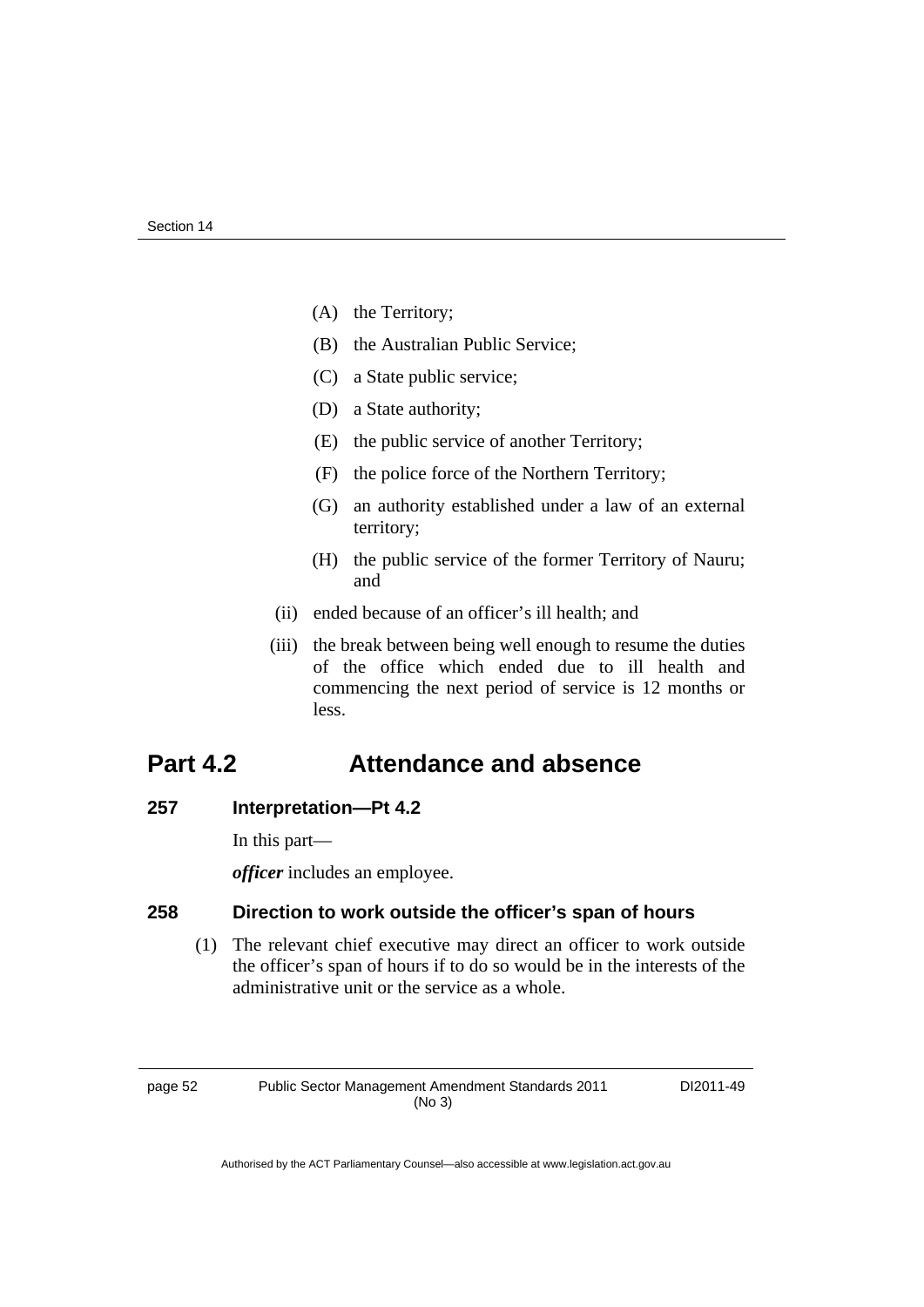- (2) An officer who is directed to work outside the officer's span of hours is entitled to payments relating to overtime and emergency duty.
- (3) If overtime duty commences or is completed outside the officer's span of hours, the period of a meal break is not treated as a break in overtime duty.

### **259 Unauthorised absences**

- (1) An officer must report an absence from duty if the period of absence is more than 30 minutes and is not authorised within a reasonable time.
- (2) If an officer is absent from duty for a period of more than 30 minutes and the absence is not authorised, the relevant chief executive may make one of the following directions:
	- (a) that the absence will be without pay and will not count as service for any purpose;
	- (b) that the absence will be with pay and will count as service for all purposes;
	- (c) that the officer must make up the period of absence by working an equivalent time outside the officer's span of hours.
	- *Note* No overtime or penalty payment will be paid for the time made up.

### **Part 4.3 Long service leave**

### **260 Application—pt 4.3**

- (1) The Act, section 5 applies to this part.
- (2) This part does not apply to a person who is—
	- (a) a member of the ACT Legislative Assembly; or

DI2011-49 Public Sector Management Amendment Standards 2011 (No 3)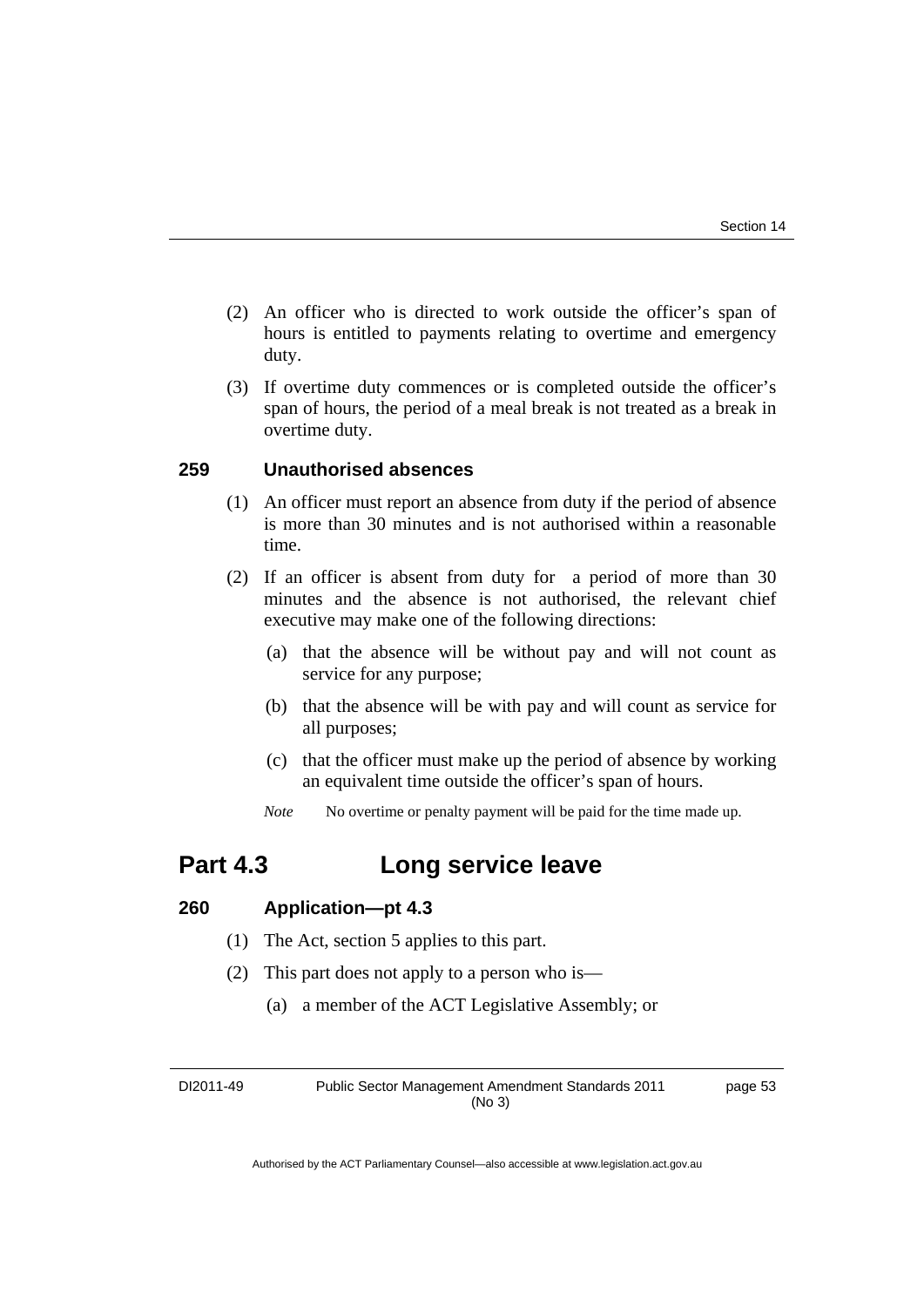- (b) employed under the *Legislative Assembly (Members' Staff) Act 1989*; or
- (c) temporarily transferred to employment with the Territory or whose services are temporarily loaned to the Territory by the government of the Commonwealth, a State or a Territory; or
- (d) appointed or engaged for employment outside Australia only.

### **261 Interpretation—pt 4.3**

In this part—

*category A officer* means an officer whose eligible service has either been entirely part time service or entirely full time service.

*category B officer* means an officer whose eligible service has been both part time service and full time service.

### *defence employment* means—

- (a) employment in the Reserve Forces or of the Citizen Forces either on a continuous full time basis or for a period fixed in accordance with the *Defence Act 1903* (Cwlth), the *Naval Defence Act 1910* (Cwlth), or the *Air Force Act 1923* (Cwlth), as in force at the relevant time; or
- (b) national service.

*eligible employment* means—

- (a) continuous employment by the Territory; and
- (b) continuous recognised prior service; and

*Note* Recognised prior service is set out in part 3.6.

- (c) a period of leave without pay to count as service (other than personal leave without pay and leave in relation to defence employment); and
- (d) excludes—

page 54 Public Sector Management Amendment Standards 2011 (No 3)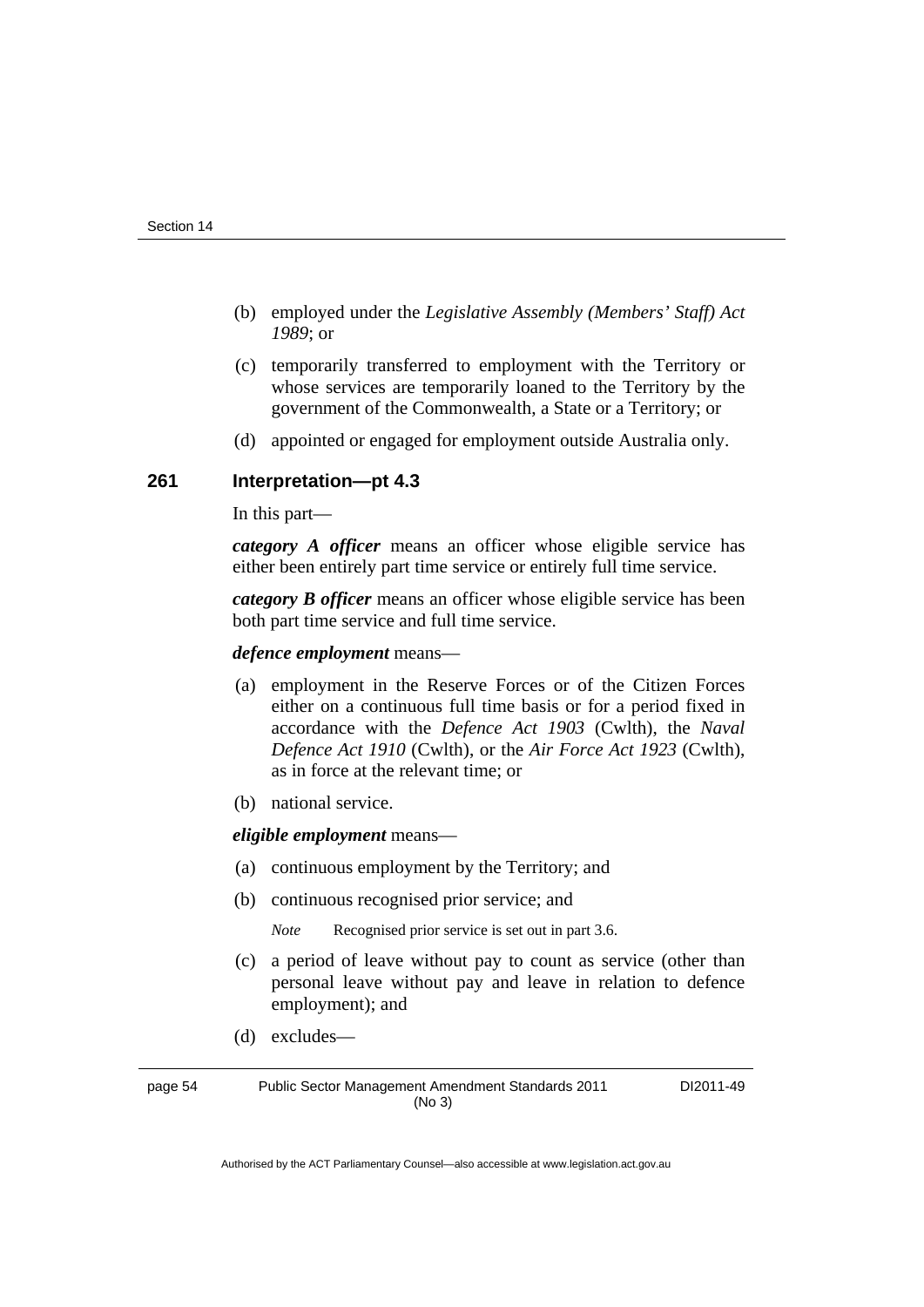- (i) employment remunerated by fees, allowances or commission, honorarium or equivalent; and
- (ii) appointment or engagement for the sole purpose of overseas employment; and
- (iii) unauthorised absence.

### *minimum retiring age* means—

- (a) for an officer that the Act, part 6 applies to the minimum retiring age set out in that part; or
- (b) for an officer whose minimum retiring age is fixed by their terms and conditions of employment other than under the Act, part 6 the fixed age; or
- (c) 60 years.

*month* may include part of a month.

*officer* means an officer or employee.

*overtime payment* means a payment of overtime made under the relevant industrial instrument.

*public authority* means an authority or a local governing body that was or is constituted under a law of the Territory, the Commonwealth, a State or another Territory for a public purpose

### *relevant day* means

- (a) in relation to an officer who has been granted long service leave, the day immediately before the day that leave commences; and
- (b) in relation to an officer who receives a payment in lieu of long service leave, the day immediately before the day they cease to be an officer.

*relevant rate per hour* means the rate per hour that salary would be payable to the officer at on the relevant day.

| DI2011-49 | Public Sector Management Amendment Standards 2011 | page 55 |
|-----------|---------------------------------------------------|---------|
|           | (No 3)                                            |         |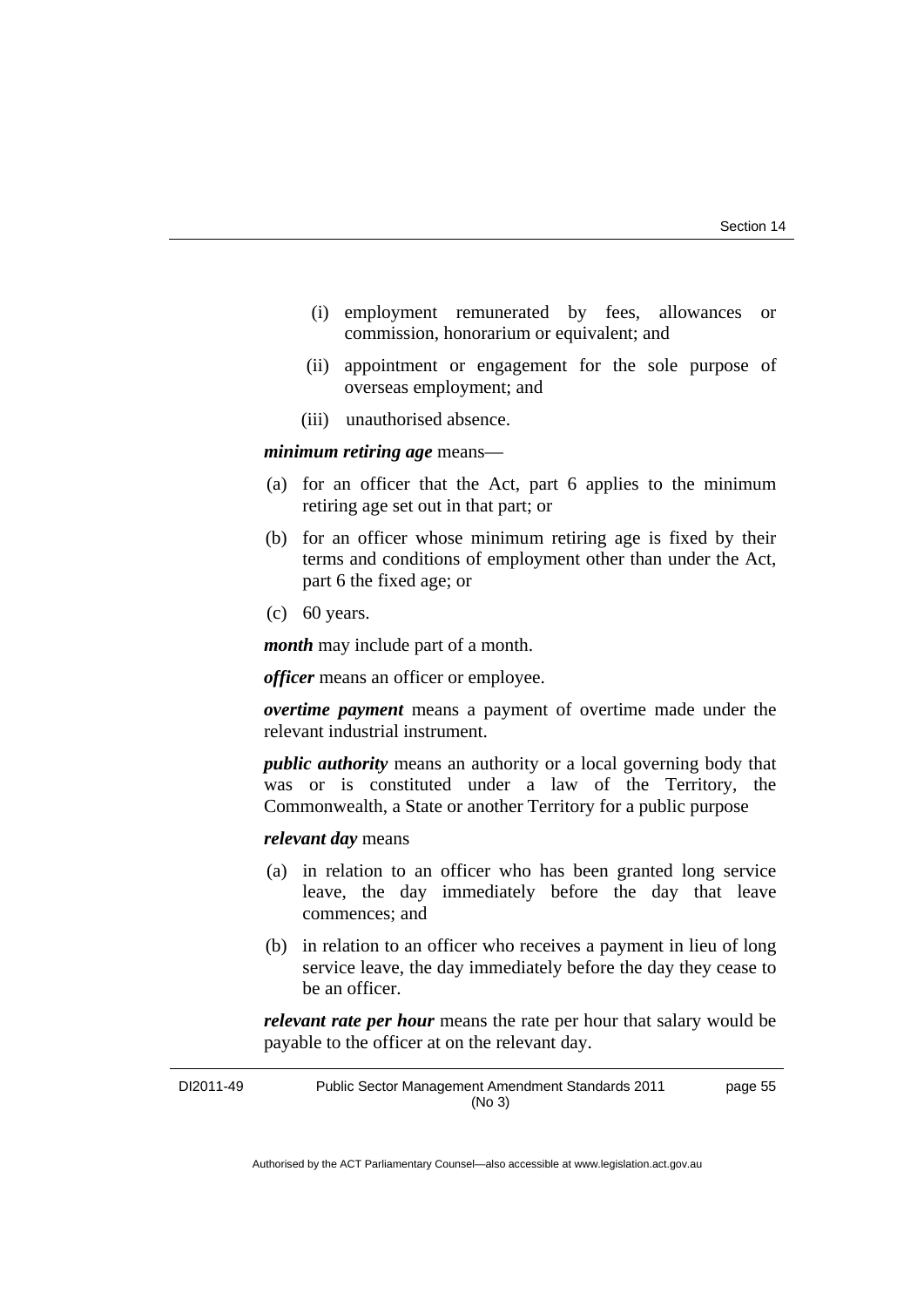*shift penalty* means a payment for shift workers made under the relevant industrial instrument.

*Territory* includes a Territory instrumentality or statutory office.

*year* may include part of a year.

### **262 Purpose—long service leave**

Long service leave is available to officers to enable them to be absent from duty in recognition of their length of service in the public sector.

*Note* Historically and in other jurisdictions long service leave may have been, or be, known by other names, including long leave, furlough or extended leave.

### **263 Eligibility—long service leave**

Long service leave is available to officers.

### **264 Entitlement—long service leave**

- (1) An officer may be granted long service leave up to their available credit from the day they have completed seven years of eligible employment.
- (2) Long service leave is cumulative and there is no limit on the long service leave balance an officer may accrue.
- (3) Long service leave is measured in months.
- (4) For a category A officer who works full time long service leave accrues at a rate of three months for every 10 years of service.
	- *Note* After seven years a category A officer who works full time will have a long service leave credit of 2.1 months.
- (5) For a category A officer who works part time, or a category B officer long service leave will accrue on a pro rata basis.

page 56 Public Sector Management Amendment Standards 2011 (No 3)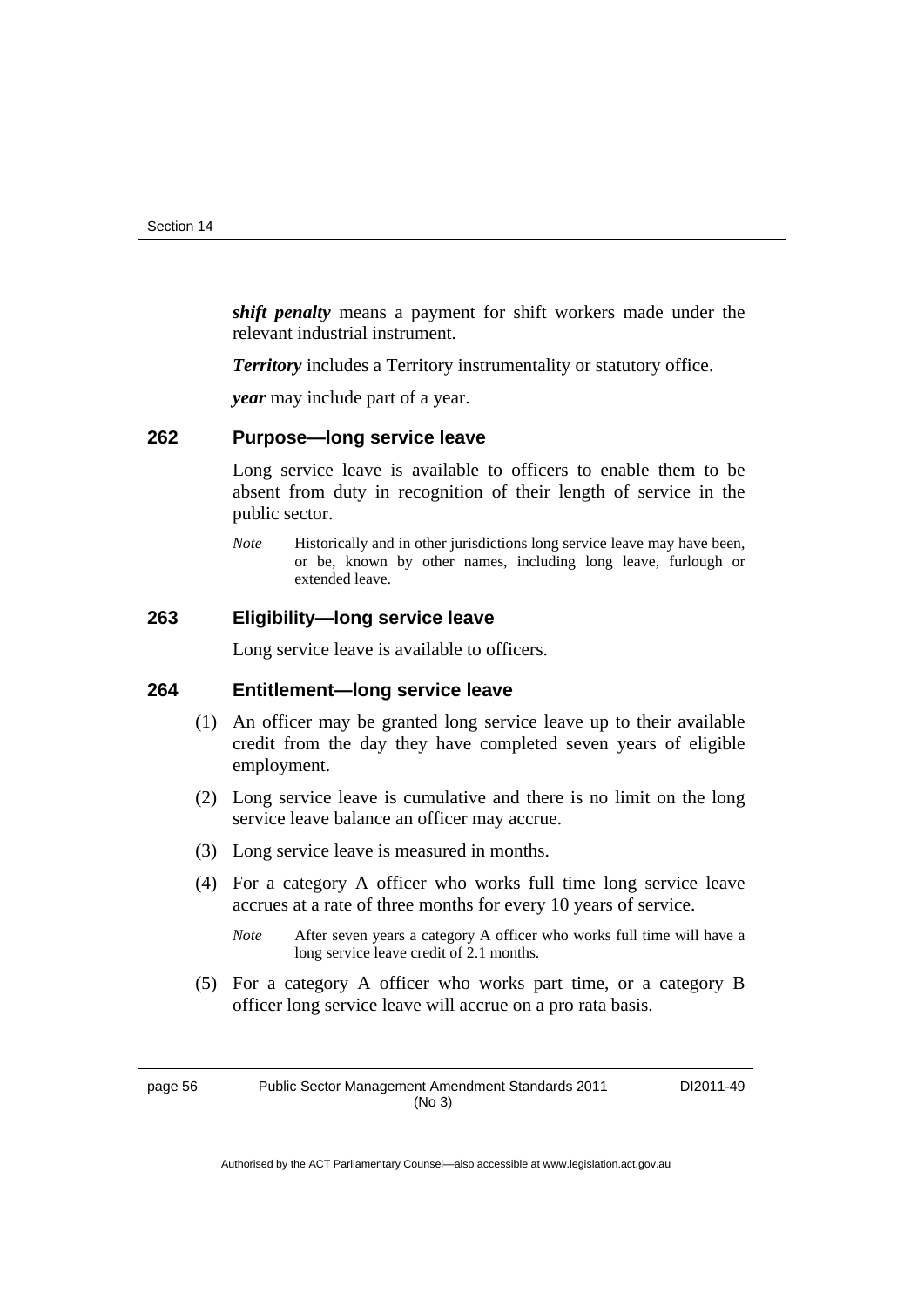- (6) For officers who will return to service following completion of their long service leave—
	- (a) their long service leave credit is calculated based on completed years of eligible employment; and
	- (b) the *calculation day* is the day after the last day of the last completed year of eligible employment.
- (7) For officers who will not return to service following completion of their long service leave—
	- (a) their long service leave credit is calculated based on completed months of eligible employment; and
	- (b) the *calculation day* is the day after the last day of the last completed month of eligible employment.
- (8) The long service leave credit of a category A officer is calculated according to the formula—

$$
\frac{3\mathbf{a}}{10} - \mathbf{b}
$$

where—

*a* is the number of years of eligible employment accrued before the calculation day; and

*b* is the aggregate number of months of long service leave previously granted to the officer at any time during their eligible employment.

 (9) The long service leave credit of a category B officer is calculated according to the formula—

$$
\left(\frac{3c}{10} - d\right) + \left(\frac{3e}{10} - f\right)
$$

where—

DI2011-49 Public Sector Management Amendment Standards 2011 (No 3)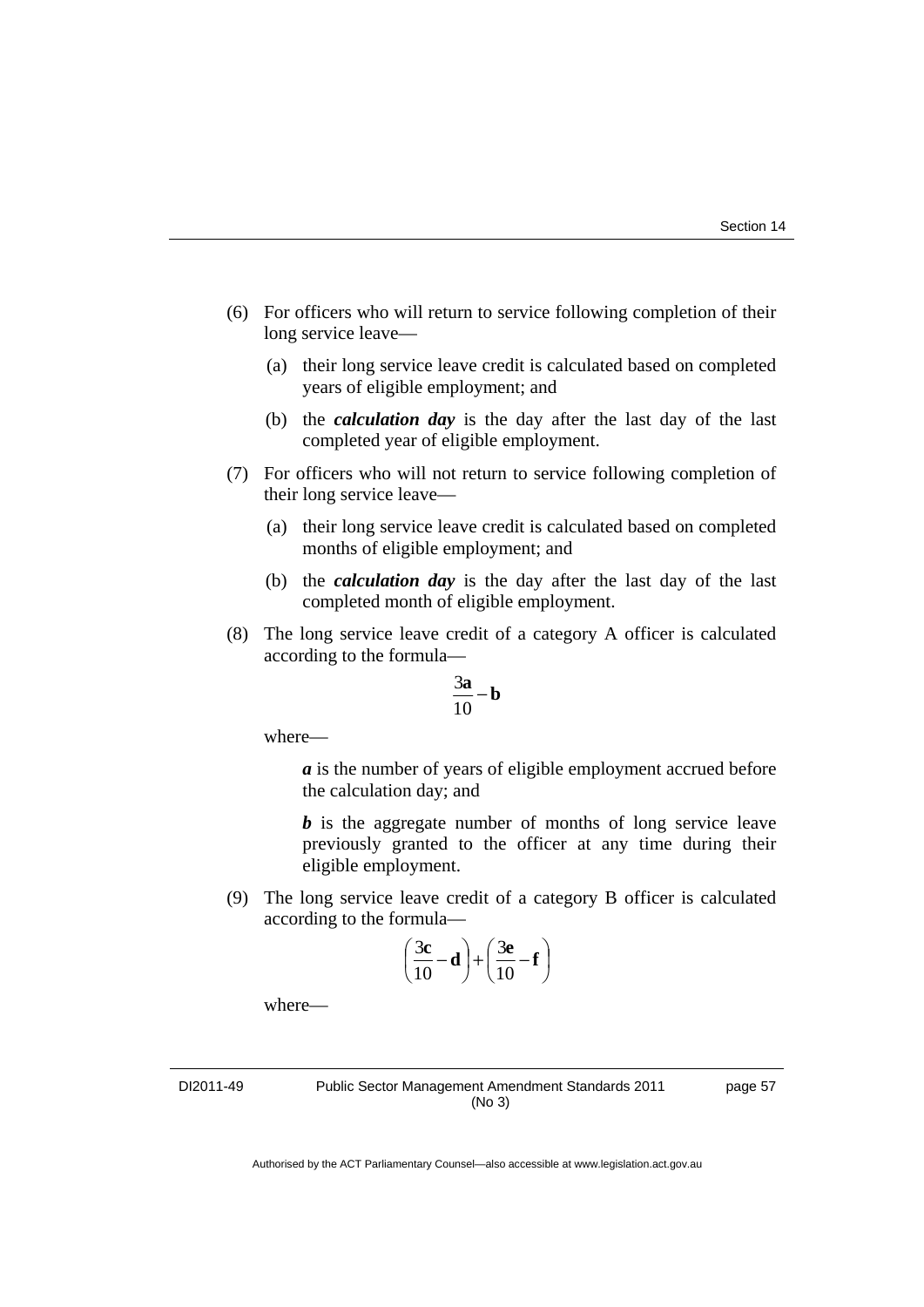*c* is the aggregate number of years of eligible employment in a full time capacity before the calculation day; and

 *d* is the aggregate number of months of long service leave previously granted to the officer in relation to the officer's full time employment at any time during their eligible employment; and

 *e* is the aggregate number of years of eligible employment in a part time capacity before the calculation day; and

 *f* is the aggregate number of months of long service leave previously granted to the officer in relation to his or her part time employment at any time during their eligible employment.

- (10) For calculating an officer's long service leave credit, if the long service leave previously granted to an officer during a period of eligible employment under any Act repealed by the *Long Service Leave (Commonwealth Employees) Act 1976* (Cwlth) or under the *Public Service Act 1922* (Cwlth) was not granted on full salary or half salary, that period of long service leave is taken to have been on full salary.
- (11) For calculating an officer's long service leave credit, if during a period of eligible employment an officer received a payment in lieu of long service leave, or an equivalent type of leave, in the ACTPS or another jurisdiction, the officer is taken to have been granted a period of long service leave equal to the period of long service leave that payment was made for.
- (12) If on the day an officer's long service leave is calculated he or she is concurrently employed in other eligible employment, the other employment does not count as eligible employment for the period that it was concurrent with employment by the Territory.
- (13) Eligible part time employment that is or was concurrent with eligible full time employment does not count as eligible employment.

page 58 Public Sector Management Amendment Standards 2011 (No 3)

DI2011-49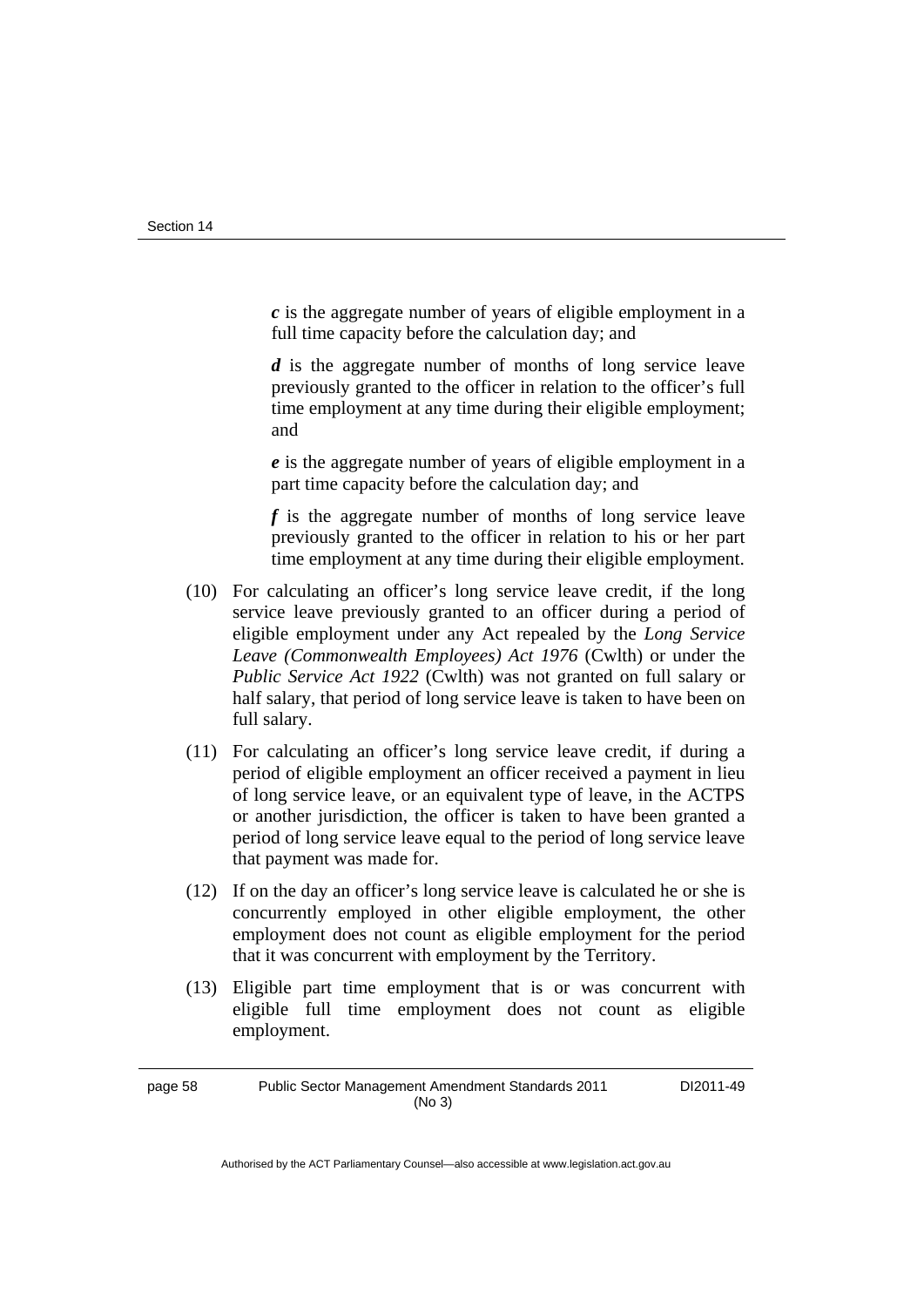(14) If an officer is or was concurrently employed by the Territory in two offices both of which were in a part time capacity, on a day when the officer works in both offices his or her period of employment on that day will be the sum of both periods.

### **265 Evidence and conditions—long service leave**

- (1) An officer should discuss with the relevant chief executive as soon as practicable their intention to be absent on long service leave.
- (2) An officer must make an application to the relevant chief executive to access their long service leave entitlement.
- (3) Having considered the requirements of this section the relevant chief executive may approve an officer's application to access long service leave.
- (4) The relevant chief executive may grant long service leave to an eligible category A officer up to the officer's available credit.
- (5) The relevant chief executive may grant long service leave to an eligible category B officer for one or more of the following:
	- (a) a period not exceeding the officer's long service leave credit accrued while working full time;
	- (b) a period not exceeding the officer's long service leave credit accrued while working part time.
- (6) Subject to the rules for category A and category B officers—
	- (a) subject to operational requirements, long service leave may be granted at half salary, full salary or double salary with credits to be deducted on the same basis; and
	- (b) the minimum period of long service leave an officer may request is seven days or seven shifts.
- (7) If the relevant chief executive does not approve an application by an officer for long service leave because of operational requirements

DI2011-49 Public Sector Management Amendment Standards 2011 (No 3) page 59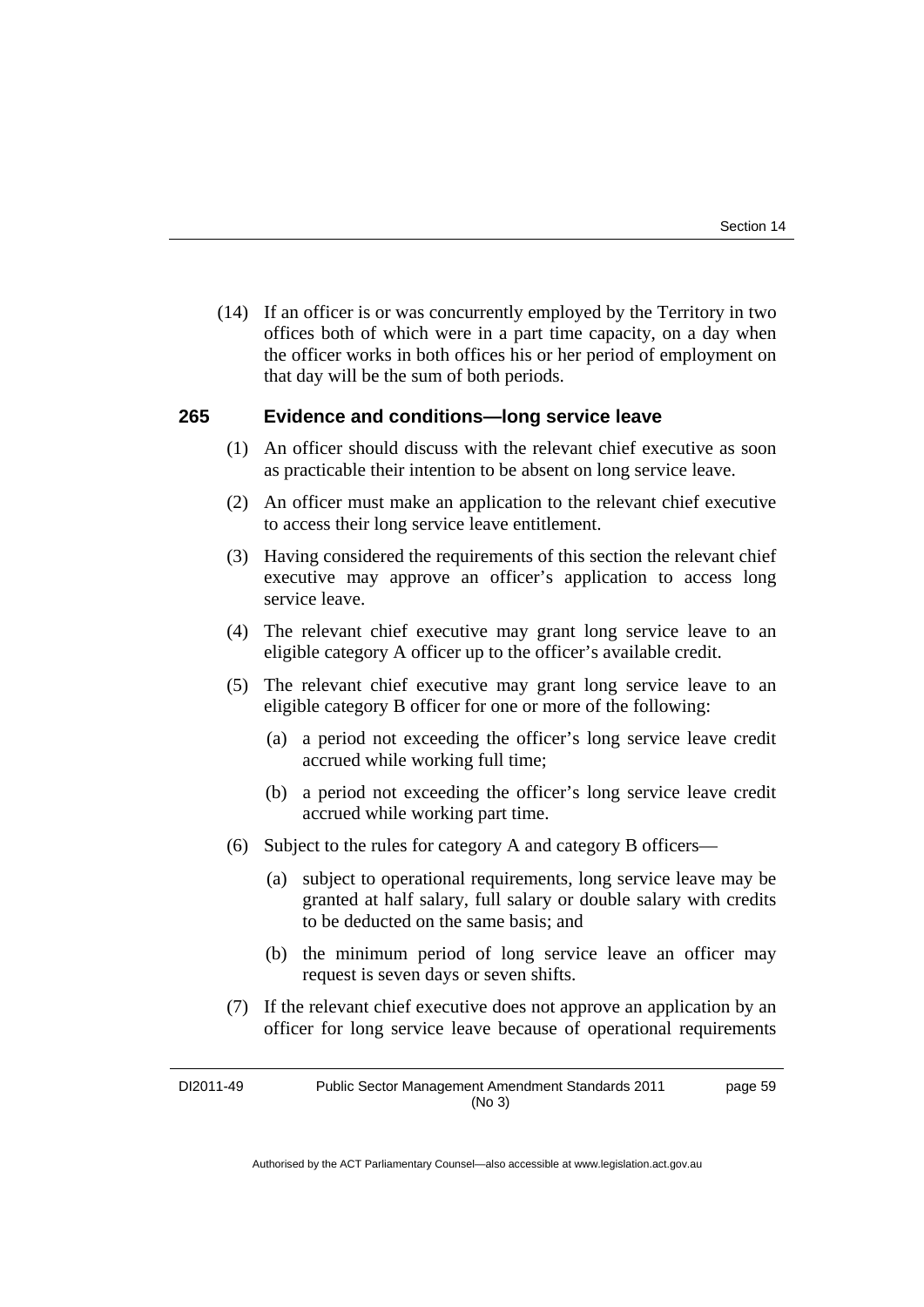the relevant chief executive must consult with the officer to determine a mutually convenient alternative time (or times) for the officer to take the leave.

### **266 Rate of payment—long service leave**

(1) In this section—

*current rate of salary* means the salary an officer received on the relevant day.

- (2) The prescribed average number of hours for a category A officer is the greater of—
	- (a) the officer's average number of hours of employment per week during the 12 months of eligible employment ending on the relevant day; or
	- (b) the officer's average number of hours of employment per week during the entire period of their eligible employment.
- (3) The prescribed average number of hours for a category B officer is the greater of—
	- (a) the officer's average number of hours of employment per week during—
		- (i) the 12 months (or the periods aggregating 12 months) that the officer was last employed in a part time capacity before the relevant day; or
		- (ii) if the officer has less than 12 months of eligible employment in a part time capacity, the period or periods when the officer has been employed in a part time capacity; or
	- (b) the officer's average number of hours of employment per week during the entire period of their eligible employment.

page 60 Public Sector Management Amendment Standards 2011 (No 3)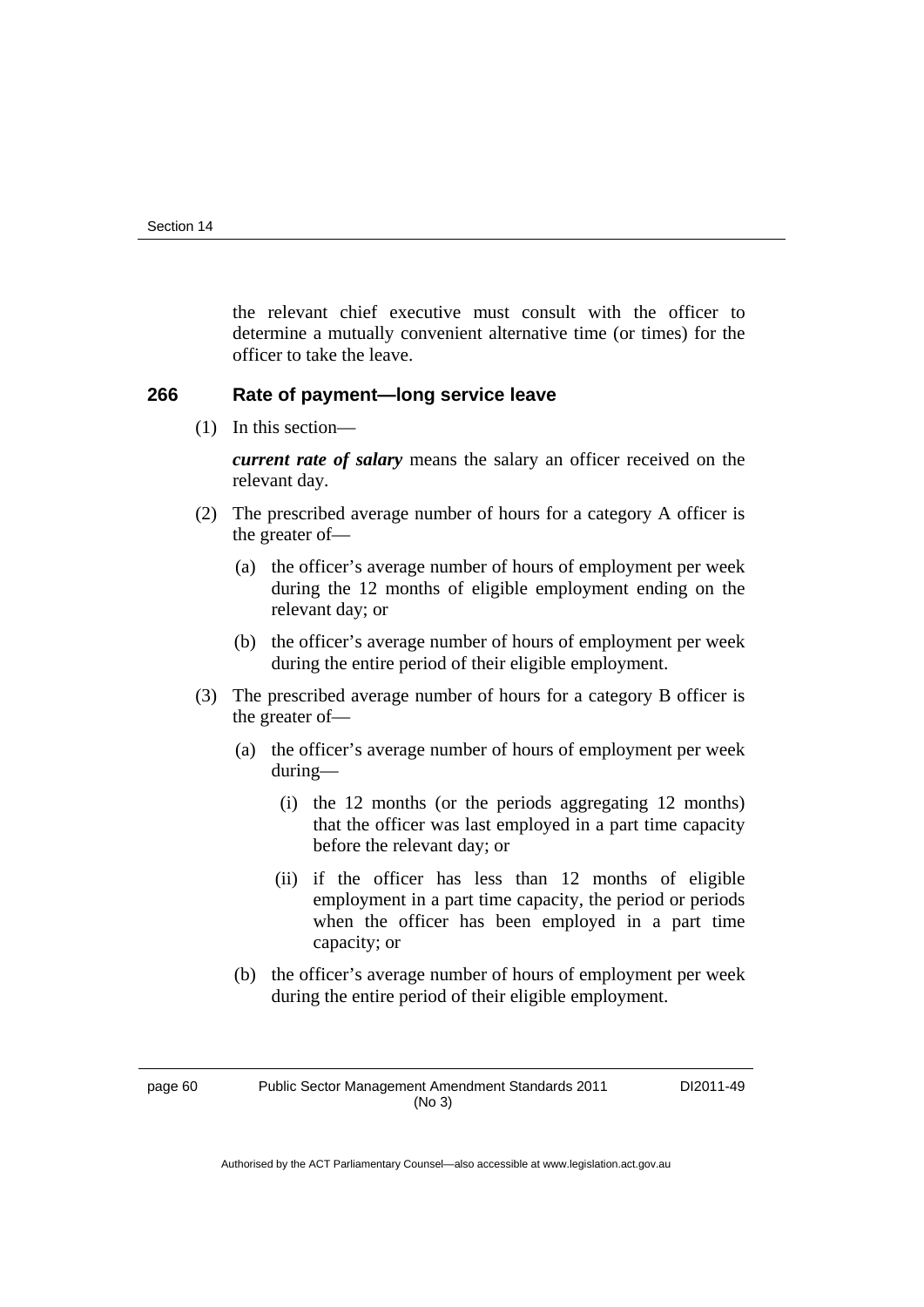- (4) When determining an officer's prescribed average number of hours under subsections (2) or (3) the hours will be taken to be the hours calculated under  $(2)(a)$  or  $(3)(a)$  unless the officer demonstrates that the hours under subsection  $(2)(b)$  or  $(3)(b)$  are greater.
- (5) A category A officer will receive the current rate of salary or relevant rate per week on the relevant day in relation to any part of long service leave they are granted if—
	- (a) the officer's eligible employment has been in a full time capacity; or
	- (b) in a part time capacity with no change in their ordinary hours.
- (6) If a category A officer's eligible employment has been in a part time capacity and there has been a change during that period in their ordinary hours the salary payable to the officer in relation to any part of long service leave they are granted is calculated by multiplying—
	- (a) the relevant rate per hour for that part of the long service leave; and
	- (b) the prescribed average number of hours.
- (7) If a category B officer is employed in a full time capacity on the relevant day the salary payable to the officer in relation to any part of leave that is granted—
	- (a) in relation to eligible employment at a full time capacity is at their current rate of salary on the relevant day; and
	- (b) in relation to eligible employment in a part time capacity is at a weekly rate at the lower of—
		- (i) the officer's current rate of salary per week in relation to that part of the leave; or
		- (ii) in accordance with the formula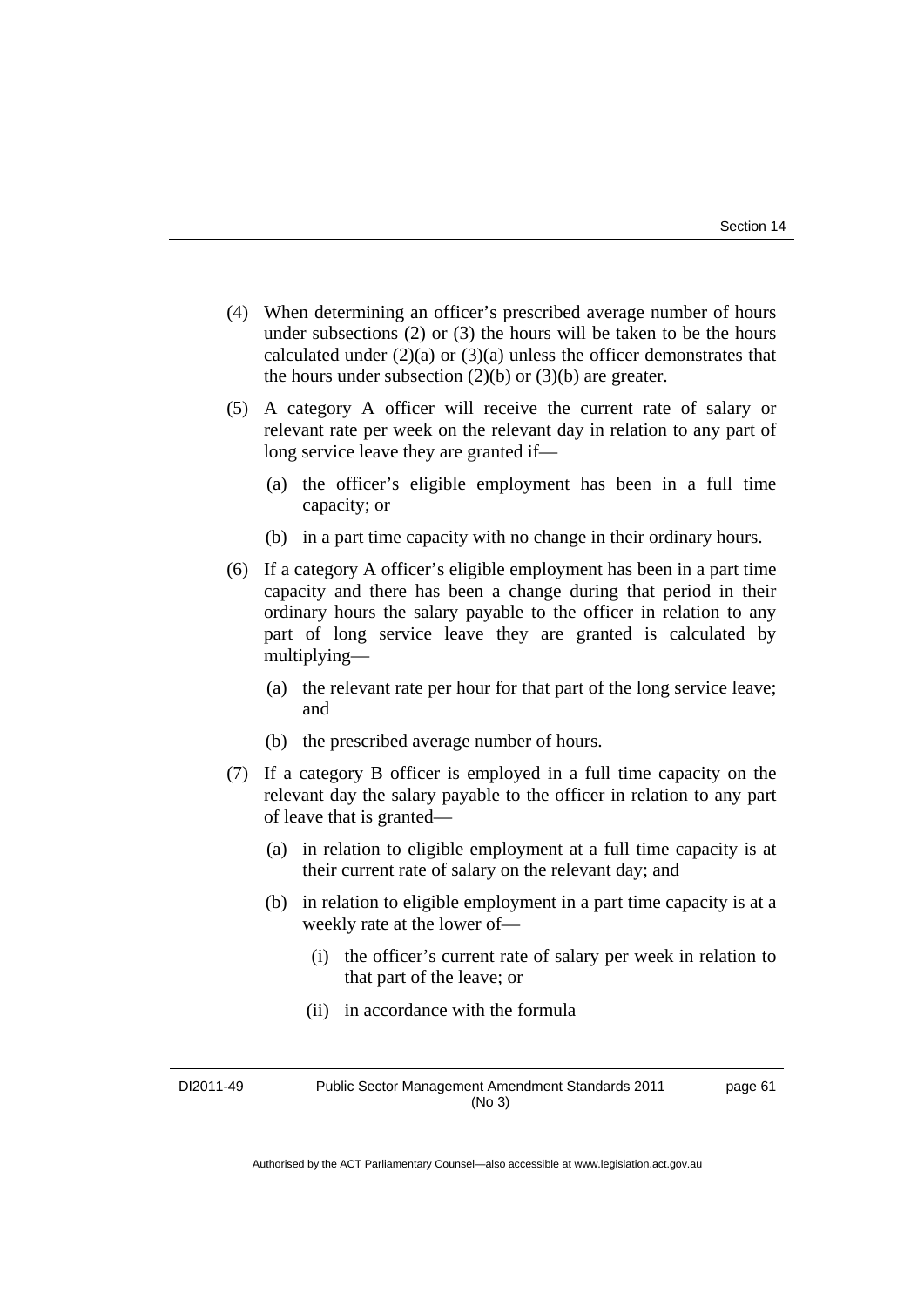Section 14

where—

*a* is the officer's current rate of salary per week in relation to that part of the leave; and

*b* is the prescribed average number of hours of the officer's employment; and

 *c* is the officer's number of hours of employment per week the officer worked on the relevant day.

- (8) If a category B officer is employed in a part time capacity on the relevant day the salary payable to the officer in relation to any part of leave that is granted—
	- (a) in relation to eligible employment at a full time capacity is at the rate of salary that would be payable to the officer in relation to that part of the leave if the officer was working full time on the relevant day; and
	- (b) in relation to eligible employment at a part time capacity is at the rate per week is calculated by multiplying—
		- (i) the relevant rate per hour for that part of the long service leave; and
		- (ii) the prescribed average number of hours.
- (9) Salary for long service leave includes an allowance payable to an officer—
	- (a) because they are required to perform their duties in a particular district in Australia if—
		- (i) the officer remains in a district for which the allowance is payable during their long service leave; or

page 62 Public Sector Management Amendment Standards 2011 (No 3)

DI2011-49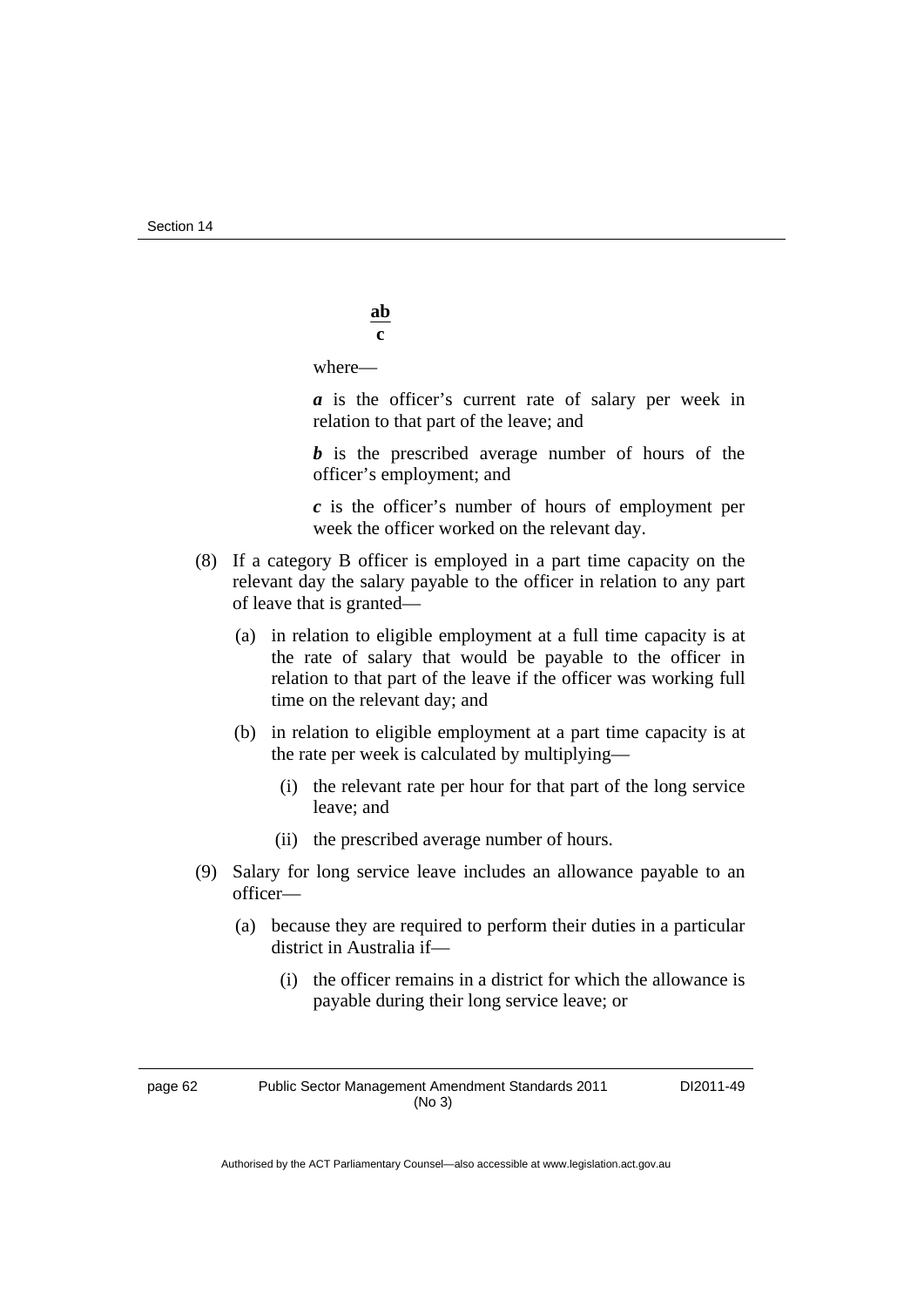- (ii) if the officer is part of a domestic partnership, their family remains in the district during any part of their long service leave when the officer is absent from that district; and
- (b) for the supply and maintenance by the officer of tools and equipment ordinarily required by them to perform the duties of their work.
- (10) Salary for long service leave does not include—
	- (a) shift penalty payments; or
	- (b) overtime payments; or
	- (c) payments in the nature of a restriction, or on-call allowance.

### **267 Effect of other entitlements—long service leave**

- (1) Long service leave will count as service for all purposes.
- (2) When applying for long service leave an officer must seek approval if they propose to engage in outside employment during the leave.

### **268 Access to other entitlements—long service leave**

- (1) Public holidays and weekends that fall during periods of absence on long service leave are deducted from the officer's long service leave balance.
- (2) An officer who is ill or injured or cares for a member of the officer's immediate family or household who is sick, for one day or more while on long service leave and who produces a certificate from a registered health professional who is operating within their scope of practice may apply for personal leave.
- (3) If personal leave is granted to the officer, long service leave will be re-credited for the period of personal leave granted.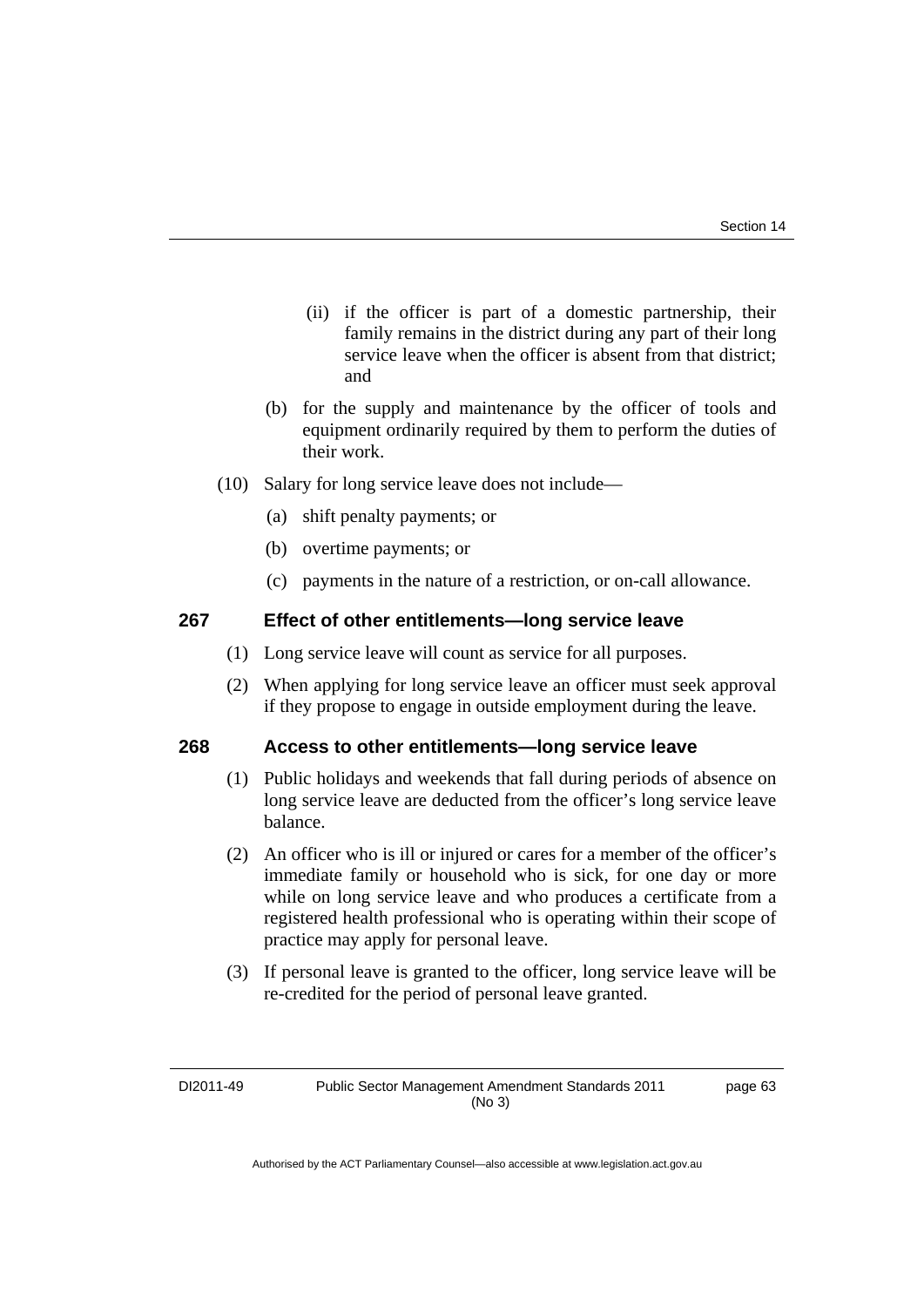- (4) An officer may be granted long service leave during a period they would be eligible to be granted—
	- (a) unpaid maternity leave; or
	- (b) unpaid parental leave; or
	- (c) grandparental leave; or
	- (d) community service leave for voluntary community service
- (5) An officer who is prevented from attending for duty under the *Public Health Act 1997*, part 6 may be granted long service leave during that period.

### **Part 4.4 Reimbursements**

### **269 Interpretation—pt4.4**

In this part—

*life insurance policy*—see definition of life policy in the *Life Insurance Act 1995* (Cwlth), section 9.

*loading* means a payment additional to a normal insurance premium.

*officer* includes an employee.

### **270 Life insurance indemnification payments**

- (1) If an officer pays a premium for a life insurance policy on their life that includes a loading because of the officer's occupation, the relevant chief executive may reimburse the officer an amount equal to that loading.
- (2) The beneficiary of an insurance policy or the legal personal representatives of an officer's estate may be indemnified where a personal life insurance policy held by an officer is invalidated, or otherwise made inoperative, on death as a direct result of their

page 64 Public Sector Management Amendment Standards 2011 (No 3) DI2011-49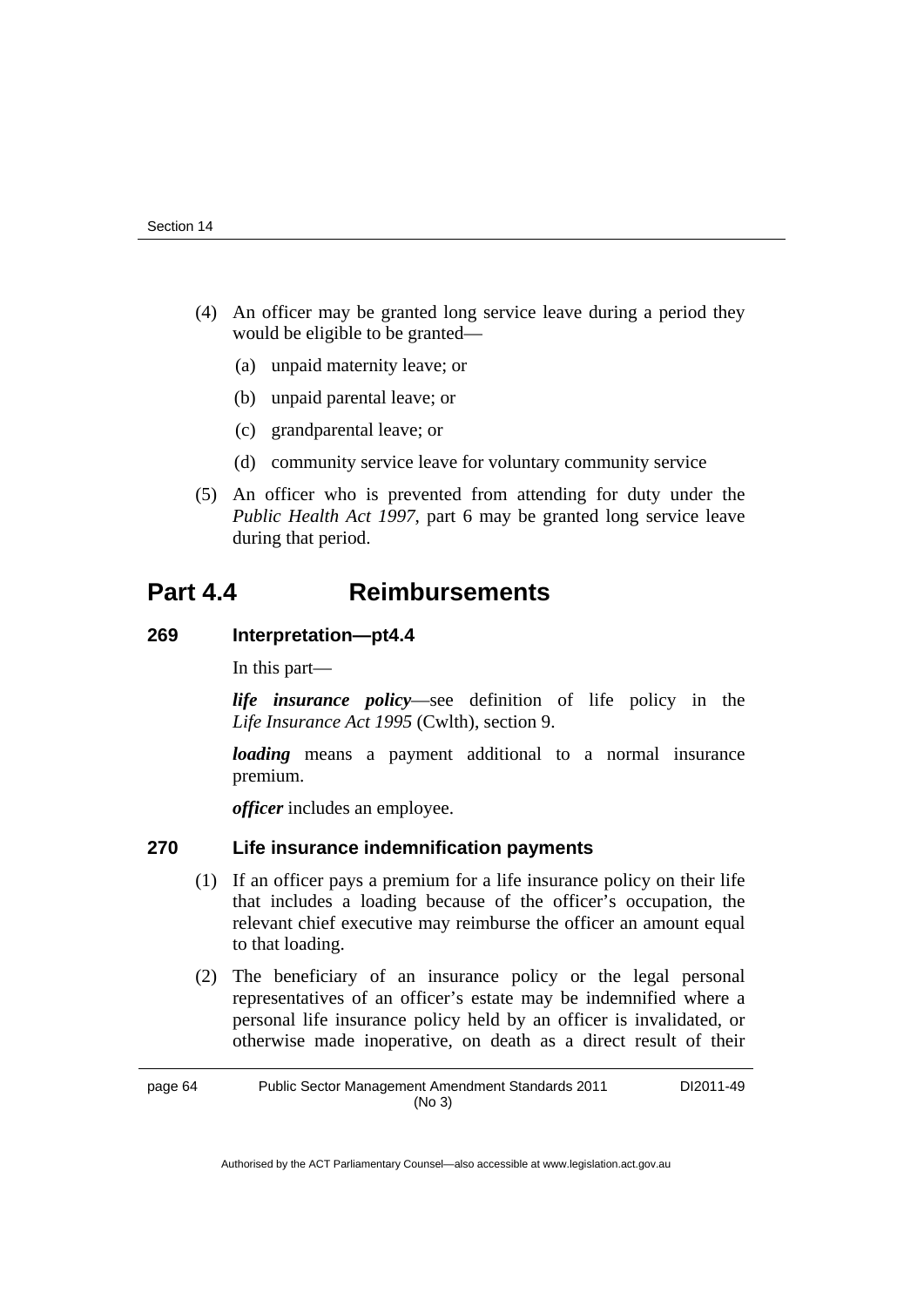ACTPS employment or the circumstances in which the officer worked.

### **271 Loss or damage to clothing or personal effects**

- (1) The relevant chief executive may reimburse an officer for the loss or damage of the officer's clothing or personal effects if—
	- (a) the relevant chief executive accepts that the loss or damage is caused by the officer's employment; and
	- (b) the officer is not entitled to recover the amount of the loss or damage sustained under a contract of insurance.
- (2) The officer must reimburse the Territory an amount paid under subsection (1) if—
	- (a) the officer was reimbursed under this section; and
	- (b) subsequently recovers damages equal to or greater than the amount paid by the Territory for the loss or damage from another source.

# **Part 4.5 Additional requirements for salary and allowances**

*Note* The requirements in this part are additional to the requirements provided under industrial instruments, and should be read in conjunction to the relevant industrial instrument, especially an ACTPS Enterprise Agreement which applies to the officer or employee. Some matters in this part may be subordinate to the requirements of a relevant industrial instrument.

### **272 Salary deductions**

An officer or employee may, in writing, authorise deductions from their salary.

DI2011-49 Public Sector Management Amendment Standards 2011 (No 3)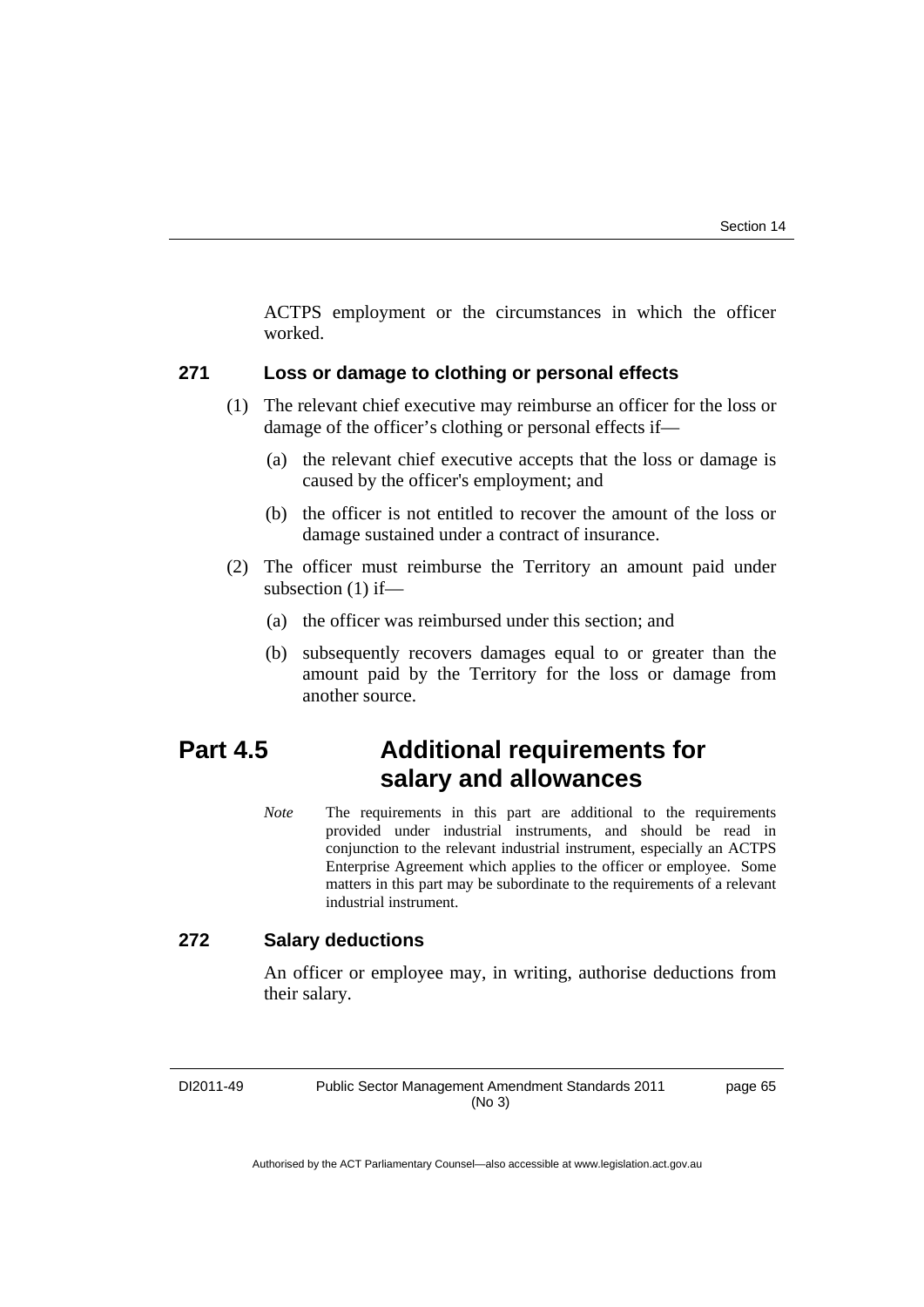### **273 Salary for unattached officers**

- (1) An unattached officer will be paid salary at the rate of the classification of the office they held before unattachment.
- (2) However, the Commissioner may determine a rate of salary of an unattached excess officer that is not the rate of the classification of the office they held before unattachment.

### **274 Salary on reclassification**

- (1) If under a decision or industrial instrument of a Federal Industrial Tribunal or a process established under such a decision or industrial instrument, an officer is eligible for back-pay in respect of a period, the Commissioner may approve the payment to the officer of that back-pay.
- (2) In this section—

*back-pay* means the difference between—

- (a) the remuneration paid to the officer during a period; and
- (b) the remuneration the officer is eligible for under the relevant decision or award of the Federal Industrial Tribunal.

### **275 Skills and qualifications allowance payment while on leave**

- (1) Allowances for skills and qualifications are included in salary for paid leave.
- (2) Allowances for skills and qualifications for paid leave not granted at full pay will be paid on a pro rata basis.

### **276 First aid allowance for an officer with certain qualifications**

 (1) An allowance may be paid to an officer as if they hold a Level 3 or equivalent award if the officer—

page 66 Public Sector Management Amendment Standards 2011 (No 3) DI2011-49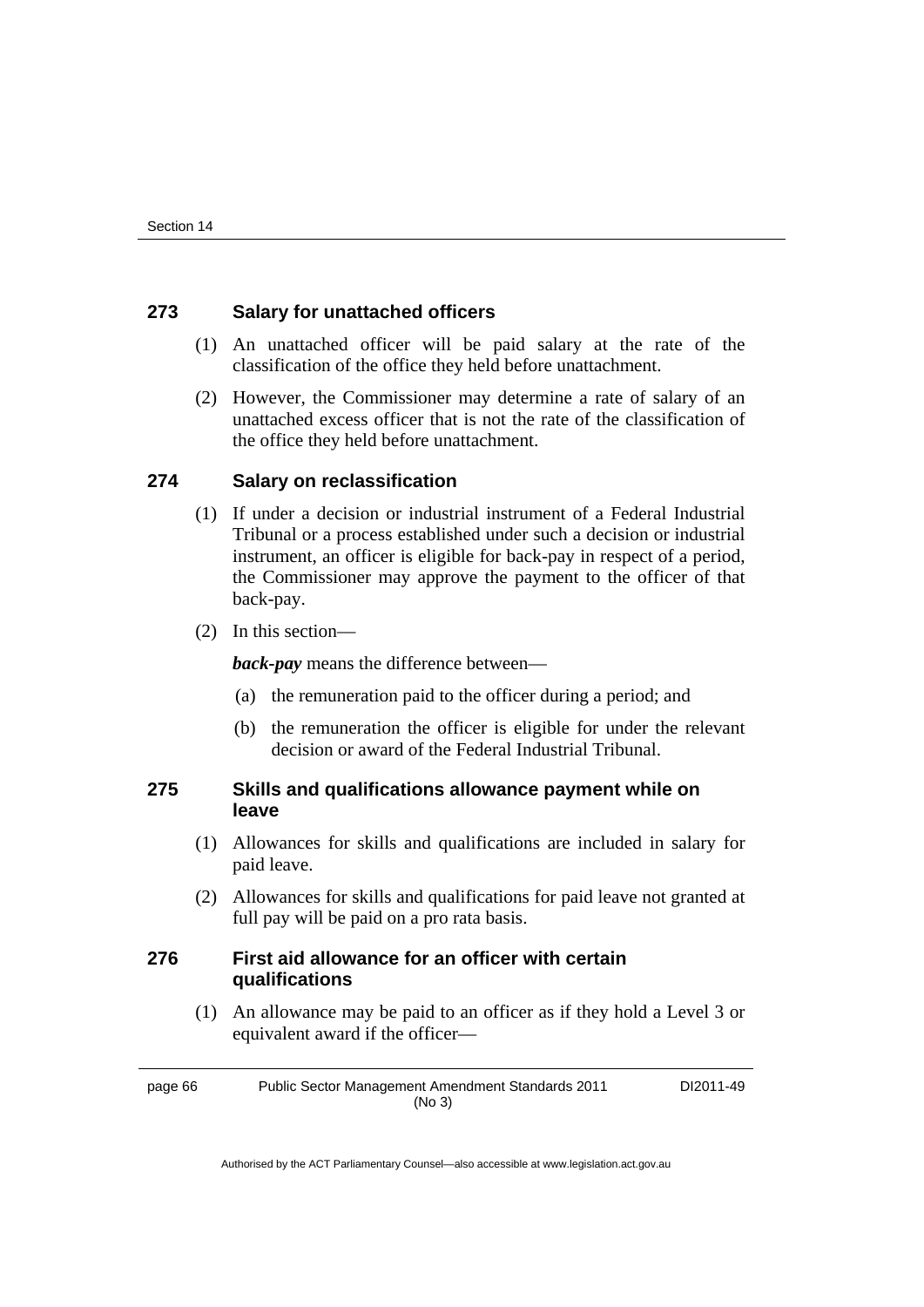- (a) holds a Certificate of General Nursing issued by a nurses registration authority; or
- (b) is included on a nursing register and is not working full-time as a nurse; or
- (c) holds a Medical Trade Certificate issued by the Australian Defence Force.

#### **277 Calculation of salary for Sunday or public holiday duty**

- (1) An allowance that is treated as part of salary under a relevant industrial instrument must be included when calculating the hourly rate for Sunday or public holiday duty.
- (2) If an officer or employee works on a public holiday the minimum payment is—
	- (a) four hours for duty which is not continuous with duty performed the day before or after; or
	- (b) four hours at public holiday salary rates for duty performed continuously over two consecutive days where all or part of the consecutive days includes a public holiday.
- (3) The period of a meal break must not be treated as a break in Sunday or public holiday duty.

# **Part 4.6 Additional requirements for increments**

*Note* The requirements in this part are additional to the requirements provided under industrial instruments, and should be read in conjunction to the relevant industrial instrument, especially an ACTPS Enterprise Agreement which applies to the officer or employee. Some matters in this part may be subordinate to the requirements of a relevant industrial instrument.

DI2011-49 Public Sector Management Amendment Standards 2011 (No 3)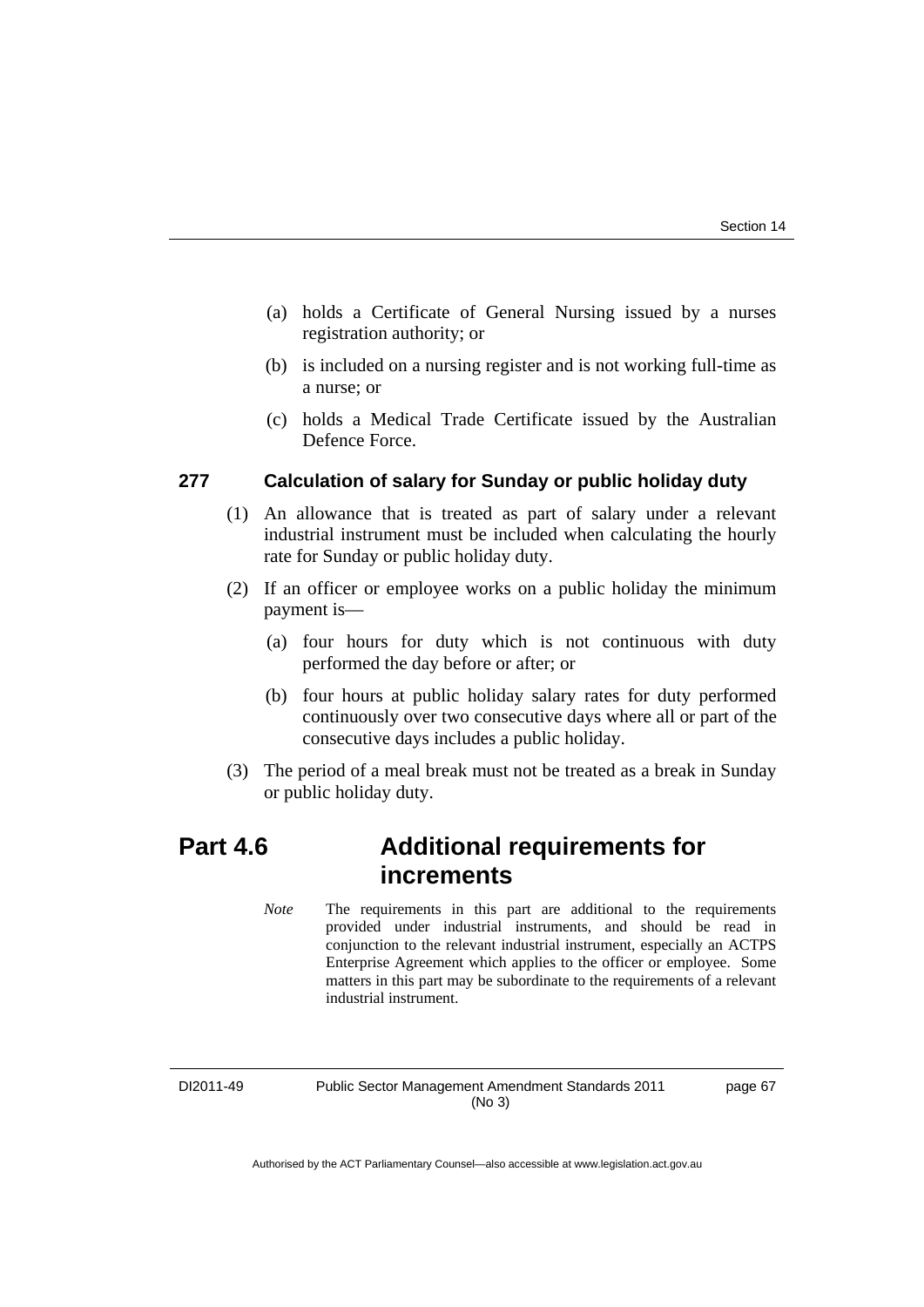#### **278 Deferral of increments—effect of leave without pay not to count as service**

- (1) If an officer or employee takes leave that does not count as service which aggregates to one or more working months in a calendar year, then the date on which an increment falls due is deferred by one month for each completed month of absence or each completed month of aggregated absences.
- (2) In this section—

*one working month* means 30 calendar days.

*Note* 30 calendar days is equivalent to 22 working days based on a 5 day working week.

# **Part 4.7 Additional requirements for managing overtime duty**

*Note* The requirements in this part are additional to the requirements provided under industrial instruments, and should be read in conjunction to the relevant industrial instrument, especially an ACTPS Enterprise Agreement which applies to the officer or employee. Some matters in this part may be subordinate to the requirements of a relevant industrial instrument.

### **279 Application—pt 4.7**

This part applies to officers and employees who are required or requested to work reasonable additional hours of duty, subject to the payment for overtime in accordance with an industrial instrument, and the reasonable additional hours provisions of the *Fair Work Act 2009* (Cwlth).

#### **280 Interpretation—pt 4.7**

In this part—

page 68 Public Sector Management Amendment Standards 2011 (No 3)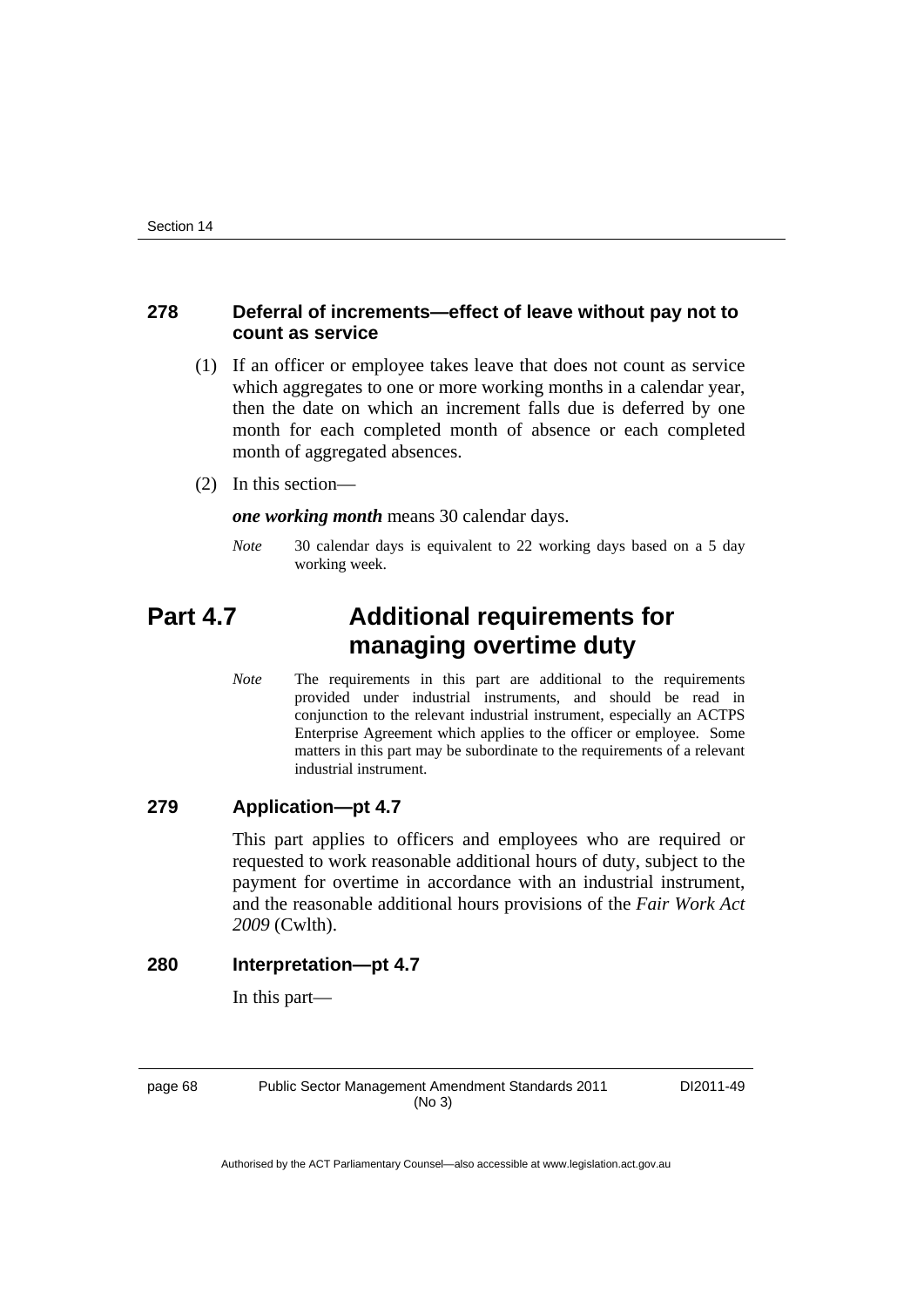*additional hours of duty* means overtime duty that is performed in excess of an officer's ordinary hours of work that commence or are completed outside the officer's agreed span of hours.

*officer* includes an employee.

*overtime* means a period of duty that an officer performs in accordance with a direction of a chief executive, in addition to the officer's ordinary hours of work or otherwise agreed span of hours, less the period, if any, for which the officer has been released from duty in lieu of payment for overtime.

#### **281 Eligibility for paid meal breaks**

An officer who is required to perform additional hours of duty is entitled to be paid for the meal break if the relevant chief executive is satisfied the officer cannot reasonably be expected to return home for a meal in the time allocated for the meal break.

#### **282 Time spent travelling to and from overtime duty**

Time spent in travelling to or from work must not be taken into account for calculating overtime payments unless—

- (a) officers are required by the relevant chief executive to drive, on official business and outside their normal hours of duty, an agency vehicle or their private motor vehicle; or
- (b) the travel is associated with emergency duty; or
- (c) excess travelling time is applicable under an industrial instrument.

#### **283 Weekend and shift overtime duty**

 (1) Payment must be made at the overtime rate relevant to the particular day on which it is worked unless it extends past midnight on a Sunday, when Sunday overtime rate must be applied until ceasing overtime on Monday.

DI2011-49 Public Sector Management Amendment Standards 2011 (No 3)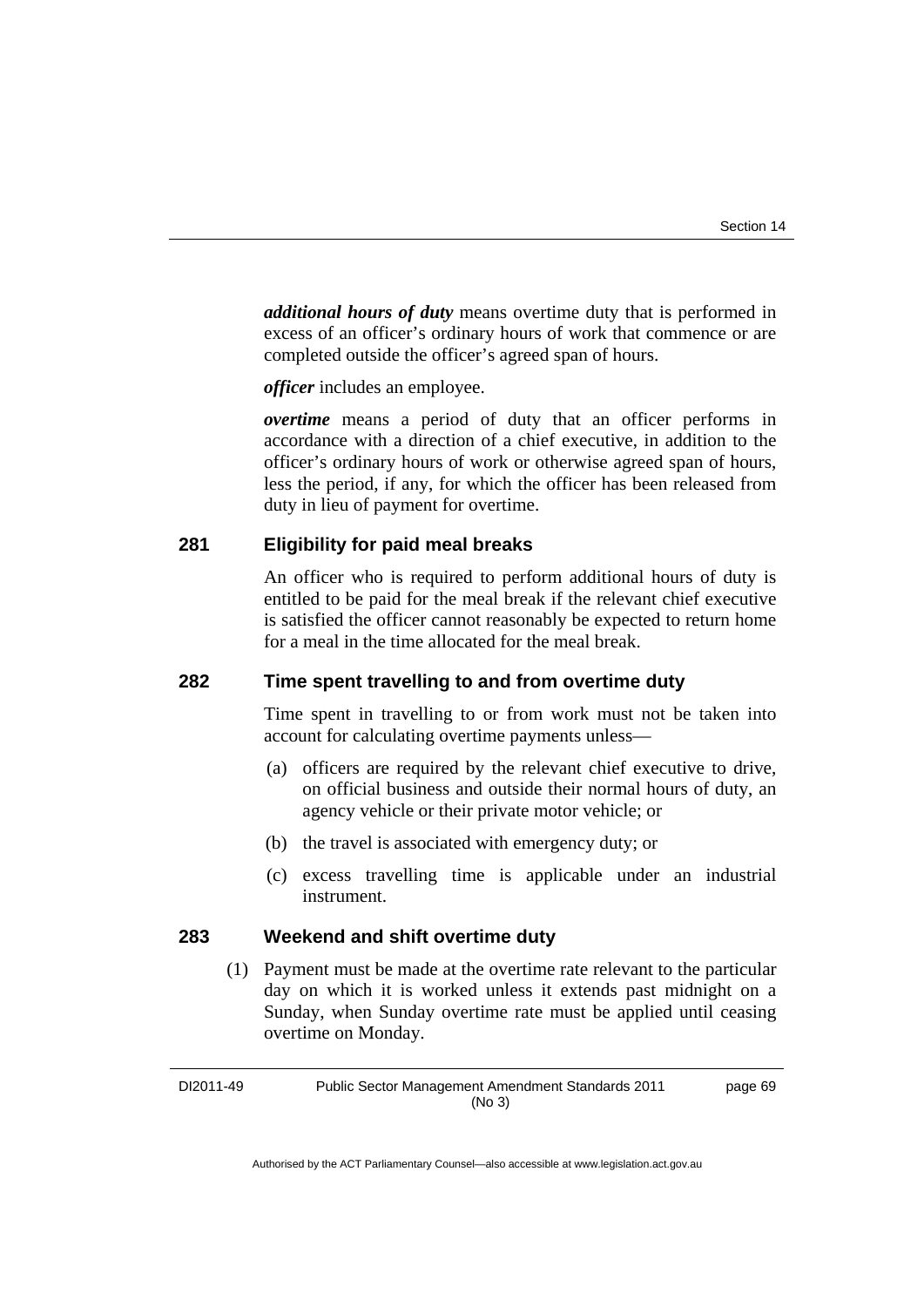- (2) If overtime extends beyond the time at which the officer would have commenced their rostered shift on Monday, the prescribed rate must change to the normal Monday rate starting from when the rostered Monday shift was due to commence.
- (3) Payment must be made at the overtime rate relevant to the particular day on which it is worked unless it extends past midnight on a public holiday, when public holiday overtime rate must be applied until ceasing overtime on the following day.
- (4) If overtime extends beyond the time at which the officer would have commenced their rostered shift on the following day, the prescribed rate must change to the normal rate for that day starting from when the rostered Monday shift was due to commence.
- (5) If overtime duty extends beyond Friday midnight, minimum Saturday overtime duty requirements continue to apply before a higher rate of penalty is payable.
- (6) Midnight does not break the continuity of an overtime attendance for the purposes of any minimum payment provisions.

#### **Example**

Three hours overtime must actually be worked, after midnight, on the Saturday (at time and a half) before a higher penalty rate (double time) can be applied.

 (7) If overtime (other than a full overtime shift) is being worked when clocks are adjusted from standard time to daylight saving time, or *vice versa*, payment must be made for the time actually worked, not clock time.

#### **284 Overtime on a public holiday**

 (1) If an officer works ordinary duty and overtime duty on a public holiday in one attendance, the minimum payment provisions must not be applied separately to the hours of ordinary duty and overtime duty.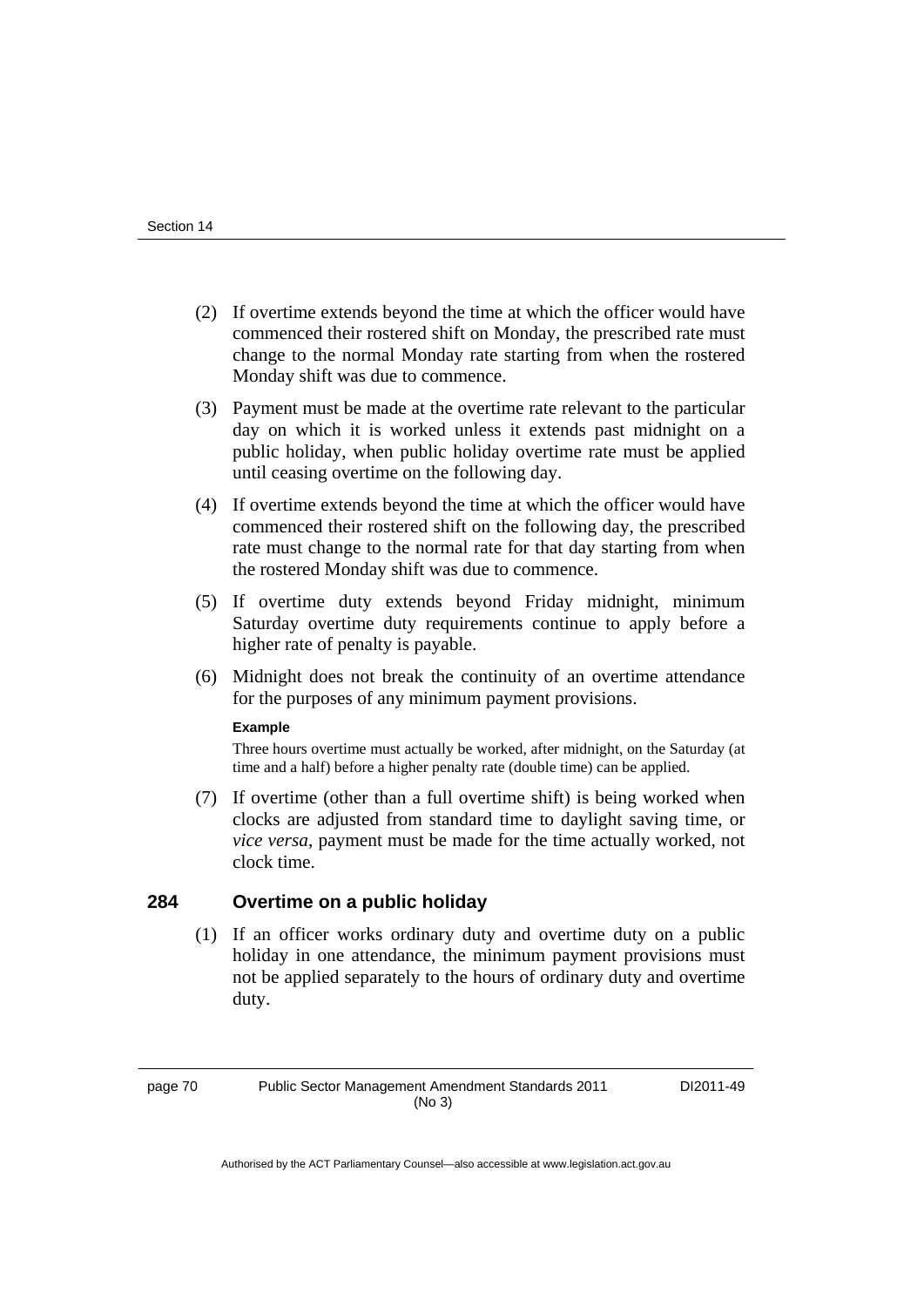- (2) In applying the minimum payment provisions, the period of duty worked must be taken as a whole, and payment based on the greater of either four hours or the hours of duty for that day if it had not been a public holiday.
- (3) For part-time officers, the minimum overtime payment for each separate attendance on a public holiday is the lesser of either four hours or the ordinary hours of duty for that day if it had not been a public holiday.

# **Part 4.8 Additional requirements for leave**

*Note* The requirements in this part are additional to the requirements provided under industrial instruments, and should be read in conjunction to the relevant industrial instrument, especially an ACTPS Enterprise Agreement which applies to the officer. Some matters in this part may be subordinate to the requirements of a relevant industrial instrument.

# **285 Interpretation—pt 4.7**

In this part—

*medical officer* means a legally registered medical practitioner engaged to conduct medical examinations on behalf of the ACTPS, including examinations in connection with fitness for continued duty.

*officer* includes an employee.

#### **286 Officer's health a danger to others—personal leave**

- (1) If a chief executive determines that an officer is in a state of health that makes them a danger to others the chief executive may require the officer to get and provide a report of their condition from a medical officer.
- (2) Having regard to the medical report, the chief executive may require the officer to take personal leave.

DI2011-49 Public Sector Management Amendment Standards 2011 (No 3) page 71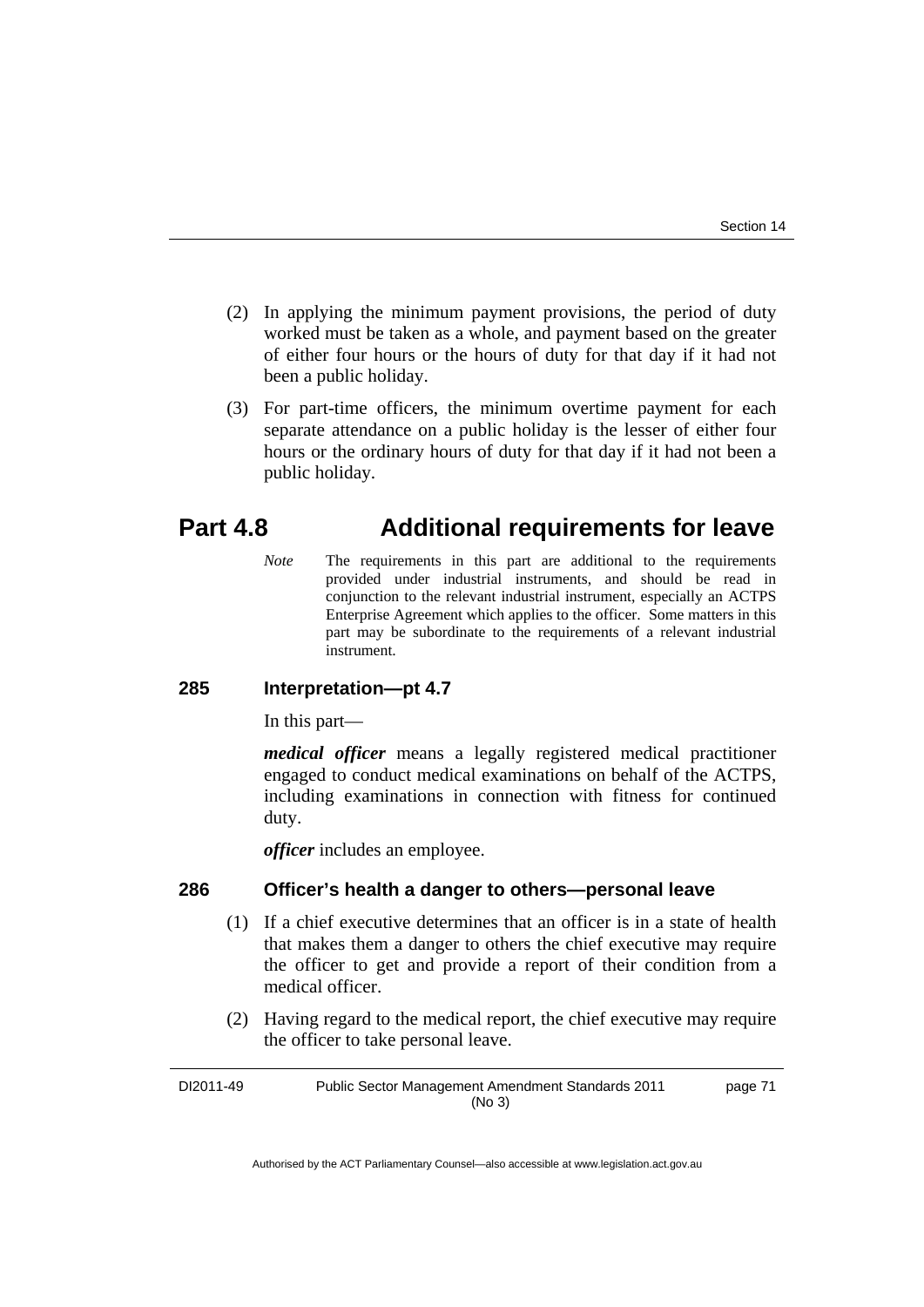#### **287 Non-continuous primary care givers' leave**

A chief executive may approve an officer taking primary care givers' leave in a non-continuous manner, until the officer has exhausted their paid primary care givers' leave credit, so long as annual leave or long service leave is not approved in between period of primary care givers' leave.

# **Chapter 5 Redeployment, retirement and cessation of employment**

# **Part 5.1 Redeployment**

Note Terms used in this Part have the same meaning as in the Act, section 139, see Legislation Act, s 148.

# **Division 5.1.1 Office unable to perform duties of classification—physical or mental incapacity**

#### **288 Interpretation—div 5.1.1**

In this division—

*approved medical practitioner* means a legally registered medical practitioner or registered medical specialist (other than a treating doctor) selected by the relevant chief executive for the purpose of providing advice on an officer's medical condition.

*approved rehabilitation provider* means a provider of rehabilitation services who is registered by COMCARE as an approved provider under the *Safety, Rehabilitation and Compensation Act 1988*  (Cwlth).

*case manager* means an officer nominated by the relevant chief executive to be responsible for monitoring a compensation case if an

page 72 Public Sector Management Amendment Standards 2011 (No 3) DI2011-49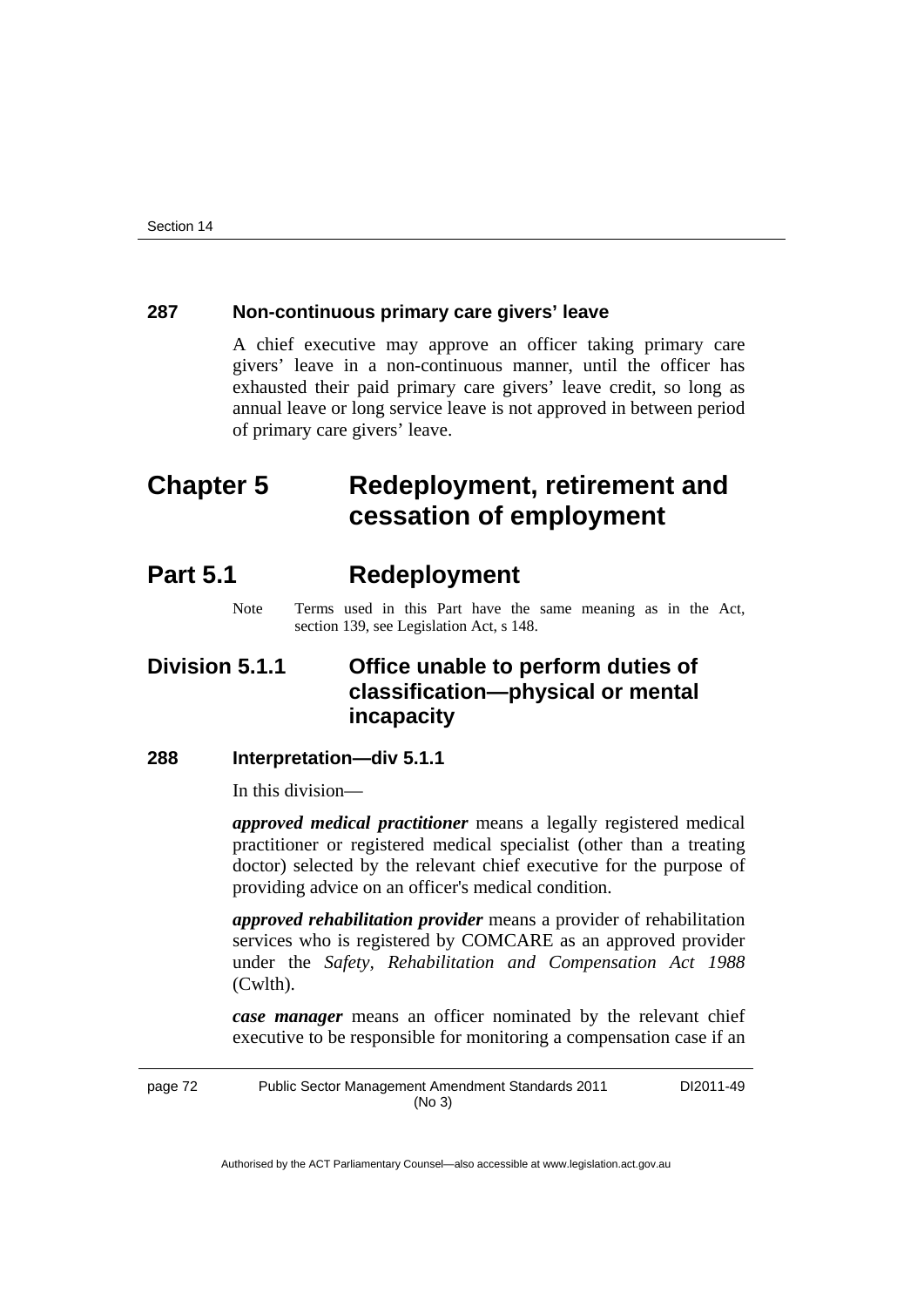officer is or is likely to be, absent from work due to injury or illness for an extended period of time, or requires rehabilitation or support to return to work.

*case summary (non-compensation cases)* means a record detailing an officer's medical condition and action taken by management to return, retrain and/or rehabilitate the officer to achieve a return to work for officers with a non-compensable injury or illness.

*COMCARE* means the organisation established under the *Safety, Rehabilitation and Compensation Act 1988* (Cwlth), section 68. A reference to COMCARE includes a reference to an officer or employee authorised by COMCARE for the purposes of the *Safety, Rehabilitation and Compensation Act 1988* (Cwlth).

*compensation case* means a case where the injury or illness is the subject of a compensation claim for which liability has been accepted under the *Safety, Rehabilitation and Compensation Act 1988* (Cwlth).

*Comsuper* means the Commonwealth Superannuation Administration.

*health assessment* means independent advice of an officer's fitness for continued duty, taking account of all previous medical, and other advice relating to the officer's condition.

*independent advice* means advice relating to an officer's medical condition obtained from a medical officer or an approved medical practitioner who is not providing treatment to the officer.

*medical officer* means a legally registered medical practitioner engaged to conduct medical examinations on behalf of the ACTPS, including examinations in connection with fitness for continued duty.

*registered medical practitioner* means a person registered, or licensed as a medical practitioner under a law of a state or territory

DI2011-49 Public Sector Management Amendment Standards 2011 (No 3) page 73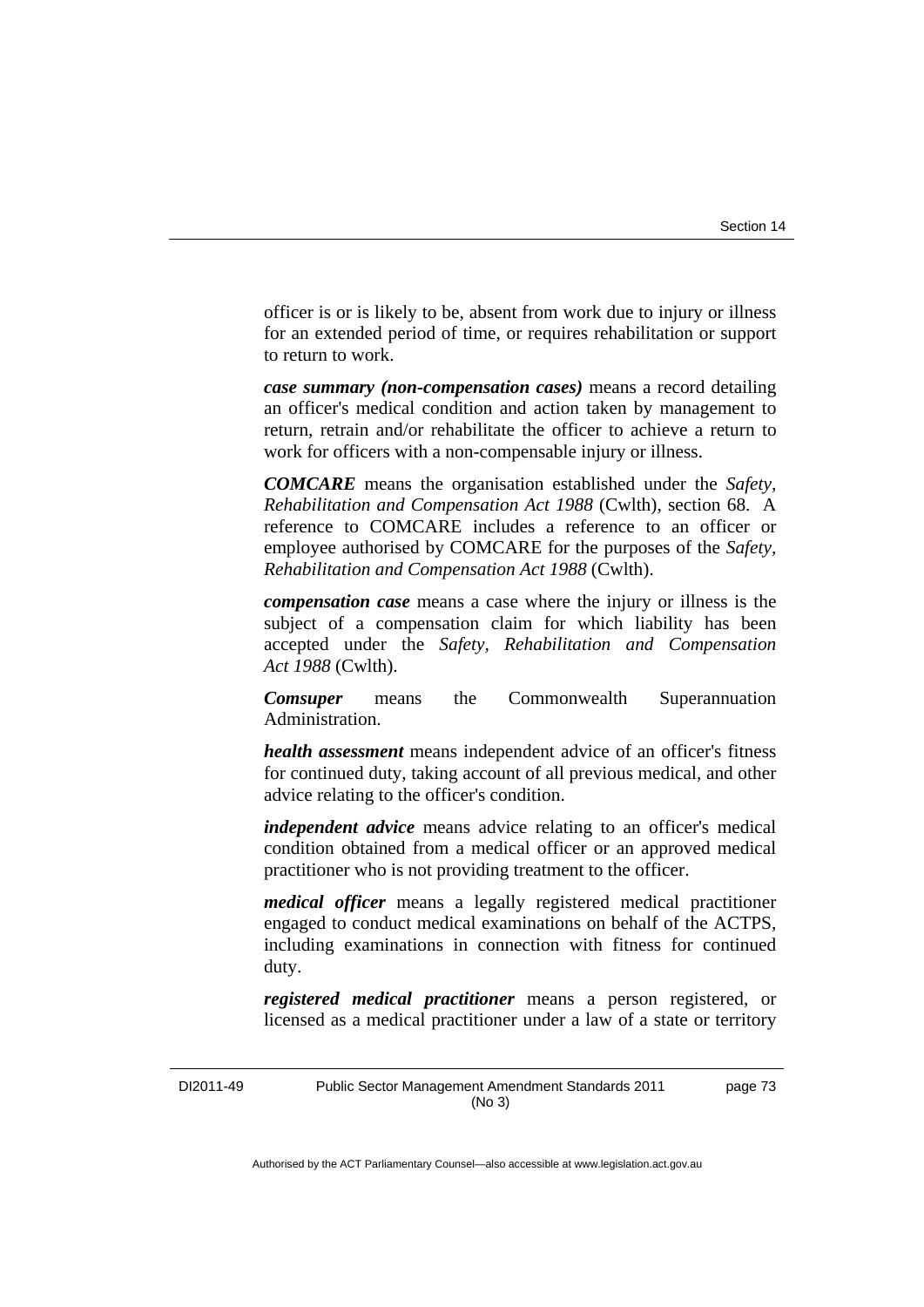that provides for the registration or licensing of medical practitioners.

*registered medical specialist* means a registered medical practitioner who is approved by Health Services Australia, on behalf of the ACTPS, to provide independent specialist medical advice on an officer's medical condition.

*rehabilitation assessment* means an assessment of an officer's capability to undertake a rehabilitation program.

*Return to Work Program (compensation cases)* means an agreed plan of action established under the *Safety, Rehabilitation and Compensation Act 1988* (Cwlth), section 40 detailing all the processes involved in returning an officer with a compensable condition to work.

*SRC Act* **(***Commonwealth***)** means the *Safety, Rehabilitation and Compensation Act 1988* (Cwlth), formerly the *Commonwealth Employees' Rehabilitation and Compensation Act 1988* (Cwlth).

*the Board* means the Commonwealth Superannuation Board of Trustees No 1, established under the *Superannuation Act 1990* (Cwlth) or the Commonwealth Superannuation Board of Trustees No 2 established under the *Superannuation Act 1976*.

*totally and permanently incapacitated* in relation to an officer, means that the officer is unlikely ever to be able to work again in a job for which the officer is reasonably qualified by education, training or experience or for which the officer could reasonably be qualified after retraining.

*treating doctor* means a legally registered medical practitioner chosen by an officer for the purposes of treatment of a medical condition of the officer.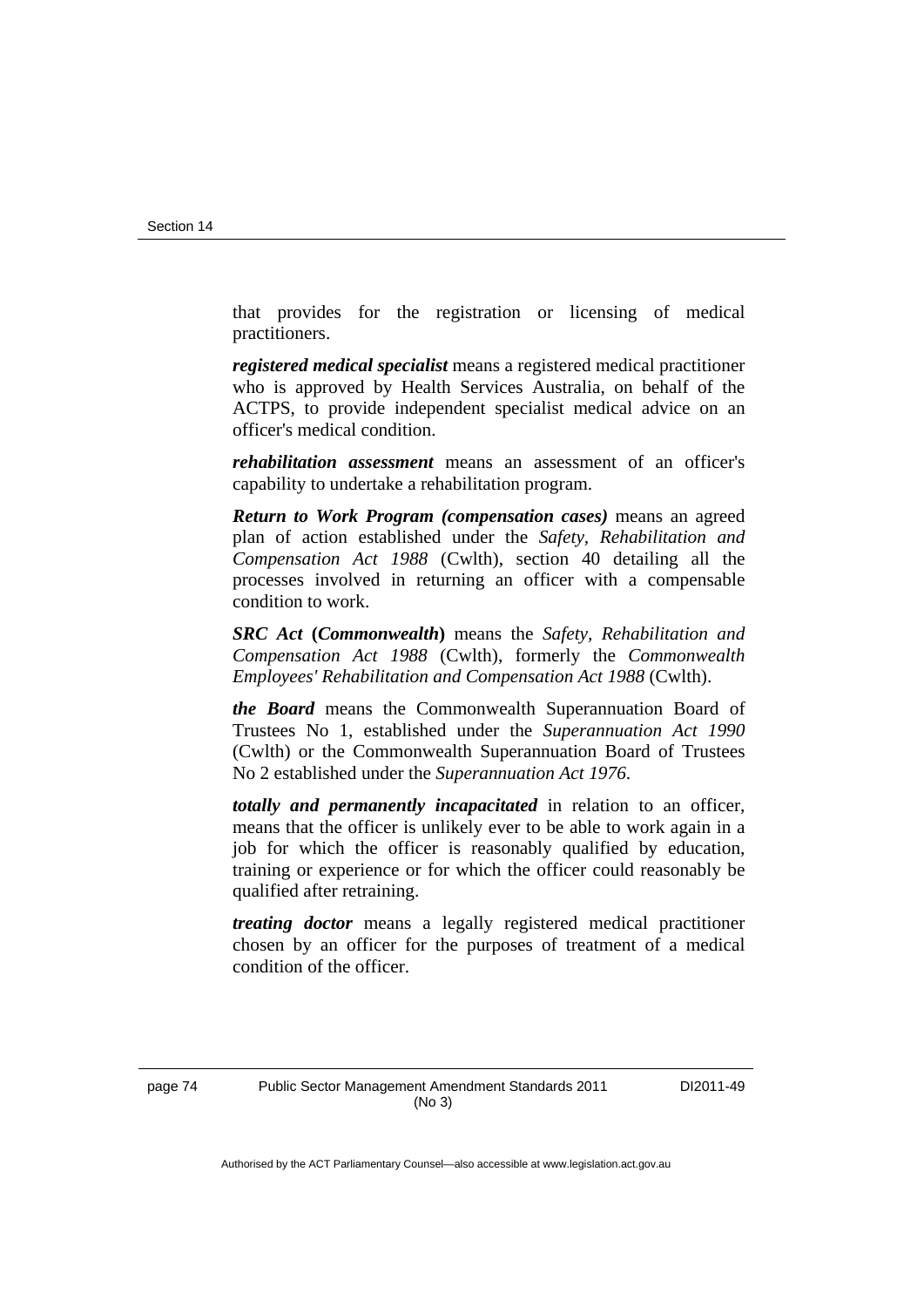#### **289 Case summary—non-compensation cases**

The relevant chief executive must prepare, or arrange for a supervisor to prepare, a case summary in the case of an officer not claiming compensation or where liability for a claim has not been accepted, if—

- (a) the officer has been absent from duty for a period of four weeks and is likely to be absent for more than 13 weeks; or
- (b) the officer has been absent from duty for a period of 13 weeks; or
- (c) it appears that the officer will be absent indefinitely and it is unclear whether they will be able to return to their former office.

#### **290 Health assessment—non-compensation cases**

- (1) A health assessment will be paid for by the administrative unit in which an officer is working at the time the injury is sustained or the illness is diagnosed.
- (2) The grant of further personal leave will be subject to the outcome of this medical examination.
- (3) A health assessment must be conducted by—
	- (a) an approved medical practitioner; or
	- (b) a medical officer; or
	- (c) a registered medical specialist; and
	- (d) not by the treating doctor.
- (4) A reasonable time before an officer is to be examined as part of a health assessment, the relevant chief executive must advise the officer, in writing of—
	- (a) the time and place of the examination; and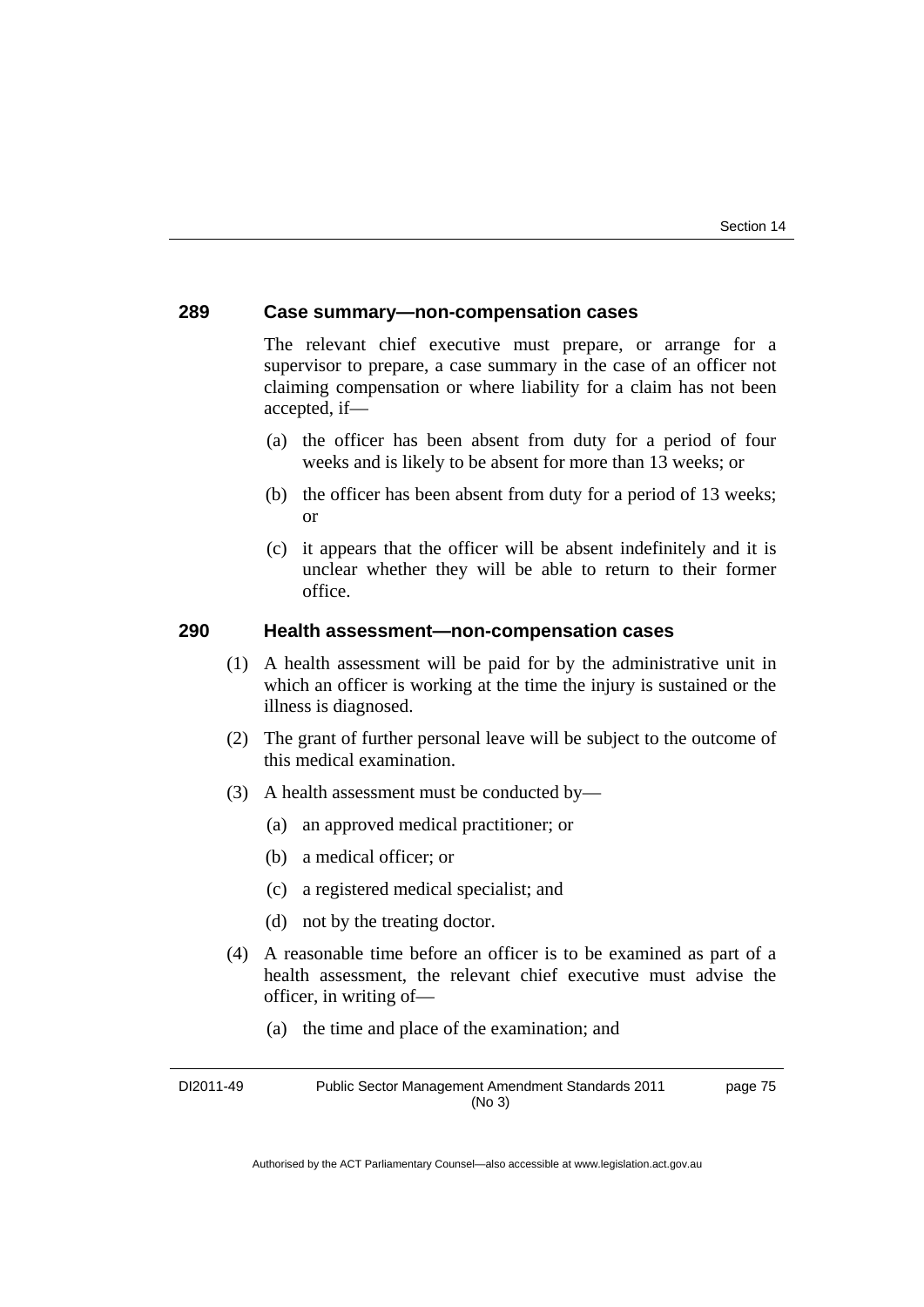- (b) the purpose of the examination; and
- (c) the relevant provisions of the *Health Records (Privacy and Access) Act 1997* relating to confidentiality of medical information and the officer's right to have access to any information provided to the person conducting the health assessment; and
- (d) the officer's right to submit supporting material for consideration by the person conducting the health assessment.
- (5) On receipt of a health assessment, the chief executive must provide a copy of the assessment report to the officer as soon as possible, subject to the rules on handling sensitive medical information.

#### **291 Implementation of health assessment report—noncompensation cases**

If, as a result of a health assessment report, the relevant chief executive considers an officer is fit for their normal duties, they must—

- (a) notify the officer in writing of the decision; and
- (b) advise the officer they have 14 days to dispute the decision; and
- (c) advise the officer that if they do not wish to dispute the decision, they must return to duty no later than 14 days after the date of the chief executive's written notification.

#### **292 Disputing the fitness for duty decision—noncompensation cases**

 (1) An officer may dispute the decision by the relevant chief executive that they are fit for duty on the basis of new or more detailed medical evidence that they are not fit for duty.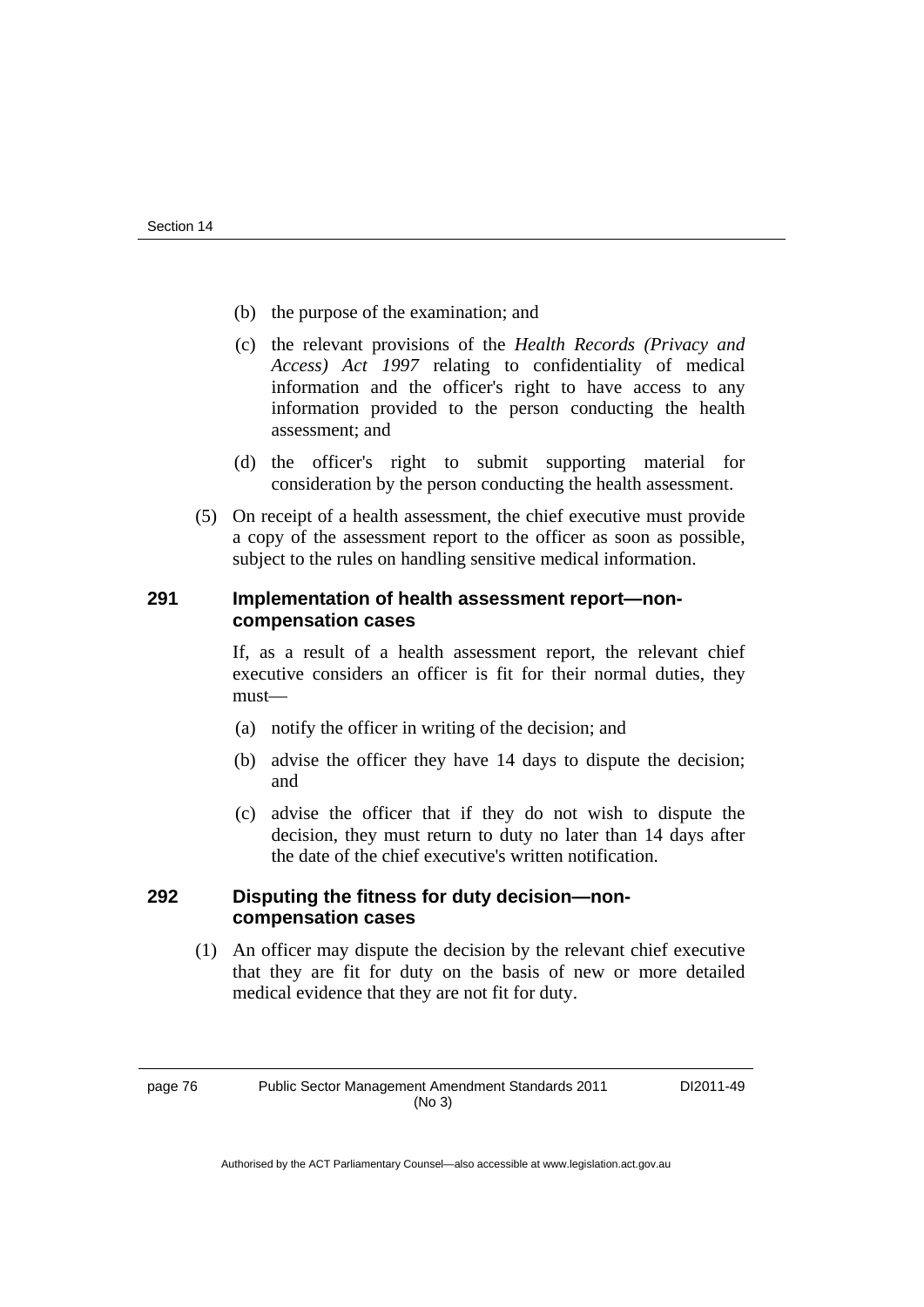- (2) The officer must provide any new or more detailed medical evidence within 14 days after the date of the chief executive's written notification.
- (3) If at any stage it appears the officer is unable or unwilling to produce the required new evidence, the relevant chief executive must direct the officer to return to duty immediately.
- (4) If the relevant chief executive considers that new or more detailed evidence has been provided, they should grant the officer further personal leave and refer the matter to a medical review panel.

### **293 Medical review panels—non-compensation cases**

- (1) If there is disputed medical evidence, a relevant chief executive may arrange an independent medical panel to review the officer's condition and make recommendations as to the officer's fitness for duty.
- (2) A panel's report to the chief executive must be taken as the definitive opinion on the medical condition of the officer.
- (3) The composition of the independent medical panel must be—
	- (a) a medical officer as the chairperson; and
	- (b) an appropriate medical specialist; and
	- (c) a registered medical practitioner or specialist nominated by the officer whose case is being considered.
- (4) With the exception of the officer's nominee, no member of the panel should have had any previous involvement in the case.
- (5) The relevant chief executive must advise the officer, in writing, of the establishment and composition of the panel.
- (6) The chief executive must also advise the officer that they have the opportunity to present written evidence to the medical review panel.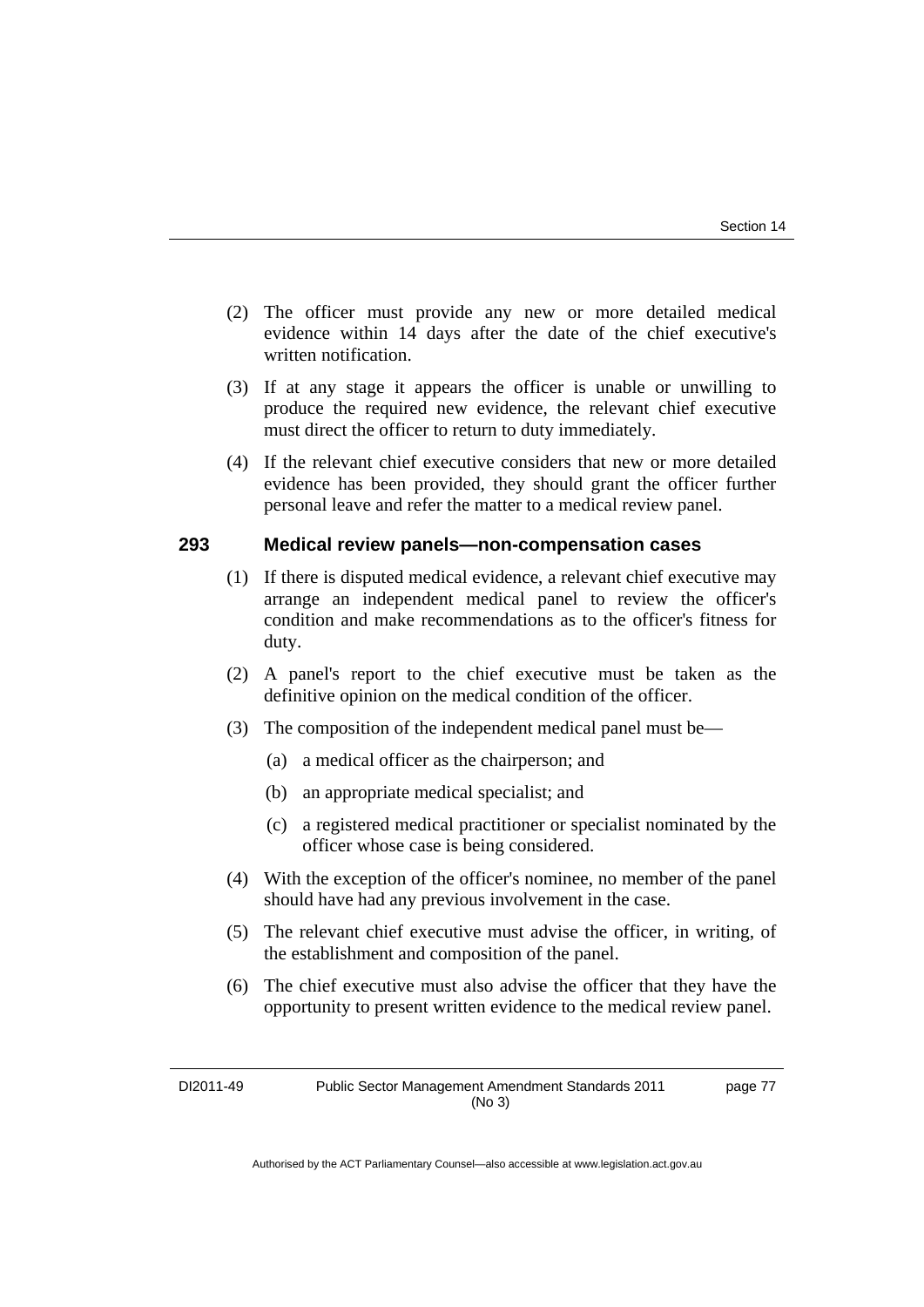- (7) A review panel must submit a written report to the chief executive, signed by all members of the panel.
- (8) A member of the panel may also submit a separate report.
- (9) If the members of the panel disagree, the majority view is taken to be the view of the panel regarding the case.
- (10) The relevant chief executive must advise the officer of their decision in light of the review panel's findings and recommendations.
- (11) If a chief executive decides that an officer is fit to resume duty on the basis of a recommendation from the medical review panel, they must—
	- (a) direct the officer to return to work; and
	- (b) refer any further medical certificates in relation to the injury or illness to a senior medical officer for advice on their acceptability.
- (12) If an officer does not comply with a direction to return to work, the relevant chief executive must immediately commence forfeiture of office procedures against the officer.
- (13) If the relevant chief executive decides that the officer is not fit to resume duty on the basis of a recommendation from the medical review panel, they should proceed with action detailed in part 5.2.
- (14) An officer must cooperate with all actions taken by the relevant chief executive to place them in a suitable office.

# **Division 5.1.2 Officer not qualified to perform duties**

### **294 Notifying loss of qualification**

An officer must notify the relevant Chief Executive if they lose an essential qualification.

page 78 Public Sector Management Amendment Standards 2011 (No 3)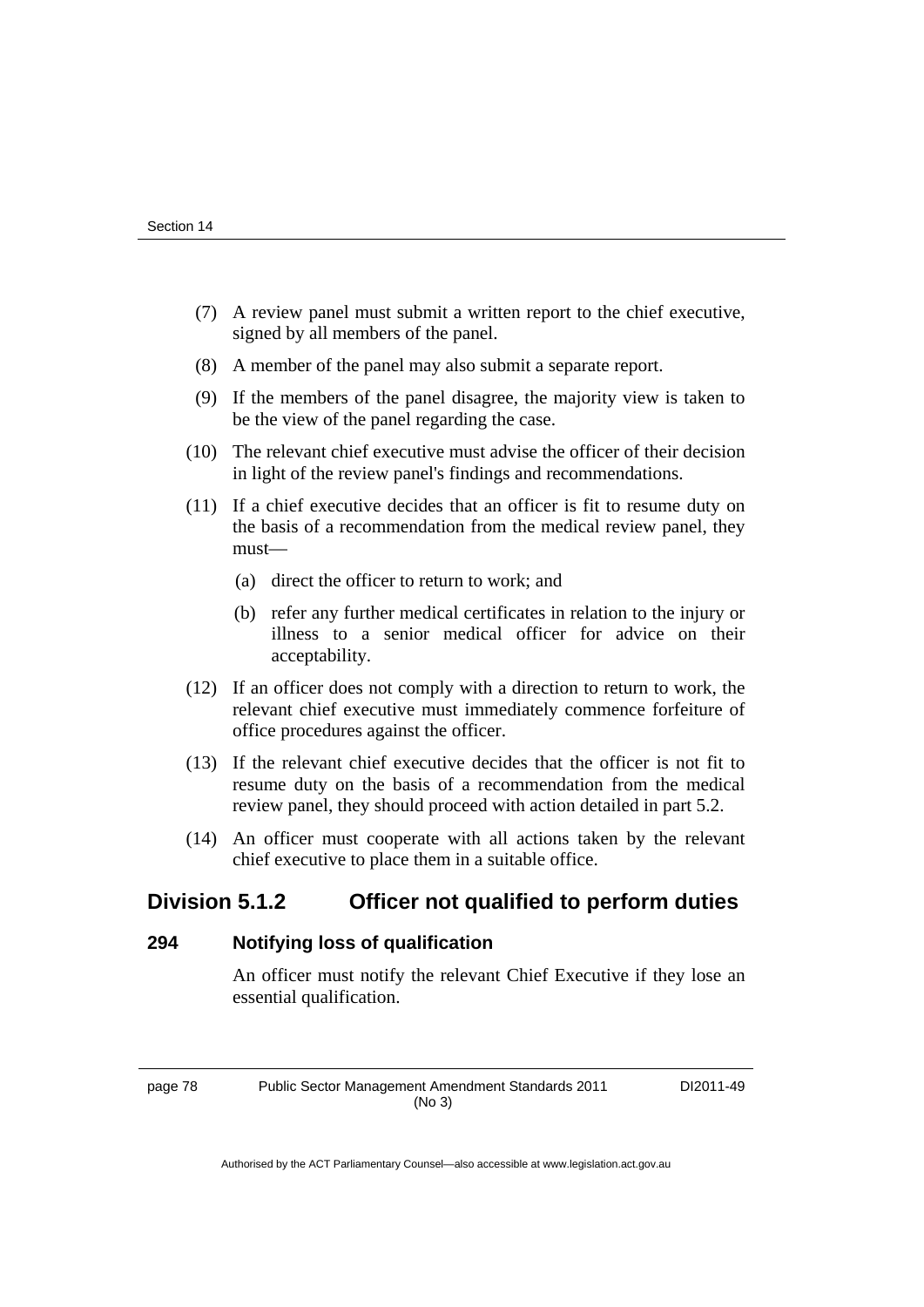### **295 Voluntary redeployment**

- (1) An officer may consent in writing to being redeployed before the relevant chief executive takes formal steps under the Act, section 143.
- (2) The relevant chief executive must provide a statement of reasons and explain that if an officer consents to redeployment, they will not be able to appeal against the redeployment.

# **Part 5.2 Retirement of officer from Service**

Note Terms used in this Part have the same meaning as in the Act, section 139, see Legislation Act, s 148.

### **296 Application—pt 5.2**

- (1) This section applies to an officer if the relevant chief executive for the office is satisfied on reasonable grounds that the officer—
	- (a) is unable to perform duties appropriate to the officer's classification, because of physical or mental incapacity; or
	- (b) is not qualified to perform the officer's duties; or
	- (c) is an excess officer.

#### **297 Voluntary retirement**

- (1) An officer may consent in writing to being retired before the relevant chief executive takes formal steps under the Act, section 143.
- (2) The relevant chief executive must provide a statement of reasons and explain that if an officer consents to retirement, they will not be able to appeal against the retirement.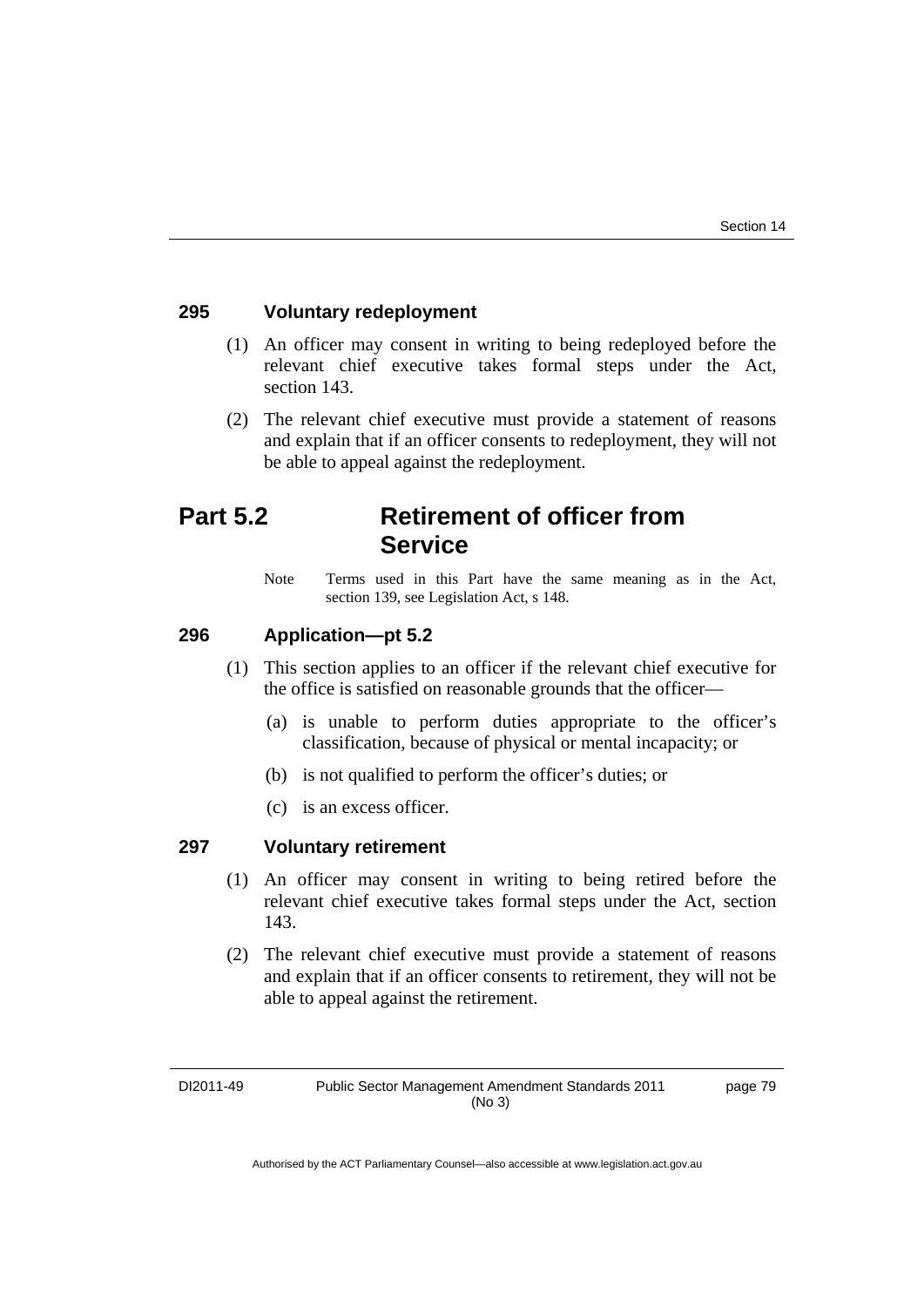### **298 Notice of retirement**

A notice of retirement of an officer must—

- (a) provide a statement of the reasons for the notice; and
- (b) indicate the officer's right of appeal, unless the officer has given prior written consent to the retirement.

# **Part 5.3 Underperformance**

- Note Terms used in this Part have the same meaning as in the Act, section 139, see Legislation Act, s 148.
- *Note 2* The procedures that apply to underperformance by an officer are—
	- (a) if an industrial instrument applies to the officer and includes procedures for underperformance—the underperformance procedures in the industrial instrument; or
	- (b) in any other case the procedures approved by the Commissioner.

#### **299 Voluntary retirement**

- (1) An officer may consent in writing to being retired before the relevant chief executive takes formal steps under underperformance procedures.
- (2) The relevant chief executive must provide a statement of reasons and explain that if an officer consents to retirement, they will not be able to appeal against the retirement.

#### **300 Notice of retirement**

A notice of retirement of an officer must—

- (a) provide a statement of the reasons for the notice; and
- (b) indicate the officer's right of appeal, unless the officer has given prior written consent to the retirement.

page 80 Public Sector Management Amendment Standards 2011 (No 3)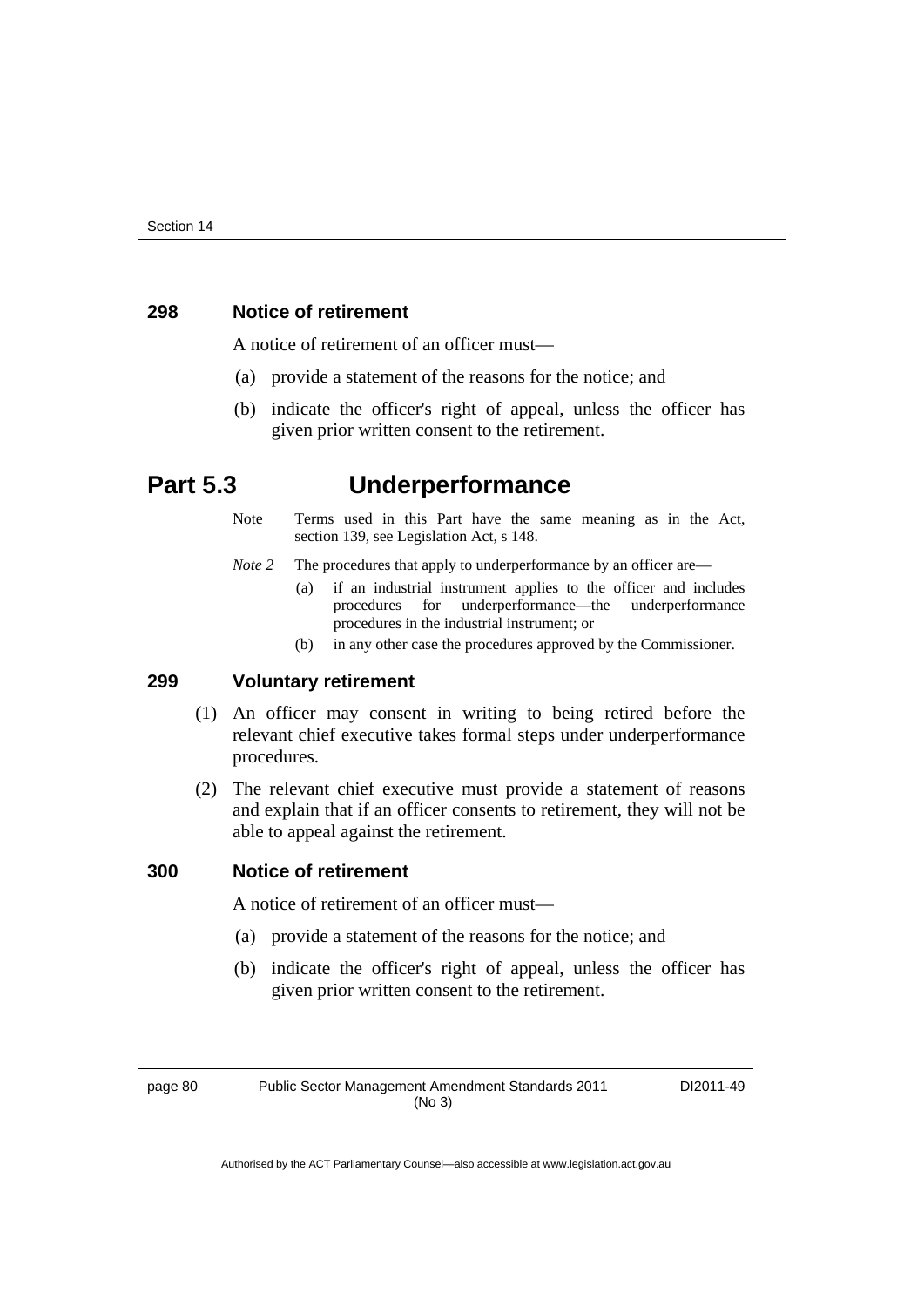# **Part 5.4 Termination of probationary appointment**

## **301 Application—pt 5.4**

This part applies to an officer appointed on probation if their appointment is not yet confirmed.

#### **302 Termination of probationary appointment**

- (1) The relevant chief executive must give an officer on probation the opportunity to state their case before making a termination decision.
- (2) If the relevant chief executive decides to terminate an appointment, they must—
	- (a) notify the officer of the decision, the reason for it and the date of effect of the decision;
	- (b) issue and sign a formal instrument of termination that states the name and classification of the officer, the date of termination and the office details.
- (3) Decisions made under this section are non-appealable.

# **Part 5.5 Payment in lieu of entitlements on cessation of employment or death**

**303 Interpretation—pt 5.5** 

In this part—

*dependant* includes—

- (a) a surviving domestic partner; and
- (b) a former domestic partner; and

DI2011-49 Public Sector Management Amendment Standards 2011 (No 3) page 81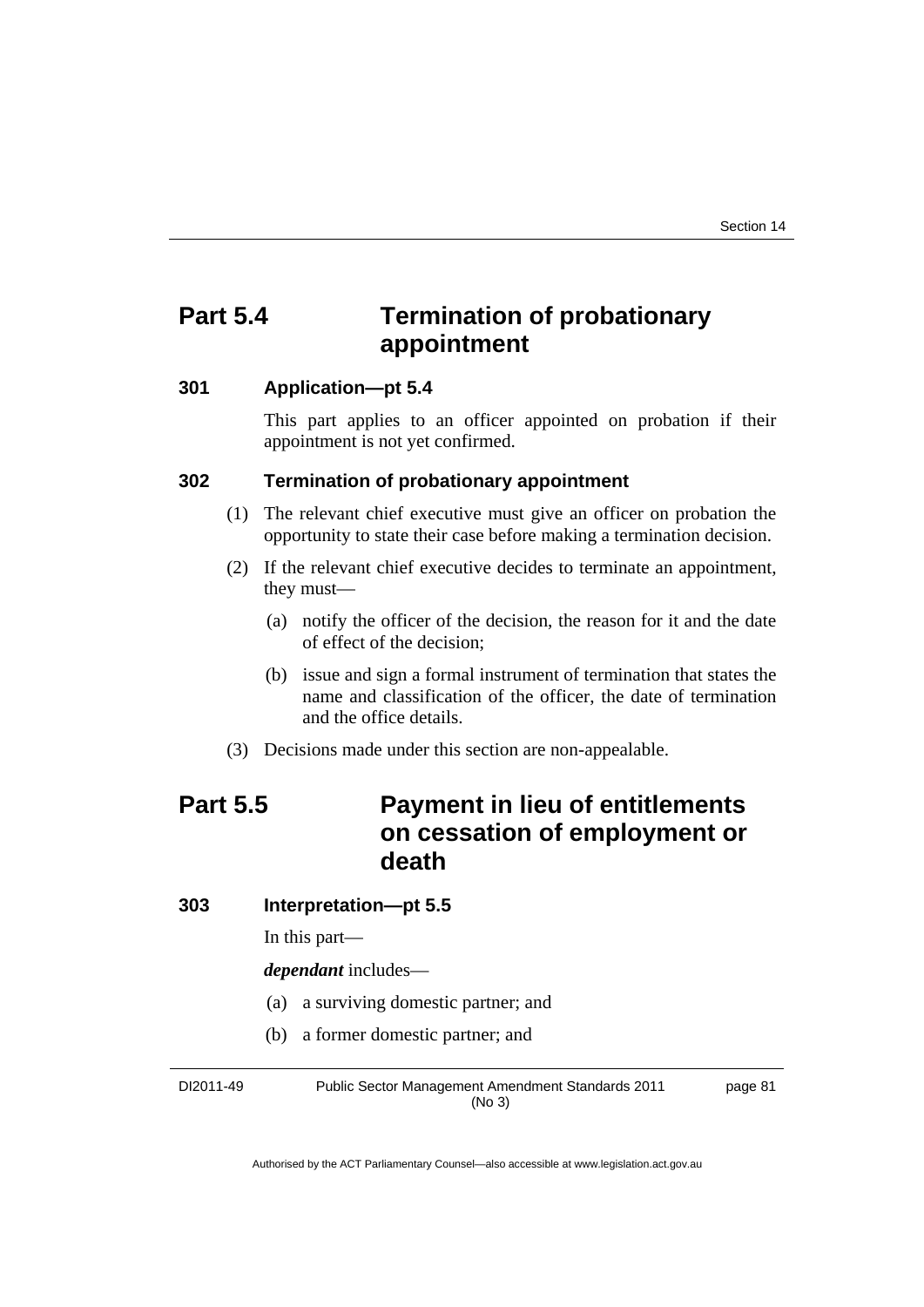- (c) a child under 18 of the deceased officer; and
- (d) any person who is financially dependent on the deceased officer at the time of the officer's death, or at the time of the payment of the death benefit; and
- (e) any person with whom the deceased has an interdependency relationship.

*officer* includes an employee or a full time statutory office holder.

*relevant day* means the day immediately before the day an officer ceased to be an officer.

## **304 Payment in lieu of annual leave—cessation of employment**

- (1) An officer who is eligible to be granted annual leave who ceases employment for a reason other than death will be paid as if they had taken their full annual leave credit at full pay on the relevant day.
- (2) If an officer resigns in order to accept a job with an organisation which will accept their annual leave credits, they are not entitled to a payment in lieu of annual leave.

# **305 Payment in lieu of annual leave loading—cessation of employment**

- (1) An officer who is eligible to be granted annual leave who ceases employment for a reason other than death will be paid any accrued annual leave loading on a pro rata basis on the relevant day.
- (2) Payment in lieu of annual leave loading will be paid at the rate the officer was paid on—
	- (a) 1 January of the year the annual leave loading accrued; or
	- (b) if the officer was not employed on 1 January of the year the annual leave loading accrued, at the rate the officer was paid on the day their employment commenced.

page 82 Public Sector Management Amendment Standards 2011 (No 3) DI2011-49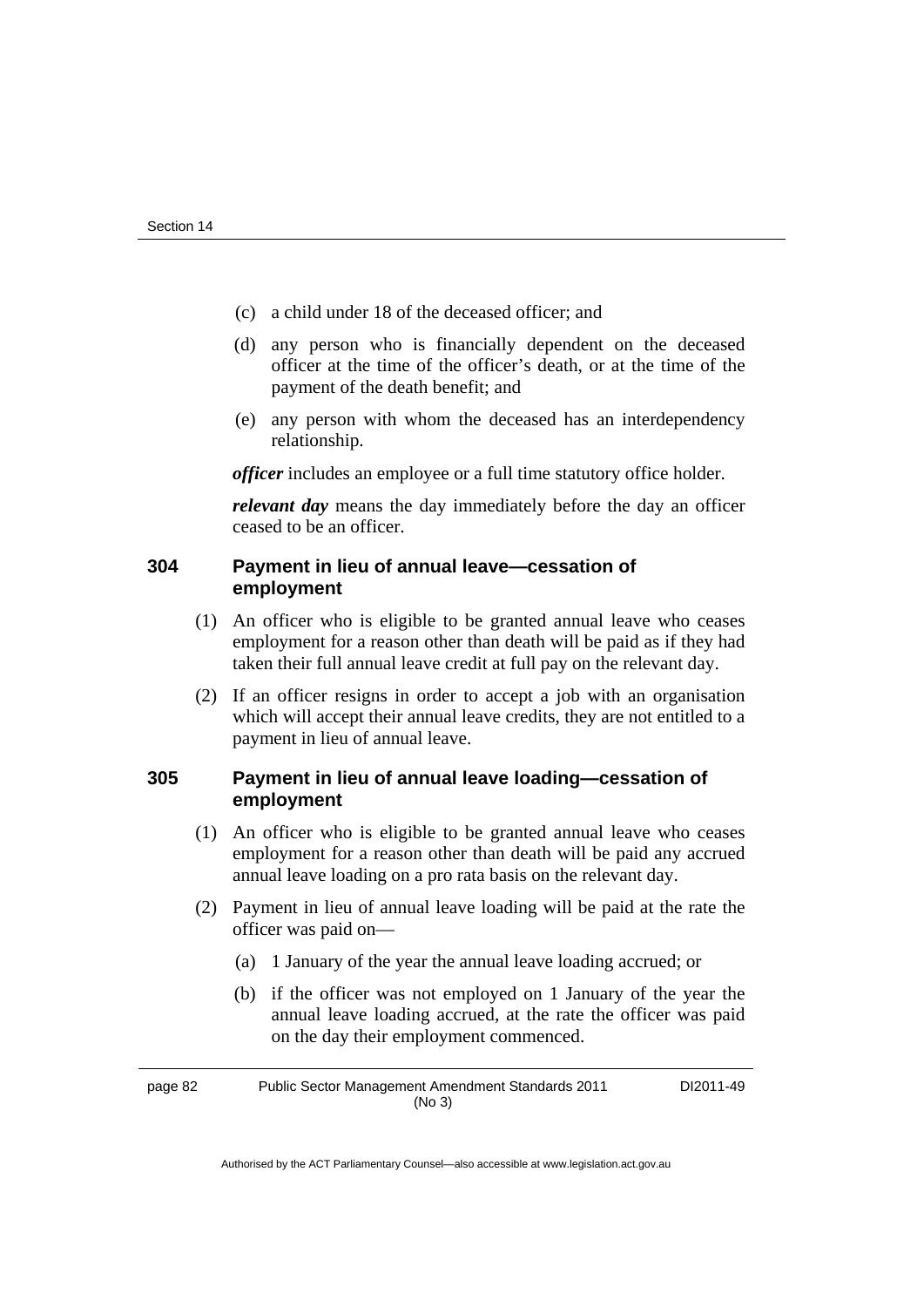#### **306 Payment in lieu of annual leave—death**

- (1) This section applies in relation to an officer who has died, or who is considered by the relevant chief executive to have died.
- (2) The relevant chief executive may authorise payment of the amount that would have been authorised to be paid in accordance with this section if an officer had ceased to be an officer other than by death  $to$ —
	- (a) a dependant of the officer; or
	- (b) two or more dependants of the officer; and
	- (c) where a dependant of the officer is under a legal disability—
		- (i) a trustee for the benefit of the dependant; or
		- (ii) the legal personal representative of the officer.
- (3) If the officer has two or more dependants the relevant chief executive must consider the respective losses suffered by those dependants as a result of the loss of earnings.
- (4) The amount payable under this section in relation to the officer's death must not be paid if the officer had no next of kin.

#### **307 Payment in lieu of long service leave—cessation of employment**

(1) In this section—

*category B officer* means an officer whose eligible service has been both full time and part time service.

*relevant day* means—

 (a) for an officer who has been granted long service leave, the day immediately before the day that leave commences; and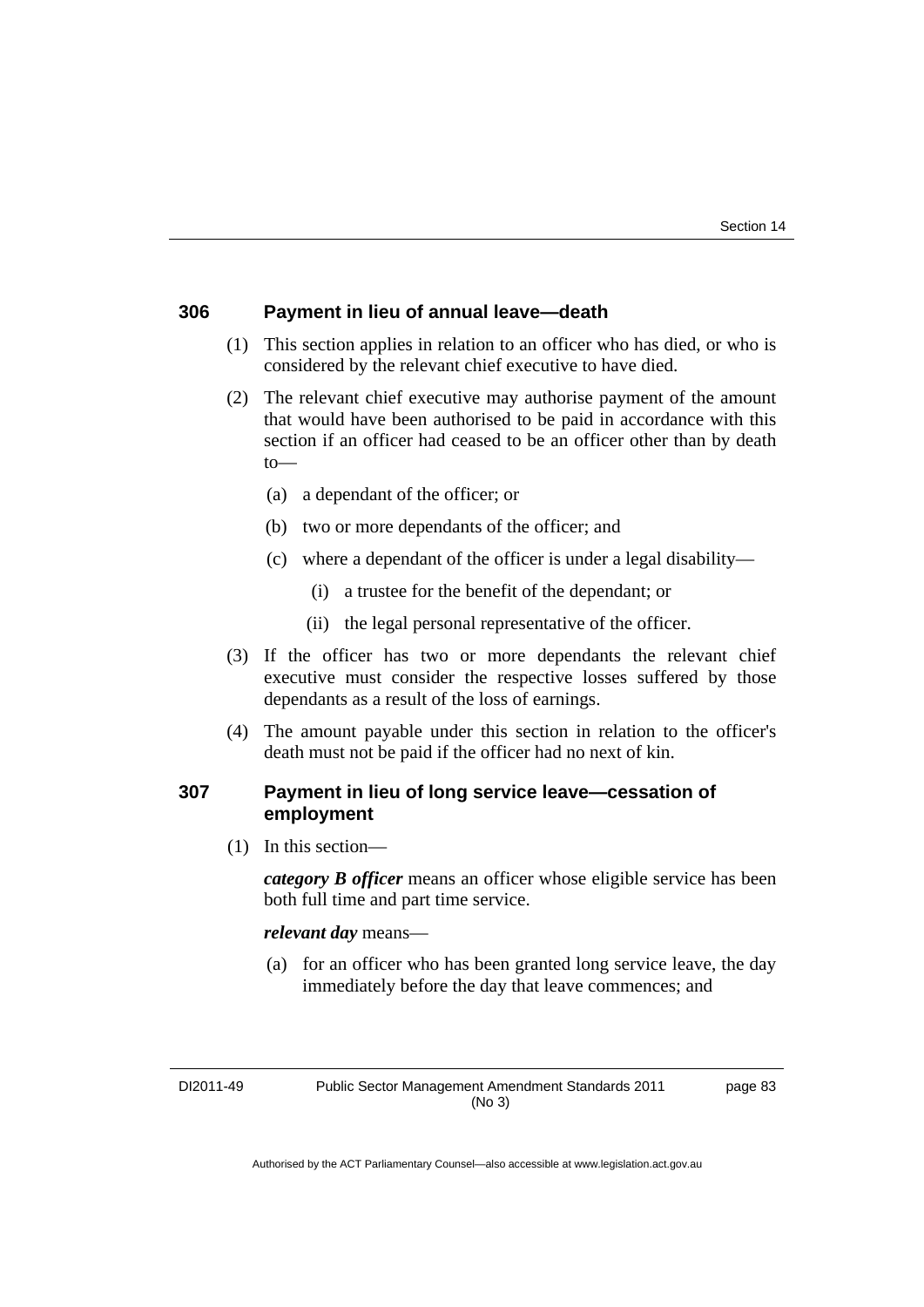- (b) for an officer who receives a payment in lieu of long service leave, the day immediately before the day they cease to be an officer.
- (2) An officer who is eligible to be granted long service leave, who ceases to be an officer for a reason other than death will be paid at their full rate of pay as if they had taken their entire long service leave credit on the relevant day.
- (3) An officer with between one and seven years of service for the purpose of accruing their long service leave entitlement—
	- (a) who will cease to be an officer—
		- (i) on or after attaining the minimum retirement age; or
		- (ii) on his or her redundancy; or
		- (iii) due to ill health which the relevant chief executive is satisfied is the reason for ceasing employment
	- (b) may elect to—
		- (i) be paid an amount equal to the salary they would have received had they taken long service leave on the relevant day; or
		- (ii) be granted long service leave up to their available credits so that the long service leave ends immediately before they cease to be an officer.
			- *Note* A category B officer may choose the order in which they are granted their full time and part time credits.
- (4) If an officer who is eligible to receive payment or pro rata payment in lieu of long service leave requests in writing not to receive the payment, or to receive a lesser amount, that request must be approved.
- (5) An officer is not eligible to receive payment or pro rata payment in lieu of long service leave if their employment with the ACTPS

page 84 Public Sector Management Amendment Standards 2011 (No 3) DI2011-49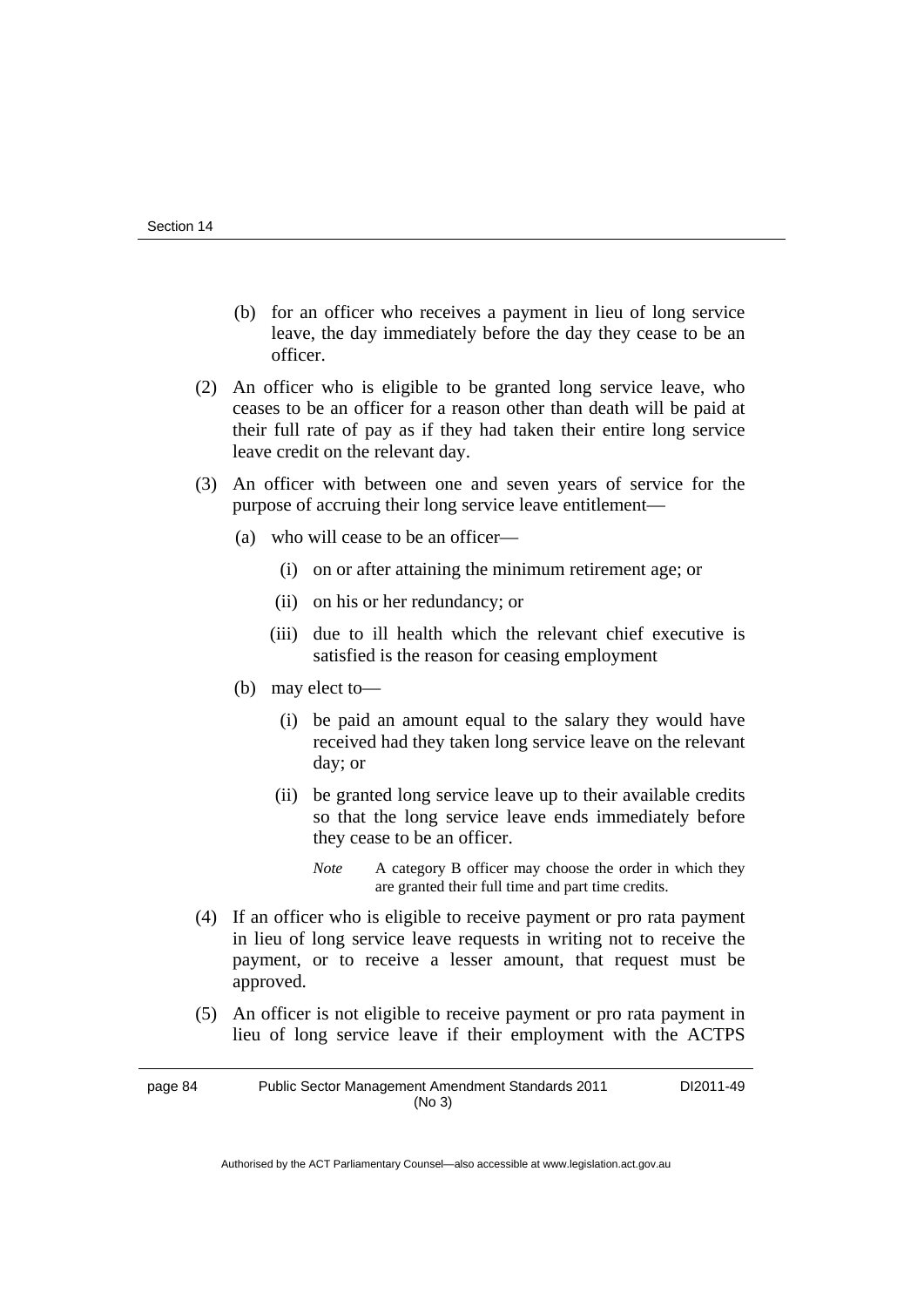ceases because they resign for the purpose of being appointed to the APS under mobility provisions.

- (6) A payment or pro rata payment in lieu of long service leave is paid—
	- (a) if the officer was employed in the same capacities on the relevant day and the day immediately before the relevant day—at the officer's full rate of pay on the relevant day; or
	- (b) if the officer is employed in different capacities on the relevant day and on the day immediately before the relevant day—at the officer's full rate of pay on the day immediately before the relevant day.
- (7) Payment in lieu of long service leave that must include an amount in respect of a higher duties allowance, if—
	- (a) the officer has performed the duties of an office with a higher classification than their substantive office for a continuous period of 12 months or ending on the relevant day; or
	- (b) immediately before the person ceased to be an officer, the officer had performed the duties of two or more offices with a higher classification than their substantive office for periods that were continuous with one another aggregating 12 months or more.
- (8) Payment in lieu of long service leave which includes an amount in respect of higher duties allowance is paid at the lowest rate at which higher duties allowance was paid to the officer during that period of higher duties.

#### **308 Payment in lieu of long service leave—death**

(1) In this section

*dependant* includes—

(a) a surviving domestic partner; and

DI2011-49 Public Sector Management Amendment Standards 2011 (No 3) page 85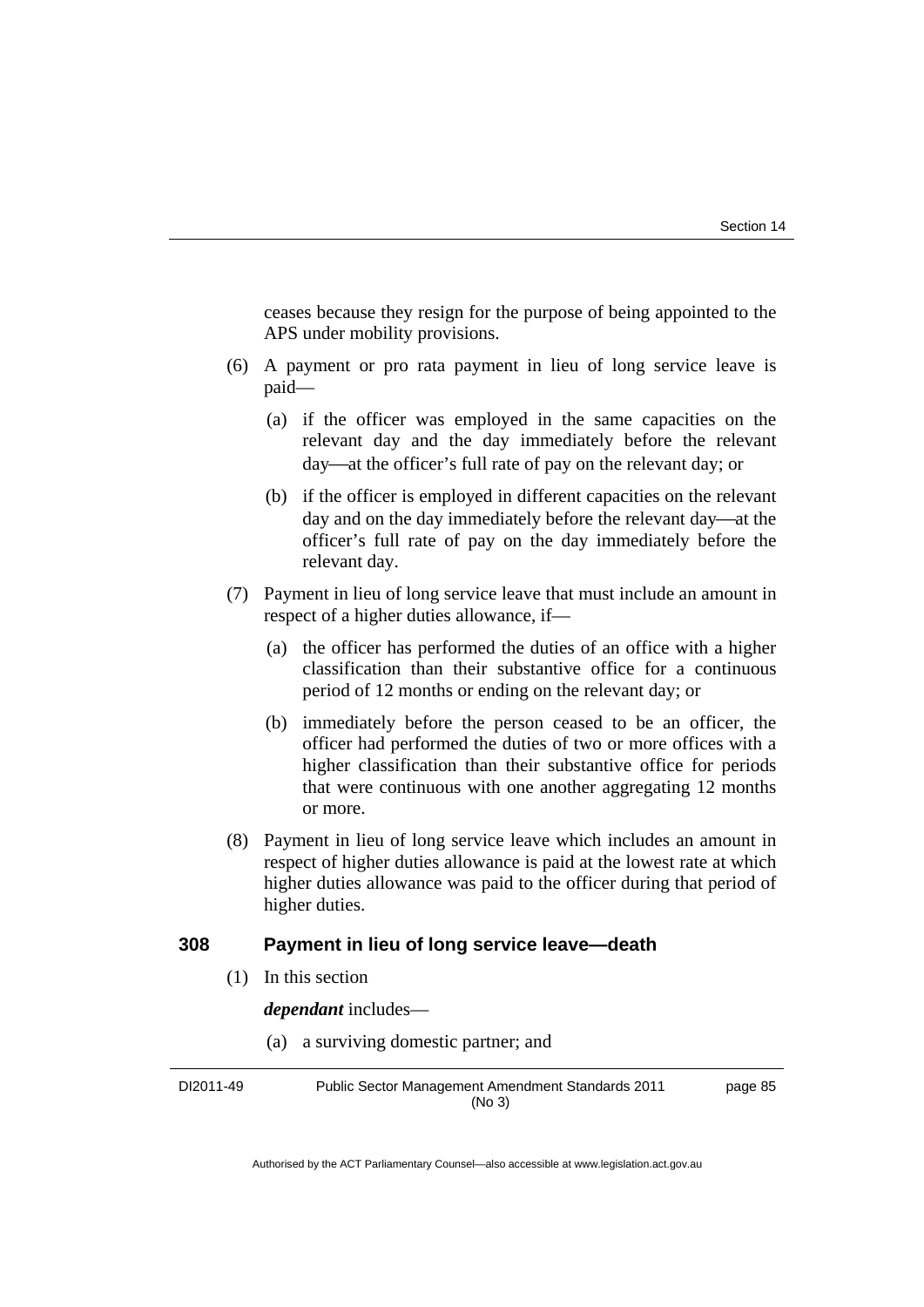- (b) a former domestic partner; and
- (c) a child under 18 of the deceased officer; and
- (d) any person who is financially dependent on the deceased officer at the time of the officer's death, or at the time of the payment of the death benefit; and
- (e) any person with whom the deceased has an interdependency relationship.

*minor* means a person under the age of eighteen years.

*relevant day* means—

- (a) in relation to an officer who has been granted long service leave, the day immediately before the day that leave commences; and
- (b) in relation to an officer who receives a payment in lieu of long service leave, the day immediately before the day they cease to be an officer.
- (2) After consideration of all the circumstances, the relevant chief executive may direct that the death of an officer is to be presumed to have occurred on a specified date (*presumed death*).
- (3) If an officer who is eligible to be granted long service leave or to receive a payment or pro rata payment in lieu of long service leave dies, an amount equal to the salary they would have received had they taken or received a pro rata payment in lieu of long service leave immediately before they died will be paid to their dependant, or divided between two or more dependants.
- (4) If there are two or more dependants of a deceased officer, the relevant chief executive will have regard to the respective losses suffered by those dependants as a result of the loss of earnings of the officer.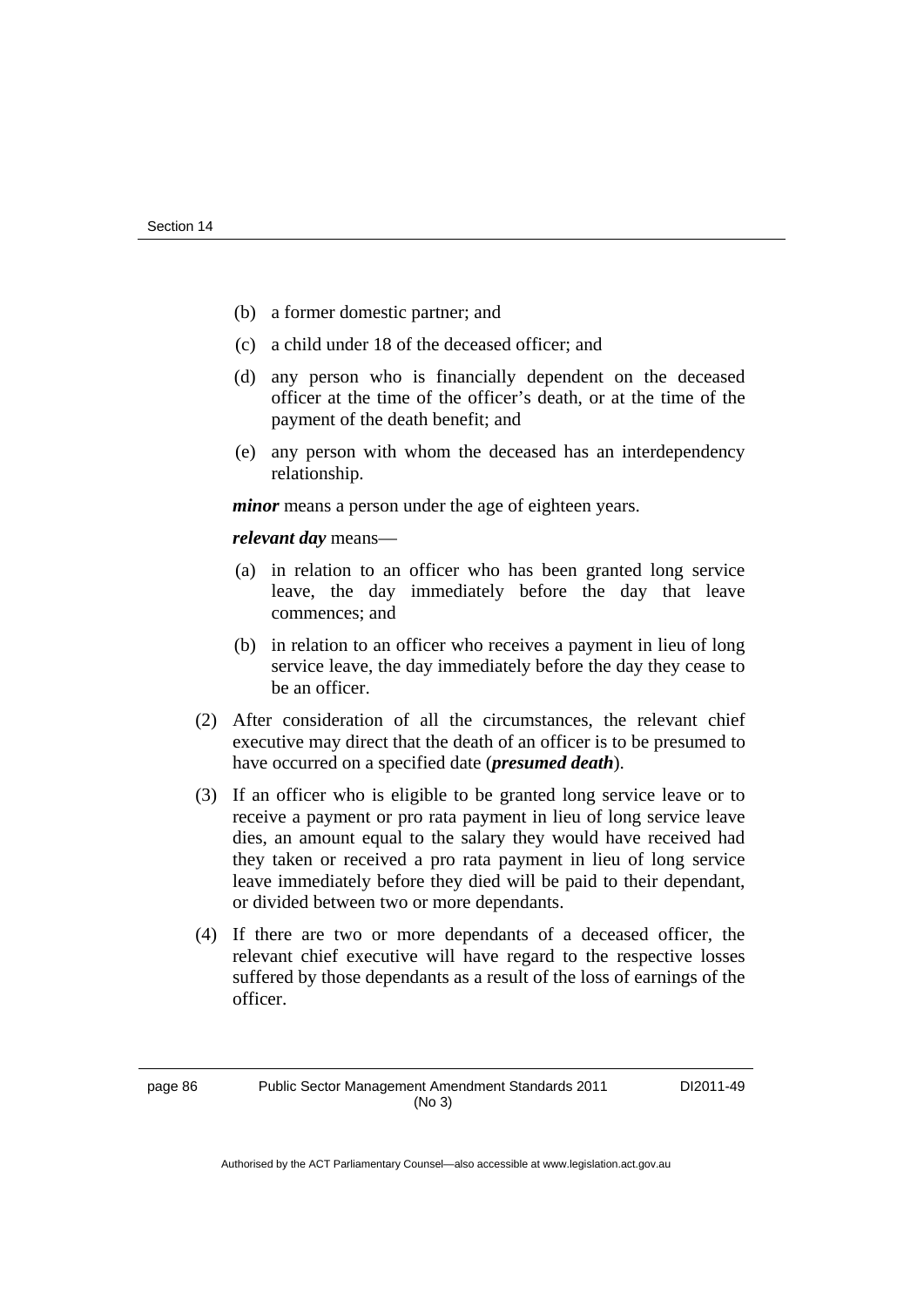- (5) If a person dependent upon a deceased officer is a minor, or person under a legal disability, the money must be held in the Public Trustee's Common Fund where it will be invested, in accordance with the "Prudent Person Investment Principle" in the *Trustee Act 1925*, on behalf of the dependant and the amount is be taken to have been paid to the person.
- (6) If money is to be paid and the dependants are incapable of managing their own affairs, the relevant chief executive should authorise payment either to a public trustee or other official with authority to receive payment, or appoint either one or preferably two trustees to whom the payment will be made.
- (7) If an officer dies and payment has not been made to a dependant of the officer the relevant chief executive must authorise payment of an amount payable to the dependants to the legal personal representative of the officer within 12 months of the death or presumed death of the officer.
- (8) If an officer with no dependants and no legal personal representative dies intestate the amount is payable to the Territory.
- (9) Payment in lieu of long service leave that must include an amount in respect of higher duties allowance, if—
	- (a) the officer has performed the duties of an office with a higher classification than their substantive office for a continuous period of 12 months or ending on the relevant day; or
	- (b) immediately before the person ceased to be an officer, the officer had performed the duties of two or more offices with a higher classification than their substantive office for periods that were continuous with one another aggregating 12 months or more.
- (10) Payment in lieu of long service leave which includes an amount in respect of higher duties allowance is paid at the lowest rate at which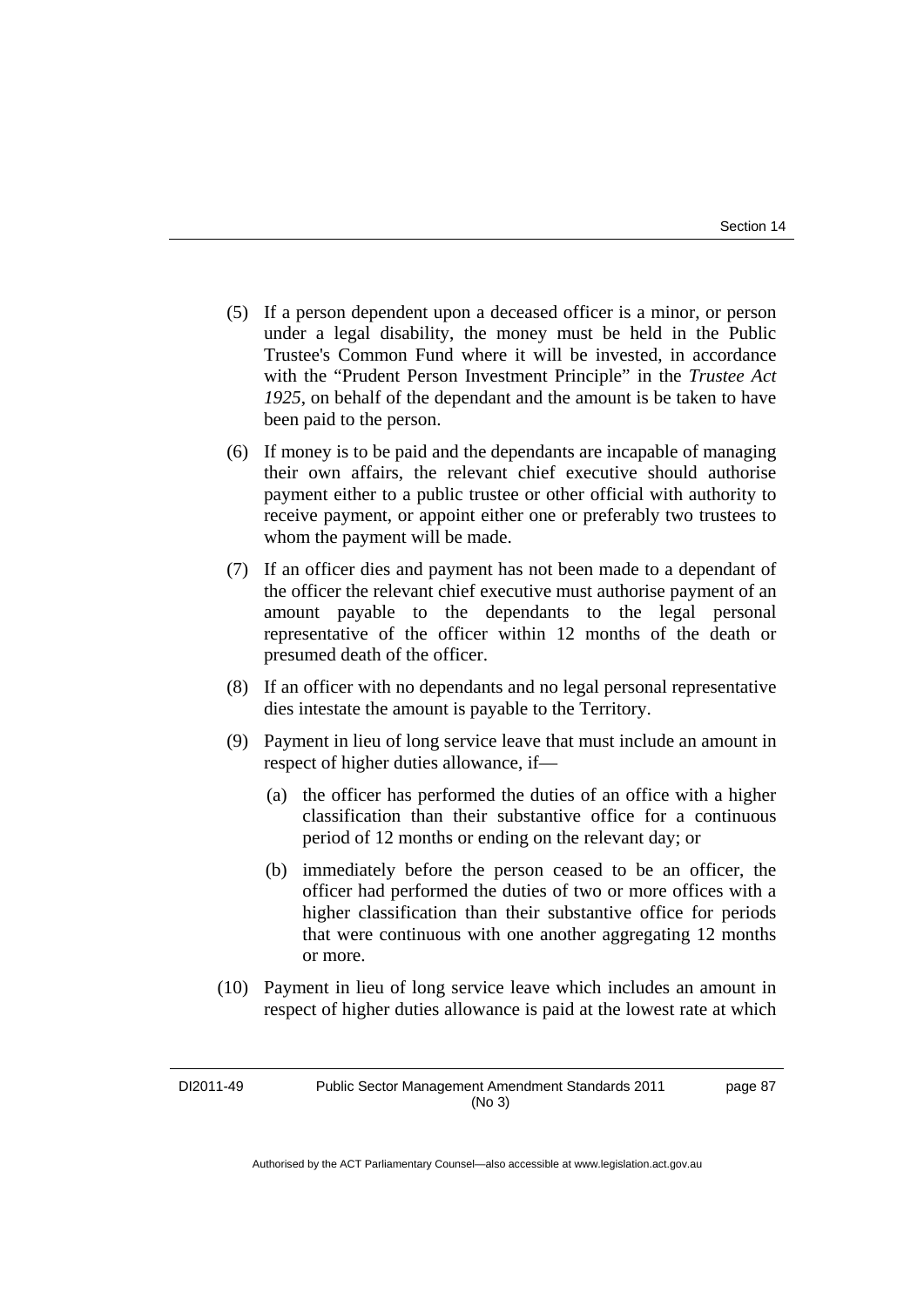higher duties allowance was paid to the officer during the period of higher duties.

### **309 Payment in lieu of long service leave—members of the teaching service**

(1) In this section—

*prescribed teacher A* means a member of the service who became a member after 13 September 1973 and before 1 January 1974 and was, immediately before becoming such a member—

- (a) employed in the teaching service of New South Wales and engaged in teaching duties in a Territory school in the ACT; or
- (b) employed in the teaching service of South Australia and engaged in teaching duties in a Territory school in the Northern Territory; or

*prescribed teacher B* means a member of the service who became a member after 31 December 1976 and before 1 April 1977 and was, immediately before becoming such a member, employed in the teaching service of New South Wales and engaged in full time teaching duties in the ACT in relation to the provision of technical and further education, provided by way of a course of instruction or training—

- (a) that is, or that is preparatory to, a course of a kind relevant to a trade, technical or other skilled occupation; or
- (b) that otherwise meets the educational needs of people who are not enrolled in a full time course of education at a primary school, a secondary school or a secondary college.

*relevant date* means in relation to a prescribed teacher A 1 January 1974 and in relation to the definition of prescribed teacher B 1 April 1977.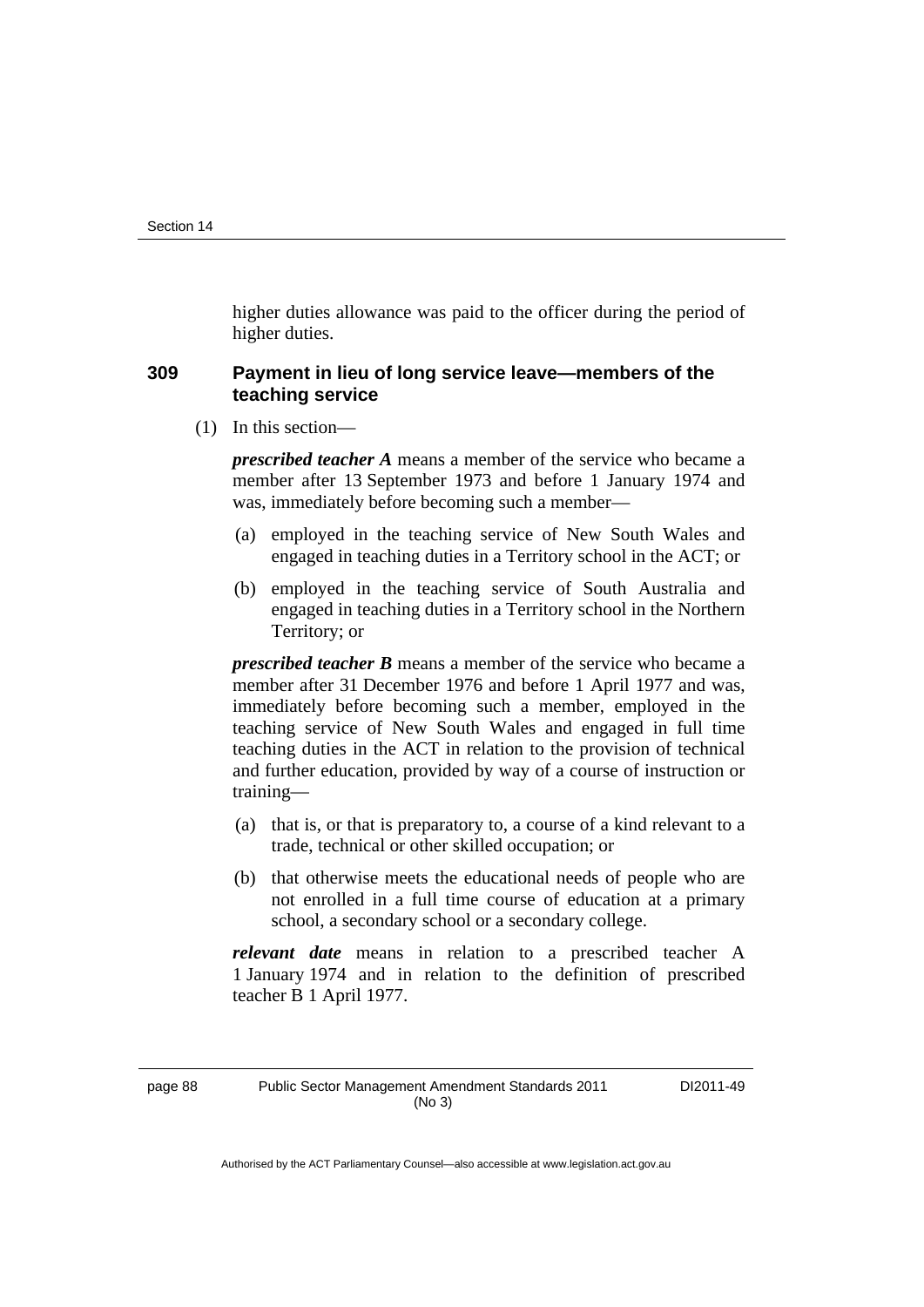*relevant State* means the State in the teaching service of which a prescribed teacher was employed immediately before becoming a member of the service.

*service* means the Australian Capital Territory Teaching Service established by the *Teaching Service Act 1972*.

- (2) If the payment in lieu of long service leave on cessation of employment that a prescribed teacher would ordinarily be entitled to under section 307 is less than the long service leave entitlement the teacher would be entitled to if the scale of accrual of long service leave that applied to the teacher under the law of the relevant State on the relevant date if the teacher had continued to be employed in the teaching service of the relevant State the long service leave entitlement to which he or she is entitled will be determined in accordance with the former scale of accrual.
- (3) If a prescribed teacher ceases their employment with the ACTPS because they resign for the purpose of being appointed to the APS under mobility provisions, they are eligible to be paid the difference between the payment under section 307 and the entitlement they would be entitled to in accordance with the former scale of accrual less the long service leave entitlement to which he or she would be entitled in accordance with this part for the equivalent period of service.

#### **15 Section 519**

*substitute* 

### **519 Application—pt 7.1**

 (1) This part applies to officers and employees who travel for official purposes.

DI2011-49 Public Sector Management Amendment Standards 2011 (No 3)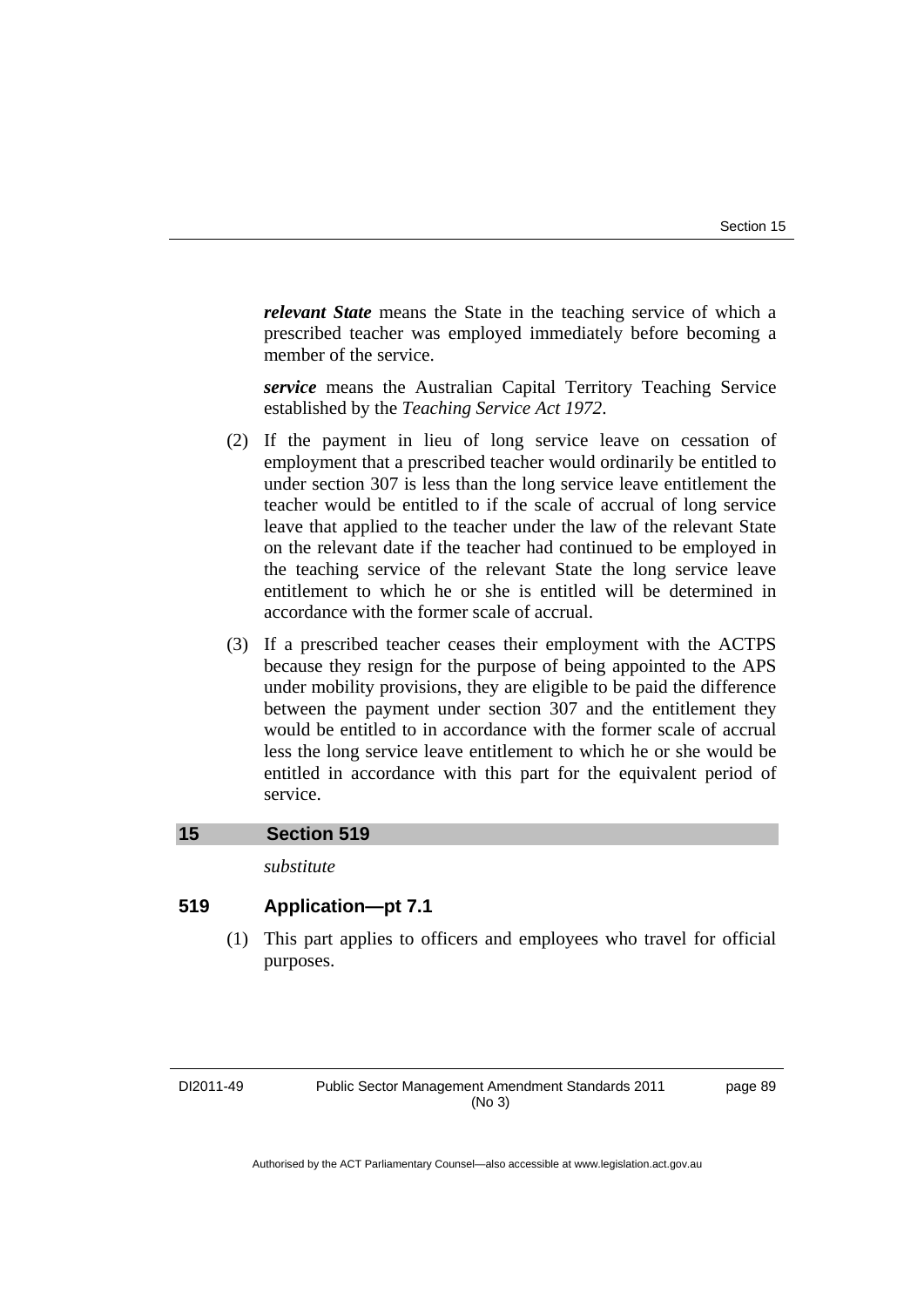| (2) Officers and employees who travel for official purposes must follow |
|-------------------------------------------------------------------------|
| Agency Travel Guidelines made under this part.                          |

*Note* This part and Agency Travel Guidelines made under this part may be subject to industrial instruments.

| 16 | Section 520, definition of official travellers  |  |  |
|----|-------------------------------------------------|--|--|
|    | omit                                            |  |  |
| 17 | Section 520, new definition of <i>traveller</i> |  |  |

*insert* 

*traveller* means an officer or employee who is travelling away from their normal place of work for official purposes.

| 18 | Section 527, note      |
|----|------------------------|
|    | omit                   |
| 19 | <b>Section 537 (1)</b> |
|    | After                  |
|    | Authorised             |
|    | omit                   |
|    | official               |
|    |                        |

page 90 Public Sector Management Amendment Standards 2011 (No 3)

DI2011-49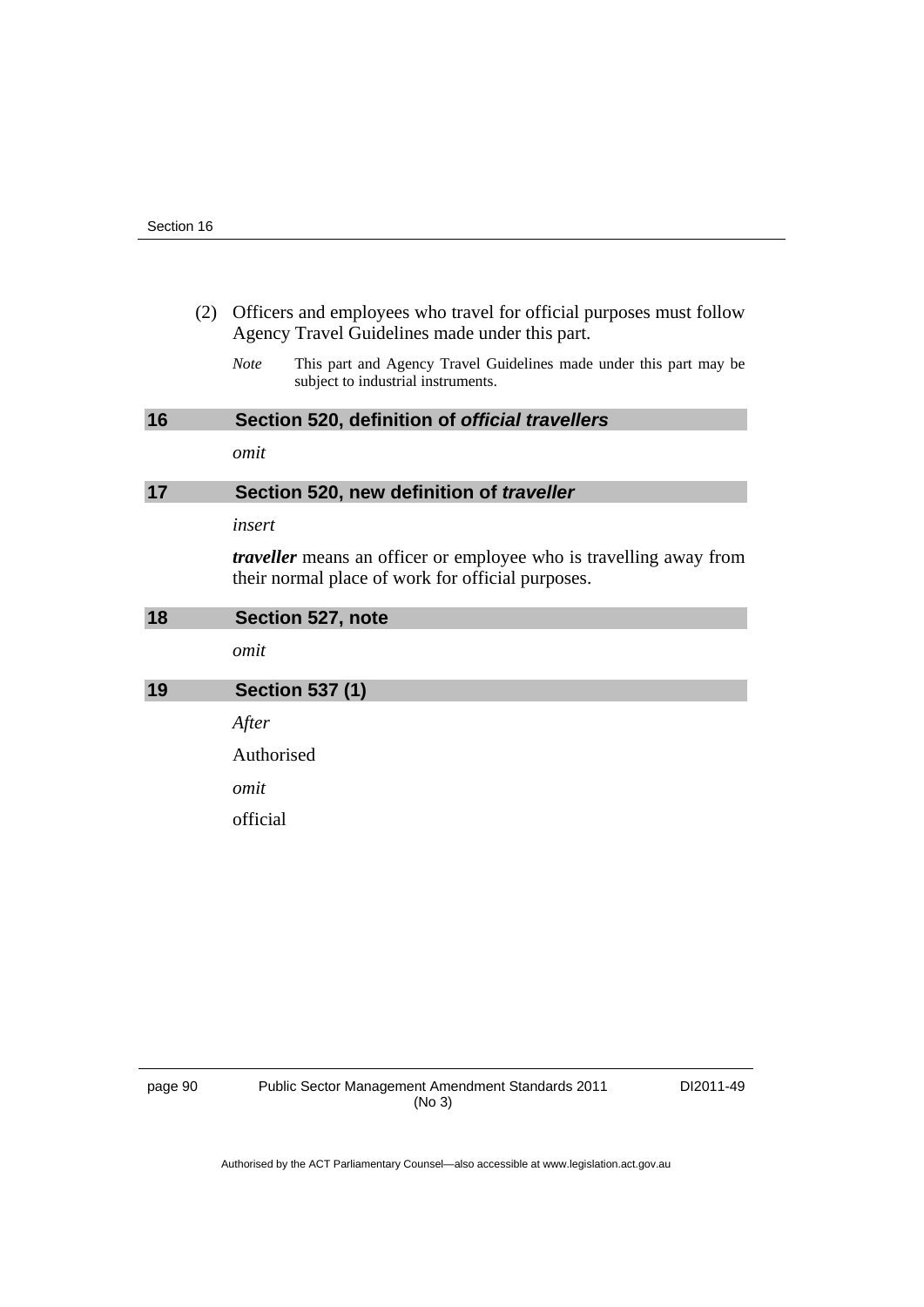| 20   | New sections 539A and 539B                                                                                                                                                       |
|------|----------------------------------------------------------------------------------------------------------------------------------------------------------------------------------|
|      | insert                                                                                                                                                                           |
| 539A | <b>Application-pt 7.2</b>                                                                                                                                                        |
|      | This part applies to officers and employees.                                                                                                                                     |
| 539B | Interpretation-pt 7.2                                                                                                                                                            |
|      | In this part—                                                                                                                                                                    |
|      | <i>officer</i> includes an employee.                                                                                                                                             |
| 21   | Section 540 (3) and (4)                                                                                                                                                          |
|      | omit                                                                                                                                                                             |
|      | <b>ACTPS</b> employee                                                                                                                                                            |
|      | substitute                                                                                                                                                                       |
|      | officer                                                                                                                                                                          |
| 22   | <b>Part 7.3</b>                                                                                                                                                                  |
|      | omit                                                                                                                                                                             |
| 23   | <b>Section 557</b>                                                                                                                                                               |
|      | omit                                                                                                                                                                             |
| 24   | <b>Section 575</b>                                                                                                                                                               |
|      | substitute                                                                                                                                                                       |
| 575  | <b>Application-pt 8.2</b>                                                                                                                                                        |
|      | This part applies to officers or employees who perform work for the<br>ACT Board of Senior Secondary Studies under the Board of Senior<br>Secondary Studies Act 1997, section 5. |

| DI2011-49 | <b>Public Sector Management Amendment Standards 2011</b> |  |
|-----------|----------------------------------------------------------|--|
|           | (No 3)                                                   |  |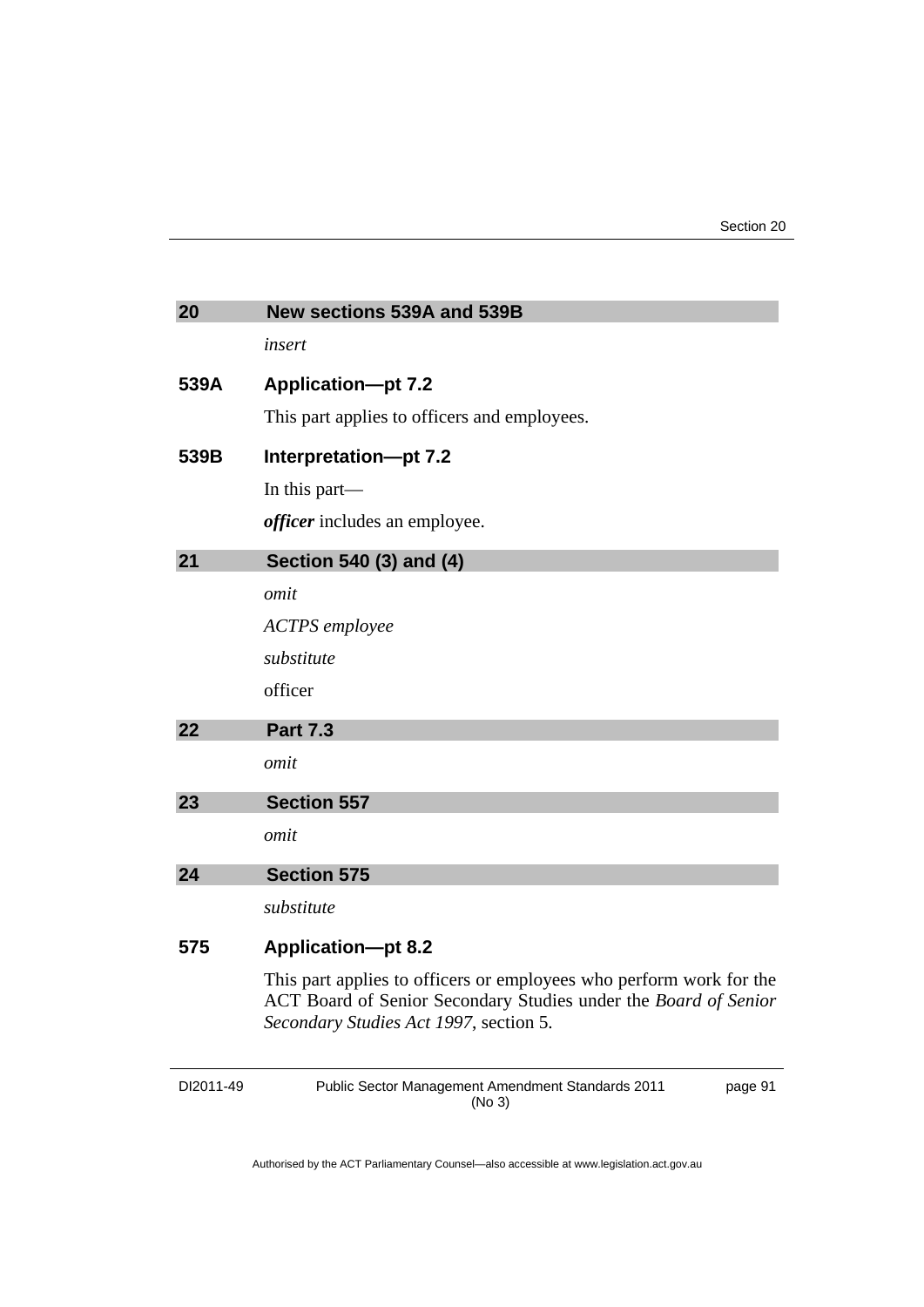# **25 Section 579 definition** *organisation registered under the Workplace Relations Act 1996 omit*  **26 Section 582 (3)**  *omit*  an organisation registered under the Workplace relations Act 1996 (Cwlth) *substitute*  a relevant union **27 Section 584 (6)**  *omit*  staff organisation *substitute*  union **28 Part 8.5**  *substitute*

# **Part 8.5 Rental for ACTPS housing**

# **589 Application—pt 8.5**

An officer or an employee of the ACTPS who lives in an ACTPS dwelling must pay rental contributions in accordance with this Part, unless specifically excluded.

page 92 Public Sector Management Amendment Standards 2011 (No 3)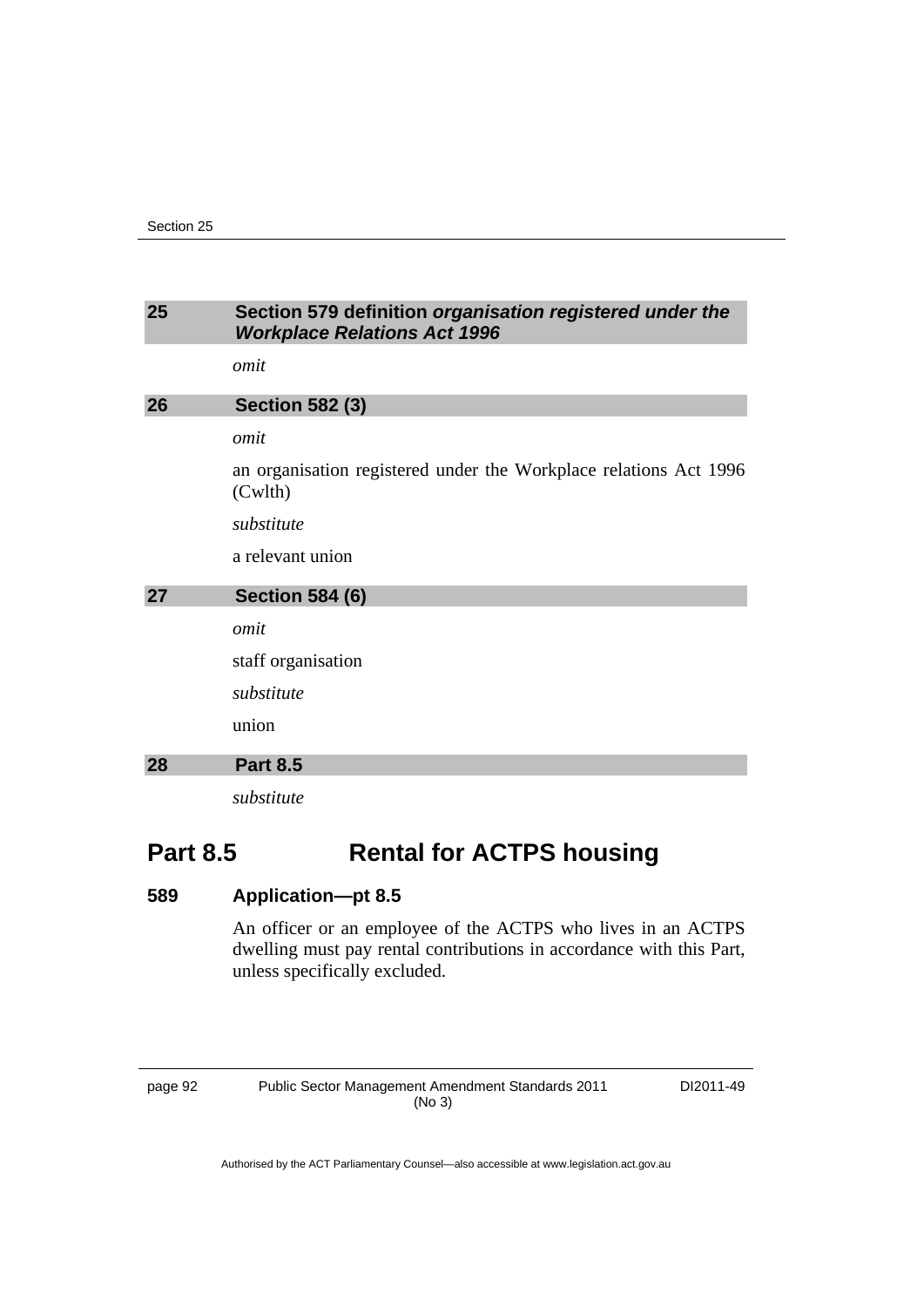#### **590 Interpretation—pt 8.5**

In this part—

*ACTPS dwelling* means a house, townhouse, home unit or flat owned or occupied by the ACTPS.

*reasonable travelling distance* means a distance of up to 30 kilometres measured from the urban boundary.

#### **591 Rental contribution**

An officer who lives in an ACTPS dwelling must pay a rental contribution (towards his or her accommodation) from their salary.

#### **592 Calculation of rental contribution**

- (1) An officer must pay a rental contribution determined by their salary, as specified in table 594, column 1; and
	- (a) if the officer has no dependents, the amount of rental contribution is as listed in table 594, column 2; or
	- (b) if the officer is accompanied by dependents, the amount of rental contribution is as listed in table 594, column 3; or
	- (c) if the officer has dependents but is unaccompanied, the amount of rental contribution is the amount listed in table 594, column 2 (two-thirds of the amount listed in column 3).
- (2) An officer should pay no more than 10 percent of salary as rental contribution if their duty includes supervision or general control over personnel or property outside their ordinary hours of duty at, or around, the location of the ACTPS dwelling in which they reside.
- (3) If an officer shares the same ACTPS dwelling with one or more officers, the officer should pay the normal rent divided by the number of officers occupying the dwelling.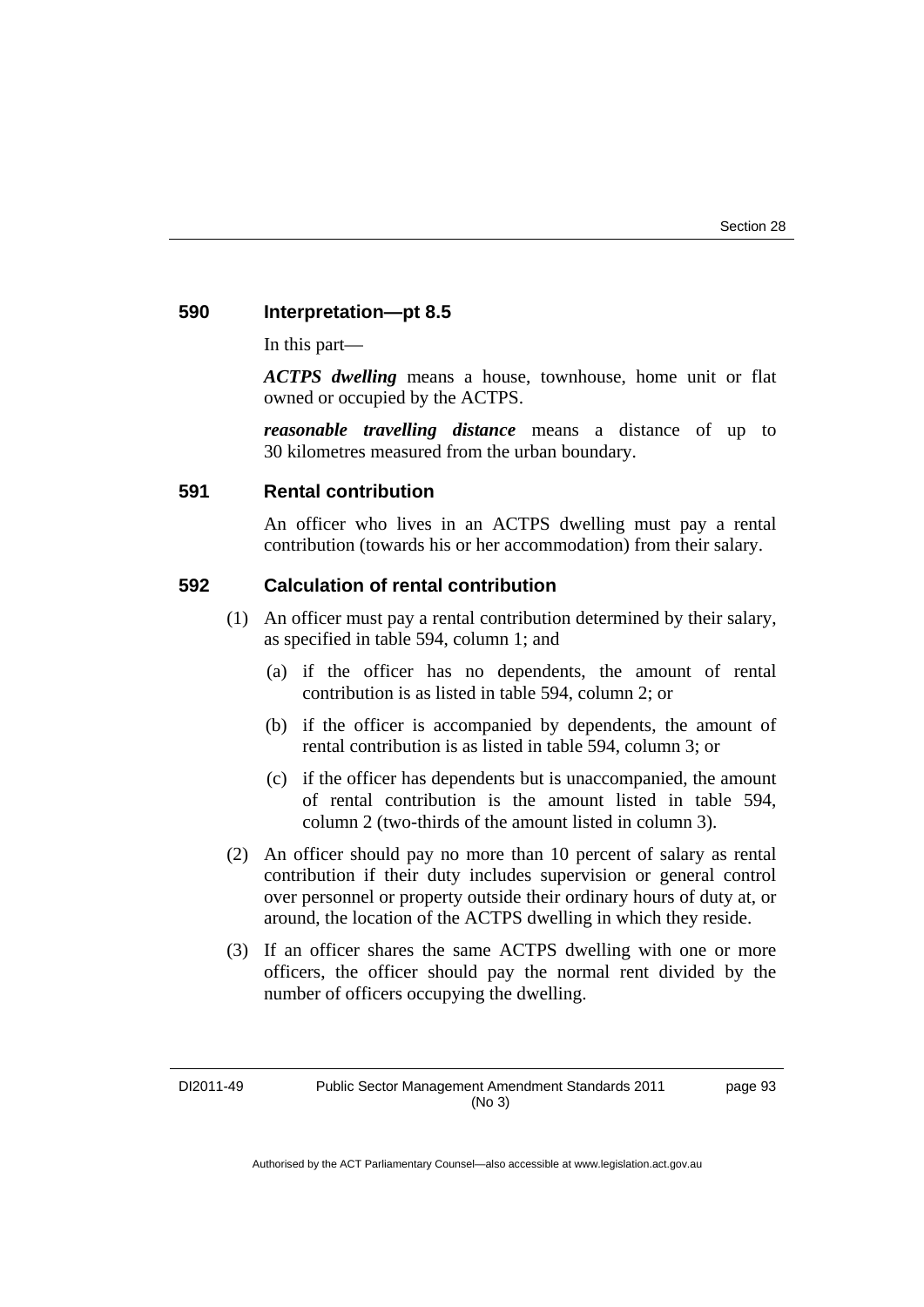#### **593 Increase or decrease in contribution**

- (1) An officer who has been promoted must pay rental contributions at the higher rate of salary from the date of effect of the promotion, even if the officer was entitled to be paid at the higher rate of salary earlier than the date of effect of the promotion.
- (2) The relevant chief executive must determine the new amount of rental contribution of an officer who becomes entitled to be paid an annual salary at a higher rate, other than by promotion, as soon as practicable, but within 13 weeks of the date the officer becomes entitled to the higher salary.
- (3) The new amount of rental contribution is effective from the date the chief executive determines the new amount payable.
- (4) The relevant chief executive may reduce an officer's contribution in whole, or part by certifying in writing that the location of an officer, or officers, in a particular location is critical to the operating efficiency of the agency.
- (5) The relevant chief executive should consider—
	- (a) the incidental obligations of the officer (e.g. after-hours caretaking or responsibility for staff or official property); or
	- (b) the remoteness of the locality from significant population centres; or
	- (c) the extent to which subsidised housing is required to ensure adequate staff levels; or
	- (d) the availability of private rental accommodation; or
	- (e) the length of time for which an officer is transferred; or
	- (f) the personal circumstances of the officer; or
	- (g) the level of the costs arising from the officer's transfer; or
	- (h) the circumstances in which a transfer has taken place; or

page 94 Public Sector Management Amendment Standards 2011 (No 3) DI2011-49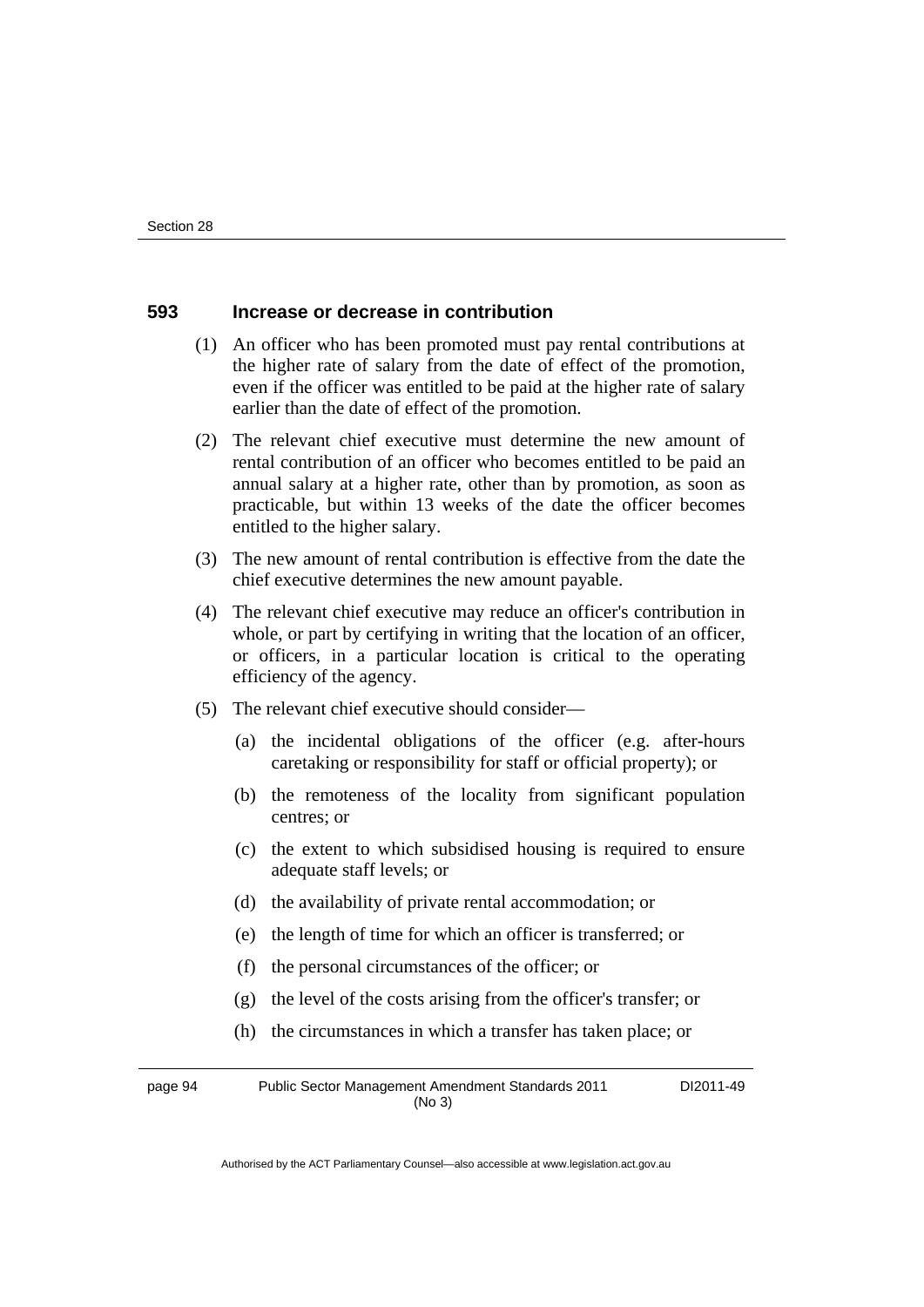- (i) the condition of the ACTPS dwelling; or
- (j) any other relevant matter.

# **594 Rental contributions for accommodation in ACTPS housing—rates payable by officers (excluding officers with, but unaccompanied by, dependents)**

#### **Table 594**

| column 1                                                 | column <sub>2</sub>                                                             | column 3                             |
|----------------------------------------------------------|---------------------------------------------------------------------------------|--------------------------------------|
| Range of annual<br>salary payable to<br>the officer (\$) | Rate per week of rental contribution for<br>accommodation in ACTPS housing (\$) |                                      |
|                                                          | Officer without<br>dependants                                                   | Officer accompanied<br>by dependants |
| 20,000<br><b>Below</b>                                   | 51.00                                                                           | 76.00                                |
| 20,000 - 21,999                                          | 52.00                                                                           | 78.00                                |
| 22,000 - 23,999                                          | 55.00                                                                           | 82.00                                |
| 24,000 - 25,999                                          | 57.00                                                                           | 86.00                                |
| 26,000 - 27,999                                          | 60.00                                                                           | 90.00                                |
| 28,000 - 29,999                                          | 63.00                                                                           | 94.00                                |
| 30,000 - 31,999                                          | 65.00                                                                           | 98.00                                |
| 32,000 - 33,999                                          | 68.00                                                                           | 102.00                               |
| 34,000 - 35,999                                          | 71.00                                                                           | 106.00                               |
| 36,000 - 37,999                                          | 73.00                                                                           | 110.00                               |
| 38,000 - 39,999                                          | 76.00                                                                           | 114.00                               |
| 40,000 - 41,999                                          | 79.00                                                                           | 118.00                               |
| 42,000 - 43,999                                          | 81.00                                                                           | 122.00                               |
| 44,000 - 45,999                                          | 84.00                                                                           | 126.00                               |

DI2011-49 Public Sector Management Amendment Standards 2011 (No 3)

page 95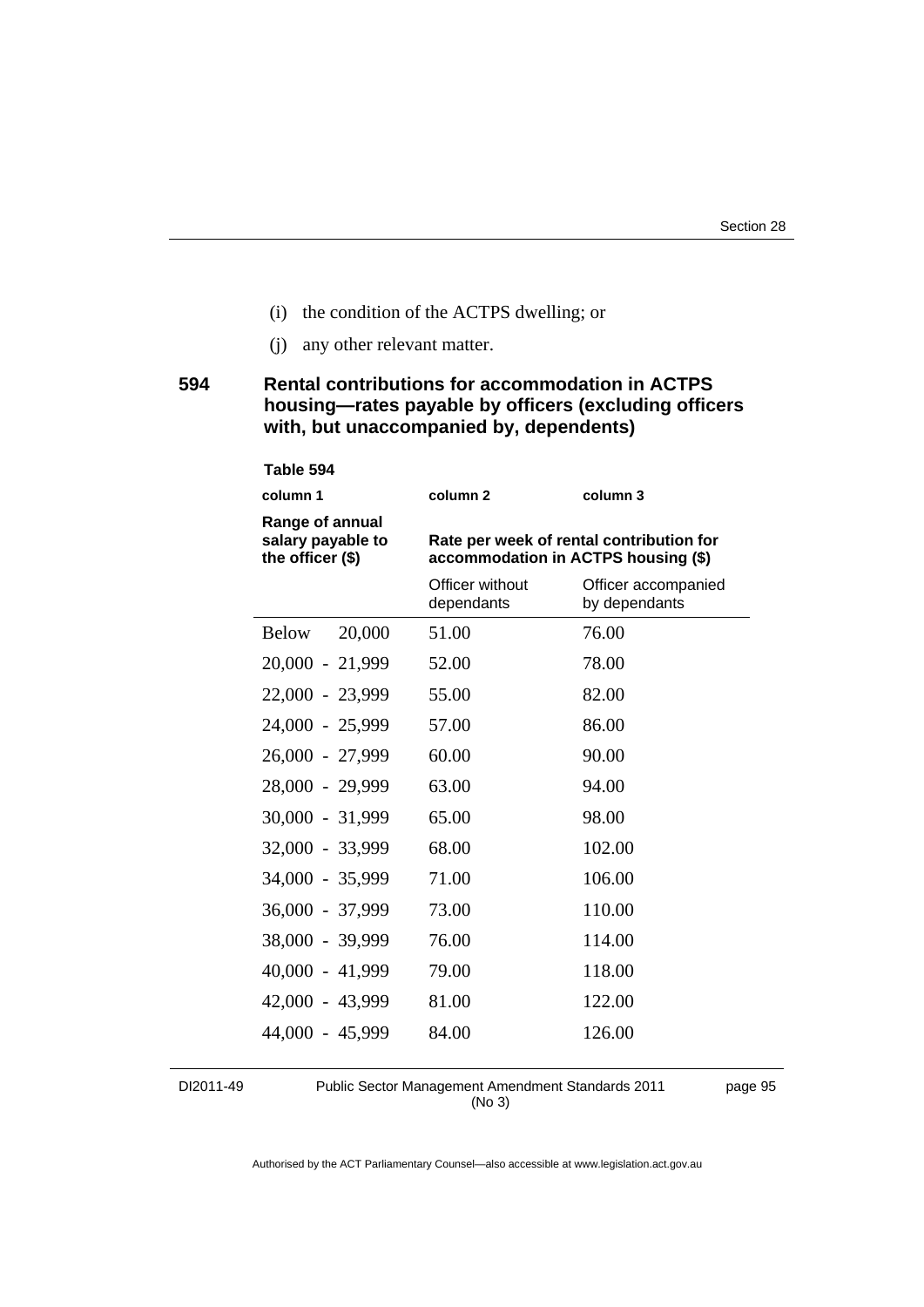| column 1                                                 | column <sub>2</sub>                                                             | column 3                             |
|----------------------------------------------------------|---------------------------------------------------------------------------------|--------------------------------------|
| Range of annual<br>salary payable to<br>the officer (\$) | Rate per week of rental contribution for<br>accommodation in ACTPS housing (\$) |                                      |
|                                                          | Officer without<br>dependants                                                   | Officer accompanied<br>by dependants |
| 46,000 - 47,999                                          | 87.00                                                                           | 130.00                               |
| 48,000 - 49,999                                          | 89.00                                                                           | 134.00                               |
| $50,000 - 51,999$                                        | 92.00                                                                           | 138.00                               |
| 52,000 - 53,999                                          | 95.00                                                                           | 142.00                               |
| 54,000 - 55,999                                          | 97.00                                                                           | 146.00                               |
| 56,000 - 57,999                                          | 100.00                                                                          | 150.00                               |
| 58,000 - 59,999                                          | 103.00                                                                          | 154.00                               |
| $60,000 - 61,999$                                        | 105.00                                                                          | 158.00                               |
| $62,000 - 63,999$                                        | 108.00                                                                          | 162.00                               |
| $64,000 - 65,999$                                        | 111.00                                                                          | 166.00                               |
| $66,000 - 67,999$                                        | 113.00                                                                          | 170.00                               |
| 68,000 - 69,999                                          | 115.00                                                                          | 173.00                               |
| $70,000$ and over                                        | 119.00                                                                          | 178.00                               |

page 96 Public Sector Management Amendment Standards 2011 (No 3)

DI2011-49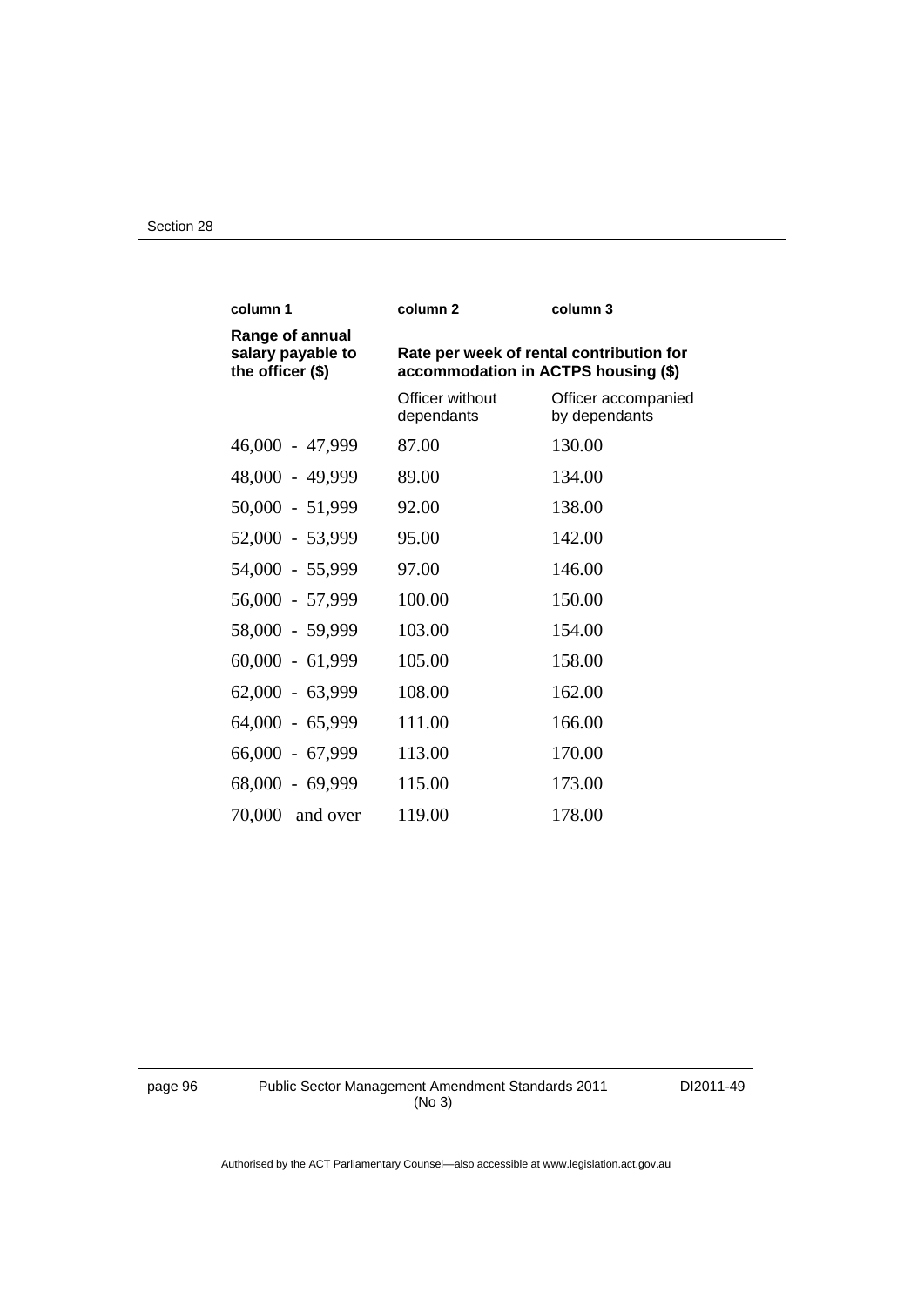#### **29 New part 8.7**

*insert* 

# **Part 8.7 Special arrangements for teachers**

#### **600 Interpretation – pt 8.7**

In this part—

*teacher* means a person who holds an office classified as a Teacher in the Standards or other relevant industrial instrument.

*union agreed joint selection committee*—see section 43.

# **601 Union agreed joint selection committee promotions teachers**

If the members of a union agreed joint selection committee cannot reach a unanimous recommendation—

- (a) the recommendation of the majority of the members of the joint selection committee becomes the recommendation of the joint selection committee; or
- (b) if neither a unanimous nor a majority decision can be reached, the recommendation of the chairperson becomes the recommendation of the joint selection committee.

#### **602 Appointment—teachers**

- (1) The date of effect in subsection 51 (3) does not apply to a teacher appointed from a state teaching service or immediately after teacher training.
- (2) This section does not apply to teachers employed at the Canberra Institute of Technology.

DI2011-49 Public Sector Management Amendment Standards 2011 (No 3) page 97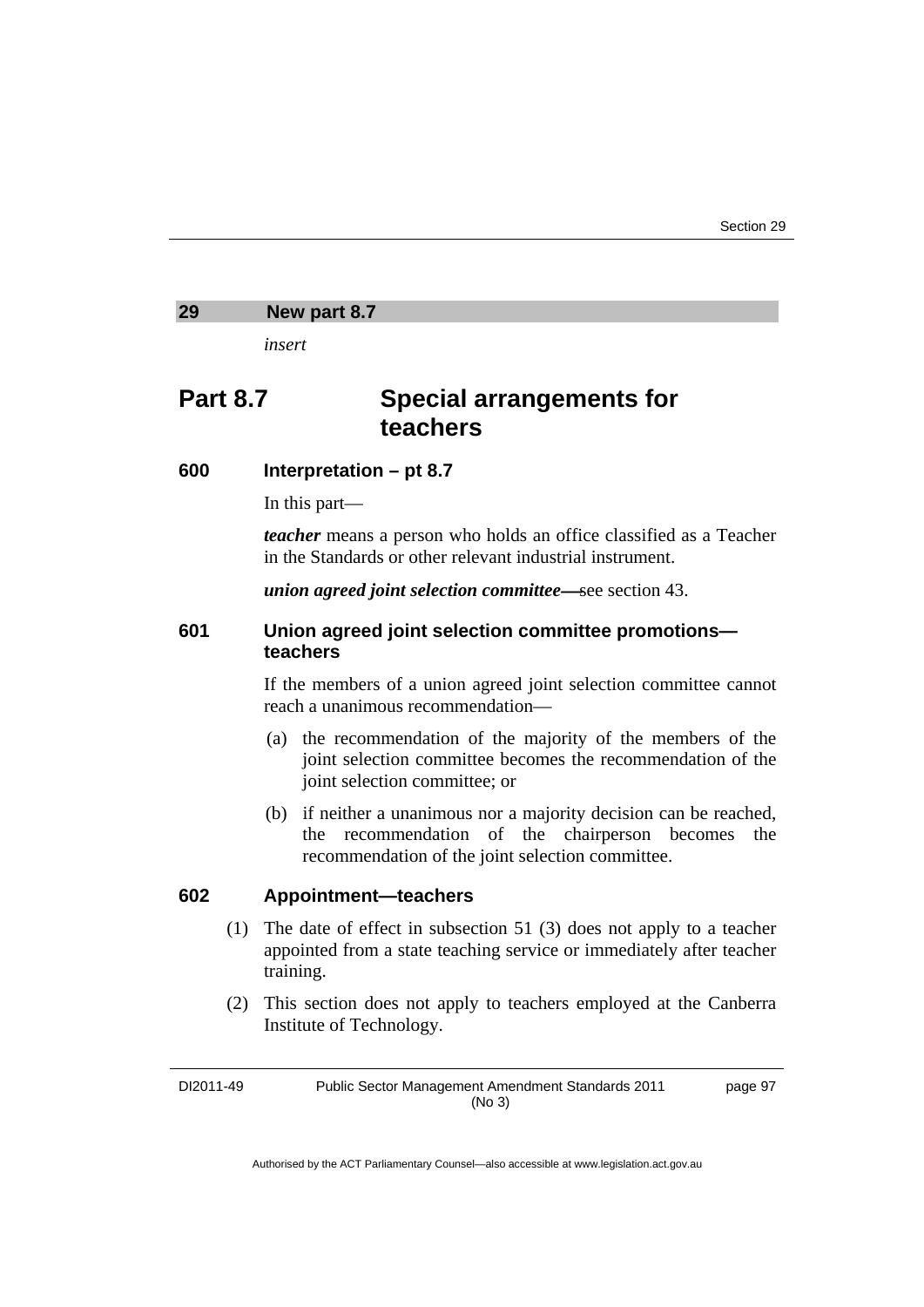#### **603 Incremental advancement—casual teachers**

- (1) A teacher employed on a casual basis is entitled to incremental advancement on the completion of each 200 days of service.
- (2) This section does not apply to teachers employed at the Canberra Institute of Technology.

#### **604 Higher duties—teachers in an isolated district**

- (1) A teacher is entitled to be paid higher duties allowance during a period of annual leave if the teacher—
	- (a) is eligible for higher duties allowance under the relevant industrial instrument; and
	- (b) is eligible for annual leave under the relevant industrial instrument; and
	- (c) is in an isolated district at the start of the period of annual leave; and
	- (d) has performed higher duties in that district for at least 12 months in the preceding two years; and
	- (e) is not returning to that district at the end of the leave.
- (2) This section does not apply to teachers employed at the Canberra Institute of Technology.

#### **605 Sunday or public holiday duty—teachers**

- (1) A teacher is not eligible for payment for Sunday or public holiday duty.
- (2) This section does not apply to teachers employed at the Canberra Institute of Technology.

page 98 Public Sector Management Amendment Standards 2011 (No 3)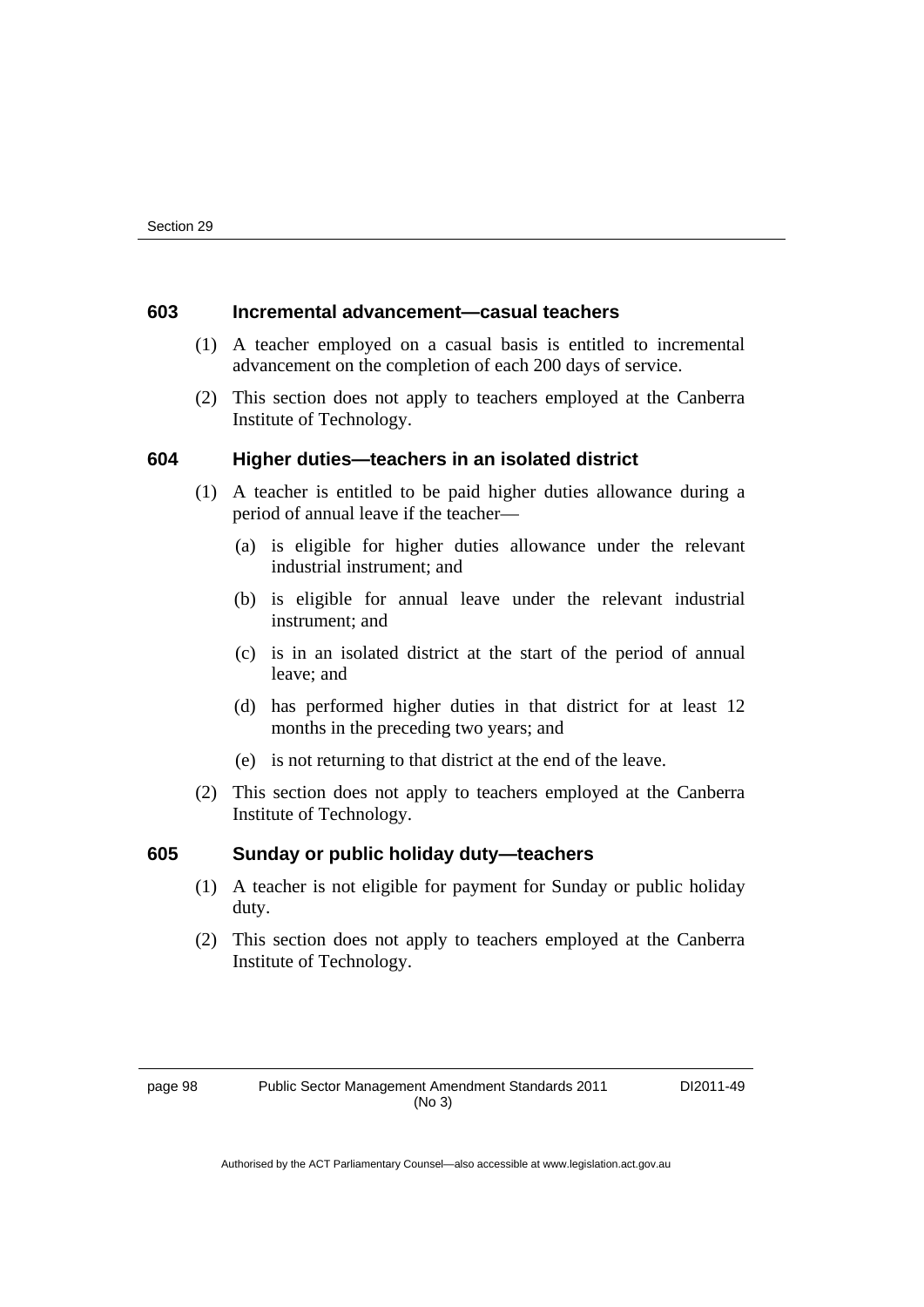#### **606 Direction to take annual leave—teachers**

- (1) The relevant chief executive may direct a teacher to take annual leave, at a time that is convenient to the agency, whether or not application for leave has been made.
- (2) Unless otherwise directed by the chief executive a teacher, other than a teacher employed at the Canberra Institute of Technology, is considered to be on annual leave from the last day the teacher's school is open in a calendar year until—
	- (a) the day before the first day on which the school is open in the next calendar year; or
	- (b) the day the teacher's annual leave credit is exhausted on which day the teacher is considered to be on stand-down until the day before the first day on which the school is open in the next calendar year.

## **607 Accrual of annual leave credit—teachers and school assistants**

- (1) A teacher or a school assistant in schools who commences duty on or before the first school day of a calendar year, and works without a break in service, during the year, is entitled to the equivalent of four weeks annual leave, expressed in hours, for each calendar year of service, for their ordinary hours of duty.
- (2) This section does not apply to teachers employed at the Canberra Institute of Technology.

### **608 Leave to accompany a domestic partner on a posting teachers and school assistants**

 (1) A teacher or school assistant working in schools, returning to duty after accompanying a domestic partner on a posting must commence duties at the commencement of the next school year.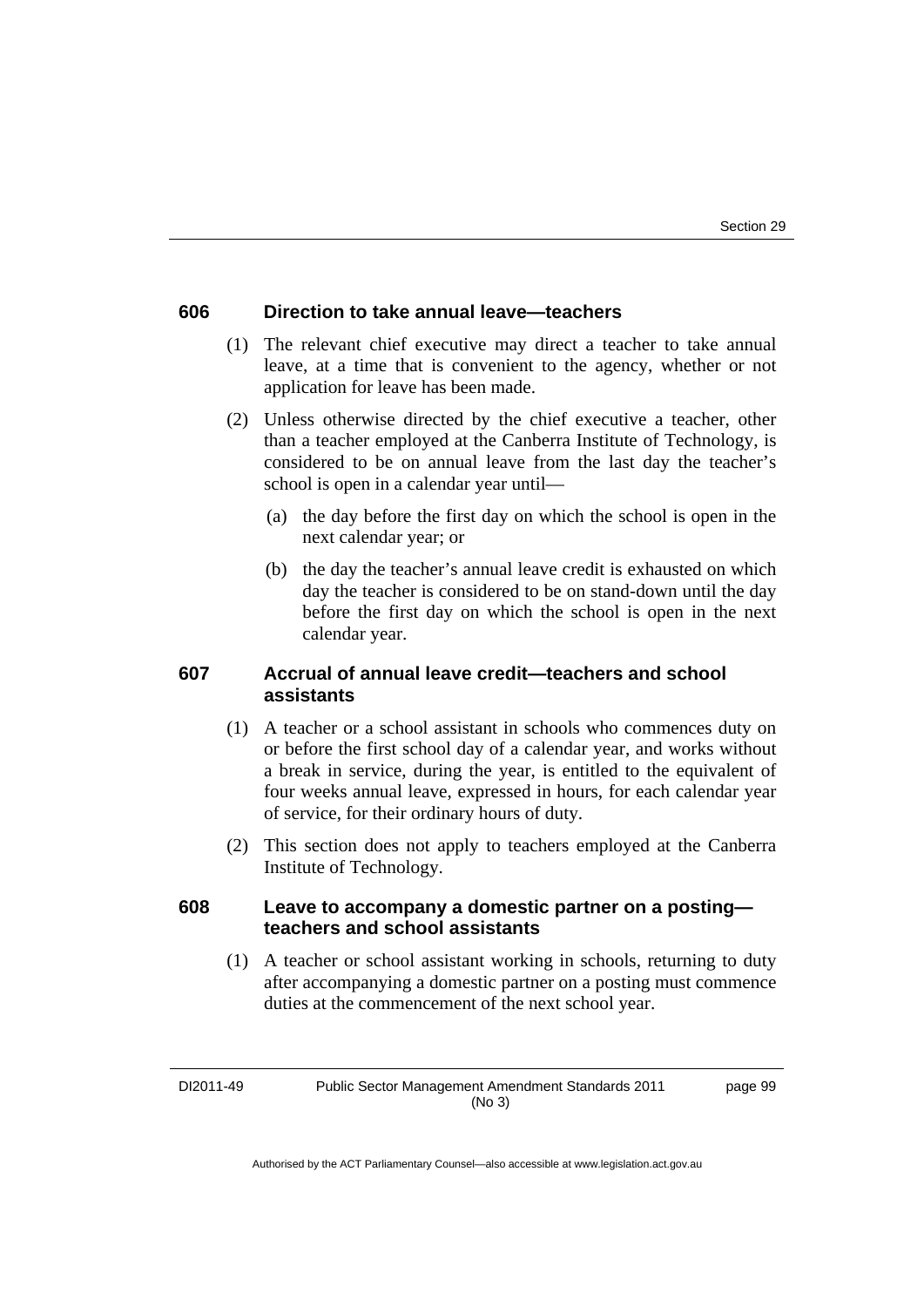(2) This section does not apply to teachers employed at the Canberra Institute of Technology.

# **609 Duties with an authority of the Commonwealth, a State, another Territory—teachers**

- (1) A teacher must consent before being directed to perform duties with an authority of the Commonwealth, a State, another Territory or a place overseas in accordance with an arrangement under the Act, section 121.
- (2) This section does not apply to teachers employed at the Canberra Institute of Technology.

### **610 Cancellation at the request of the promotee—teachers**

- (1) If a teacher applies to the relevant chief executive, under the Act, section 90, to cancel a promotion before its date of effect, the chief executive must cancel that promotion.
- (2) This section does not apply to teachers employed at the Canberra Institute of Technology.

# **611 Temporary transfer—appealable directions—teachers**

- (1) A temporary transfer to perform duties of a higher office in the teaching service is not appealable if a temporary vacancy occurred after the start of the school year.
- (2) This section does not apply to teachers employed at the Canberra Institute of Technology.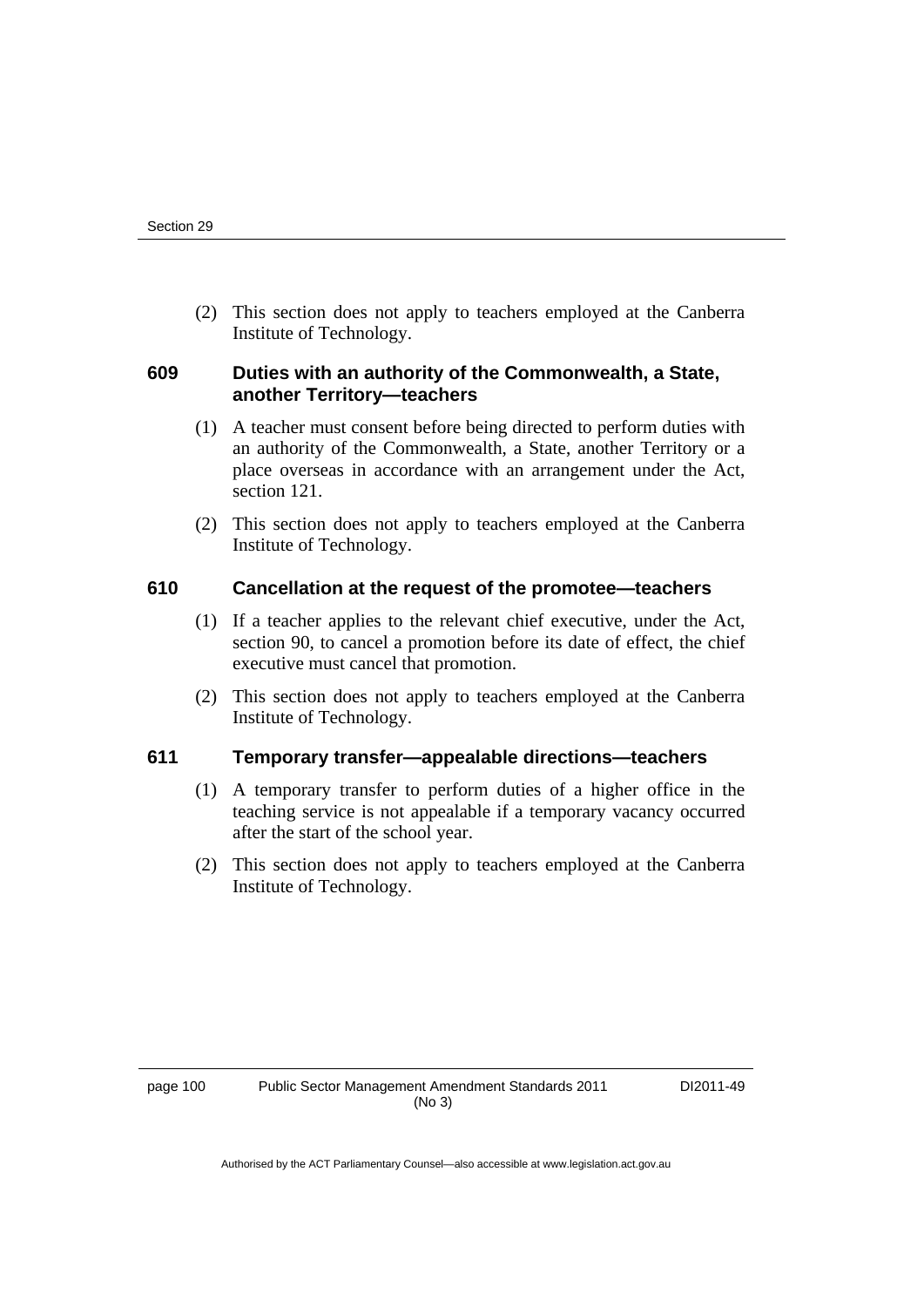# **30 New part 8.8**  *insert*  **Part 8.8 Special arrangements pathologists and people covered by ACT Public Sector Medical Practitioners Union Collective Agreement 2008-2011 612 Allowance in lieu of right of private practice pathologists**  (1) This section applies to an officer who— (a) is qualified to practice as a pathologist; and (b) is employed as a Consultant, Senior Specialist in Charge, Senior Specialist or Specialist, in pathology. (2) Officers covered by this section are entitled to be paid in respect of the period of relevant service, the higher of the following allowances: (a) an allowance equal to 35 per cent of their annual gross salary; (b) an allowance equivalent to the aggregate rate of bonus and expense allowance payable to salaried specialists drawing income from private practice (under a Right of Practice Scheme of the ACT Department of Health).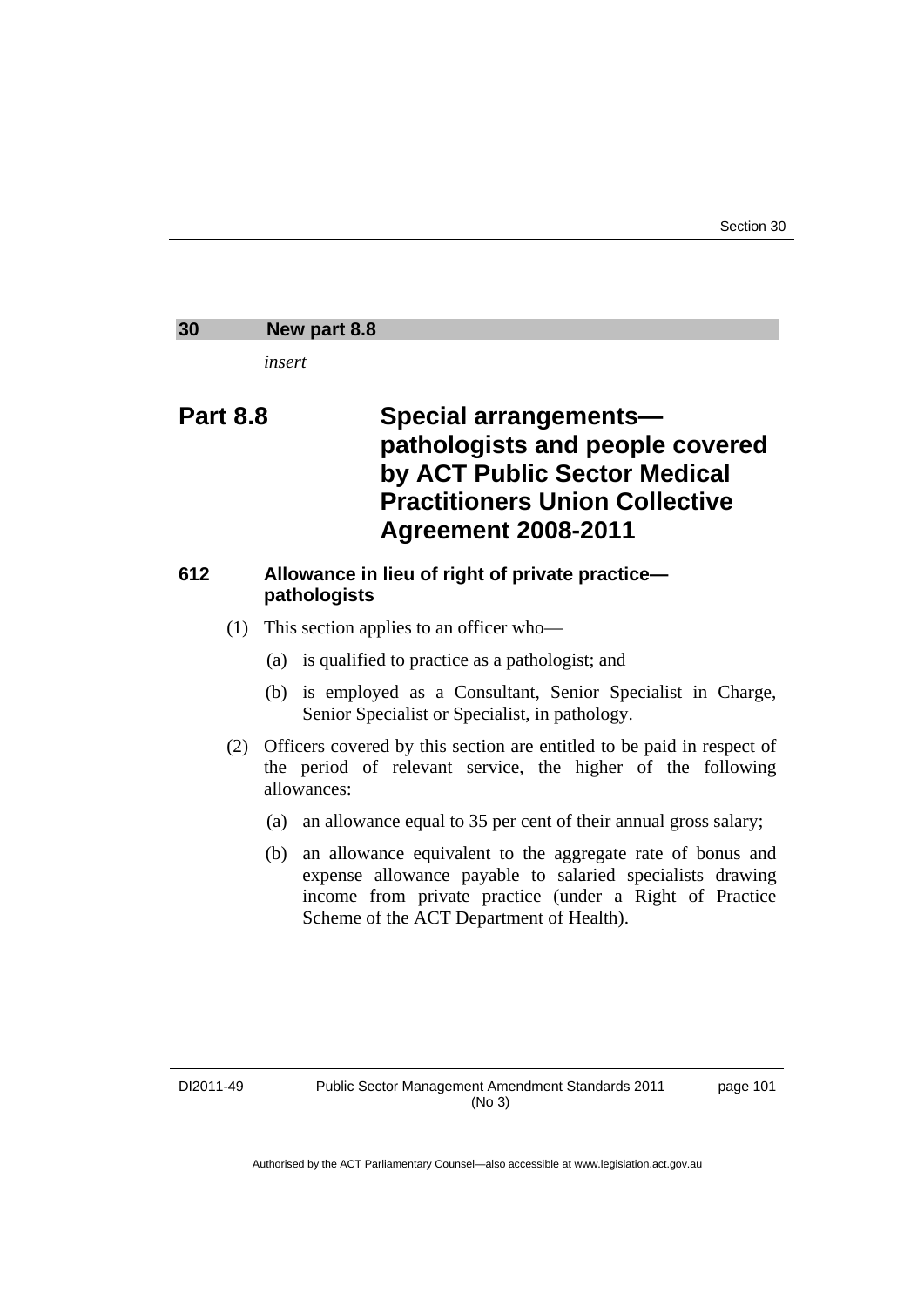# **613 Allowance in lieu of right of private practice—specialists other than pathologists**

Officers are entitled to be paid an allowance, in respect of the period of relevant service, at a rate equal to 16 per cent of the annual salary if the officer—

- (a) is a Senior Specialist or Specialist other than a pathologist; and
- (b) has elected to receive the allowance under this section in lieu of any remuneration from exercising a right of private practice under a Right of Private Practice Scheme of the ACT Department of Health.

### **614 Calculation of salary for Sunday or public holiday duty medical officers**

 (1) If an employee covered by the *Medical Officers' (Australian Capital Territory Public Sector) Award 2000* is rostered for duty on a public holiday which is not in excess of the set weekly hours as specified in that Award, the employee is paid at the rate of time and a half for the actual time worked on the public holiday.

# **615 Additional annual leave for career medical officers, resident medical officers and registrars**

- (1) In addition to the annual leave a medical officer would ordinarily be entitled to, a medical officer who is rostered to work regularly on Sundays and Public Holidays, and who works for more than ten Sundays during a calendar year, accrues an additional seven consecutive days, expressed in hours, recreation leave for that year.
- (2) The seven consecutive days leave include non-working days.
- (3) A medical officer rostered to perform duty on less than ten Sundays during a year in which their annual leave accrues, accrue additional leave for that year at the rate of one tenth of a working week for each Sunday rostered.

page 102 Public Sector Management Amendment Standards 2011 (No 3)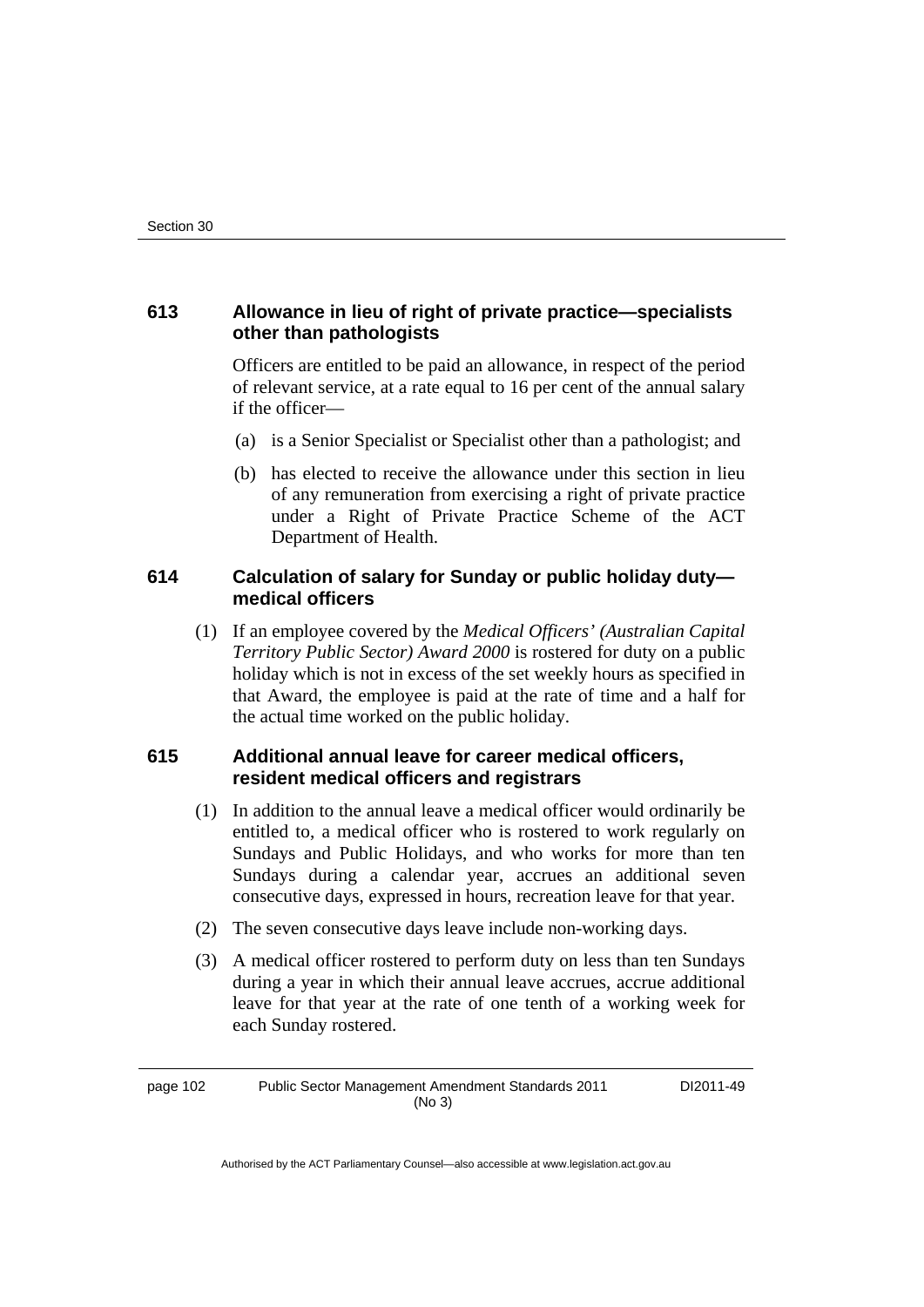- (4) Subject to this part, rostered Sunday overtime shift of less than three hours duration must not be taken into account for this section.
- (5) A rostered overtime shift which involves some hours to be worked on a Sunday and some on another day is to be treated as a Sunday overtime shift for this section.
- (6) The additional annual leave prescribed by this section is exclusive of Public Holidays.
- (7) A Chief Executive may determine, if the amount of additional leave is less than one day, expressed in hours, that the amount be carried forward to the following year, if hospital working arrangements so require.

#### **616 Leave for specialists and senior specialists—conference leave**

- (1) A chief executive may grant leave to a Specialist or Senior Specialist to attend a medical conference.
- (2) On commencement as a Specialist or Senior Specialist, and on completion of each year of service, an officer accrues a credit of one week of conference leave based on their ordinary hours of duty.
- (3) The maximum accruable credit of conference leave for Specialists and Senior Specialists is two weeks.
- (4) Conference leave cannot be granted in excess of available credits.
- (5) Conference leave must be granted with pay.
- (6) Conference leave counts as service for all purposes.
- (7) A Specialist or Senior Specialist is entitled to payment equal to the cost of return business class air travel to enable attendance at a medical conference provided—
	- (a) the air travel is by the most direct practicable route; and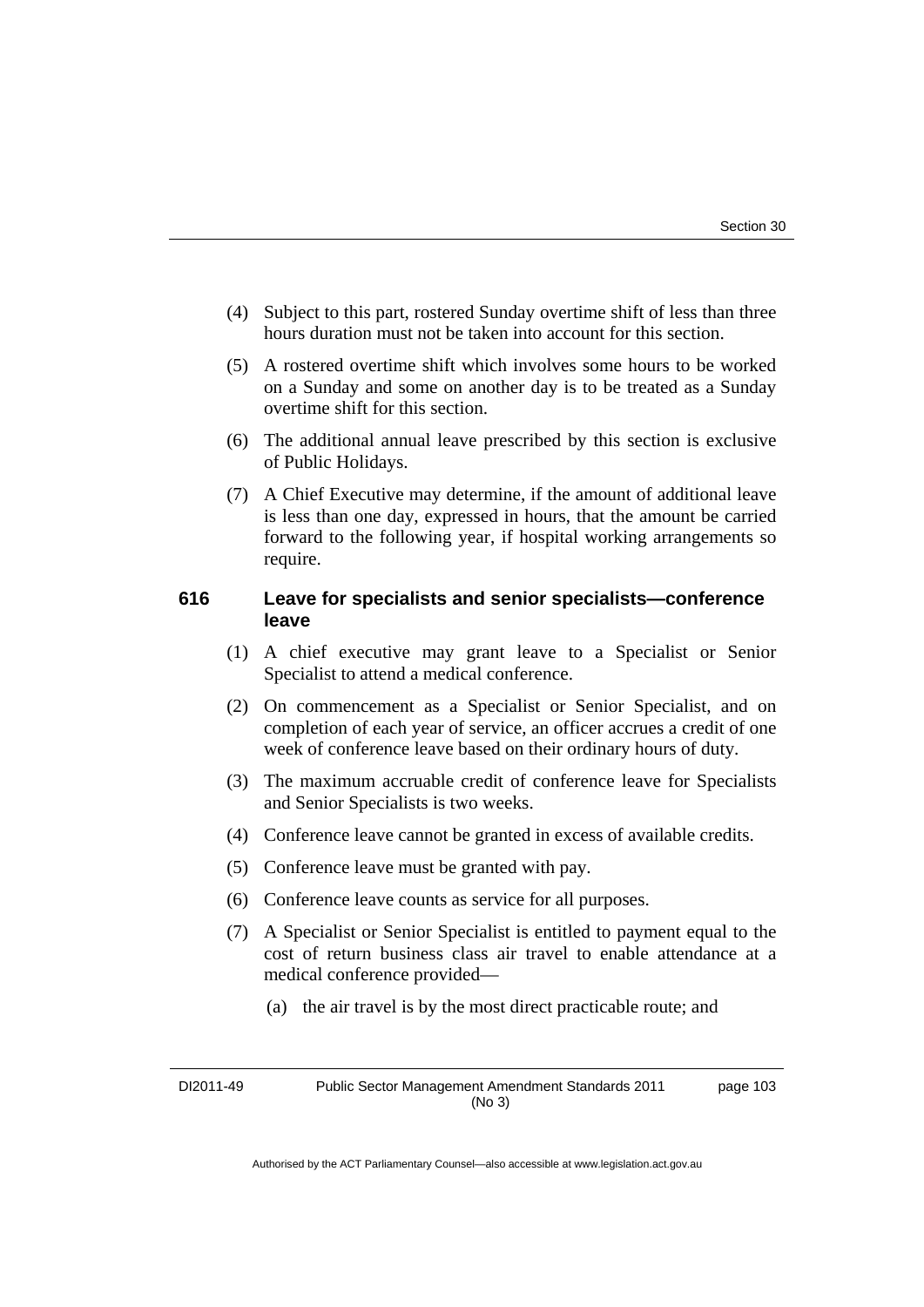(b) the cost does not exceed the maximum applicable between any two Australian capital cities.

#### **617 Leave for specialists and senior specialists—study leave**

- (1) A chief executive may grant leave to a Specialist or Senior Specialist who has completed five years of service, for the purpose of undertaking medical study.
- (2) Subject to subsection (3), a period of three months study leave accrues for the first and each subsequent completed five years of service.
- (3) After the first credit has accrued, an officer may elect to accrue a credit of six weeks leave for each completed period of three years service.
- (4) The maximum study leave credit the officer may accrue is six months.
- (5) The period of study leave granted must not exceed the study leave credit of the officer.
- (6) Study leave is granted with pay.
- (7) A Specialist or Senior Specialist is entitled to payment equal to the cost of return business class air travel for study purposes provided—
	- (a) the air travel is by the most direct practicable route; and
	- (b) the cost does exceed the maximum applicable between any two Australian capital cities.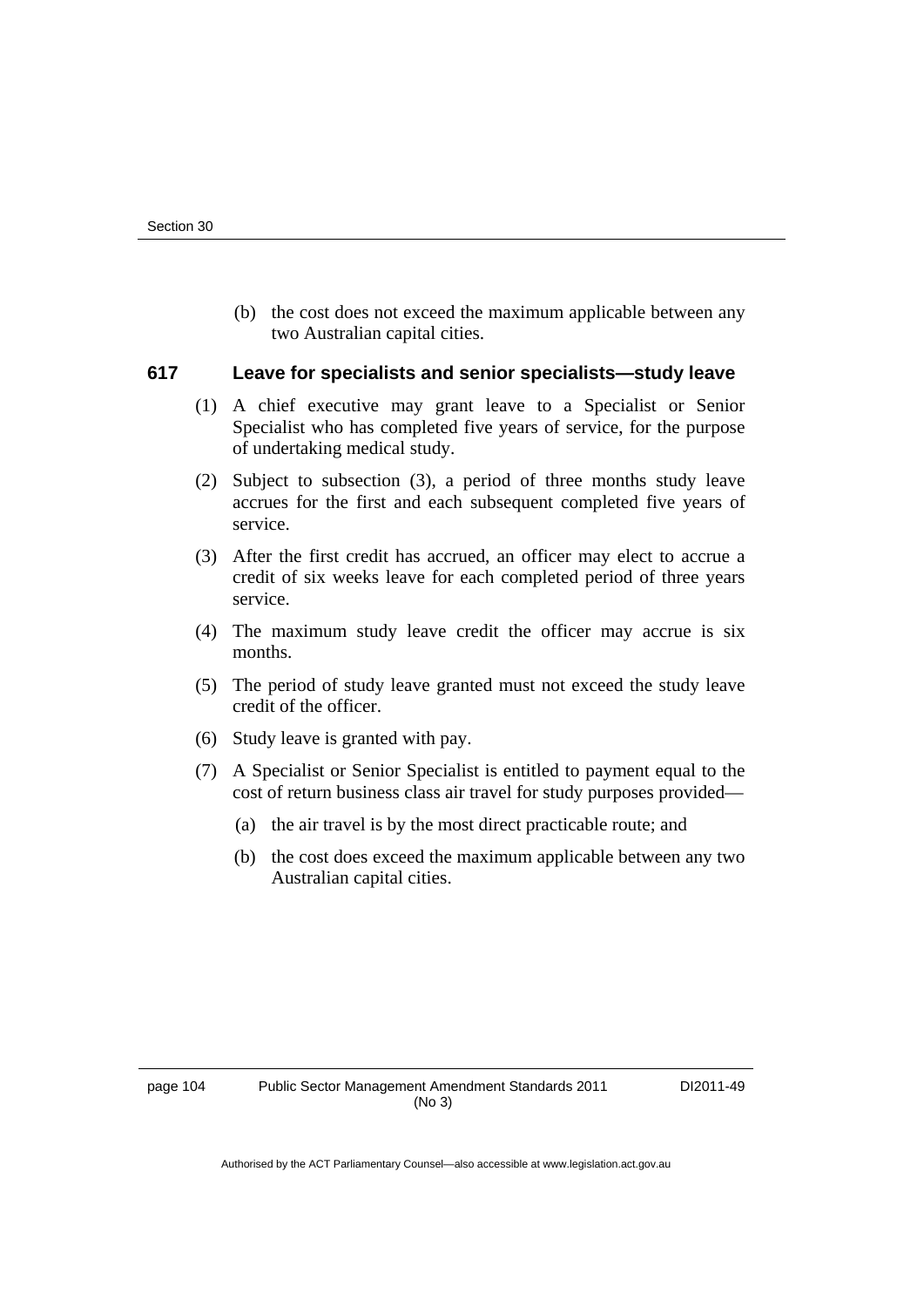#### **31 New chapter 9**

*insert* 

# **Chapter 9 Executives and statutory office holders**

## **Part 9.1 Executive work value**

#### **618 Application—pt 9.1**

This part applies to a person employed under the Act, section 28, section 30, section 72 or section 76.

#### **619 Interpretation—pt 9.1**

In this part—

*remuneration zone* in table 620, column 3 is the range of assessed work value(s) in that Zone—

- (a) *Zone 1* includes the assessed work value range(s) from 680 to 899; or
- (b) *Zone 2* includes the assessed work value range(s) from 900 to 1299; or
- (c) *Zone 3* includes the work value range(s) of 1300 and above.

*total remuneration point* in table 620, column 2 is the number assigned to that range of assessed work value in column 1.

#### **620 Determining work value**

 (1) The assessed work value in respect of a chief executive or executive is the work value obtained by applying the independent job evaluation methodology approved by the Commissioner*.*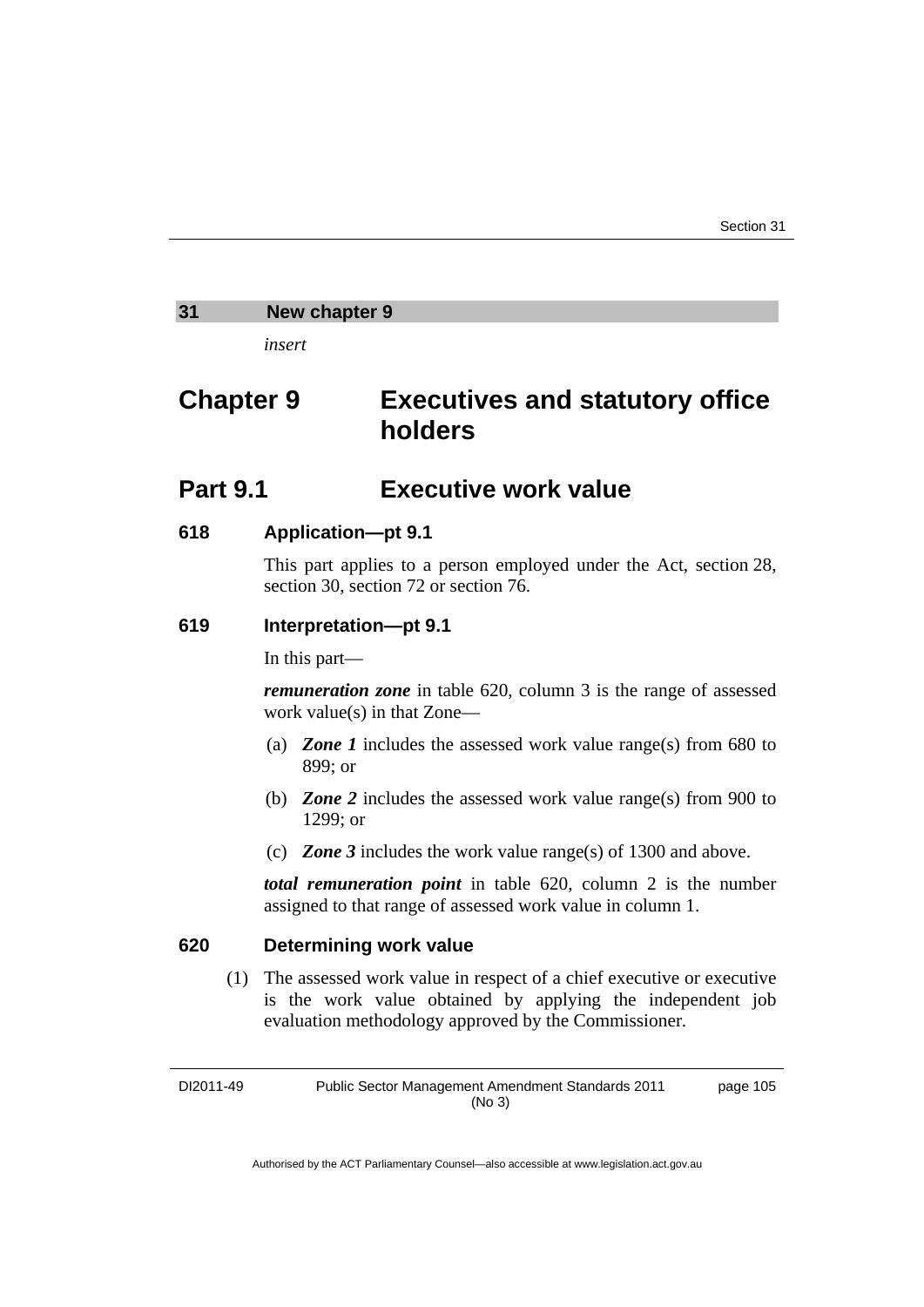| Table 620                                                 |                                                |                                        |
|-----------------------------------------------------------|------------------------------------------------|----------------------------------------|
| column 1<br><b>Range of Assessed</b><br><b>Work Value</b> | column 2<br><b>Total Remuneration</b><br>Point | column 3<br><b>Remuneration Zone</b>   |
| $680 - 735$                                               | 1.1                                            | Zone 1 (680-899)                       |
| 736 - 791                                                 | 1.2                                            | 680-735<br>1.1<br>736-791<br>1.2       |
| 792 - 899                                                 | 1.3                                            | 1.3<br>792-899                         |
| $900 - 1000$                                              | 2.4                                            | Zone 2 (900-1299)<br>900-1000<br>2.4   |
| $1001 - 1200$                                             | 2.5                                            | 1001-1200<br>2.5                       |
| 1201 - 1299                                               | 2.6                                            | 1201-1299<br>2.6                       |
| 1300 - 1488                                               | 3.7                                            | Zone $3(1300 + )$                      |
| 1489 - 1679                                               | 3.8                                            | 1300-1488<br>3.7<br>3.8<br>1489-1679   |
| 1680 - 1870                                               | 3.9                                            | 1680-1870<br>3.9                       |
| 1871 - 2061                                               | 3.10                                           | 1871-2061<br>3.10<br>2062-2249<br>3.11 |
| $2062 - 2249$                                             | 3.11                                           | 3.12<br>$2250+$                        |
| $2250 +$                                                  | 3.12                                           |                                        |

 (2) The total remuneration point in table 620, column 2 is found by the number assigned to the range of assessed work value in column 1.

#### **621 Movements in remuneration zone**

In accordance with the Act, section 28AA(2)(b) and section  $72A(2)(b)$ , a variation to a contract may increase the remuneration payable to a chief executive or executive if—

- (a) there has been an increase in job responsibilities; and
- (b) a work value assessment sets a higher total remuneration point for the position than an earlier work value assessment for that position; and

page 106 Public Sector Management Amendment Standards 2011 (No 3) DI2011-49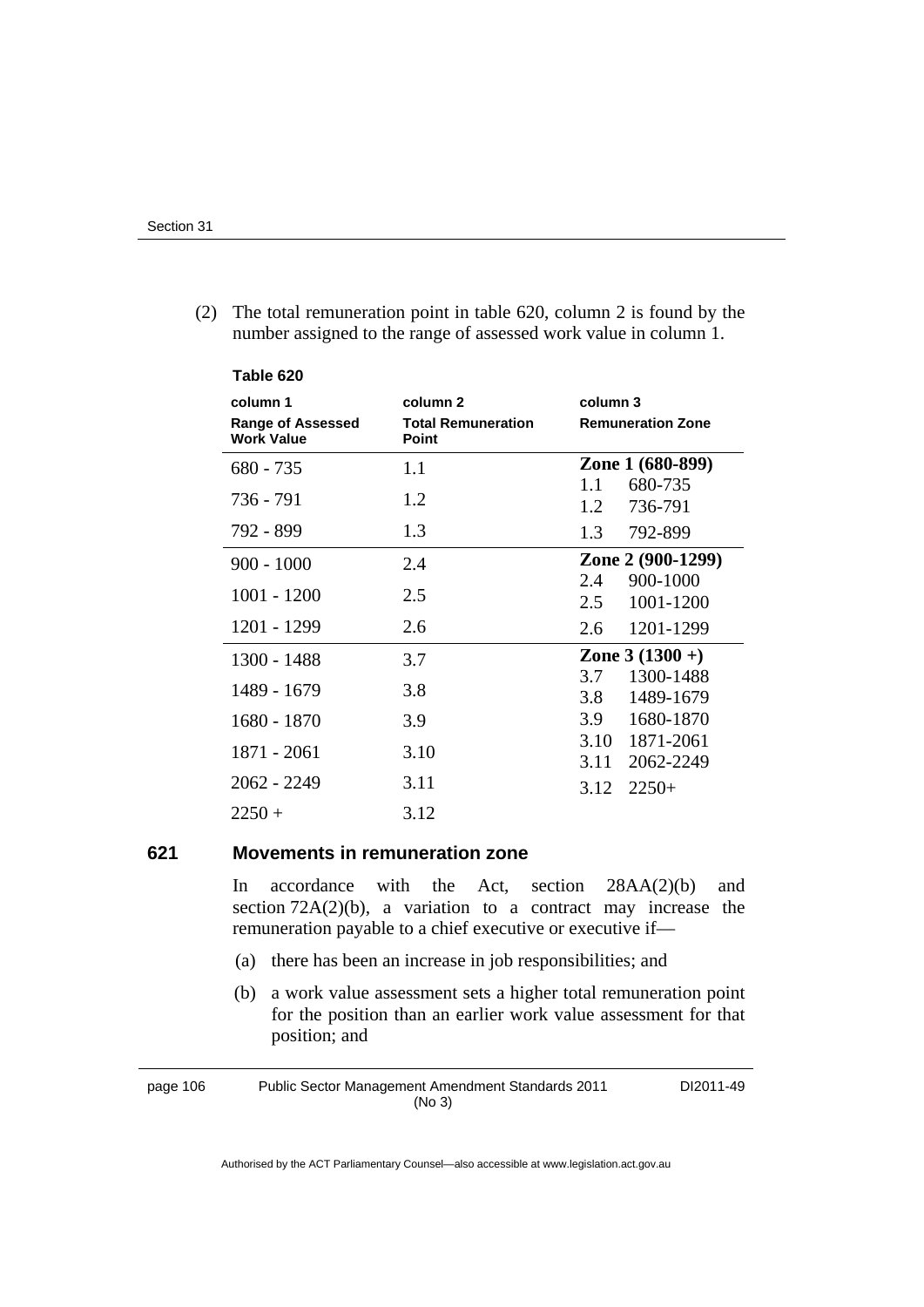- (c) If one of the following circumstances apply:
	- (i) the movement is within total remuneration points set under Zone 1;
	- (ii) the movement is within total remuneration points set under Zone 2;
	- (iii) the movement is not more than two total remuneration points under Zone 3.

#### **622 Circumstances where work value assessment not required**

- (1) The Commissioner may waive the requirement for an independent job evaluation if—
	- (a) a person is to perform the duties of an executive office under the Act, section 76 and the Commissioner determines the waiver to be in the interests of the Service; or
	- (b) a chief executive office has been created in a newly established administrative unit and a person is to perform the duties of a chief executive office under the Act, section 30.
- (2) If the Commissioner approves a waiver of the requirement for an independent job evaluation, the Commissioner will determine the remuneration point for the office.

# **Part 9.2 Executive responsibilities**

### **Division 9.2.1 Executive performance**

#### **623 Application—div 9.2.1**

This part applies to a person employed under the Act, section 28, section 30, section 72 or section 76.

DI2011-49 Public Sector Management Amendment Standards 2011 (No 3)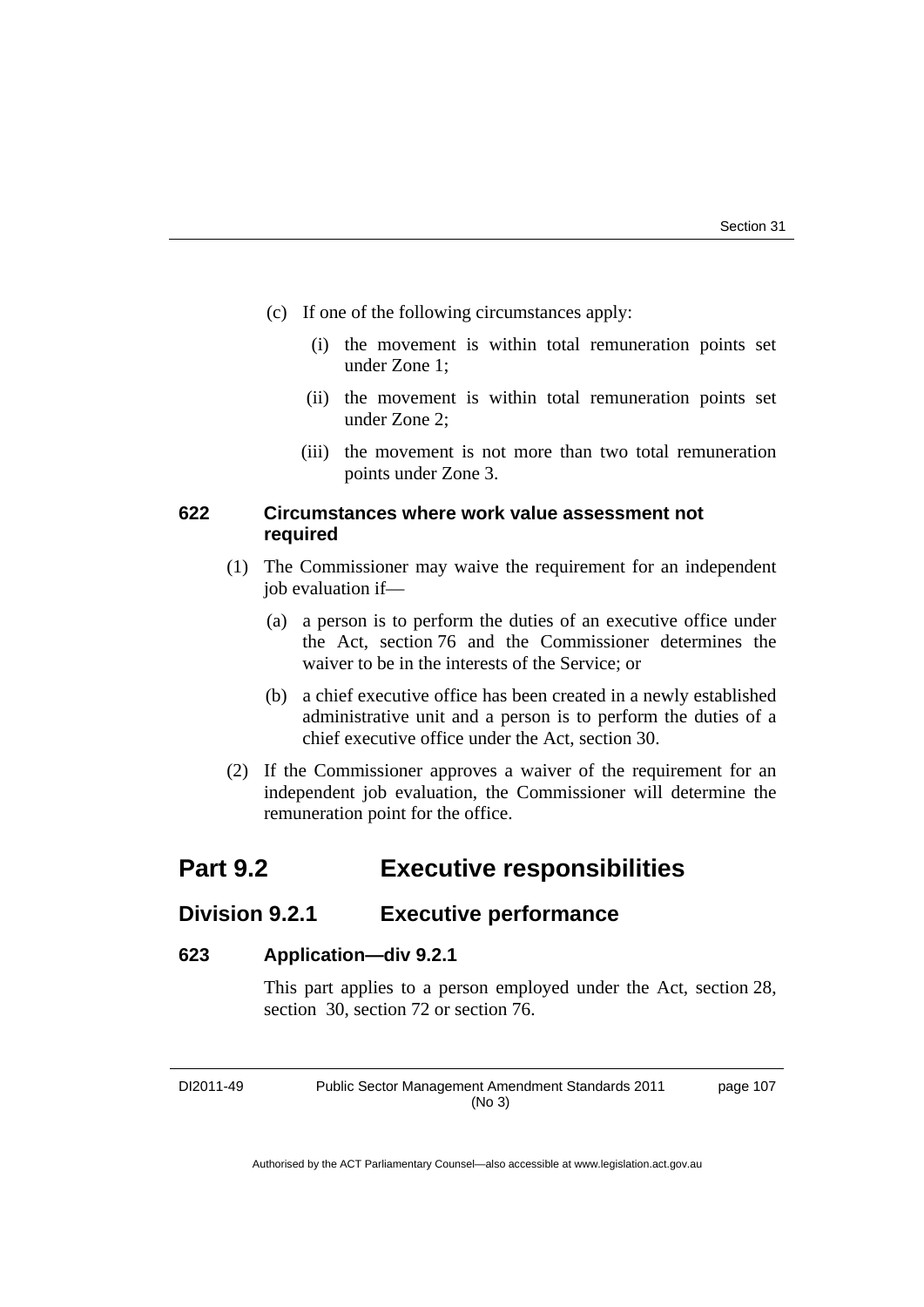#### **624 Performance management**

Chief executives and executives must participate in an annual review of performance.

#### **625 Declaration of interests**

- (1) A chief executive or executive engaged on a contract of three months or more must complete a formal declaration of interests.
- (2) Declarations by a chief executive or executive must be made—
	- (a) prior to engagement; and
	- (b) every twelve months as part of an annual review; and
	- (c) as soon as possible after any relevant facts have come to the chief executive or executive's notice; and
	- (d) whenever the relevant circumstances change.

#### **626 External employment**

- (1) A chief executive must not, except in accordance with the written approval of the Chief Minister, accept or engage in any remunerative employment other than in connection with the performance of their duties in the ACTPS.
- (2) An executive must not, except in accordance with the written approval of the relevant chief executive, accept or engage in any remunerative employment other than in connection with the performance of their duties in the ACTPS.

## **Division 9.2.2 Equity and diversity**

#### **627 Application—div 9.2.2**

This part applies to chief executives.

page 108 Public Sector Management Amendment Standards 2011 (No 3)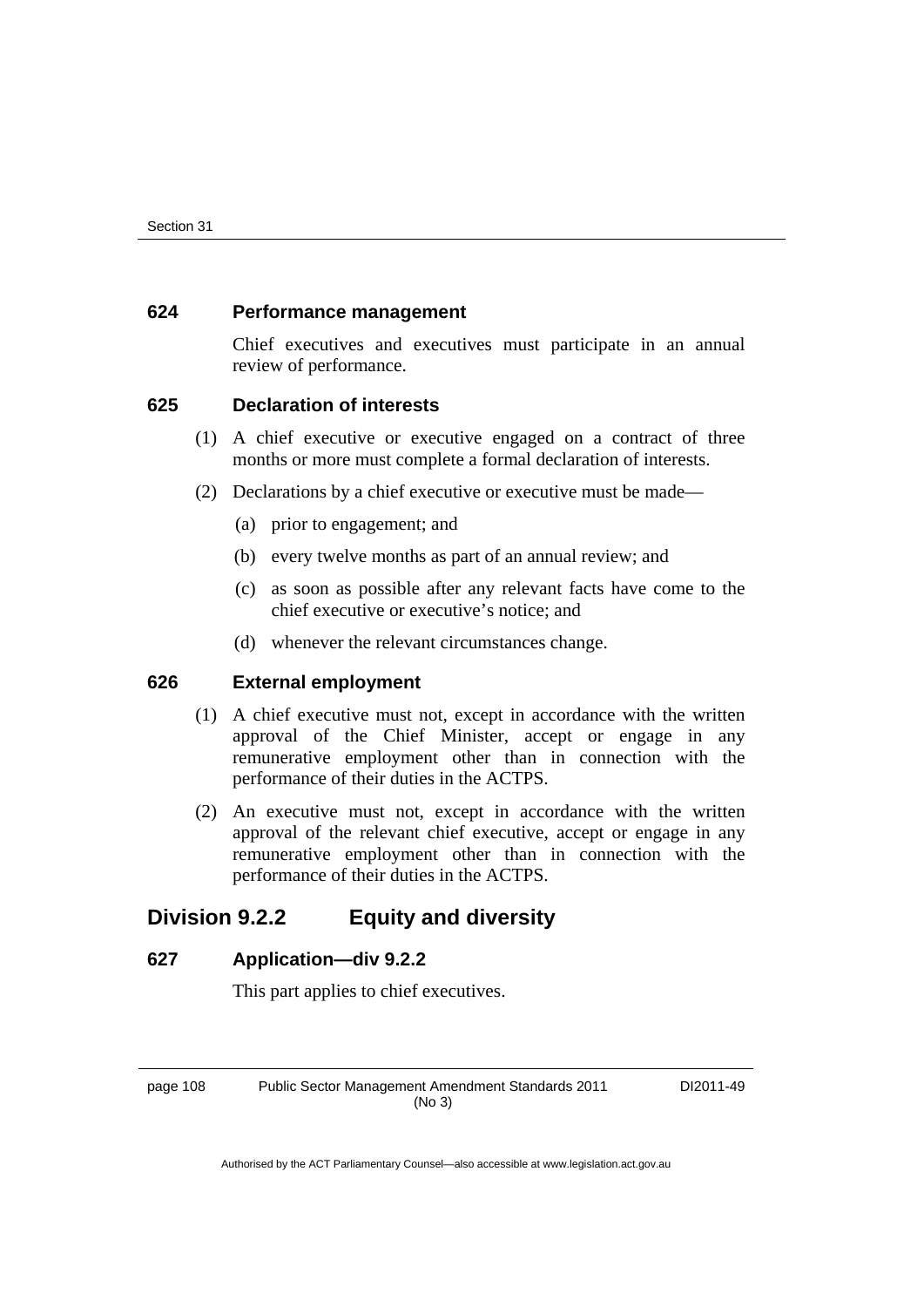#### **628 Chief executive responsibilities**

- (1) A chief executive must take all reasonable steps to prepare and implement Equity and Diversity Plans for their agency.
- (2) A chief executive must prepare an Equity and Diversity Plan prior to the expiration of the previous plan or within three months of the formation of a new agency.
- (3) A chief executive must monitor, report and review Equity and Diversity Plans.

#### **629 Unauthorised disclosure of information**

A chief executive or executive who leaves the ACTPS to work for another employer and who intends to use confidential information acquired while a member of the ACTPS in their new employment, must not use the information without the approval of the relevant chief executive or the relevant Minister in the case of a chief executive.

# **Part 9.3 Executive financial entitlements**

#### **630 Application—pt 9.3**

This part applies to a person employed under the Act, section 28, section 30, section 72 or section 76.

#### **631 Interpretation—pt 9.3**

In this part—

*remuneration* means the cash salary remuneration payable to chief executives and executives as set out in Column 2 'Remuneration (per annum)' of Schedule A of Remuneration Tribunal Determination 2 of 2010 'ACT Public Service Executives and Chief Executives , effective 1 July 2010, as varied or any determination of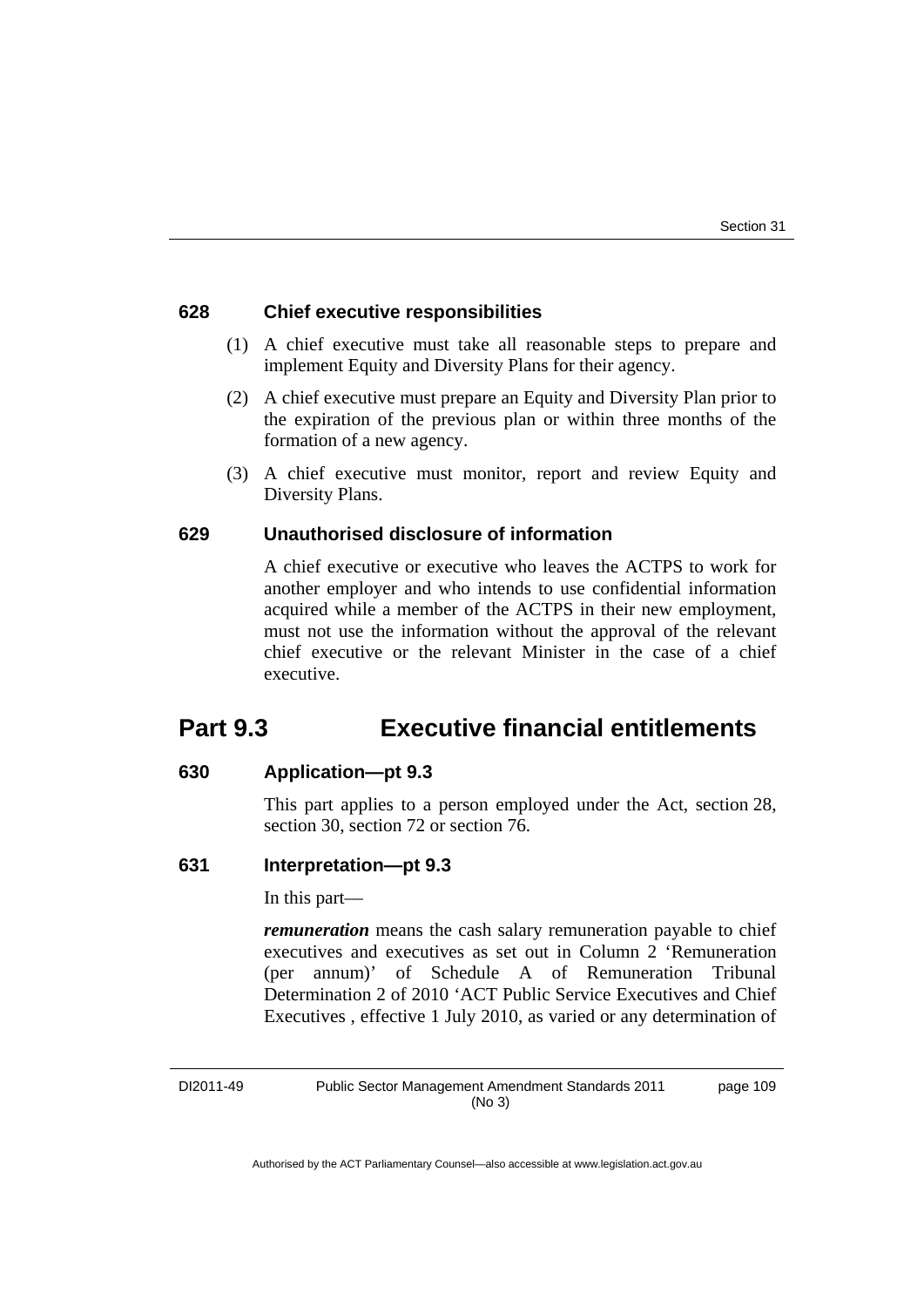the Remuneration Tribunal, which supersedes Determination 2 of 2010, and applies to chief executives and executives.

*Note* Column 2 'Remuneration (per annum)' of Schedule A of Remuneration Tribunal Determination 2 of 2010 'Chief Executives and Executives', effective 1 July 2010, sets out the cash salary component of chief executive and executive remuneration.

*transitional executive* means an ACT chief executive or executive who was an ACT Senior Executive Service officer immediately before the commencement of the *Public Sector Management (Amendment) Act 1995* and who has been continuously employed by the Territory from the commencement of the *Public Sector Management (Amendment) Act 1995*.

*Note* Continuous employment with the Territory may include an appointment to a full time statutory office established under Territory legislation.

#### **632 Chief executive employment benefit**

- (1) This section applies to chief executives engaged under the Act, section 28.
- (2) The Chief Minister may by instrument approve the payment to a chief executive of a chief executive employment benefit under the following conditions:
	- (a) for a chief executive employment benefit that is not in excess of 20% of the chief executive's remuneration, the Chief Minister is satisfied of the requirements of section 632(3);
	- (b) for a chief executive employment benefit that is in excess of 20% of the chief executive's remuneration, the Chief Minister—
		- (i) must require an independent job evaluation of the relevant office of chief executive; and
		- (ii) must make a decision about whether to approve a chief executive employment benefit based on—

page 110 Public Sector Management Amendment Standards 2011 (No 3) DI2011-49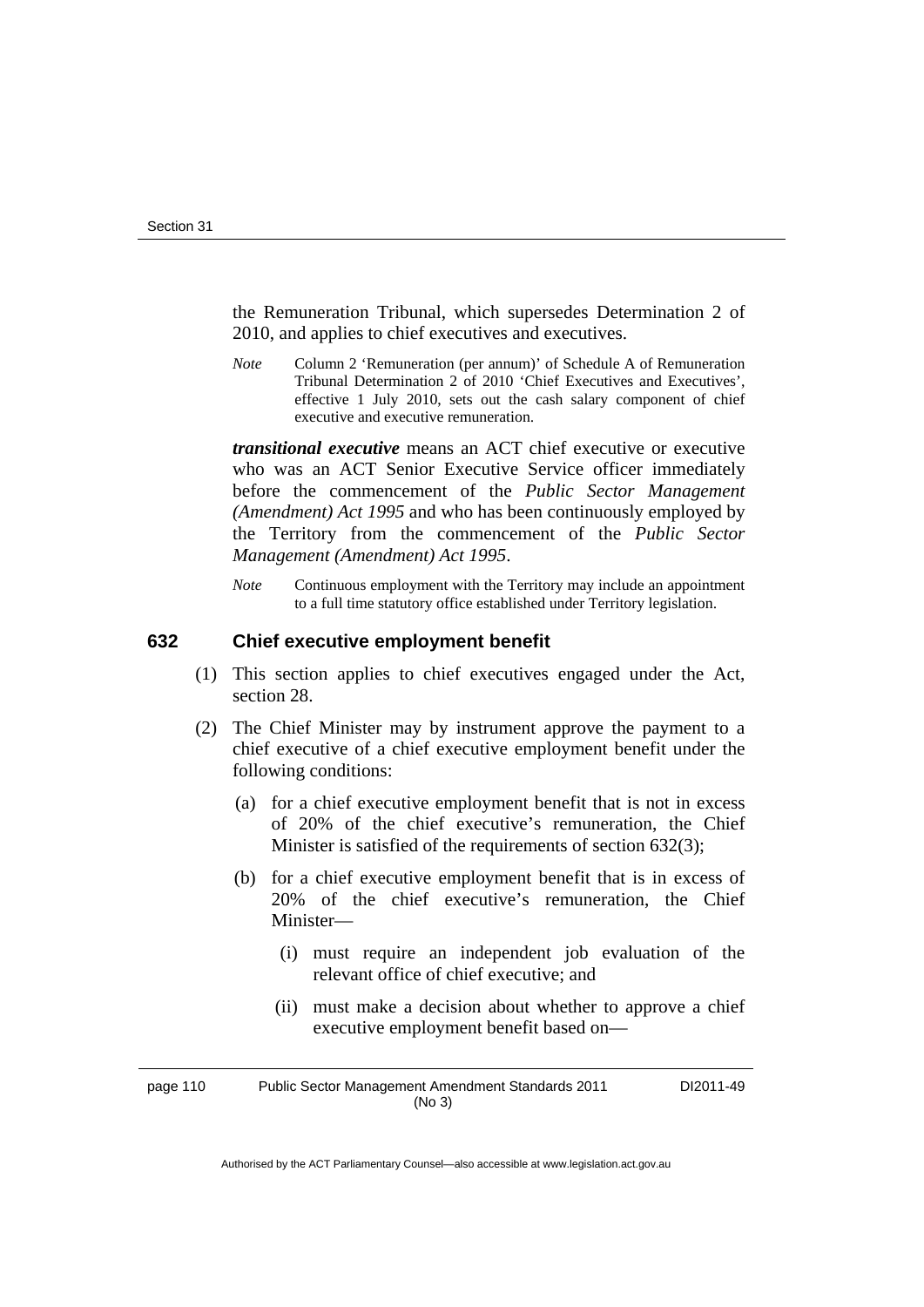- (A) the independent job evaluation; and
- (B) the requirements of section 632(3); and
- (C) market rate pressures; and
- (D) the specialist skill and expert technical knowledge of the chief executive; and
- (E) any other relevant matter; and
- (iii) is satisfied that it is appropriate to approve the chief executive employment benefit under this section.
- (3) The Chief Minister may only approve a chief executive employment benefit if satisfied that it is necessary for the attraction to, or retention in, employment of a suitable person as a chief executive.
- (4) If the Chief Minister approves the payment of a chief executive employment benefit, then that benefit—
	- (a) will commence on the date and in the amount specified in the instrument; and
	- (b) will, unless specified in the instrument, apply for the term of the chief executive's contract; and
	- (c) may, if less than 20% of the chief executive's remuneration, be increased by the Chief Minister at any time during the term of the chief executive's contract; and
	- (d) may be reduced or ended by the Chief Minister if the chief executive's remuneration is increased, but not so as to reduce the amount paid to the chief executive to an amount less than the sum of;
		- (i) the remuneration paid to the chief executive before its increase; and
		- (ii) the benefit.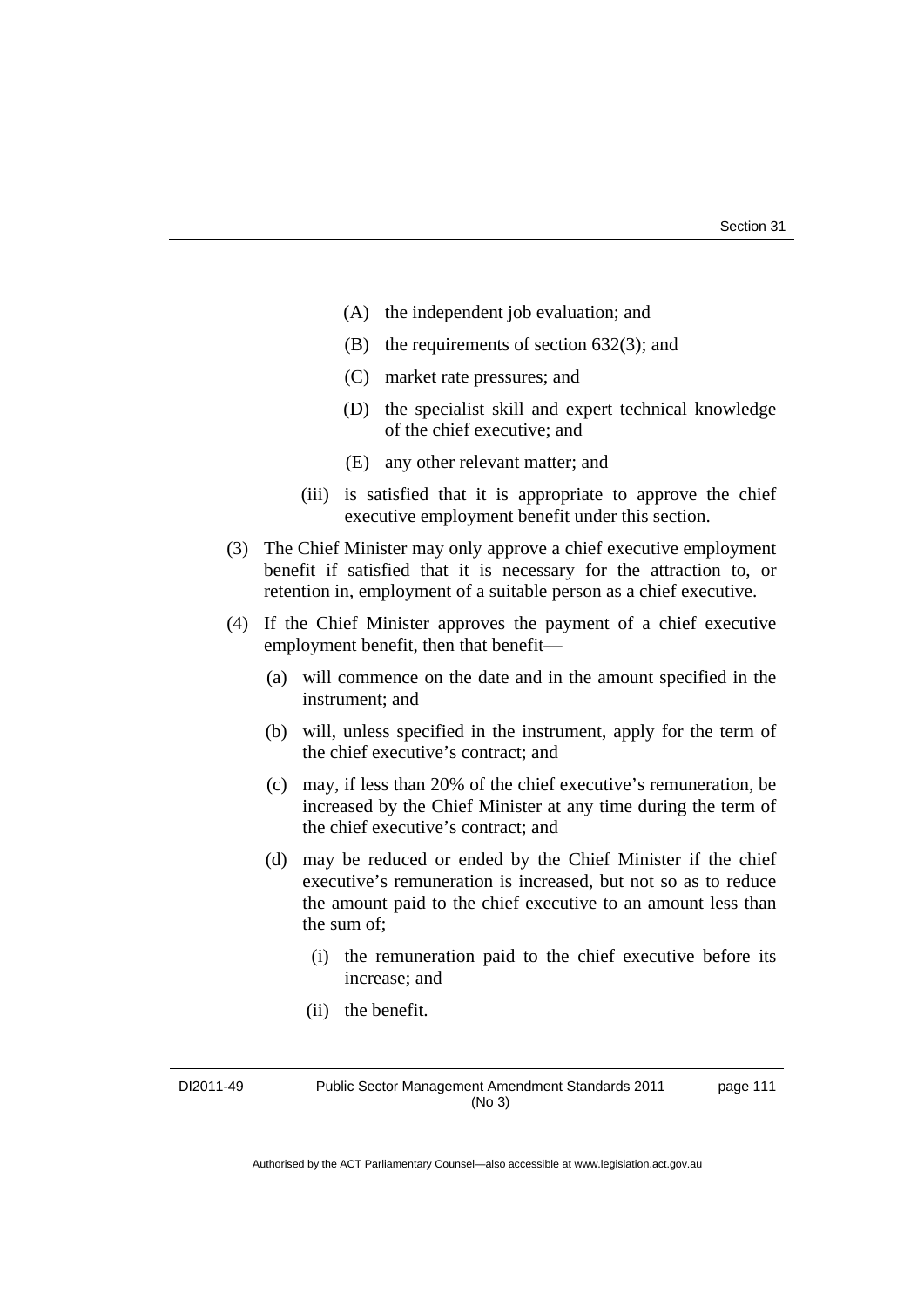- (5) To avoid any doubt, the payment of a chief executive employment benefit is in addition to any remuneration, allowance or entitlement determined by the Remuneration Tribunal under the *Remuneration Tribunal Act 1995*.
- (6) A chief executive employment benefit may only be made in fortnightly pro-rata payments, and is not available as a lump sum payment.
- (7) A chief executive employment benefit counts for salary for all purposes including, but not limited to—
	- (a) superannuation; and
	- (b) salary when on paid leave; and
	- (c) special benefits payments; and
	- (d) payment in lieu of notice.
- (8) If a chief executive takes leave on reduced pay the chief executive employment benefit must be reduced on a pro-rata basis.

#### **633 Payment in lieu for notice period—chief executives and executives**

- (1) If notice is required under a chief executive or executive contract of employment, a payment equal to the remuneration for that period of notice may, at the election of the employer or employee, be made in lieu of notice.
- (2) A payment made in lieu of notice under this section is in addition to a payment made under the Standards, section 634 or section 635.

#### **634 Special benefits on early termination of contract—chief executives and executives**

(1) This section does not apply to transitional executives.

page 112 Public Sector Management Amendment Standards 2011 (No 3)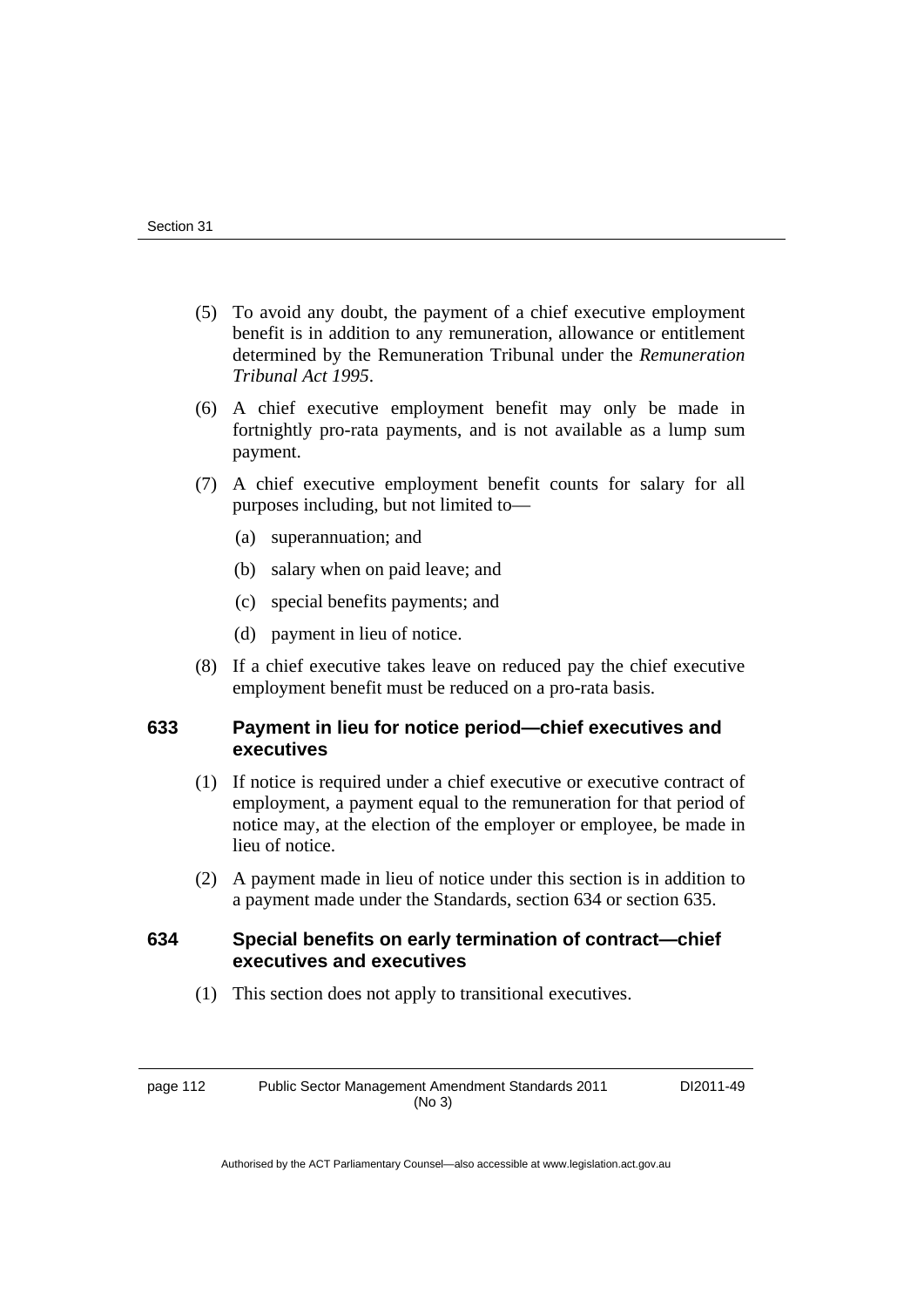- (2) In this section a period of continuous recognised service is calculated in the same way an officer's period of service is calculated for long service leave in section 64.
- (3) For the purposes of the Act, section 28A and 73, if a chief executive's or executive's contract of employment is terminated on a ground involving changes to operational requirements which result in a substantial change to the nature of the work required under the contract, the prescribed benefit payable—
	- (a) is two weeks of remuneration for every completed year of continuous recognised service; and
	- (b) excludes any period of service for which the chief executive or executive has received a special benefit or redundancy type payment in the ACTPS or another jurisdiction; and
	- (c) cannot exceed 44 weeks of remuneration.
- (4) For the purpose of the Act, section 28A and 73, if a chief executive's or executive's contract of employment is terminated because of a failure to disclose a prior criminal conviction, subject to the Spent Convictions Scheme in the *Spent Convictions Act 2000*, the prescribed benefit—
	- (a) is two weeks of remuneration for every completed year of continuous recognised service; and
	- (b) excludes any period of service for which the chief executive or executive has received a special benefit or redundancy type payment in the ACTPS or another jurisdiction; and
	- (c) cannot exceed one month of remuneration.

#### **635 Special benefits applying to transitional executives on early termination or non-renewal of contract in certain circumstances**

(1) This section applies to transitional executives.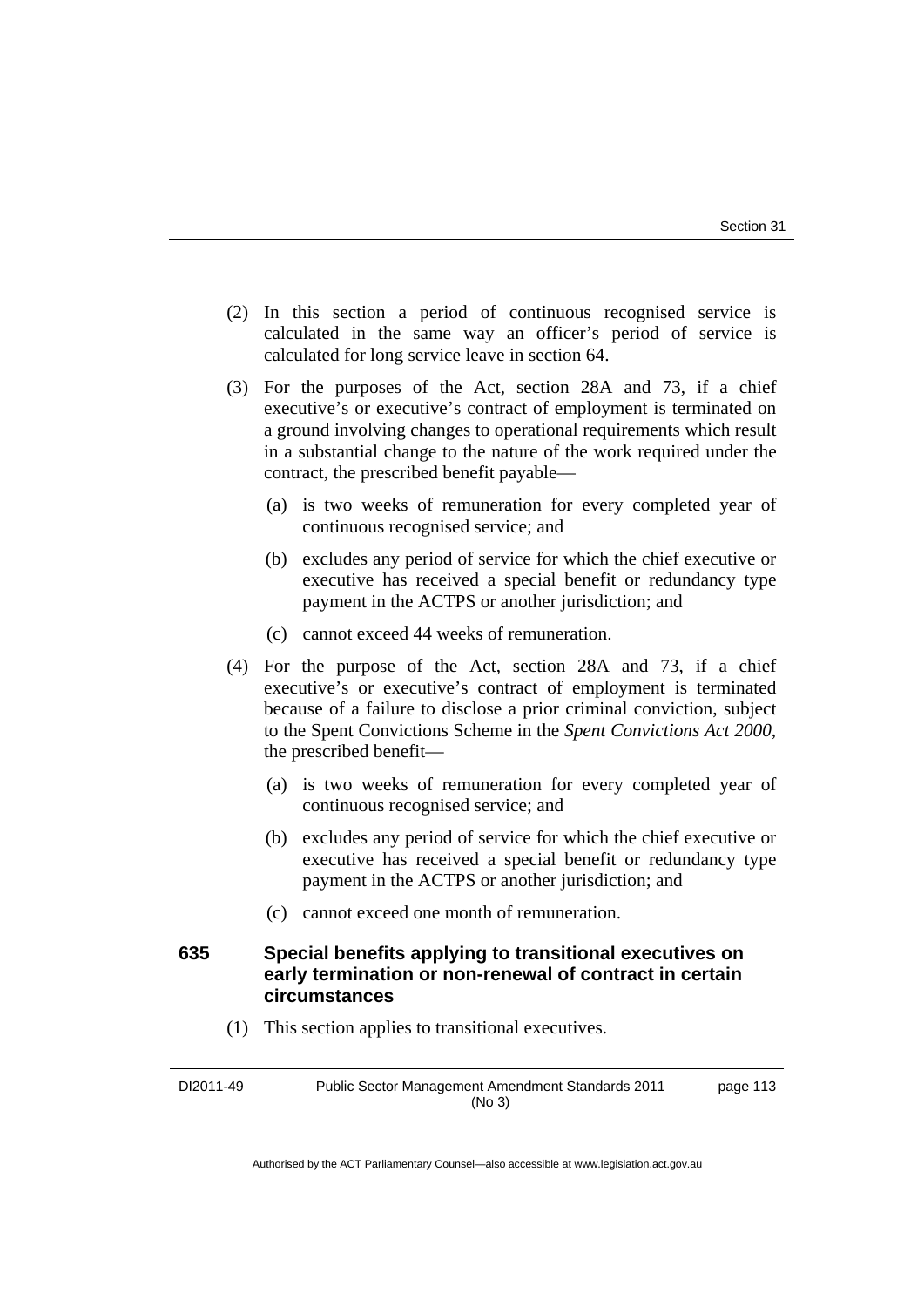- (2) In this section a period of continuous recognised service is calculated in the same way an officer's period of service is calculated for long service leave in section 64.
- (3) For the purpose of the Act, section 28A and section 73 if a transitional executive's contract of employment is terminated as a result of changes to operational requirements that result in substantial change to the nature of the work required under the contract, the prescribed benefit payable—
	- (a) is two weeks of remuneration for every completed year of continuous recognised service; and
	- (b) excludes any period of service for which the chief executive or executive has received a special benefit or redundancy type payment in the ACTPS or another jurisdiction; and
	- (c) cannot exceed 52 weeks of remuneration.
- (4) For the purpose of the Act, section 28A and section 73, if immediately following the expiration of a transitional executive's existing contract he or she is not offered a further contract, provided the reasons for not offering a new contract do not relate to poor performance, misconduct or failure to disclose a prior criminal conviction, subject to the Spent Convictions Scheme in the *Spent Convictions Act 2000*, the prescribed benefit payable—
	- (a) is two weeks of remuneration for every completed year of continuous recognised service; and
	- (b) excludes any period of service for which the chief executive or executive has received a special benefit or redundancy type payment in the ACTPS or another jurisdiction; and
	- (c) cannot exceed 52 weeks of remuneration.
- (5) For the purpose of the Act, section 28A and section 73, if immediately following the expiration of a transitional executive's existing contract he or she is offered a further contract in respect of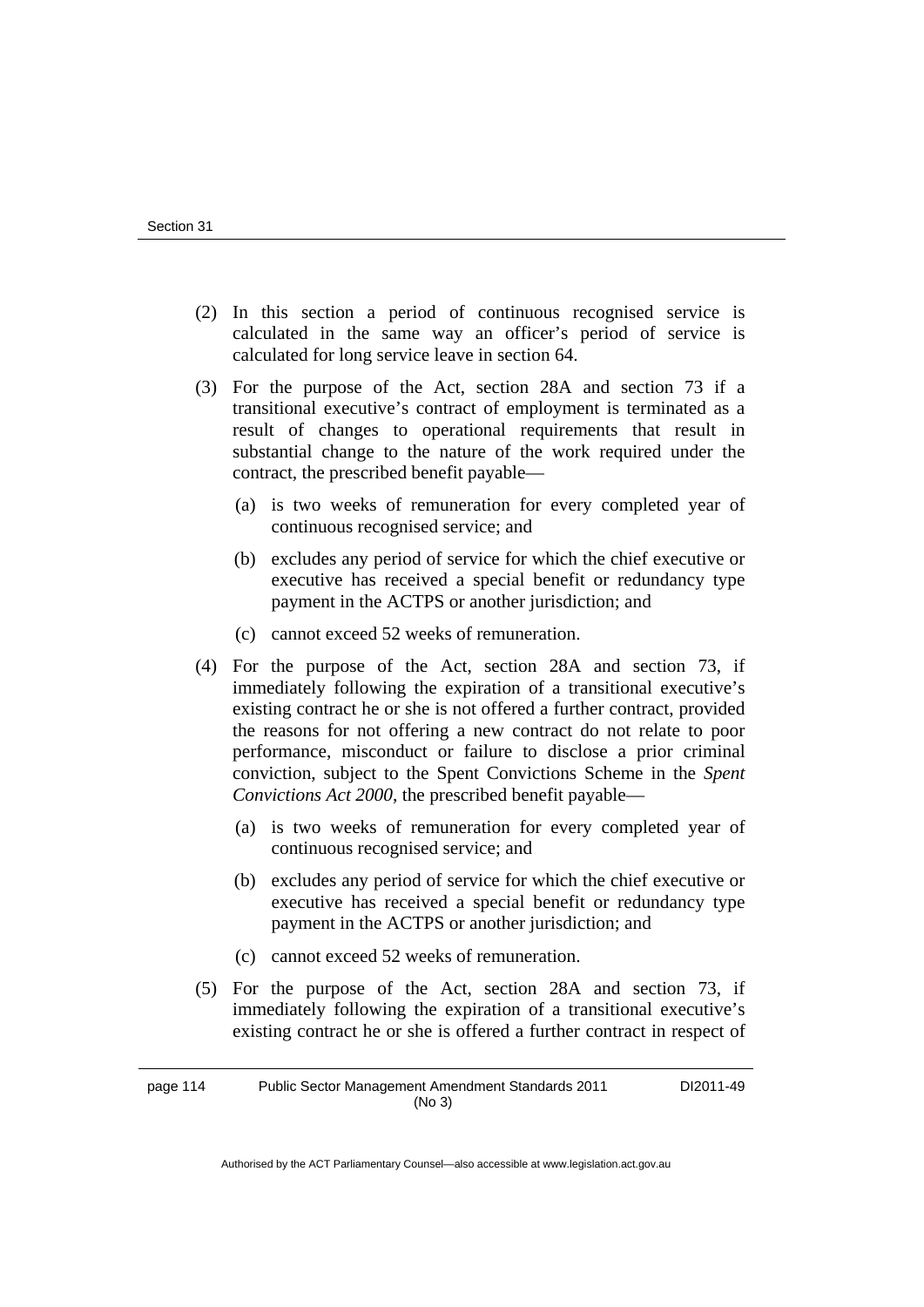an executive office that has a significantly lower work value level than the office relating to the expired contract and the executive does not accept the further contract, the prescribed benefit payable—

- (a) is two weeks of remuneration for every completed year of continuous recognised service; and
- (b) excludes any period of service for which the chief executive or executive has received a special benefit or redundancy type payment in the ACTPS or another jurisdiction; and
- (c) cannot exceed 52 weeks of remuneration.
- (6) For the purpose of the Act, section 28A and 73, if a transitional executive's contract of employment is terminated because of a failure to disclose a prior criminal conviction, subject to the Spent Convictions Scheme in the *Spent Convictions Act 2000*, the prescribed benefit—
	- (a) is two weeks of remuneration for every completed year of continuous recognised service; and
	- (b) excludes any period of service for which the chief executive or executive has received a special benefit or redundancy type payment in the ACTPS or another jurisdiction; and
	- (c) cannot exceed one month of remuneration.

#### **636 Superannuation—chief executives and executives**

- (1) This section applies to—
	- (a) any person engaged under a contract as a chief executive or executive, on and after 1 July 2006; but
	- (b) does not apply to any person—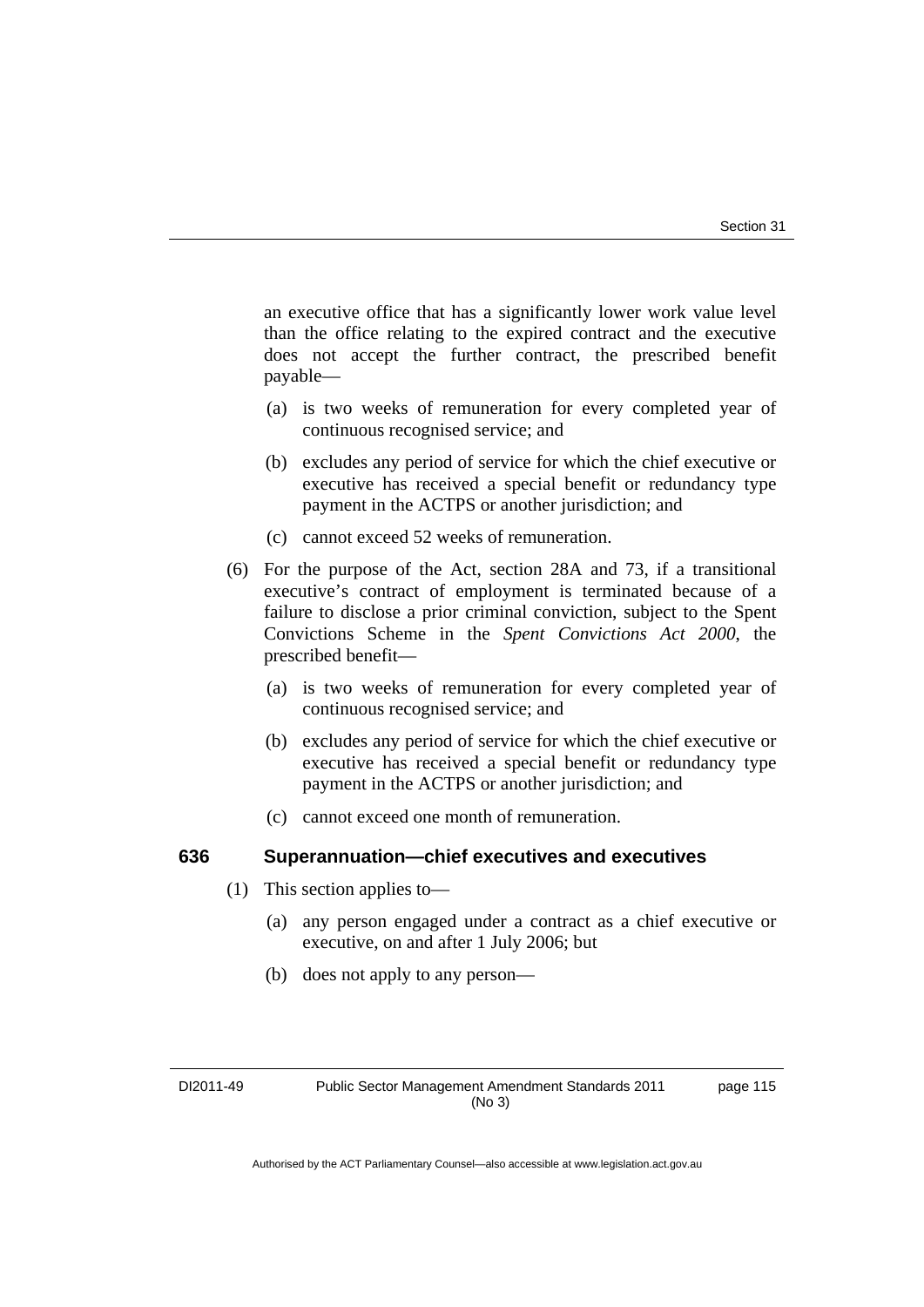- (i) who is an existing Commonwealth Superannuation Scheme or Public Sector Superannuation Scheme member; or
- (ii) who was engaged or appointed under the Act before 30 June 2006, if the subsequent engagement as a chief executive or executive would be continuous with employment commenced before 30 June 2006; or
- (iii) who was engaged or appointed to the Territory under Territory legislation before 30 June 2006, if the subsequent engagement as a chief executive or executive would be continuous with employment commenced before 30 June 2006.
- (2) The value of the employer's superannuation contribution is to be contributed on behalf of the chief executive or executive to an agreed superannuation fund nominated by the chief executive or executive and is—
	- (a) 9% of the chief executive or executive's remuneration; or
	- (b) 10% of the chief executive or executive's remuneration, if the chief executive or executive contributes 3% or more of his or her remuneration to the agreed superannuation fund nominated by the chief executive or executive in the form of personal superannuation contributions.
- (3) The employer must contribute any nominated amount on behalf of the chief executive or executive to an agreed superannuation fund nominated by the chief executive or executive.
- (4) This amount is the personal superannuation contributions of the chief executive or executive to the nominated superannuation fund.
- (5) The value of the employer's superannuation contribution must not be paid in cash to a chief executive or executive.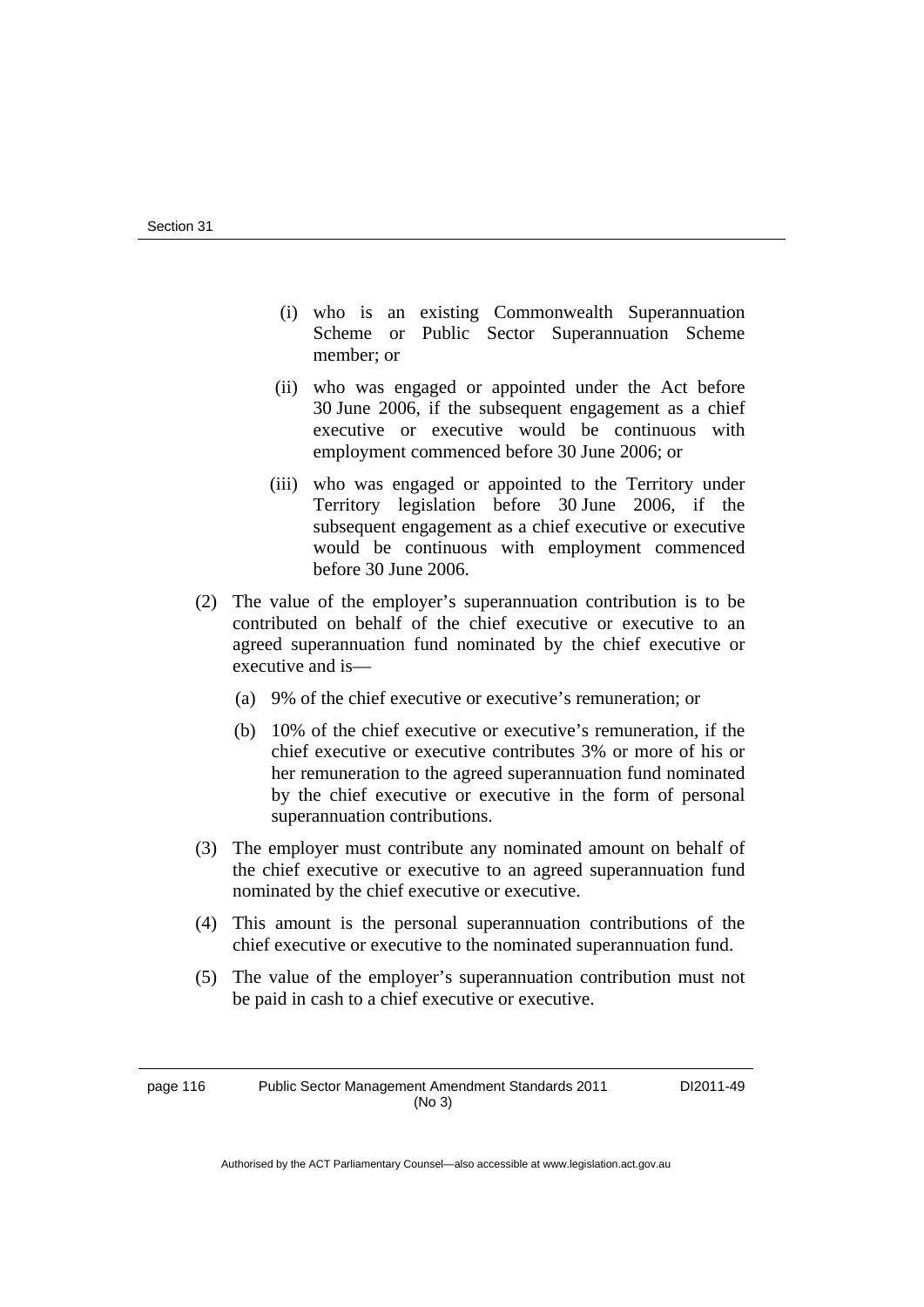# **Part 9.4 Statutory office holder financial entitlements**

#### **637 Application—pt 9.4**

This Part applies to—

- (a) Assistant Executive Officer, Legal Aid Commission (ACT); and
- (b) Auditor-General; and
- (c) Chief Executive Officer, Land Development Agency; and
- (d) Chief Planning Executive, ACT Planning and Land Authority; and
- (e) Children and Young People Commissioner; and
- (f) Director of Public Prosecutions; and
- (g) Director, Canberra Institute of Technology; and
- (h) Disability and Community Services Commissioner; and
- (i) Discrimination Commissioner; and
- (j) Electoral Commissioner; and
- (l) Executive Officer, Legal Aid Commission (ACT) ; and
- (l) Health Services Commissioner; and
- (m) Human Rights Commissioner; and
- (n) Occupational Health and Safety Commissioner; and
- (o) Presidential Members of the ACT Civil and Administrative Tribunal; and
- (p) Public Advocate; and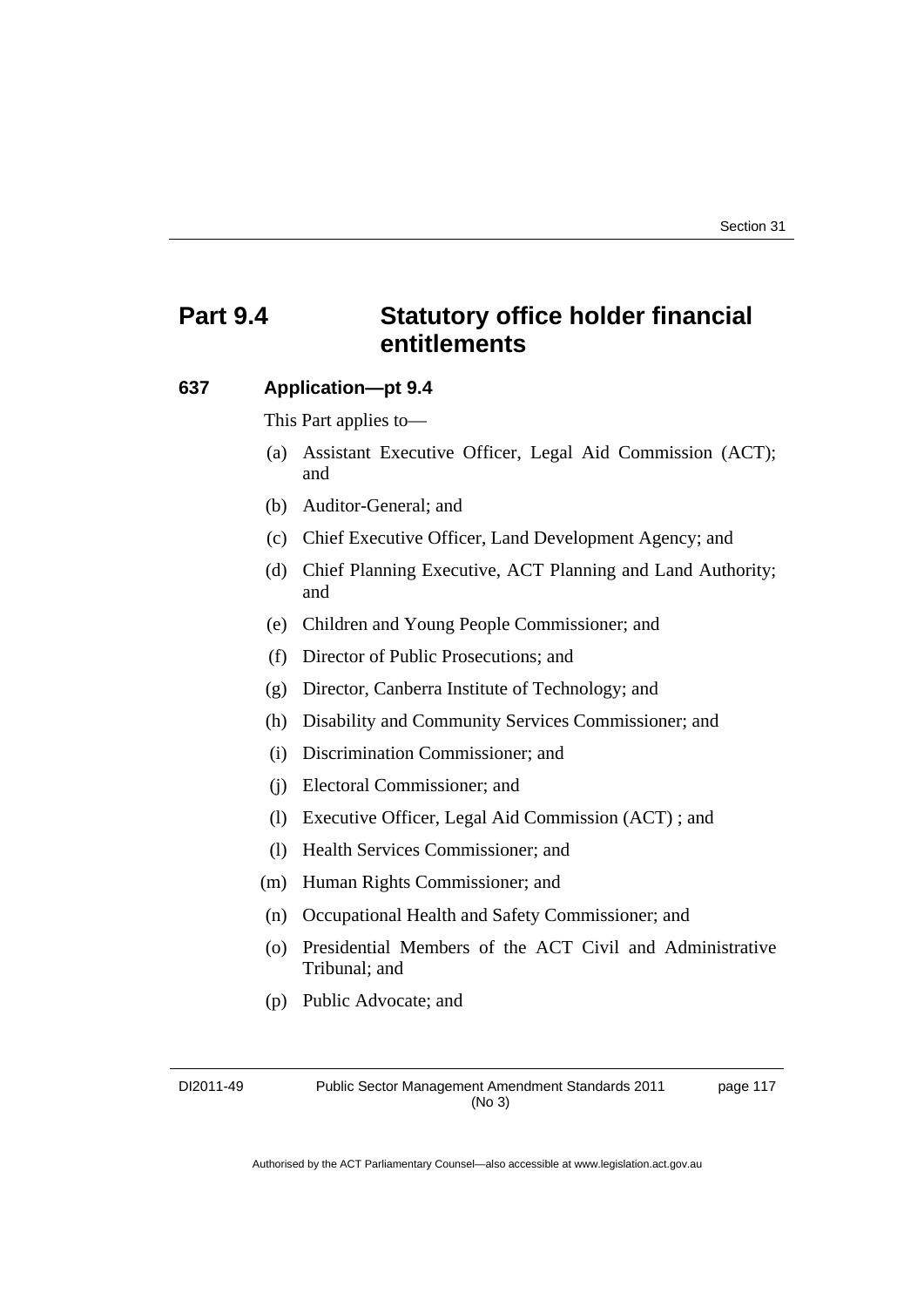- (q) the Clerk of the Legislative Assembly, subject to the Act, section 52; and
- (r) Victims of Crime Commissioner; and
- (s) a statutory office holder covered by Remuneration Tribunal Determination 3 of 2010 - Full-time Holders of Public Office , effective 1 July 2010, as varied and any determination of the Remuneration Tribunal which supersedes Determination 3 of 2010 and applies to full time statutory office holders.

#### **638 Interpretation—pt 9.4**

(1) In this division—

*continuous recognised service* is calculated in the same way as an officer's period of service is calculated for long service leave under section 64.

*remuneration* means the cash salary remuneration payable to full time statutory office holders as set out in Column 2 of Table 1.1 of Remuneration Tribunal Determination 3 of 2010 'Full-time Holders of Public Office', effective 1 July 2010, as varied or any determination of the Remuneration Tribunal, which supersedes Determination 3 of 2010, and applies to full time statutory office holders.

*Note* Column 2 of table 1.1 of Remuneration Tribunal Determination 3 of 2010 'Full-time Holders of Public Office', effective 1 July 2010, sets out the cash salary component of full time statutory office holder remuneration.

special benefit—as provided under section 640.

page 118 Public Sector Management Amendment Standards 2011 (No 3)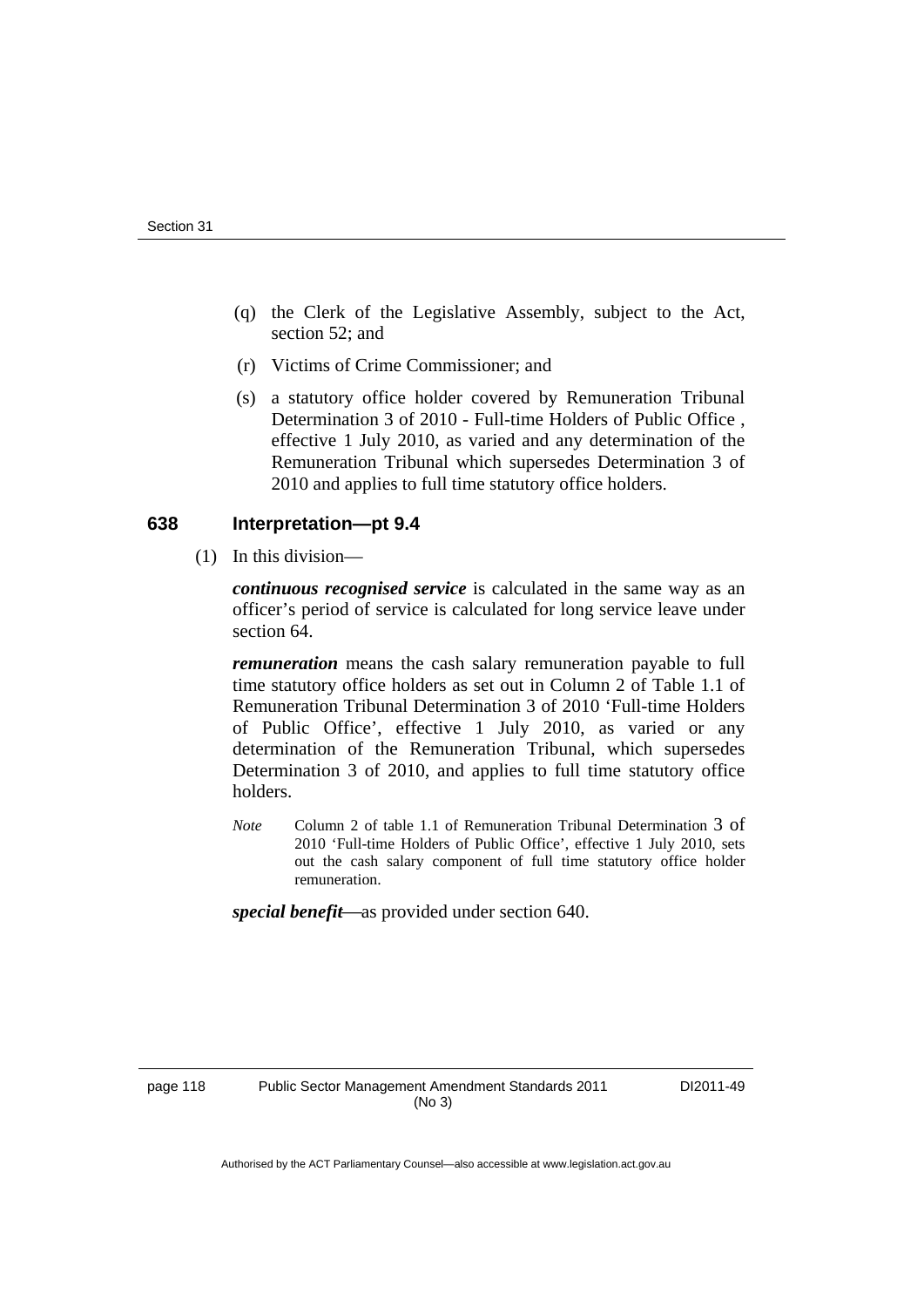#### **639 Payment in lieu for notice period—statutory office holders**

- (1) This section applies if the appointment of a statutory office holder is to end before the appointment is due to end but does not apply if the appointment ends—
	- (a) by expiry of the term of appointment; or
	- (b) by the resignation of the statutory officer holder; or
	- (c) under the Act by which the statutory officer holder is appointed and the ending of the appointment relates to removal from office, termination of appointment or retirement provisions under that Act.
- (2) If the appointment of a statutory office holder ends, before it was due to end, the appointer must give the statutory office holder at least eight weeks notice in writing that the appointment will end.
- (2) At the election of the appointer or the statutory office holder a payment equal to the remuneration for the eight weeks notice period may be made in lieu of notice.
- (3) A payment made in lieu of notice under this section is in addition to a payment made under the Standards, section 640.

#### **640 Special benefits on early termination of appointment statutory office holders**

If the appointment of a statutory office holder ends before the appointment is due to end; the statutory office holder will be entitled to a special benefit—

- (a) of two weeks of remuneration for every completed year of continuous recognised service;
- (b) excluding any period of service for which the statutory office holder has received a special benefit or redundancy type payment in the ACTPS or another jurisdiction; and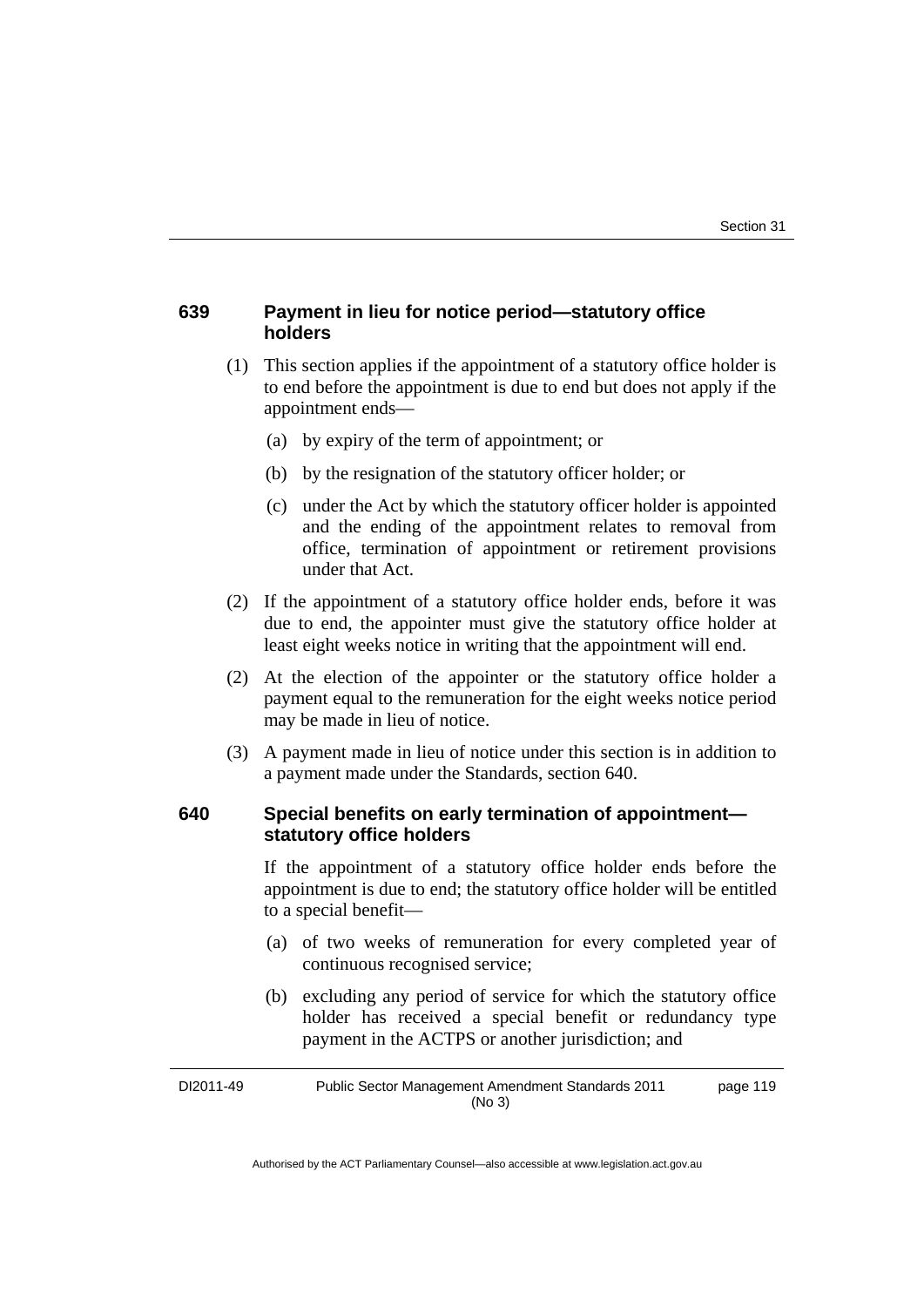(c) up to a maximum of 44 weeks of remuneration.

#### **641 Appointment or engagement of former statutory office holders**

- (1) This section applies to a statutory office holder—
	- (a) whose appointment ends before their appointment is due to end for any reason other than their resignation; and
	- (b) who is entitled to receive a special benefit as prescribed under section 640.
- (2) A person to whom this section applies cannot be appointed as a statutory office holder or an officer for the period that corresponds with the period of special benefit that follows immediately after the end of their appointment without the written consent of the commissioner.
- (3) A person to whom this section applies cannot be engaged as an employee for the period that corresponds with the period of special benefit that follows immediately after the end of their appointment without the written consent of the commissioner.
- (4) The commissioner may impose conditions to any written consent provided under this section.

#### **642 Superannuation—statutory office holders**

- (1) This section applies to—
	- (a) any person appointed as a statutory office holder, on and after 1 July 2006; but
	- (b) does not apply to any person—
		- (i) who is an existing Commonwealth Superannuation Scheme or Public Sector Superannuation Scheme member; or

page 120 Public Sector Management Amendment Standards 2011 (No 3)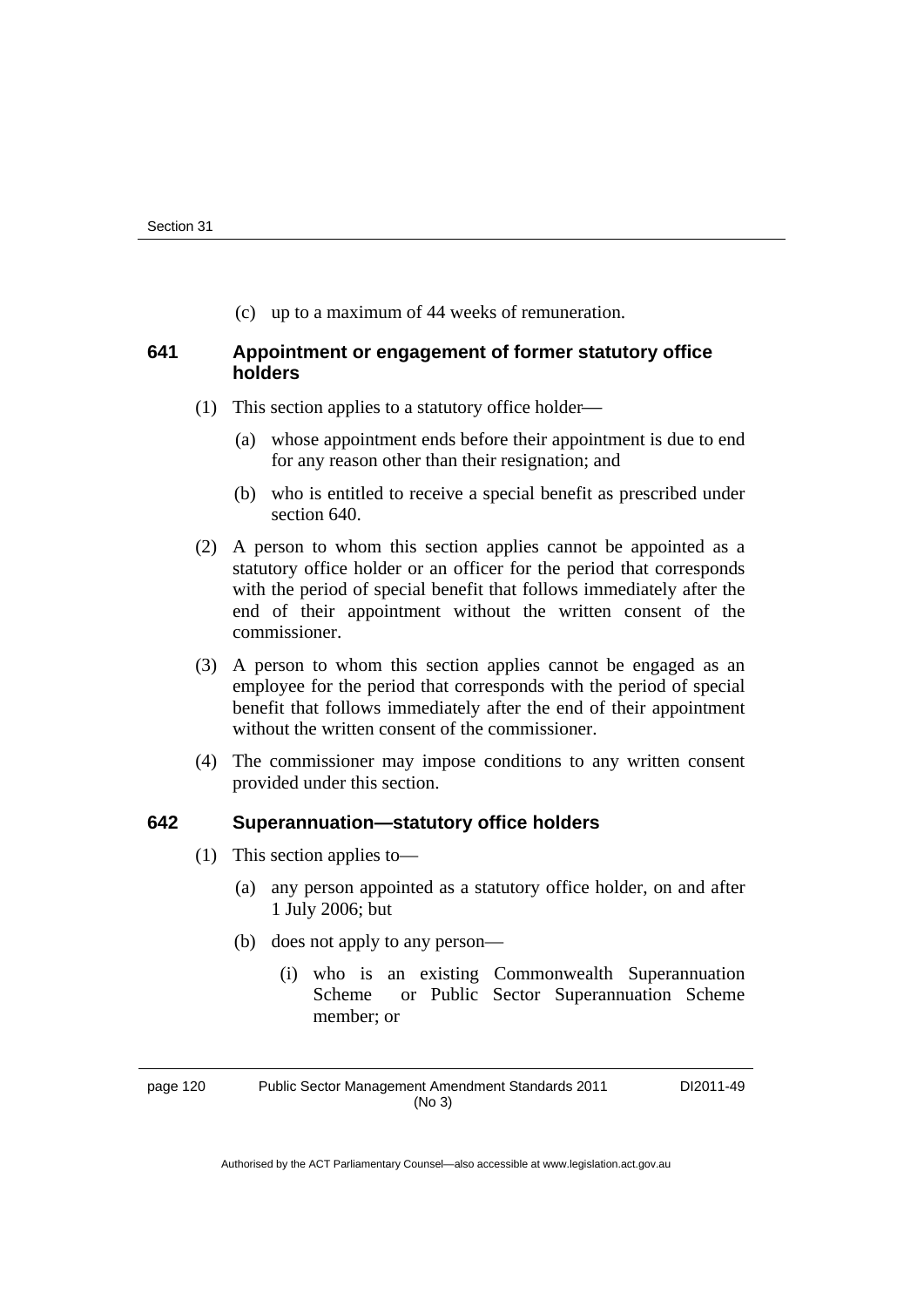- (ii) who was engaged or appointed under the Act before 30 June 2006, if the subsequent appointment as a statutory office holder would be continuous with employment commenced before 30 June 2006; or
- (iii) who was engaged or appointed to the Territory under Territory legislation before 30 June 2006, if the subsequent appointment as a statutory office holder would be continuous with employment commenced before 30 June 2006.
- (2) The value of the employer's superannuation contribution is to be contributed on behalf of the statutory office holder to an agreed superannuation fund nominated by the statutory office holder and is—
	- (a) 9% of the statutory office holder's remuneration; or
	- (b) 10% of the statutory office holder's remuneration, if the statutory office holder contributes 3% or more of his or her remuneration to the agreed superannuation fund nominated by the statutory office holder in the form of personal superannuation contributions.
- (3) The employer must contribute any nominated amount on behalf of the statutory officer holder to an agreed superannuation fund nominated by the statutory office holder.
- (4) This amount is the personal superannuation contributions of the statutory office holder to the nominated superannuation fund.
- (5) The value of the employer's superannuation contribution must not be paid in cash to a statutory office holder.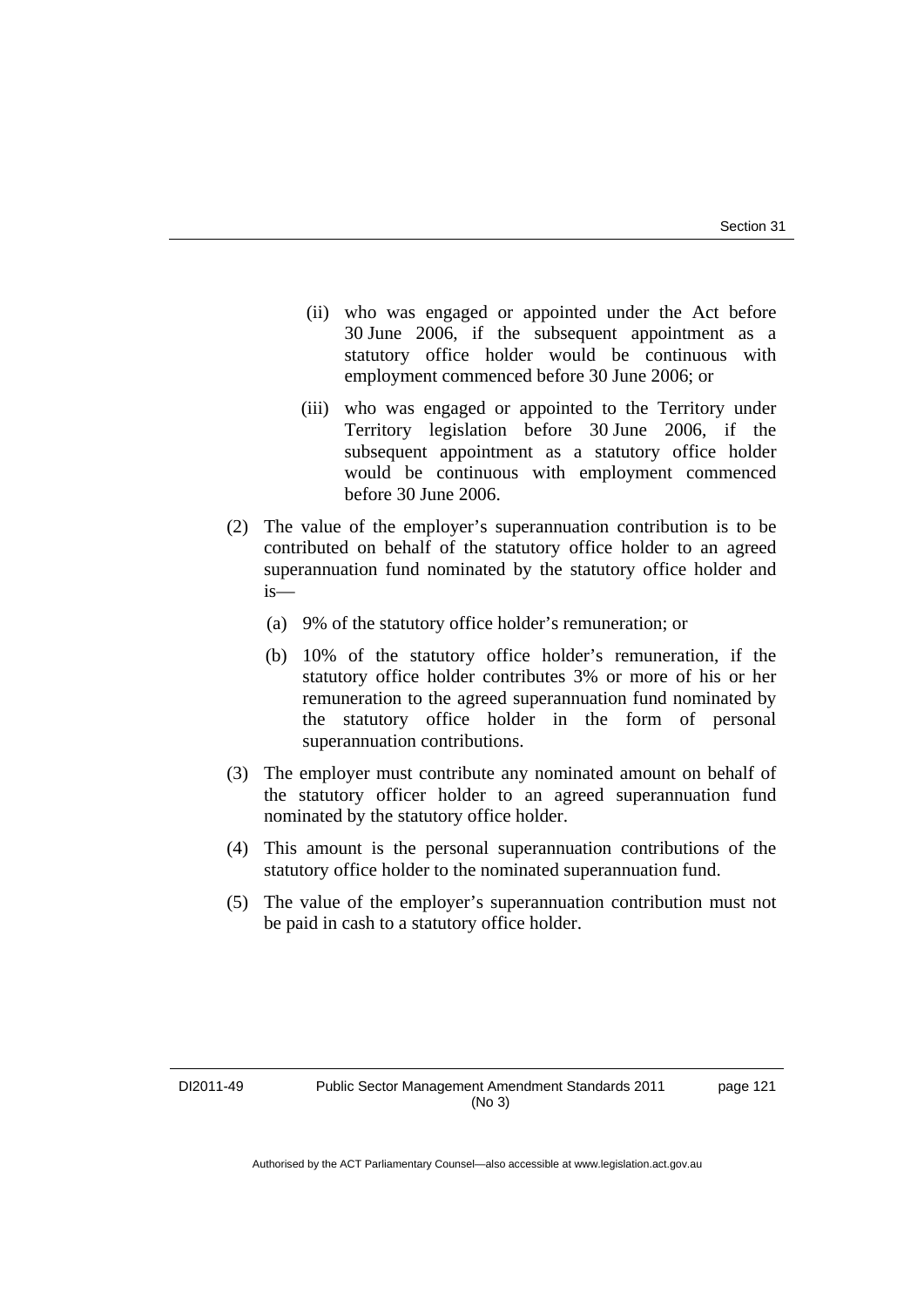# **Part 9.5 Executive and statutory office holder vehicle entitlements**

#### **643 Application—pt 9.5**

- (1) This part applies to chief executives, executives and statutory office holders.
- (2) This part does not apply to—
	- (a) the clerk of the Legislative Assembly; or
	- (b) the Chief Justice of the Supreme Court; or
	- (c) Judges of the Supreme Court; or
	- (d) acting Judges of the Supreme Court; or
	- (e) the Master of the Supreme Court; or
	- (f) the Chief Magistrate; or
	- (g) Magistrates.

### **644 Interpretation—pt 9.5**

In this part—

*business use* means the use of an executive vehicle for purposes associated with the operation of the agency.

*executive* means—

- (a) a chief executive employed under the Act, section 28 or section 30; or
- (b) an executive employed under the Act, section 72 or section 76; or
- (c) a statutory office holder to whom this part applies.

page 122 Public Sector Management Amendment Standards 2011 (No 3)

DI2011-49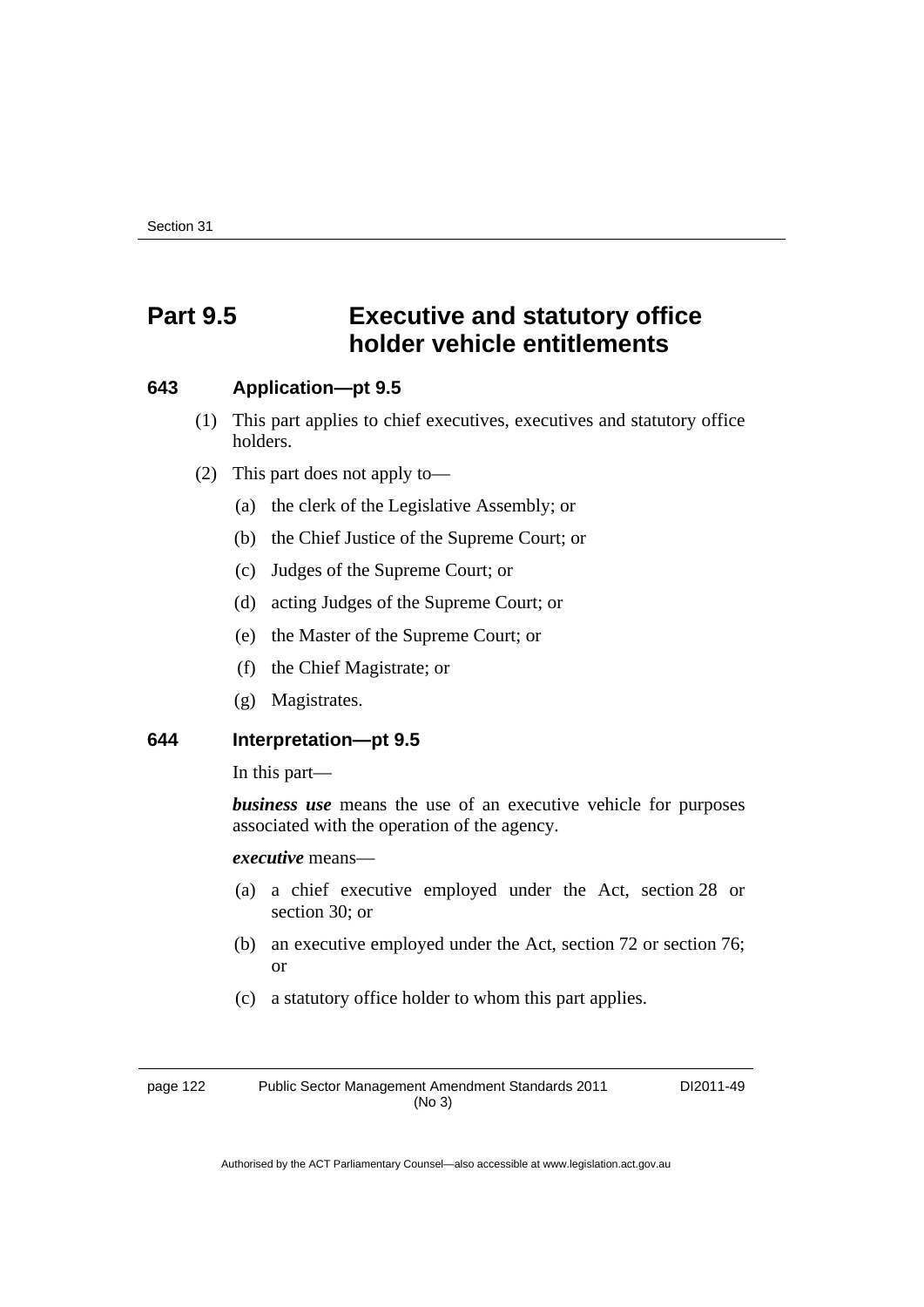*executive vehicle* means a self drive and private plated passenger motor vehicle which is provided to a chief executive, executive or full time statutory office holder to whom this part applies as part of their total remuneration package, and includes any vehicle provided in lieu of that vehicle.

*private use* means the use of an executive vehicle for private or nonbusiness purposes.

#### *statutory office holder* means—

- (a) the holder of an office established under an ACT law and prescribed in Table 1.1 of Remuneration Tribunal Determination 3 of 2010, as varied; or
- (b) the holder of an office established under and ACT law and prescribed in Remuneration Tribunal Determination 5 of 2010 as varied; or
- (c) any determination by the Remuneration Tribunal which supersedes Remuneration Tribunal Determination 5 of 2010 and applies to full-time holders of public offices; or
- (d) any determination by the Remuneration Tribunal which supersedes Determination 5 of 2010 and applies to the parttime presidential member of the ACT Civil and Administrative Tribunal.

#### **645 Executive vehicle entitlement**

- (1) An executive is entitled to the use of a four cylinder executive vehicle, within the Territory's leasing arrangements.
- (2) An executive is entitled to a parking space for the executive's vehicle at or near the executive's principal place of work.
- (3) If an executive vehicle is to be returned, replaced, purchased or transferred, this must be done in accordance with the requirements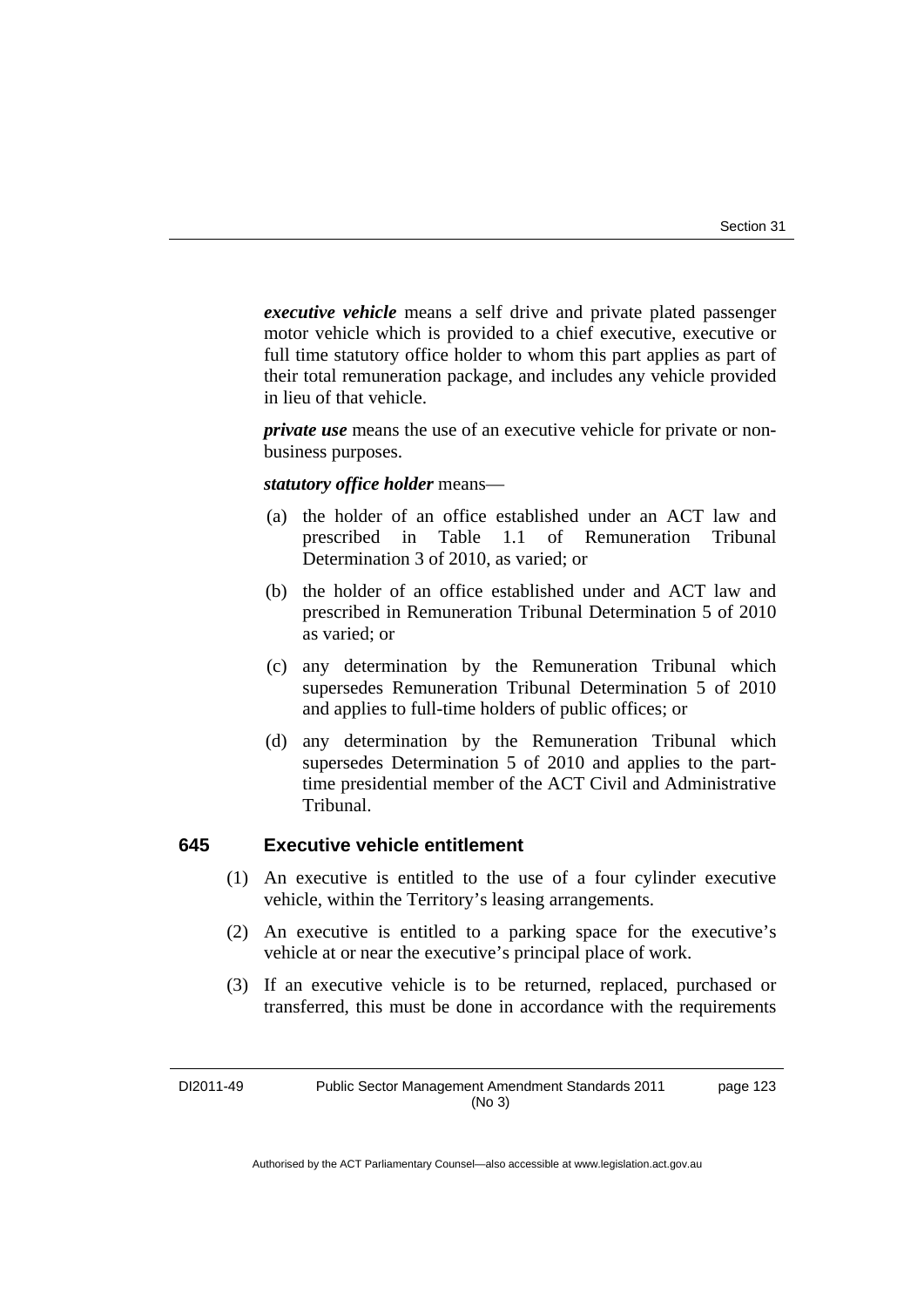of the fleet provider and the whole of government policy for executive vehicle management.

#### **646 Executive vehicle entitlement—part time executives**

- (1) Subject to subsection (2), an executive who works regular hours but is engaged on a part time basis will continue to receive the vehicle entitlement as if they were a full time executive.
- (2) The administering chief executive may agree to a recommendation from the chief executive of the relevant administrative unit, that the vehicle entitlement of an executive engaged on a part-time basis be restricted to a pro rata basis.
- (3) Having regard to all circumstances, the administering chief executive, in consultation with the chief executive of the relevant administrative unit, is required to consider and advise on the administrative arrangements required for the provision of a pro rata vehicle entitlement.
	- *Note* The usual pro rata arrangement will be pro rata payment in lieu in accordance with section 648.

#### **647 Choice of motor vehicle**

- (1) When entering into a lease for an executive vehicle an executive is entitled to choose an executive vehicle, subject to—
	- (a) the requirements of this section; and
	- (b) the requirements of the territory's fleet provider; and
	- (c) the specifications in the whole of government policy for executive vehicle management.
- (2) The vehicle selected by an executive must be a four cylinder vehicle.
- (3) The vehicle model selected by an executive must be suitable for business use at the ordinary place of work of the executive.

page 124 Public Sector Management Amendment Standards 2011 (No 3) DI2011-49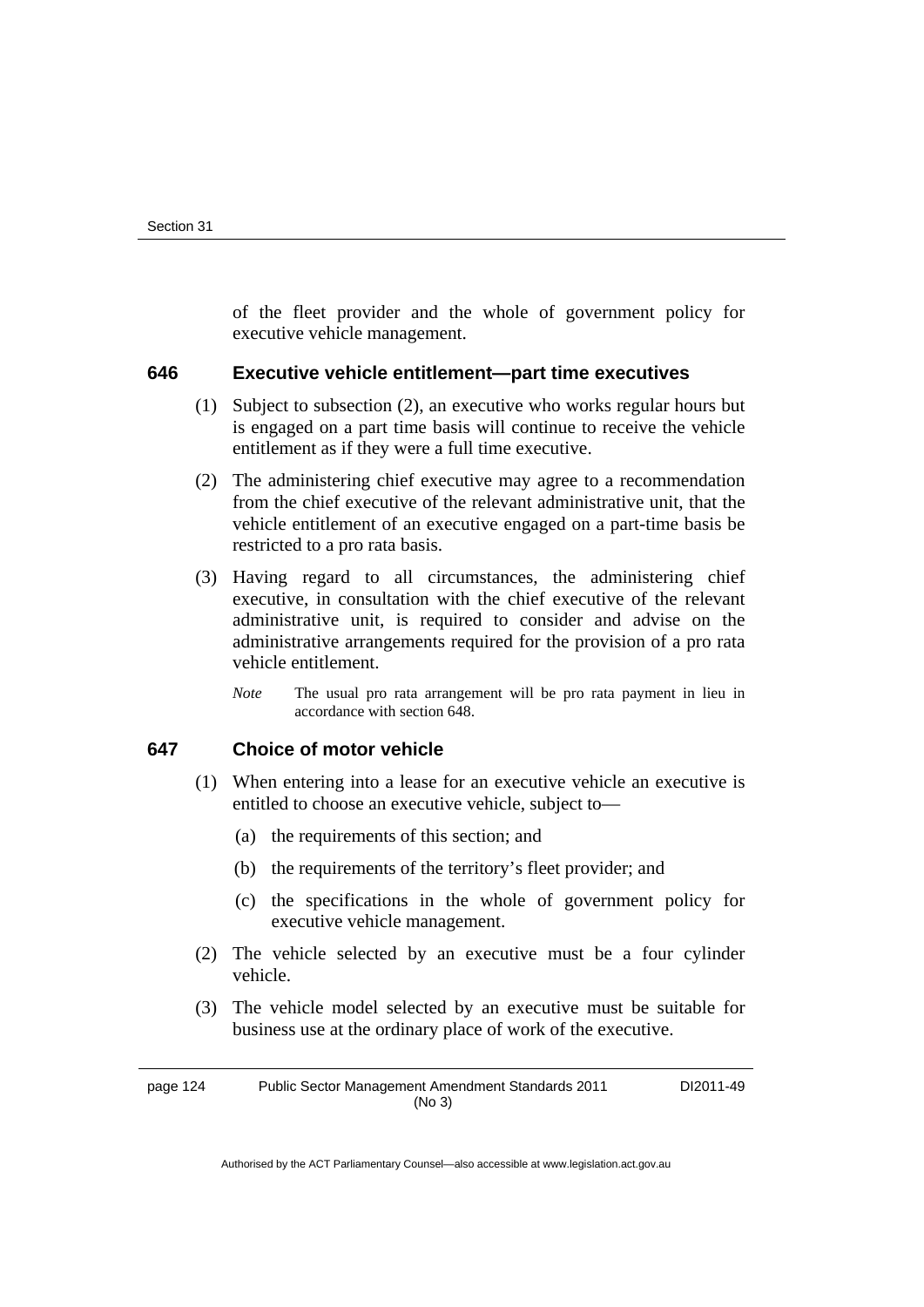page 125

- (4) The vehicle model selected by an executive must not be a high performance, luxury or prestige vehicle.
- (5) The vehicle selected by an executive may be Australian made or imported.
- (6) The vehicle selected by an executive must be valued by the territory's fleet provider at or below the applicable vehicle value set out in table 647.
	- *Note* The vehicle value is the value on the day the quotation is provided by the territory's fleet provider.
- (7) An executive is entitled to chose optional items of equipment for an executive vehicle provided—
	- (a) the equipment is approved; and
	- (b) the total value of the vehicle with the equipment does not exceed the applicable vehicle value set out in table 648.

#### **Table 647**

| column 1                                                                                     | column 2                                 |  |
|----------------------------------------------------------------------------------------------|------------------------------------------|--|
| remuneration zone                                                                            | maximum vehicle value<br>(excluding GST) |  |
| Zone 1 or equivalent remuneration                                                            | \$38,300                                 |  |
| Zone 2 or equivalent remuneration                                                            | \$41,800                                 |  |
| Zone 3 or equivalent remuneration                                                            | \$46,000                                 |  |
| In table 647 the executive remuneration zone listed in column 1 is the<br>N <sub>ofo</sub> 1 |                                          |  |

- *Note 1* In table 647 the executive remuneration zone listed in column 1 is the zone determined in section 620.
- *Note* 2 In table 647 the maximum vehicle value listed in column 2 is determined by the manufacturer's recommended retail price.
- (8) Where a statutory office holder receives remuneration that does not align with a remuneration zone as determined in section 620 the administering chief executive must determine the appropriate

DI2011-49 Public Sector Management Amendment Standards 2011 (No 3)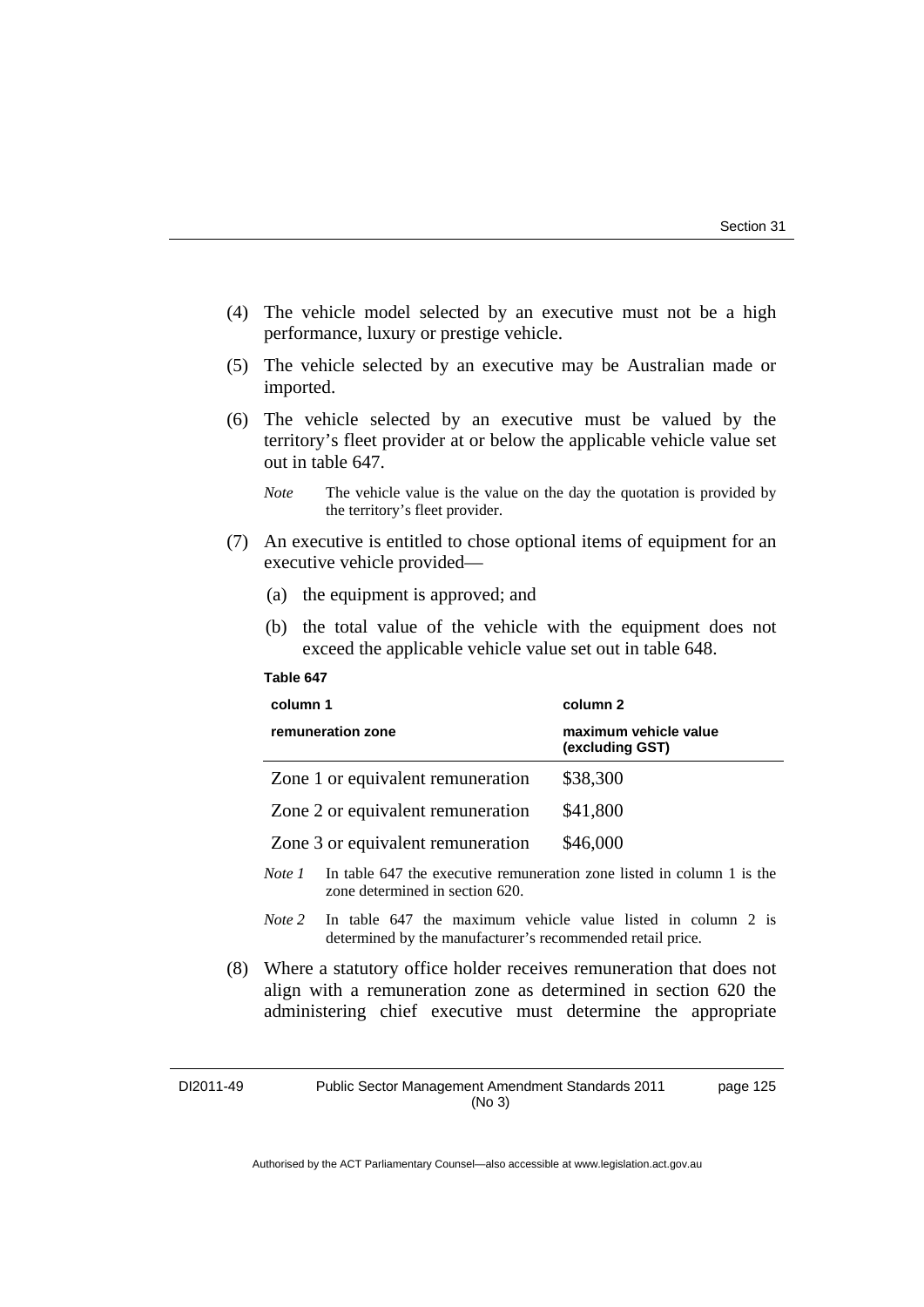**Table 648** 

maximum value applicable to the vehicle entitlement of the statutory office holder.

#### **648 Payment in lieu of an executive vehicle entitlement**

 (1) An executive may elect to receive payment in lieu of the entitlement to an executive vehicle for the value set out in table 648.

*Note 2* In table 648 the value of payment is GST exclusive.

| column 1                          | column 2                 |  |  |
|-----------------------------------|--------------------------|--|--|
| remuneration zone                 | value of payment in lieu |  |  |
| Zone 1 or equivalent remuneration | $$15,500$ per annum      |  |  |
| Zone 2 or equivalent remuneration | $$16,000$ per annum      |  |  |
| Zone 3 or equivalent remuneration | $$17,500$ per annum      |  |  |

- (2) Where a statutory office holder receives remuneration that does not align with a remuneration zone as determined in section 620 the administering chief executive must determine the appropriate value of payment in lieu.
- (3) Payment in lieu of an executive vehicle will be paid in fortnightly instalments.
- (4) If an executive elects to receive payment in lieu of an executive vehicle, the executive—
	- (a) is entitled to retain access to a parking space; and
	- (b) is not entitled to access any other entitlements provided under this part.
- (5) An executive may elect to receive payment of \$2500 in lieu of the entitlement to a parking space.

page 126 Public Sector Management Amendment Standards 2011 (No 3)

DI2011-49

*Note 1* In table 648 the executive remuneration zone listed in column 1 is the zone determined in section 620.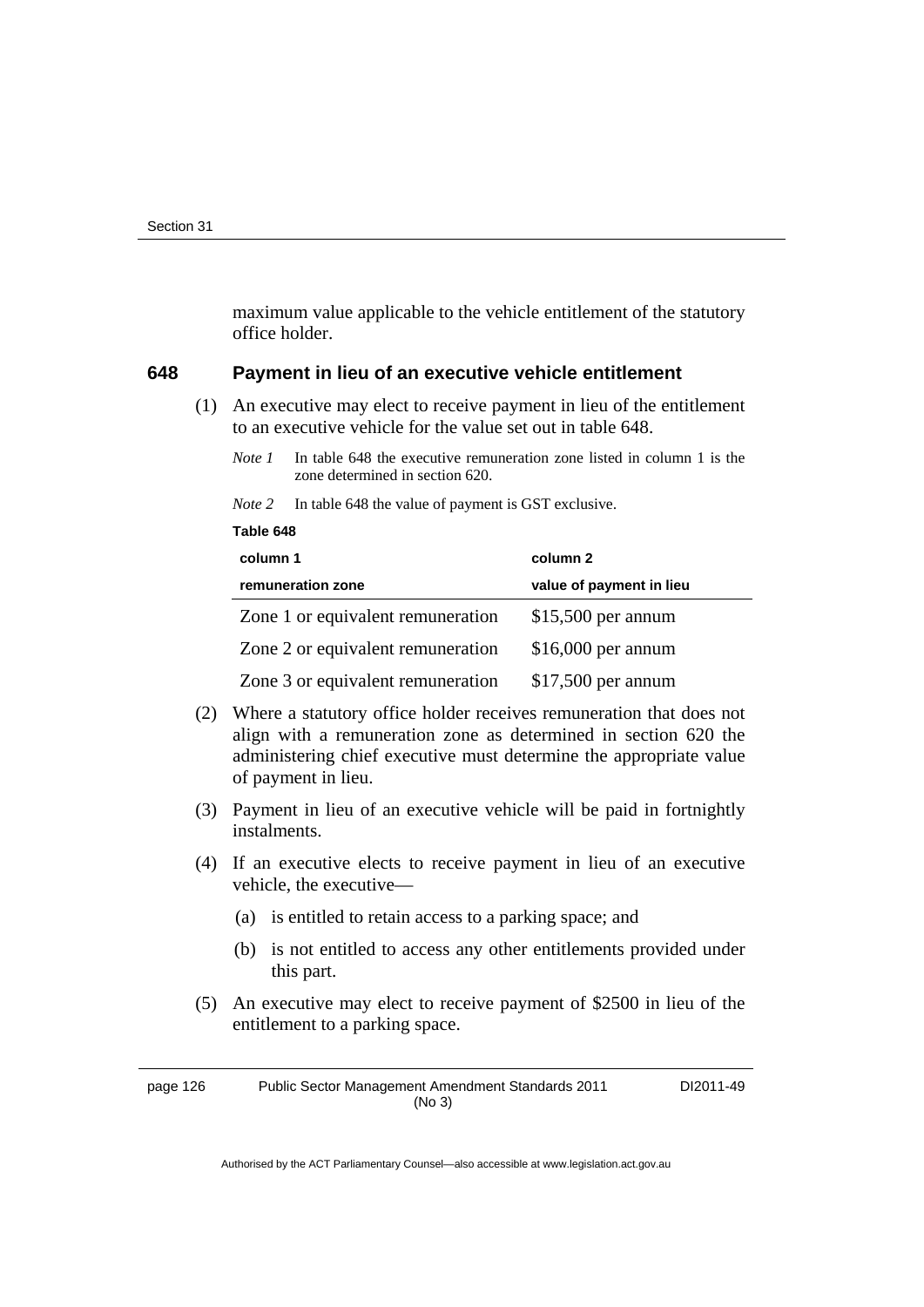- (6) Payment in lieu of a parking space will be paid in fortnightly instalments.
- (7) Where an executive is engaged on a part time basis, and is restricted to a pro rata vehicle entitlement under section 646, any payment in lieu of the entitlement to an executive vehicle must be made on a pro rata basis.

### **649 Change to payment in lieu of an executive vehicle entitlement**

 An executive who has elected to use an executive vehicle may subsequently elect to receive payment in lieu of an executive vehicle—

- (a) from the date the lease of the executive vehicle ends; or
- (b) with the agreement of the administering chief executive, where the administering chief executive—
	- (i) has received a recommendation from the relevant chief executive; and
	- (ii) is satisfied that there are exceptional circumstances that warrant agreement.

#### **650 Executive vehicle modification**

- (1) If an executive has a disability that affects his or her ability to drive a standard vehicle, the executive is entitled to such modifications the relevant chief executive certifies in writing as being reasonably necessary to enable the executive to drive a vehicle.
- (2) If a chief executive has a disability that affects his or her ability to drive a standard vehicle, the chief executive is entitled to such modifications or options as the Commissioner certifies in writing as being reasonably necessary to enable the chief executive to drive a vehicle.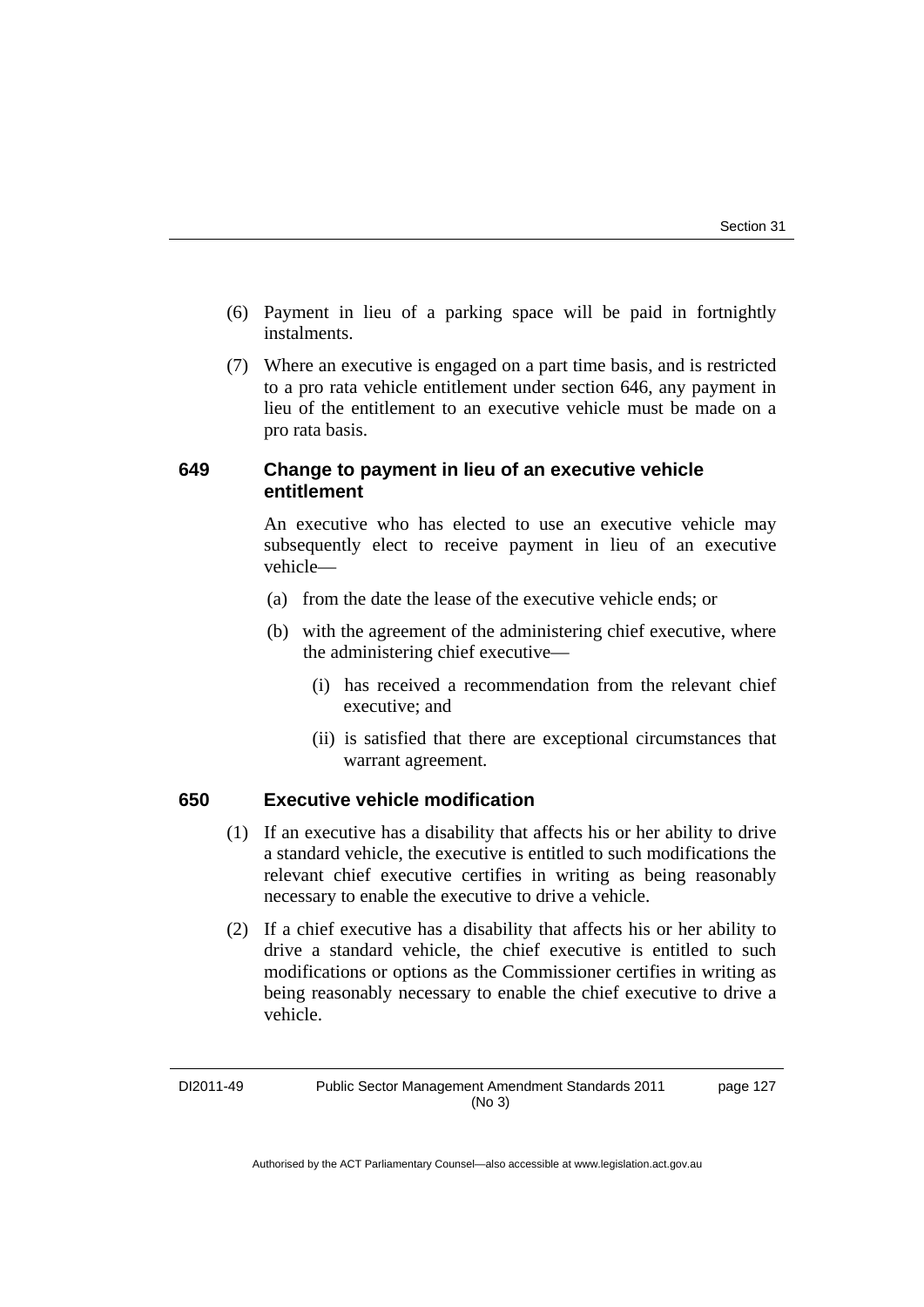- (3) An executive may choose optional items of equipment to be fitted to his or her executive vehicle in accordance with requirements specified in the whole of government policy for executive vehicle management, provided the manufacturer's recommended retail price does not exceed the maximum value prescribed in table 648.
- (4) Any other modification to an executive vehicle must be made in accordance with the requirements specified in the whole of government policy for executive vehicle management.

#### **651 Executive vehicle maintenance and running costs**

- (1) Subject to subsection (3) all executive vehicle maintenance costs will be met by the Territory.
- (2) All running costs of an executive vehicle will be met by the Territory.
- (3) Where, as a result of the conduct of the driver of an executive vehicle, the Territory's insurance arrangements will not respond in part or in whole to a claim for damage to an executive vehicle, the driver (or if the driver is the executive or a person nominated by the executive, the executive) will be required to meet the repair costs, not covered by the Territory's insurance arrangements, associated with restoring that executive vehicle.

#### **652 Executive vehicle care**

- (1) An executive must ensure that due care and security is afforded to executive vehicles.
- (2) An executive who home garages an executive vehicle must—
	- (a) park the executive vehicle behind the property line; and
	- (b) if possible, park the executive vehicle under cover.

page 128 Public Sector Management Amendment Standards 2011 (No 3)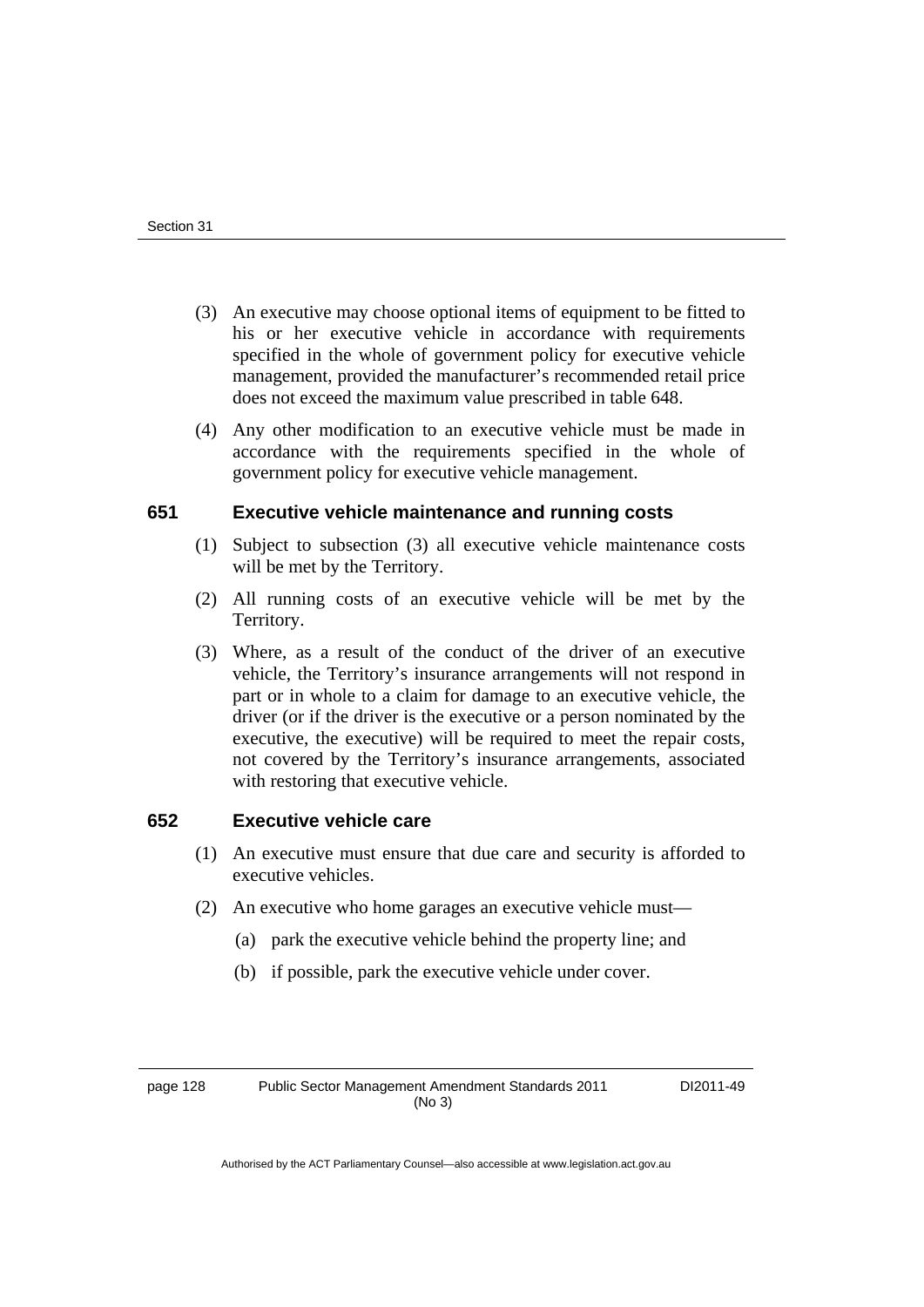#### **653 Authorised use of an executive vehicle**

- (1) Any driver of an executive vehicle must—
	- (a) hold an appropriate license; and
	- (b) obey all traffic laws and parking restrictions; and
	- (c) abide by the requirements outlined in the whole of government policy for executive vehicle management.
- (2) The driver in control of an executive vehicle is personally responsible for any breaches of traffic laws and parking restrictions, and must pay any fines incurred.

#### **654 Business use of an executive vehicle**

- (1) Subject to subsection (2), when an executive is at his or her normal place of work the executive must bring the executive vehicle to work and make it available for business use by the executive's agency during normal business hours.
- (2) When an executive's vehicle is being repaired or serviced, or undergoing a similar process, the executive is not required to bring the executive vehicle to his or her normal place of work.
- (3) Officers and employees who drive an executive vehicle are subject to the same conditions related to the authorised use of that vehicle as the executive.
- (4) Staff of the executive's agency who use the executive vehicle must—
	- (a) report vehicle accidents and defects to the agency; and
	- (b) record accurate and timely information on business use of the vehicle; and
	- (c) ensure that all cargo is properly secured; and

DI2011-49 Public Sector Management Amendment Standards 2011 (No 3)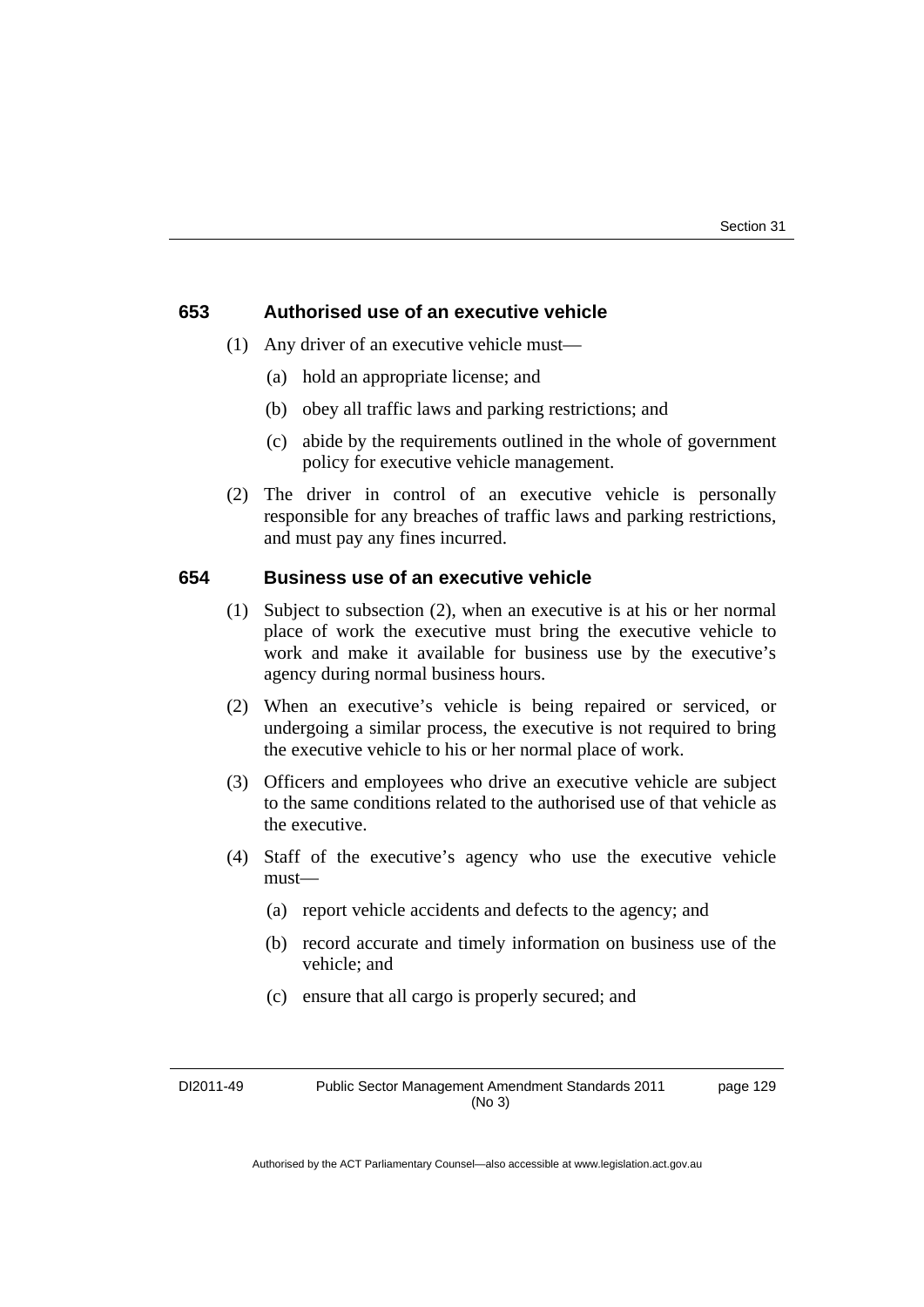(d) abide by the requirements outlined in the whole of government policy for executive vehicle management.

#### **655 Private use of an executive vehicle**

- (1) An executive may use an executive vehicle for private purposes outside of normal business hours.
- (2) An executive vehicle may only be driven for private purposes by—
	- (a) the executive to whom the vehicle is provided; or
	- (b) an appropriately licensed driver nominated by the executive to the agency who is approved by the agency.
- (3) The executive's agency will maintain a register of drivers approved to drive executive vehicles for private purposes.
- (4) Drivers approved to drive an executive vehicle for private purposes are subject to the same conditions of authorised use of that vehicle as the executive.
- (5) An executive must not use an executive vehicle for personal gain, or the personal gain of any other person.
- (6) An executive must not permit another person to use an executive vehicle for the executive's personal gain, or the personal gain of any other person.

#### **656 Record-keeping**

- (1) An agency must keep appropriate records on the use of executive vehicles—
	- (a) for fringe benefits tax calculation and audit purposes; and
	- (b) to enable the monitoring of the executive vehicle use for servicing and replacement purposes.
- (2) An agency is responsible for the calculation and payment of any fringe benefits tax liability associated with executive vehicles.

page 130 Public Sector Management Amendment Standards 2011 (No 3) DI2011-49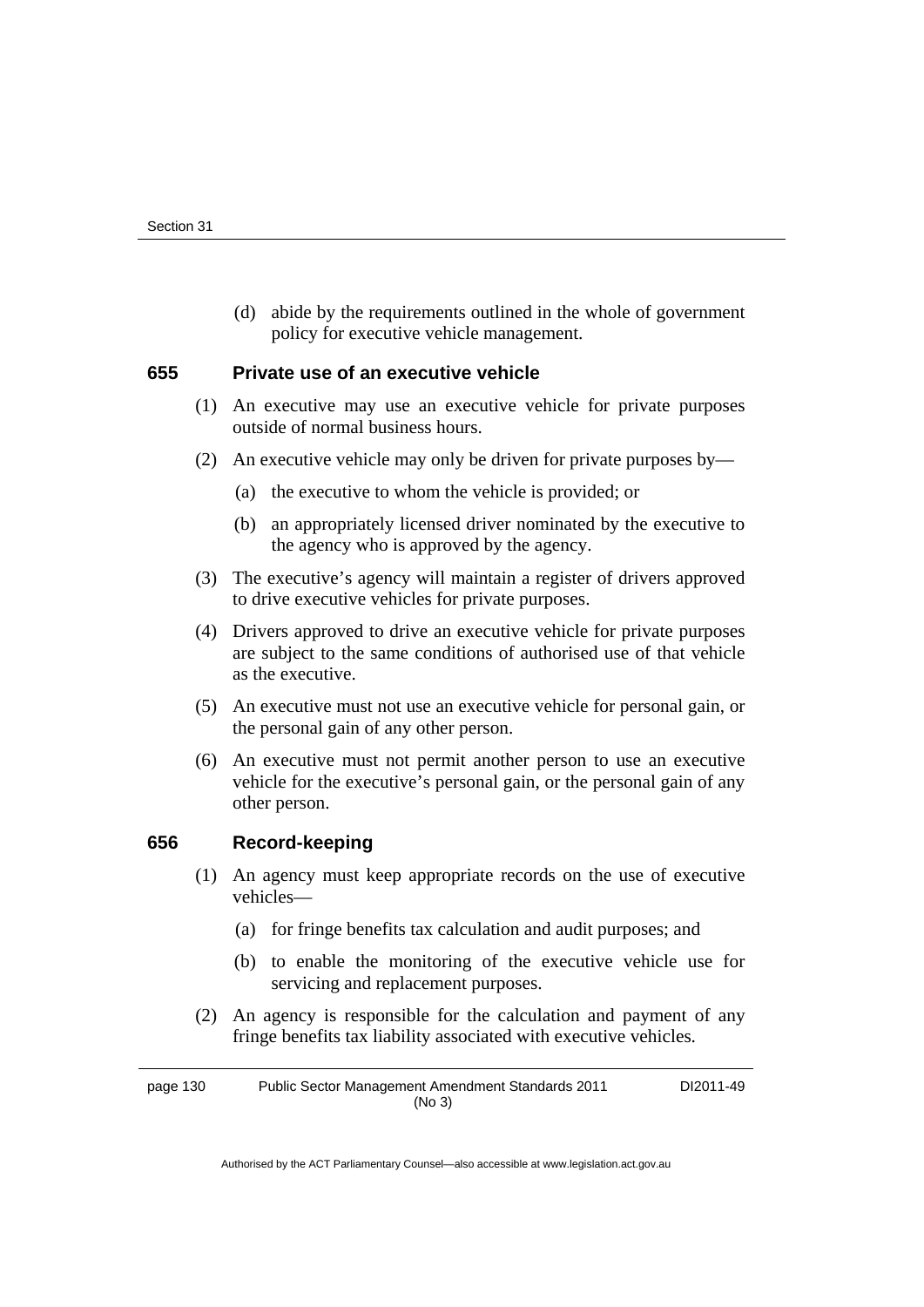# **Part 9.6 Executive and statutory office holder leave entitlements**

### **Division 9.6.1 General**

#### **657 Application—pt 9.6**

- (1) This part applies to—
	- (a) a chief executive employed under the Act, section 28 or section 30; and
	- (b) an executive employed under the Act, section 72 or section 76; and
	- (c) a full time statutory office holder, subject to subsection (2).
- (2) This part does not apply to—
	- (a) the Chief Justice of the Supreme Court; or
	- (b) Judges of the Supreme Court; or
	- (c) acting Judges of the Supreme Court; or
	- (d) the Master of the Supreme Court; or
	- (e) the President of the Court of Appeal; or
	- (f) the Chief Magistrate; or
	- (g) Magistrates.

#### **658 Interpretation—pt 9.6**

In this part—

*decision maker* means—

 (a) in relation to an executive engaged under the Act, section 72 or section 76, the relevant chief executive; and

DI2011-49 Public Sector Management Amendment Standards 2011 (No 3) page 131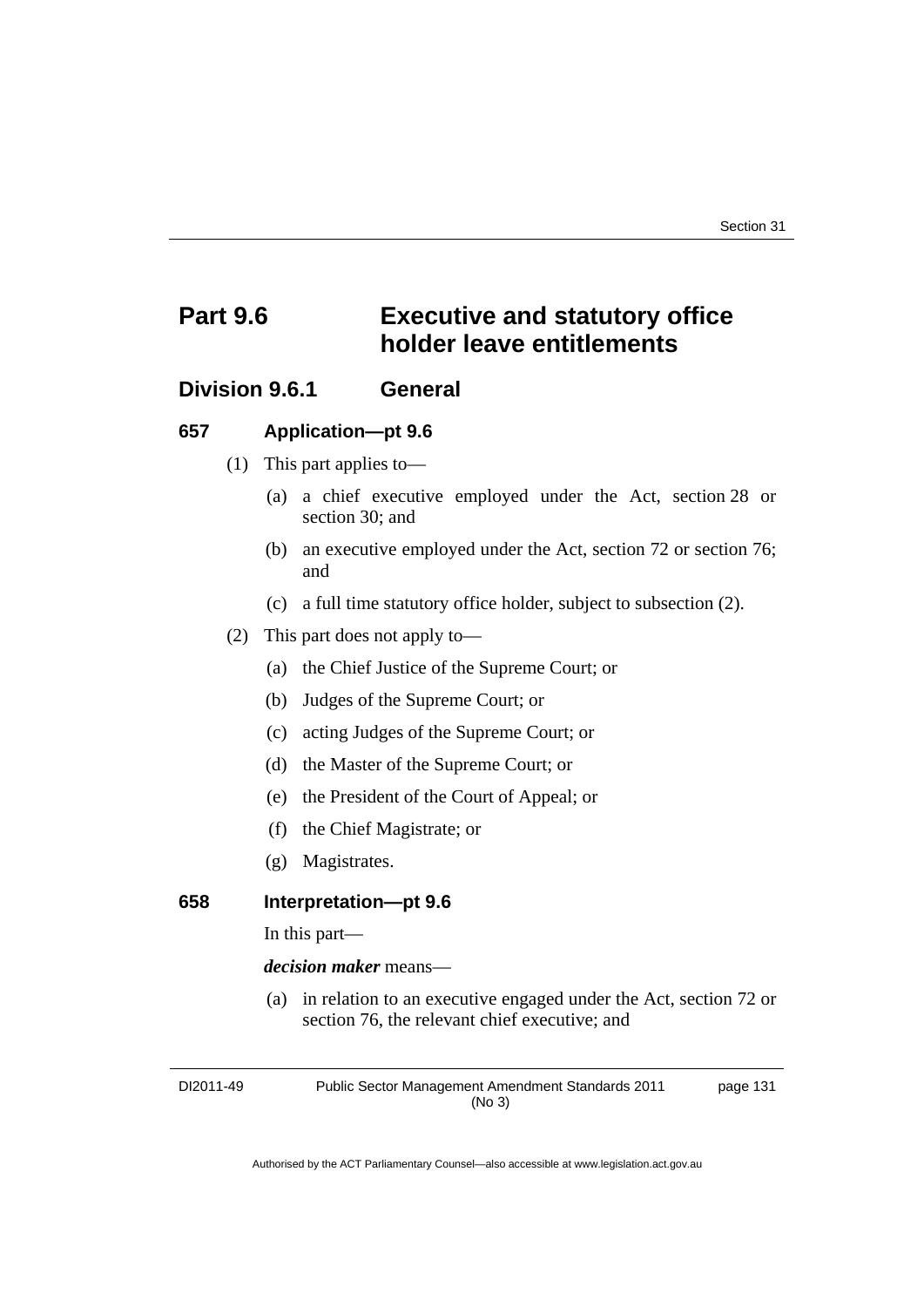- (b) in relation to a chief executive engaged under the Act, section 28 or section 30, the relevant Minister; and
- (c) in relation to a full time statutory office holder, the relevant Minister; and
- (d) in relation to the Clerk of the Legislative Assembly, the Presiding Officer.

*executive* includes a chief executive and a full time statutory office holder to whom this part applies.

#### **659 Purpose—leave general**

Leave supports the right of an executive in prescribed circumstances to be absent from duty without effecting their continuity of service.

#### **660 Part time executives**

Part time executives are credited leave and debited leave on a pro rata basis.

#### **661 Clerk of the Legislative Assembly**

In accordance with the Act, section  $47(2)$ , leave provisions for the Clerk of the Legislative Assembly excludes the remuneration and allowances payable to the Clerk in respect of his or her leave of absence.

#### **662 Non-approval of leave**

- (1) The decision maker will only deny an executive's request for leave where there are operational reasons for doing so.
- (2) If a request for leave is not approved the decision maker will, if requested in writing by the executive, provide the reasons for the decision to the executive in writing.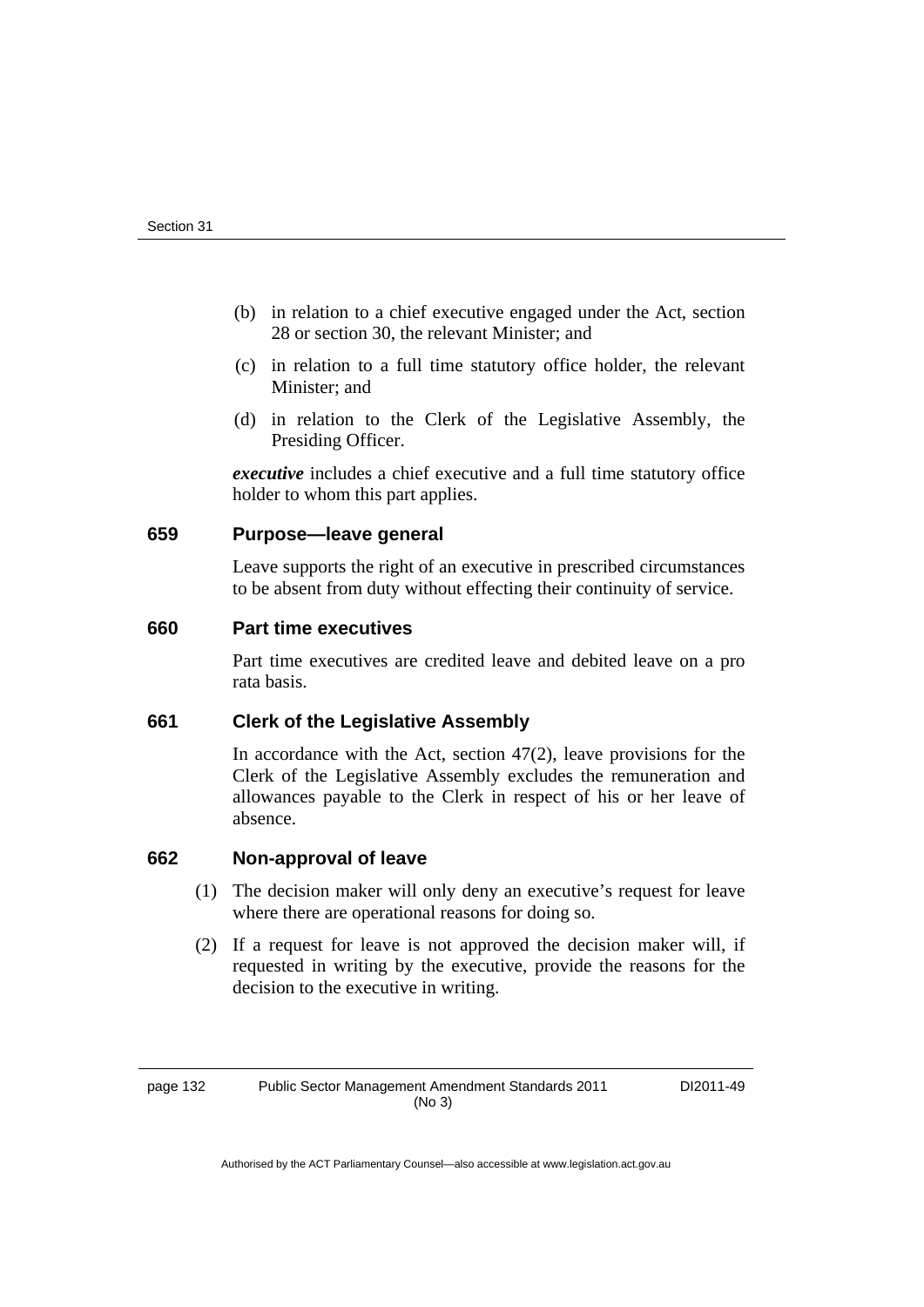(3) If a request for leave is not approved the decision maker will consult with the executive to determine mutually convenient alternative arrangements.

### **Division 9.6.2 Leave entitlements**

### **Subdivision 9.6.2.1 Personal leave**

#### **663 Purpose— personal leave**

- (1) Personal leave is available to executives to enable them to be absent from duty—
	- (a) because the executive is unfit for work because of a personal illness, or personal injury;
	- (b) to provide care or support to a member of the executive's immediate family, or a member of the executive's household;
	- (c) in extraordinary circumstances.
- (2) Personal leave supports the Territory's commitment to a healthy workplace and workforce.

#### **664 Entitlement—personal leave**

(1) In this section—

*short term executive* means a person with less than 12 months continuous service with the Territory who is—

- (a) engaged on a contract under the Act, section 28 or section 30 for a period of less than 12 months; or
- (b) engaged on a contract under the Act, section 72 or section 76 for a period of less than 12 months; or
- (c) appointed as a statutory office holder for a period of less than 12 months.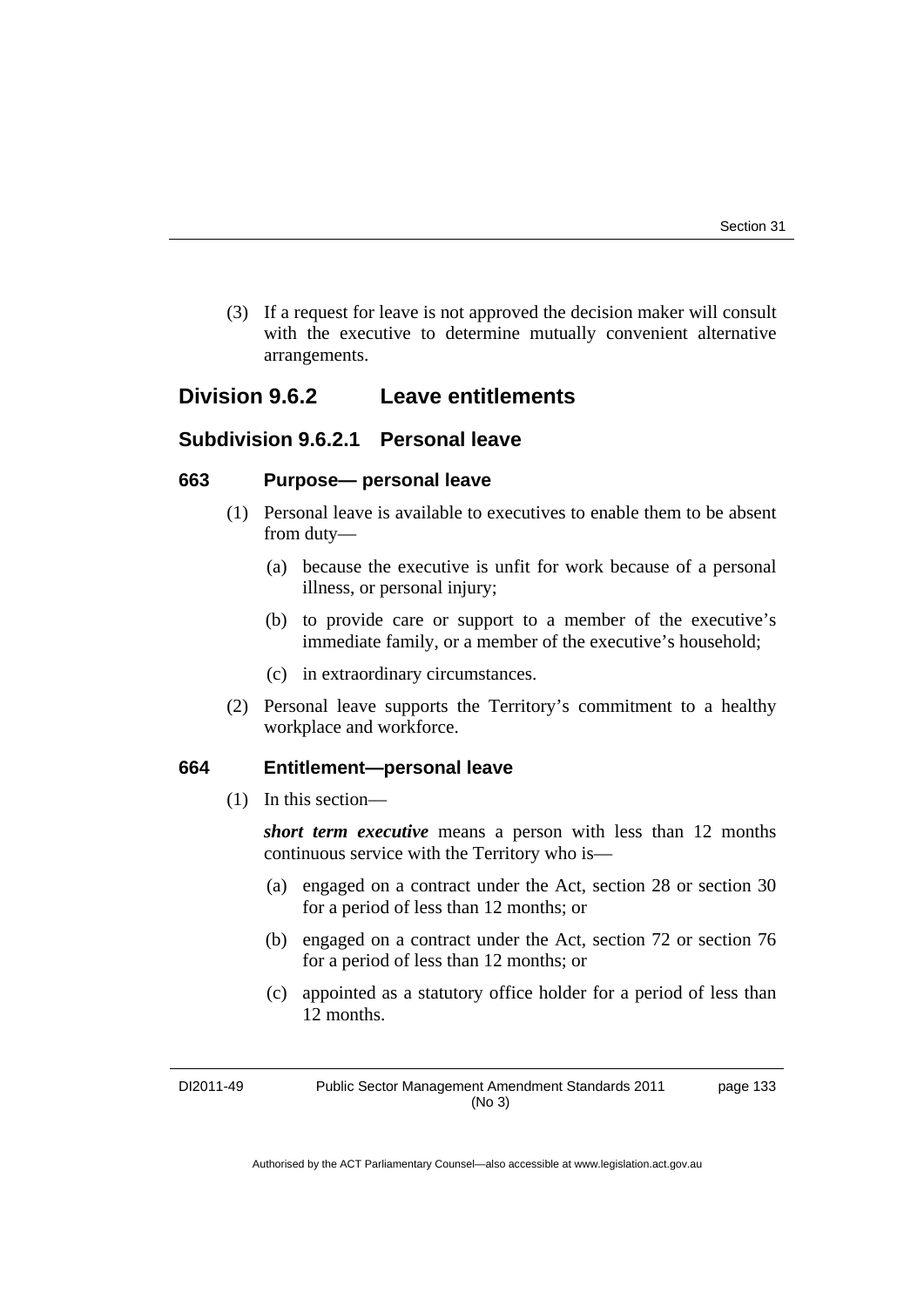- (2) An executive may be granted personal leave up to their available credit from the first day of service.
- (3) Personal leave is cumulative and there is no cap on the personal leave credit an executive may accrue.
- (4) If an executive's engagement or a statutory office holder's appointment is the commencement of his or her employment with the Territory, the executive's personal leave balance will be credited with an equivalent of 3.6 weeks of personal leave on the day they commence with the Territory unless he or she is a short term executive.
- (5) Subject to subsection (4), from the day of commencement, an executive's personal leave accrues on a daily basis according to the formula set out below—

$$
\frac{(A \times B \times D)}{C} =
$$
 total hours of leave accrued per day

where—

*A* is the number of ordinary hours worked per week; and

*B* is one where the day counts as service, or zero where the day does not count as service; and

*C* is the number of calendar days in the year; and

*D* is the number of weeks of personal leave an executive is entitled to in a year.

- (6) The accrual calculated in subsection (5) will be credited to the executive on the anniversary of the executive's commencement.
- (7) A short term executive—
	- (a) will be credited with one week of personal leave after four weeks continuous service and 0.2 weeks of personal leave for each subsequent four weeks of continuous service up to a

page 134 Public Sector Management Amendment Standards 2011 (No 3)

DI2011-49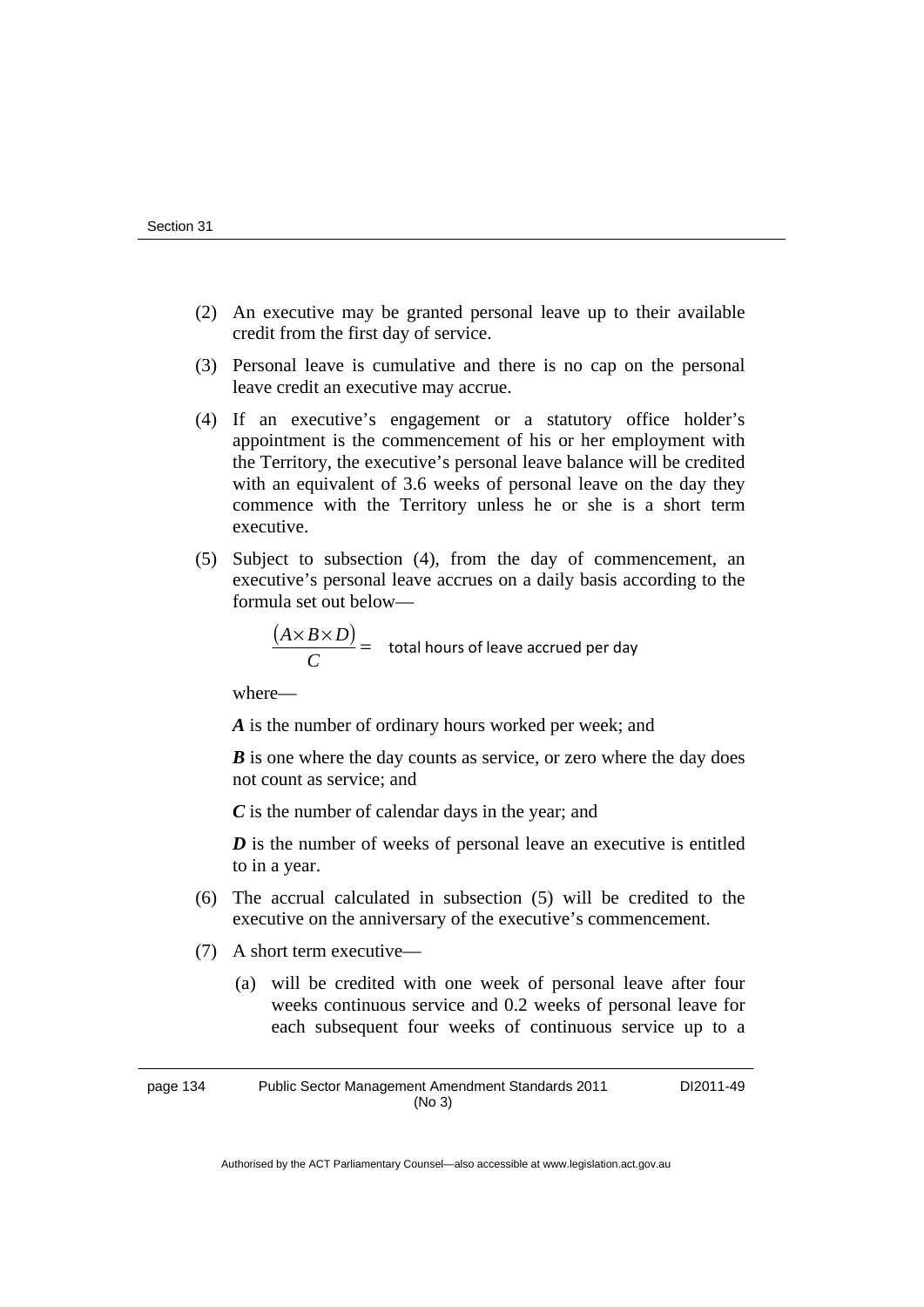maximum of two weeks in the executive's first twelve months of service; and

- (b) if a person who was engaged or appointed as a short term executive is subsequently engaged or appointed so that the entire period of continuous service with the Territory will be 12 months or more—
	- (i) the executive will be credited with 5.2 weeks of personal leave on the anniversary of the executive's commencement; and
	- (ii) for every subsequent twelve months of service, the executive will receive personal leave in accordance with subsection (5).
- (8) An executive in receipt of workers compensation for more than 45 weeks will accrue personal leave on the basis of hours actually worked.
- (9) Executives are not entitled to anticipate personal leave but may be granted up to an aggregate of twenty days without pay in the first twelve months of service.
- (10) Where personal leave credits have been exhausted, the decision maker may grant an executive a period of unpaid personal leave for personal illness or injury or for the care of a member of the executive's immediate family or household who is sick.
- (11) Unused personal leave credit will not be paid out on cessation of employment.

#### **665 Evidence and conditions—personal leave**

 (1) An executive should discuss with the decision maker as soon as practicable their intention to be absent on personal leave.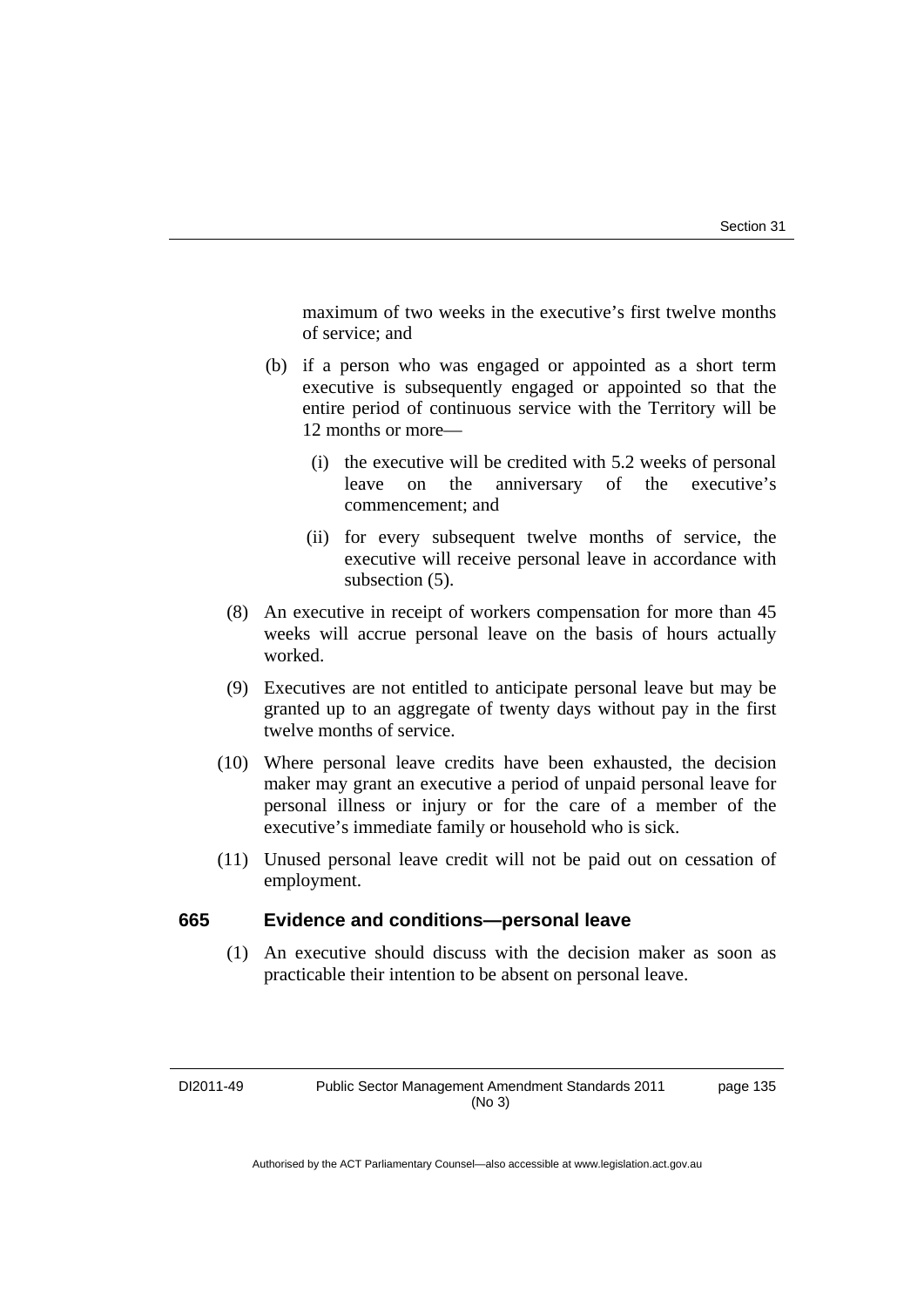- (2) The decision maker grant personal leave if they are satisfied there is sufficient cause, having considered any requested or required documentary evidence.
- (3) The decision maker will accept the following documentary evidence as proof of personal illness or injury or the need to care of a member of the executive's immediate family or household who is sick—
	- (a) a certificate from a registered health professional who is operating within their scope of practice; or
	- (b) a statutory declaration made by the employee if it is not reasonably practicable for the employee to give the decision maker a certificate.
- (4) If documentary evidence is not produced when an executive applies for personal leave the decision maker may grant personal leave up to three consecutive working days with pay, to a maximum of seven working days in any accrual year.
- (5) Absences for personal leave without documentary evidence in excess of three consecutive days, or seven days in any accrual year are unauthorised and will be without pay.
- (6) The decision maker may, with reasonable cause, request the executive to provide a medical certificate or statutory declaration for any absence from duty on personal leave at the time of notification of the absence.
- (7) Personal leave may be granted up to an executive's available personal leave credit, provided the maximum continuous period of paid personal leave granted is 52 weeks and the maximum continuous period of unpaid personal leave granted is 78 weeks.
- (8) Subject to the production of satisfactory documentary evidence, a decision maker may grant an executive further absence for personal illness or injury beyond 78 weeks provided the additional period of personal leave is granted without pay and does not count as service for any purpose.

page 136 Public Sector Management Amendment Standards 2011 (No 3) DI2011-49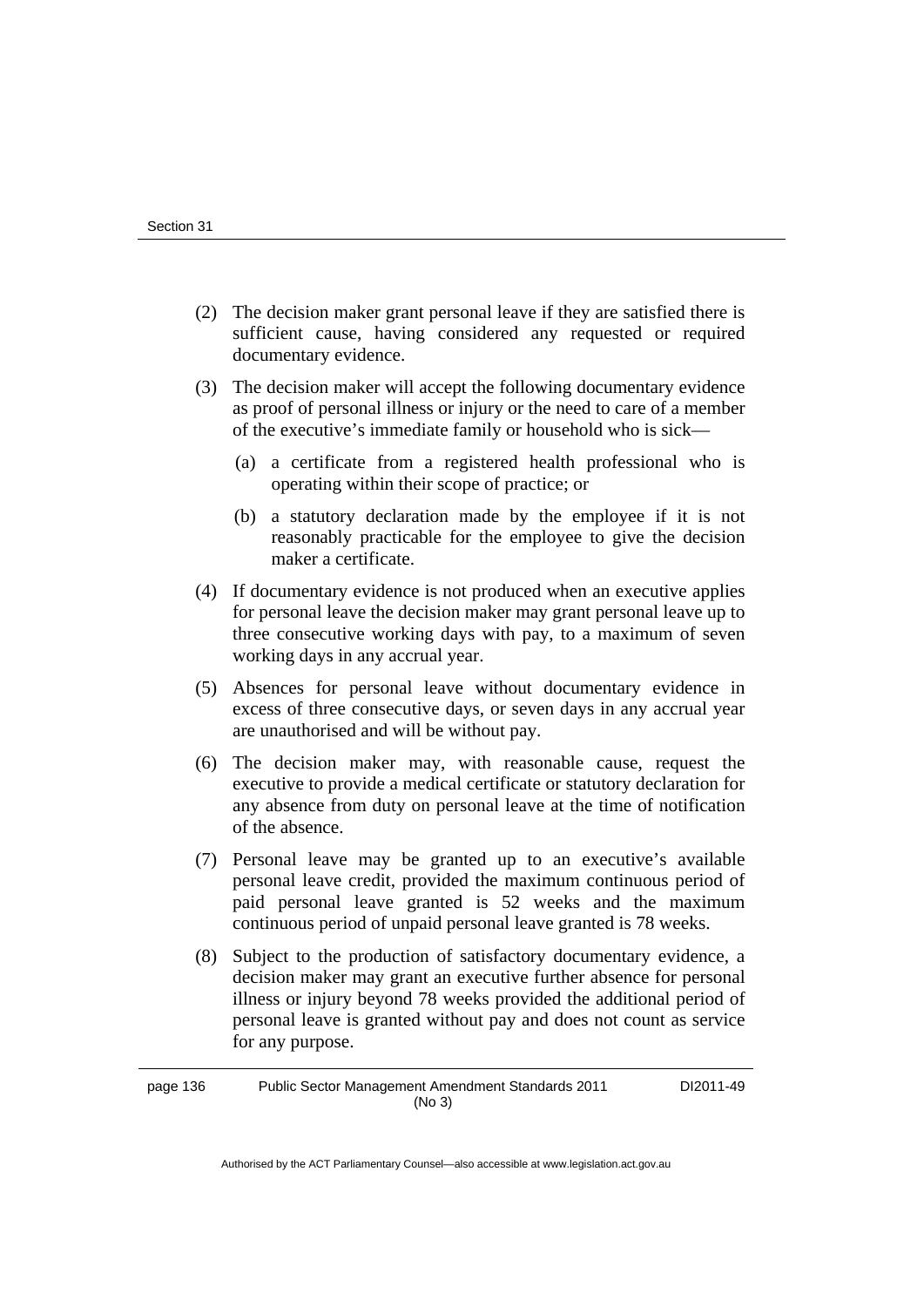- (9) The decision maker must not grant personal leave for an absence caused by the misconduct of the executive and may determine that an absence caused by the misconduct does not count as service for any purpose.
- (10) A decision maker must approve an application for up to five days personal leave applied for in conjunction with a period of bonding leave.
- (11) The decision maker may refer an executive for a medical examination by a nominated registered medical practitioner at any time for reasons including—
	- (a) the decision maker is concerned about the wellbeing of an executive and considers that the health of the executive is affecting the executive's ability to adequately perform their duties; or
	- (b) the decision maker considers that documentary evidence supplied in support of an absence due to personal illness or injury is inadequate; or
	- (c) the executive has been absent on account of illness for a total of thirteen weeks in any twenty six week period.
- (12) The decision maker may require the executive to take personal leave after considering the results of a medical examination requested by the decision maker.

#### **666 Rate of payment—personal leave**

- (1) Personal leave will be granted with pay except where it is granted without pay under subsection 664(9), subsection 664(10) or subsection 665(10).
- (2) Subject to the approval of the decision maker, an executive may request to use personal leave at half pay—
	- (a) for absences of at least one week; and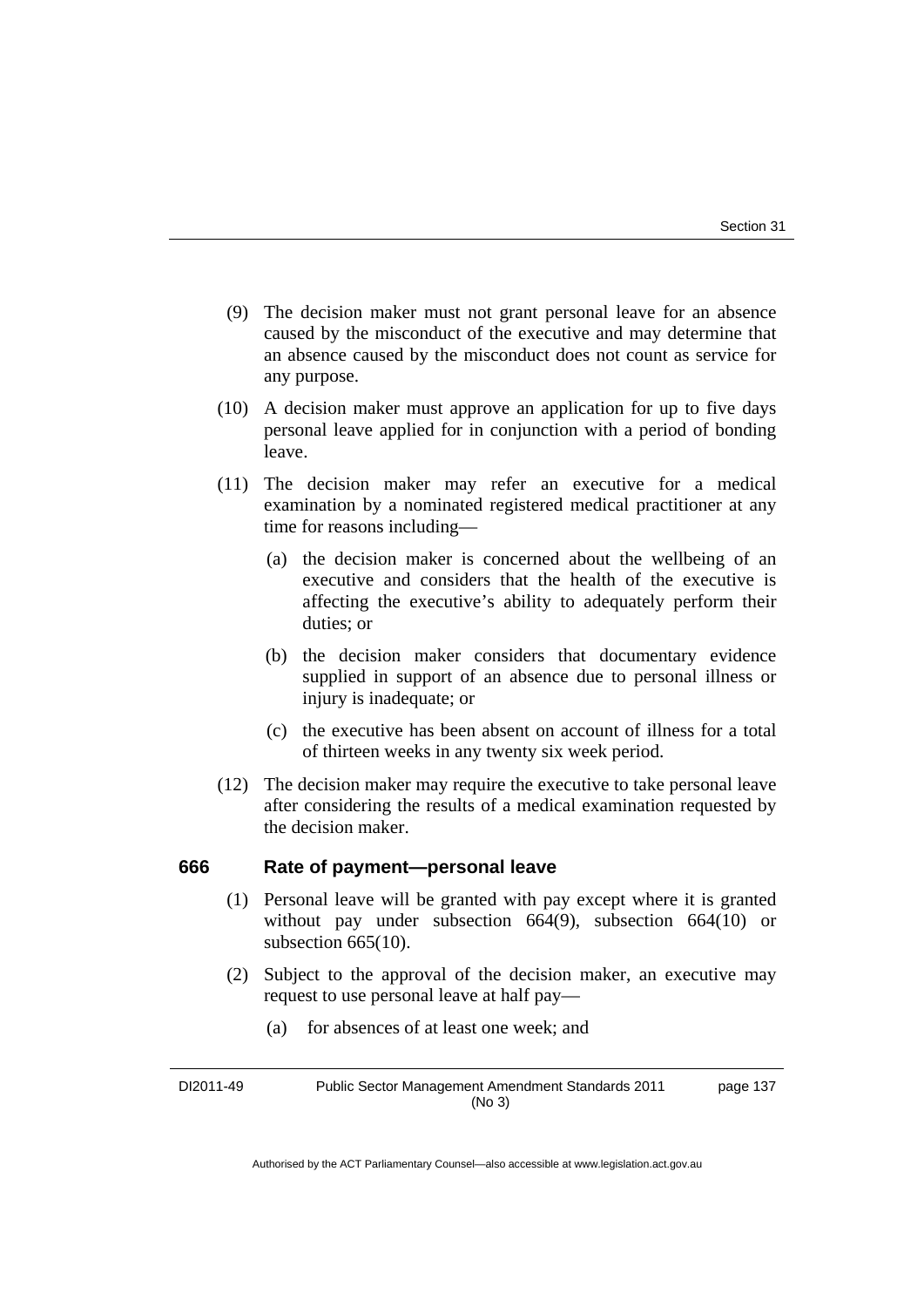- (b) to be deducted from the executive's accrued credits at a rate of 50% of the period of absence.
- (3) Any personal leave taken must be deducted from the executive's credit.

#### **667 Effect on other entitlements—personal leave**

- (1) Personal leave with pay will count as service for all purposes.
- (2) Personal leave without pay, other than provided under subsection 665(10), will count as service for all purposes.
- (3) Where an executive is absent on personal leave and a public holiday for which the executive is entitled to be paid falls within that period of absence—
	- (a) the executive will be paid as a normal public holiday for that day; and
	- (b) the public holiday will not be deducted from the executive's personal leave credits.
- (4) While personal leave will not be deducted over the Christmas shutdown period, the Christmas shutdown does not break continuity of the period of absence in relation to the maximum periods of leave under subsection 665(9).

#### **668 Access to other leave entitlements—personal leave**

- (2) An executive who produces a certificate from a registered health professional operating within their scope of practice, may apply for personal leave for personal illness or injury, or to care for a member of the executive's immediate family or household who is sick, for one day or longer while on—
	- (a) annual leave; or
	- (b) long service leave; or

page 138 Public Sector Management Amendment Standards 2011 (No 3)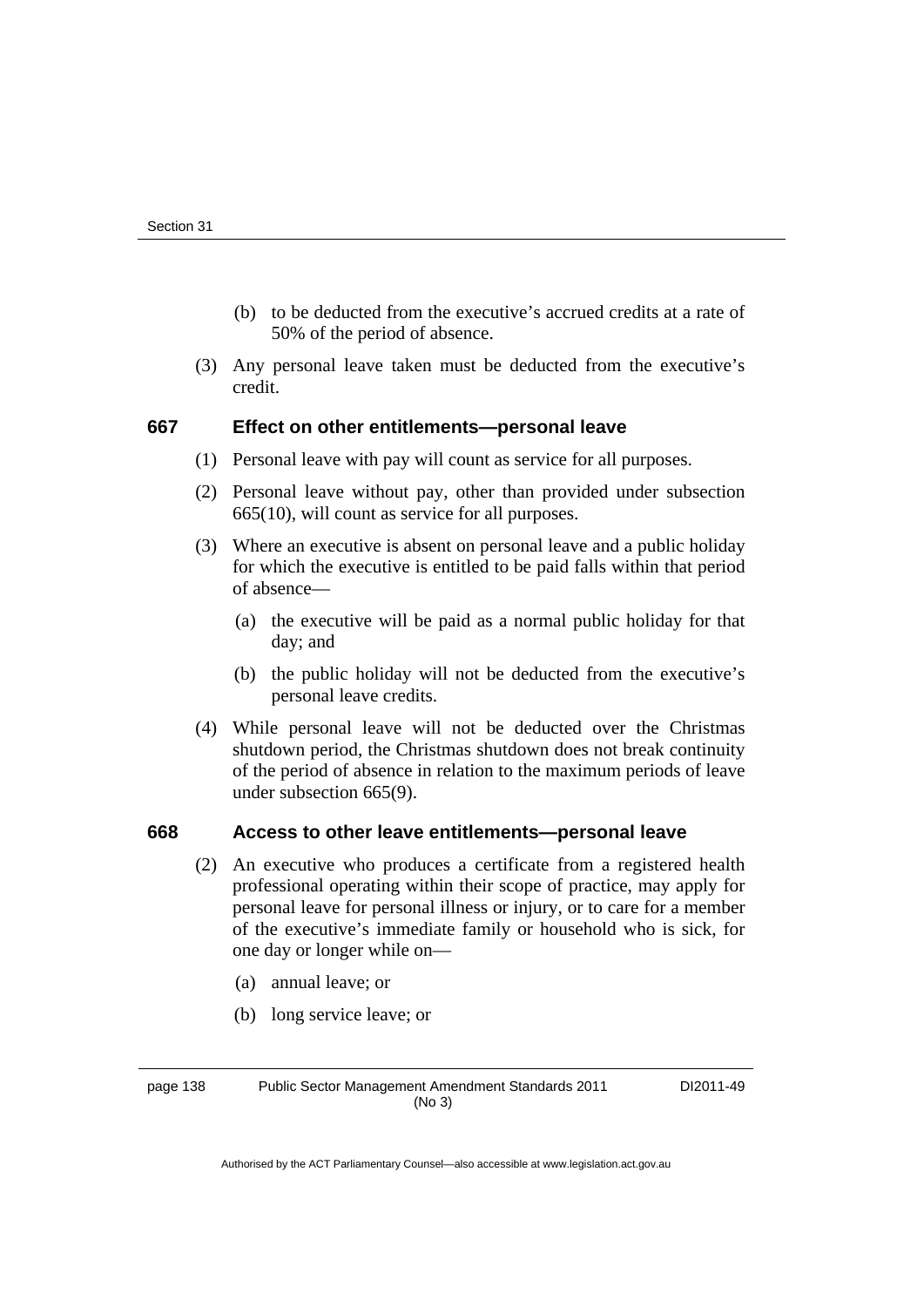- (c) unpaid maternity leave; or
- (d) unpaid parental leave; or
- (e) grandparental leave.
- (3) An executive who produces a medical certificate from a registered health professional operating within their scope, may apply for personal leave for personal illness or injury, for one day or longer while on purchased leave.
- (4) If personal leave is approved for a period which another form of leave had previously been approved under subsection (2) or (3), the other form leave will be re-credited to the extent of the paid personal leave granted.
- (5) If the executive has exhausted their personal leave credit, personal leave without pay cannot be substituted for unpaid maternity leave.
- (6) If an ill or injured executive exhausts the executive's paid personal leave entitlement and produces a certificate from a registered health professional who is operating within their scope of practice as evidence of continuing personal illness or injury, the executive may apply to the decision maker for approval to take annual leave or long service leave provided the maximum period of paid leave taken in relation to the illness or injury does not exceed 52 weeks.

#### **669 Personal leave in extraordinary circumstances**

- (1) Personal leave in extraordinary circumstances, is non-cumulative and if granted is deducted from the executive's personal leave balance.
- (3) The decision maker may grant to a maximum of four days of personal leave in an accrual year, in extraordinary, unforseen or unexpected circumstances where it is essential that the executive have leave from the workplace.

page 139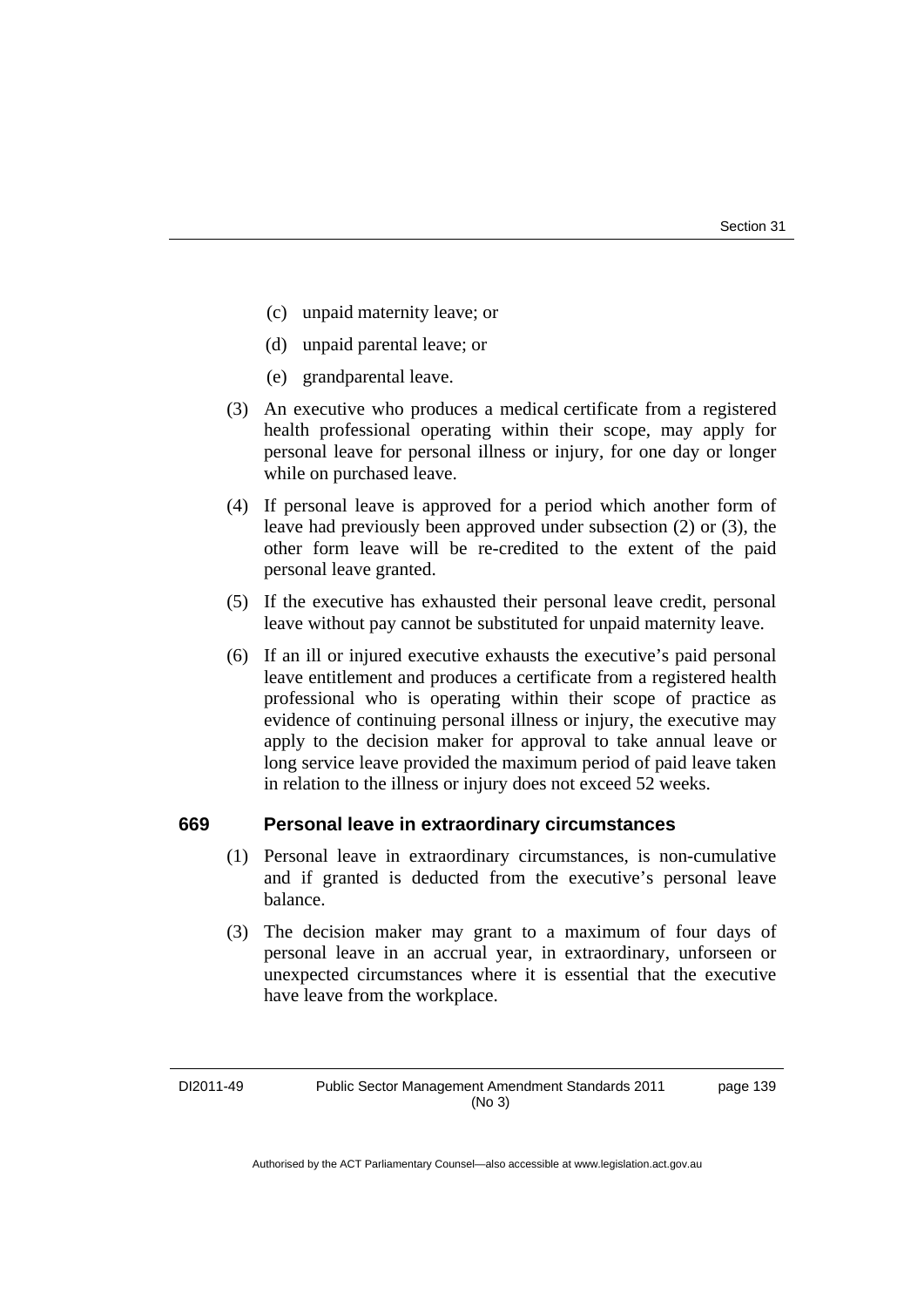- (4) Personal leave in extraordinary circumstances is in addition to the seven days personal leave without documentary evidence.
- (5) While personal leave in extraordinary circumstances does not normally require documentary evidence, the decision maker may require reasonable evidence before granting personal leave in extraordinary circumstances.
- (6) Personal leave in extraordinary circumstances will be granted with pay.

# **670 Infectious disease contacts**

- (1) Where an executive is prevented from attending for duty under the *Public Health Act 1997*, part 6, the decision maker may grant that executive personal leave.
- (2) The executive may also apply for the absence or a part of it to be deducted from their annual leave credit.

# **Subdivision 9.6.2.2 Compassionate leave**

## **671 Purpose—compassionate leave**

Compassionate leave is available to executives to enable them to be absent from duty when a member of an executive's immediate family or household—

- (a) has a personal illness or injury that poses a serious threat to the person's life; or
- (b) dies.

# **672 Entitlement—compassionate leave**

- (1) An executive may be granted compassionate leave from the first day of service.
- (2) Compassionate leave is non-cumulative.

page 140 Public Sector Management Amendment Standards 2011 (No 3) DI2011-49

Authorised by the ACT Parliamentary Counsel—also accessible at www.legislation.act.gov.au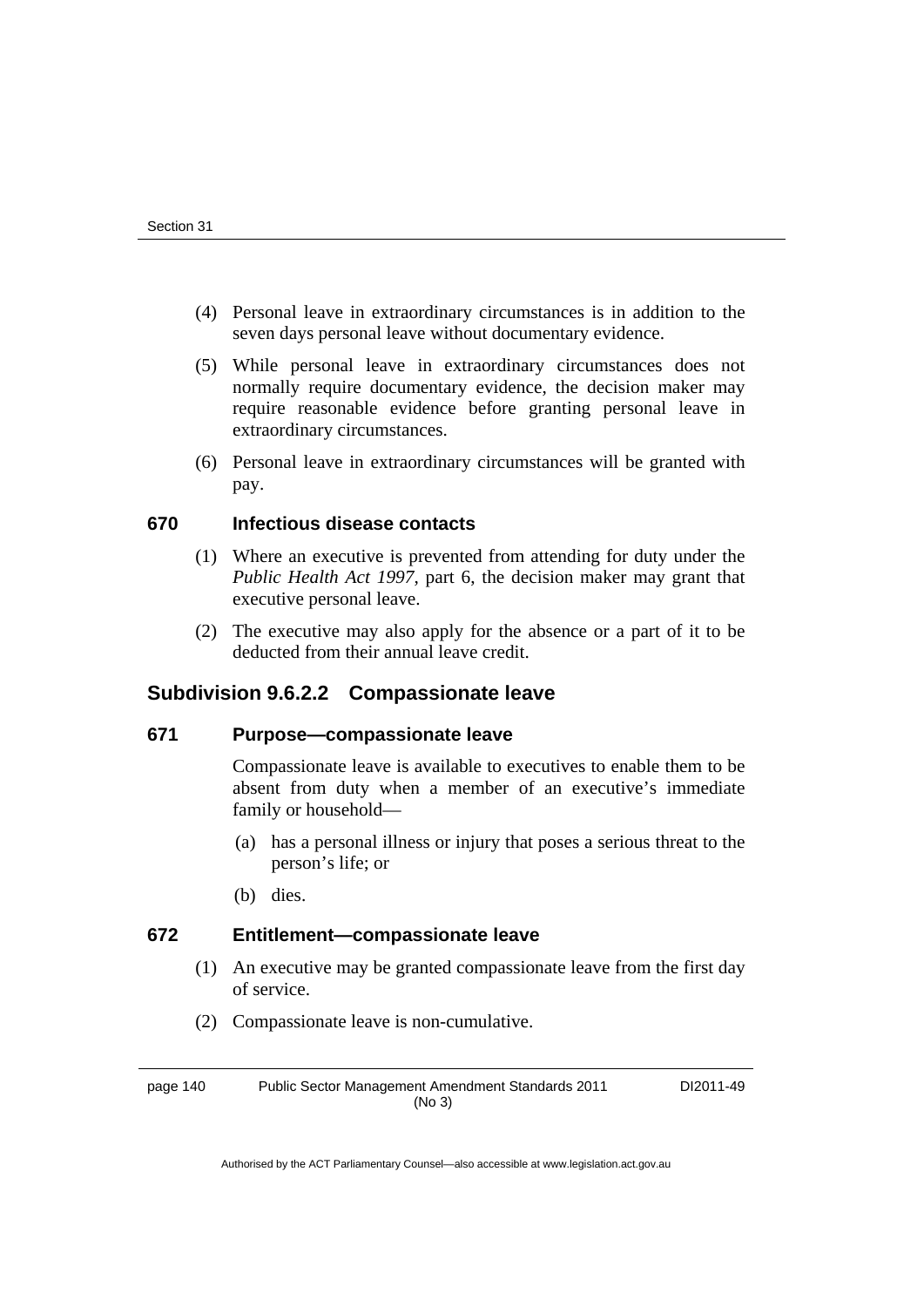- (3) Executives are entitled to up to five days of compassionate leave on each occasion of the death of a member of the executive's immediate family or household.
- (4) Executives are entitled to up to two days of compassionate leave on each occasion of personal illness or injury of a member of the executive's immediate family or household that poses a serious threat to the person's life.
- (5) The decision maker may grant an executive a period of paid or unpaid compassionate leave additional to the period of leave specified in subsections (3) and (4).

# **673 Evidence and conditions—compassionate leave**

- (1) An executive should discuss with the decision maker as soon as practicable their intention to be absent on compassionate leave.
- (2) An executive must make an application to the decision maker to access compassionate leave.
- (3) Having considered the requirements of this section the decision maker may approve an executive's application to access compassionate leave.
- (4) The decision maker may request evidence that would satisfy a reasonable person that an application for compassionate leave is for a purpose set out in section 671.

# **674 Rate of payment—compassionate leave**

Compassionate leave will be granted with pay except where it is granted without pay under subsection 672(5).

# **675 Effect on other entitlements—compassionate leave**

(1) Compassionate leave with pay will count as service for all purposes.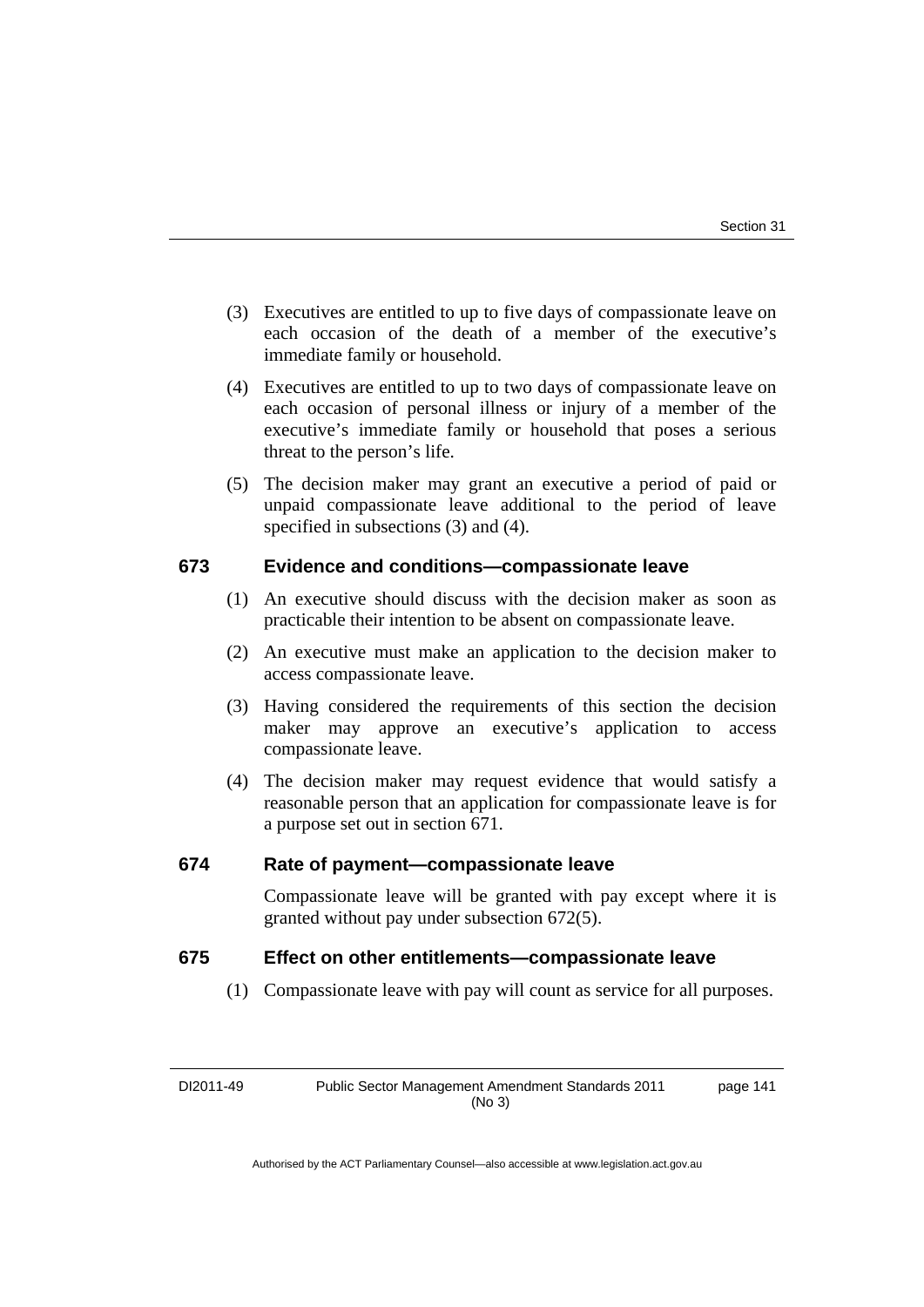- (2) Public Holidays for which the executive is entitled to payment that fall during periods of absence on compassionate leave will be paid as a normal public holiday and will not be considered an absence on compassionate leave.
- (3) Compassionate leave that is granted under subsection 672(3) is not deducted from an executive's personal leave balance.
- (4) Compassionate leave that is granted under subsection 672(4) is deducted from an executive's personal leave balance.

# **676 Access to other leave entitlements—compassionate leave**

If compassionate leave of at least one day is granted while an executive is absent on another type of leave, the other type of leave will be re-credited for the period of the absence on compassionate leave.

# **Subdivision 9.6.2.3 Operational service personal leave**

## **677 Interpretation—subdiv 9.6.2.3**

In this subdivision

*operational service* has the same meaning as in the *Veterans' Entitlement Act 1986 (Commonwealth)*.

*war-caused injuries or diseases* has the same meaning as in the *Veterans' Entitlement Act 1986 (Commonwealth)*.

# **678 Purpose—operational service personal leave**

Operational service personal leave enables executives who have rendered operational service to be absent from duty when they are unfit for work because of a war-caused injury or disease.

page 142 Public Sector Management Amendment Standards 2011 (No 3)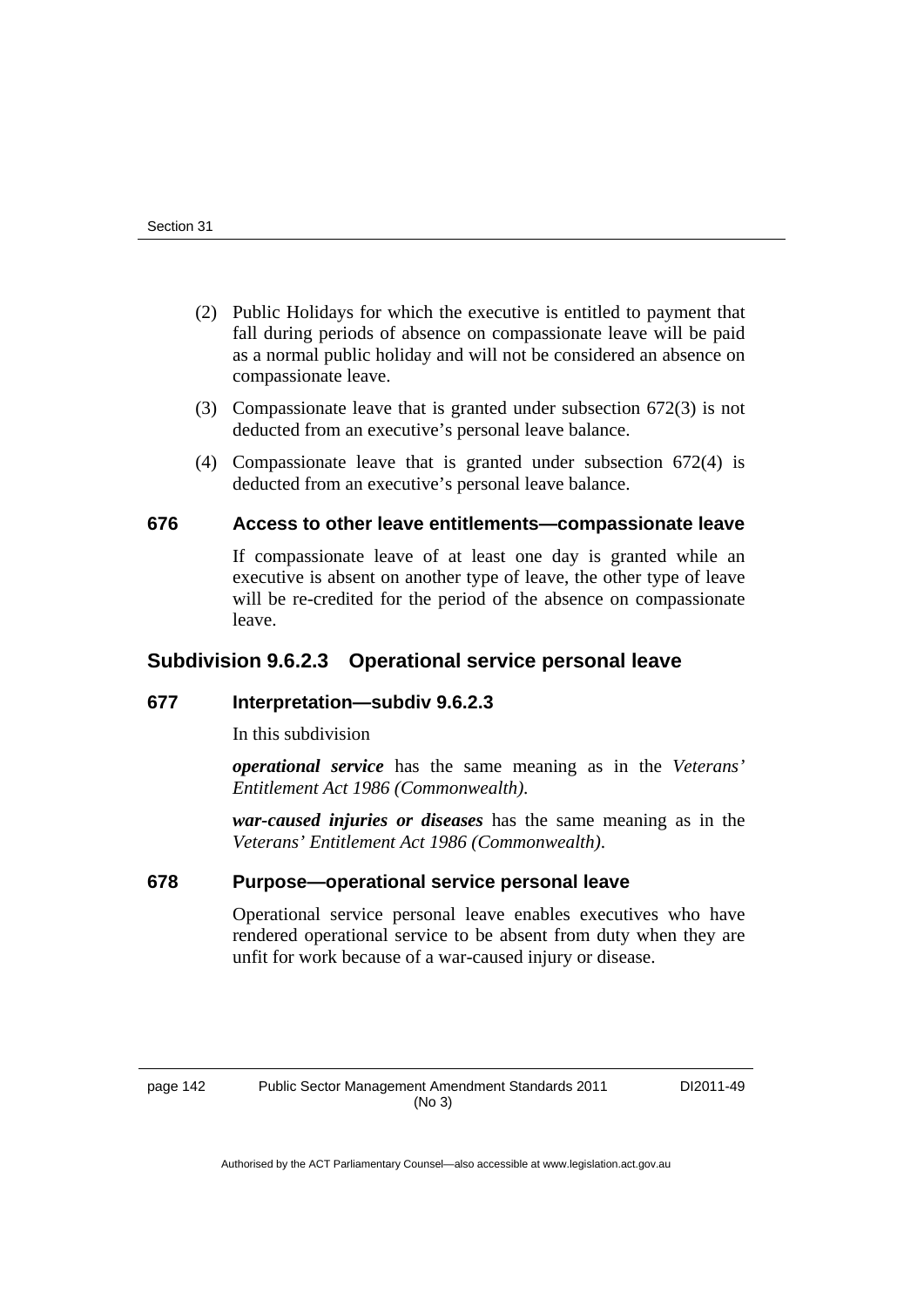# **679 Eligibility—operational service personal leave**

An executive who has rendered operational service is eligible for operational service personal leave.

#### **680 Entitlement—operational service personal leave**

- (1) Operational service personal leave is cumulative and is additional to personal leave entitlements.
- (2) On appointment, an eligible executive is entitled to nine days operational service personal leave.
- (3) An eligible executive is entitled to receive an additional credit of three days operational service personal leave—
	- (a) 12 months after the date of appointment; and
	- (b) 24 months after the date of appointment; and
	- (c) 36 months after the date of appointment.
- (4) Where operational service personal leave credits have been exhausted, the decision maker may grant an executive a period of unpaid operational service personal leave.
- (5) The maximum operational service personal leave balance that an eligible executive may have is eighteen days.

## **681 Evidence and conditions—operational service personal leave**

- (1) An eligible executive should discuss with the decision maker as soon as practicable their intention to be absent on operational service personal leave.
- (2) An eligible executive must make an application to the decision maker to access their operational service personal leave entitlement.

page 143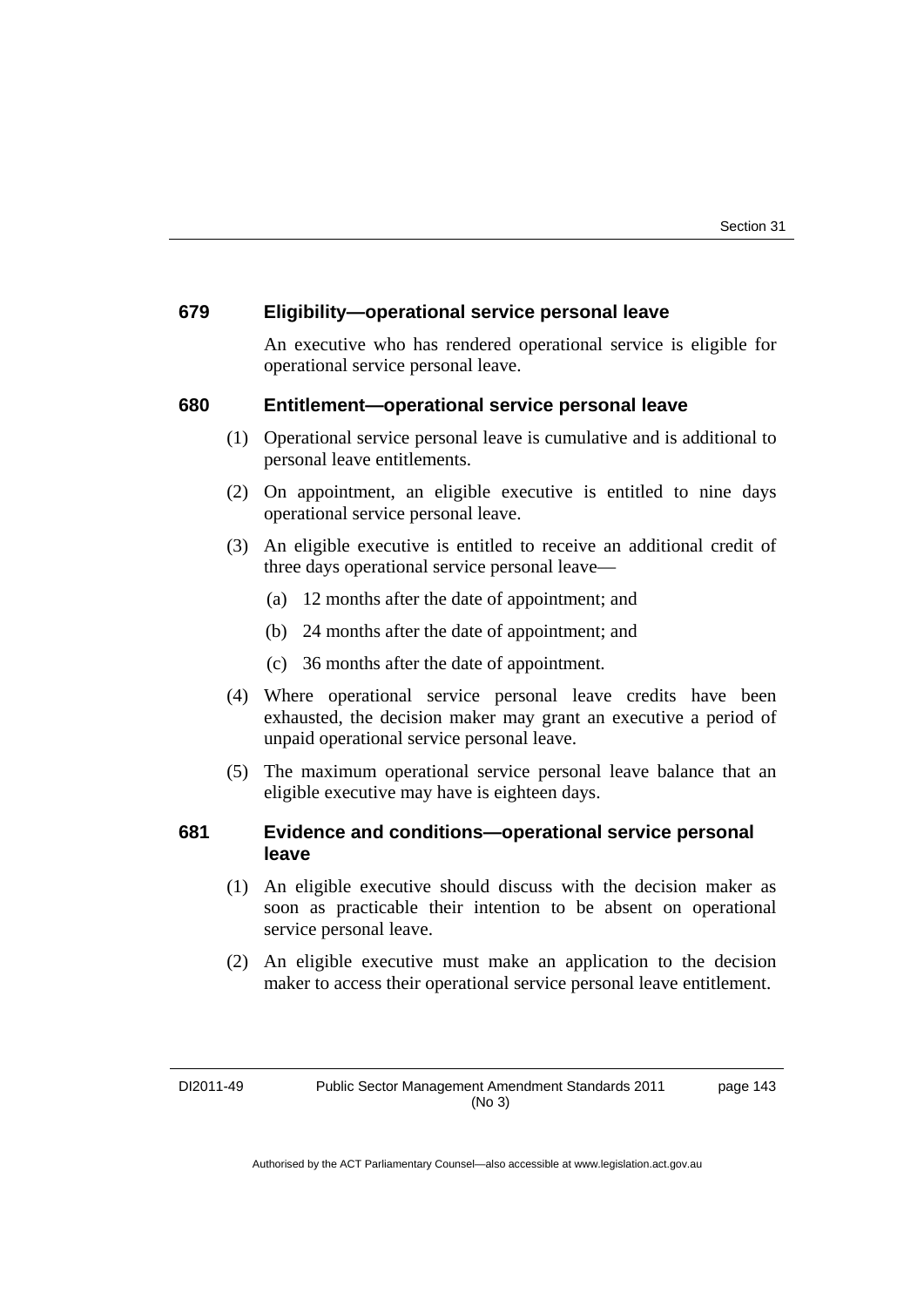- (3) Having considered the requirements of this section the decision maker may approve an eligible executive's application to access operational service personal leave.
- (4) Operational service personal leave may be granted by the relevant decision maker—
	- (a) to cover absences resulting from war-caused injury or diseases; and
	- (b) following a written request from an eligible executive, which must include documentary evidence that the absence is due to the war-caused injury or disease, including evidence that the injury or disease is a war-caused injury or disease in accordance with the requirements of the *Veterans' Entitlement Act 1986 (Commonwealth)*.

# **682 Rate of payment—operational service personal leave**

Operational service personal leave will be granted with pay except where it is granted without pay under subsections 680(4).

# **683 Effect of other entitlements—operational service personal leave**

- (1) Operational service personal leave with pay will count as service for all purposes.
- (2) Operational service personal leave without pay will not count as service.

# **Subdivision 9.6.2.4 Annual leave**

## **684 Purpose—annual leave**

Annual leave is available to executives to enable them to be absent from duty for the purposes of rest and recreation.

page 144 Public Sector Management Amendment Standards 2011 (No 3)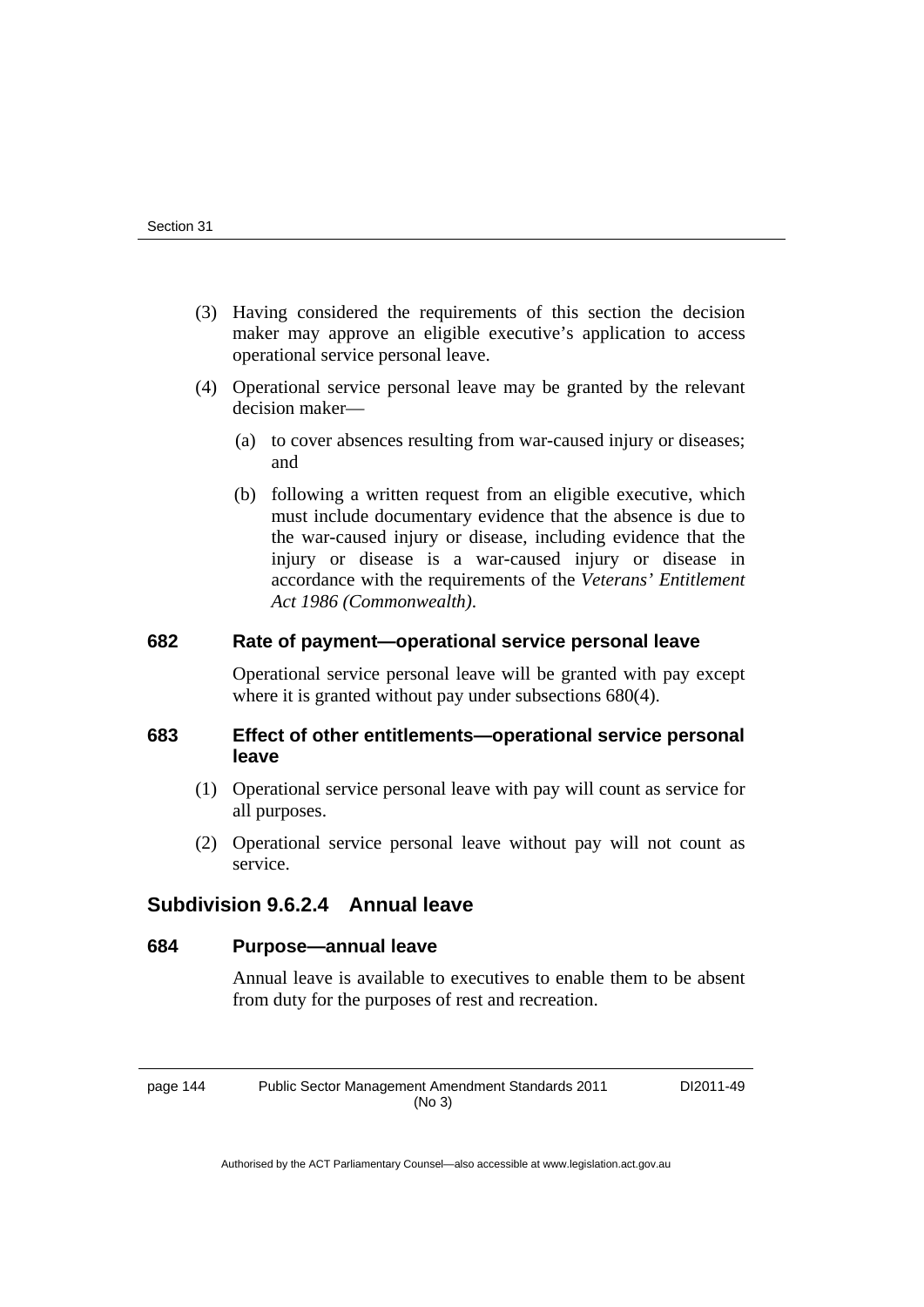## **685 Entitlement—annual leave**

- (1) An executive may be granted annual leave up to their available credit from the first day of service.
- (2) Annual leave is cumulative.
- (3) An executive's annual leave credit accrues on a daily basis according to the formula set out below—

$$
\frac{(A \times B \times D)}{C} = \text{total hours of leave accrued per day}
$$

where—

*A* is the number of ordinary hours worked per week; and

*B* is one where the day counts as service, or zero where the day does not count as service or is an unauthorised absence; and

*C* is the number of calendar days in the year; and

*D* is the number of weeks of annual leave an executive is entitled to in a year.

- (4) An annual leave credit does not accrue to an executive if the executive is absent from duty on leave for specified defence service, or full time defence service.
- (5) If the executive resumes duty after a period of specified defence service, annual leave will accrue from the date the executive resumes duty.

# **686 Evidence and conditions—annual leave**

- (1) Executives are encouraged to utilise their annual leave in the year that it accrues, and to this end should discuss their leave intentions with the decision maker as soon as practicable.
- (2) An executive must make an application to the decision maker to access their annual leave entitlement.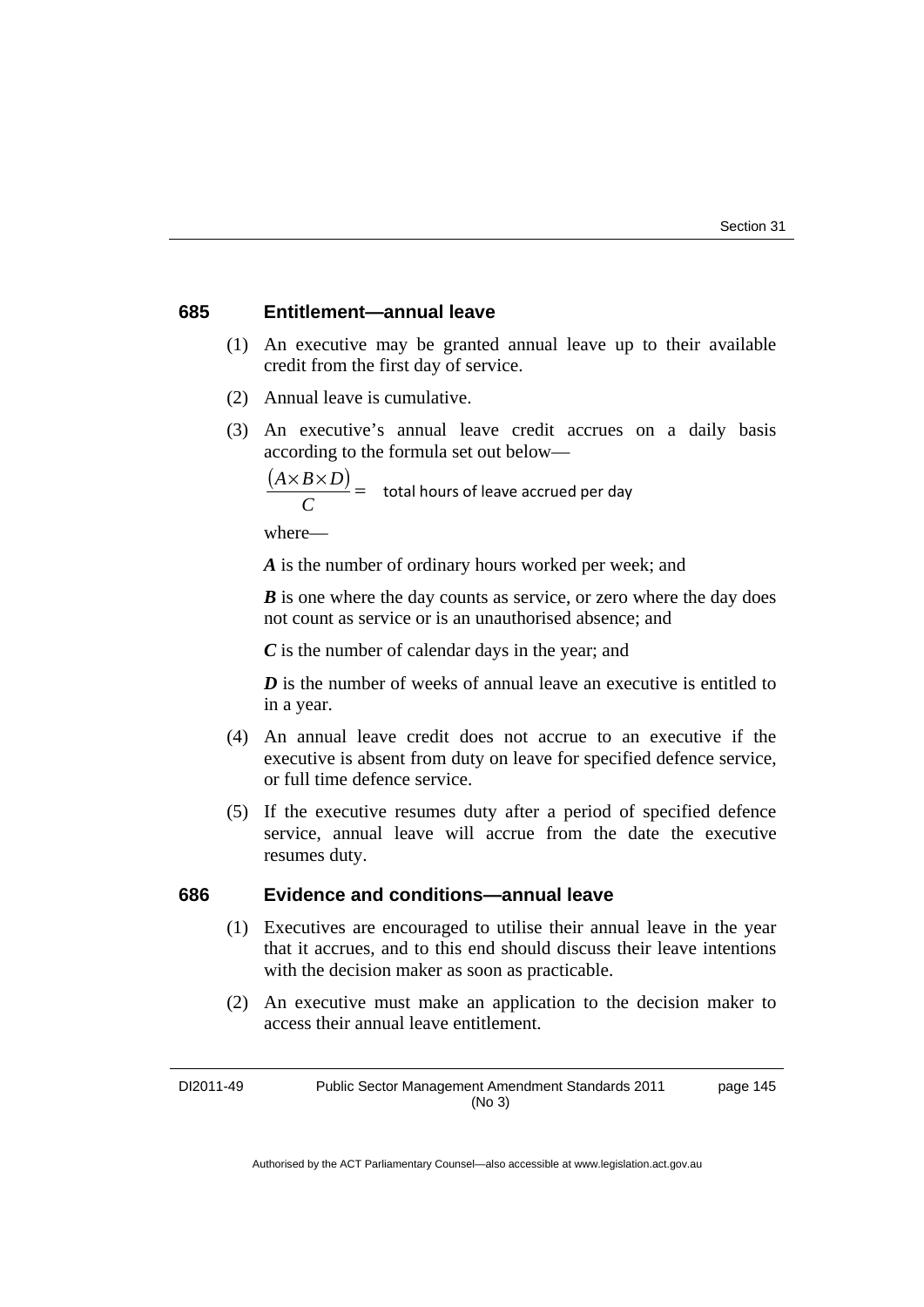- (3) Having considered the requirements of this section the decision maker may approve an executive's application to access annual leave.
- (4) The decision maker should approve an executive's application to take annual leave, subject to operational requirements.
- (5) If the decision maker does not approve an executive's application for annual leave because of operational requirements, the decision maker will consult with the executive to determine a mutually convenient alternative time (or times) for the executive to take the leave.
- (6) The decision maker must, unless there are exceptional operational circumstances, approve an application for annual leave if it would enable an executive to reduce their annual leave balance below two and a half years worth of annual leave credit, however, in the case of exceptional operational circumstances, the decision maker may consult with the executive to determine another time (or times) for the annual leave to be taken that is mutually convenient to both the administrative unit and the executive.
	- *Note* For full time executives, two and half year's worth of annual leave credit is 10 weeks.
- (7) If an executive's annual leave is cancelled without reasonable notice, or an executive is recalled to duty from leave, the executive will be entitled to be reimbursed reasonable travel costs and incidental expenses not otherwise recoverable under any insurance or from any other source.
- (8) If the operations of an agency, or part of an agency, are suspended at Christmas or another holiday period, the decision maker may direct an executive to take annual leave at a time that is convenient to the working of the agency, whether or not application for leave has been made.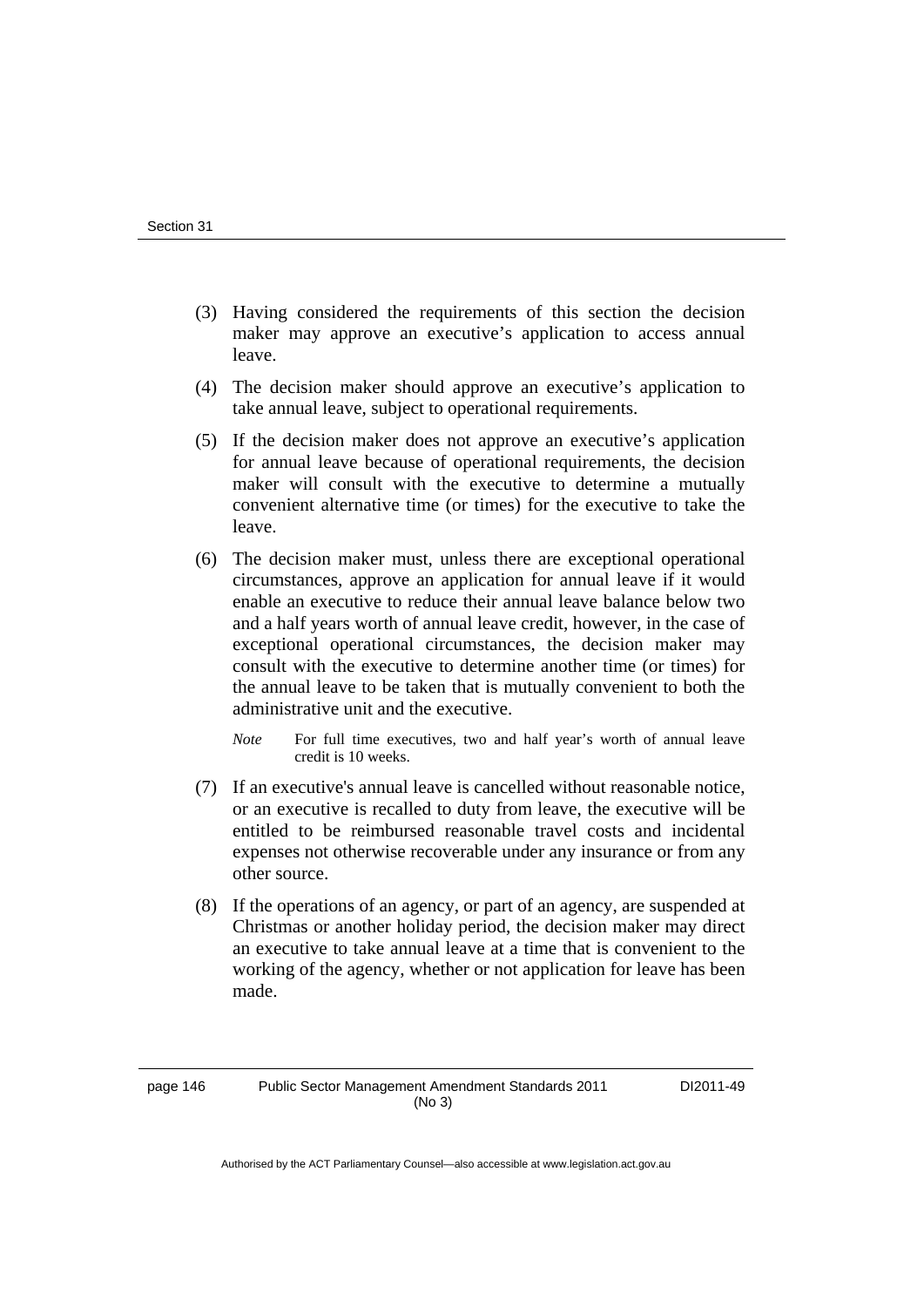- (19) If an executive has accrued two years worth of annual leave credits and unless exceptional operational circumstances exist, the executive and decision maker must agree, and implement an annual leave usage plan to ensure the executive's accrued leave credit will not exceed two and a half years worth of annual leave credit.
- (10) If an executive does not agree to a reasonable annual leave usage plan the decision maker may direct an executive who has two and a half years worth of annual leave credit to take annual leave to the extent that the executive's annual leave credit exceeds two and a half years worth of annual leave credit, subject to giving the executive one calendar month notice.
- (11) Subsection (11) does not apply to an executive who is on graduated return to work following compensation leave.
- (12) An executive may not be directed under subsection (10) to take annual leave if the executive has made an application for a period of annual leave equal to or greater than the period specified in subsection (10) in the past six months and the application was not approved.
- (13) An executive who has an annual leave credit in excess of two and a half years worth of annual leave credit—
	- (a) on engagement or appointment; or
	- (b) on returning to duty from compensation leave;

will have twelve months to reduce their annual leave balance to two and a half years worth of annual leave credit or below.

 (14) Annual leave may be granted at half pay with credits to be deducted on the same basis.

#### **687 Rate of payment—annual leave**

Annual leave will be granted with pay.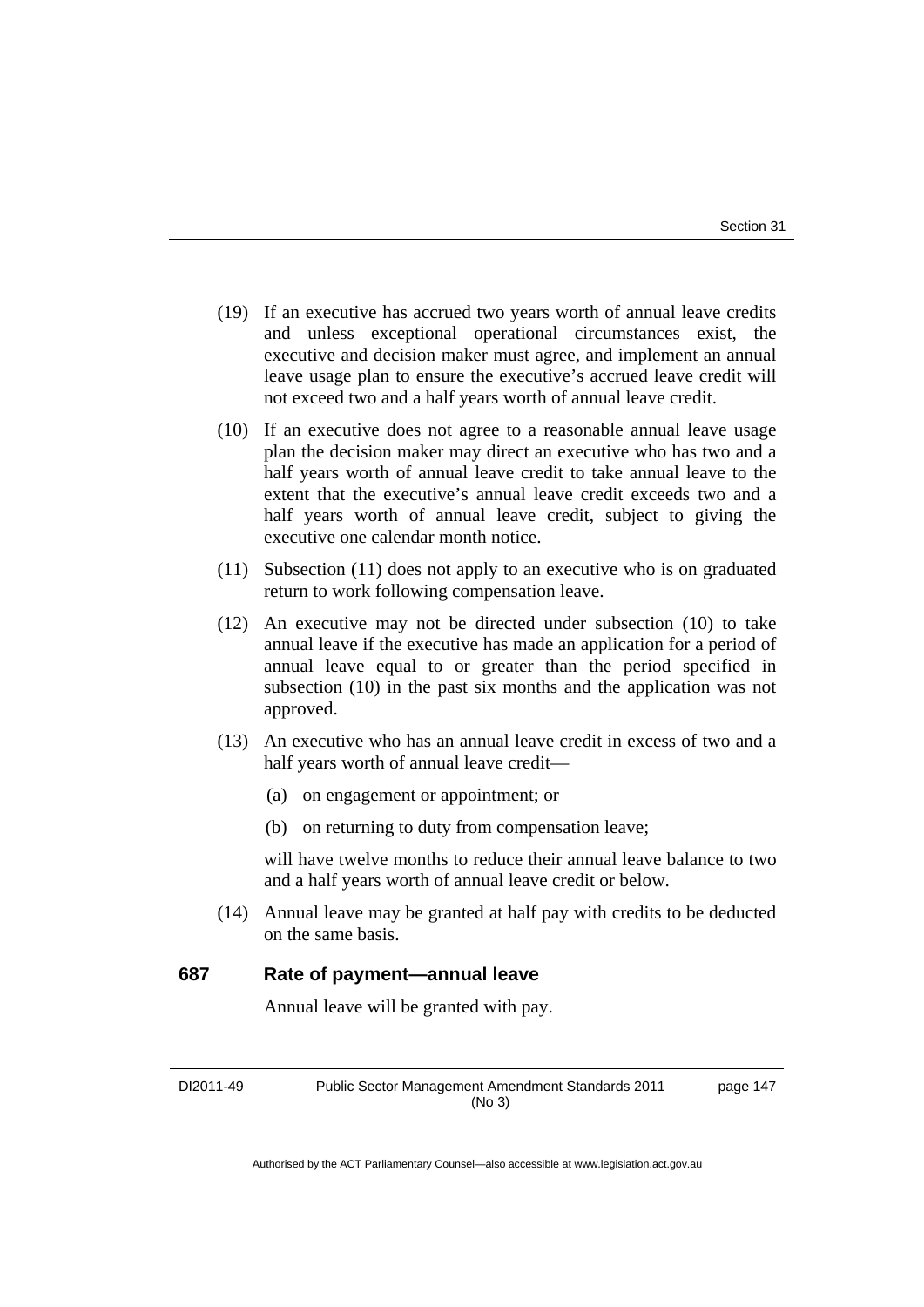## **688 Payment in lieu of annual leave**

- (1) An executive may cash out up to two weeks of the executive's annual leave credit where that credit has exceeded two years accumulated leave subject to—
	- (a) the executive providing the decision maker with a written election to do so; and
	- (b) the decision maker authorising the election; and
	- (c) the executive taking at least one week of annual leave in conjunction with this entitlement or the executive has taken at least one week of annual leave in the past six months.
- (2) An executive may only cash out annual leave under this section once during each 12-month period.

## **689 Effect on other entitlements—annual leave**

- (1) Annual leave will count as service for all purposes.
- (2) Public holidays for which the executive is entitled to payment that fall during periods of absence on annual leave will be paid as a normal public holiday and will not be deducted from the executive's annual leave balance.

# **690 Access to other leave entitlements—annual leave**

- (1) If personal leave is granted to the executive, annual leave will be recredited for the period of personal leave granted.
- (2) Subject to the approval of the decision maker, an executive who is on unpaid leave may be granted annual leave during that period, subject to the requirements of that leave type.
- (3) An executive who is prevented from attending for duty under the *Public Health Act 1997*, part 6 may be granted annual leave during that period.

page 148 Public Sector Management Amendment Standards 2011 (No 3)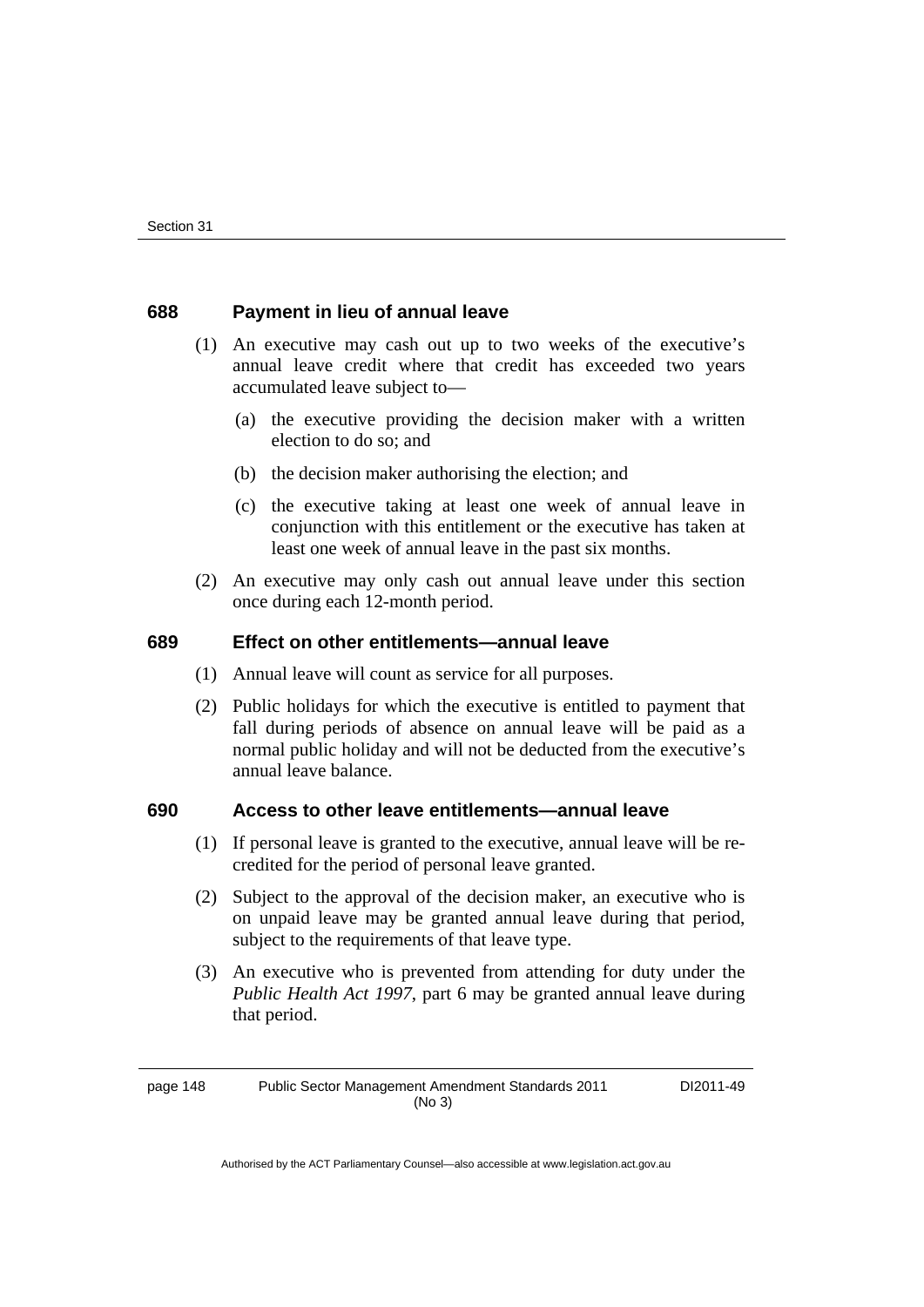# **Subdivision 9.6.2.5 Purchased leave**

#### **691 Purpose—purchased leave**

Purchased leave is available to executives to enable them to be absent from duty to support their work/life balance.

## **692 Entitlement—purchased leave**

- (1) Executives may purchase leave in addition to the executive's usual annual leave entitlement, up to a maximum of 12 weeks in any 12 month period, subject to approval.
- (2) An executive may apply, at any time, to the decision maker for approval to participate in the purchased leave scheme.
- (3) The application must specify the amount of leave to be purchased in whole weeks up to a maximum of 12 weeks in any 12 month period, and the period over which the purchased leave is to be acquitted.
- (4) Approval by the decision maker for an executive to purchase purchased leave, is subject to both the operational requirements of the workplace and the personal responsibilities of the executive.
- (5) Approval to purchase additional leave will not be given where an executive has an annual leave balance of two and a half years worth of annual leave credit or more, except where the executive intends to use all excess annual leave credit before taking purchased leave.
- (6) Once an executive commences participation in the scheme, the executive may only opt out of the scheme before the expiration of the agreed acquittal period, if—
	- (a) the executive can demonstrate, in writing, that exceptional circumstances exist, such as unforseen financial hardship, and the decision maker agrees; or
	- (b) the executive's employment with the Territory ceases before the expiration of the agreed acquittal period;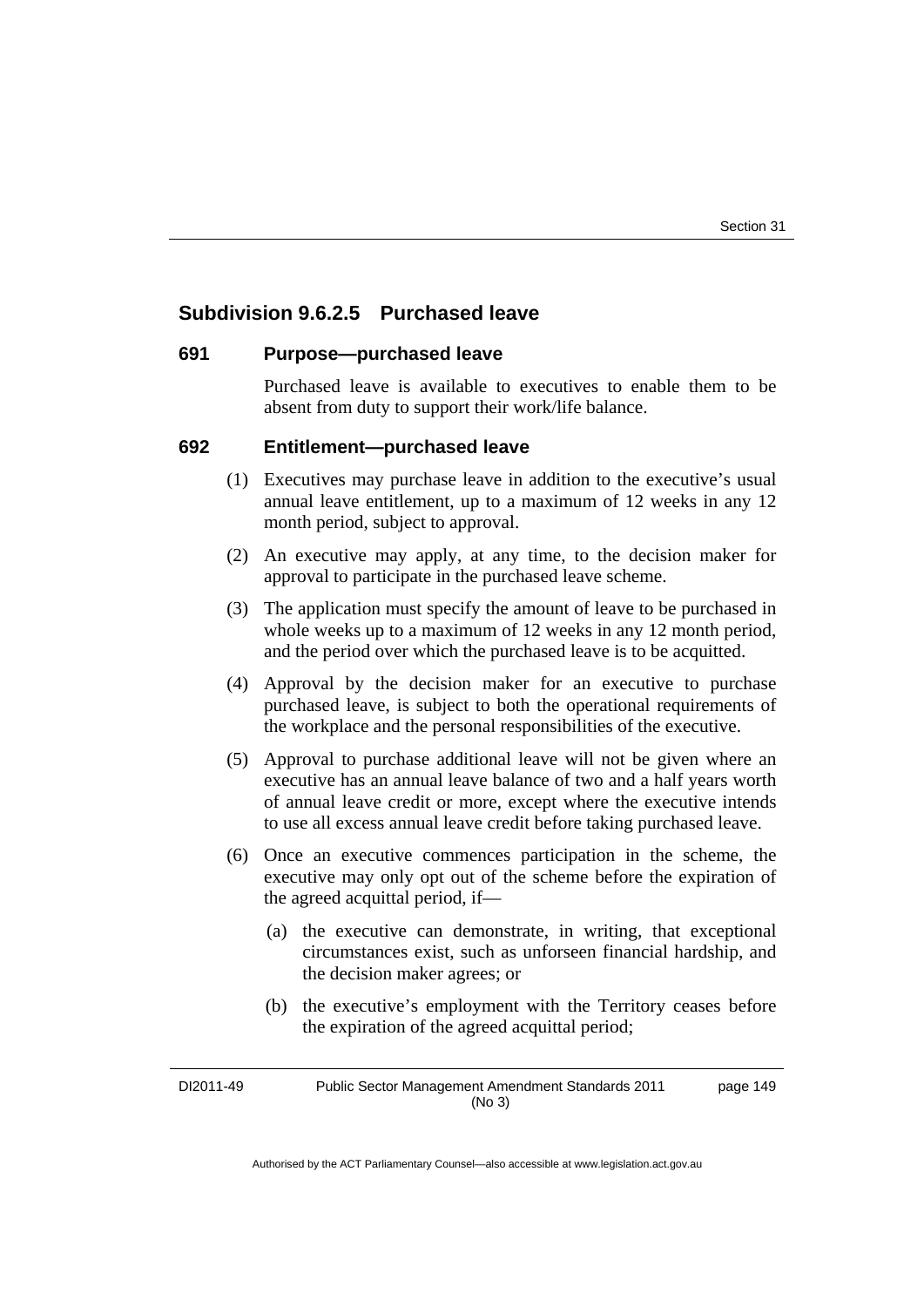- (c) the executive proceeds on paid maternity or primary care giver leave.
- (7) If an executive is transferred or reassigned from one ACTPS Agency to another ACTPS Agency during the agreed acquittal period, the executive's continuation in the purchased leave scheme will be subject to the separate approval of the gaining Agency.
- (8) Where approval is not given under subsection (7), any money owing to the executive in respect of purchased leave not taken will be refunded to the executive as soon as practicable.
- (9) Any shortfall in salary payments will be deducted from monies owing to the executive.

## **693 Evidence and conditions—purchased leave**

- (1) An executive should discuss with the decision maker as soon as practicable their intention to be absent on purchased leave.
- (2) An executive must make an application to the decision maker to access their purchased leave entitlement.
- (3) Having considered the requirements of this section the decision maker may approve an executive's application to access purchased leave.
- (4) Approval by the decision maker to grant purchased leave will be subject to operational requirements and the personal responsibilities of the executive.
- (5) A minimum of one week of purchased leave must be taken at any one time unless the remaining balance is less than one week or the relevant decision maker is satisfied, on evidence presented, there are exceptional circumstances which warrant purchased leave being taken in shorter periods.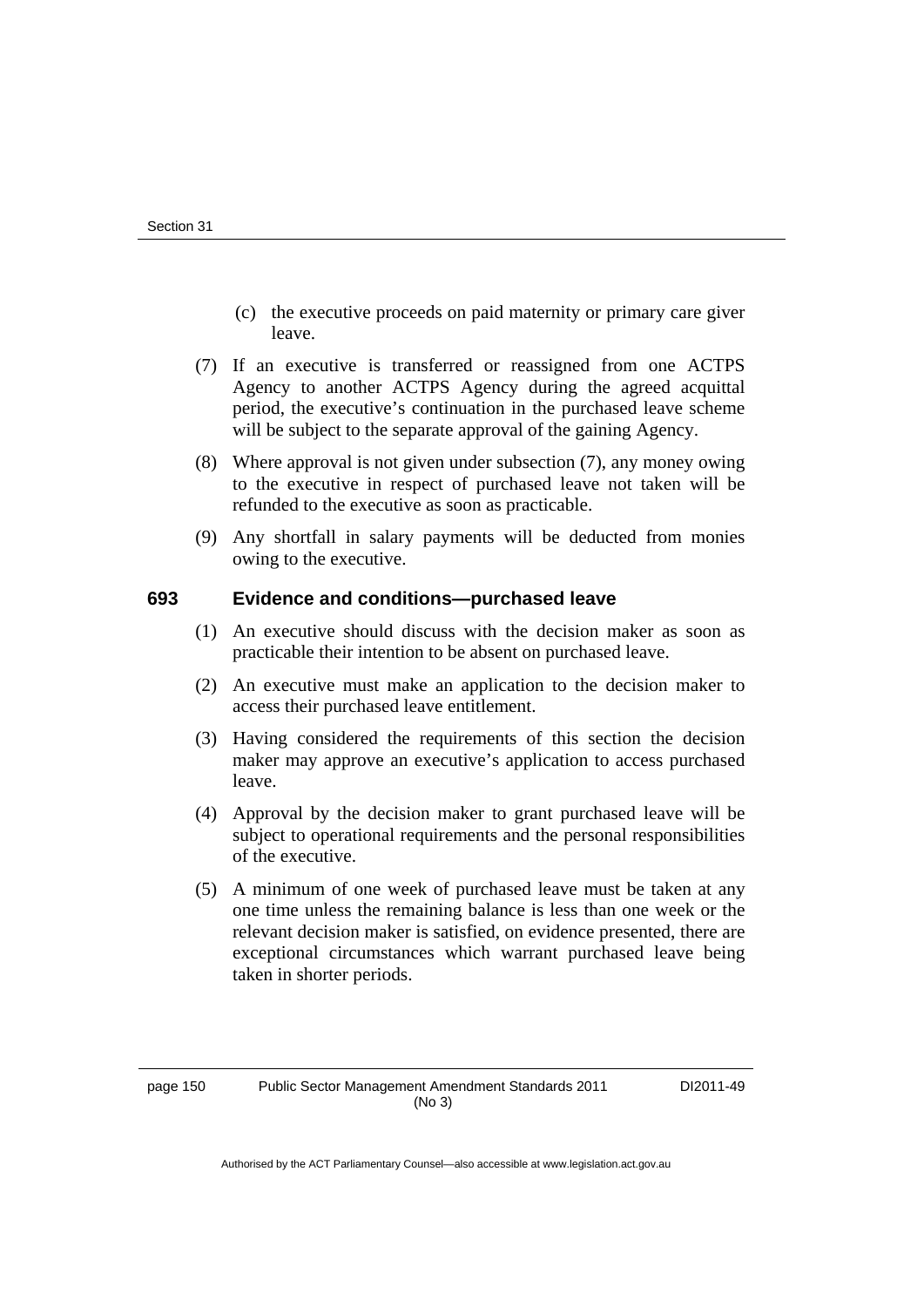- (6) Purchased leave must be used within the agreed acquittal period, not exceeding 12 months from the date of commencement in the scheme.
- (7) Purchased leave not taken within the agreed acquittal period will be forfeited and the value of the leave refunded to the executive at the end of the acquittal period.

# **694 Rate of Payment—purchased leave**

- (1) While an executive is on a period of purchased leave the executive will be paid at the rate of salary used to calculate the executive's deduction.
- (2) Purchased leave will be paid for by a fortnightly deduction from the executive's salary over an agreed acquittal period not exceeding 12 months from the date the executive commences participation in the scheme.
- (3) Fortnightly deductions, from the executive's salary, will commence as soon as practicable following approval of the executive's application to participate in the purchased leave scheme.
- (4) The deductions will be calculated on the executive's salary at the date of commencement of participation in the scheme, the amount of leave to be purchased and the agreed acquittal period.
- (5) If the executive's salary changes during the acquittal period the executive may seek approval for the deduction to be recalculated.
- (6) Fortnightly tax deductions will be calculated on the executive's gross salary after the deduction has been made for purchased leave.

# **695 Effect on other entitlements—purchased leave**

 (1) Leave taken as purchased leave will count as service for all purposes.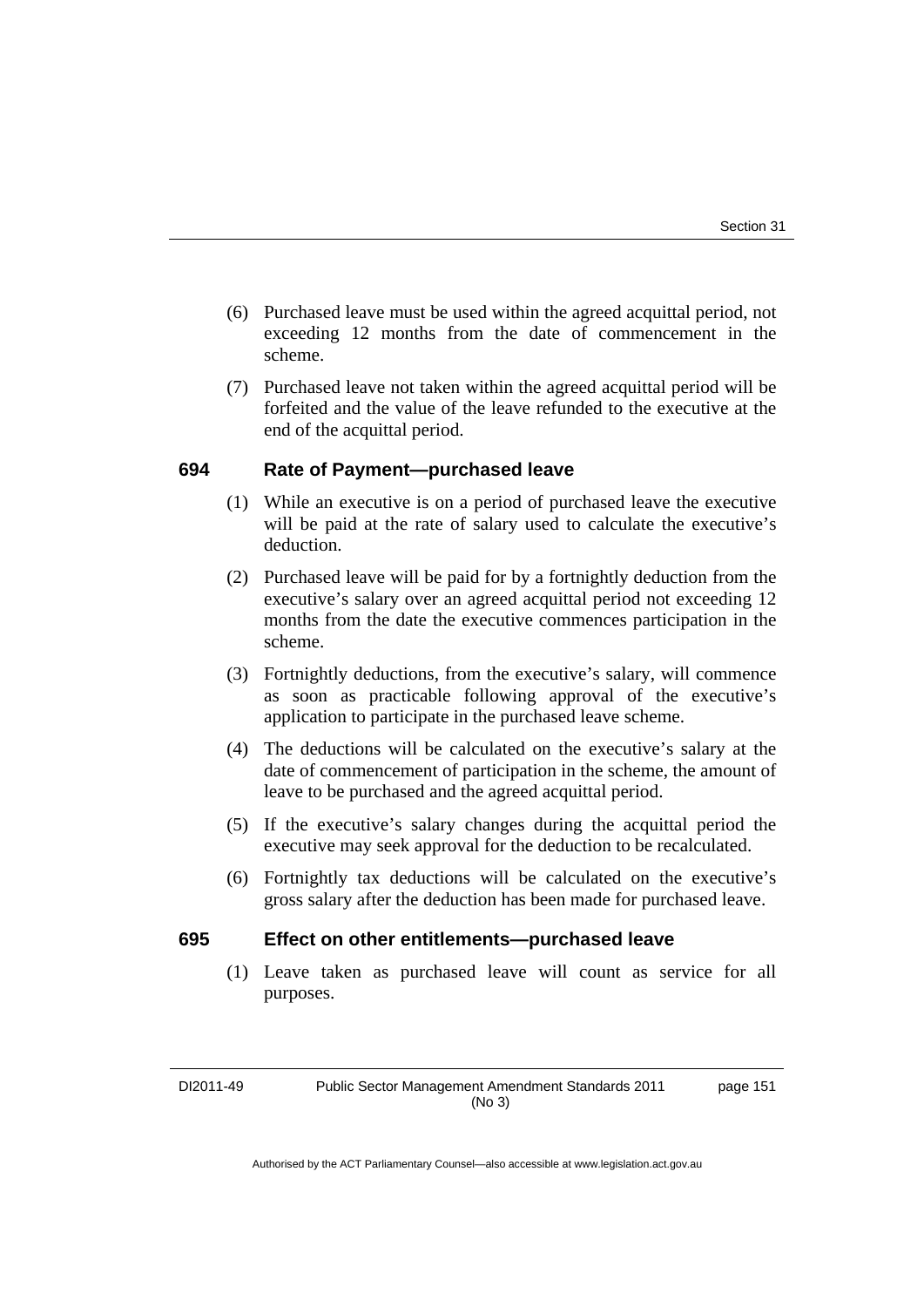- (2) Public holidays for which the executive is entitled to payment that fall during periods of absence on purchased leave will be paid as a normal public holiday and will not be deducted from the executive's purchased leave balance.
- (3) Purchased leave will not affect the accrual of other forms of leave.
- (4) The purchase of additional leave under this clause will not affect the superannuation obligations of the employer or the executive.

# **696 Access to other leave entitlements—purchased leave**

- (1) Where an executive provides a certificate from a registered health professional operating within their scope of practice for a personal illness occurring during a period of absence on purchased leave, the executive will have the purchased leave re-credited for that period covered by the certificate, and substituted by personal leave.
- (2) An executive participating in the scheme who proceeds on paid maternity or paid primary care giver's leave will elect to, either—
	- (a) exit the purchased leave scheme and have any money owing refunded; or
	- (b) remain in the scheme and have salary deductions continue during the period of paid maternity or paid primary care giver's leave.
- (3) Purchased leave taken during an executive's absence on maternity or primary care giver's leave will not extend the executive's total period of maternity or primary care giver's leave.
- (4) An executive participating in the scheme who proceeds on paid workers compensation will have salary deductions for purchased leave continue.
- (5) Normal conditions for purchased leave will apply for executives on graduated return to work programs; however entry into the scheme should be discussed with the rehabilitation case manager.

page 152 Public Sector Management Amendment Standards 2011 (No 3)

DI2011-49

Authorised by the ACT Parliamentary Counsel—also accessible at www.legislation.act.gov.au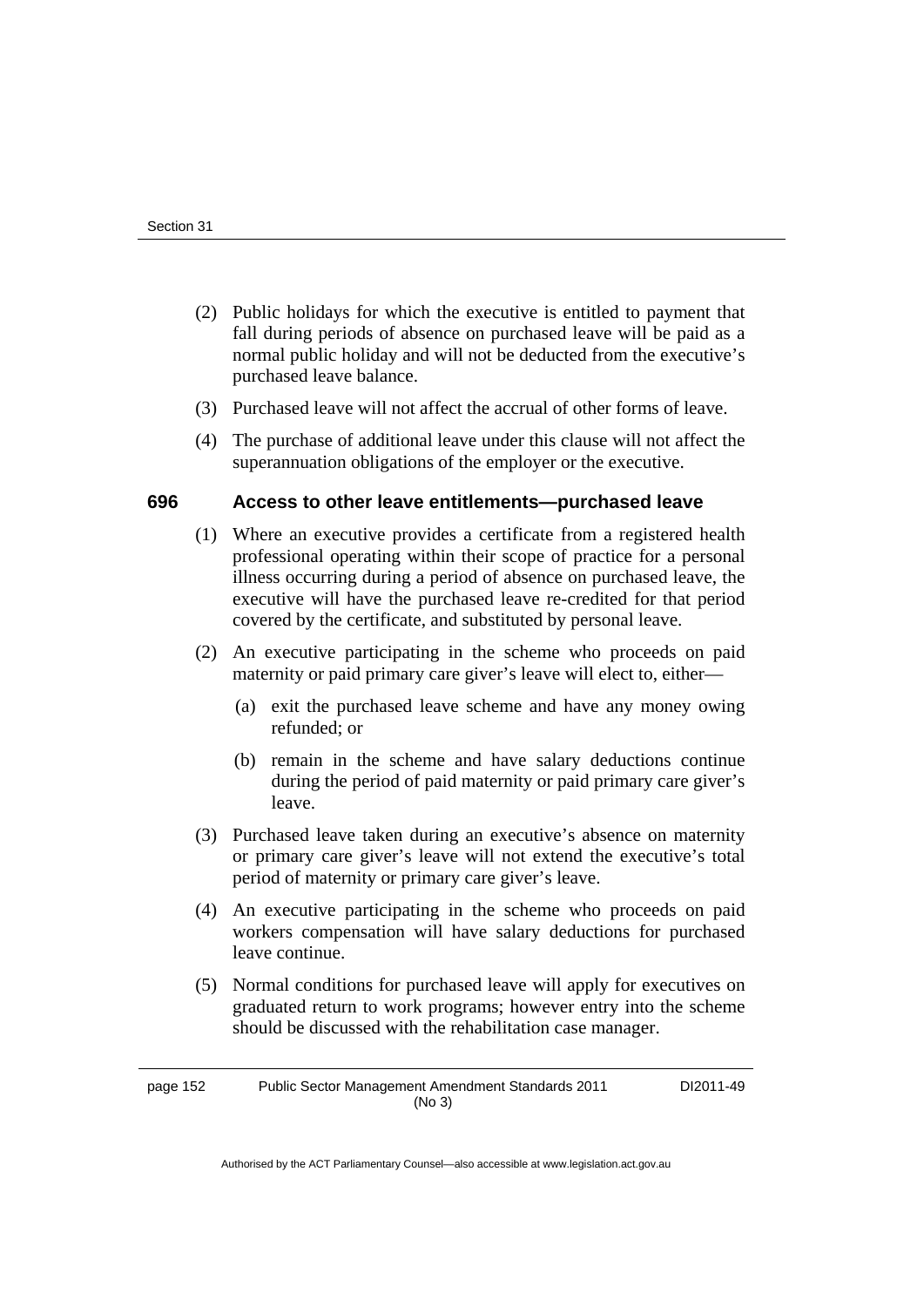# **Subdivision 9.6.2.6 Long service leave**

#### **697 Interpretation—subdiv 9.6.2.6**

In this part

*category A officer* means an executive whose eligible service has either been entirely part time service or entirely full time service.

*category B officer* means an executive whose eligible service has been both part time service and full time service.

#### *defence employment* means—

- (a) employment in a part of the Reserve Forces or of the Citizen Forces either on a continuous full time basis or for a period fixed in accordance with the *Defence Act 1903* (Cwlth), the *Naval Defence Act 1910* (Cwlth), or the *Air Force Act 1923*  (Cwlth), as in force at the relevant time; or
- (b) national service.

#### *eligible employment* means—

- (a) continuous employment by the Territory; and
- (b) continuous recognised prior service; and

*Note* recognised prior service is set out in part 3.6.

- (c) a period of leave without pay to count as service (other than personal leave without pay and leave in relation to defence employment); and
- (d) excludes—
	- (i) employment remunerated by fees, allowances or commission, honorarium or equivalent; and
	- (ii) appointment or engagement for the sole purpose of overseas employment; and

DI2011-49 Public Sector Management Amendment Standards 2011 (No 3) page 153

Authorised by the ACT Parliamentary Counsel—also accessible at www.legislation.act.gov.au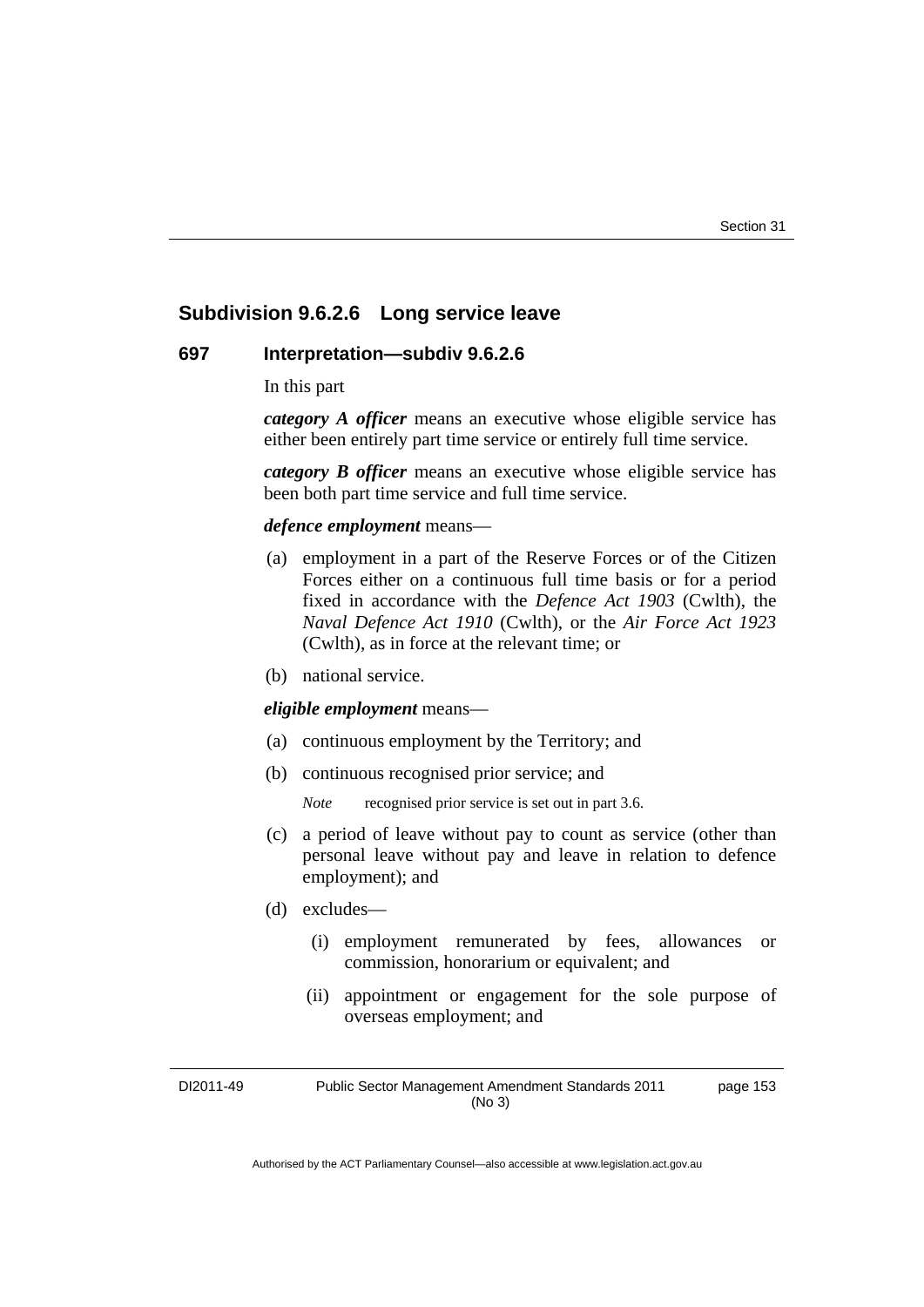(iii) unauthorised absence.

#### *minimum retiring age* means—

- (a) for an executive whose minimum retiring age is fixed by their terms and conditions of employment the age so fixed; or
- (b) 60 years.

*month* may include part of a month.

*public authority* means an authority or a local governing body that was or is constituted under a law of the Territory, the Commonwealth, a State or another Territory for a public purpose

## *relevant day* means

- (a) in relation to an executive who has been granted long service leave, the day immediately before the day that leave commences; and
- (b) in relation to an executive who receives a payment in lieu of long service leave, the day immediately before the day they cease to be an executive.

*relevant rate per hour* means the rate per hour which salary would be payable to the executive on the relevant day.

*Territory* includes a Territory instrumentality or statutory office.

*year* may include part of a year.

# **698 Purpose—long service leave**

Long service leave is available to executives to enable them to be absent from duty in recognition of their length of service in the public sector.

*Note* Historically and in other jurisdictions long service leave may have been, or be, know by other names, including long leave, furlough or extended leave.

page 154 Public Sector Management Amendment Standards 2011 (No 3)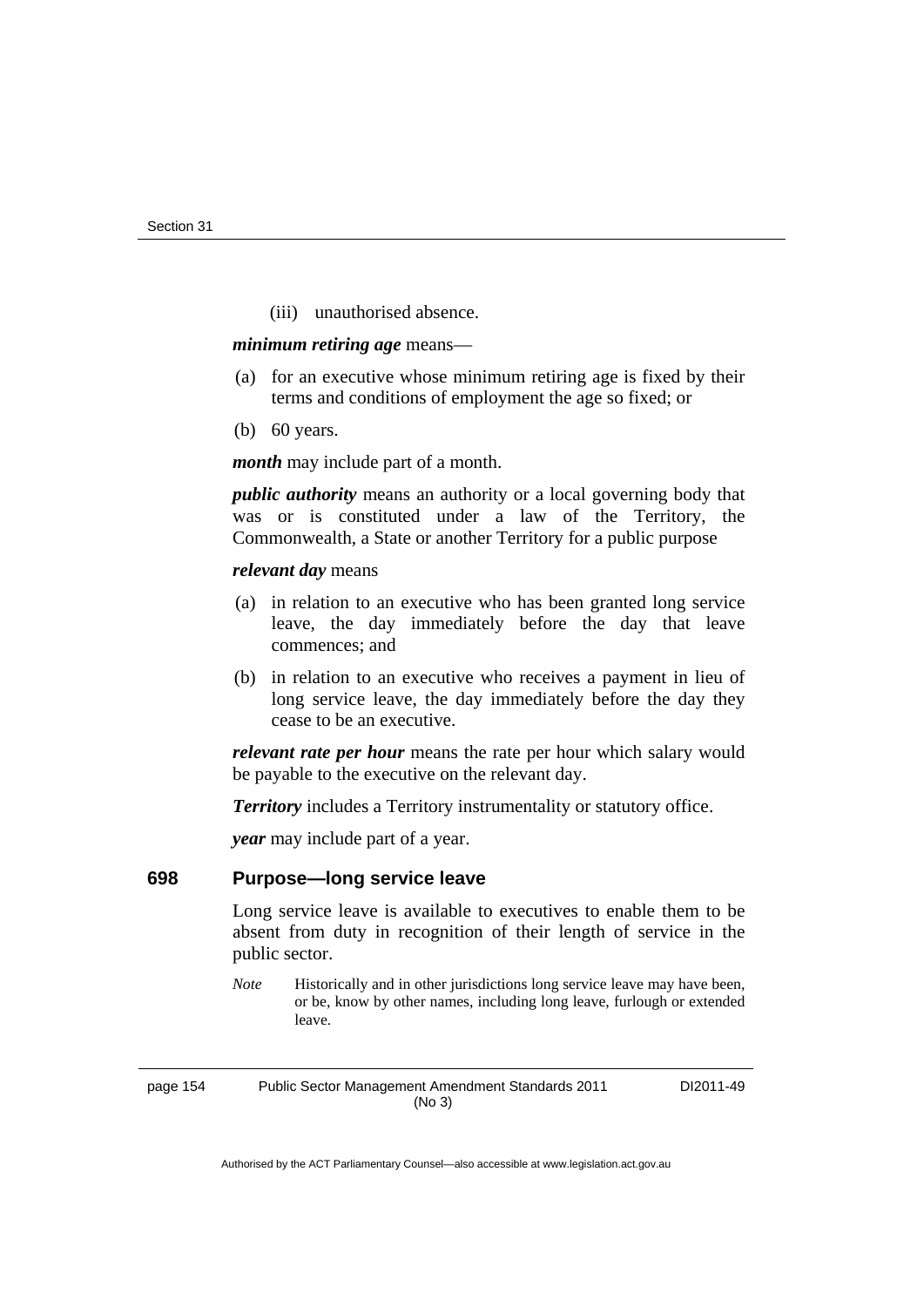## **699 Entitlement—long service leave**

- (1) An executive may be granted long service leave up to their available credit from the day they have completed seven years of eligible employment.
- (2) Long service leave is cumulative and there is no limit on the long service leave balance an executive may accrue.
- (3) Long service leave is measured in months.
- (4) For a category A officer who works full time long service leave accrues at a rate of three months every 10 years.
	- *Note* After seven years a category A officer who works full time will have a long service leave credit of 2.1 months.
- (5) For a category A officer who works part time, or a category B officer long service leave will accrue on a pro rata basis.
- (6) For executives returning to service following completion of their long service leave—
	- (a) their long service leave credit is calculated based on completed years of eligible employment; and
	- (b) the *calculation day* is the day after the last day of the last completed year of eligible employment.
- (7) For executives who are not returning to service following completion of their long service leave—
	- (a) their long service leave credit is calculated based on completed months of eligible employment; and
	- (b) the *calculation day* is the day after the last day of the last completed month of eligible employment.
- (8) The long service leave credit of a category A officer is calculated according to the formula—

page 155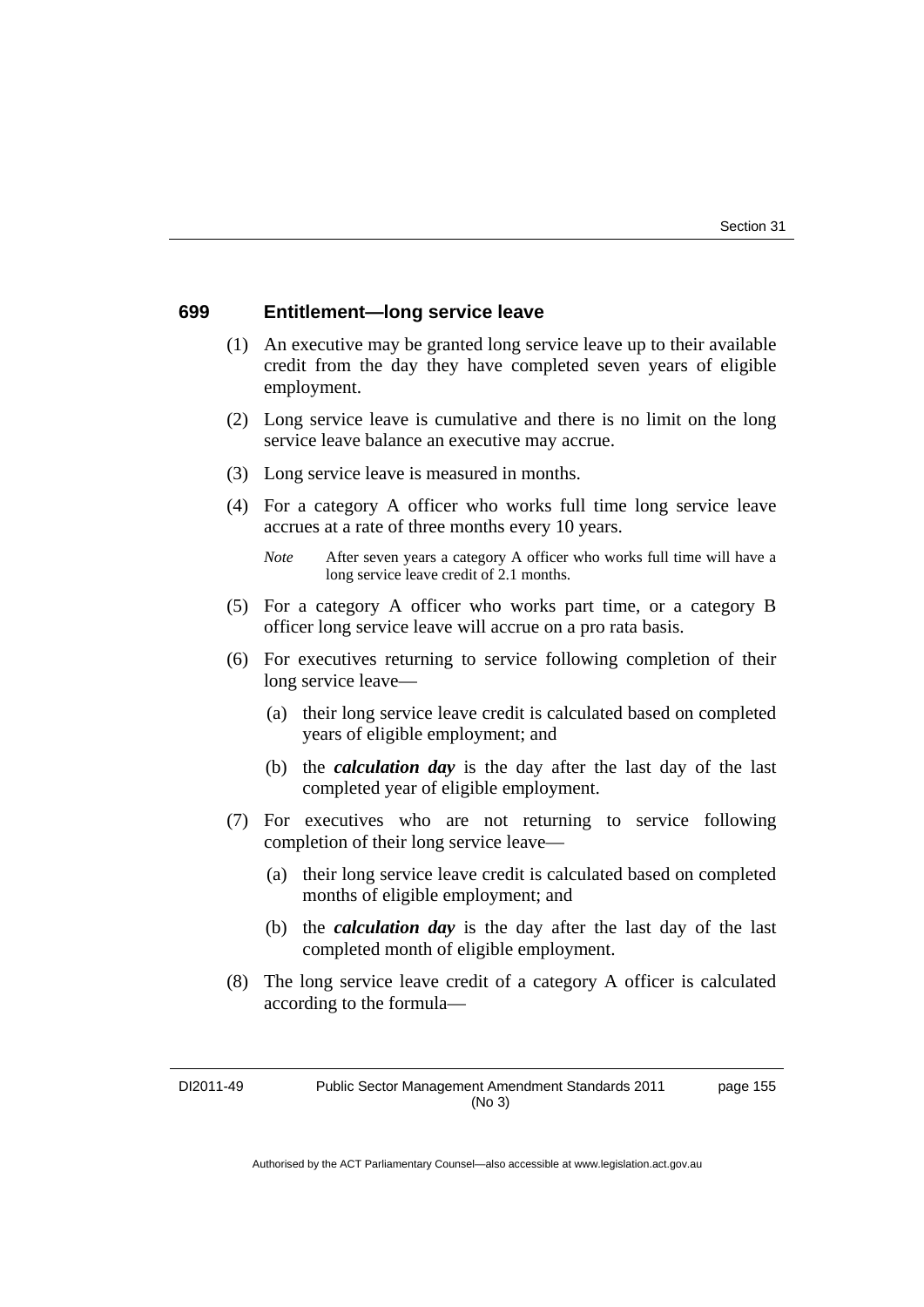$$
\frac{3\mathbf{a}}{10} - \mathbf{b}
$$

where—

*a* is the number of years of eligible employment accrued before the calculation day; and

*b* is the aggregate number of months of long service leave previously granted to the executive at any time during their eligible employment.

 (9) The long service leave credit of a category B officer is calculated according to the formula—

$$
\left(\frac{3c}{10} - d\right) + \left(\frac{3e}{10} - f\right)
$$

where—

 *c* is the aggregate number of years eligible employment in a full time capacity before the calculation day; and

 *d* is the aggregate number of months of long service leave previously granted to the executive in relation to his or her full time employment at any time during their eligible employment; and

 *e* is the aggregate number of years of eligible employment in a part time capacity before the calculation day; and

 *f* is the aggregate number of months of long service leave previously granted to the executive in relation to his or her part time employment at any time during their eligible employment.

 (10) For the purpose of calculating an executive's long service leave credit, if the decision maker is satisfied that long service leave previously granted to an executive during a period of eligible employment under—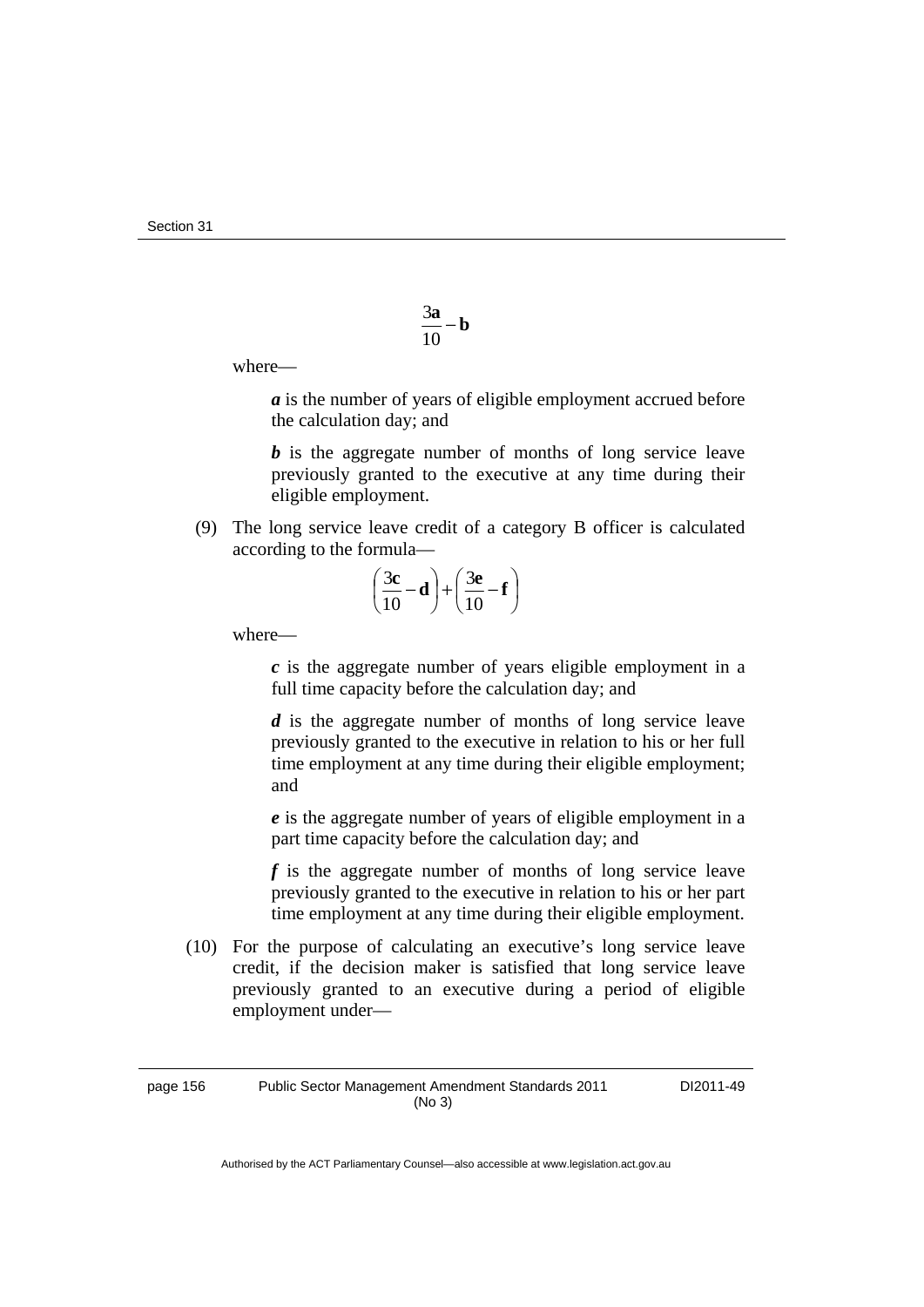- (a) any of the Acts repealed by the *Long Service Leave (Commonwealth Employees) Act 1976* (Cwlth);
- (b) or under the *Public Service Act 1922* (Cwlth)

was not granted to the executive on full salary or half salary, that period of long service leave is taken to have been on full salary.

- (11) For the purpose of calculating an executive's long service leave credit, if during a period of eligible employment an executive received a payment in lieu of long service leave, or an equivalent type of leave, in the ACTPS or another jurisdiction, the executive is taken to have been granted a period of long service leave equal to the period of long service leave to which that payment was made.
- (12) If on the day an executive's long service leave is calculated he or she is concurrently employed in other eligible employment, the other employment does not count as eligible employment for the period it was concurrent with employment by the Territory.
- (13) Eligible part time employment that is or was concurrent with eligible full time employment does not count as eligible employment.
- (14) If an executive is or was concurrently employed by the Territory in two positions both of which were in a part time capacity, on a day when the executive works in both positions his or her period of employment on that day will be the sum of those periods.

## **700 Evidence and conditions—long service leave**

- (1) An executive should discuss with the decision maker as soon as practicable their intention to be absent on long service leave.
- (2) An executive must make an application to the decision maker to access their long service leave entitlement.

page 157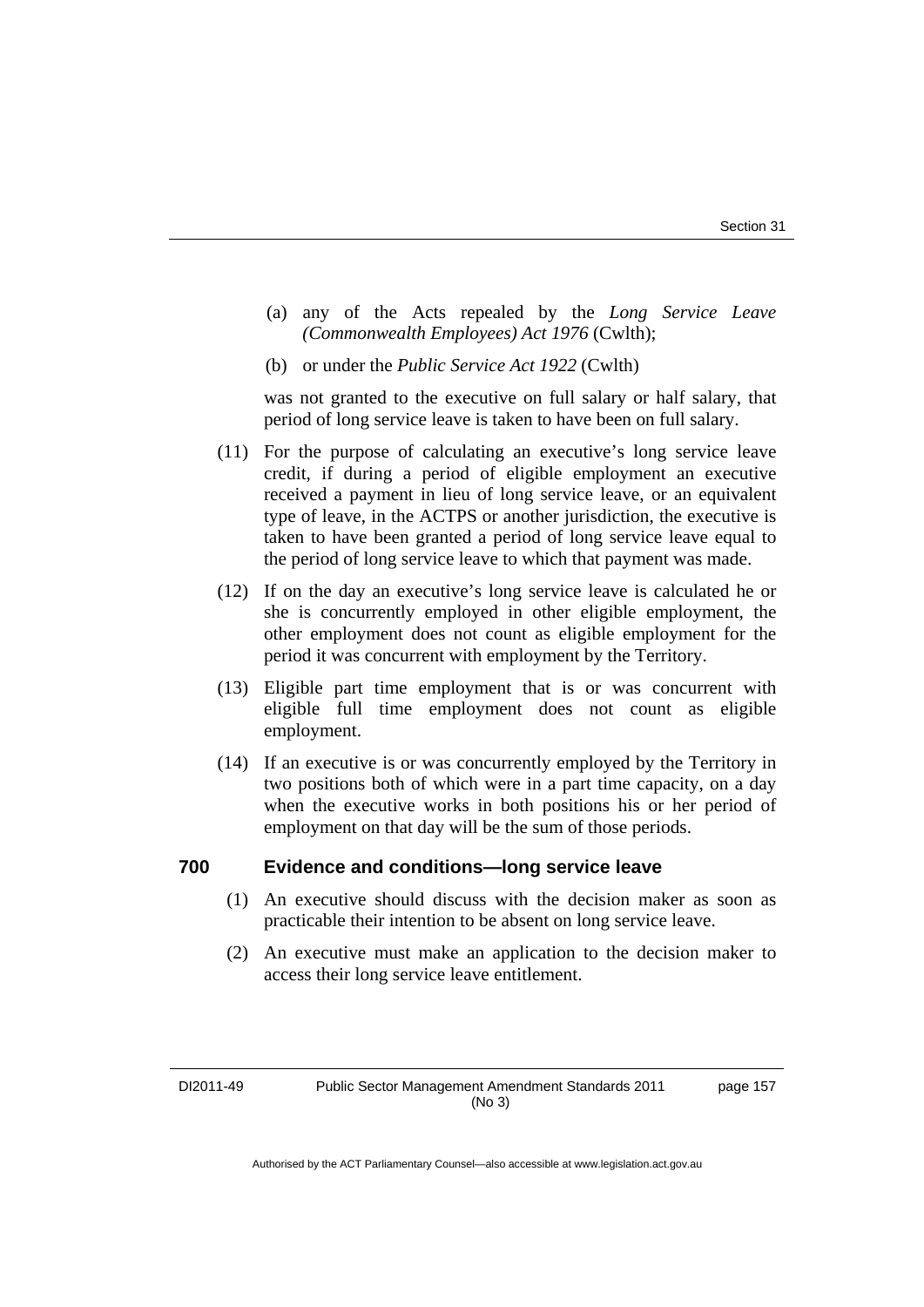- (3) Having considered the requirements of this section the decision maker may approve an executive's application to access long service leave.
- (4) The decision maker may grant long service leave to an eligible category A officer up to his or her available credit.
- (5) The decision maker may grant long service leave to an eligible category B officer—
	- (a) for a period not exceeding the executive's long service leave credit accrued while working full time; and/or
	- (b) for a period not exceeding the executive's long service leave credit accrued while working part time.
- (6) Subject to the rules for category A and category B officers—
	- (a) subject to operational requirements, long service leave may be granted at half salary, full salary or double salary with credits to be deducted on the same basis; and
	- (b) the minimum period of long service leave an executive may request is seven days or shifts.
- (7) If the decision maker does not approve an application by an executive for long service leave because of operational requirements the decision maker will consult with the executive to determine a mutually convenient alternative time (or times) for the executive to take the leave.

# **701 Rate of payment—long service leave**

(1) In this section—

*current rate of salary* means the salary an executive received on the relevant day.

 (2) The prescribed average number of hours for a category A officer is the greater of—

page 158 Public Sector Management Amendment Standards 2011 (No 3)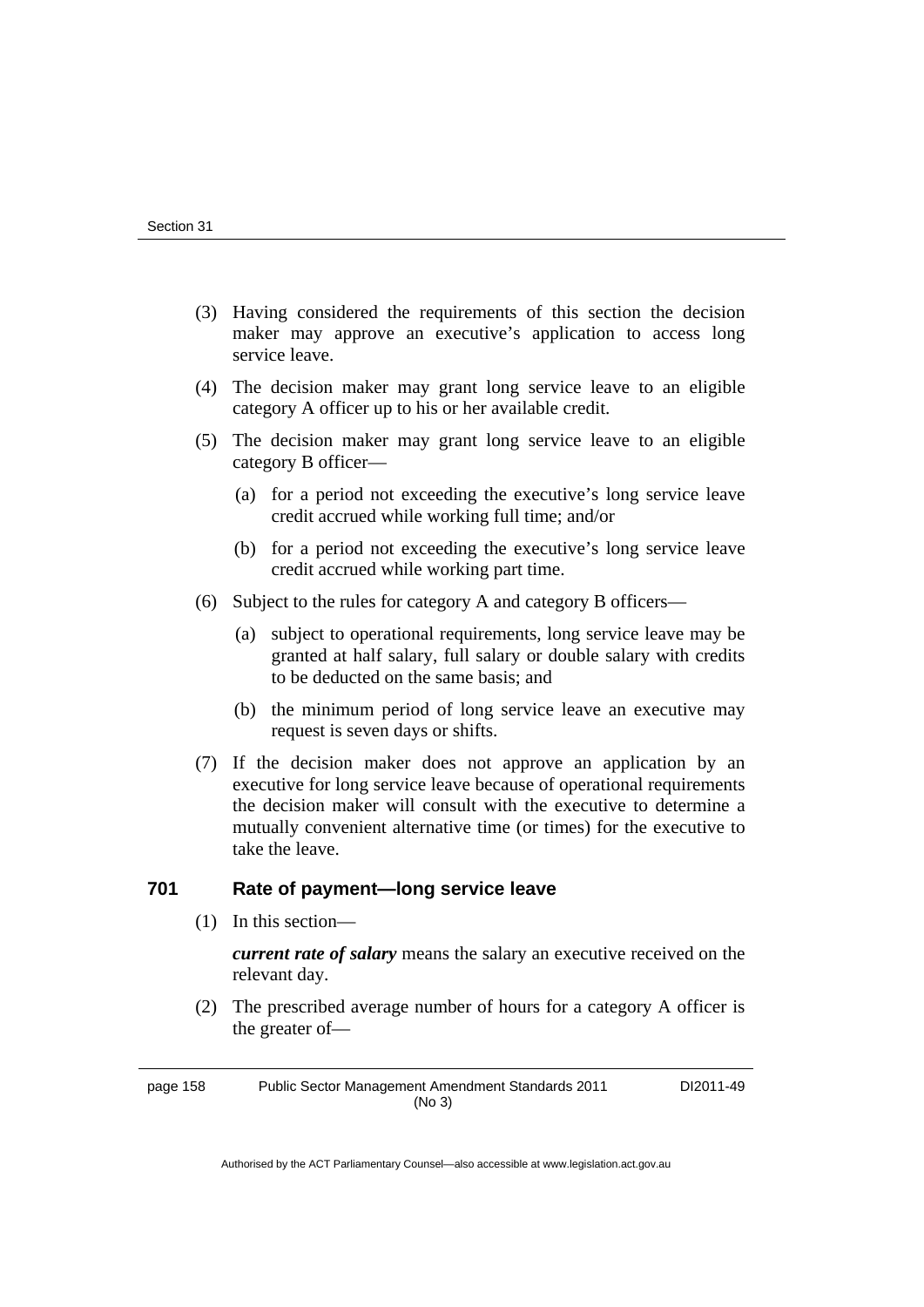- (a) the executive's average number of hours of employment per week during the 12 months of eligible employment ending on the relevant day; or
- (b) the executive's average number of hours of employment per week during the entire period of their eligible employment.
- (3) The prescribed average number of hours for a category B officer is the greater of—
	- (a) the executive's average number of hours of employment per week during—
		- (i) the 12 months (or the periods aggregating 12 months) that the executive was last employed in a part time capacity before the relevant day; or
		- (ii) if the executive has less than 12 months of eligible employment in a part time capacity the period or periods during which the executive has been employed in a part time capacity; or
	- (b) the executive's average number of hours of employment per week during the entire period of their eligible employment.
- (4) When determining an executive's prescribed average number of hours under subsections (2) or (3) the hours will be taken to be the hours calculated under  $(2)(a)$  or  $(3)(a)$  unless the executive demonstrates that the hours under subsection  $(2)(b)$  or  $(3)(b)$  are greater.
- (5) A category A officer will receive the current rate of salary or relevant rate per week on the relevant day in relation to any part of long service leave they are granted if—
	- (a) the executive's eligible employment has been in a full time capacity; or
	- (b) in a part time capacity with no change in their ordinary hours.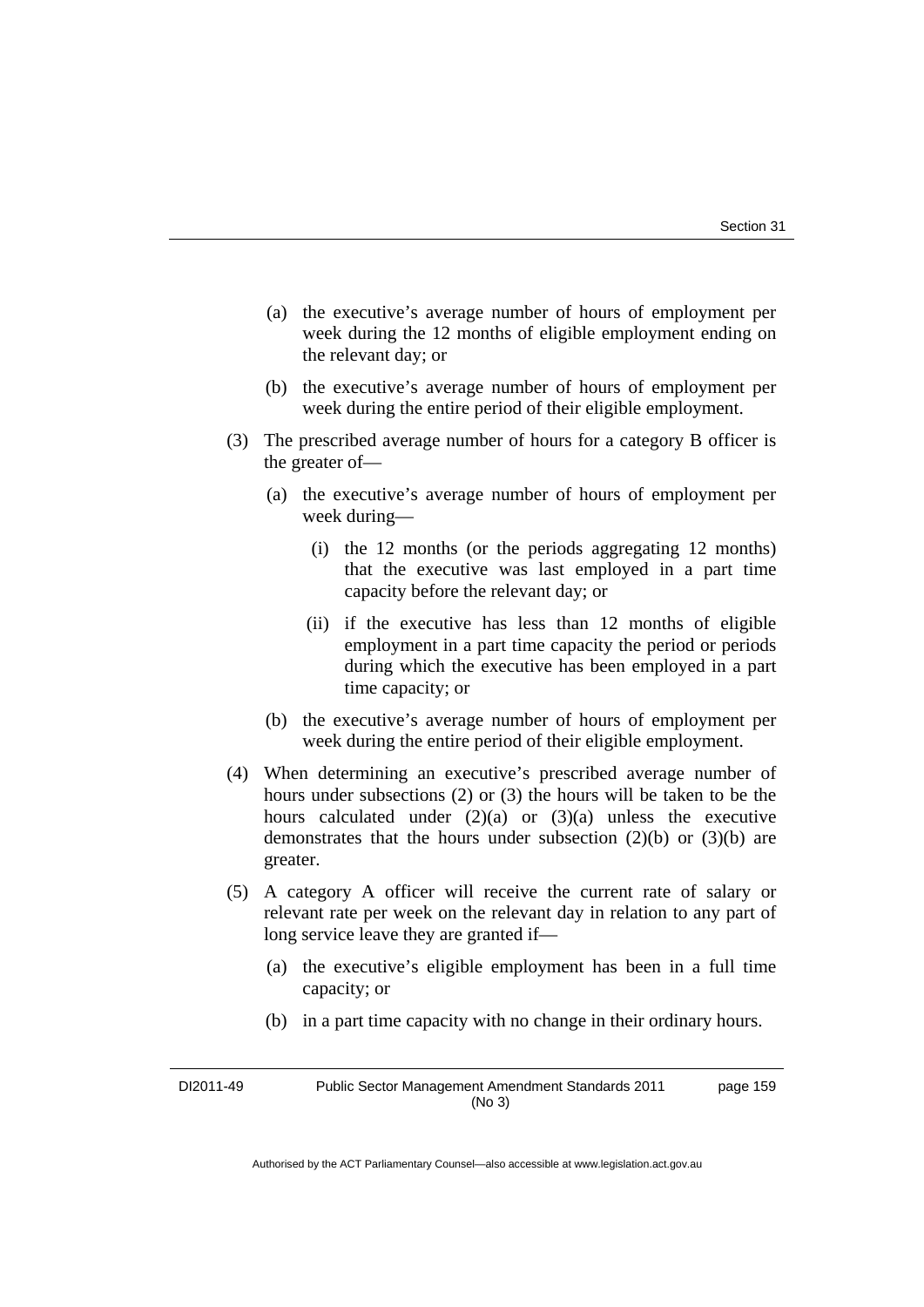- (6) If a category A officer's eligible employment has been in a part time capacity and there has been a change during that period in their ordinary hours the salary payable to the executive in relation to any part of long service leave they are granted is calculated by multiplying—
	- (a) the relevant rate per hour for that part of the long service leave; and
	- (b) the prescribed average number hours.
- (7) If a category B officer is employed in a full time capacity on the relevant day the salary payable to the executive in relation to any part of leave that is granted—
	- (a) in relation to eligible employment at a full time capacity is at their current rate of salary on the relevant day; and
	- (b) in relation to eligible employment in a part time capacity is at a weekly rate of the lower of—
		- (i) the executive's current rate of salary per week in relation to that part of the leave; or
		- (ii) in accordance with the formula

#### **ab c**

where—

 *a* is the executive's current rate of salary per week in relation to that part of the leave; and

*b* is the prescribed average number of hours of the executive's employment; and

 *c* is the executive's number of hours of employment per week the executive worked on the relevant day.

page 160 Public Sector Management Amendment Standards 2011 (No 3)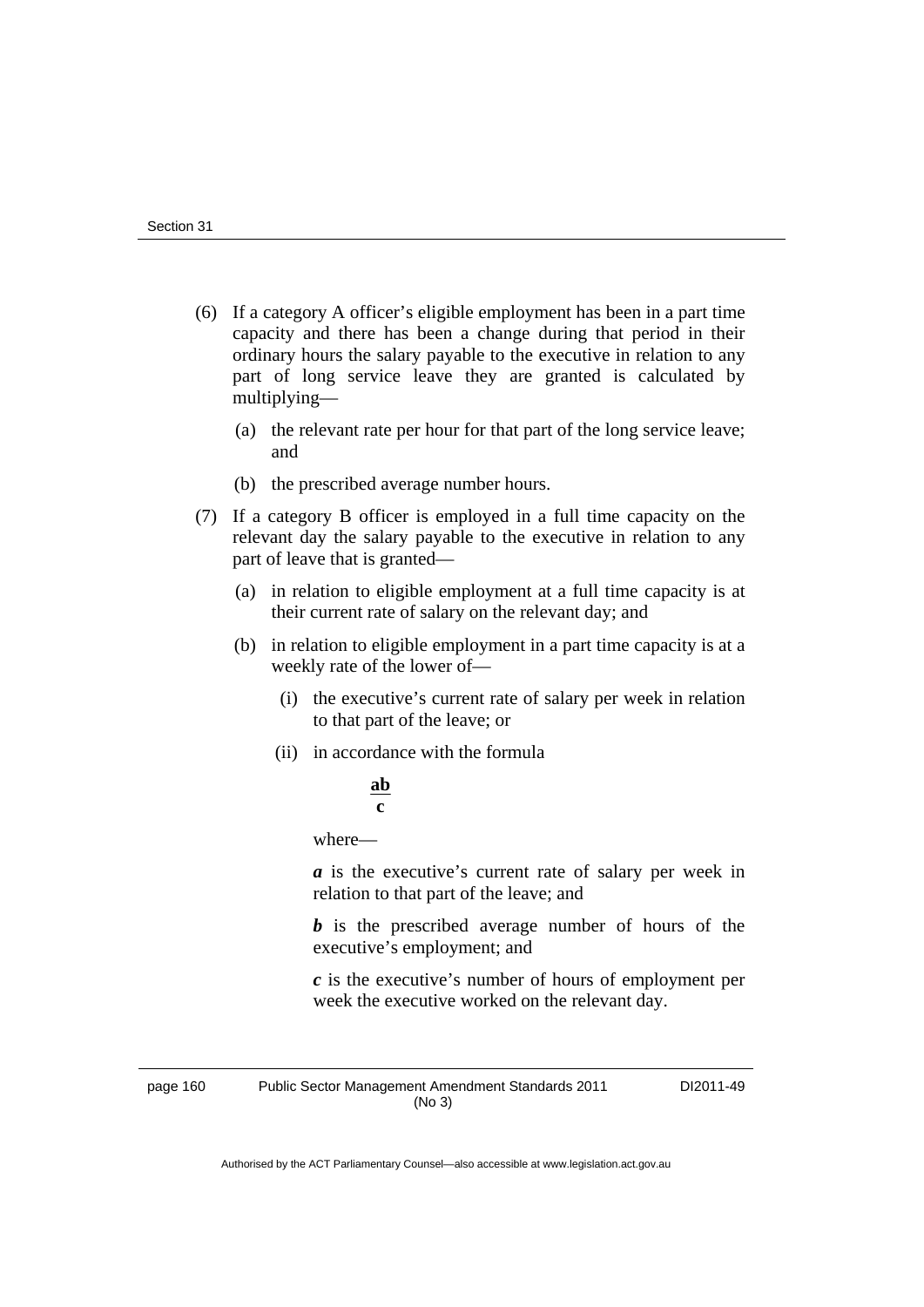- (8) If a category B officer is employed in a part time capacity on the relevant day the salary payable to the executive in relation to any part of leave that is granted—
	- (a) in relation to eligible employment at a full time capacity is at the rate of salary that would be payable to the executive in relation to that part of the leave if the executive was rendering full time on the relevant day; and
	- (b) in relation to eligible employment at a part time capacity is at the rate per week is calculated by multiplying—
		- (i) the relevant rate per hour for that part of the long service leave; and
		- (ii) the prescribed average number of hours.

# **702 Effect of other entitlements**

- (1) Long service leave will count as service for all purposes.
- (2) When applying for long service leave an executive must seek approval if they propose to engage in outside employment during the leave.

# **703 Access to other entitlements—long service leave**

- (1) Public Holidays and weekends that fall during periods of absence on long service leave are deducted from the executive's long service leave balance.
- (2) An executive who is ill or injured or cares for a member of the executive's immediate family or household who is sick, for one day or more which on long service leave and who produces a medical certificate may apply for personal leave.
- (3) If personal leave is granted to the executive, long service leave will be re-credited for the period of personal leave granted.
- (4) An executive who would otherwise be granted—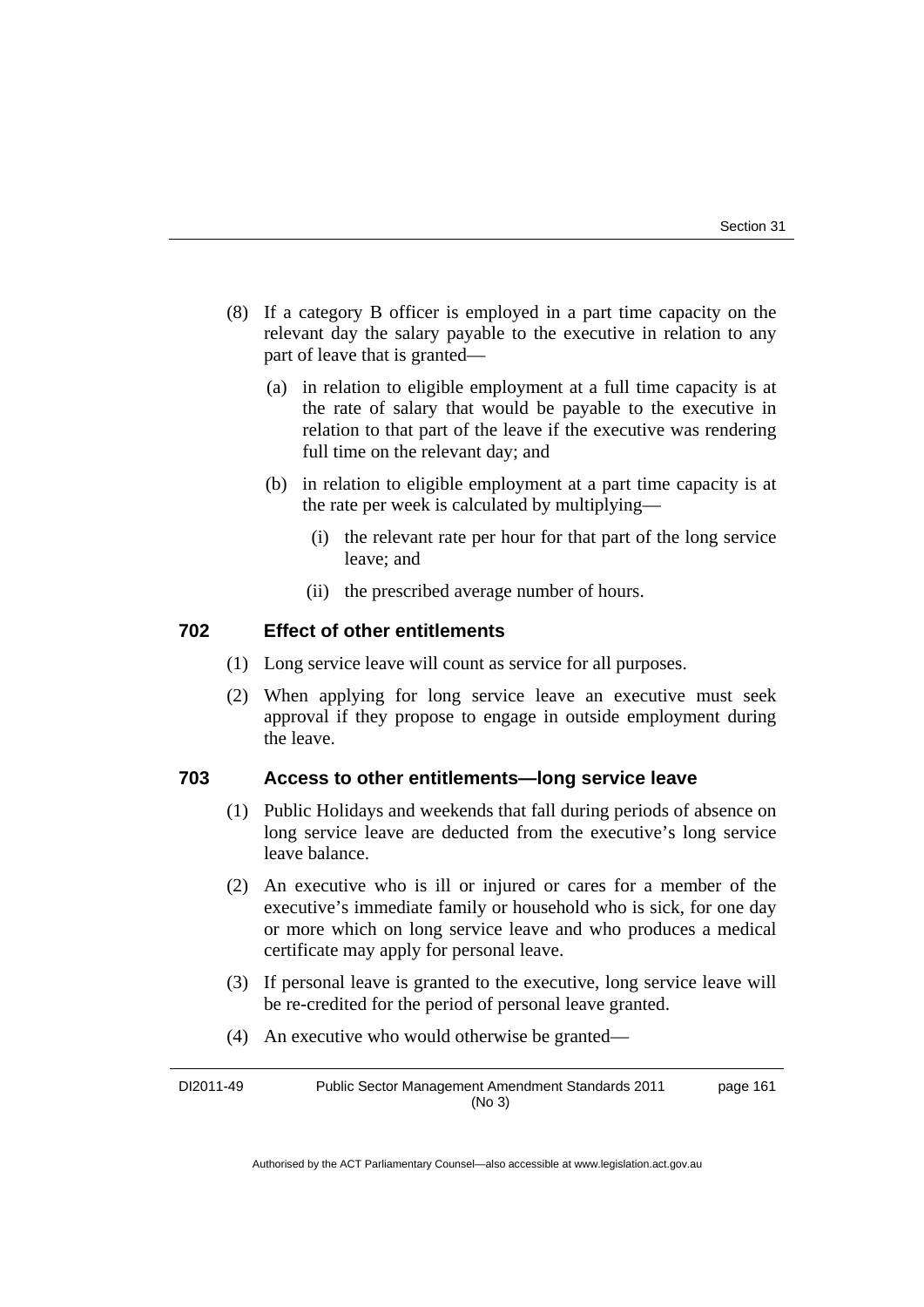- (a) unpaid maternity leave; or
- (b) unpaid parental leave; or
- (c) grandparental leave; or
- (d) community service leave for voluntary community service

may be granted long service leave during the period of that other leave type.

 (5) An executive who is prevented from attending for duty under the *Public Health Act 1997*, part 6 may be granted long service leave during that period.

# **Subdivision 9.6.2.7 Maternity leave**

#### **704 Purpose—maternity leave**

Maternity leave is available to executives to enable them to be absent from duty to—

- (a) support her own wellbeing and to care for and bond with a new born child;
- (b) support the protection of the family and children under the *Human Rights Act 2004.*

## **705 Eligibility—maternity leave**

- (1) An executive who is pregnant is eligible to apply for maternity leave.
- (2) An executive is eligible for maternity leave where termination of the pregnancy occurs within 20 weeks of the expected date of birth of the child.
- (3) Where an executive's pregnancy terminates more than 20 weeks before the expected date of birth of the child any maternity leave which has been prospectively approved will be cancelled.

page 162 Public Sector Management Amendment Standards 2011 (No 3) DI2011-49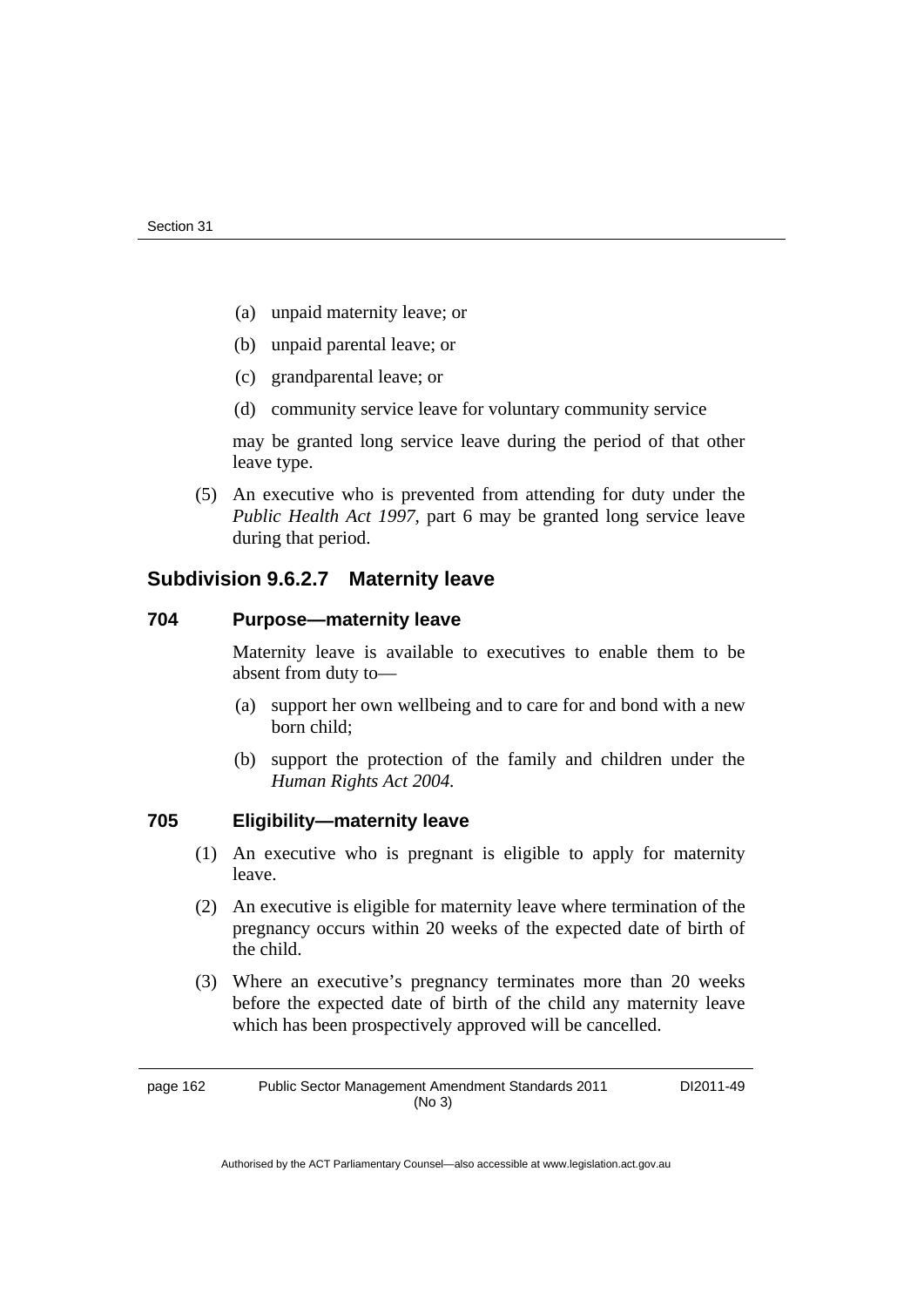# **706 Eligibility—paid maternity leave**

 (1) An executive who is eligible for maternity leave and who has completed 12 months service, including recognised prior service, is eligible to be paid for the first 18 weeks of maternity leave.

*Note* recognised prior service is set out in part 3.6.

- (2) An executive who is eligible for maternity leave and who completes 12 months service during the first 18 weeks of maternity leave is eligible for paid maternity leave for the period between completing 12 months qualifying service and the end of the first 18 weeks of maternity leave.
- (3) An executive who is eligible for maternity leave and who is on approved leave without pay is eligible for paid maternity leave for the period between completing the approved period of leave without pay and the end of the first 18 weeks of maternity leave.

## **707 Entitlement—maternity leave**

- (1) An eligible executive may be granted up to 52 weeks maternity leave for each pregnancy.
- (2) Subject to subsection (8), an employee who is eligible for paid maternity leave is entitled to be paid for the first eighteen weeks of maternity leave.
- (3) Maternity leave is non-cumulative.
- (4) Subject to subsections (5) and (6), an executive who is eligible for maternity leave must absent herself from duty for a period notionally commencing six weeks prior to the expected date of birth of the child and ending six weeks after the actual date of birth of the child.
- (5) An eligible executive's period of maternity leave will commence—
	- (a) subject to subsection (6), six weeks prior to the expected date of birth of the child; or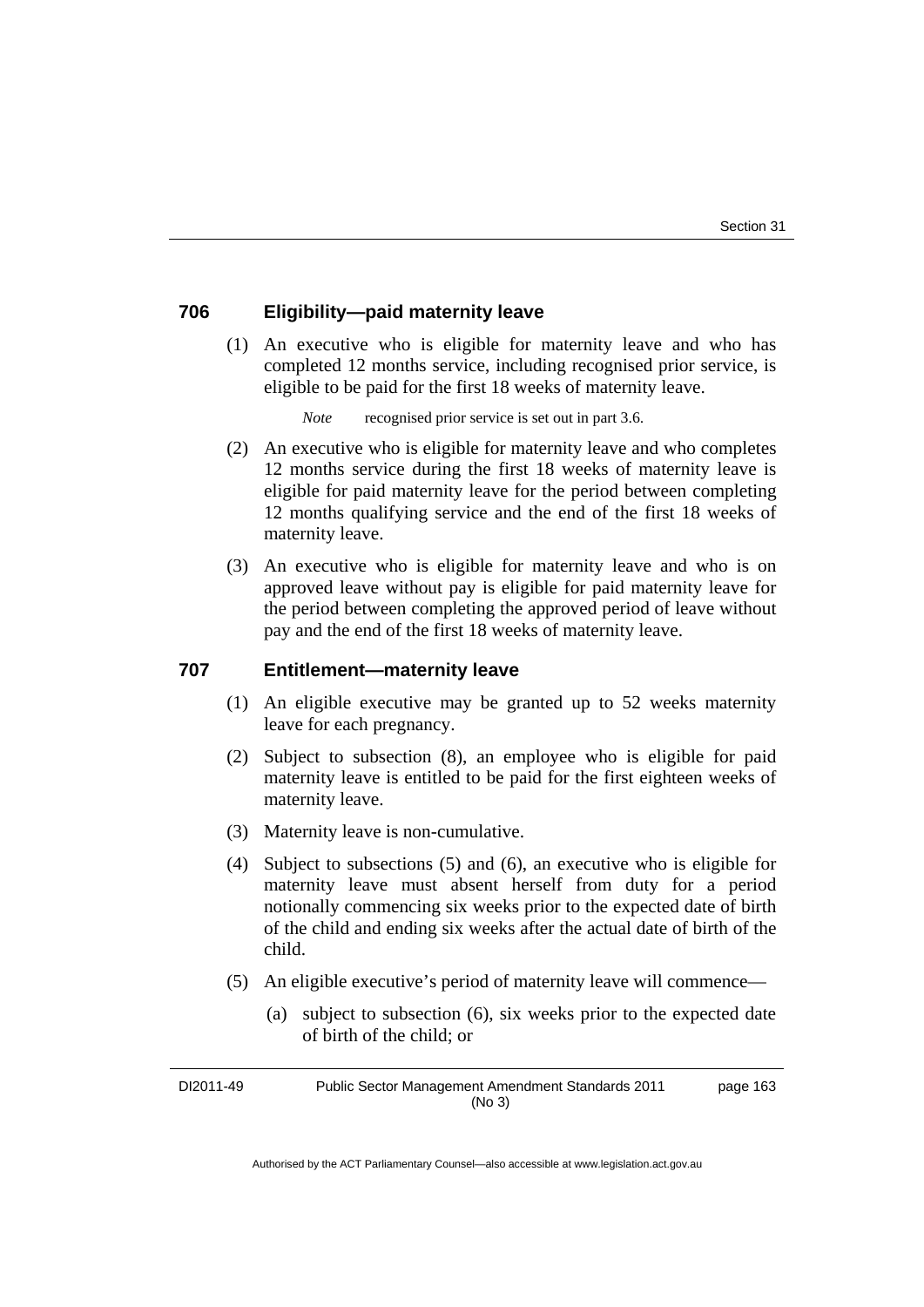- (b) on the birth of the child if this occurs earlier than six weeks prior to the expected date of birth of the child; or
- (c) on the date of termination of the pregnancy where termination occurs within 20 weeks of the expected date of birth of the child, or
- (d) for an eligible executive, on the first day of paid maternity leave.
- (6) An executive who produces medical evidence from a medical practitioner that she is fit for duty until a date less than six weeks prior to the expected date of birth of the child may continue to work up until a date recommended by the medial practitioner subject to the approval of the decision maker.
- (7) An executive who has given birth to a child and produces medical evidence from a medical practitioner that she is fit for duty from a date less than six weeks after the date of birth of the child may resume duty on a date recommended by the medical practitioner subject to the approval of the decision maker.
- (8) An executive who has given birth to a child may resume duty following the end of the 6 week period after the birth of the child and earlier than the end of the approved period of maternity leave, subject to the approval of the decision maker.
- (9) An executive is entitled to return to work in accordance with the provisions in the National Employment Standards.

# **708 Evidence and conditions—maternity leave**

- (1) Maternity leave under subsection 707(4) is deemed to be approved; however, an executive is required to submit a leave form for any period of maternity leave.
- (2) An executive should discuss with the decision maker as soon as practicable their intention to be absent on maternity leave.

page 164 Public Sector Management Amendment Standards 2011 (No 3)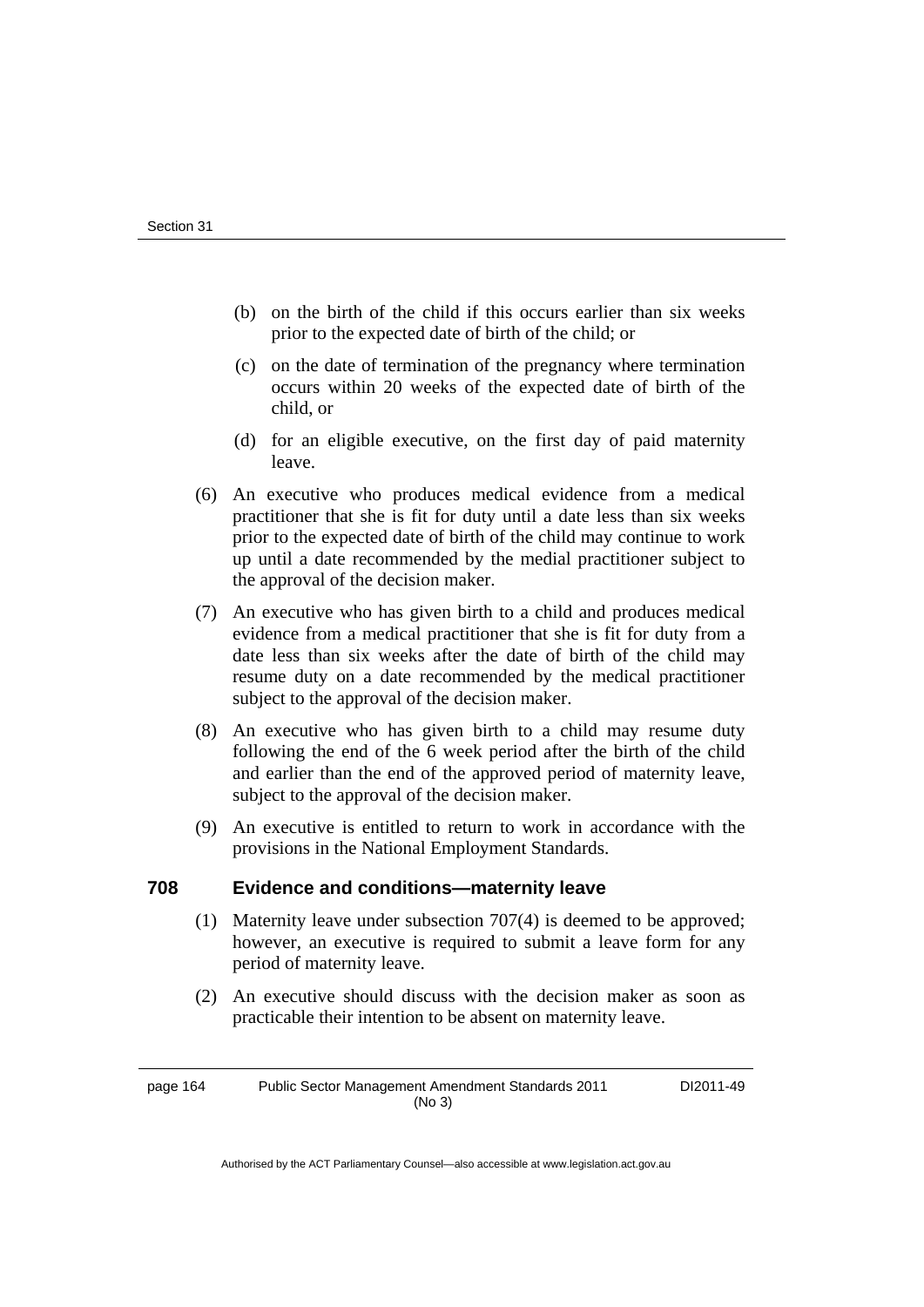- (3) An executive must make an application to the decision maker to access their paid maternity leave entitlement, or their entitlement to unpaid maternity leave other than under subsection 707(4).
- (4) Having considered the requirements of this section the decision maker may approve an executive's application to access maternity leave.
- (5) Prior to commencing maternity leave an executive will provide the decision maker with evidence of her pregnancy and the expected date of birth from a registered health professional who is operating within their scope of practice.
- (6) As soon as possible after the birth of the child an executive will provide the decision maker with evidence of the birth, and the date of the birth, from a registered health professional who is operating within their scope of practice.

# **709 Rate of payment—maternity leave**

- (1) Paid maternity leave may be granted in any combination of full or half salary with credits to be deducted on the same basis.
- (2) The decision maker may approve, subject to a medical certificate from a registered medical practitioner who is operating within their scope of practice, an executive taking paid maternity leave in a noncontinuous manner, provided any other form of paid leave will not be approved until the executive has used all of the executive's paid maternity leave entitlement.
- (3) A period of paid maternity leave does not extend the maximum 52 week period of maternity leave available to an eligible executive.
- (4) An executive's period of absence on maternity leave between the paid period of maternity leave and the maximum 52 week period of maternity leave will be without pay, unless other paid leave entitlements are accessed.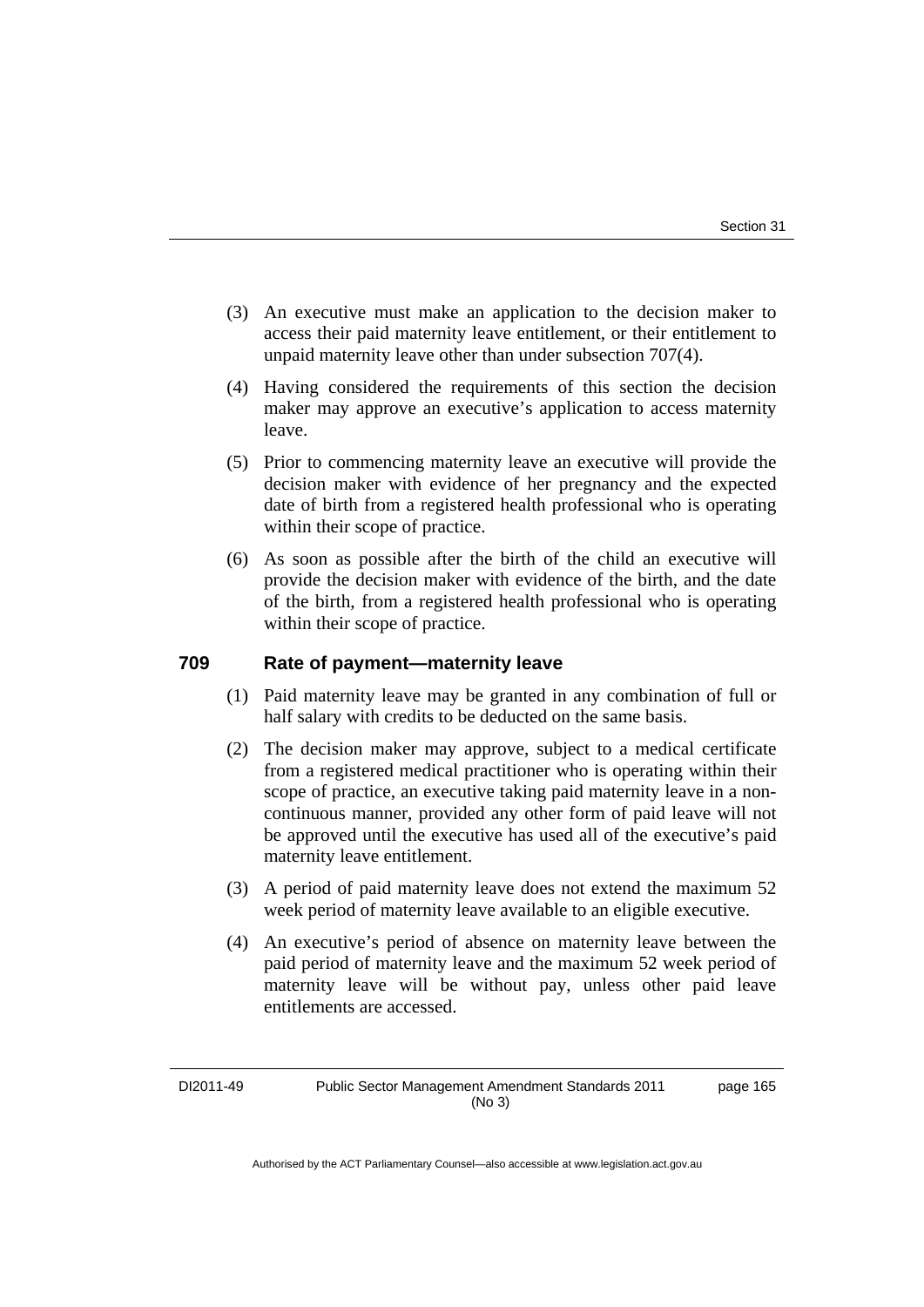# **710 Effect on other entitlements—maternity leave**

- (1) Maternity leave with pay will count as service for all purposes.
- (2) Maternity leave without pay taken by an executive during the period commencing six weeks prior to the expected date of birth of the child and ending six weeks after the actual date of birth of the child will count as service for all purposes.
- (3) Subject to subsection (2) any period of maternity leave taken without pay will not count as service for any purpose but does not break continuity of service.
- (4) Public holidays for which the executive would otherwise have been entitled to payment that fall during periods of absence on maternity leave will not be paid as a normal public holiday and will not extend the maximum period of maternity leave.

# **711 Access to other leave entitlements—maternity leave**

- (1) An application by an executive for long service leave or annual leave during a period that would otherwise be an unpaid period of maternity leave will be granted to the extent of available entitlements.
- (2) An application by an executive for personal leave during a period that would otherwise be an unpaid period of maternity leave will be granted subject to the executive providing satisfactory evidence from a registered health professional operating within their scope of practice and to the extent of available entitlements.

# **Subdivision 9.6.2.8 Special maternity leave**

# **712 Purpose—special maternity leave**

Special maternity leave is available to executives if—

 (a) the executive is not fit for work due to a pregnancy related illness, or

page 166 Public Sector Management Amendment Standards 2011 (No 3) DI2011-49

Authorised by the ACT Parliamentary Counsel—also accessible at www.legislation.act.gov.au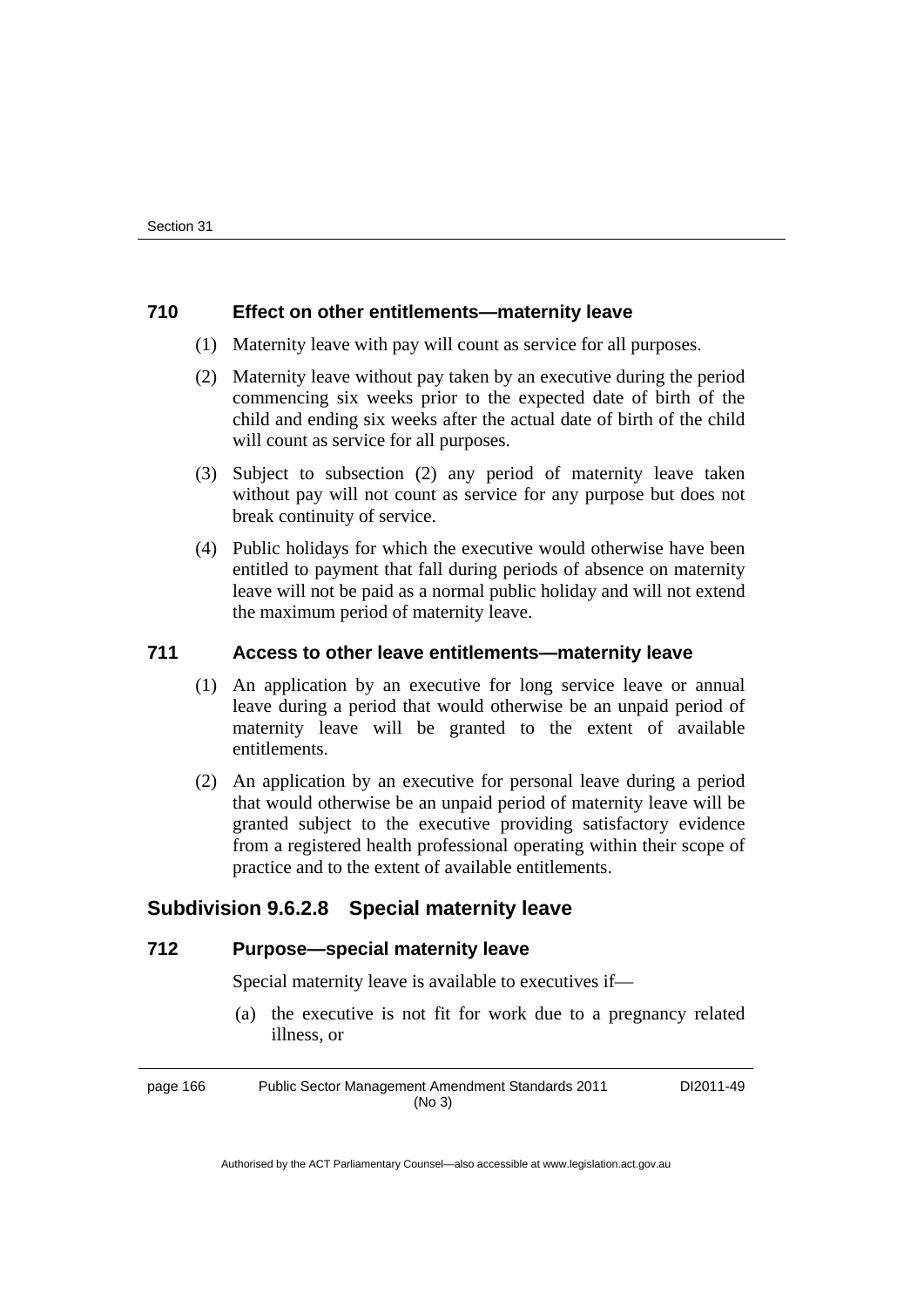- (b) the pregnancy of the executive ends within twenty eight weeks of the expected date of birth, other than by the birth of a living child.
- *Note* If a pregnancy ends within twenty weeks of the expected date of birth of the child the employee may be entitled to paid or unpaid maternity leave.

# **713 Entitlement—special maternity leave**

An executive is entitled to a period of unpaid special maternity leave for the duration certified by a registered medical practitioner as necessary.

# **714 Evidence and conditions—special maternity leave**

- (1) An executive should discuss with the decision maker as soon as practicable their intention to be absent on special maternity leave (which may be after the leave has started) including the period, or expected period, of the leave.
- (2) An executive must make an application to the decision maker to access their paid maternity leave entitlement, or their entitlement to unpaid maternity leave other than under subsection 707(4).
- (3) Having considered the requirements of this section the decision maker may approve an executive's application to access maternity leave.
- (4) An executive who has given notice that special maternity leave will be (or is being) taken must provide reasonable evidence of the purpose for taking leave which may include a medical certificate from a registered medical practitioner.

# **715 Rate of payment—special maternity leave**

Special maternity leave is granted without pay.

DI2011-49 Public Sector Management Amendment Standards 2011 (No 3)

page 167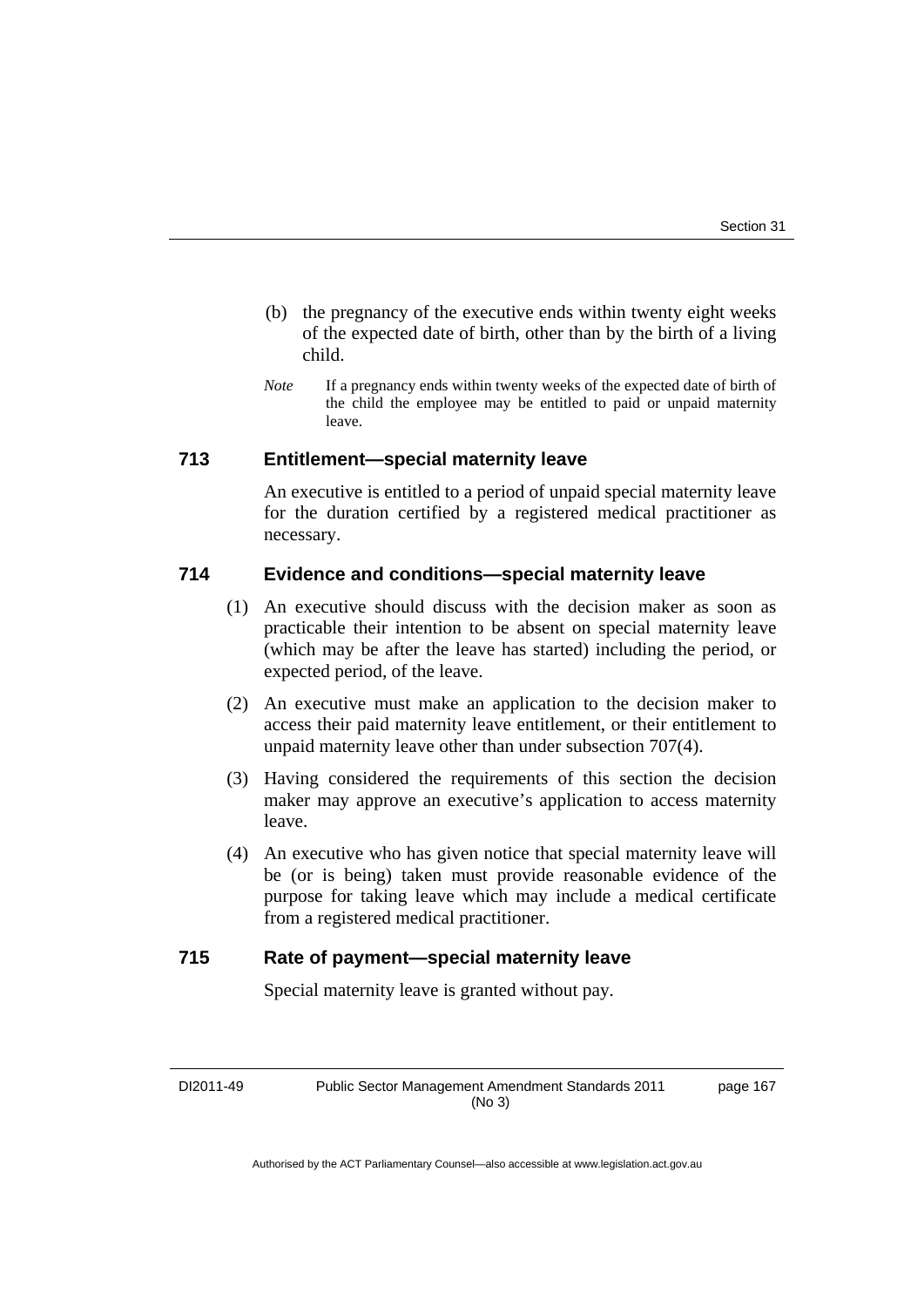# **716 Effect on other entitlements—special maternity leave**

- (1) Special maternity leave does not count as service for any purpose.
- (2) Special maternity leave does not break continuity of service.
- (3) Special maternity leave accessed due to pregnancy related illness is deducted from the entitlement for unpaid maternity leave accessed after the birth of the child.

# **717 Access to other leave entitlements—special maternity leave**

- (1) Special maternity leave is in addition to any accrued personal leave entitlement.
- (2) Special maternity leave is in addition to compassionate leave.

# **Subdivision 9.6.2.9 Primary care giver leave**

# **718 Purpose—primary care giver leave**

Primary care giver leave is available to executives to enable them to be absent from duty to—

- (a) care for and bond with a newborn, adopted or foster child, or a child for whom the executive has enduring parental responsibility due to a care and protection order; and
- (b) support the protection of the family and children under the *Human Rights Act 2004.*

# **719 Eligibility—primary care giver leave**

 (1) Primary care giver leave is available to executives who are the primary care giver of a newborn, adopted or foster child, or a child for whom the executive has enduring parental responsibility due to a care and protection order.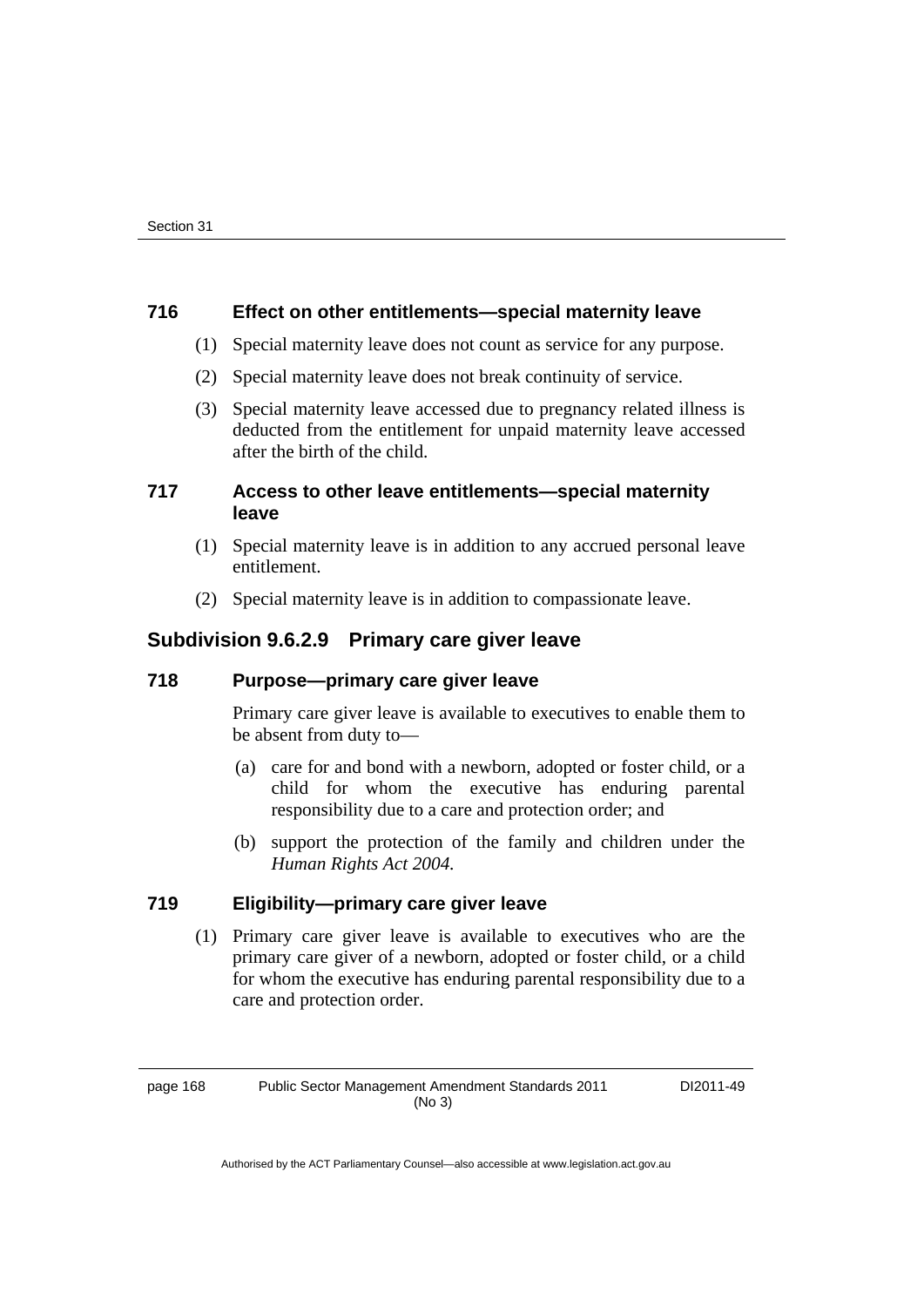(2) An executive who has completed at least 12 months service, including recognised prior service, is eligible for paid primary care giver leave.

*Note* recognised prior service is set out in part 3.6.

- (3) An executive who is eligible for paid maternity leave is not eligible for primary care giver leave.
- (4) An executive who completes 12 months of qualifying service within 18 weeks of becoming the primary care giver for a child is eligible for primary care giver leave for the period between completing 12 months qualifying service and the end of the first 18 weeks of becoming the primary care giver for the child.

# **720 Entitlement—primary care giver leave**

- (1) An executive is entitled to 18 weeks of paid primary care giver leave in relation to each birth, adoption or care and protection order.
- (2) Primary care giver leave is non-cumulative.
- (3) An executive is entitled to return to work in accordance with the provisions in the National Employment Standards.

# **721 Evidence and conditions—primary care giver leave**

- (1) An executive should discuss with the decision maker as soon as practicable their intention to be absent on primary care giver leave.
- (2) An executive must make an application to the decision maker to access their primary care giver leave entitlement.
- (3) Having considered the requirements of this section the decision maker may approve an executive's application to primary care giver leave.
- (4) The executive must provide the decision maker with appropriate evidence concerning the reasons for and circumstances under which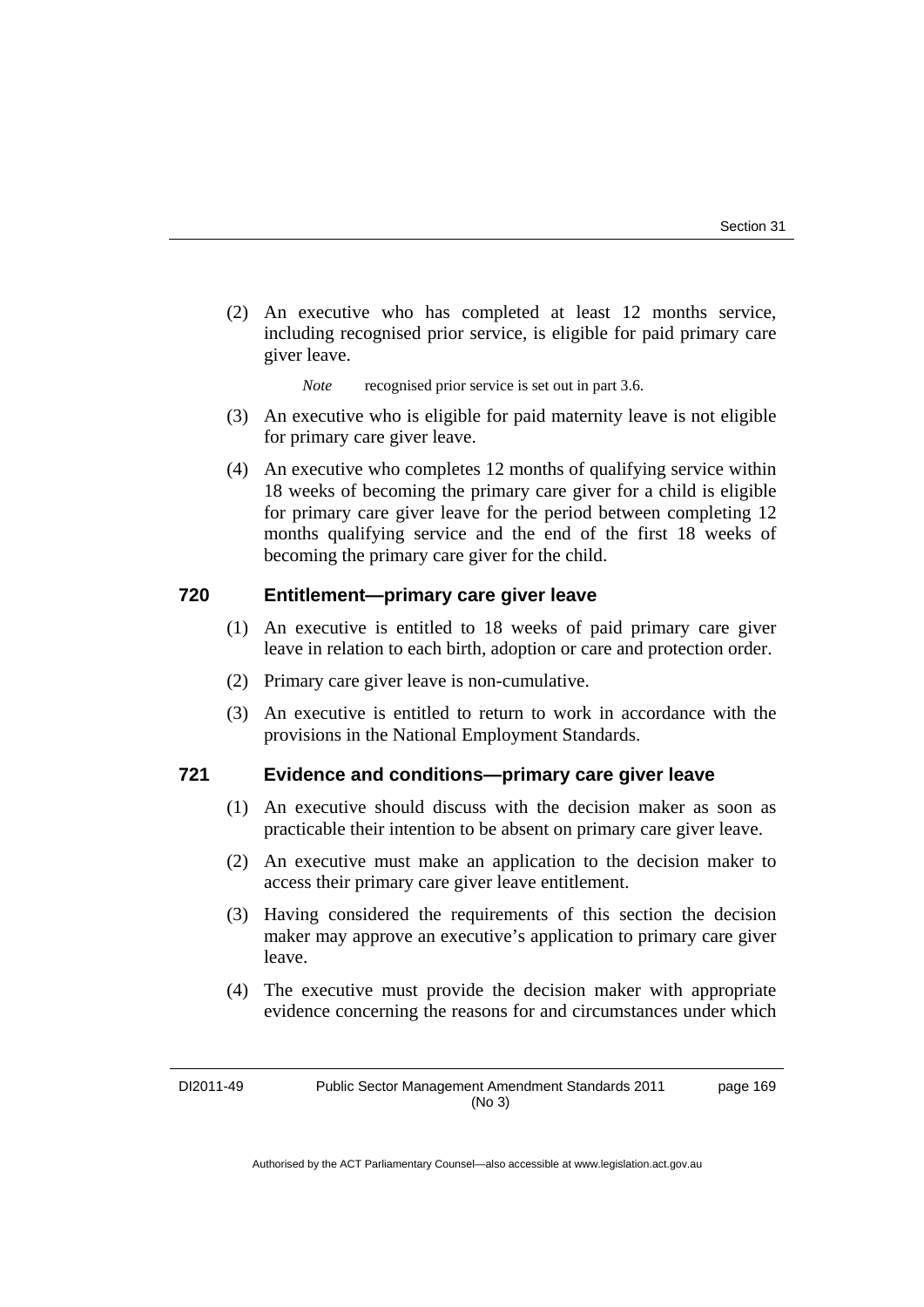the primary care giver leave application is made, which may include—

- (a) a certificate from a registered health professional operating within their scope of practice relating to the expected date of birth of a child; or
- (b) a birth certificate; or
- (c) documents from an adoption authority concerning the proposed adoption of a child; or
- (d) documents relating to the court orders granting parental responsibility of a foster child until the child reaches the age of 18.
- (5) In all cases details of leave being taken by the executive's domestic partner must be provided.
- (6) Before granting primary care giver leave, the decision maker must be satisfied that the executive demonstrates that they are the primary care giver for the newborn, adopted or foster child.

#### **Example 1**

The primary care giver may be the mother of an adopted child.

- The primary care giver may be the father of the newborn child.
- The primary care giver may be the domestic partner of the newborn child's mother.
- The primary care giver may be a kinship carer or foster carer with parental responsibility until the child reaches the age of eighteen years.
- (7) Unless the decision maker determines that exceptional circumstances apply, primary care giver leave will not be approved to care for—
	- (a) a baby over the age of 14 weeks; or
	- (b) an adopted or foster child—

page 170 Public Sector Management Amendment Standards 2011 (No 3)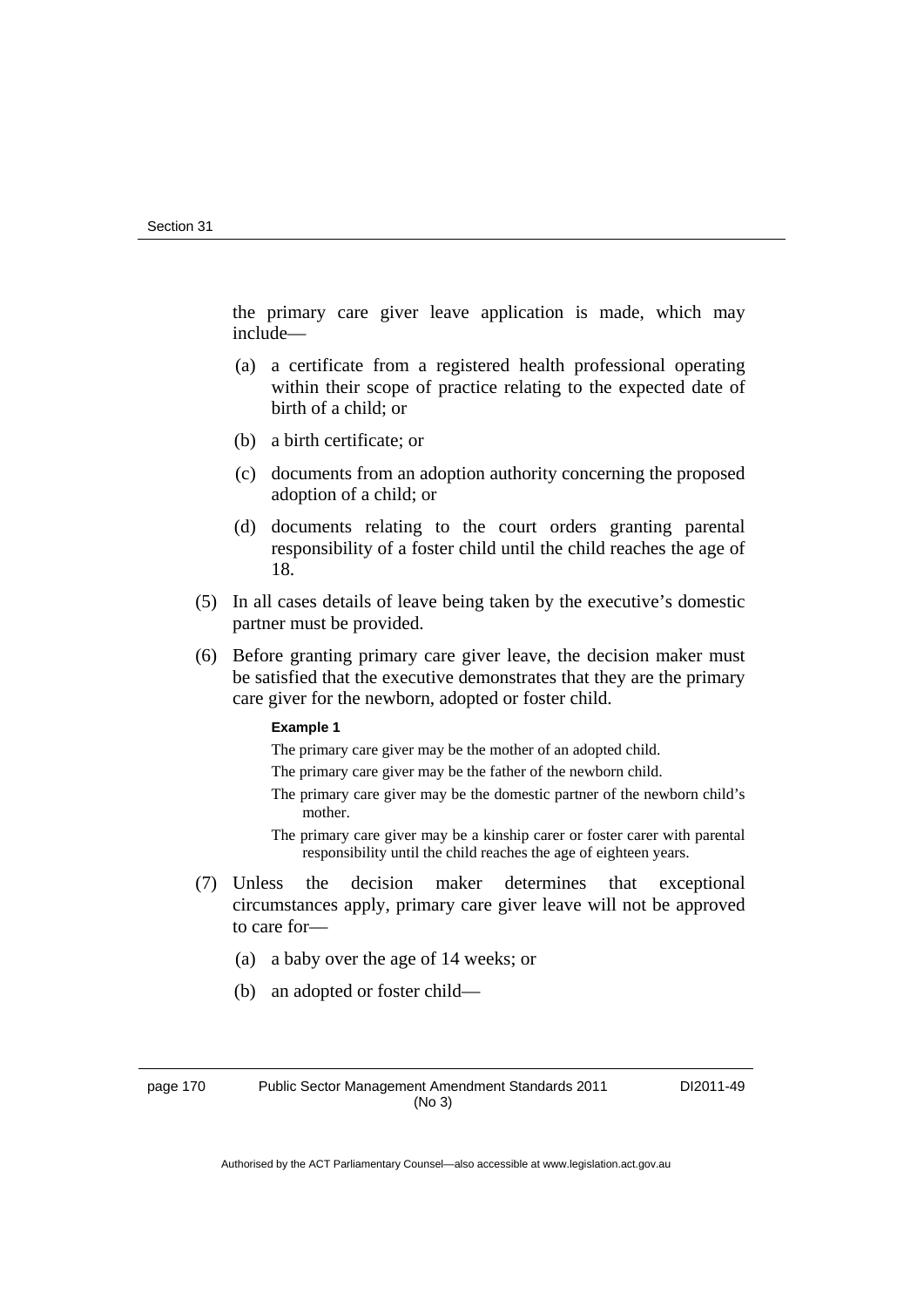- (i) more than after fourteen weeks after the adoption or foster care placement; or
- (ii) if the child is over the age of 18, on the day of placement.
- (8) Primary care giver leave may be taken up to a maximum of 36 weeks at half pay.
- (9) The total combined entitlement under this subdivision, subdivision 9.6.2.7 and equivalent clauses under an industrial instrument is 18 weeks of paid leave in relation to the birth or adoption or fostering arrangement.
- (10) Primary care giver leave may be taken in any combination with maternity leave provided that the mother and the other executive entitled to primary care giver leave do not take these forms of paid leave concurrently.

# **722 Rate of payment—primary care giver leave**

- (1) Primary care giver leave will be granted with pay.
- (2) The rate of payment to be paid during a paid period of primary care giver leave is the same rate as would be paid for approved personal leave.
- (3) Primary care giver leave may be granted in any combination of full or half pay, with credits to be deducted on the same basis.

# **723 Effect on other entitlements—primary care giver leave**

- (1) Primary care giver leave will count as service for all purposes.
- (2) Public holidays for which the executive is entitled to payment that fall during periods of absence on primary care giver leave will not be paid as a normal public holiday.

page 171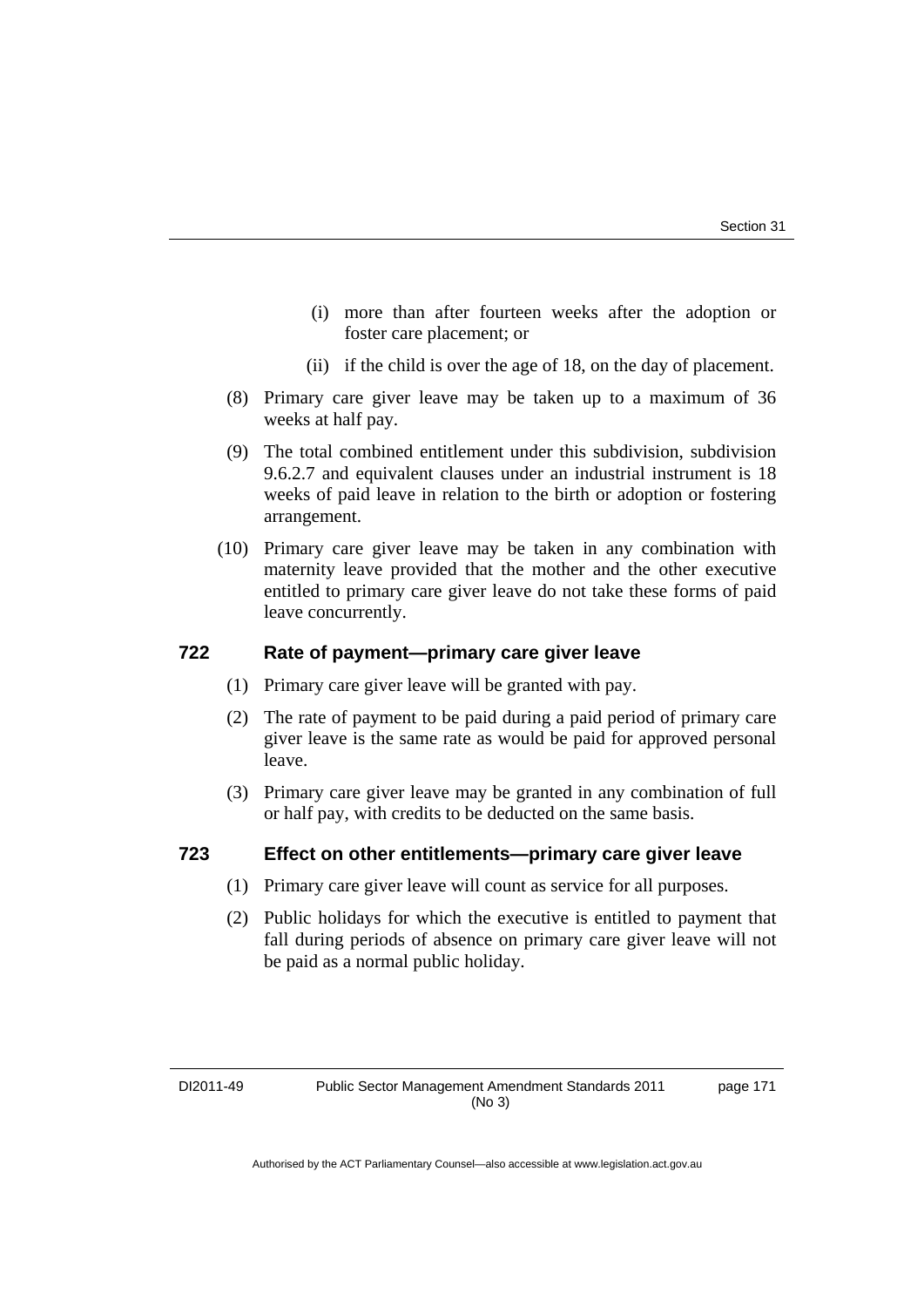# **724 Access to other leave entitlements—primary care giver leave**

Primary care giver leave does not extend the maximum period of unpaid parental leave available to an executive.

# **Subdivision 9.6.2.10 Bonding leave**

# **725 Purpose—bonding leave**

Bonding leave is available to executives to enable them to be absent from duty to—

- (a) bond with a newborn, adopted or foster child or a child for whom the employee has enduring parental responsibility due to a care and protection order;
- (b) support the protection of the family and children under the *Human Rights Act 2004*.

# **726 Eligibility—bonding leave**

- (1) Bonding leave is available to executives at the time of the child's birth, adoption, foster care or granting of enduring parental responsibility due to a care and protection order by the executive's domestic partner.
- (2) An executive who is entitled to paid maternity leave or paid primary care giver leave is not eligible for bonding leave.
- (3) If an executive is granted short-term parental responsibility of a child through and in accordance with a care and protection order, providing the child is under the age of eighteen on the day of placement, the executive may access paid bonding leave.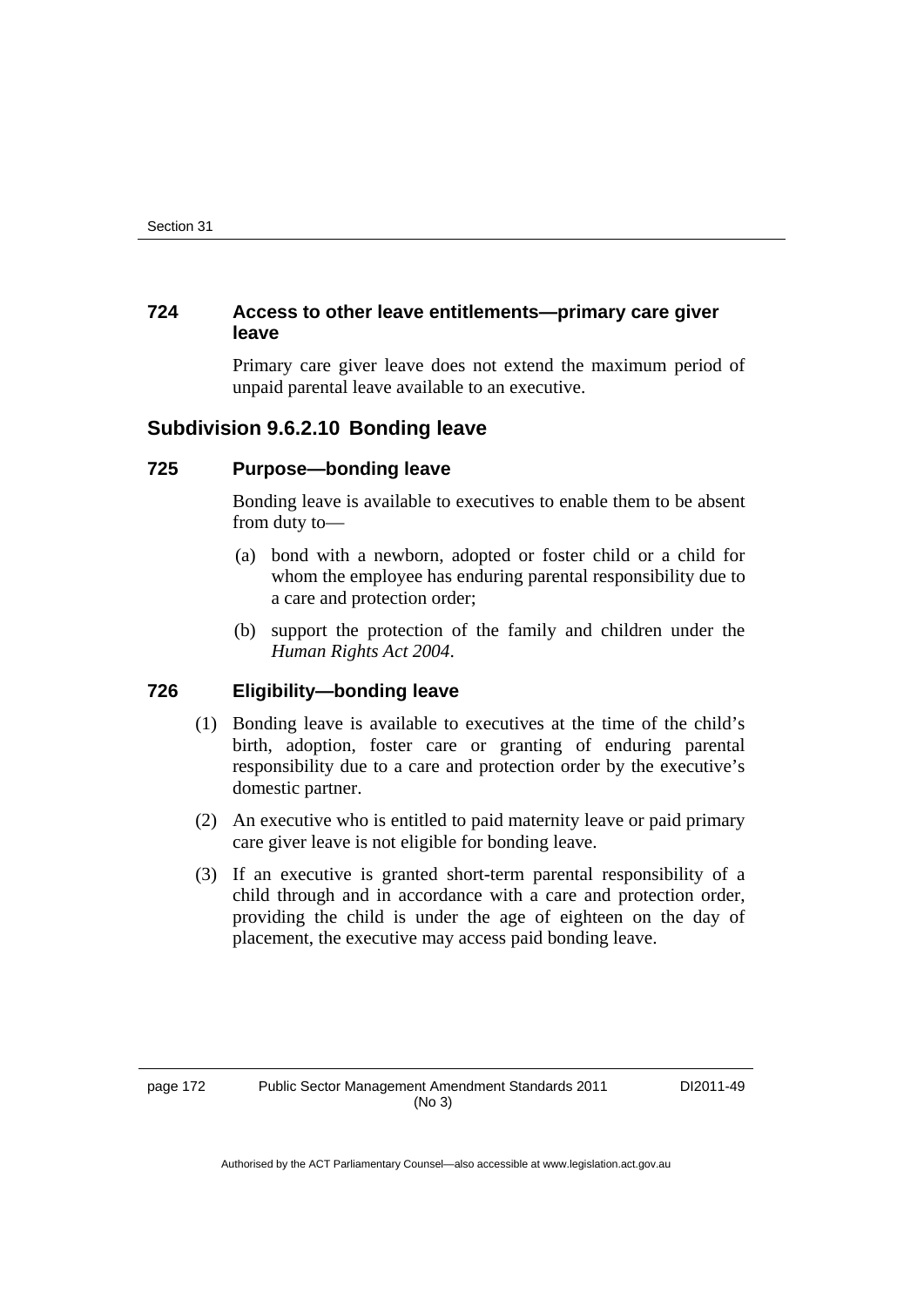# **727 Entitlement—bonding leave**

- (1) An executive is entitled to be absent for a maximum of two weeks (10 days) at, or near, the time of the birth, adoption or care and protection order.
	- *Note* The maximum absence may be increased by a further five days of personal leave for bonding purposes.
- (2) Bonding leave is non-cumulative.
- (3) Bonding leave must be taken as a single block.
	- *Note* The five days of personal leave for bonding purposes may be taken at any time up to fourteen weeks from the date of the birth, adoption or care and protection order.
- (4) Where an executive's domestic partner is also an *ACTPS* officer, employee or executive bonding leave may be taken concurrently with the domestic partner receiving maternity or primary caregiver leave.

# **728 Evidence and conditions—bonding leave**

- (1) An executive should discuss with the decision maker as soon as practicable their intention to be absent on bonding leave.
- (2) Bonding leave is deemed to be approved; however an executive must submit an application to the decision maker for any period of bonding leave.
- (3) The executive must provide the decision maker with appropriate evidence concerning the circumstances under which the bonding leave application is made, which may include—
	- (a) a medical certificate relating to the expected date of birth of a child; or
	- (b) a birth certificate; or
	- (c) documents from an adoption authority concerning the proposed adoption of a child; or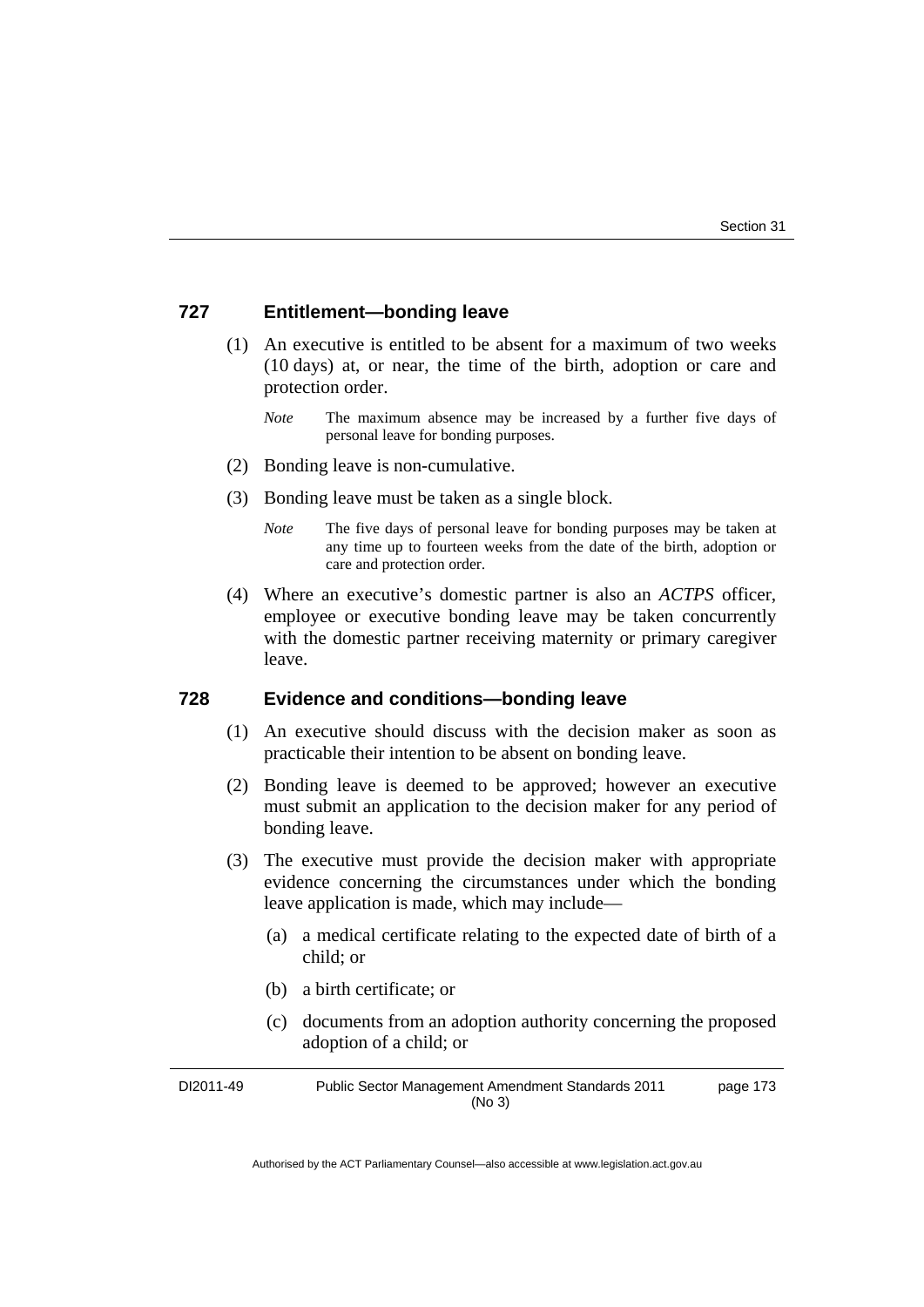- (d) documents relating to the court orders granting parental responsibility of a foster child until the child reaches the age of 18.
- (4) Unless the decision maker determines that exceptional circumstances apply bonding leave will not be approved to care for—
	- (a) a baby over the age of 14 weeks; or
	- (b) an adopted or foster child over the age of 18 on the day of placement.

# **729 Rate of payment—bonding leave**

Bonding leave will be granted with pay.

# **730 Effect on other entitlements—bonding leave**

- (1) Bonding leave will count as service for all purposes.
- (2) Public holidays for which the executive is entitled to payment that fall during periods of absence on bonding leave will be paid as a normal public holiday and will not extend the maximum period of bonding leave.

# **Subdivision 9.6.2.11 Parental leave**

# **731 Purpose—parental leave**

Parental leave is in addition to the provisions available in maternity and primary care giver leave and is available to executives to enable them to be absent from duty following the birth or adoption of a child or the placement of a child in accordance with a care and protection order.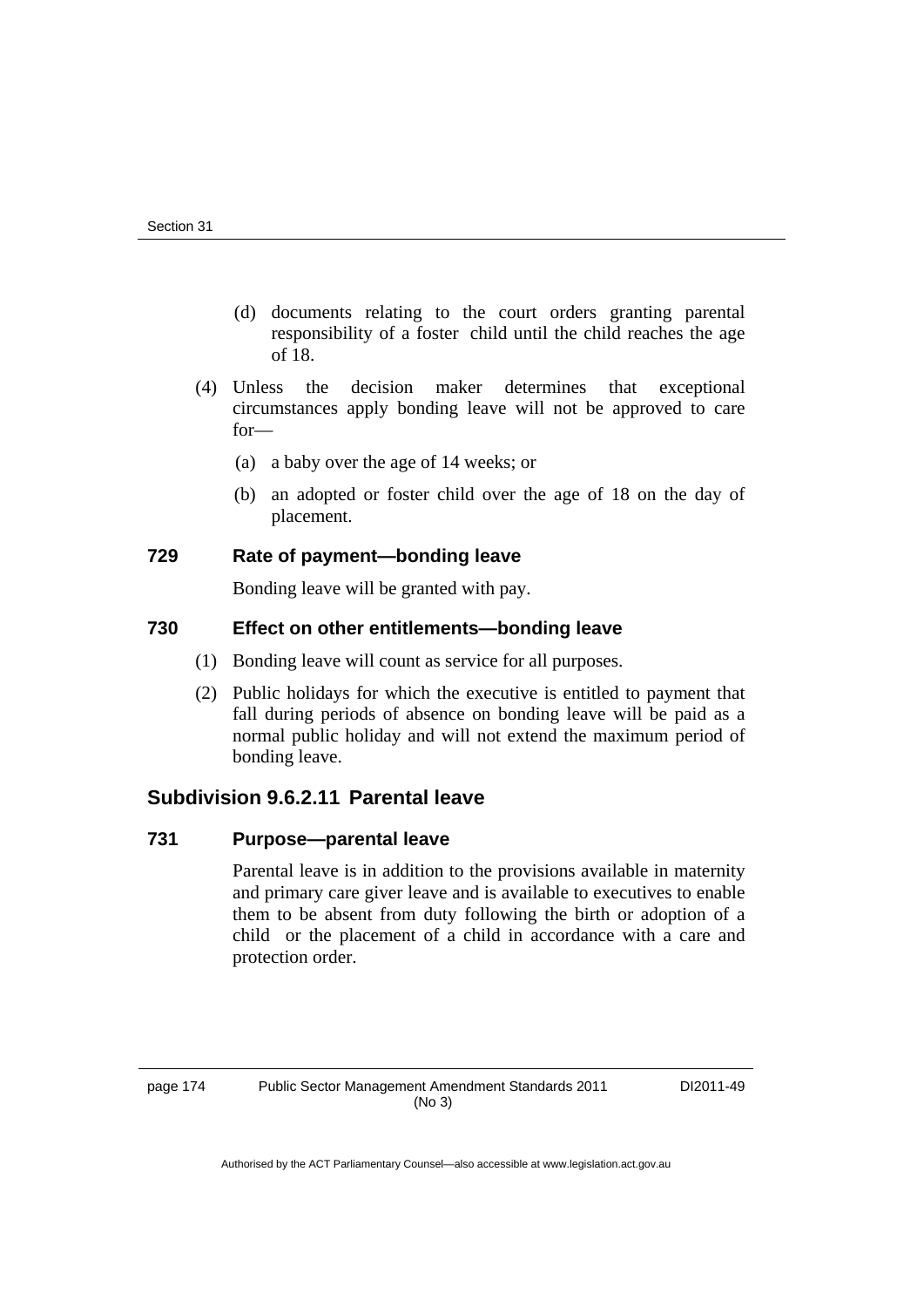### **732 Eligibility—parental leave**

Parental leave is available to an executive who is the primary care giver of a child following the birth or adoption of a child or the placement of a child in accordance with a care and protection order.

### **733 Entitlement—parental leave**

- (1) An executive is entitled to up to two years of parental leave following the child's birth, adoption or placement in accordance with a care and protection order, less any period of maternity leave or primary care giver leave which the executive has taken in relation to the same child.
	- *Note* At the end of this time the employee is entitled to return to work in accordance with the provisions in the National Employment Standards.
- (2) An executive is entitled to apply and will be granted an additional year of parental leave for up to two occasions of birth, adoption or placement in accordance with a care and protection order, provided that the executive agrees to become unattached.

#### **734 Evidence and conditions—parental leave**

- (1) An executive should discuss with the decision maker as soon as practicable their intention to be absent on parental leave.
- (2) An executive must make an application to the decision maker to access their parental leave entitlement.
- (3) Having considered the requirements of this section the decision maker may approve an executive's application to access parental leave.
- (4) The executive must provide the decision maker with appropriate evidence concerning the reasons for and circumstances under which the parental leave application is made, which may include—
	- (a) a birth certificate; or

DI2011-49 Public Sector Management Amendment Standards 2011 (No 3) page 175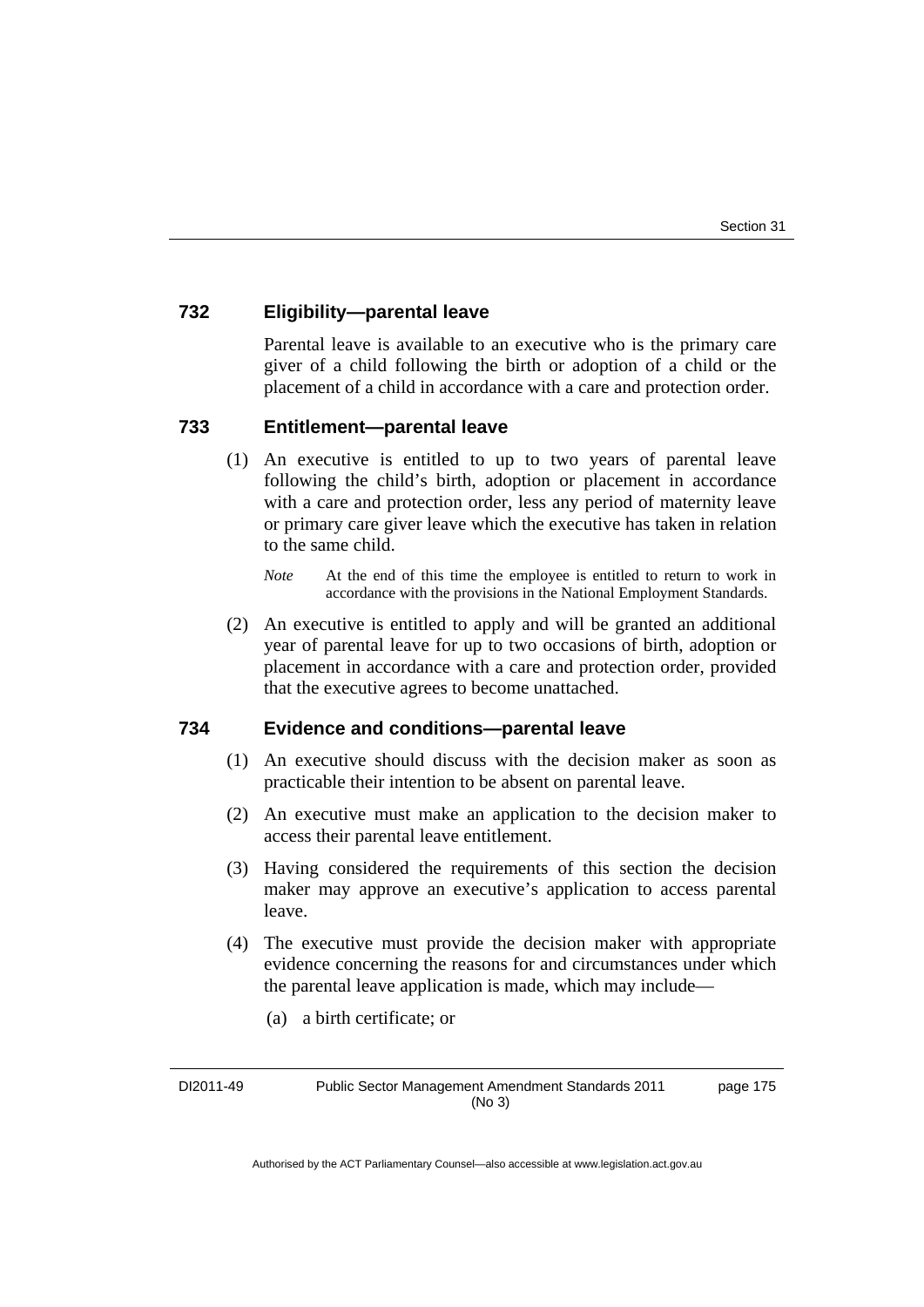- (b) documents from an adoption authority concerning the adoption of a child; or
- (c) documents relating to the court orders granting parental responsibility of a foster child until the child reaches the age of 18.
- (5) The decision maker will not grant parental leave if the executive's domestic partner is on parental leave and is an officer or employee of the ACTPS.

## **735 Rate of payment—parental leave**

Parental leave will be granted without pay.

## **736 Effect on other entitlements—parental leave**

- (1) Parental leave will not count as service for any purpose.
- (2) Parental leave will not break continuity of service.
- (3) Public holidays for which the executive is entitled to payment that fall during periods of absence on parental leave—
	- (a) will not be paid as a normal public holiday; and
	- (b) will not extend the maximum period of parental leave.

# **737 Access to other leave entitlements—parental leave**

- (1) An executive on parental leave may access annual and long service leave on full or half pay to the extent of available entitlements.
- (2) An application by an executive for personal leave during a period that would otherwise be a period of parental leave will be granted subject to the executive providing a certificate from a registered health professional operating within their scope of practice.

DI2011-49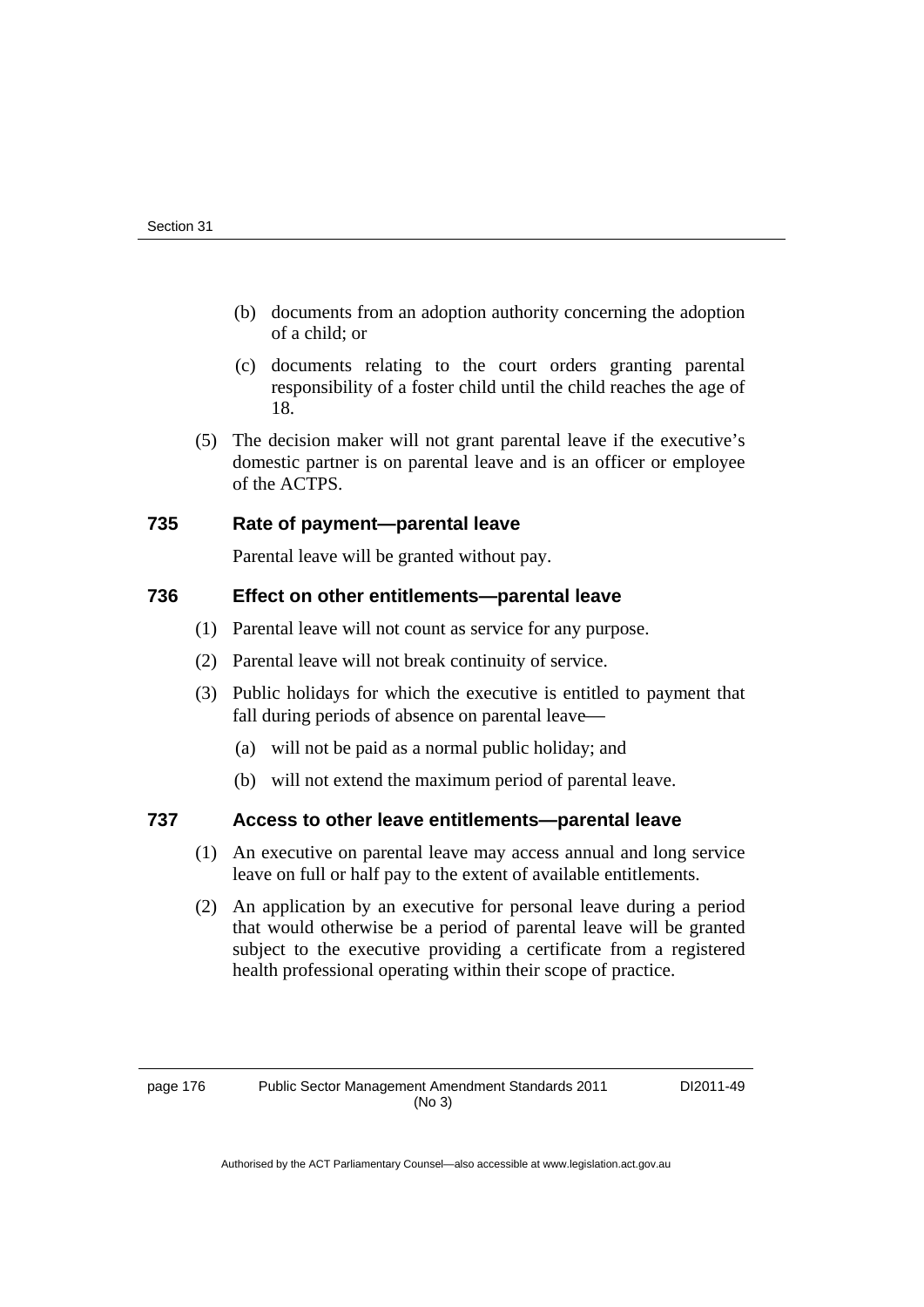# **Subdivision 9.6.2.12 Grandparental leave**

#### **738 Purpose—grandparental leave**

Grandparental leave is available to executives to enable them to be absent from duty to undertake a care giving role to their grandchild.

### **739 Eligibility—grandparental leave**

To be eligible for grandparental leave, the baby or child whom the executive is providing care for must be—

- (a) their grandchild; or
- (b) their step-grandchild; or
- (c) their adopted grandchild; or
- (d) a child for whom the executive's child has parental or caring responsibility authorised under a law of a State or Territory.

## **740 Entitlement—grandparental leave**

- (1) An eligible executive may be granted up to 52 weeks of grandparental leave, in relation to each grandchild under care, which may be taken over a period not exceeding five years.
- (2) Grandparental leave is available up until the fifth birthday of the grandchild for whom the executive is the primary care giver.
- (3) Grandparental leave is non-cumulative.
- (4) The length of a period of absence on grandparental leave must be agreed between the eligible executive and the decision maker.

#### **Example**

A day or part-day on an occasional basis.

A regular period of leave each week, fortnight or month.

A larger block of leave such as six or 12 months.

DI2011-49 Public Sector Management Amendment Standards 2011 (No 3)

page 177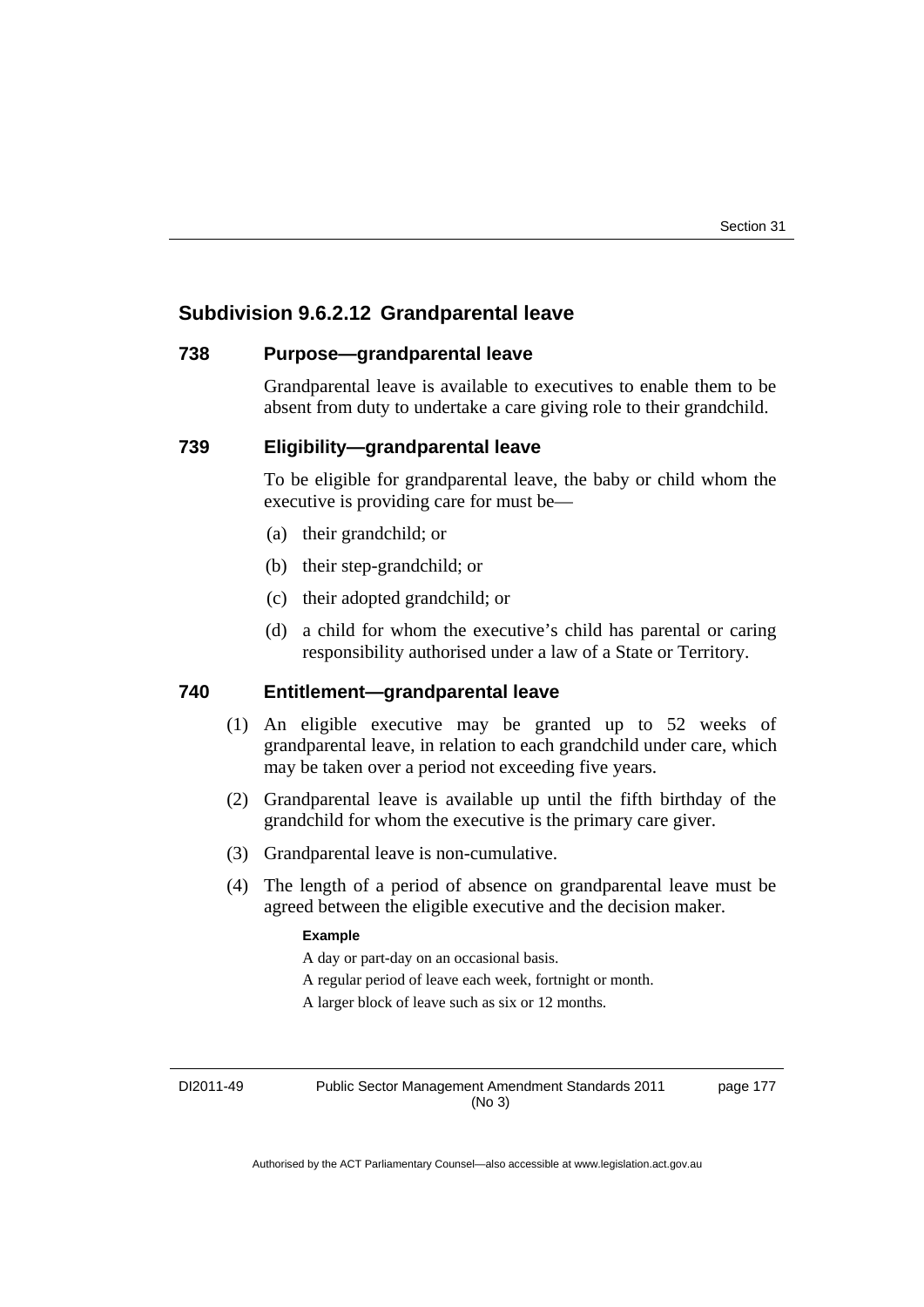(5) If an executive is absent on grandparental leave and becomes a grandparent to another grandchild a new application must be made to extend the period of grandparental leave to care for the additional child.

#### **741 Evidence and conditions—grandparental leave**

- (1) An executive should discuss with the decision maker as soon as practicable their intention to be absent on grandparental leave.
- (2) An executive must make an application to the decision maker to access their grandparental leave entitlement, and must include details of the period, or expected period, of the absence.
- (3) Having considered the requirements of this section the decision maker may approve an executive's application to access grandparental leave.
- (4) The decision maker should not approve an application for grandparental leave where an executive has an annual leave balance in excess of eight weeks.
- (5) An application for grandparental leave must include evidence in the form of—
	- (a) a statutory declaration or a medical certificate confirming the birth or the expected date of the birth of the grandchild; or
	- (b) the grandchild's adoption certificate or a statutory declaration confirming the adoption of the grandchild; or
	- (c) a letter or a statutory declaration confirming that there is an authorised care situation.
- (6) If both grandparents are employees of the ACTPS either grandparent may be granted leave but the leave may not be taken concurrently.

DI2011-49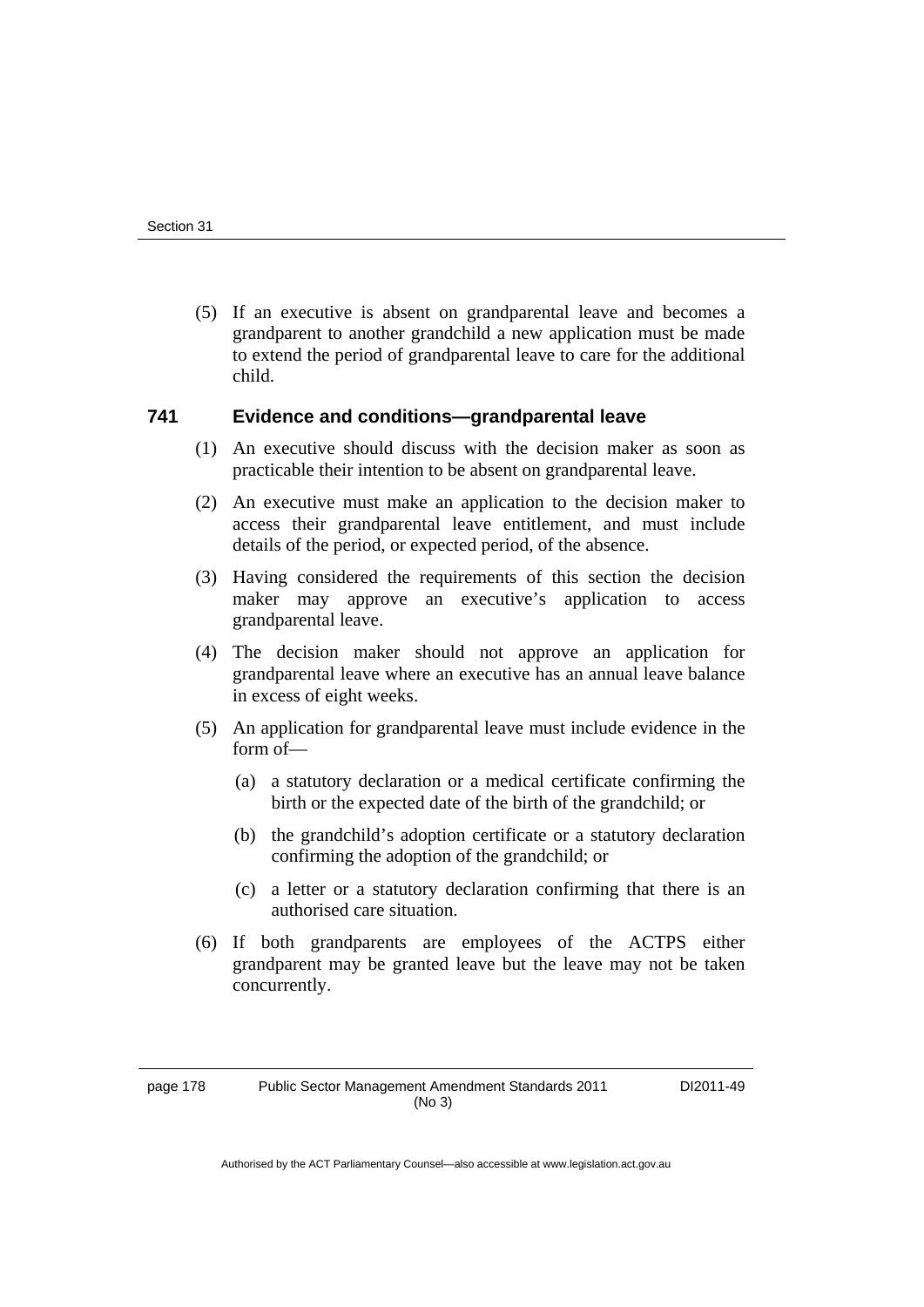### **742 Rate of Payment—grandparental leave**

Grandparental leave will be granted without pay.

#### **743 Effect on other entitlements—grandparental leave**

- (1) Executives cannot engage in other work during a period of grandparental leave without the prior approval of the decision maker.
- (2) Grandparental leave will count as service for all purposes except the accrual of annual leave and personal leave.
- (3) Grandparental leave will not break continuity of service.
- (5) Public holidays for which the executive is entitled to payment that fall during periods of absence on grandparental leave—
	- (a) will not be paid as normal public; and
	- (b) will not extend the maximum period of grandparental leave.

## **744 Access to other leave entitlements—grandparental leave**

- (1) An executive on grandparental leave may access annual leave, purchased leave or long service leave.
- (2) An application by an employee for personal leave during a period that would otherwise be grandparental leave will be granted subject to the employee providing a certificate from a registered health professional who is operating within their scope of practice.

# **Subdivision 9.6.2.13 Community service leave**

#### **745 Purpose—community service leave**

Community service leave is available to executives to allow them to be absent from duty to engage in the following community service activities—

DI2011-49 Public Sector Management Amendment Standards 2011 (No 3) page 179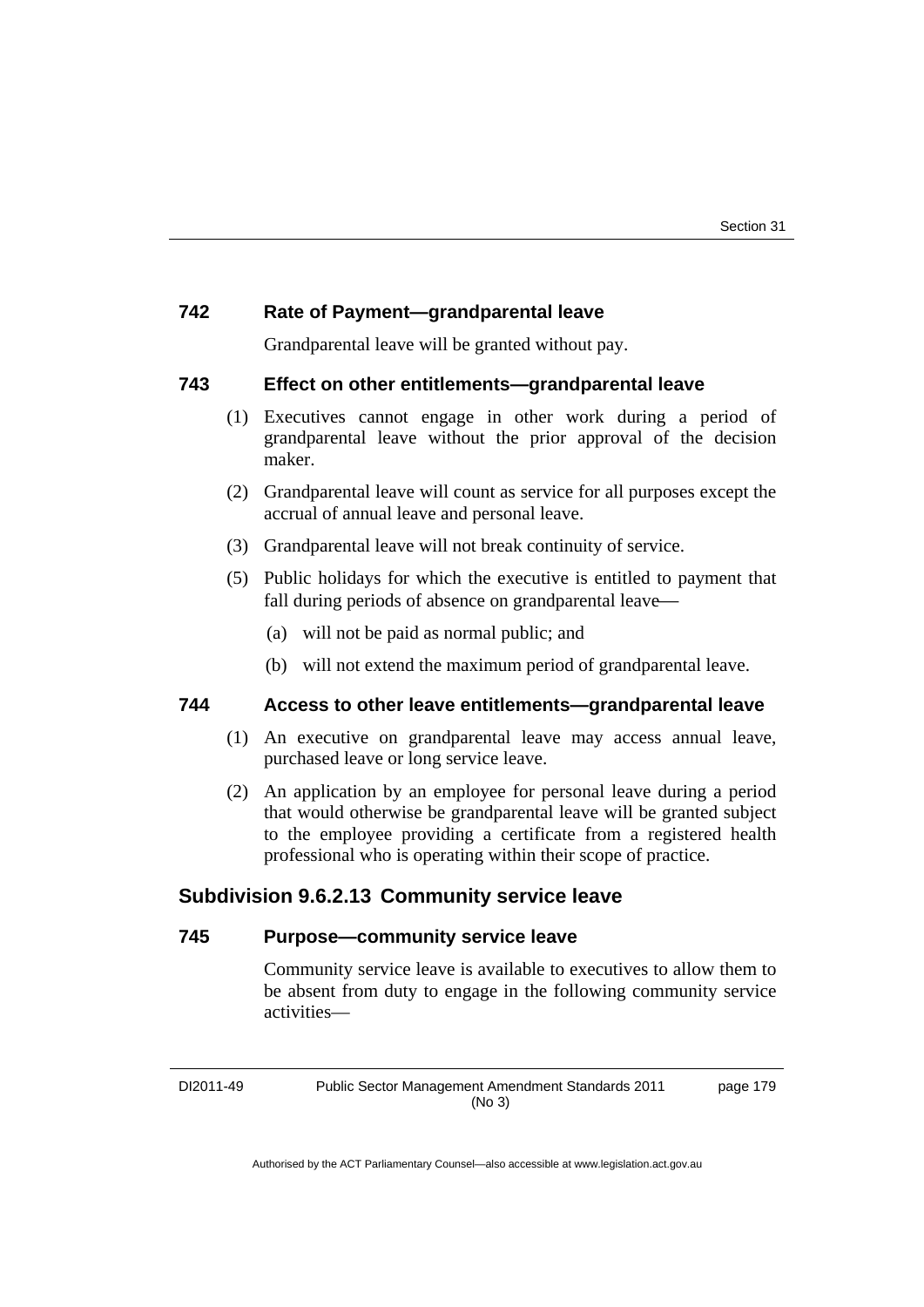- (a) jury service (including attendance for jury selection) that is required by or under a law of the Commonwealth, a State or a Territory; or
- (b) a voluntary emergency management activity; or
- (c) other recognised voluntary community service activity.

## **746 Entitlement—jury service**

Community service leave for jury service is non-cumulative.

## **747 Evidence and conditions—jury service**

- (1) Although the granting of community service leave for jury service is deemed to be approved, an executive must—
	- (a) submit a leave form for the period of the absence; and
	- (b) provide sufficient documentary evidence of the reason for the absence.
- (2) The executive should discuss with the decision maker their intention to be absent on community service leave for jury service.

## **748 Rate of payment—jury service**

- (1) Community service leave for jury service will be granted with pay.
- (2) If the executive is paid jury fees, this amount must be deducted from the executive's salary less reasonable out-of-pocket expenses.

## **749 Effect on other entitlements—jury service**

- (1) Community service leave for jury service will count as service for all purposes.
- (2) Public holidays for which the executive is entitled to payment that fall during periods of absence on community service leave for jury service will be paid as a normal public holiday and will not be considered to be community service leave for jury service.

page 180 Public Sector Management Amendment Standards 2011 (No 3) DI2011-49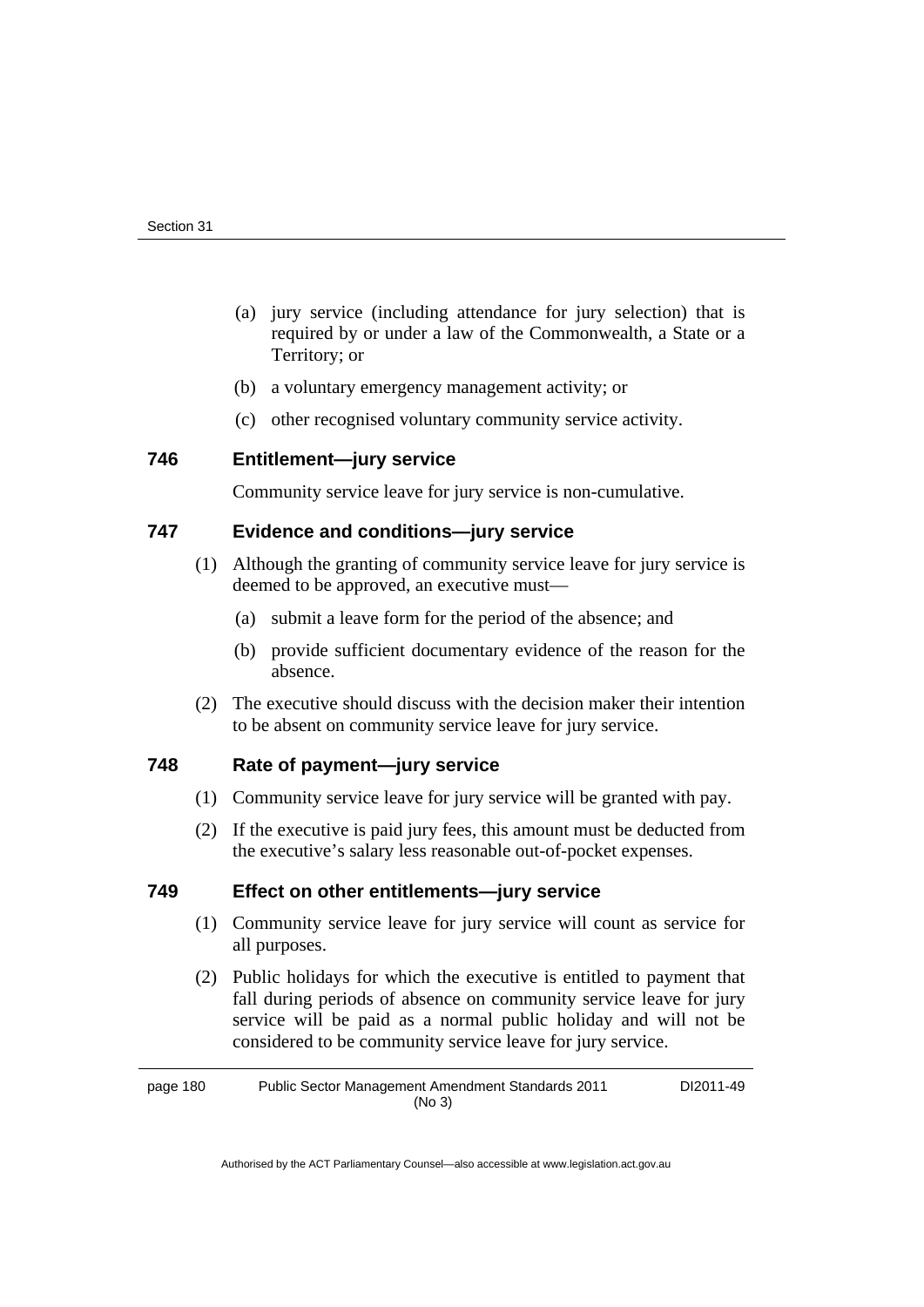## **750 Eligibility—voluntary emergency management**

An executive who is a member of a relevant emergency service, including—

- (a) a State or Territory Emergency Service; or
- (b) a fire-fighting service; or
- (c) a search and rescue unit; or
- (d) other volunteer service performing similar functions

is eligible for community service leave for voluntary emergency management.

## **751 Entitlement—voluntary emergency management**

- (1) An eligible executive is entitled to be absent on unpaid leave to engage in voluntary emergency management activities, subject to operational requirements in the workplace.
- (2) An eligible executive is eligible for up to four days paid community service leave for voluntary emergency management per emergency.
- (3) Community service leave for voluntary emergency management is non-cumulative.

## **752 Evidence and conditions—voluntary emergency management**

- (1) An executive should discuss their intention to be absent on paid or unpaid community service for voluntary emergency management with the decision maker as soon as practicable, which may be a time after the absence has started.
- (2) An executive must advise the decision maker of the period, or expected period, of the absence.

page 181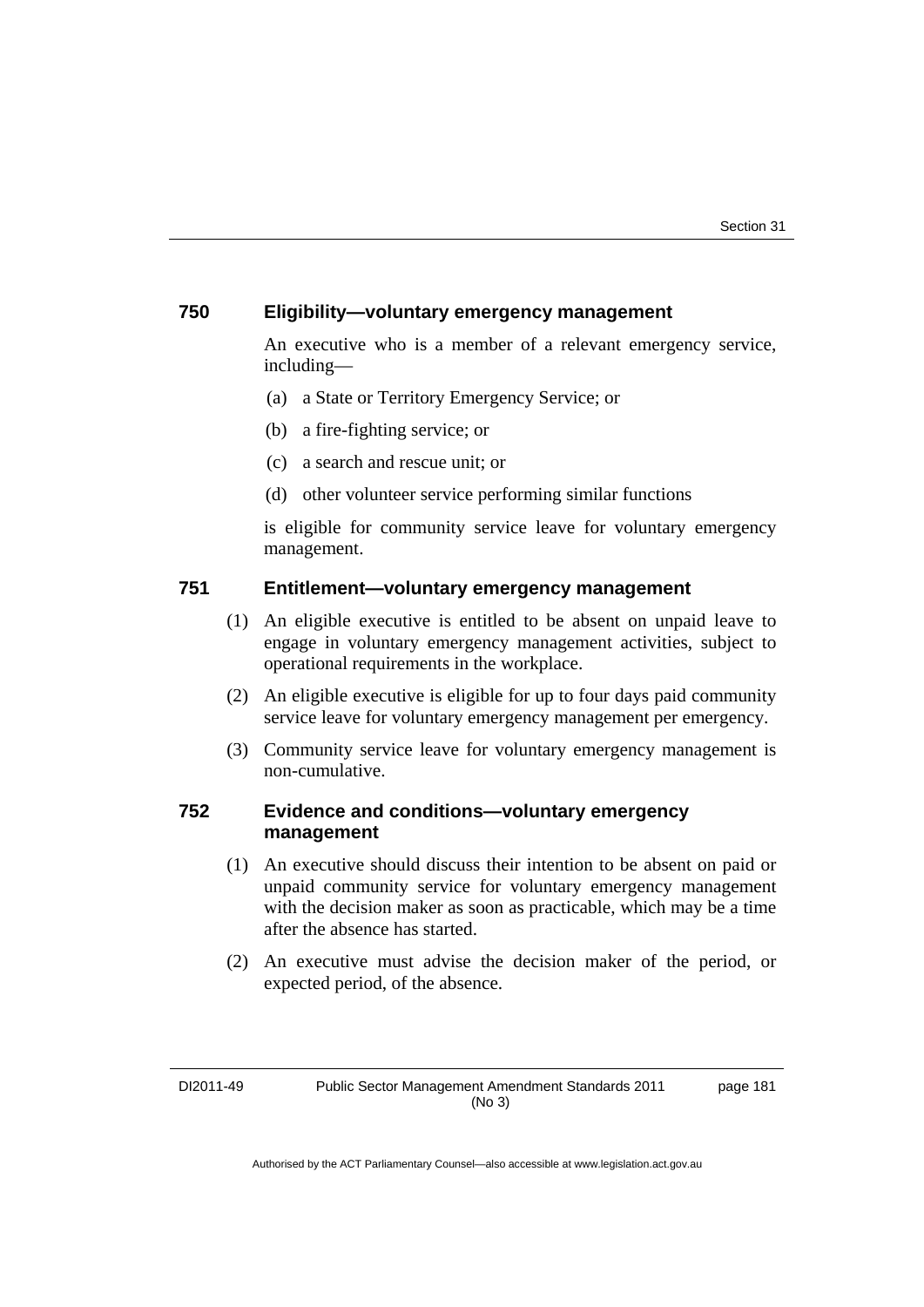- (3) An executive must make an application to the decision maker to access their paid community service leave for voluntary emergency management entitlement.
- (4) Having considered the requirements of this section the decision maker may approve an executive's application to access community service leave for voluntary emergency management.
- (5) The decision maker may grant community service leave for voluntary emergency management to enable the executive to fulfil an obligation in the event of a civil emergency.
- (6) The executive must, if requested by the decision maker, provide sufficient documentary evidence of the reason for the absence.

## **753 Rate of payment—voluntary emergency management**

Paid community service leave for voluntary emergency management will be granted at the executive's normal rate of pay.

# **754 Effect on other entitlements—voluntary emergency management**

- (1) A period of recognised community service leave for voluntary emergency management will count as service for all purposes.
- (2) Public holidays for which the executive is entitled to payment that fall during periods of absence on community service leave for voluntary emergency management will be paid as a normal public holiday and will not be considered to be community service leave for voluntary emergency management.

## **755 Additional leave—voluntary emergency management**

Additional paid leave may be approved by the decision maker for any voluntary emergency management duties required to be performed by an executive who is a member of a State or Territory Emergency Service.

page 182 Public Sector Management Amendment Standards 2011 (No 3)

DI2011-49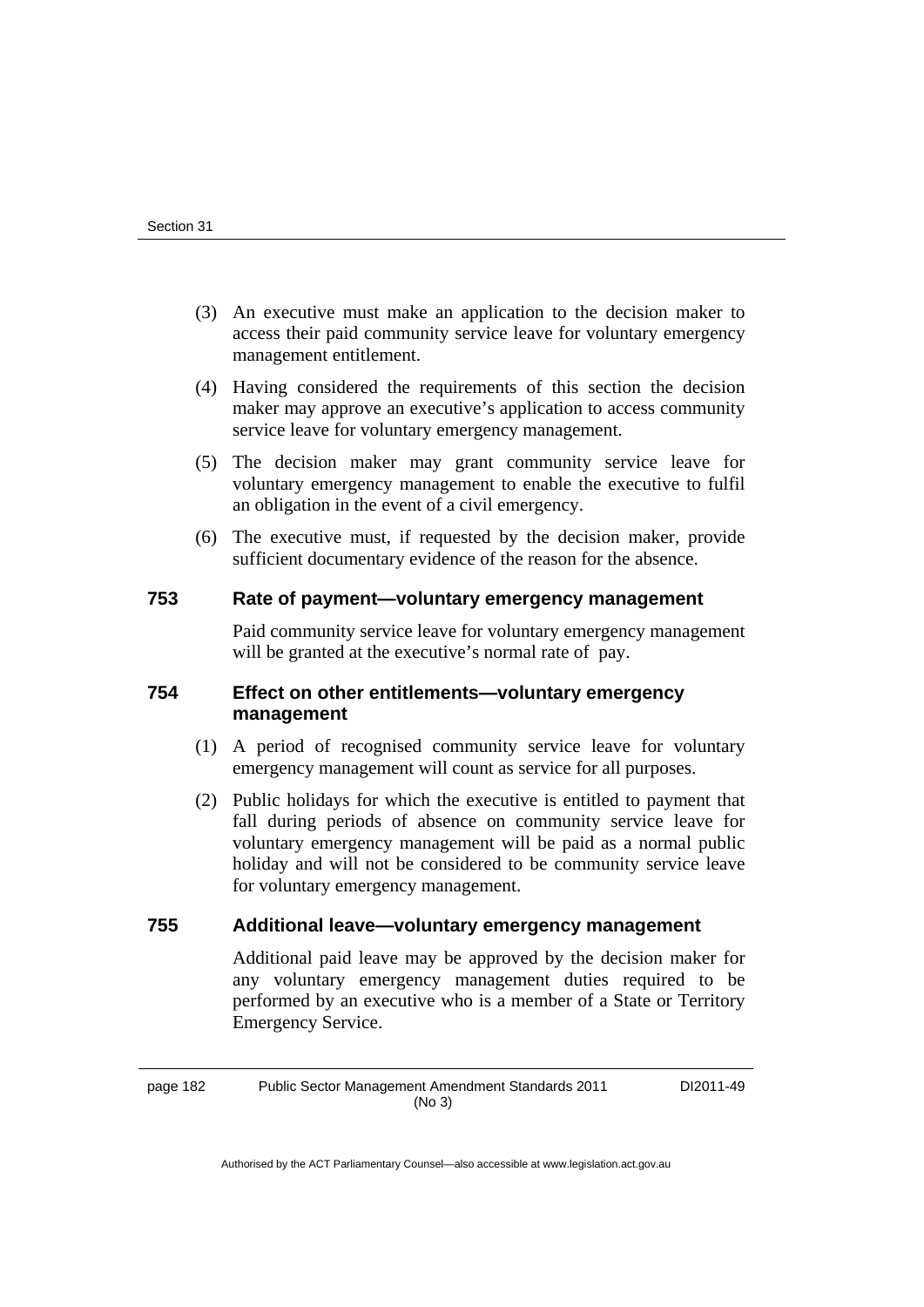### **756 Entitlement—voluntary community service**

- (1) An executive is entitled to up to three days of paid leave for community service leave to engage in a recognised community service activity within a 12 month period.
- (2) An executive may be granted additional unpaid voluntary community service leave to engage in a recognised voluntary community service activity, subject to operational requirements in the workplace.
- (3) Community service leave for voluntary community service is noncumulative.

### **757 Evidence and conditions—voluntary community service**

- (1) An executive should discuss their intention to be absent on community service leave for voluntary community service, as soon as practicable, with the decision maker.
- (2) An executive must make an application to the decision maker to access their community service leave for voluntary community service entitlement.
- (3) Having considered the requirements of this section the decision maker may approve an executive's application to access unpaid community service leave for voluntary community service.
- (4) The executive must provide sufficient documentary evidence of the reason for the absence.
- (5) In considering an application from an executive for leave to engage in a voluntary community service activity, the decision maker must consider whether—
	- (a) the activity is a recognised voluntary activity; and
	- (b) the community organisation or project is an acceptable organisation or project as defined in the agency's guidelines; and

DI2011-49 Public Sector Management Amendment Standards 2011 (No 3) page 183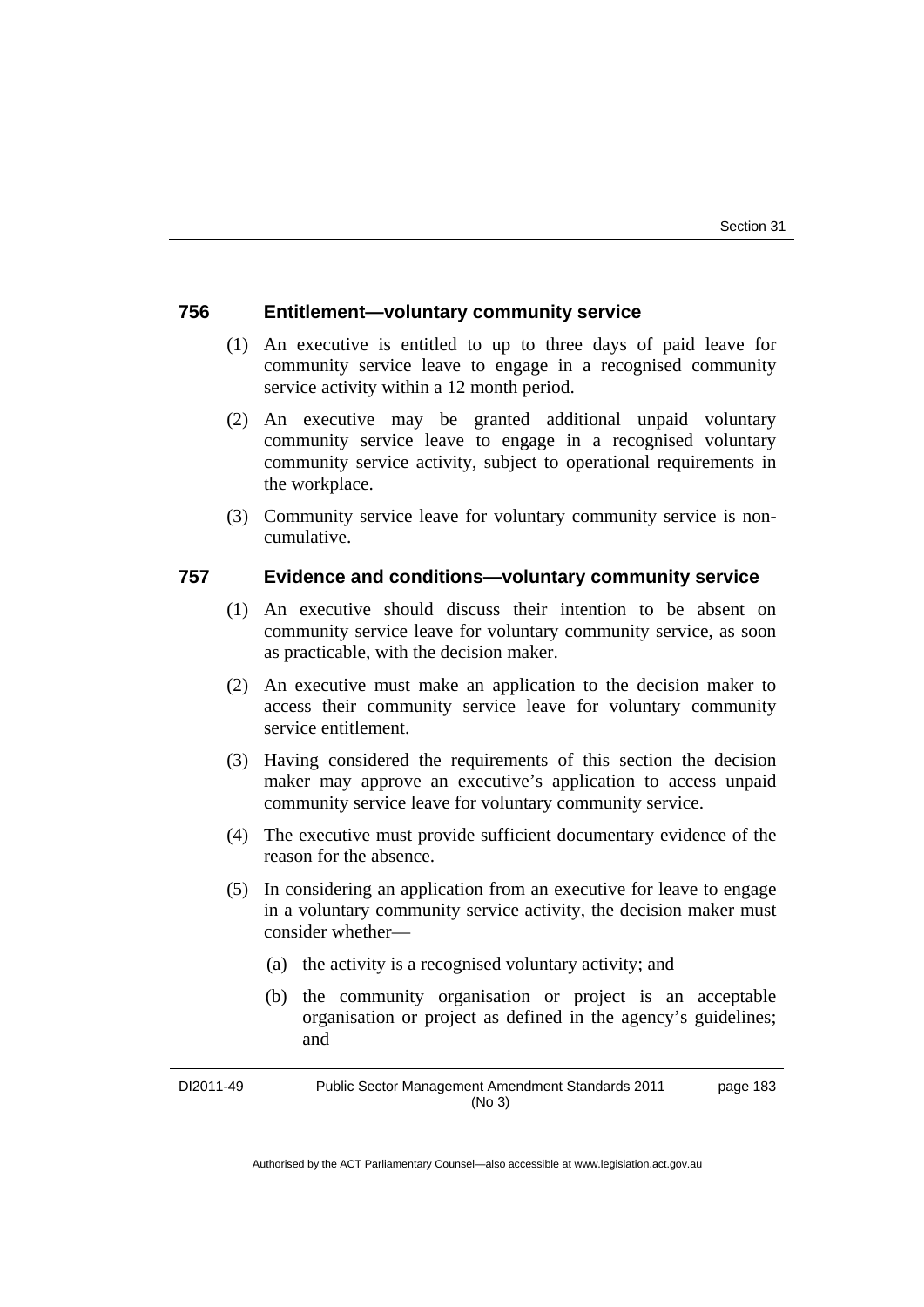- (c) there is a risk the activity would place the executive in a real or perceived conflict of interest.
- (6) Leave for a voluntary community service activity must not be approved for activities which—
	- (a) involve any payment in cash or kind for the duties performed by the executive; or
	- (b) replace work ordinarily undertaken by a paid worker; or
	- (c) are undertaken solely for direct personal benefit of the executive; or
	- (d) place the executive in a conflict of interest situation; or
	- (e) are primarily focussed on promoting particular religious or political views; or
	- (f) involve work which does not have a community focus.
- (7) The decision maker may refuse an application from an executive for leave to engage in a voluntary community service activity on operational grounds.

#### **758 Rate of Payment—voluntary community service**

Community service leave for voluntary community service will be granted with pay for the first three days leave in a 12 month period.

## **759 Effect on other entitlements—voluntary community service**

- (1) Community service leave for voluntary community service will count as service for all purposes up to a maximum of twenty three days in any 12 month period.
- (2) Where the decision maker has approved a request for unpaid community service leave for voluntary community service

page 184 Public Sector Management Amendment Standards 2011 (No 3)

DI2011-49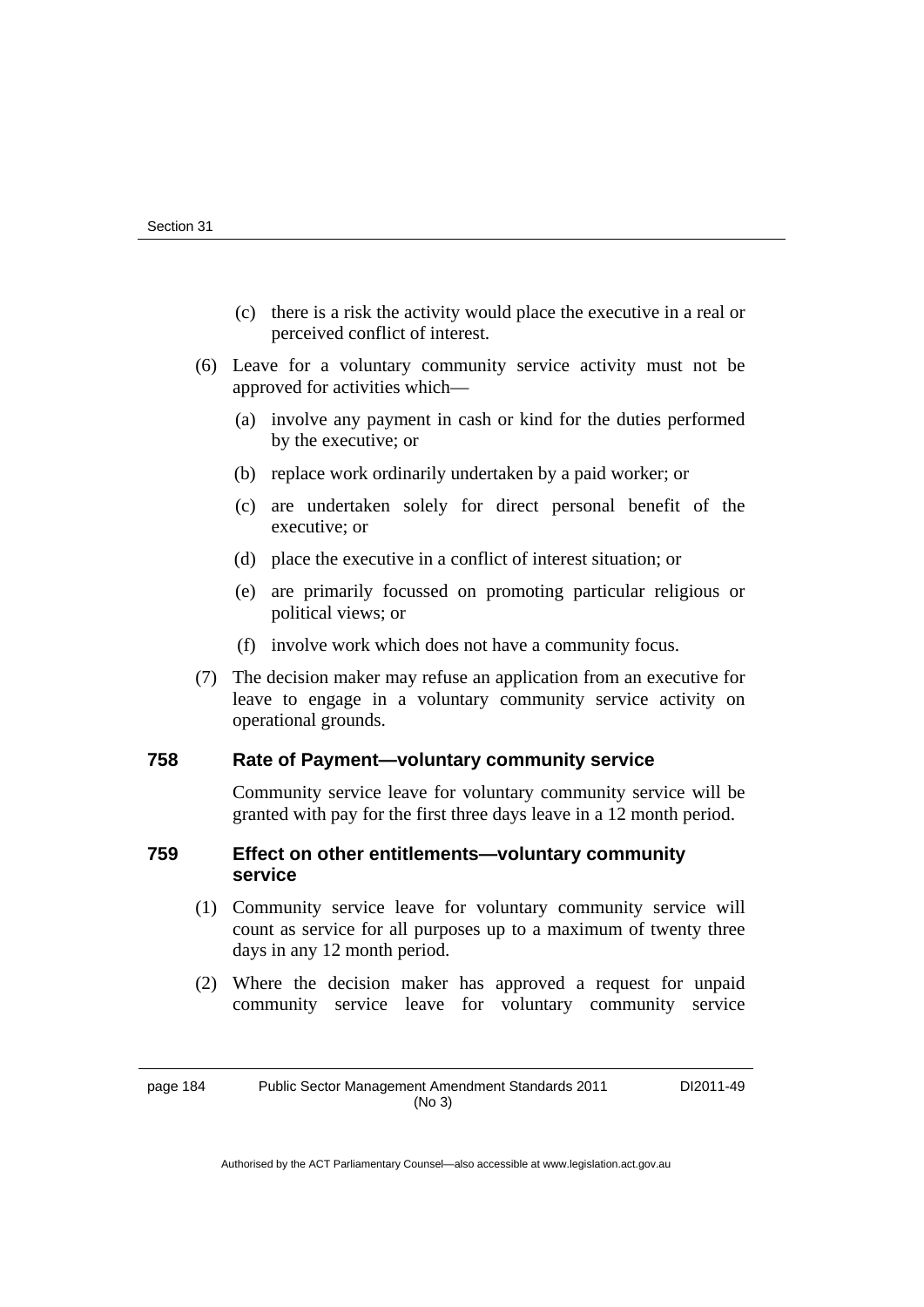exceeding 20 days in a 12 month period, any leave in excess of 20 days will not count as service.

- (3) Public holidays for which the executive is entitled to payment that fall during periods of absence on paid community service leave-
	- (a) will be paid as normal public holidays; and
	- (b) will not be considered to be community service leave for voluntary community service.

## **760 Access to other entitlements—voluntary community service**

Community service leave for voluntary community service may be taken in combination with approved annual or long service leave.

# **Subdivision 9.6.2.14 Other leave**

#### **761 Purpose—other leave**

- (1) Other leave is available to executives to enable them to be absent from duty for a variety of purposes.
- (2) Other leave may be granted in the interests of—
	- (a) the Agency, a State, a Territory or the Commonwealth; or
	- (b) the community in general; or
	- (c) the executive.

### **762 Eligibility—other leave**

 An executive who meets the eligibility requirements in column 2 of table 766A is eligible to that form of other leave.

## **763 Entitlement—other leave**

An executive may be granted other leave to the maximum period in column 4 of table 766A.

DI2011-49 Public Sector Management Amendment Standards 2011 (No 3) page 185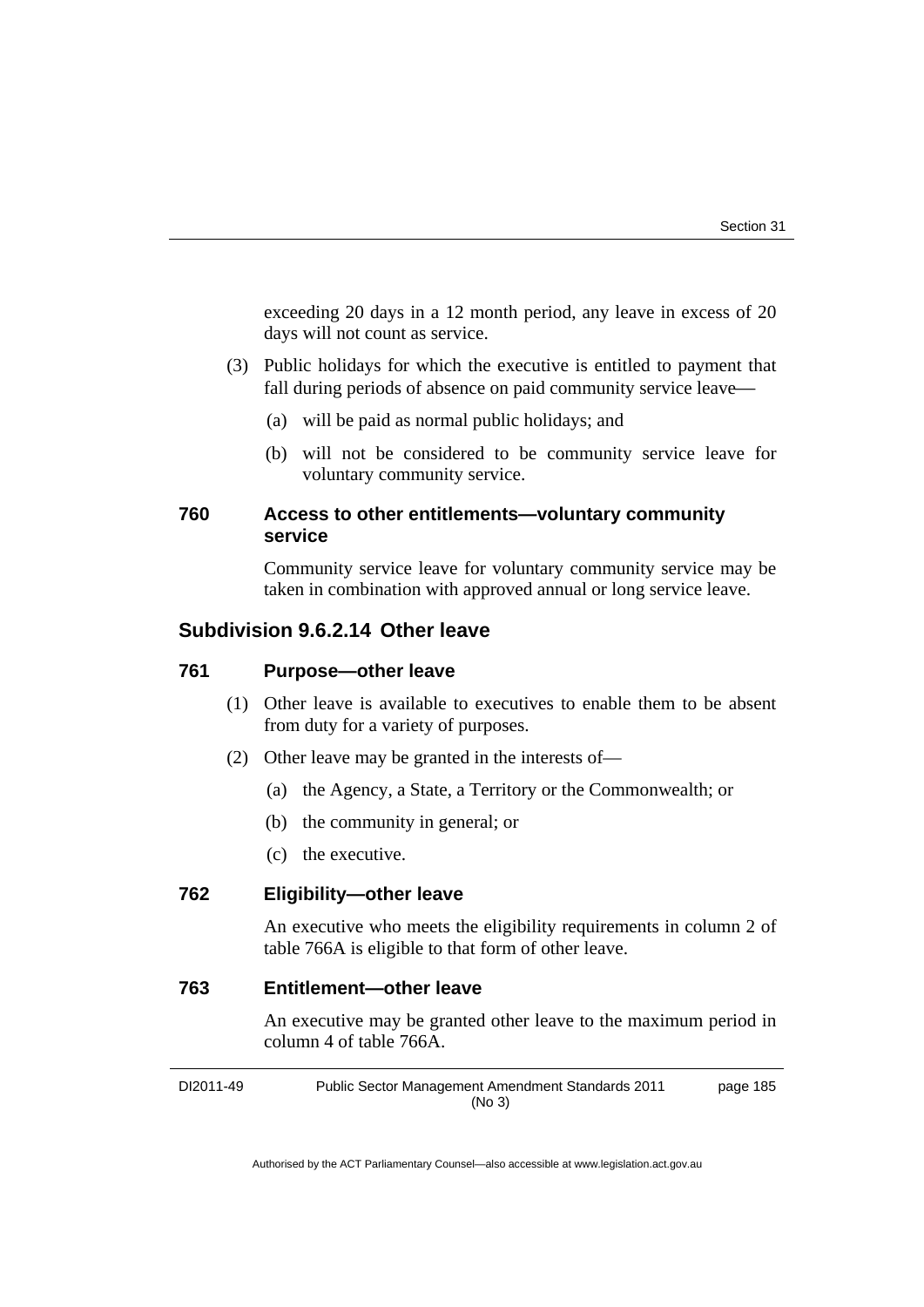### **764 Evidence and conditions—other leave**

- (1) An executive should discuss with the decision maker as soon as practicable their intention to be absent on a form of other leave, including the reasons for the absence, and the period or expected period of absence.
- (2) An executive must make an application to the decision maker to access a form of other leave.
- (3) Having considered the requirements of this section the decision maker may approve an executive's application for a form of other leave.
- (4) The executive must, if requested by the decision maker, provide sufficient documentary evidence supporting the reason for the absence.
- (5) When considering requests for other leave, the decision maker will take into account—
	- (a) the executive's circumstances; and
	- (b) community norms and obligations; and
	- (c) the operational requirements of the workplace; and
	- (d) other available leave options; and
	- (e) any conditions on the entitlement in column 5 of table 766A.

### **765 Rate of payment and effect on other entitlement—other leave**

- (1) Other leave may be granted with or without pay in accordance with column 6 of table 766A.
- (2) A period of other leave will count as service in accordance with column 7 of table766A.

page 186 Public Sector Management Amendment Standards 2011 (No 3)

DI2011-49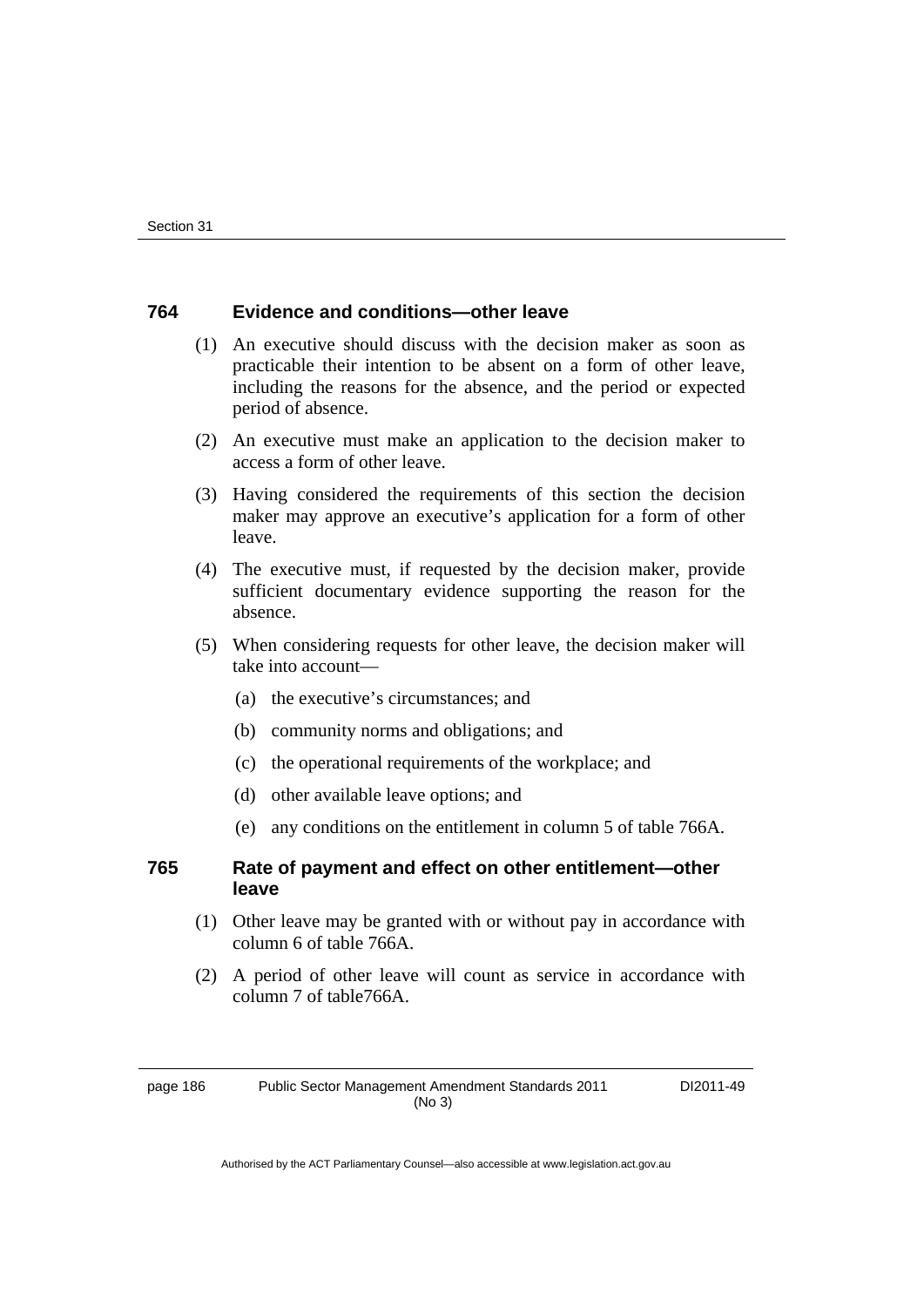(3) Public holidays for which the employee is entitled to payment that fall during periods of absence on paid other leave will be paid as a normal public holiday and will not reduce an entitlement of the employee to other leave.

### **766 Access to other leave entitlements—other leave**

Leave will not be granted under this provision if another form of leave is more appropriate.

## **766A Types of other leave**

Types of other leave are as provided in table 766A.

DI2011-49 Public Sector Management Amendment Standards 2011 (No 3)

page 187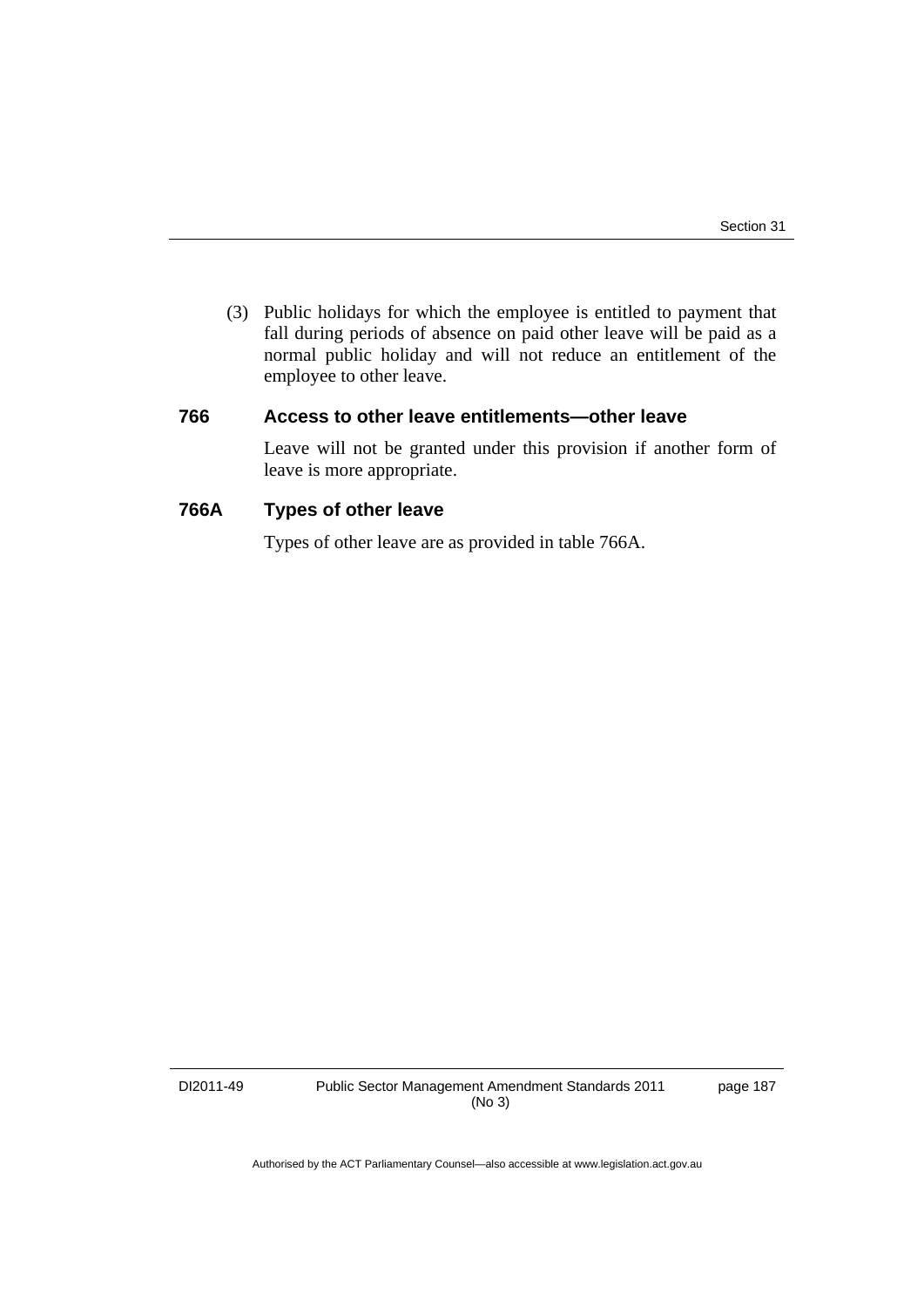#### **Table 766A**

| column 1<br>Type                                                          | column 2<br><b>Purpose</b>                                                                                                                                                                   | column 3<br><b>Eligibility</b>                                                                                        | column 4<br><b>Entitlement</b>                                                                                                                            | column 5<br><b>Conditions</b>                                                                                                                                                          | column 6<br>Rate of payment | column <sub>7</sub><br><b>Effect on</b><br>other<br>entitlements |
|---------------------------------------------------------------------------|----------------------------------------------------------------------------------------------------------------------------------------------------------------------------------------------|-----------------------------------------------------------------------------------------------------------------------|-----------------------------------------------------------------------------------------------------------------------------------------------------------|----------------------------------------------------------------------------------------------------------------------------------------------------------------------------------------|-----------------------------|------------------------------------------------------------------|
| Accompany a<br>domestic<br>partner on a<br>posting                        | To enable an executive to<br>accompany the executive's<br>domestic partner for the period,<br>or part of the period, of a<br>posting                                                         | An executive                                                                                                          | The maximum period is<br>the period during which<br>the domestic partner of<br>the executive is required<br>to perform duties<br>overseas, or interstate. |                                                                                                                                                                                        | Without pay.                | Will not count<br>for any purpose.                               |
| Attend<br>Aboriginal or<br><b>Torres Strait</b><br>Islander<br>Ceremonies | To attend a ceremony<br>associated with the death of an<br>immediate or extended family<br>member or for other ceremonial<br>obligations under Aboriginal<br>and Torres Strait Islander law. | An executive who is of<br>Aboriginal or Torres<br>Strait Islander descent.                                            | A maximum period of<br>ten days in any two year<br>period.                                                                                                |                                                                                                                                                                                        | Without pay.                | Will not count<br>for any purpose.                               |
| Attend<br>Aboriginal or<br><b>Torres Strait</b><br>Islander<br>meetings   | For attending representative<br>meetings in the capacity of an<br>elected representative of the<br>Aboriginal and Torres Strait<br>Islander peak body.                                       | An executive who is an<br>elected representative of<br>the ACT Aboriginal and<br>Torres Strait Islander<br>peak body. | The maximum period is<br>the time necessary to<br>attend representative<br>meetings.                                                                      | If an executive accepts<br>any fee for attendance at<br>the meeting, leave will<br>be granted without pay.<br>An executive may accept<br>reimbursement for out-<br>of-pocket expenses. | Full pay.                   | Will count as<br>service for all<br>purposes.                    |

page 188 Public Sector Management Amendment Standards 2011 (No 3)

DI2011-49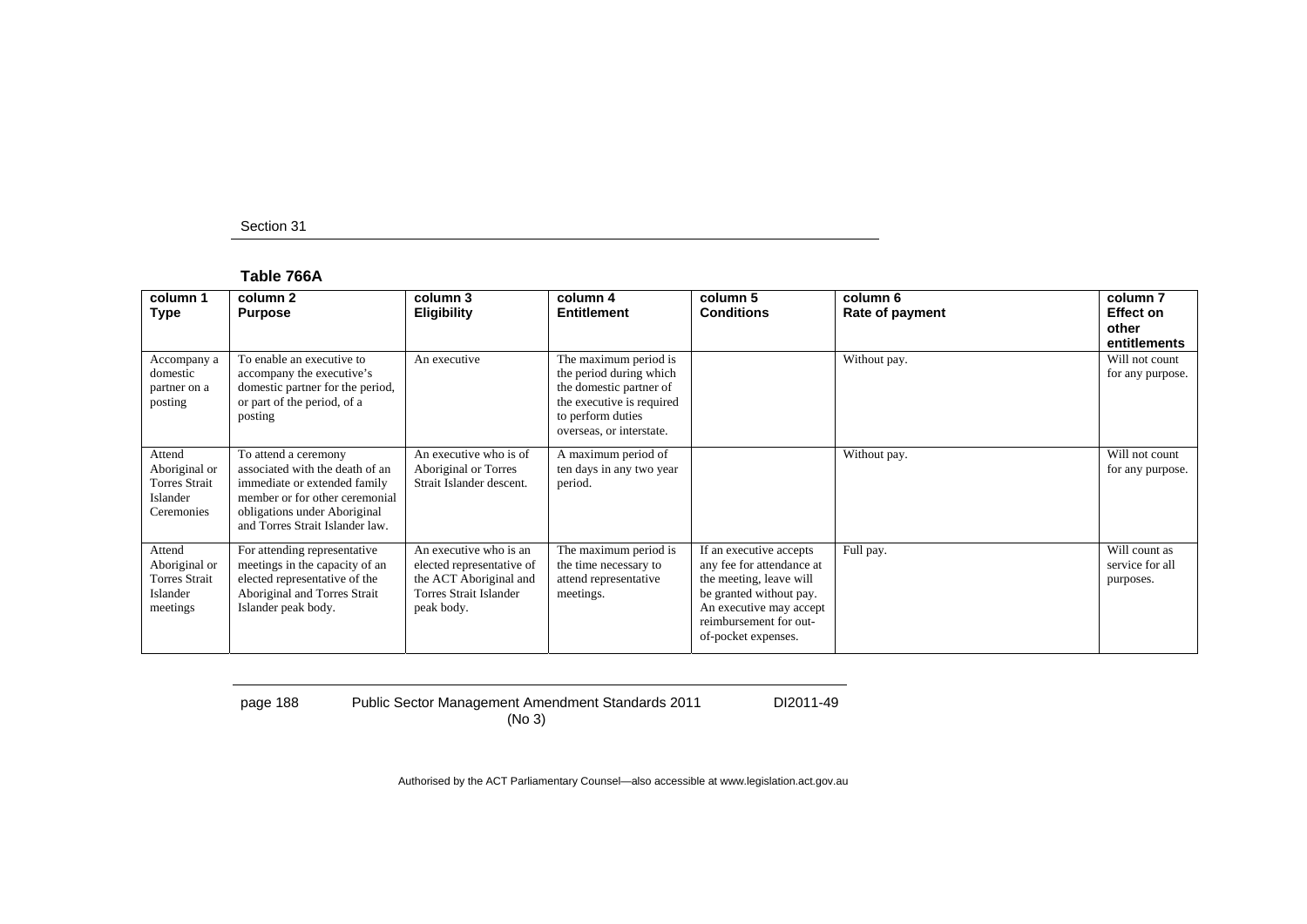| column 1<br><b>Type</b>                                                       | column 2<br><b>Purpose</b>                                                                         | column 3<br><b>Eligibility</b>                                                                                                                                                        | column 4<br><b>Entitlement</b>                                                                                                                                                                                                           | column 5<br><b>Conditions</b>                                          | column 6<br>Rate of payment | column <sub>7</sub><br><b>Effect on</b><br>other<br>entitlements                                                          |
|-------------------------------------------------------------------------------|----------------------------------------------------------------------------------------------------|---------------------------------------------------------------------------------------------------------------------------------------------------------------------------------------|------------------------------------------------------------------------------------------------------------------------------------------------------------------------------------------------------------------------------------------|------------------------------------------------------------------------|-----------------------------|---------------------------------------------------------------------------------------------------------------------------|
| Attend<br><b>NAIDOC</b><br>week<br>activities                                 | To enable an executive to<br>attend and participate in<br>NAIDOC Week activities.                  | An executive who is of<br>Aboriginal or Torres<br>Strait Islander descent.                                                                                                            | A maximum period of<br>one complete day or for<br>varying periods over the<br>week's activities.<br>totalling the equivalent<br>of one complete day.                                                                                     |                                                                        | Full pay.                   | Will count as<br>service for all<br>purposes.                                                                             |
| Attend<br>sporting<br>events as an<br>accredited<br>competitor or<br>official | To enable an executive to<br>attend sporting events as an<br>accredited competitor or<br>official. | An executive who is<br>selected by an official<br>sporting body to<br>participate as an<br>accredited official or<br>competitor with national<br>or international sporting<br>status. | The maximum period is<br>the time necessary to<br>attend training for, or<br>attendance at, a major<br>national or international<br>sporting or other<br>recognised event in the<br>capacity of an accredited<br>official or competitor. | Leave will be with pay<br>unless otherwise agreed<br>by the executive. | With pay or without pay.    | With pay will<br>count as service<br>for all purposes.<br>Without pay<br>will not count<br>as service for<br>any purpose. |

DI2011-49 Public Sector Management Amendment Standards 2011 (No 3) page 189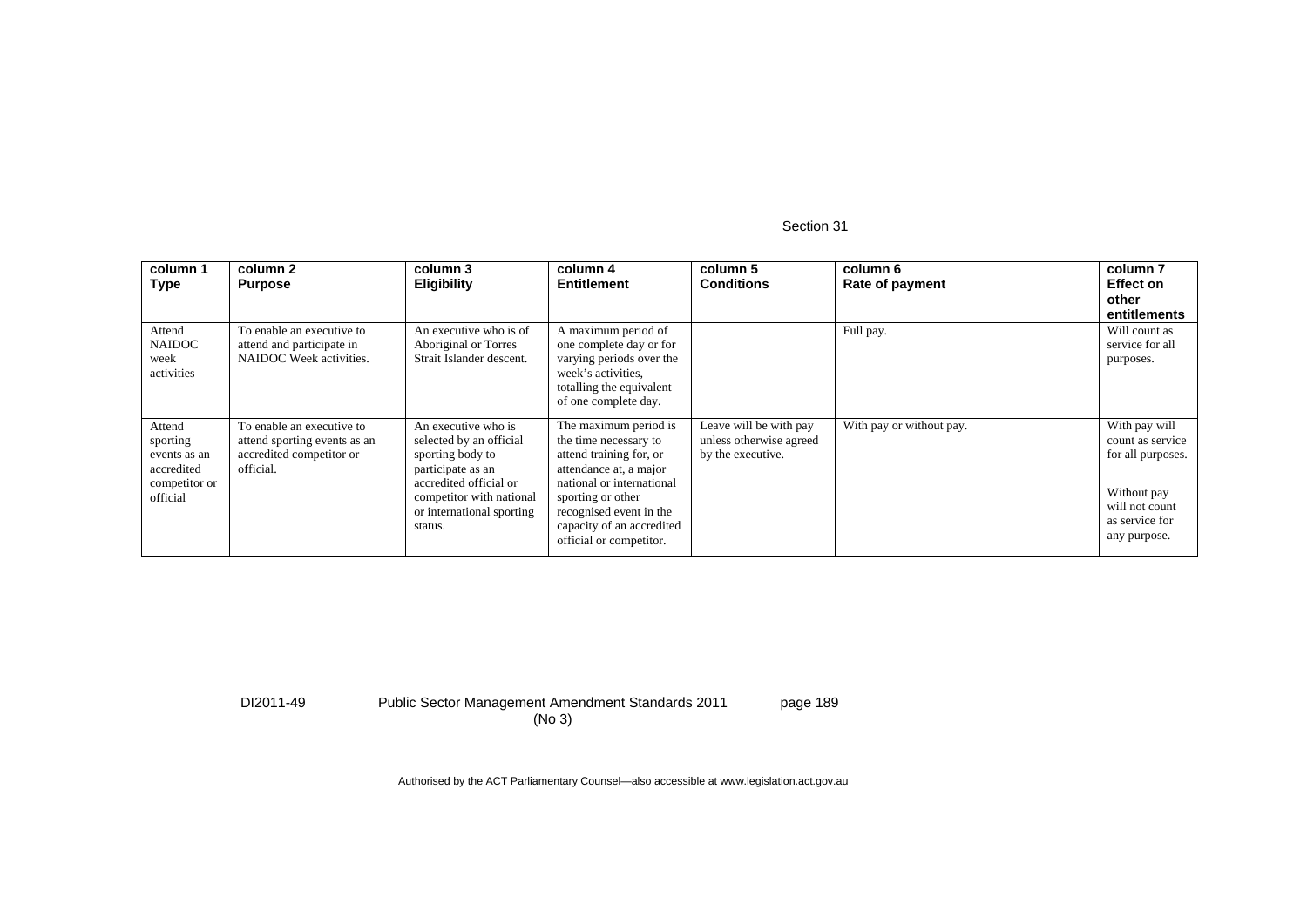| column 1<br><b>Type</b> | column 2<br><b>Purpose</b> | column 3<br><b>Eligibility</b> | column 4<br><b>Entitlement</b>                                         | column 5<br><b>Conditions</b>                                                                                                                                                                                                                                           | column 6<br>Rate of payment                                                                                                                                                                                                                                                                                                                                                                                                                                                                                                                                                                                                                                                                                                                                                                                                                                                                                                                                                       | column <sub>7</sub><br><b>Effect on</b><br>other<br>entitlements |
|-------------------------|----------------------------|--------------------------------|------------------------------------------------------------------------|-------------------------------------------------------------------------------------------------------------------------------------------------------------------------------------------------------------------------------------------------------------------------|-----------------------------------------------------------------------------------------------------------------------------------------------------------------------------------------------------------------------------------------------------------------------------------------------------------------------------------------------------------------------------------------------------------------------------------------------------------------------------------------------------------------------------------------------------------------------------------------------------------------------------------------------------------------------------------------------------------------------------------------------------------------------------------------------------------------------------------------------------------------------------------------------------------------------------------------------------------------------------------|------------------------------------------------------------------|
| Attend as a<br>witness  |                            | An executive                   | The maximum period is<br>the time necessary to<br>attend as a witness. | If an executive is<br>required to travel to give<br>evidence, they may be<br>reimbursed for<br>reasonable travel<br>expenses as if the<br>executive had travelled<br>in the course of the<br>executive's duties, less<br>any amount received as<br>witnesses' expenses. | With pay for an executive to give evidence-<br>on behalf of a Territory, a State or the<br>(a)<br>Commonwealth;<br>on behalf of an authority established by or<br>(b)<br>under a law of a Territory, a State or the<br>Commonwealth:<br>in a judicial review or administrative<br>(c)<br>review proceeding where the matter being<br>reviewed relates to the work of the<br>employee;<br>before a Royal Commission appointed<br>(d)<br>under a law of the Commonwealth;<br>before a person conducting an inquiry<br>(e)<br>under a law of a Territory, a State or the<br>Commonwealth: or<br>before a person or authority exercising<br>(f)<br>arbitral functions under a law of a Territory,<br>a State or the Commonwealth.<br>Without pay in all other circumstances under this<br>type of other leave.<br>An executive is entitled to retain any amounts<br>received for witness' expenses; and be<br>reimbursed for travel expenses minus the<br>retained witness' expenses. | Will count as<br>service for all<br>purposes.                    |

page 190 Public Sector Management Amendment Standards 2011 (No 3)

DI2011-49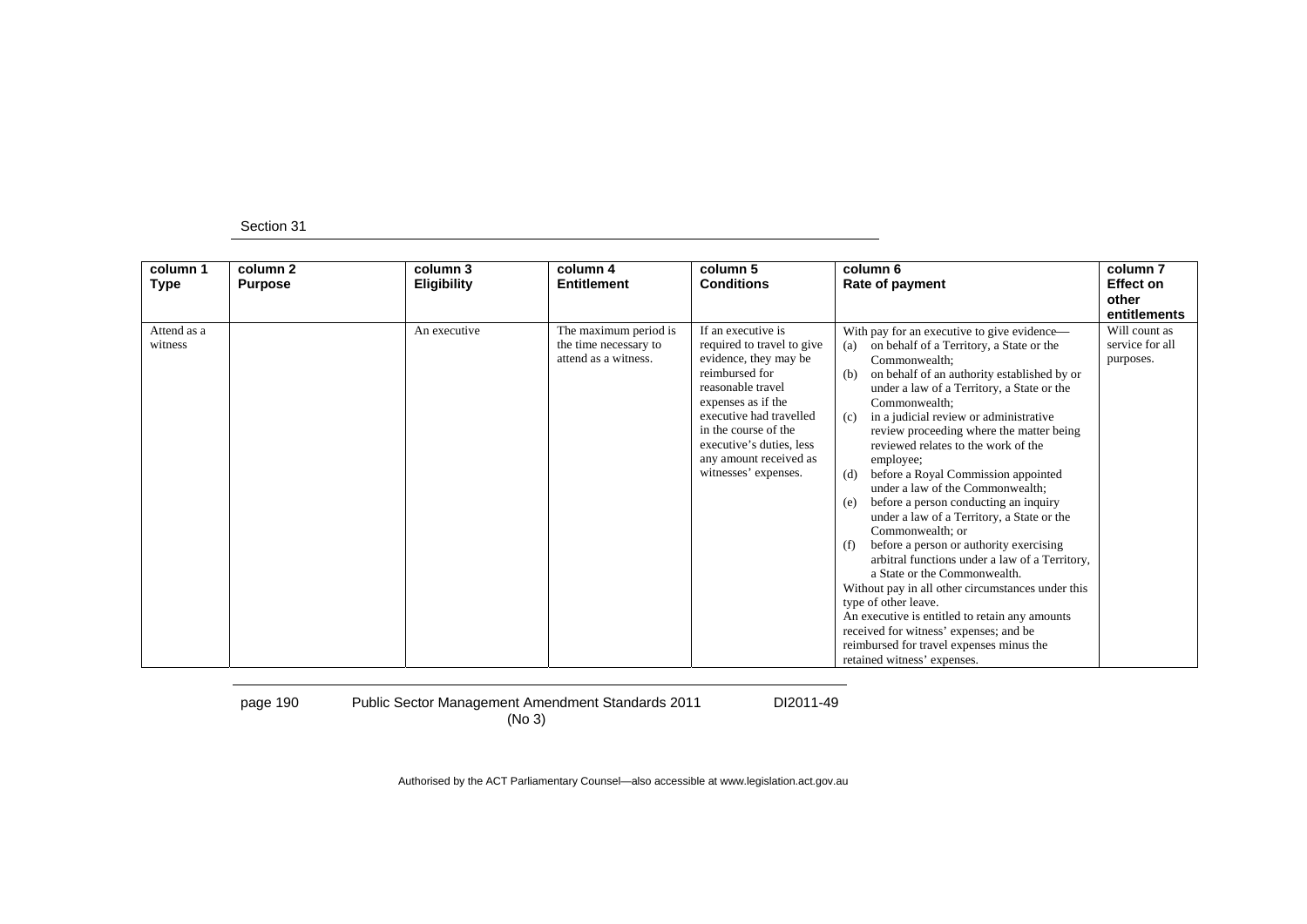| column 1<br><b>Type</b>                  | column 2<br><b>Purpose</b>                                                                                                                                         | column 3<br><b>Eligibility</b>                                                                                                                                                                                    | column 4<br><b>Entitlement</b>                                                | column 5<br><b>Conditions</b> | column 6<br>Rate of payment | column <sub>7</sub><br><b>Effect on</b><br>other<br>entitlements |
|------------------------------------------|--------------------------------------------------------------------------------------------------------------------------------------------------------------------|-------------------------------------------------------------------------------------------------------------------------------------------------------------------------------------------------------------------|-------------------------------------------------------------------------------|-------------------------------|-----------------------------|------------------------------------------------------------------|
| Campaign for<br>election                 | To enable the executive to<br>campaign for election                                                                                                                | An executive who is<br>standing for election to<br>the ACT Legislative<br>Assembly,<br>Commonwealth or State<br>House of Parliament, or<br>other legislative or<br>advisory body approved<br>by the Commissioner. | A maximum period of<br>three months.                                          |                               | Without pay.                | Will not count<br>for any purpose.                               |
| Cope with an<br>emergency or<br>disaster | Where an executive is affected<br>by a disaster which has<br>destroyed or significantly<br>damaged the executive's usual<br>place of residence or its<br>contents. | An executive whose<br>home is wholly or partly<br>uninhabitable for health<br>or safety reasons.                                                                                                                  | A maximum period of<br>three days in each<br>consecutive period 12<br>months. |                               | Full pay.                   | Counts as<br>service for all<br>purposes.                        |

DI2011-49 Public Sector Management Amendment Standards 2011 (No 3) page 191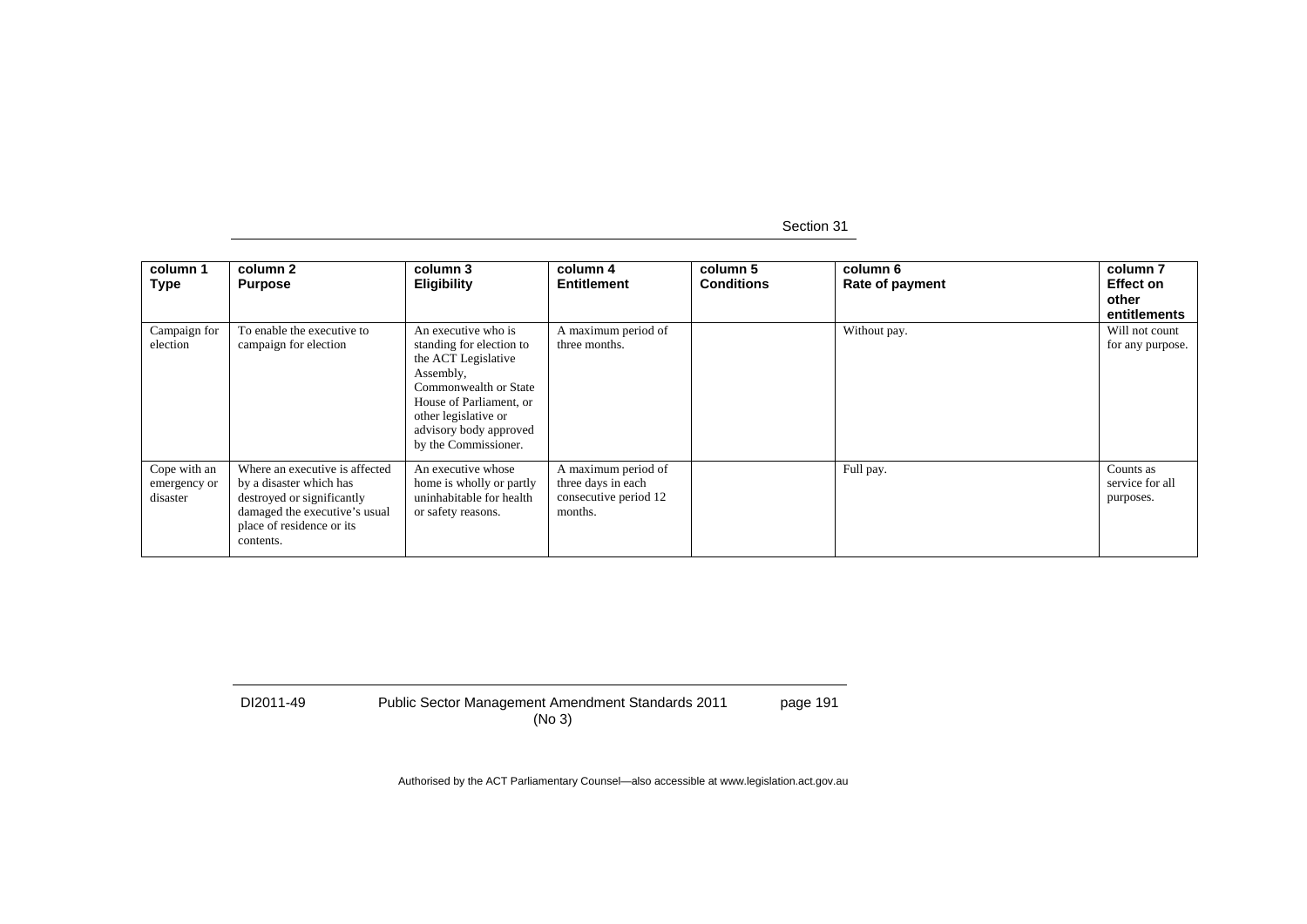| column 1<br>Type   | column 2<br><b>Purpose</b>                                                                                                                                                       | column 3<br>Eligibility                                                                                                                                                                                                                                                                                                                                                                 | column 4<br><b>Entitlement</b>                                 | column 5<br><b>Conditions</b>                                                                                                                                                                                   | column 6<br>Rate of payment                          | column <sub>7</sub><br><b>Effect on</b><br>other<br>entitlements |
|--------------------|----------------------------------------------------------------------------------------------------------------------------------------------------------------------------------|-----------------------------------------------------------------------------------------------------------------------------------------------------------------------------------------------------------------------------------------------------------------------------------------------------------------------------------------------------------------------------------------|----------------------------------------------------------------|-----------------------------------------------------------------------------------------------------------------------------------------------------------------------------------------------------------------|------------------------------------------------------|------------------------------------------------------------------|
| Defence<br>Service | To enable an executive to<br>undertake specified defence<br>service and, also, enlistment,<br>training and/or deployment<br>with the Australian Defence<br>Force Reserve (ADFR). | An executive who is a<br>member of one of the<br>following forces is<br>eligible for specific<br>defence service leave—<br>the Australian<br>(a)<br>Defence Force; or<br>a naval, military or<br>(b)<br>air force of a<br>country allied or<br>associated with<br>Australia for the<br>purposes of<br>defence; or<br>a naval, military or<br>(c)<br>air force of the<br>United Nations. | Determined in<br>consultation with the<br>Commissioner.        | An eligible executive<br>must give notice to the<br>Chief Executive as soon<br>as practicable of their<br>absence or intention to<br>be absent for Defence<br>Service Leave, including<br>documentary evidence. | Determined in consultation with the<br>Commissioner. | Determined in<br>consultation<br>with the<br>Commissioner.       |
| Donate an<br>organ | To enable an executive to<br>donate an organ.                                                                                                                                    | An executive who<br>volunteers as an organ<br>donor.                                                                                                                                                                                                                                                                                                                                    | A maximum period of<br>three months in any 12<br>month period. |                                                                                                                                                                                                                 | Full pay.                                            | Will count as<br>service for all<br>purposes.                    |

page 192 Public Sector Management Amendment Standards 2011 (No 3)

DI2011-49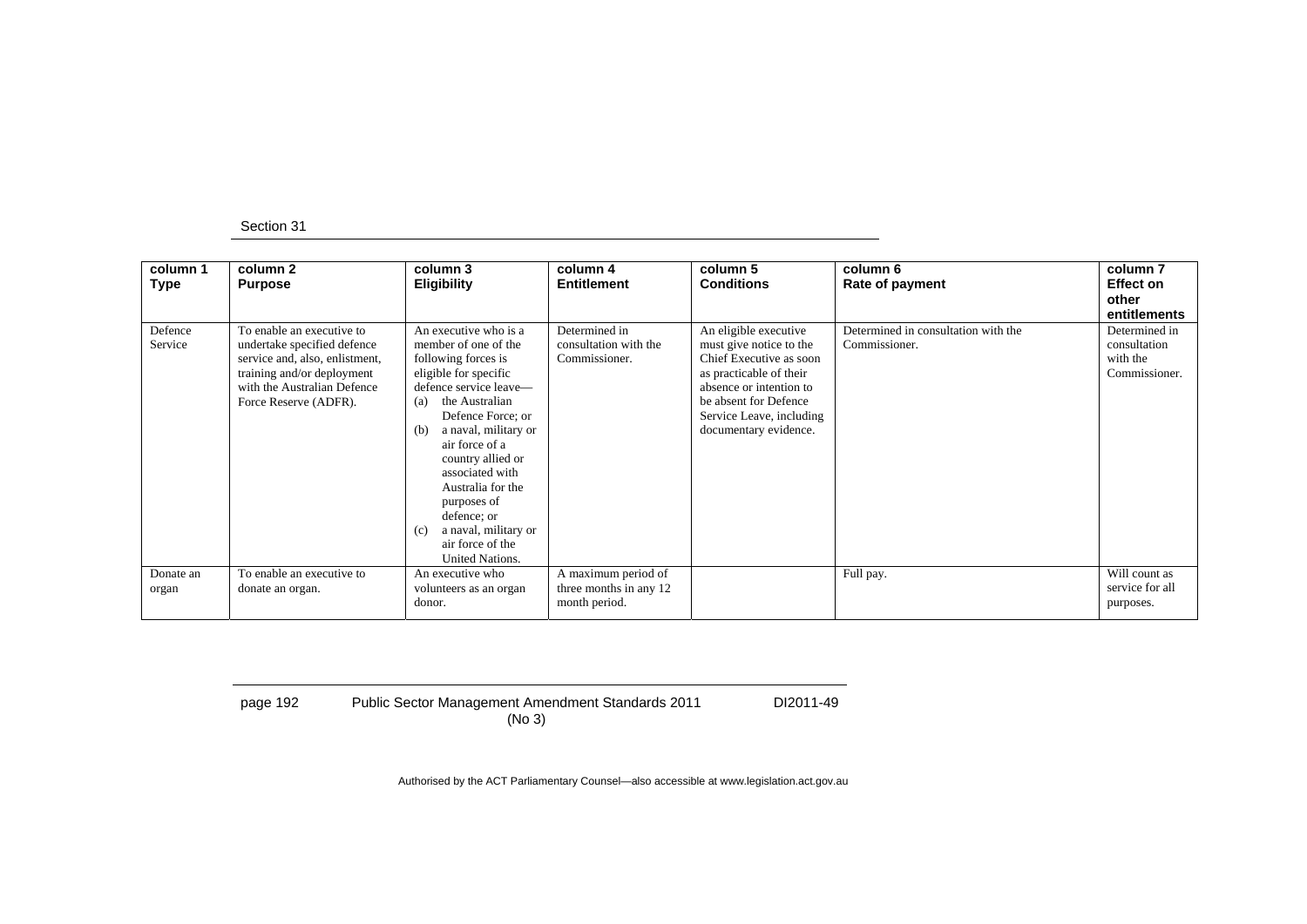| column 1<br><b>Type</b>                                       | column 2<br><b>Purpose</b>                                                                                                                                                      | column 3<br><b>Eligibility</b>                                                                                                                                                                                        | column 4<br><b>Entitlement</b>                                                                                                  | column 5<br><b>Conditions</b> | column 6<br>Rate of payment | column <sub>7</sub><br><b>Effect on</b><br>other<br>entitlements |
|---------------------------------------------------------------|---------------------------------------------------------------------------------------------------------------------------------------------------------------------------------|-----------------------------------------------------------------------------------------------------------------------------------------------------------------------------------------------------------------------|---------------------------------------------------------------------------------------------------------------------------------|-------------------------------|-----------------------------|------------------------------------------------------------------|
| Donate blood                                                  | To enable an executive to<br>donate blood.                                                                                                                                      | An executive, who<br>volunteers as a blood<br>donor.                                                                                                                                                                  | The maximum period is<br>the time necessary to<br>attend to give blood,<br>including travel and<br>reasonable recovery<br>time. |                               | Full pay.                   | Will count as<br>service for all<br>purposes.                    |
| Engage in<br>employment<br>associated<br>with<br>compensation | To enable an executive to<br>engage in employment outside<br>the ACTPS as part of a<br>rehabilitation process under the<br>Safety, Rehabilitation and<br>Compensation Act 1988. | An executive who is, or<br>was, entitled to<br>compensation leave<br>under the Safety,<br>Rehabilitation and<br>Compensation Act 1988<br>and the employment is<br>part of a rehabilitation<br>process under that Act. | A maximum period of<br>three years.                                                                                             |                               | Without pay.                | Will count as<br>service for all<br>purposes.                    |

DI2011-49 Public Sector Management Amendment Standards 2011 (No 3) page 193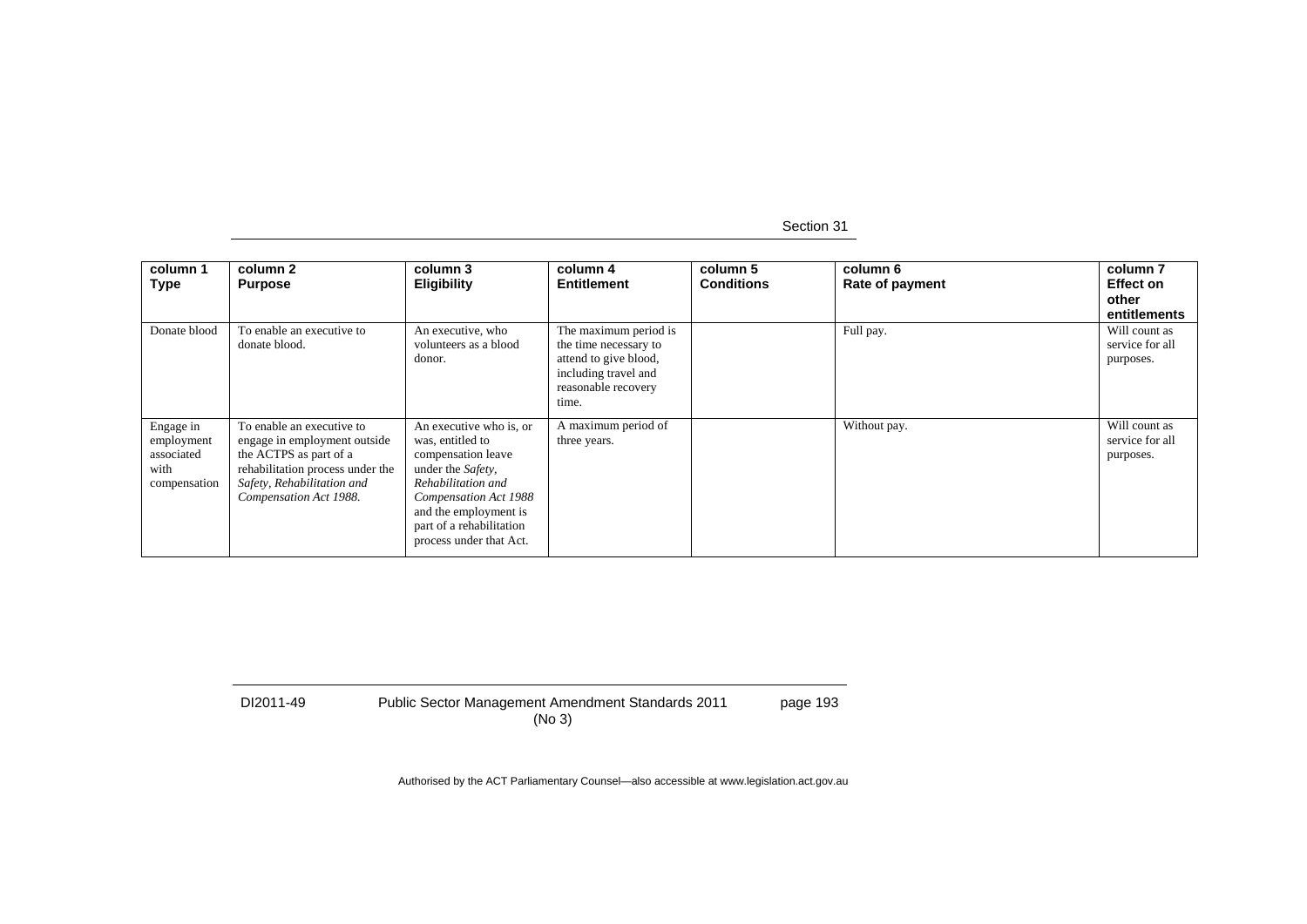| column 1<br><b>Type</b>                                                          | column 2<br><b>Purpose</b>                                                                                                                                                                               | column 3<br><b>Eligibility</b>                                                                                                                                                                       | column 4<br>Entitlement           | column 5<br><b>Conditions</b> | column 6<br>Rate of payment | column 7<br><b>Effect on</b><br>other<br>entitlements                                                                                                                                                                                                                                                 |
|----------------------------------------------------------------------------------|----------------------------------------------------------------------------------------------------------------------------------------------------------------------------------------------------------|------------------------------------------------------------------------------------------------------------------------------------------------------------------------------------------------------|-----------------------------------|-------------------------------|-----------------------------|-------------------------------------------------------------------------------------------------------------------------------------------------------------------------------------------------------------------------------------------------------------------------------------------------------|
| Engage in<br>employment<br>in the<br>interests of<br>defence or<br>public safety | To enable the executive to<br>engage in work or employment<br>that the Chief Executive<br>considers is in the interests of<br>the defence or public safety of<br>the Commonwealth or the<br>Territories. | An executive who is<br>engaging in work or<br>employment that the<br>decision maker considers<br>is in the interest of the<br>defence or public safety<br>of the Commonwealth or<br>the Territories. | A maximum period of<br>two years. |                               | Without pay.                | The first twelve<br>months will<br>count as service<br>for all purposes.<br>Subsequent<br>leave will count<br>as service for all<br>purposes except<br>annual leave.<br>If an executive<br>does not return<br>to duty with the<br>ACTPS the<br>leave will not<br>count as service<br>for any purpose. |

page 194 Public Sector Management Amendment Standards 2011 (No 3) DI2011-49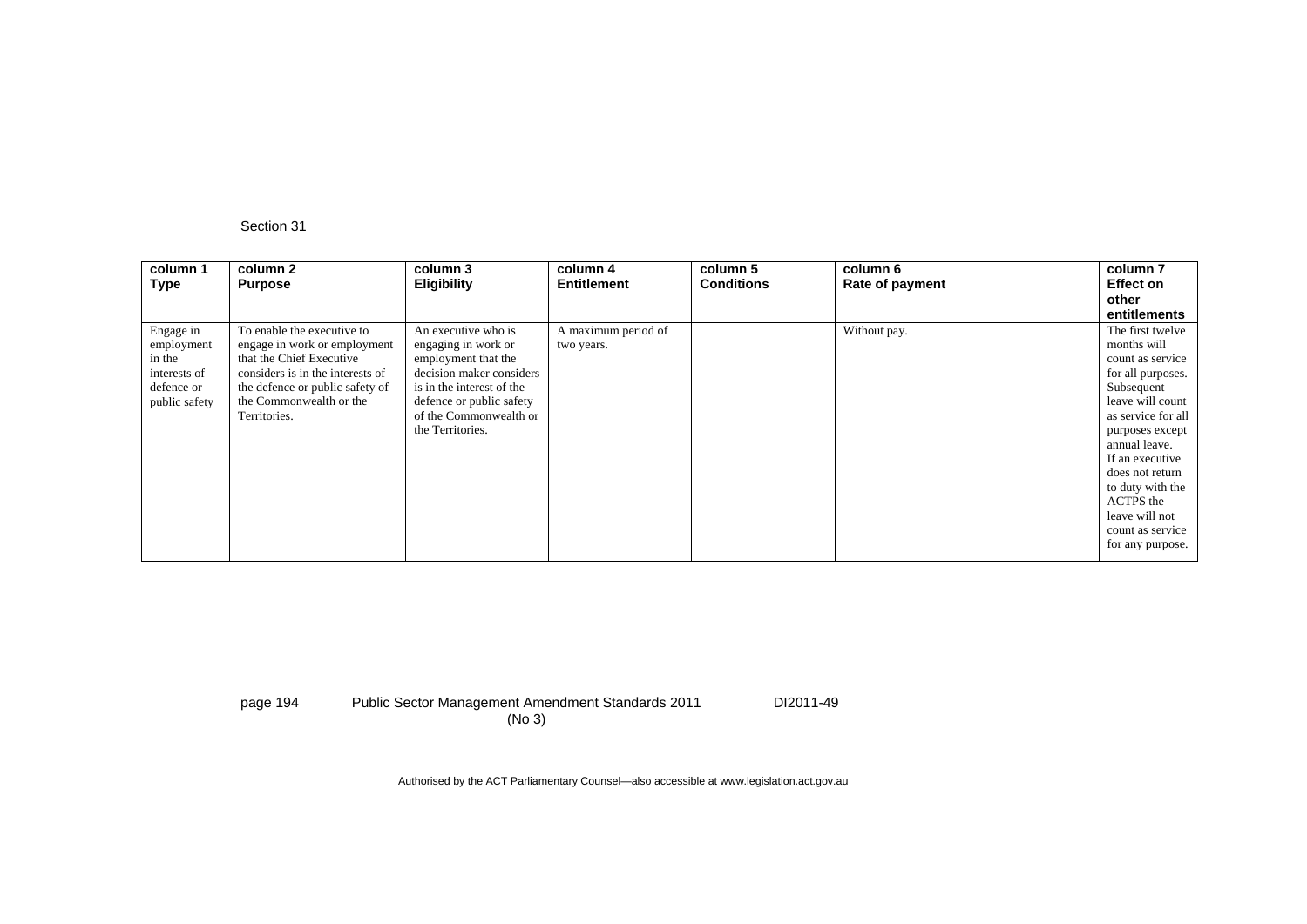| column 1<br>Type                                               | column 2<br><b>Purpose</b>                                                                                                             | column 3<br><b>Eligibility</b>                                                                                                        | column 4<br><b>Entitlement</b>     | column 5<br><b>Conditions</b> | column 6<br>Rate of payment | column 7<br><b>Effect on</b><br>other<br>entitlements                                                                                                                                                         |
|----------------------------------------------------------------|----------------------------------------------------------------------------------------------------------------------------------------|---------------------------------------------------------------------------------------------------------------------------------------|------------------------------------|-------------------------------|-----------------------------|---------------------------------------------------------------------------------------------------------------------------------------------------------------------------------------------------------------|
| Engage in<br>employment<br>in the<br>interests of<br>the ACTPS | To enable an executive to<br>engage in work or employment<br>that the decision maker<br>considers is in the interests of<br>the ACTPS. | An executive who is<br>engaging in work or<br>employment that the<br>decision maker considers<br>is in the interests of the<br>ACTPS. | A maximum period of<br>five years. |                               | Without pay.                | Will counts as<br>service for all<br>purposes except<br>for annual<br>leave.<br>If an executive<br>does not return<br>to duty with the<br>ACTPS the<br>leave will not<br>count as service<br>for any purpose. |

| DI2011-49 | <b>Public Sector Management Amendment Standards 2011</b> | page 195 |
|-----------|----------------------------------------------------------|----------|
|           | (No 3)                                                   |          |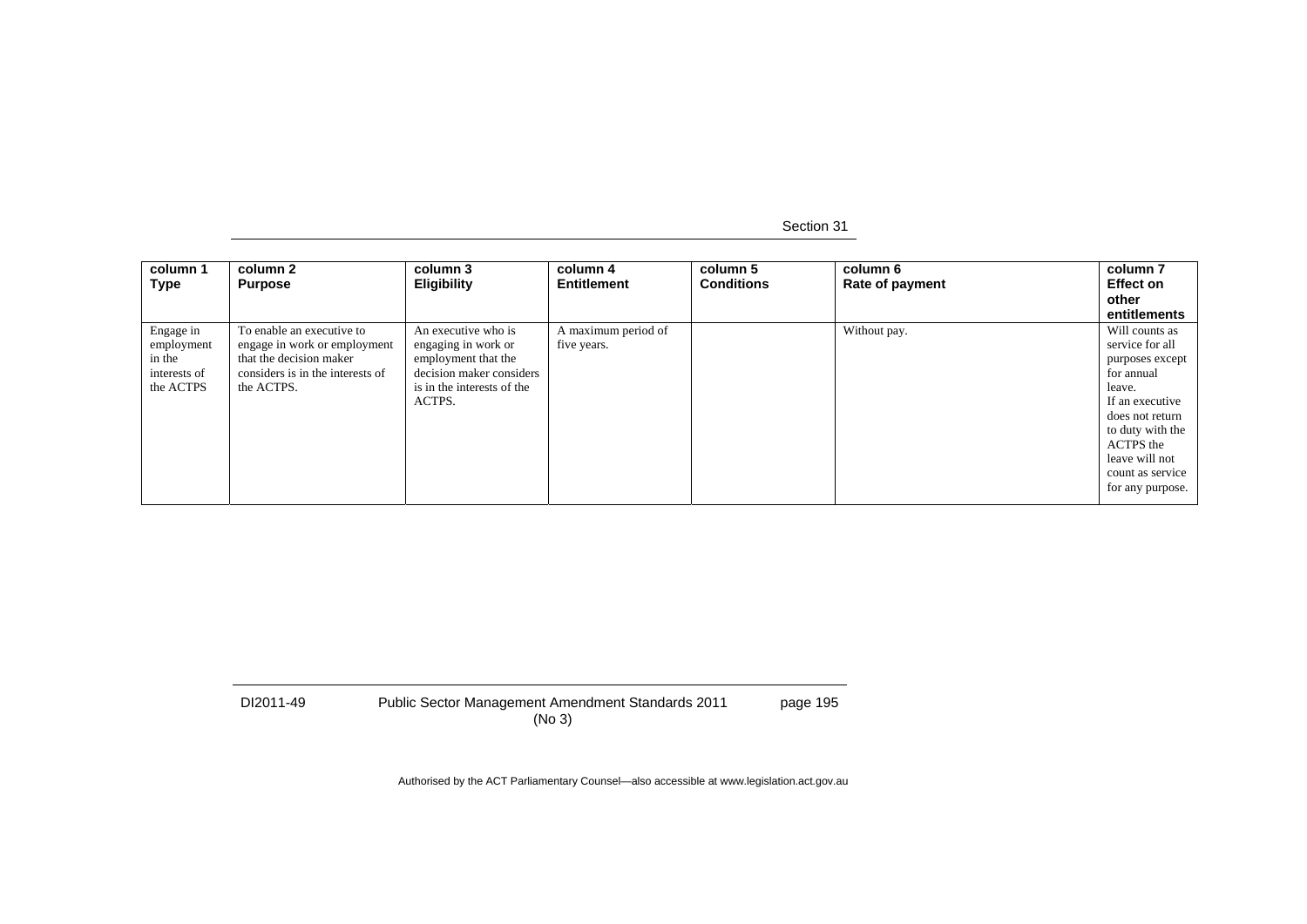| column 1<br>Type                | column 2<br><b>Purpose</b>                                                                                                                 | column 3<br><b>Eligibility</b>                                                           | column 4<br><b>Entitlement</b>                                                                                                                                                                                                | column 5<br><b>Conditions</b> | column 6<br>Rate of payment | column <sub>7</sub><br><b>Effect on</b><br>other<br>entitlements |
|---------------------------------|--------------------------------------------------------------------------------------------------------------------------------------------|------------------------------------------------------------------------------------------|-------------------------------------------------------------------------------------------------------------------------------------------------------------------------------------------------------------------------------|-------------------------------|-----------------------------|------------------------------------------------------------------|
| Local<br>government<br>purposes | To enable the executive to<br>attend formal meetings, in the<br>capacity of an elected office<br>holder, of a local government<br>council. | An executive who is a<br>duly elected office<br>holder of a local<br>government council. | A maximum period of-<br>in the case of an<br>(a)<br>executive who is<br>mayor or president<br>of the council, five<br>days in any 12<br>month period; or<br>in any other case<br>(b)<br>three days in any<br>12 month period. |                               | Full pay.                   | Will count as<br>service for all<br>purposes.                    |

| page 196 | <b>Public Sector Management Amendment Standards 2011</b> | DI2011-49 |
|----------|----------------------------------------------------------|-----------|
|          | (No 3)                                                   |           |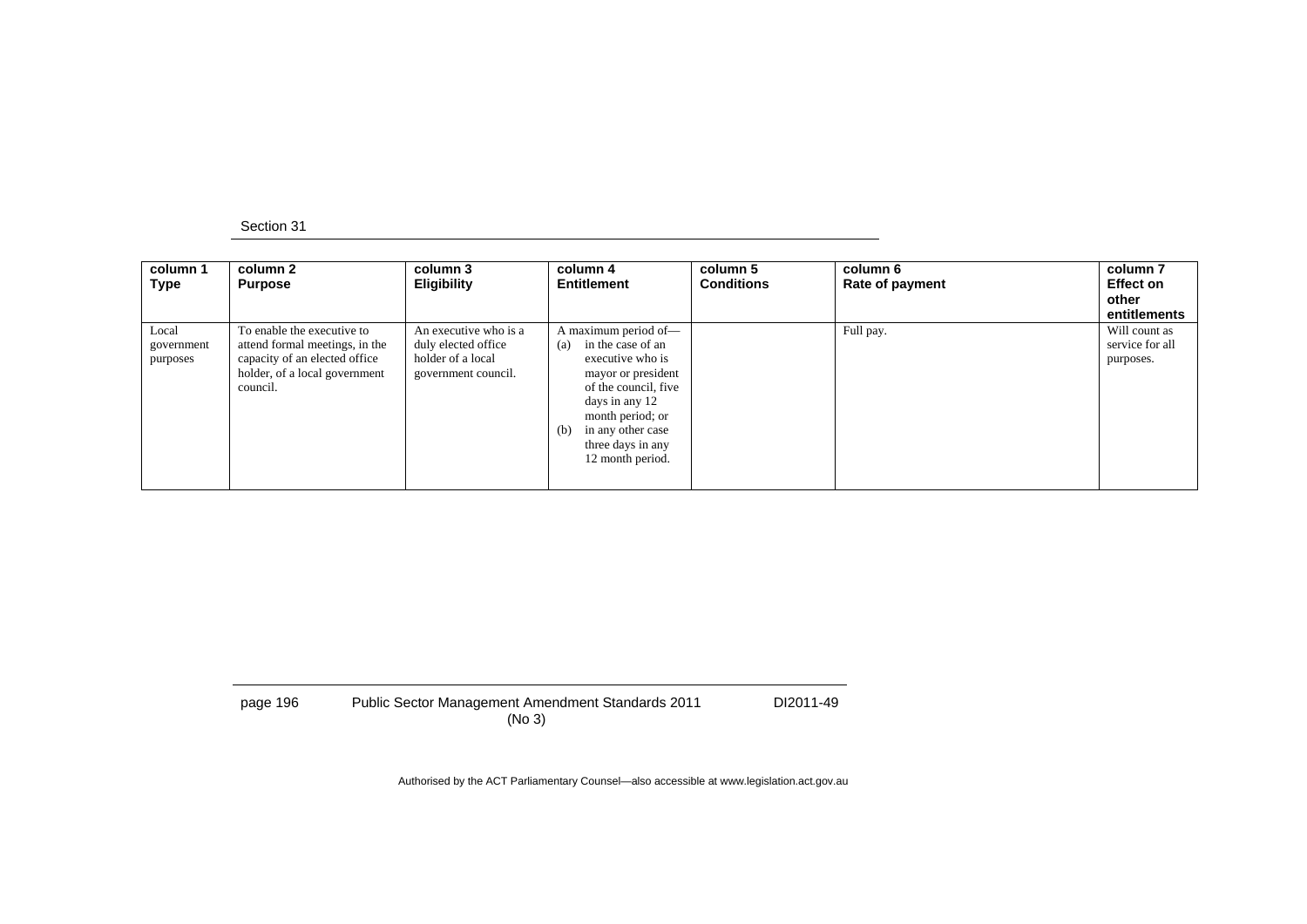Section 31

| column 1<br><b>Type</b>                         | column 2<br><b>Purpose</b>                                                                                                                                            | column 3<br><b>Eligibility</b>                                                                                                        | column 4<br><b>Entitlement</b>                                  | column 5<br><b>Conditions</b>                                                                                                                                                                                                                                                                                                 | column 6<br>Rate of payment | column <sub>7</sub><br><b>Effect on</b><br>other<br>entitlements |
|-------------------------------------------------|-----------------------------------------------------------------------------------------------------------------------------------------------------------------------|---------------------------------------------------------------------------------------------------------------------------------------|-----------------------------------------------------------------|-------------------------------------------------------------------------------------------------------------------------------------------------------------------------------------------------------------------------------------------------------------------------------------------------------------------------------|-----------------------------|------------------------------------------------------------------|
| Religious<br>purposes                           | To enable an executive to<br>attend a ceremony integral to<br>the practice of the executive's<br>religious faith.                                                     | An executive who is an<br>adherent to the particular<br>religious faith and who<br>is a practising member<br>of that religious faith. | A maximum period of<br>ten days in any two year<br>period.      | Religious leave is only<br>available for ceremonies<br>that are of significant<br>importance to the<br>particular faith that are<br>generally observed by<br>the entire faith. Leave is<br>not available for<br>ceremonies that are only<br>of significance to the<br>individual member of the<br>particular religious faith. | Without pay.                | Will not count<br>for any purpose.                               |
| Returned<br>soldiers for<br>medical<br>purposes | To enable an executive to<br>attend an appointment for<br>treatment or review as a<br>returned soldier under the<br>Veterans' Entitlement Act 1986<br>(Commonwealth). | An executive who is a<br>returned soldier.                                                                                            | A maximum period of<br>two weeks in any twelve<br>month period. |                                                                                                                                                                                                                                                                                                                               | Full pay.                   | Will count as<br>service for all<br>purposes.                    |

|  | DI2011-49 |  |  |
|--|-----------|--|--|
|--|-----------|--|--|

DI2011-49 Public Sector Management Amendment Standards 2011 (No 3) page 197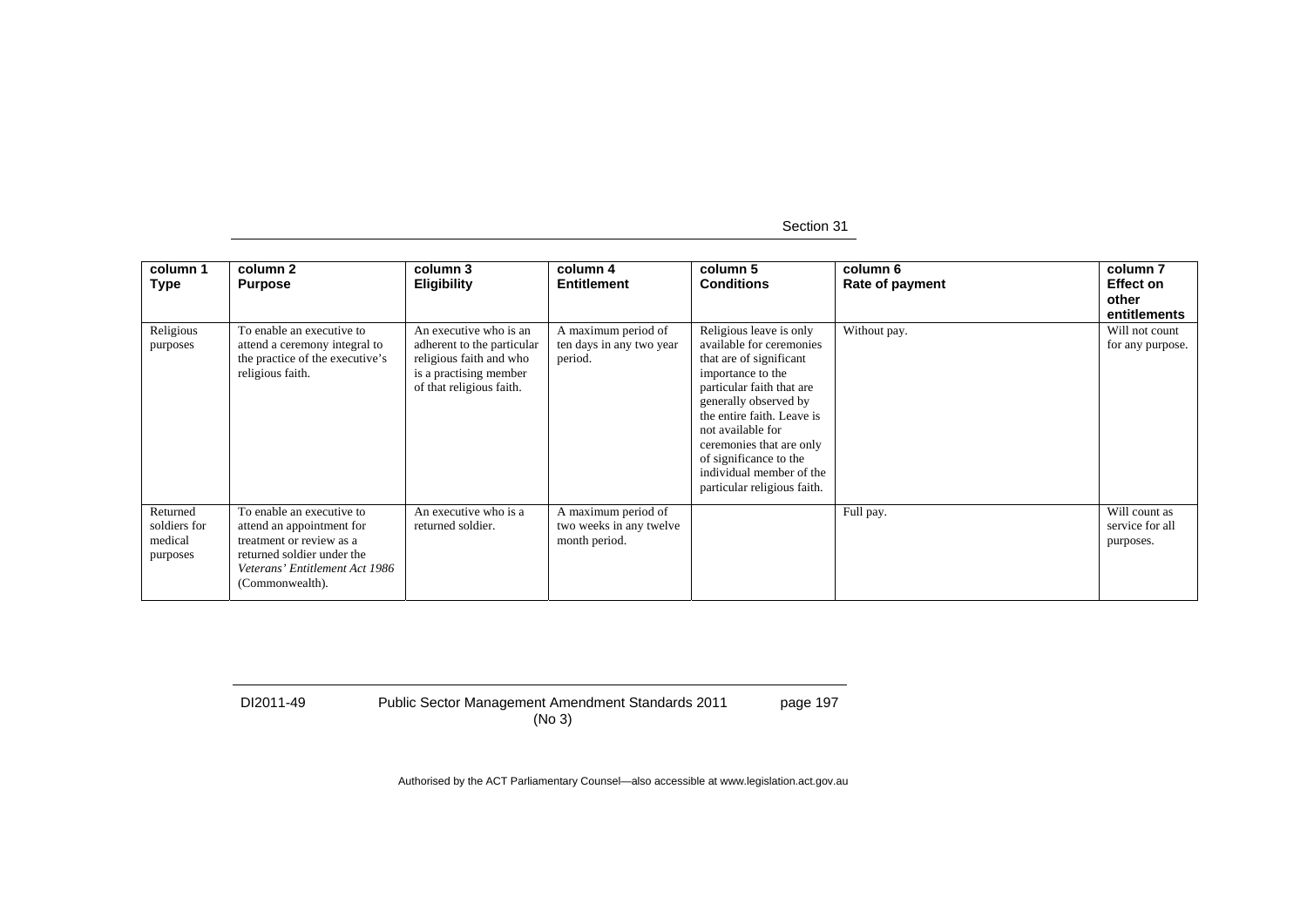| column 1<br><b>Type</b>                                                           | column 2<br><b>Purpose</b>                                                                               | column 3<br><b>Eligibility</b> | column 4<br>Entitlement               | column 5<br><b>Conditions</b> | column 6<br>Rate of payment                                                                                                                                                                                                                                                                                                                                                                                                 | column 7<br><b>Effect on</b><br>other<br>entitlements                                                                                                                                                                             |
|-----------------------------------------------------------------------------------|----------------------------------------------------------------------------------------------------------|--------------------------------|---------------------------------------|-------------------------------|-----------------------------------------------------------------------------------------------------------------------------------------------------------------------------------------------------------------------------------------------------------------------------------------------------------------------------------------------------------------------------------------------------------------------------|-----------------------------------------------------------------------------------------------------------------------------------------------------------------------------------------------------------------------------------|
| Take leave<br>where leave<br>cannot be<br>granted under<br>any other<br>provision | To enable an executive to be<br>absent from duty where the<br>leave cannot be provided for<br>elsewhere. | An executive.                  | A maximum period of<br>twelve months. |                               | Without pay, except where the decision maker<br>determines there are special circumstances,<br>having regard to-<br>the purpose for which the leave is being<br>(a)<br>taken; and<br>the length of service of the executive; and<br>(b)<br>the length of the period for which the<br>(c)<br>leave is being taken.<br>In special circumstances the decision maker<br>determines whether leave is at full pay or half<br>pay. | Leave without<br>pay will not<br>count as service<br>for any purpose<br>except where<br>the decision<br>maker<br>determines<br>there are special<br>circumstances<br>that the period<br>of leave granted<br>is to be with<br>pay. |

page 198 Public Sector Management Amendment Standards 2011 (No 3) DI2011-49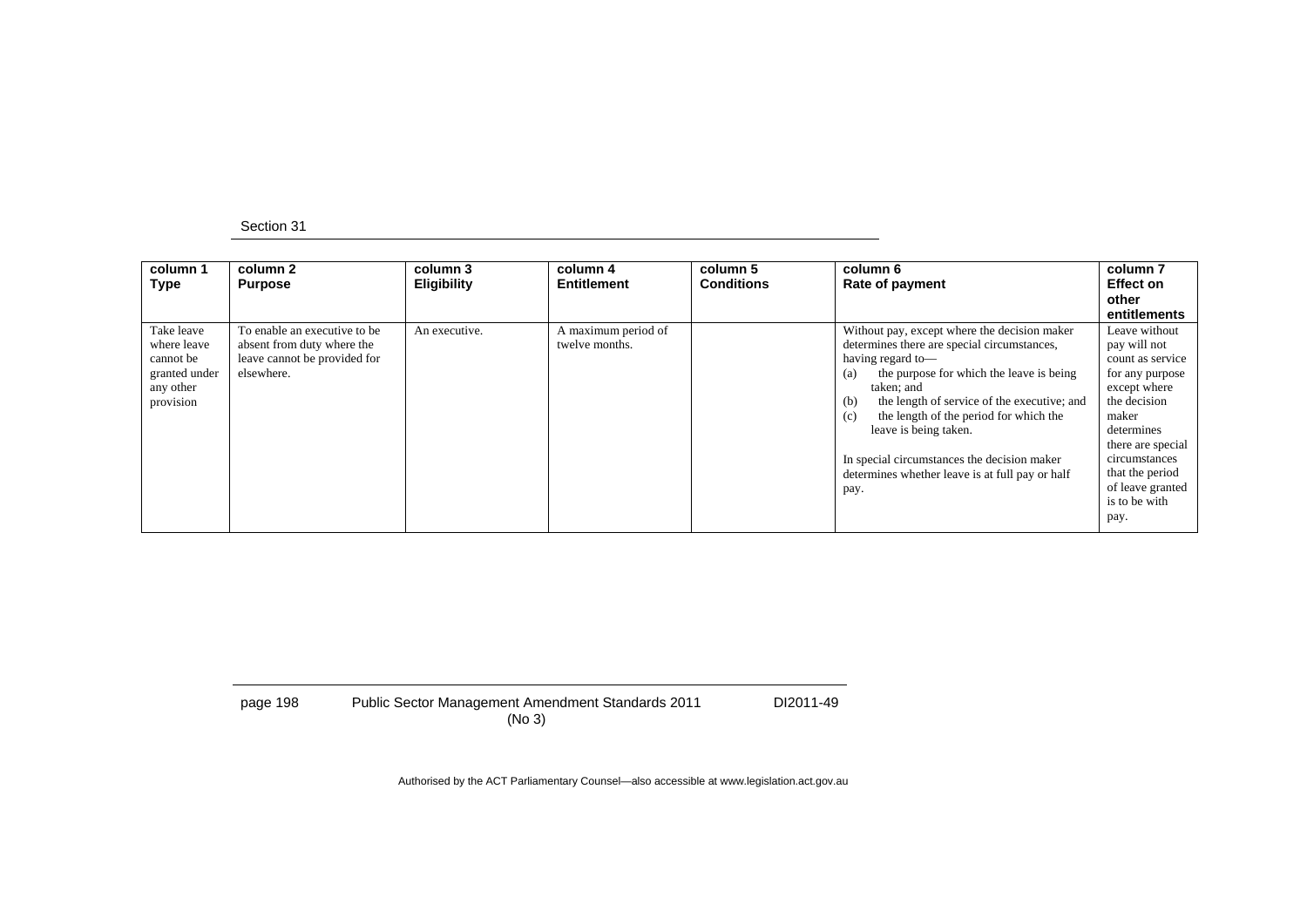### **Subdivision 9.6.2.15 Public holidays**

### **767 Entitlement—public holidays**

Executives are entitled to be absent from duty, in accordance with the *Holidays Act 1958*, on the following days:

- (a) 1 January (New Year's day), or, if that day falls on a Saturday or Sunday, the following Monday;
- (b) 26 January (Australia Day), or, if that day falls on a Saturday or Sunday, the following Monday;
- (c) the 2nd Monday in March (Canberra Day);
- (d) Good Friday;
- (e) the Saturday following Good Friday;
- (f) the Monday following Good Friday;
- (g) 25 April (Anzac Day), or, if that day falls on a Saturday or Sunday, the following Monday;
- (h) the 2nd Monday in June (the day for the observance of the anniversary of the birthday of the Sovereign);
- (i) Family and Community Day;
- (j) the 1st Monday in October (Labour Day);
- (k) Christmas Day, or, if that day falls on a Saturday or Sunday, the following Monday;
- (l) 26 December (Boxing Day), or, if that day falls on a Saturday, the following Monday; or, if that day falls on a Sunday or Monday, the following Tuesday;
- (m) any other day, or a part of any other day, declared to be a public holiday in the ACT in accordance with the *Holidays Act 1958*;

DI2011-49 Public Sector Management Amendment Standards 2011 (No 3) page 199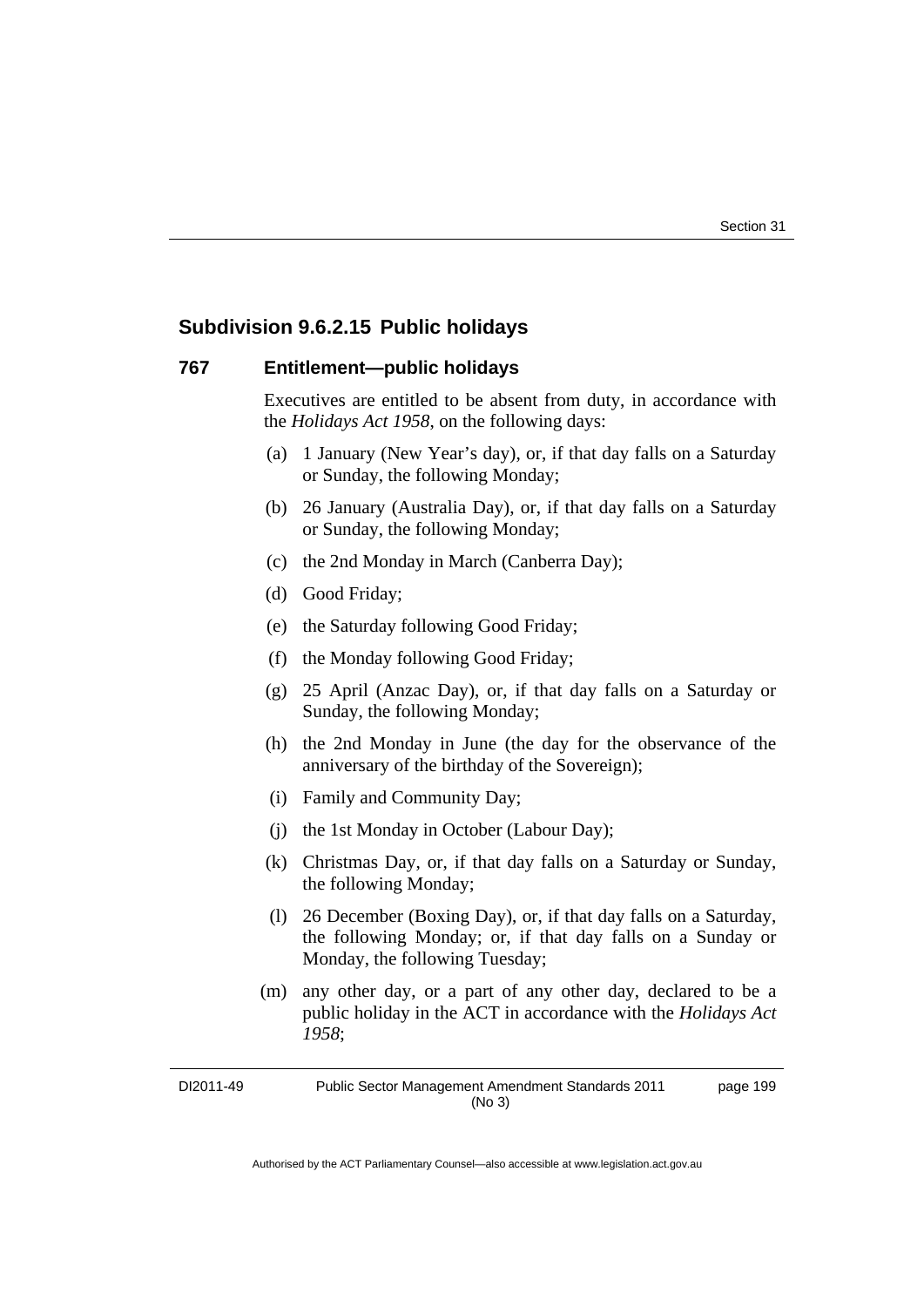- (n) the next working day after Boxing Day;
- (o) any other day, or part of any day, declared to be a holiday by the Commissioner for Public Administration.

## **768 Rate of payment—public holidays**

- (1) A public holiday will be granted with pay.
- (2) A part time executive whose regular part time hours do not fall on a public holiday will not be paid for that public holiday.
- (3) An executive will not be paid for a public holiday which occurs during a period of leave without pay.
- (4) If a public holiday occurs on the day immediately before or immediately after an executive is on a period of leave without pay the executive is entitled to be paid for the public holiday.

## **769 Effect on other entitlements—public holidays**

- (1) Public holidays count as service for all purposes.
- (2) A public holiday will not count as service if it occurs while the executive is on a period of leave not to count as service.

## **Subdivision 9.6.2.16 Christmas shutdown**

### **770 Purpose—Christmas shutdown**

Christmas shutdown is available to executives to enable them to be absent from duty for purposes of operational efficiency and for the wellbeing of executives.

# **771 Entitlement—Christmas shutdown**

 (1) Executives are entitled to two days of leave during each Christmas shutdown period, which are the working days beginning on 28 December and ending on 31 December.

page 200 Public Sector Management Amendment Standards 2011 (No 3) DI2011-49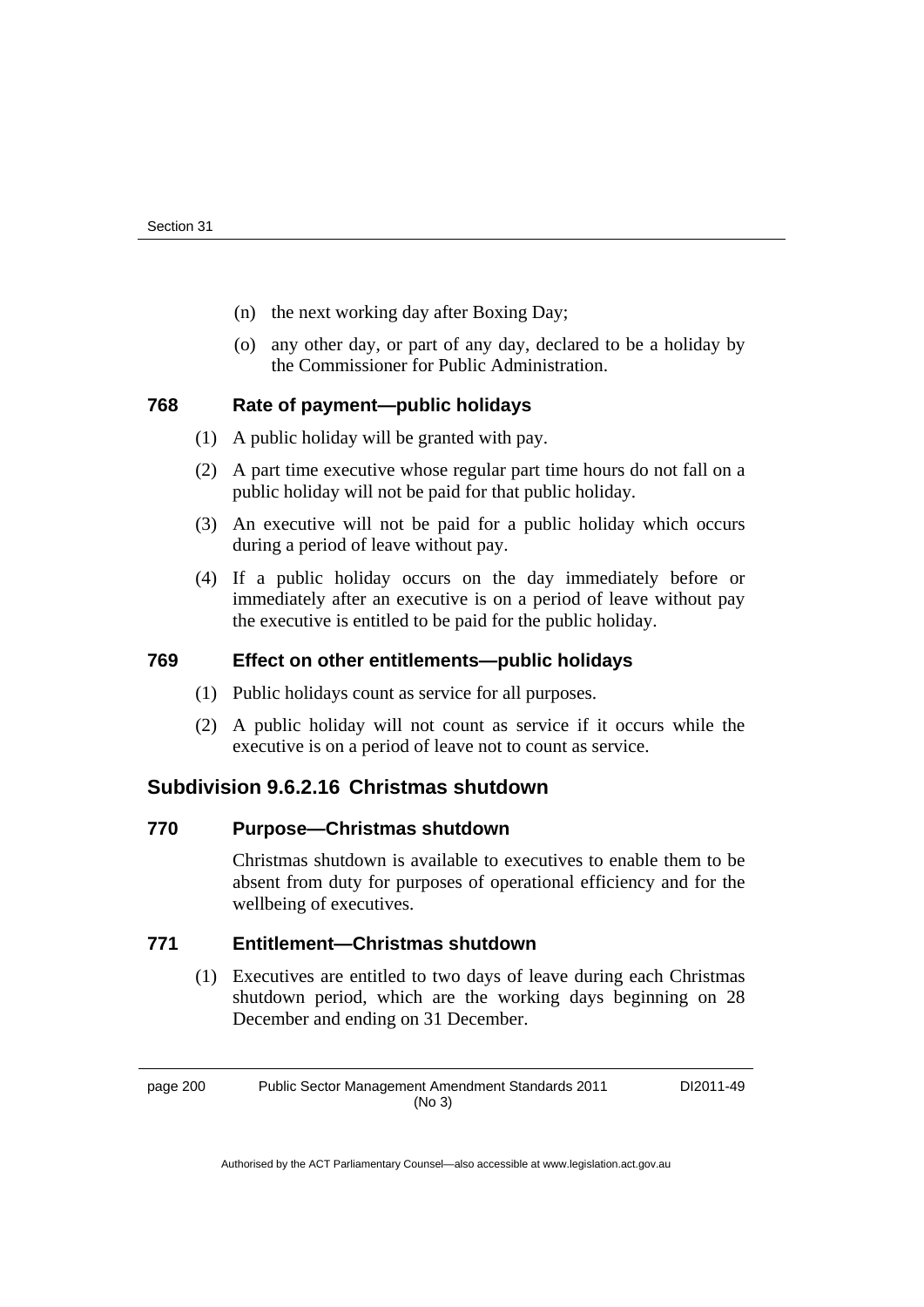|     | (2) | Only executives who are directed to work during this period may<br>attend for work over the Christmas shutdown period.                                                   |  |
|-----|-----|--------------------------------------------------------------------------------------------------------------------------------------------------------------------------|--|
|     | (3) | Executives who are working during the Christmas shutdown period<br>will be entitled to either-                                                                           |  |
|     |     | take paid absence equivalent to the time worked at a time<br>(a)<br>agreed between the executive and the decision maker; or                                              |  |
|     |     | (b) elect to receive a payment for the time worked.                                                                                                                      |  |
|     | (4) | Part time executives whose regular part time hours do not fall during<br>the Christmas shutdown period will not be entitled to the additional<br>two days of paid leave. |  |
| 772 |     | Rate of payment—Christmas shutdown                                                                                                                                       |  |
|     |     | Christmas shutdown leave will be granted with pay.                                                                                                                       |  |
| 773 |     | Effect on other entitlements—Christmas shutdown                                                                                                                          |  |
|     |     | Christmas shutdown leave will count as service for all purposes.                                                                                                         |  |
| 32  |     | Dictionary, definition of ABS                                                                                                                                            |  |
|     |     | omit                                                                                                                                                                     |  |
| 33  |     | Dictionary, definition of ACTGS                                                                                                                                          |  |
|     |     | omit                                                                                                                                                                     |  |
| 34  |     | Dictionary, definition of Agency                                                                                                                                         |  |
|     |     | omit                                                                                                                                                                     |  |
| 35  |     | Dictionary, definition of Award                                                                                                                                          |  |
|     |     | omit                                                                                                                                                                     |  |
|     |     |                                                                                                                                                                          |  |

| DI2011-49 |  |
|-----------|--|
|-----------|--|

DI2011-49 Public Sector Management Amendment Standards 2011 (No 3)

page 201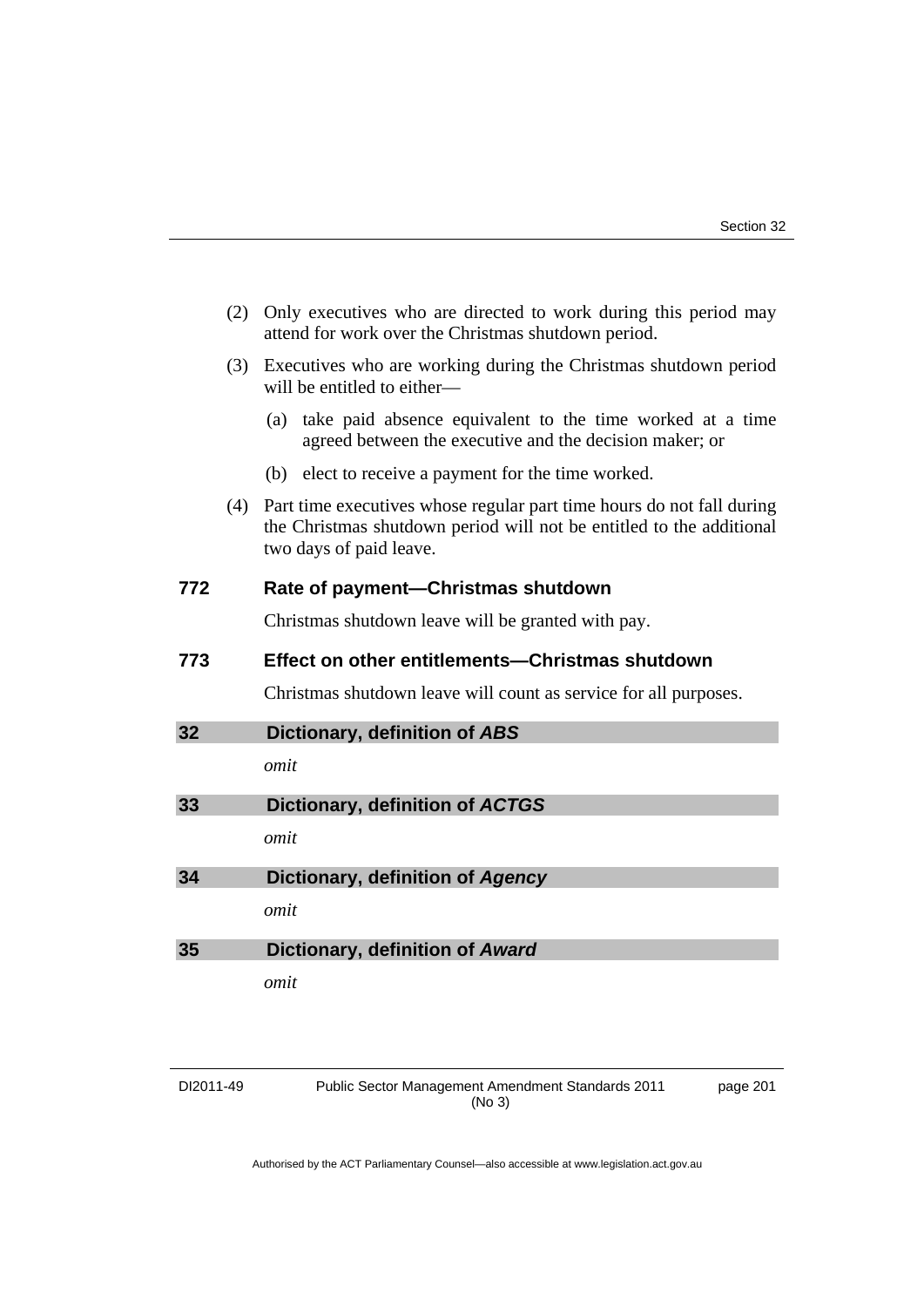| 36       | Dictionary, definition of Certified Agreement                                                                                                                                                                                                               |  |  |
|----------|-------------------------------------------------------------------------------------------------------------------------------------------------------------------------------------------------------------------------------------------------------------|--|--|
|          | omit                                                                                                                                                                                                                                                        |  |  |
| 37       | Dictionary, definition of Consequential and Transitional<br><b>Provisions Act</b>                                                                                                                                                                           |  |  |
|          | omit                                                                                                                                                                                                                                                        |  |  |
| 38       | Dictionary, definition of current office                                                                                                                                                                                                                    |  |  |
|          | omit                                                                                                                                                                                                                                                        |  |  |
| 39       | Dictionary, new definition of disability                                                                                                                                                                                                                    |  |  |
|          | insert                                                                                                                                                                                                                                                      |  |  |
|          | disability—see the Discrimination Act 1991, section 5AA                                                                                                                                                                                                     |  |  |
| 40       | Dictionary, new definition of household member                                                                                                                                                                                                              |  |  |
|          | insert                                                                                                                                                                                                                                                      |  |  |
|          | <i>household member</i> means a person residing in an officer's or<br>employee's normal place of residence at the time of the officer's or<br>employee's illness, injury, emergency or death who is not in the<br>officer's or employee's immediate family. |  |  |
| 41       | Dictionary, new definition of <i>immediate family</i>                                                                                                                                                                                                       |  |  |
|          | insert                                                                                                                                                                                                                                                      |  |  |
|          | <i>immediate family</i> means—                                                                                                                                                                                                                              |  |  |
|          | (a)<br>an officer's or employee's—                                                                                                                                                                                                                          |  |  |
|          | domestic partner; or<br>(i)                                                                                                                                                                                                                                 |  |  |
|          | (ii)<br>former domestic partner; or                                                                                                                                                                                                                         |  |  |
|          | $(iii)$ child; or                                                                                                                                                                                                                                           |  |  |
|          |                                                                                                                                                                                                                                                             |  |  |
| page 202 | <b>Public Sector Management Amendment Standards 2011</b><br>DI2011-49                                                                                                                                                                                       |  |  |

Authorised by the ACT Parliamentary Counsel—also accessible at www.legislation.act.gov.au

(No 3)

page 202 Public Sector Management Amendment Standards 2011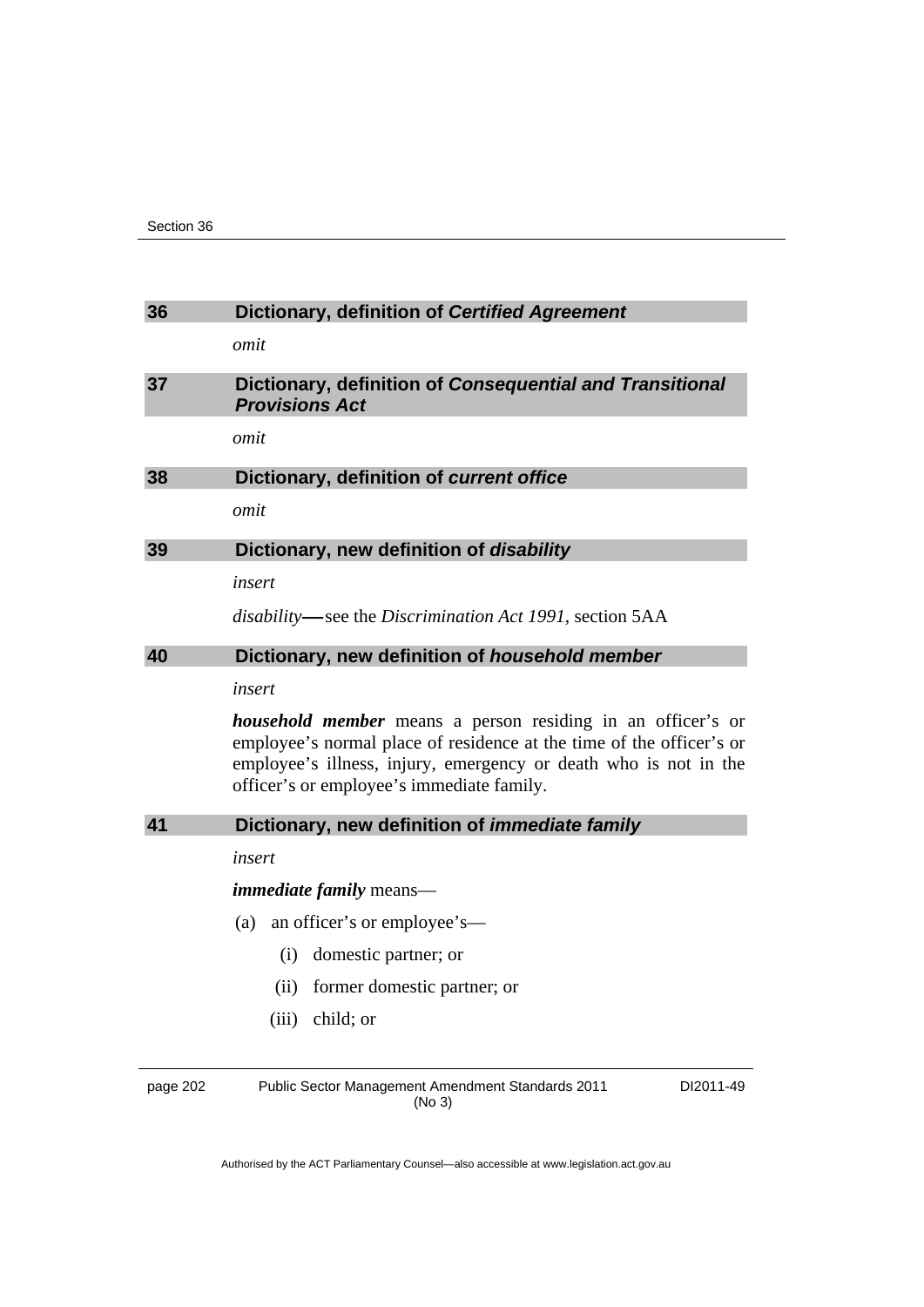- (iv) adult child; or
- (v) parent; or
- (vi) grandparent; or
- (vii) grandchild; or
- (viii) sibling; or
- (b) the officer's or employee's domestic partner's or former domestic partner's—
	- (i) child; or
	- (ii) adult child; or
	- (iii) parent; or
	- (iv) grandparent; or
	- (v) grandchild; or
	- (vi) sibling; or
- (c) a person related to the executive by Aboriginal and/or Torres Strait Islander kinship structure; and
- (e) a person identified in paragraphs (a), (b) and (c) may be adopted, step-, fostered or ex-nuptial; and
- (f) and a person recognised by the relevant chief executive as a member of the officer's or employee's immediate family in exceptional circumstances.
- *Note* This might include other close family member or for an employee who has no-one to nominate as 'immediate family', a nominated person.

#### **42 Dictionary, definition of** *MPRA*

*omit* 

DI2011-49 Public Sector Management Amendment Standards 2011 (No 3)

page 203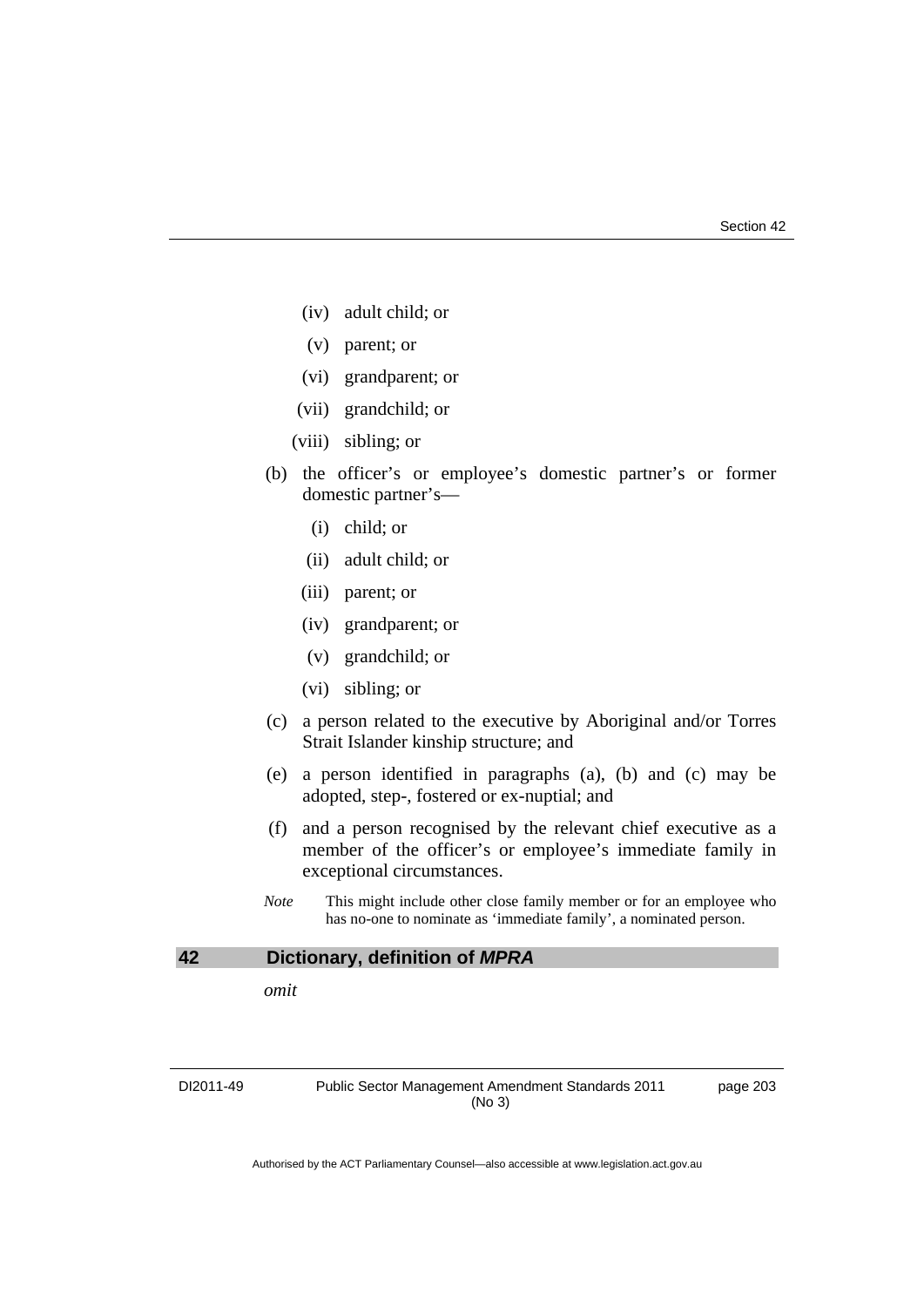## **43 Dictionary, new definition** *public holiday*

*insert* 

*public holiday* means a day or part of a day at a location where a holiday has been declared for members of the Service.

| 44 | Dictionary, definition of Public Sector Management                                                                                        |
|----|-------------------------------------------------------------------------------------------------------------------------------------------|
|    | omit                                                                                                                                      |
| 45 | Dictionary, definition of State                                                                                                           |
|    | omit                                                                                                                                      |
| 46 | Dictionary, new definition of substantive office                                                                                          |
|    | insert                                                                                                                                    |
|    | <i>substantive office</i> means the office an officer has been appointed,<br>promoted or permanently transferred to.                      |
| 47 | Dictionary, new definition of supervisor                                                                                                  |
|    | insert                                                                                                                                    |
|    | <i>supervisor</i> means a person who has direct supervisory responsibility<br>for one or more employees in a work unit or group activity. |
| 48 | Dictionary, new definition of temporary transfer                                                                                          |
|    |                                                                                                                                           |

*insert* 

*temporary transfer*—see section 81A

| 49 | Dictionary, new definition of transfer |  |  |  |  |
|----|----------------------------------------|--|--|--|--|
|----|----------------------------------------|--|--|--|--|

*insert* 

*transfer*—see section 77

page 204 Public Sector Management Amendment Standards 2011 (No 3)

DI2011-49